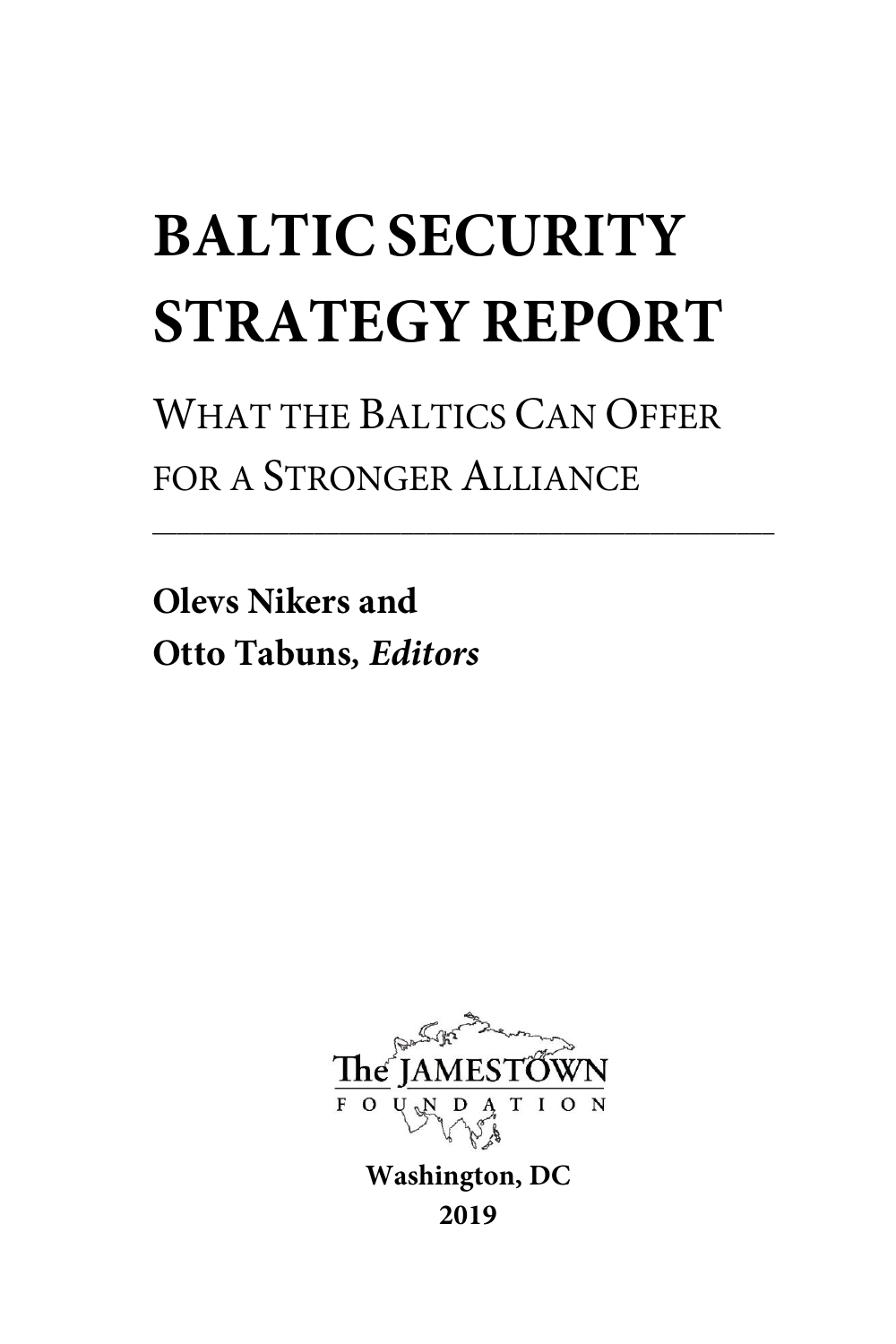### **THE JAMESTOWN FOUNDATION**

Published in the United States by The Jamestown Foundation 1310 L Street NW Suite 810 Washington, DC 20005 http://www.jamestown.org

Copyright © 2019 The Jamestown Foundation

All rights reserved. Printed in the United States of America. No part of this book may be reproduced in any manner whatsoever without written consent. For copyright and permissions information, contact The Jamestown Foundation, 1310 L Street NW, Suite 810, Washington, DC 20005.

The Baltic Security Strategy Project was made possible by funding from the Baltic-American Freedom Foundation (BAFF). For more information about BAFF scholarships and speaker support, visit www.balticamericanfreedomfoundation.org. Additional support for the Project came from The Jamestown Foundation and the Latvian Political Science Association.

The views expressed in the book are those of the contributors and not necessarily those of The Jamestown Foundation or any other organization or government.

For more information on this book of The Jamestown Foundation, email pubs@jamestown.org.

ISBN: 978-0-9986660-5-1

Cover art provided by Peggy Archambault of Peggy Archambault Design.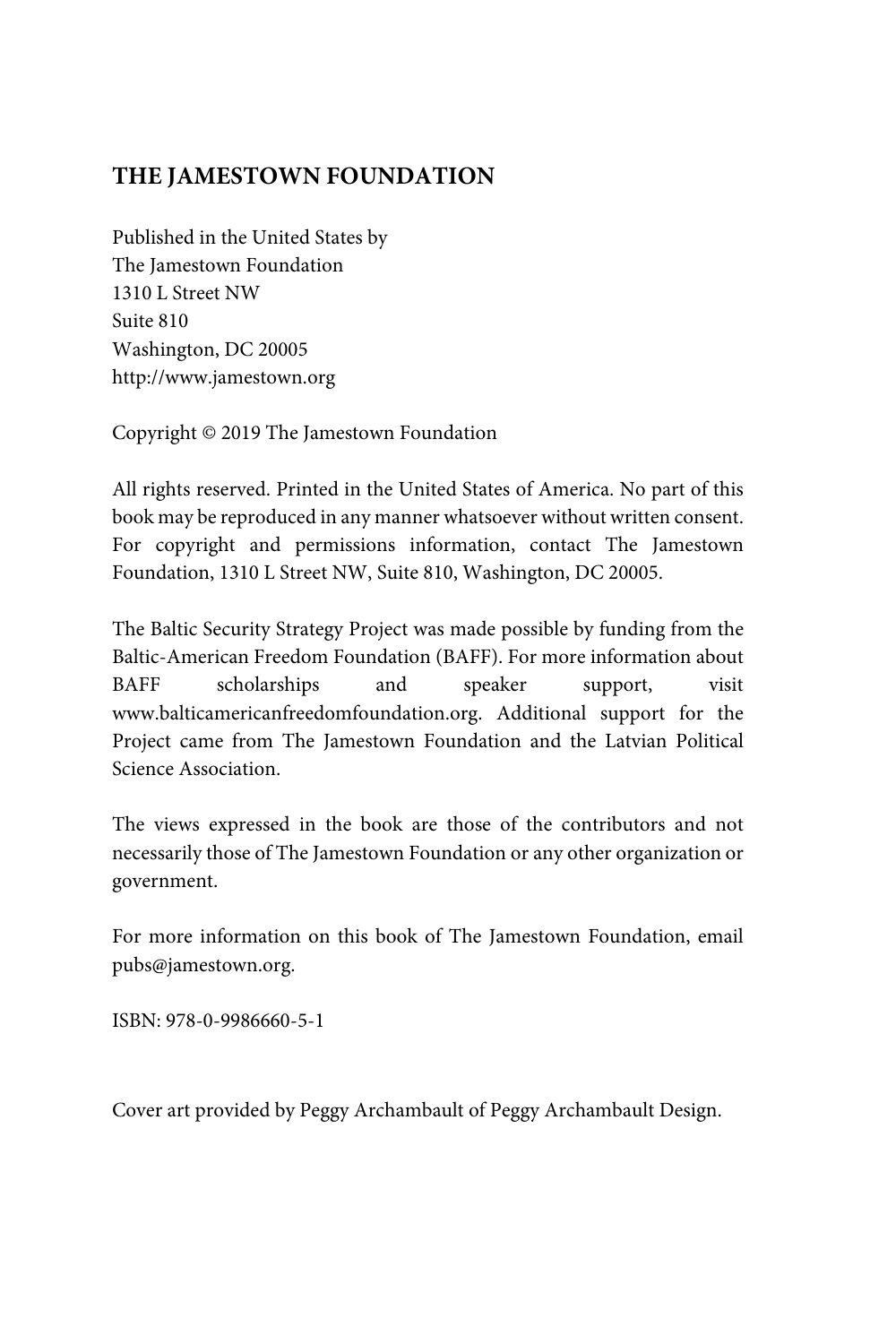### **Jamestown's Mission**

The Jamestown Foundation's mission is to inform and educate policy makers and the broader community about events and trends in those societies which are strategically or tactically important to the United States and which frequently restrict access to such information. Utilizing indigenous and primary sources, Jamestown's material is delivered without political bias, filter or agenda. It is often the only source of information which should be, but is not always, available through official or intelligence channels, especially in regard to Eurasia and terrorism.

### **Origins**

Founded in 1984 by William Geimer, The Jamestown Foundation made a direct contribution to the downfall of Communism through its dissemination of information about the closed totalitarian societies of Eastern Europe and the Soviet Union.

William Geimer worked with Arkady Shevchenko, the highestranking Soviet official ever to defect when he left his position as undersecretary general of the United Nations. Shevchenko's memoir *Breaking With Moscow* revealed the details of Soviet superpower diplomacy, arms control strategy and tactics in the Third World, at the height of the Cold War. Through its work with Shevchenko, Jamestown rapidly became the leading source of information about the inner workings of the captive nations of the former Communist Bloc. In addition to Shevchenko, Jamestown assisted the former top Romanian intelligence officer Ion Pacepa in writing his memoirs. Jamestown ensured that both men published their insights and experience in what became bestselling books. Even today, several decades later, some credit Pacepa's revelations about Ceausescu's regime in his bestselling book *Red Horizons* with the fall of that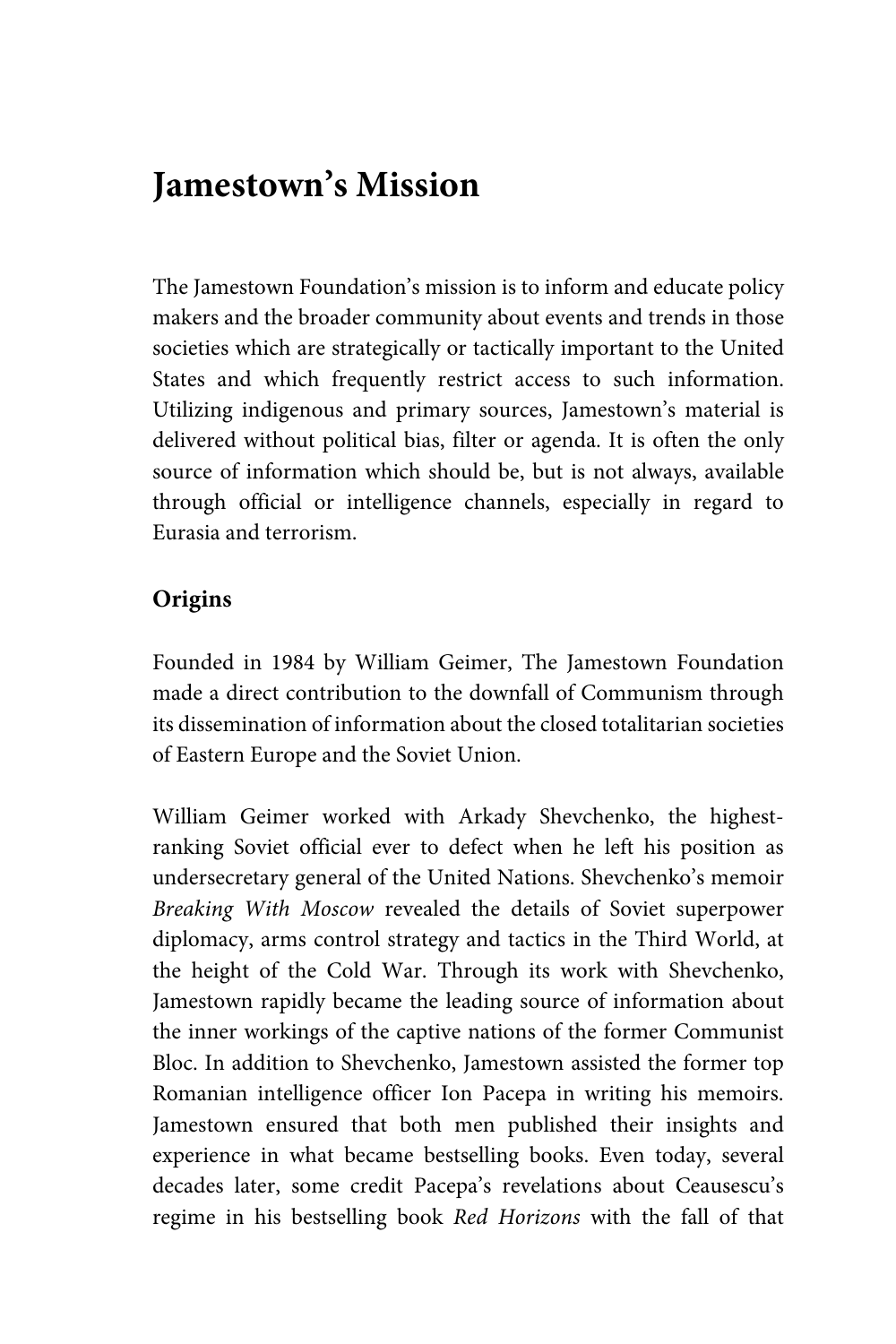government and the freeing of Romania.

The Jamestown Foundation has emerged as a leading provider of information about Eurasia. Our research and analysis on conflict and instability in Eurasia enabled Jamestown to become one of the most reliable sources of information on the post-Soviet space, the Caucasus and Central Asia as well as China. Furthermore, since 9/11, Jamestown has utilized its network of indigenous experts in more than 50 different countries to conduct research and analysis on terrorism and the growth of al-Qaeda and al-Qaeda offshoots throughout the globe.

By drawing on our ever-growing global network of experts, Jamestown has become a vital source of unfiltered, open-source information about major conflict zones around the world—from the Black Sea to Siberia, from the Persian Gulf to Latin America and the Pacific. Our core of intellectual talent includes former high-ranking government officials and military officers, political scientists, journalists, scholars and economists. Their insight contributes significantly to policymakers engaged in addressing today's newly emerging global threats in the post 9/11 world.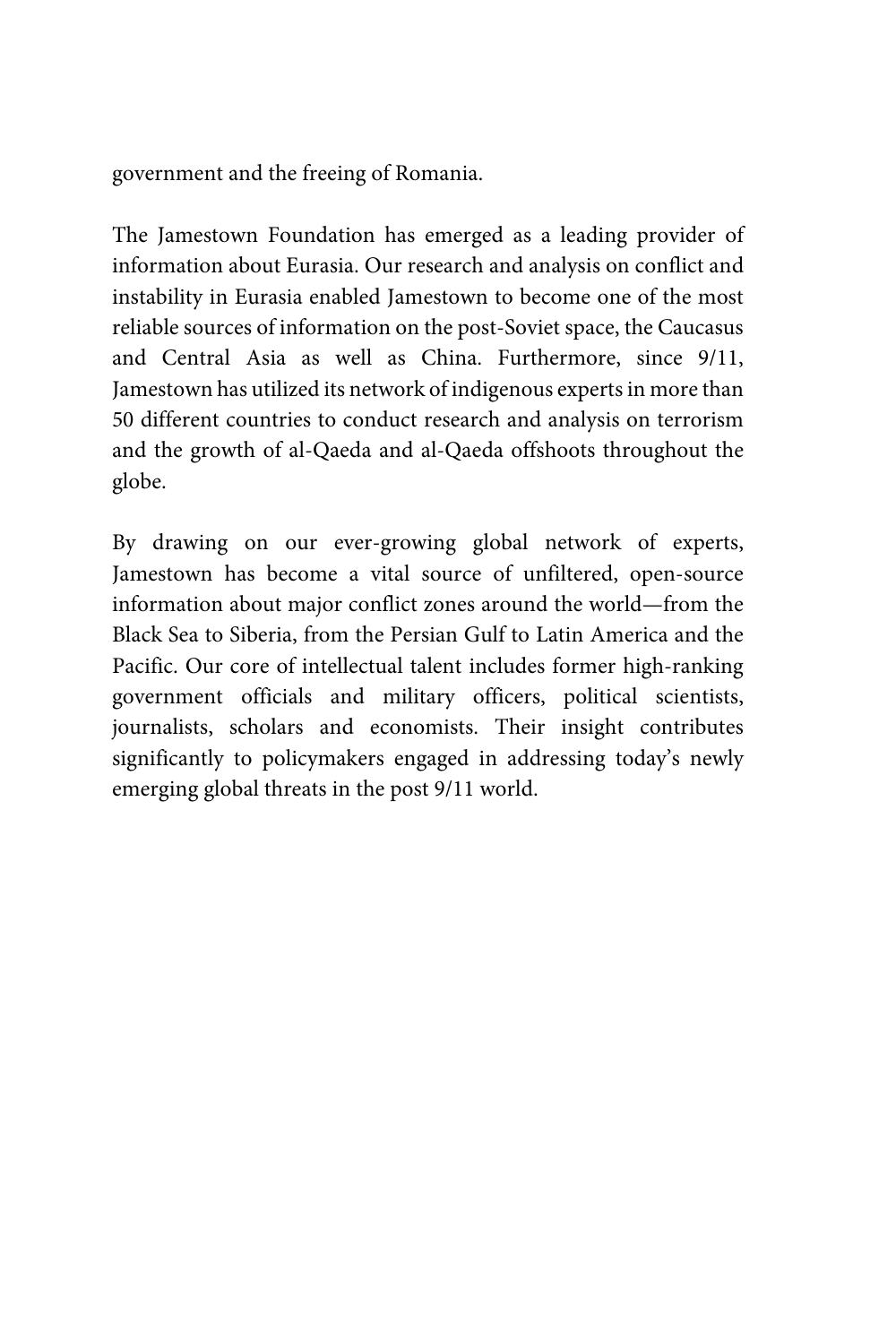# **Table of Contents**

| Looking Strategically at Baltic Security Cooperationxvii |
|----------------------------------------------------------|
|                                                          |
|                                                          |
| 1.2. Defense and Deterrence In-Depth Analysis18          |
| 1.3. Interoperability as a Matter of Survival48          |
| 1.4. Legal Aspects of Defense Cooperation53              |
|                                                          |
|                                                          |
|                                                          |
| 2.2. Taking a Hybrid Governance Approach Against Hybrid  |
| Warfare: Lessons From National Cyber Security            |
|                                                          |
| 2.3. Defeating Disinformation Threats84                  |
| 2.4. Disaster Risk Reduction and Urban Resilience109     |
|                                                          |
|                                                          |
|                                                          |
|                                                          |
|                                                          |
| 3.4. Transportation and Infrastructure Security151       |
|                                                          |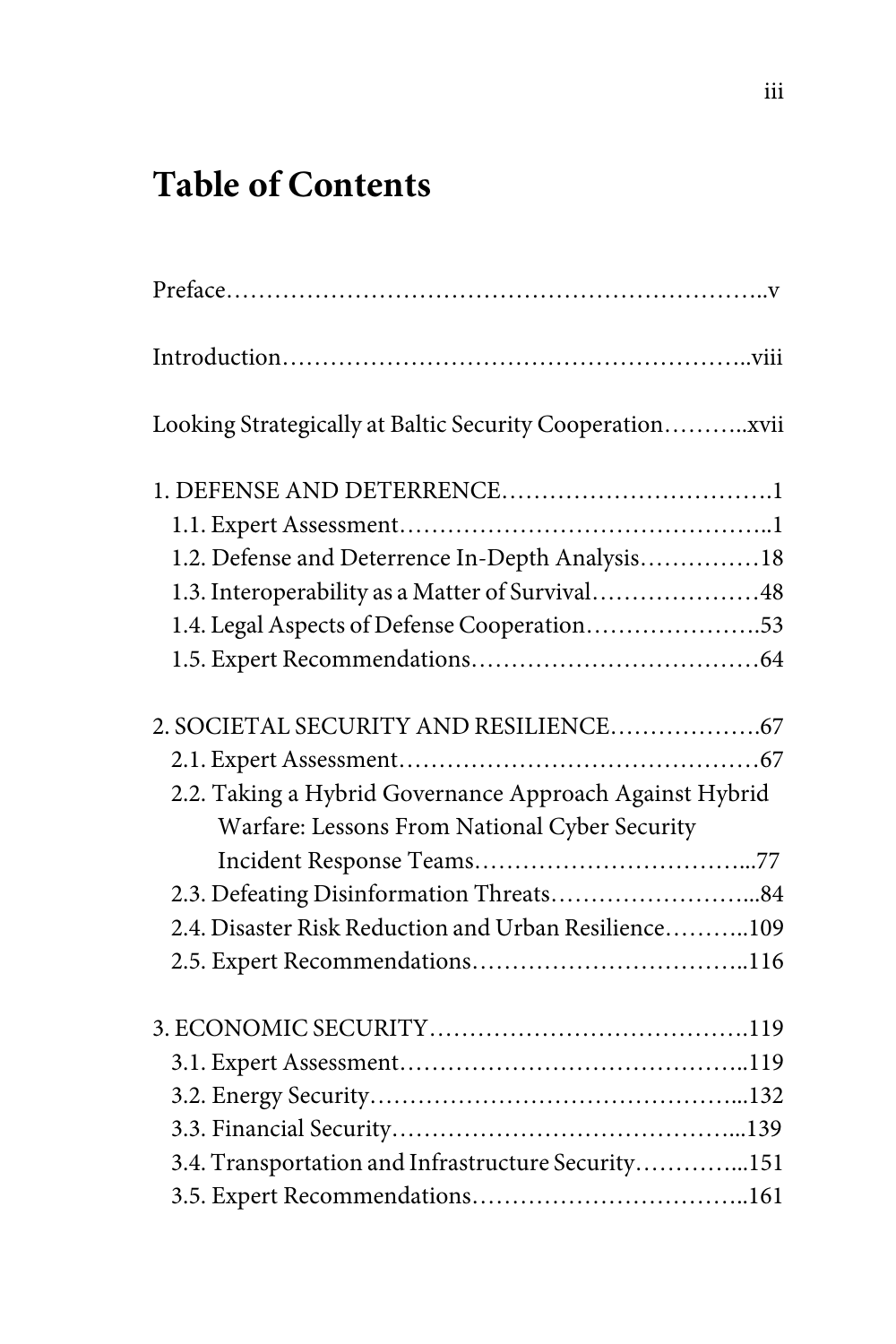| 4.2. Addressing Cooperation Challenges171 |  |
|-------------------------------------------|--|
|                                           |  |
|                                           |  |
|                                           |  |
|                                           |  |
|                                           |  |
|                                           |  |
|                                           |  |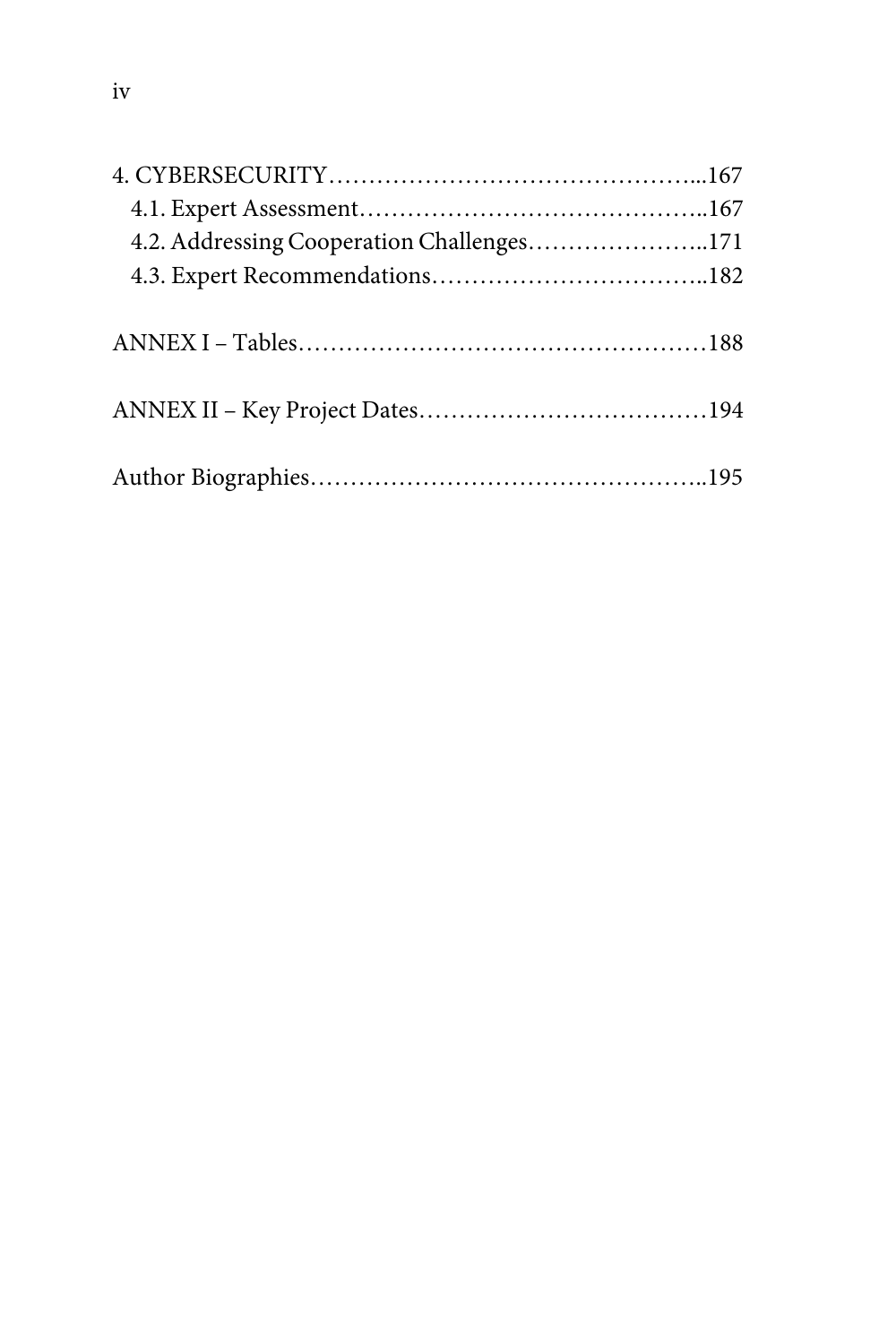### **Preface**

#### Dear Reader,

The Baltic Security Strategy Project was launched to promote Baltic regional security and defense. To achieve this, the project aimed to promote a public discussion on Baltic security, foster synchronization of Baltic security and defense, maintain the issue of Baltic security on the agendas of Baltic allies and partners, as well as help Baltic security experts cooperate among themselves and with experts in the United **States** 

We brought together experts, professionals and scholars to assess the current state of security cooperation between the Baltic countries and issues we are facing together. In discussing these issues, we generated a set of recommendations for policymakers and produced a kind of roadmap to our strategic partners, NATO and EU.

Since February 2017, the project has held over a dozen public events on Baltic security, gathering 250 participants and 90 security experts, organizing panel discussions in Riga, Brussels, Stanford and Washington, DC, featuring a dozen Baltic and American security, involving five American interns and presenting the results to top decision and opinion makers across the Transatlantic sphere. The conclusions of this process, our findings and recommendations are included in this final report.

This report addresses challenges to Defense and Deterrence, Societal Security and Resilience, Economic Security, and Cyber Security. It focuses on solutions through intra-regional Baltic cooperation that also matter to wider regional security and the broader Transatlantic relationship.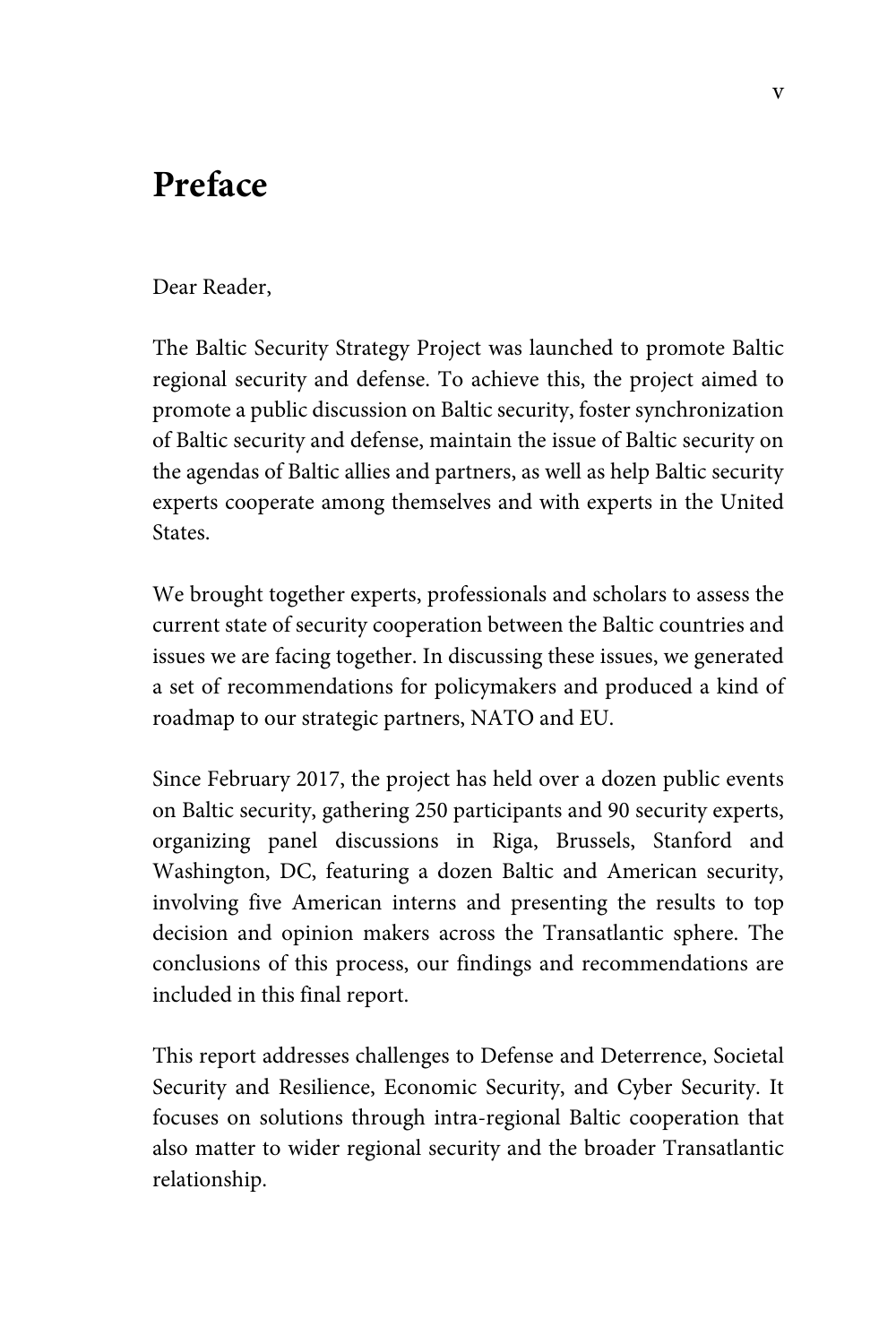### vi | BALTIC SECURITY STRATEGY REPORT

The organizers of the Baltic Security Strategy Project wish to express their gratitude to their key supporters: the Baltic-American Freedom Foundation, The Jamestown Foundation, the US Embassy in Riga, the Association for Advancement of Baltic Studies, the Joint Baltic American National Committee and the Latvian Political Science Association.

In addition, as the project's organizers, we wish to express our gratitude to institutions that provided assistance or advice, and were represented at various project events throughout the last two years. These include the Baltic Assembly, the Saeima of Latvia, the US Congress, and the ministries of defense, foreign affairs, finance, culture and economy of Estonia, Latvia and Lithuania. We also extend our gratitude to the Baltic Defense College, the Riga Graduate School of Law, the National Defense Academy of Latvia, the Military Academy of Lithuania, the University of Latvia, Tallinn University, Texas A&M University and New York University. Furthermore, we wish to thank the Eastern Europe Studies Center at Vilnius University, the International Center for Defense and Security in Estonia, the Hudson Institute, as well as the Prague Security Studies Institute.

The analysis of Baltic defense was delivered by Mr. Glen Grant, Dr. Giedrius Česnakas, Mr. Anthony Lawrence, Col. (ret.) Zdzisław Śliwa, BGen. Ilmārs Lejiņš, Capt. Navy (Ret.) William Combes, Dr. Viljar Veebel, Ms. Ieva Miļūna, Mr. Edgars Poga, Mr. Illimar Ploom, Mr. Mr. Valdis Otzulis, Mr. Liudas Zdanavičius, Kaspars Druvaskalns, Mr. Edvards Seliška and Mr. Dainis Butners.

The analysis of Baltic societal security was delivered by Dr. Žaneta Ozoliņa, Ms. Kārina Pētersone, Mr. Jānis Kažociņš, Ms. Inita Pauloviča, Mr. Andris Mellakauls, Mr. Ēriks Kristiāns Selga, Mr. Edmunds Āķītis, Dr. Ivo Juurvee, Ms. Anne-Ly Reimaa, Ms. Dalia Bankauskaitė, Mr. Simas Čelutka, Ms. Rasa Zdanevičiūtė, Mr. Gatis Pelnēns, Mr. Edvards Seliška, Mr. Kaspars Druvaskalns, Mr. Mart Viires, Mr. Vytautas Keršanskas, Ms. Laima Zlatkutė, Ms. Alina Clay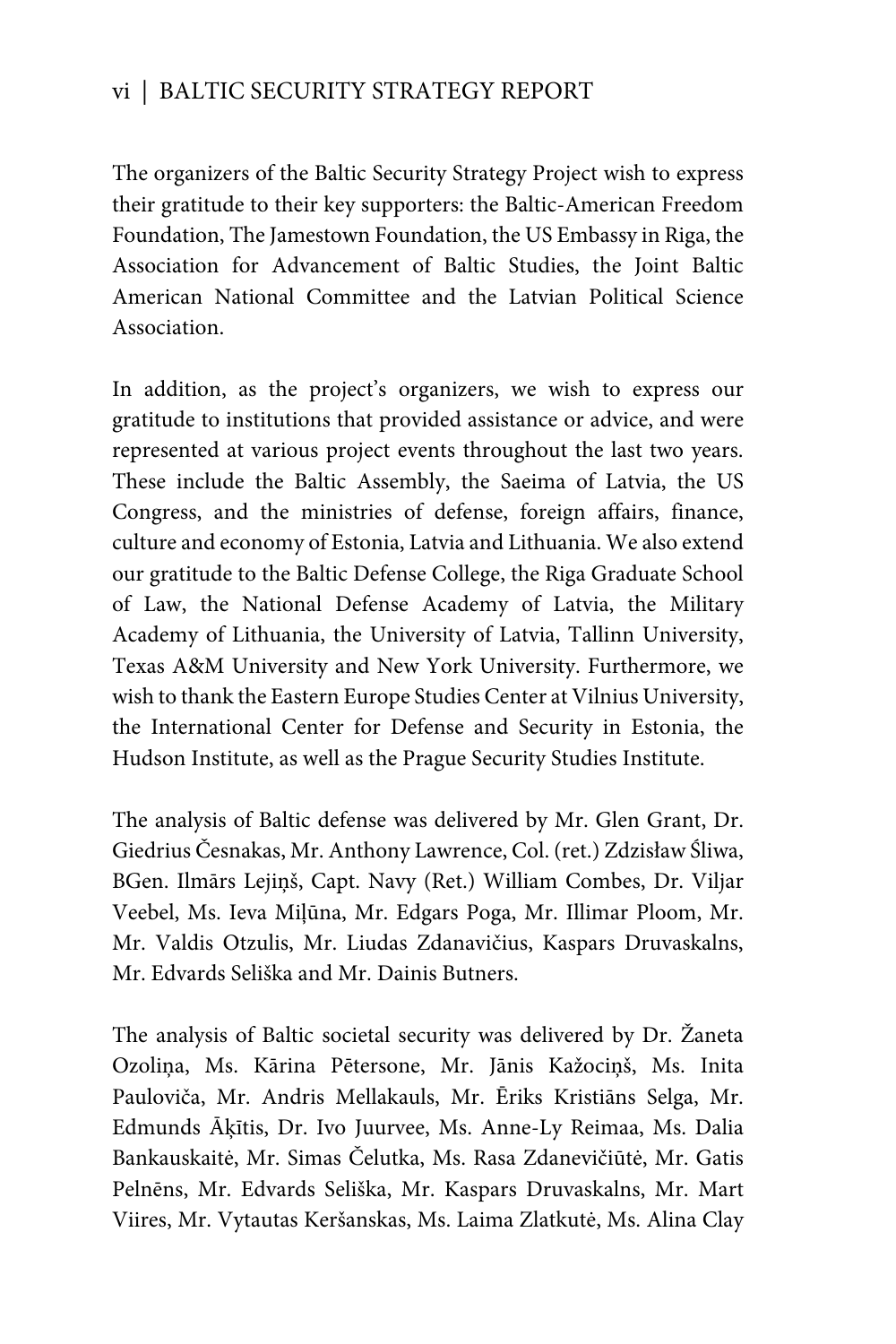and Ms. Gunda Reire.

The analysis of Baltic economic security was delivered by Dr. Giedrius Česnakas, Mr. Liudas Zdanavicius, Mr. Jako Reinaste, Mr. Gunārs Valdmanis, Dr. Tadas Jakštas, Mr. Juris Ozoliņš, Mr. Reinis Āboltiņš, Mr. Nerijus Kaucikas, Mr. Dainis Dravnieks, Mr. Osvaldas Šmitas, Mr. Karl Kull, Dr. Arunas Molis, Mr. Romas Švedas and H.E. Aušra Semaškienė.

The analysis of Baltic cybersecurity was delivered by Ms. Piret Pernik, Mr. Edgars Poga, Dr. Tadas Jakštas and Mr. Matthew Thomas.

We thank our experts, sponsors and friends for making this possible!

Olevs Nikers Otto Tabuns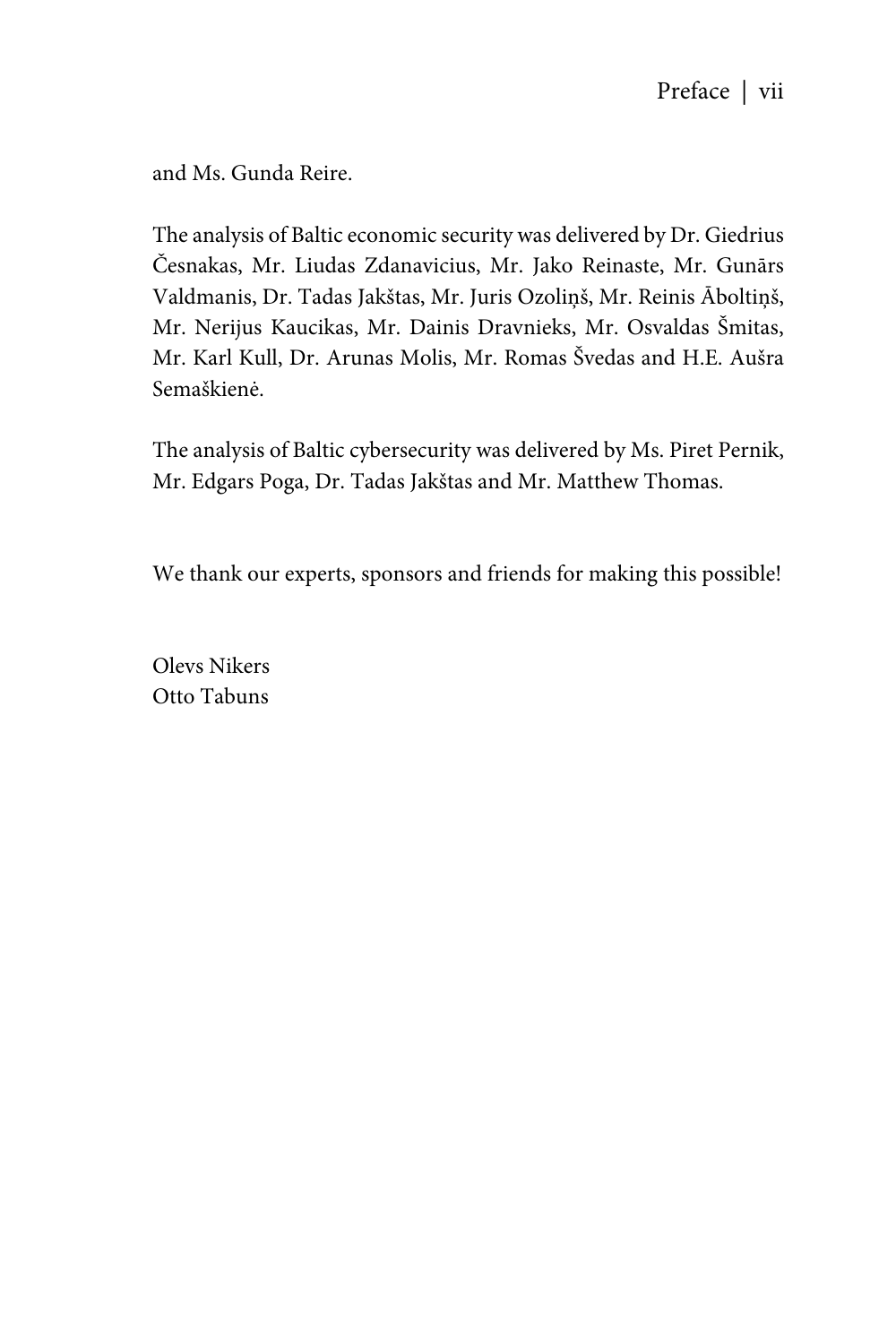### **Introduction**

In 2018, Latvia, together with its neighbors Estonia and Lithuania, celebrated its centenary. On the one hand, 100 years is not a particularly long historical period. But on the other hand, it can be considered a solid and useful benchmark for the existence of a country, allowing one to draw the most important lessons from its past and to highlight the achievements of human creativity, passion and commitment demonstrated therein over the years. At first glance, the history of all three Baltic States looks nearly identical. However, each of these nations had their own paths to democracy, stability and well-being. Estonia more decisively opts for competitiveness and openness to the world, and it most closely identifies itself with Northern Europe. Lithuania bears a long historical experience of having been entangled with Poland and the traditions of Central and Eastern Europe. While Latvia, because of its geographical location, believes it most thoroughly belongs to the Baltic Sea and the Baltic region. Despite those above-mentioned geopolitical divergences, one thing clearly ties them very closely together—security. If European history can be considered a history of wars, one can argue that the history of the Baltic States can be looked at through the lens of security.

The destinies of Estonia, Latvia and Lithuania are closely linked to gaining, losing and again re-gaining security. The countries that emerged on the map of Europe at the end of World War I achieved independence thanks to societal mobilization and the manifestation of values their societies were fighting for. The painful years of imperial domination and war were departure points, prompting a speedy recovery, which resulted in building up economic, political, social and military structures. The resulting societal security and stability lasted more than 20 years. However, the first two decades of history of all three countries lacks much evidence of comprehensive or active intra-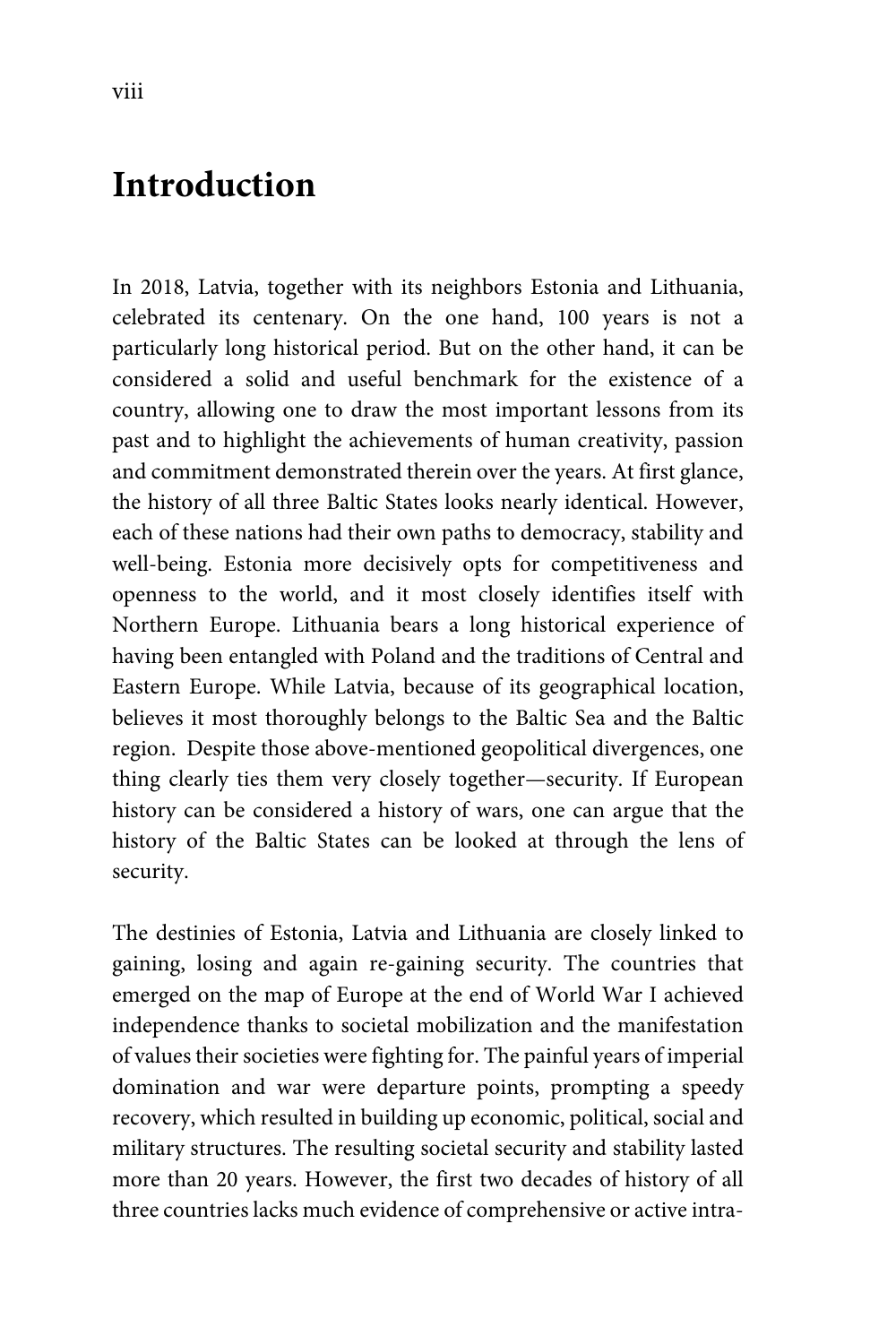regional cooperation practices. In terms of security cooperation among these countries, this period proves that forming regional alliances is not an easy task. Negotiations that started among the Baltic States in early 1920 culminated in the formation of the Baltic Entente in 1934, but this format was not utilized as a security and defense policy tool because of increasing political and military tensions in Europe, as well as the Baltic trilateral grouping's own weakness. Despite the fact that Estonia, Latvia and Lithuania were active internationally and joined the League of Nations, regionally they failed to put forward initiatives that helped them strengthening their security in the long run.

During World War II, three subsequent occupations—beginning with the Molotov-Ribbentrop pact and culminating in the Baltic States' loss of independence after being annexed by the Soviet Union—became painful lessons about how difficult it is for small countries geopolitically located between two power blocs to preserve their sovereignty under pressure from two competing political systems. The Baltics' sovereignty could not be protected via the security policy that was chosen at that time: namely, neutrality. These lessons of history, which led to the suffering of millions of people in the Baltics, ended up driving the security thinking in Estonia, Latvia and Lithuania, after the three regained their independence at the beginning of the 1990s. The famous saying by Benjamin Franklin, "We must all hang together or most assuredly we will all hang separately," thus became a guiding principle for the Baltic States' security policies. That approach resulted in numerous intra-regional security cooperation projects, such as BALTBAT, BALTRON, BALTEFDCOL, BALTSEA, and many others. That strategic thinking in Estonia, Latvia and Lithuania, driven to a large extent by principles of cooperation, served them in preparation for NATO membership.

After joining the North Atlantic Alliance, the security policies of the Baltic States began to be seen first and foremost through a NATO perspective. Intra-regional cooperation lost its unique relevance and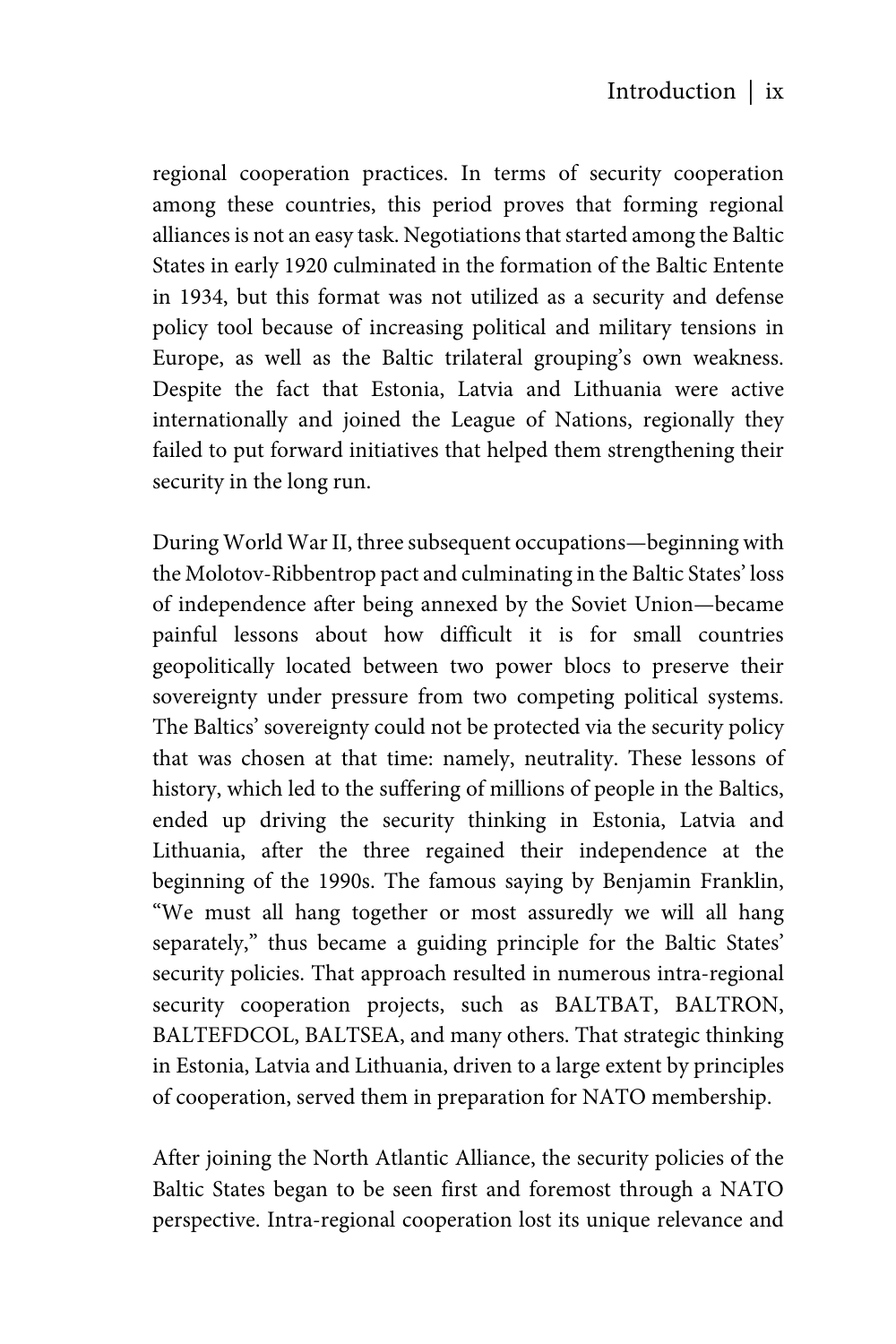### x | BALTIC SECURITY STRATEGY REPORT

became part of the wider Alliance's landscape. National security and defense policies transformed from classical self-defense to a combined approach—the Baltic States' national defense systems all contained a strong commitment to international peace and stability, which fostered more active participation in international missions and operations alongside other NATO member states.

But Russia's annexation of the Crimean Peninsula and war in eastern Ukraine was a wakeup call to the international community that the rules-based world order was suddenly being questioned. The events in Ukraine and Russia's open demonstration of aggressive behavior invigorated a wide debate in the West regarding how to adapt national security policies to meet the challenges of this new international environment. Russia exhibited overt military aggression against its neighbors twice within a short period of time—in 2008 in Georgia and in 2014 in Ukraine. In so doing, Moscow was asserting to the global community that international laws and norms, as well as political commitments are seemingly no longer relevant and that unilateral action has become one of Russia's security policy principles. The multiplication of threats, risks and challenges posed by a revanchist Russia, which repeatedly demonstrated willingness to engage in socalled "hybrid warfare" as well as apply military force as a tool to "protect compatriots" abroad, clearly indicated to its neighbors that they must reconsider their security policies.

NATO's speedy and resolute adoption of reassurance plans and the creation of Enhanced Forward Presence formations along the Alliance's eastern flank vindicated the Baltic States' decision in the 1990s to join the Transatlantic community's key political-military organization. Yet, at the same time, the destabilizing events in Ukraine, in 2014, raised questions regarding what should be the proper level of intra-regional cooperation in the Baltic area. One of these questions related to the efficiency of defense cooperation and whether the Baltic States coordinate and harmonize their policies and initiatives in such a way so as to most effectively strengthen the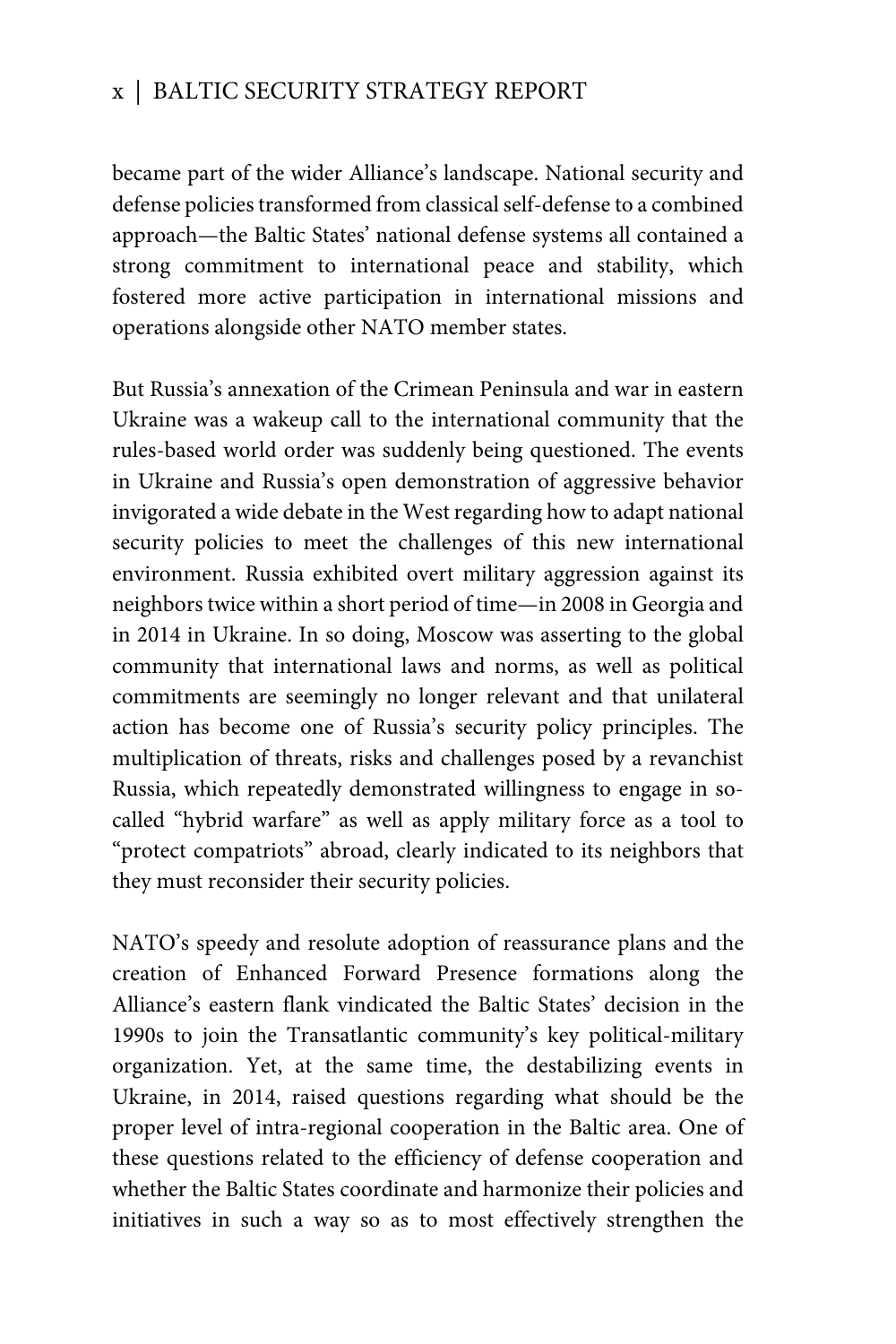security of their states and societies in a post-Crimea threat environment. Two prevailing opinions on this emerged. The Baltic States' official position was based on the assumption that NATO membership alone is sufficient; separate sub-regional cooperation efforts will not strengthen the security of the Baltic States, but just opposite—it will undermine joint efforts of the Alliance to deter potential future Russian provocations against those countries. Proponents of this argument point to lessons learned from history. The Baltic Entente of the late 1930s was not able, on its own, to protect the independence of Estonia, Latvia and Lithuania; therefore, any Baltic regional defense efforts should be integrally linked to broader NATO's policy. In contrast, some experts and members of the defense community in the Baltic States argued that regional cooperation needs to be utilized more efficiently and adapted to new security landscape.

There is no better way to assess the present situation of regional security cooperation in the Baltic States than by launching a wide, public debate with the participation of politicians, civil servants, representatives of non-governmental organizations and experts. The book *Baltic Security Strategy Report: What the Baltics Can Offer for a Stronger Alliance*" is a result of multiple consultations with a range of security policy stakeholders in order to diagnose regional cooperation in different security sectors and, in the end, to come up with a list of recommendations. The articles presented in this book should not be treated as results of academic research. They are designed as discussion papers that serve as a background for the discussions. Ideas presented in this book, thus, provide "food for thought" for the security and defense policy community. The composition of this collective study reflects the most relevant security sectors for the region: defense and deterrence, societal security and resilience, economic security, as well as cybersecurity. The value of these enclosed articles is in their interdisciplinary character and the diverse experiences of their authors, which enhances the quality of the recommendations. The book will be equally stimulating for researchers, as well as practitioners.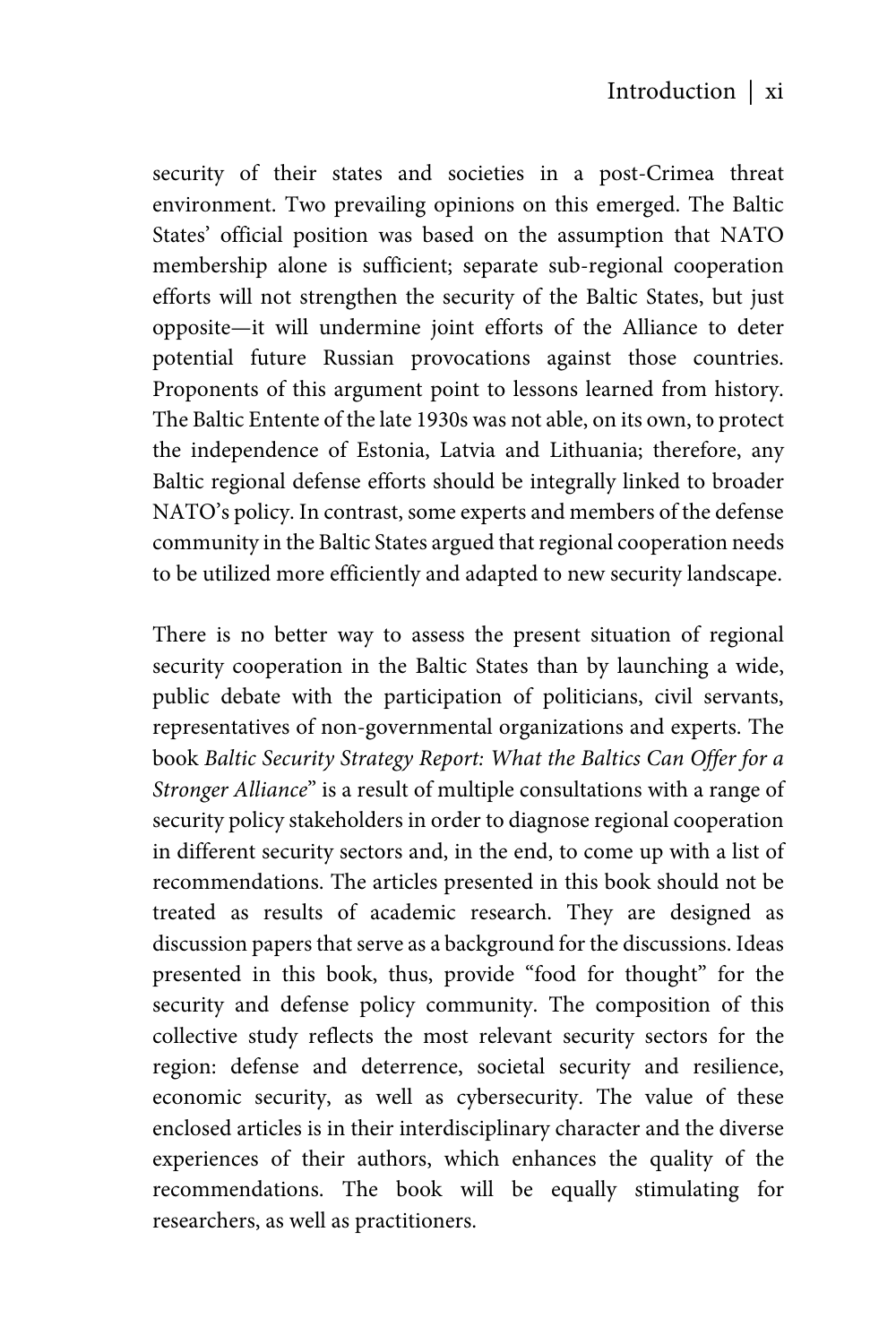### xii | BALTIC SECURITY STRATEGY REPORT

The beginning section of this volume focuses on defense and deterrence, which logically highlights the main priority of the national security policies of the three Baltic States. Glen Grant looks at existing Baltic defense cooperation projects, which underlie the broader benefits of regional cooperation at the political level. However, some of regional efforts could be enhanced, particularly at the operational level. He argues that it is necessary to "bind NATO C4I [command, control, communications, computers and intelligence] structures more closely to the three countries politically and organizationally for an evolving and developing crisis, not just providing NATO support after the problem occurs." He also suggests that the three Baltic States should consider other initiatives such as setting up a common intelligence center, a joint Baltic States Ammunition and Fuel agency, a robust air command and control capability**,** robust crisis management structures, create a lead nation concept, and many others. Additionally, Grant puts forward several key principles of the Baltic States' cooperation and coordination, which are "a visible deterrent to Russia through capabilities that improve resilience; better political and military management measures for times of crisis; and an actual improvement in military capability that is needed by all three countries and is politically and financially sustainable."

Vaidotas Malinionis discusses the issue of military interoperability. He argues that despite Estonia, Latvia and Lithuania having joined NATO 14 years ago, interoperability among their armed forces remains relatively low. Malinionis considers that a Regional Defense Strategy would help to bridge the existing gaps and improve the efficiency of national and, ultimately, regional defense capabilities.

Ieva Miļūna and Edgars Poga offer a comprehensive overview of the legal aspects of the Baltic States' military cooperation. The article looks at constitutional law in Lithuania, Latvia and Estonia, and questions whether "military cooperation between the three Baltic States is legally possible in the framework of institutional cooperation, common procurement, common maritime and air-defense patrolling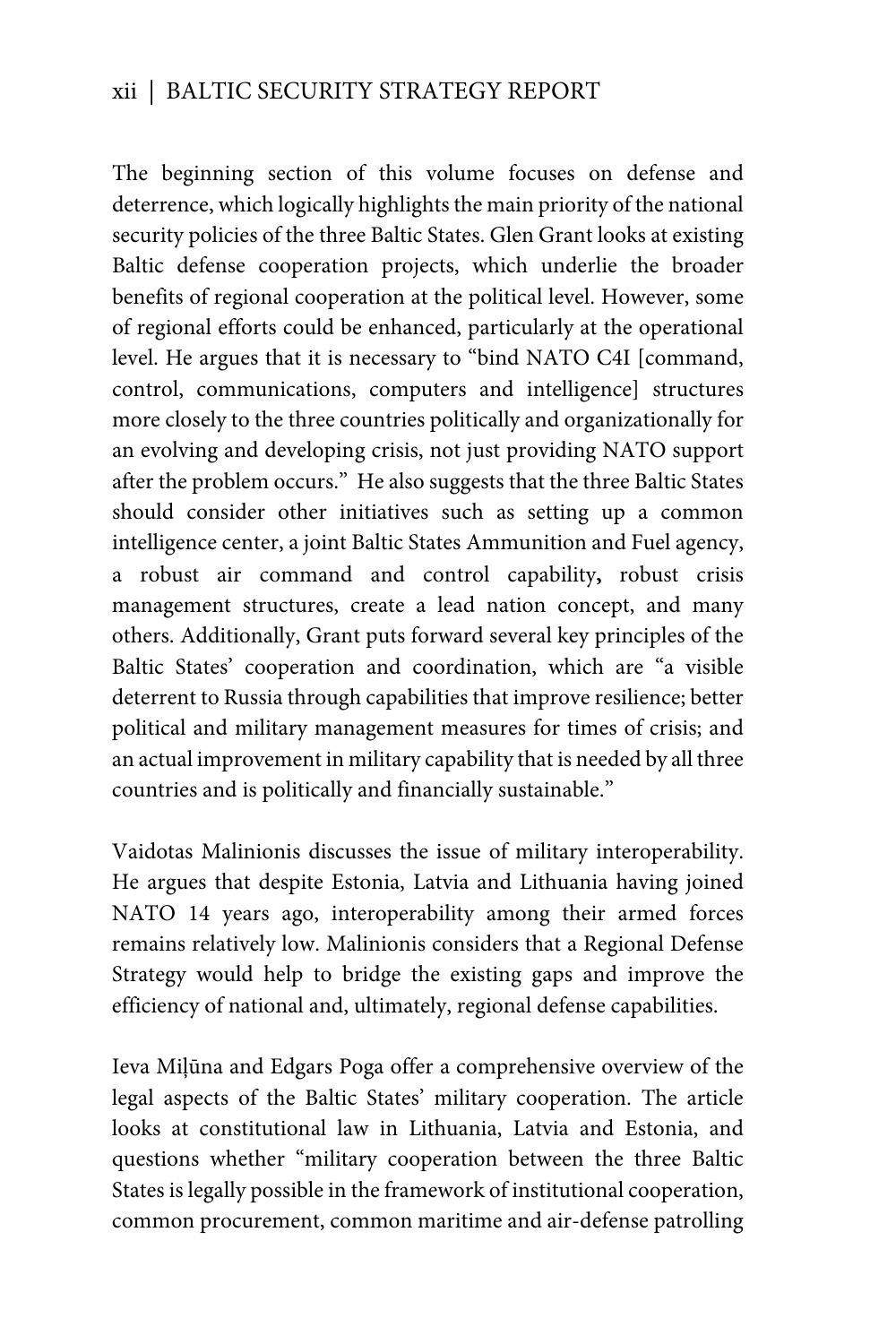operations, and cross-border civilian cooperation."

The second group of articles is devoted to societal security and resilience. Ēriks Selga searches for models of "hybrid governance" as a means to mitigate hybrid threats faced by the Baltic States and specifically looks at cyber risks as one of the major challenges. Furthermore, he provides a valuable case study of the National Cyber Security Incident Response Teams in Estonia, Latvia and Lithuania, analyzing both their achievements and drawbacks. One of the conclusions Selga arrives at is the need for horizontal governance instead of vertical government.

A long list of disinformation case studies are offered by Dalia Bankauskaitė and Vytautas Keršanskas. All three Baltic States have been targeted by disinformation campaigns, and the authors look at a series of cases in recent years, starting with the infamous cyberattack on Estonia in 2007. However, it is worth pointing out that many others occurred before 2007. Indeed, the Baltic States have faced Russian disinformation campaigns from the very first days of regaining independence, in the early 1990s. Such assaults in the information space again became more active and visible shortly before EU and NATO enlargement, in 2004, as an attempt to hinder the Baltic States' accession to the both institutions. The article composed by Bankauskaitė and Keršanskas demonstrates the wide diversity of Russian disinformation campaigns; thus, the policy tools designed to mitigate their impact will need to be selected and implemented accordingly, depending on the individual case.

Edmunds Āķītis addresses an important but little investigated issue in the Baltic States—disaster risk reduction and urban resilience. He argues that the issue is becoming more relevant within the EU framework year by year, and the Baltic States are already part of this process. However, Āķītis notes, each country has its own perspective regarding capability assessments, and they lack a common approach. Disaster risk reduction and the capabilities to address it are scattered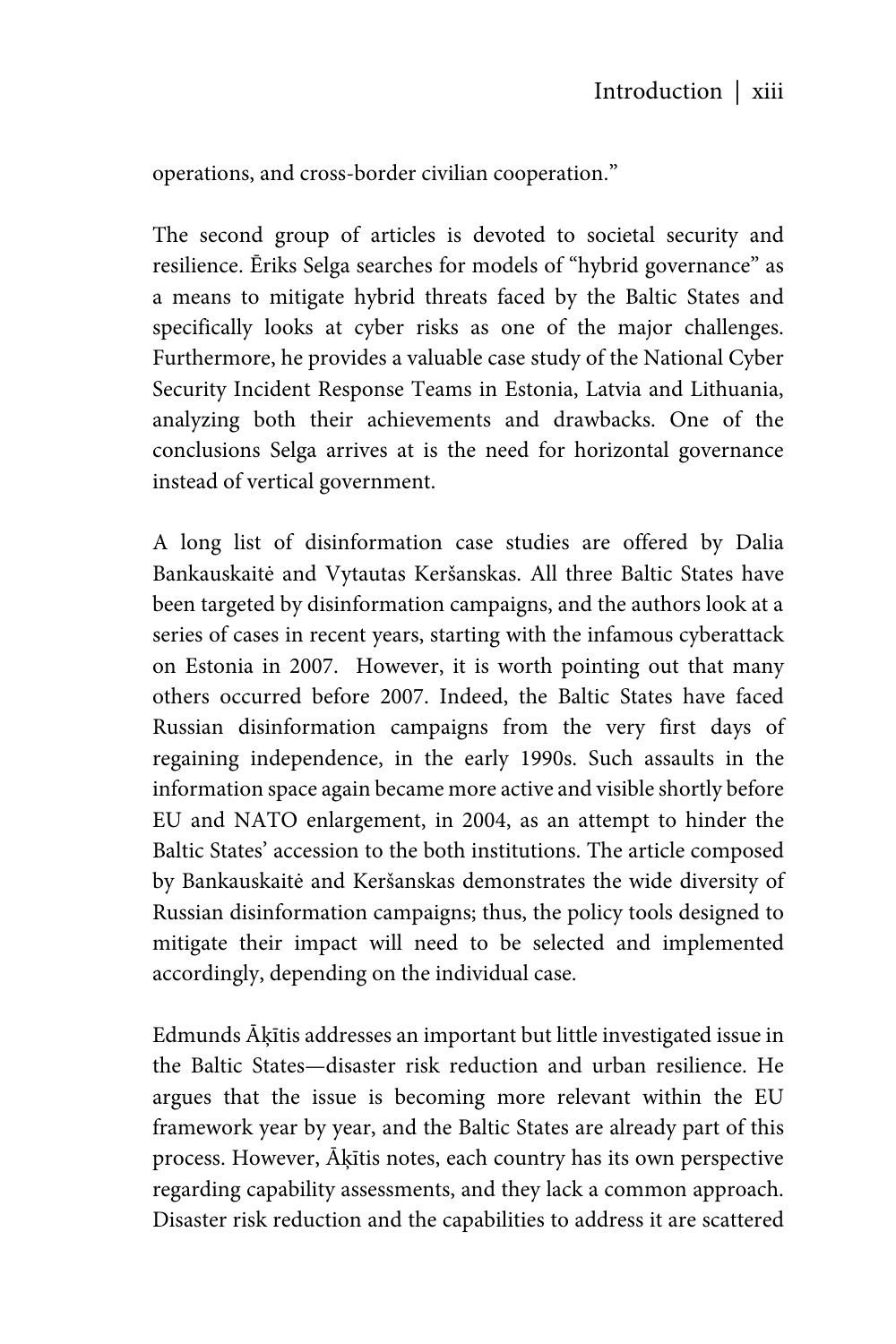### xiv | BALTIC SECURITY STRATEGY REPORT

across ministries, thus making regional cooperation in case of disasters more complicated and less efficient. He also argues that the role of society in risk reduction is currently not being fully considered, even though the participation of regular citizens in dealing with a crisis is one of the most decisive tools available to a government.

The third section of the book focuses on economic security. Economy is the driver of well-being for both society and the state more broadly. Without solid economic foundations, security cannot be sustained and implemented efficiently. Almost all countries across the globe are concerned about economic security. At the same time each country faces a unique set of elements of risks and threats to its economy. For the Baltic States, such sectors as energy, transport, finance and cyber realm are of particular importance in terms of strategic interests and resilience.

Energy security has long been a particularly sensitive issue due to the Baltic States' dependence on Russian energy resources. And regional cooperation has become recognized as one of the best tools to carry out the diversification of the three countries' energy sectors. Tadas Jakštas rightly reminds that the countries of the Baltic Sea Region have been highly active in building new infrastructure, fostering the integration of their energy markets, and increasing regional energy independence. At the same time, several obstacles have continued to hinder the overall integration process, such as "as data analysis and information sharing, as well as policy coordination, common training and exercises and a lack of understanding of regionalism that undermine regional energy developments." Jakštas puts forward a long list of recommendations, including, notably, the necessity of drafting a joint Baltic Security Strategy that addresses energy and economics.

Aivar Jaeski focuses on transport and infrastructure. Estonia, Latvia and Lithuania have been successful in implementing regional transport projects such as the Via Baltic highway. The present project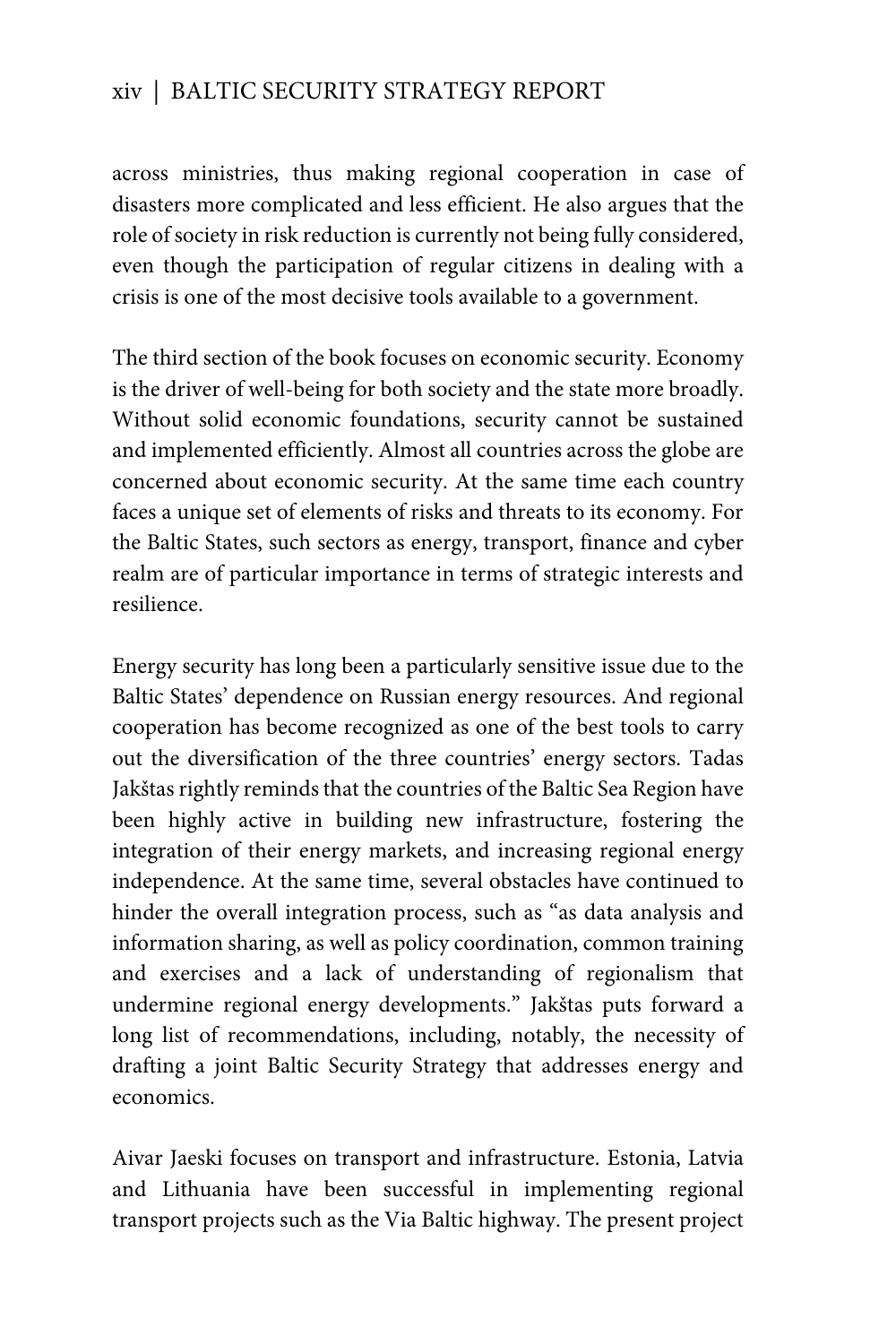Rail Baltica could be considered another important regional initiative with broad security relevance. At the same time, however, there is a lack of "military criteria established and applied for commercial transportation and infrastructure areas in the Baltics," argues the author. He also points to the absence of a common regional perspective on how to develop joint resilience against different threats to Baltic transport networks and infrastructure.

Didzis Kļaviņš, in turn, analyzes the financial sector. All three states suffered from the effects of the global financial crisis of 2008. Recovery was painful for their societies and costly for the governments in terms of the austerity measures taken and their political implications. Kļaviņš identifies the main challenges in this sector, including the amount of non-resident deposits in Baltic banks, foreign direct investments from countries that have interests in strategically sensitive economic domains, and others. He underlines that financial control mechanism introduced by the EU, regional frameworks like the Nordic-Baltic Macroprudential Forum, and national policies can all help mitigate potential risks and increase financial security in the Baltic States as well as the region at large.

The fourth section looks at the least explored yet rapidly emergent domain of cybersecurity. Here, Edgars Poga focuses on various ways to build resilience into the Baltic States' cybersecurity sectors and analyzes the effectiveness of potential avenues of intra-regional cooperation in the cyber domain.

Do the Baltic States need a new strategy to boost regional security cooperation? My answer would be negative, since there are already numerous pre-existing frameworks within European and Transatlantic security architectures that provide for regional cooperation in different formats. But do the Baltic States need new strategic thinking on how to advance more efficient regional cooperation? Here my answer would be positive. The articles presented in *Baltic Security Strategy Report: What the Baltics Can*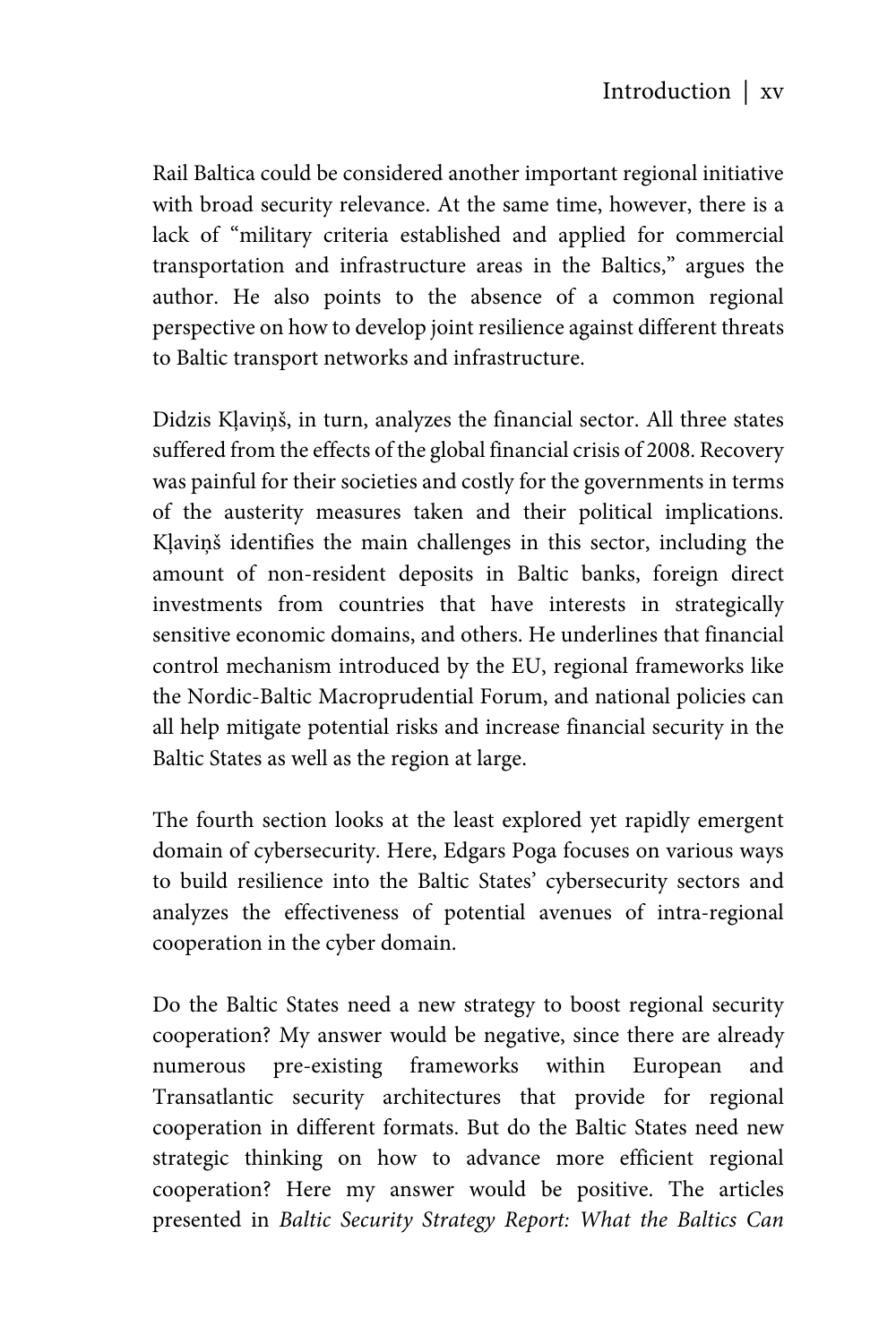### xvi | BALTIC SECURITY STRATEGY REPORT

*Offer for a Stronger Alliance* provide a long list of recommendations for how to proceed with more coherent, goal-oriented and efficient regional cooperation that will address the security of all three countries as well as Transatlantic community more broadly.

### **Žaneta Ozoliņa, professor at the University of Latvia**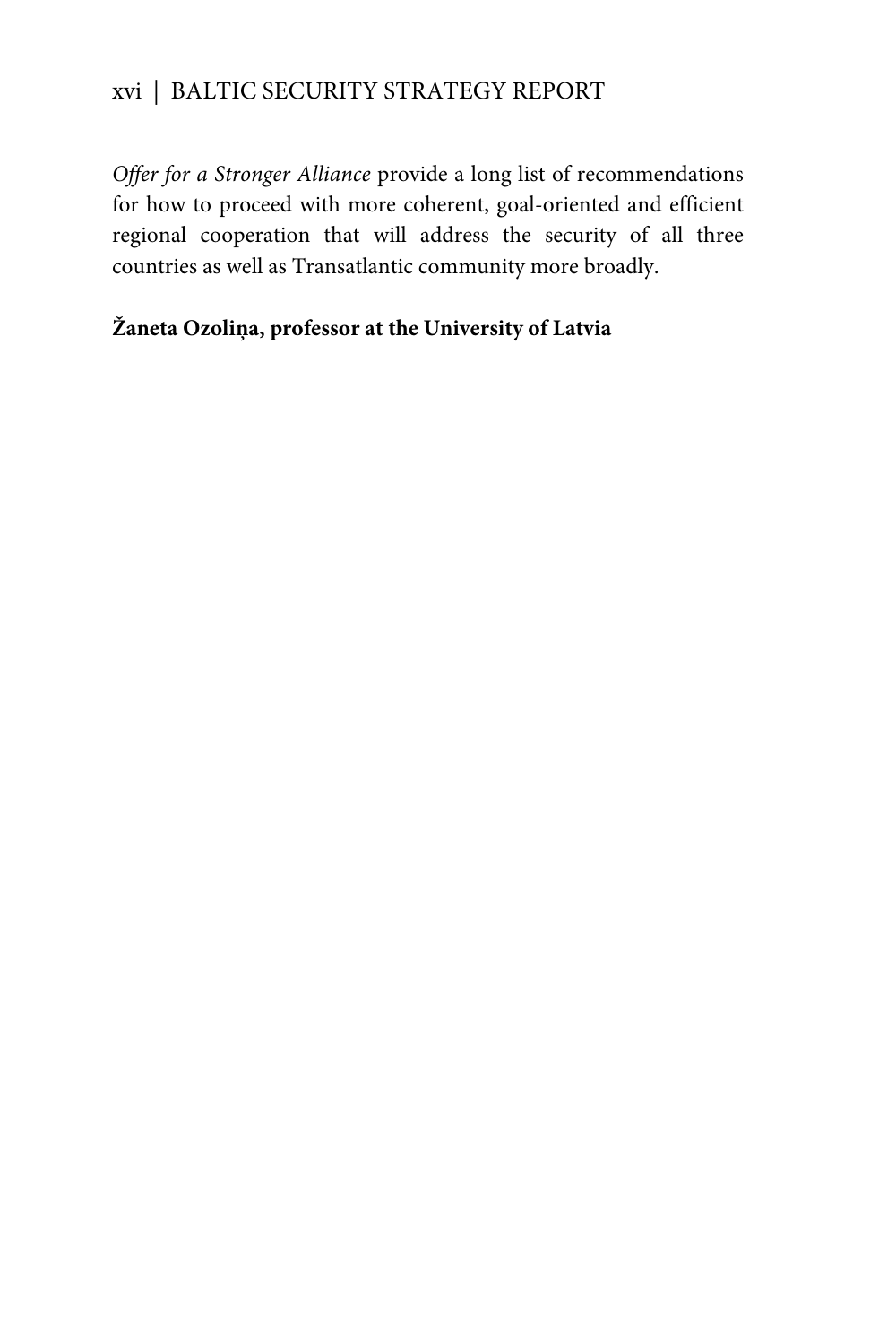# **Looking Strategically at Baltic Security Cooperation**

### *Olevs Nikers, Otto Tabuns*

Security threats to the three Baltic States of Lithuania, Latvia and Estonia are at the highest level since the three countries became members of NATO in 2004. After regaining independence in 1991, their approach toward security—whether in the domains of defense, economics, or joining the European Union and the North Atlantic Alliance—stressed a joint regional effort. Yet, despite some successes, such as establishing the Baltic Defense College, a closer look at the three Baltic States' military planning and acquisition processes as well as their overall national security strategies reveals significant shortcomings to such joint efforts in addition to serious divergences in their approaches to security.

Mechanisms for fostering intra-regional military cooperation reached a high point in 1999, with the creation of the Baltic Battalion, consisting of military units of all three Baltic States. The BALTBAT would interact with NATO and be capable of out-of-area deployments. This unit was disbanded following NATO membership, although a new trilateral Baltic Battalion is now being formed within the NATO Response Force (NRF). For the most part, however, and particularly since joining the North Atlantic Alliance, each Baltic State has largely pursued a "go it alone approach" in terms of military defense planning.

Since February 2017, the Baltic Security Strategy Project has aimed to assess defense and deterrence, societal security and resilience, as well as economical security within the three Baltic States. The objective of the project is to gather top scholars and practitioners from across the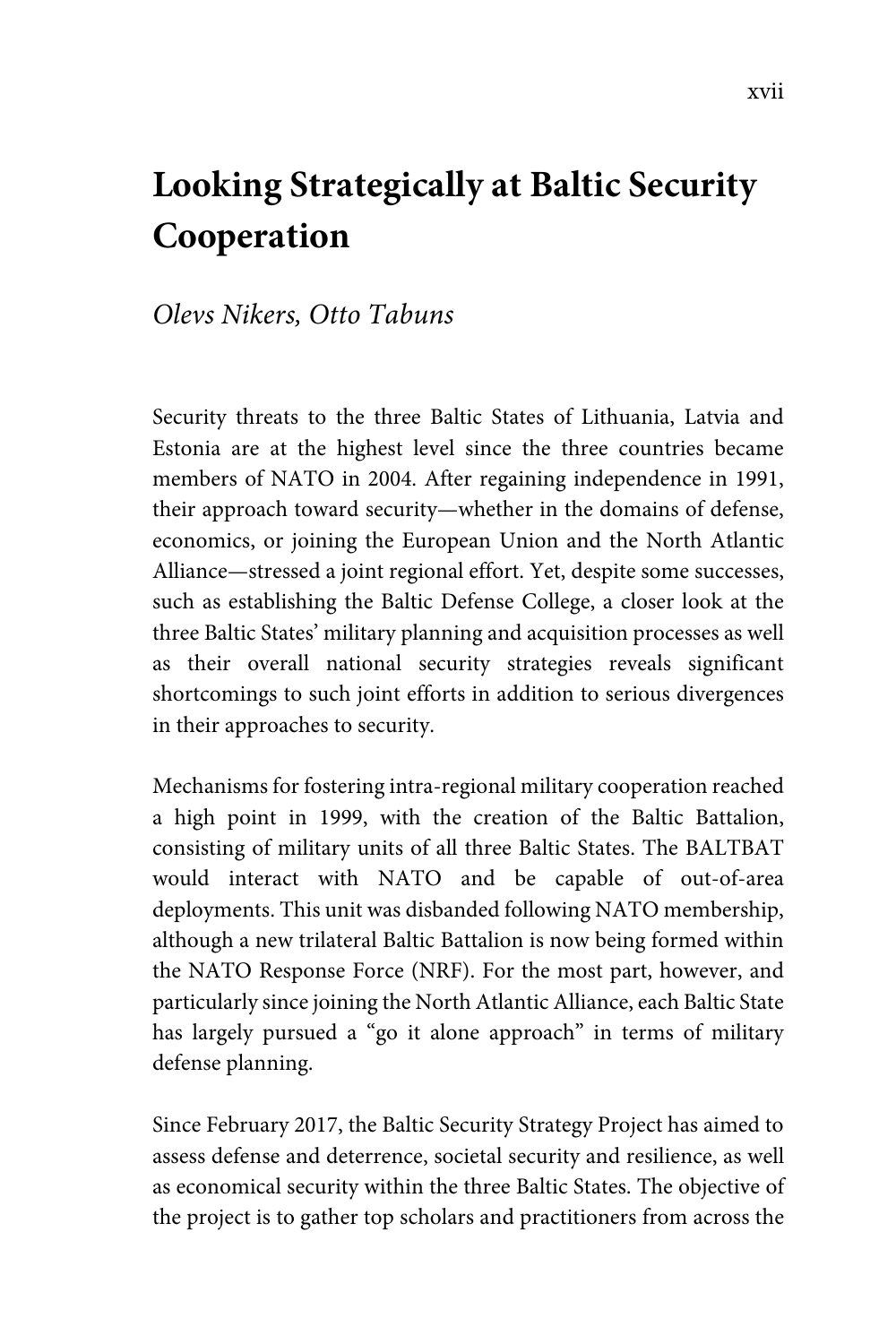### xviii | BALTIC SECURITY STRATEGY REPORT

region and draft relevant policy recommendations for the use of Baltic and allied decision-makers on both sides of the Atlantic.

Beyond assessing what Latvia, Lithuania and Estonia have done and could do "from the inside," the recommendations are also aimed at the United States, NATO and the European Union for what they can do "from the outside." This external assistance may be crucial to fill the gaps in the security environment of the three Baltic countries and the surrounding region in ways that the Baltic States cannot fulfill by themselves. This approach should go hand in hand with understanding the benefits provided by policy options to the individual Baltic States and their strategic partners.

To address current shortcomings, our group launched a cycle of Seminars—a small pilot project in the fall of 2017 entitled "Effective Security Strategy Models: Lessons from the U.S. and Small States for the Baltics." This project consisted of a series of public seminars across the Baltic States aimed at assessing public interest in the problem outlined above.

Overall, the Baltic Security Strategy Project was implemented in two major stages, consisting of initial seminars across the Baltic States and meetings in Washington, DC, followed by a working group of professionals and experts convened to provide deep analysis of intraregional defense and security issues.

#### **Stage I**

The impetus for this project began in September 2017, when Project Director Olevs Nikers, visited Washington, DC, as a Transatlantic Partnership Fellow. He had numerous meetings with House and Senate staff members on the Hill, members of the National Security Council, as well as several think tanks (Brookings, Heritage Foundation, RAND corp.), acquiring moral support for the project from across the US policymaking community.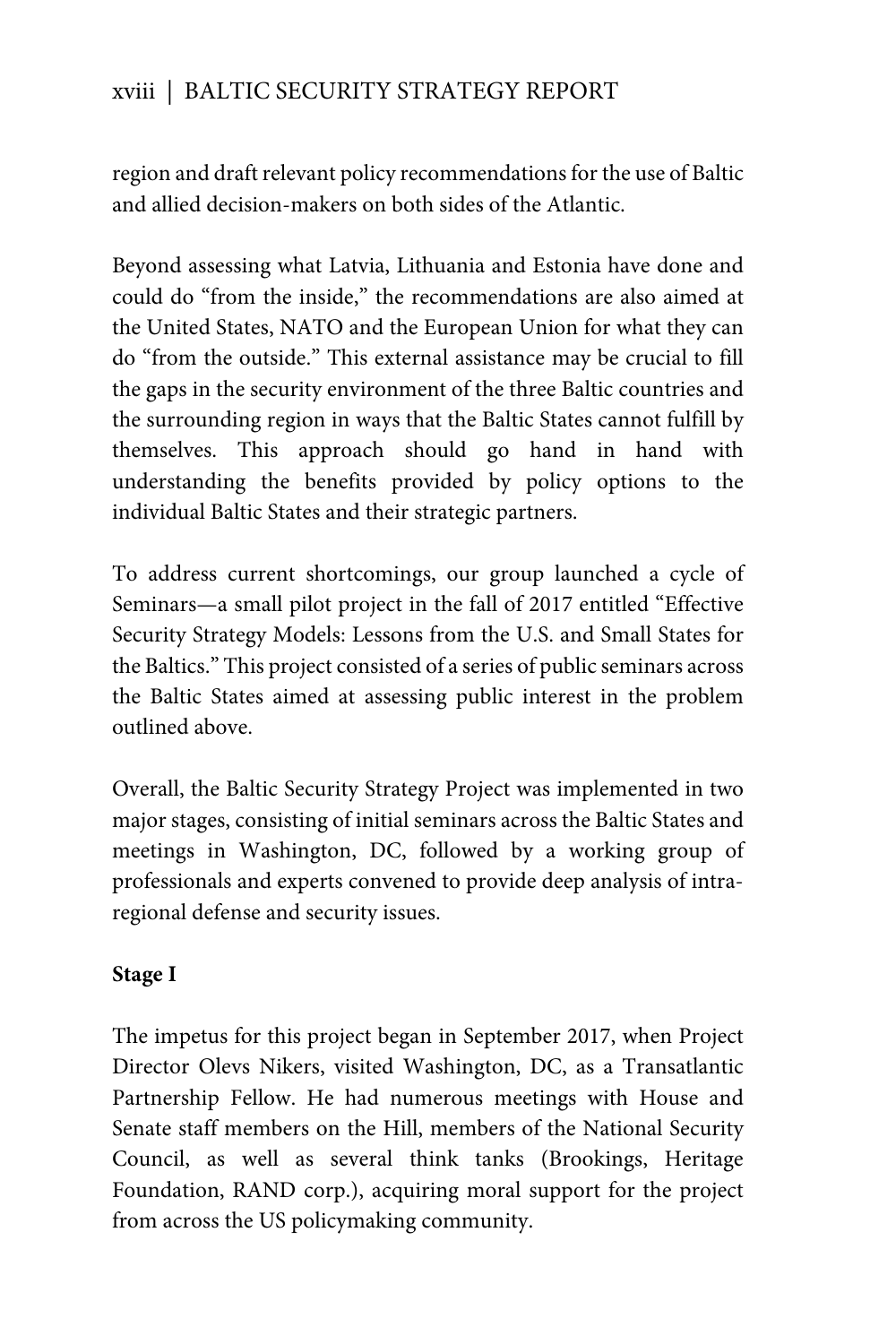One of the key outcomes of the pilot project was a realization that the Baltic States have potential partners in Washington, DC, and in Brussels (NATO & EU) who share these concerns and are eager to obtain more detailed insights into Baltic regional security arrangements in order to help the Baltic States engage in harmonizing their regional defense cooperation.

Following the success of the first set of private meetings, a series of seminars was organized across the Baltic States to discuss the US experience and that of small nations, such as Finland, after 1939 to the present, of developing their own security strategies. The seminars also examined future prospects for closer defense and security cooperation among the Baltic States.

The success of these seminars fostered broader public dialogue and engagement about these issues, as participants looked for ways to expand and continue these discussions into the future. A number of notable topics came up again and again during the Seminars. First, Finland, from whose past there is so much to learn, supports Baltic cooperation within the existing framework (non-NATO). Second, Lithuania stresses that its historical issues in the past with Poland and Germany is something that can be subject to manipulation, but this will not have any effect on collective security. Third Polish and German troops in Lithuania within the Enhanced Forward Presence (eFP) mission is strong proof.

Within the initial stage of the Project, we wanted, first of all to find good examples of defense and security strategy–making tools of other countries that could benefit defense and security planning in the Baltics (primarily the Net Assessment). Second—to capitalize on the widespread general public interest in the Baltic States by creating a broader public discussion on security, defense matters and intraregional security. Third, as a result of these seminars, to bring to light a wide range of topics of debate and discussions among experts, professionals and academics across all three Baltic States; a new desire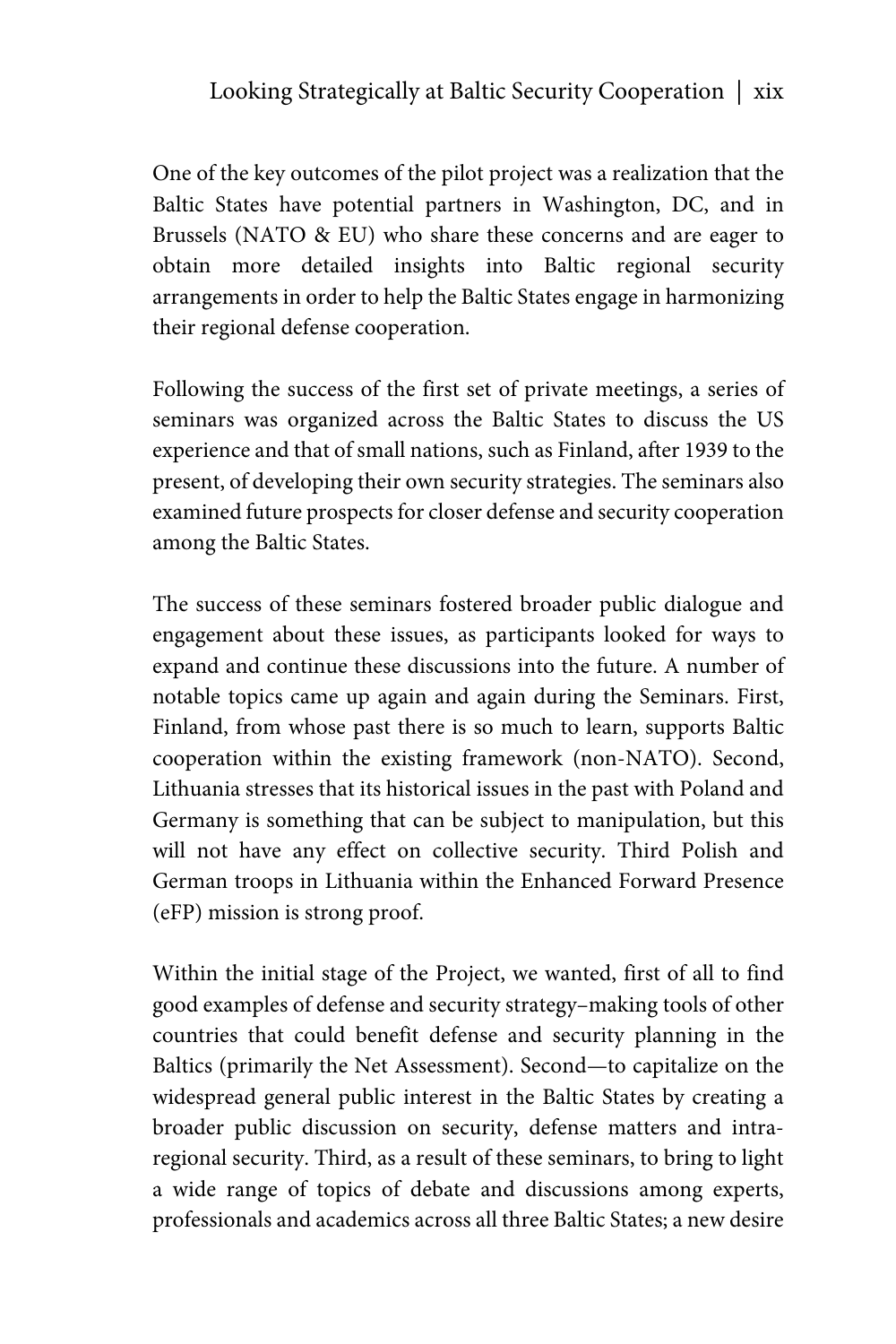### xx | BALTIC SECURITY STRATEGY REPORT

emerged to find ways to address the common regional security challenges in a more concerted—that is, unified—manner.

During the seminars, participants examined key US defense analysis concepts developed by Andrew Marshall and the Office of Net Assessment in the Pentagon. These discussions examined how the Net Assessment concept might be applied to small countries. Key terms and concepts of the Net Assessment process were explored, particularly with regard to how states develop competitive strategies.

The Net Assessment approach permits the Baltic States to confront the frightening facts and figures about its opponent and instead paint a more holistic and realistic picture of what NATO could actually confront in the Baltic region. By instinctively characterizing the threat posed by Russia as a powerful giant, one can easily miss its "feet of clay." Such asymmetric weaknesses are often overlooked as countries estimate their opponents' power. Asymmetries, as well as historical perspectives, are particularly relevant to a potential unified Baltic security strategy.

Will the strengthening of Baltic security cooperation increase deterrence against Russia? Which defense instruments would be appropriate? Is this a road toward much more integrated armed forces of the Baltics or the creation of an individual Baltic Brigade? Is the institutional cooperation sufficient among the Baltic countries, and how can it be made more effective? Should there be any common strategy or more synchronized measures toward financial or cyber threats coming from the East? What about energy and the economy? What about joint procurements and military innovations and science? Should we make a single body of Net Assessment for the Baltics, or implement these tools separately in our countries?

The seminars included lecturers such as Mr. Paul Goble, former Special Advisor on Baltic affairs to the then Secretary of State, and Mr. Roger Robinson, Jr., former senior advisor of International Economic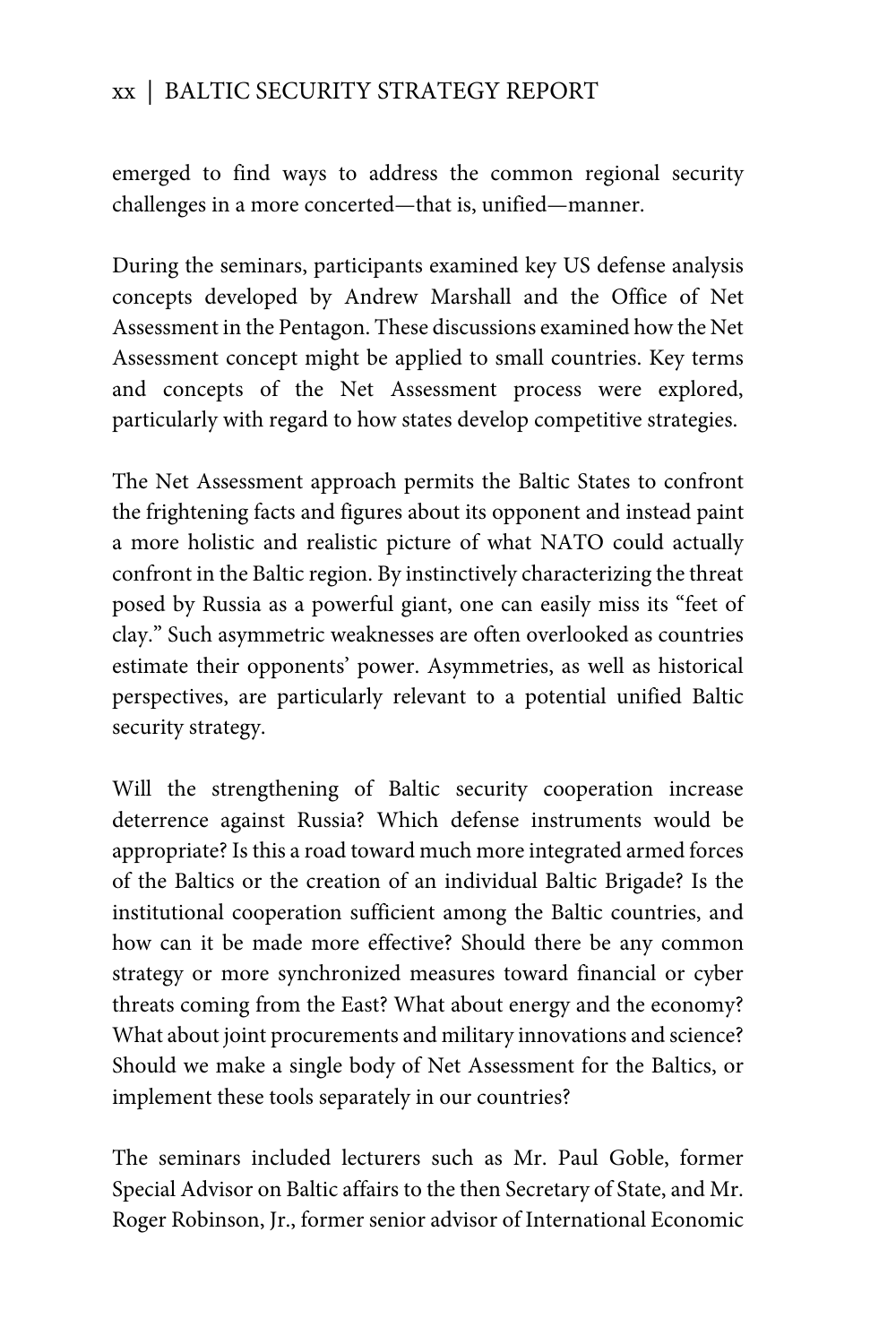Affairs to the National Security Council. More than 140 defense professionals, academics, experts, representatives of foreign missions and students participated in these events. Among participants of the seminars were representatives of foreign missions and members of parliament. Security advisor to the President of the Republic of Latvia, Mr. Jānis Kažociņš, participated in the final Seminar event.

### **Stage II and Method of Analysis**

The aim of the second stage of this Project was to engage academics and professionals of the three Baltic States, the US and NATO into developing a tangible product, a study and policy recommendations within four major topics (domains of analysis): (1) Defense and Deterrence, (2) Societal Security and Resilience (3) Economic Security and (4) Cyber Security. According to the objective of the Project, during the second stage from March to December 2018, we developed joint academic and professional advice for decision-makers of the Baltic States (Parliaments and Ministers of Defense of the Baltic States). Simultaneously, this platform is aimed to improve the contents of national defense strategies of each Baltic State with an attempt to develop a more integrated, common military/defense strategy of the Baltic States.

During this stage, seven workshops (two times each per themes 1–3, and one in the Cyber Defense domain) of practitioners, scholars and experts in Estonia, Latvia and Lithuania was convened. The purpose of the panels were to establish a forum of professionals and practitioners (governmental and non-governmental) and scholars/experts from all three Baltic States and oversee their collaboration in two stages—(1) evaluating the status of security cooperation among Baltic countries and (2) developing recommendations for the decision-makers of the Baltic countries with regard to certain policy implementation proposals, as well as develop a publication.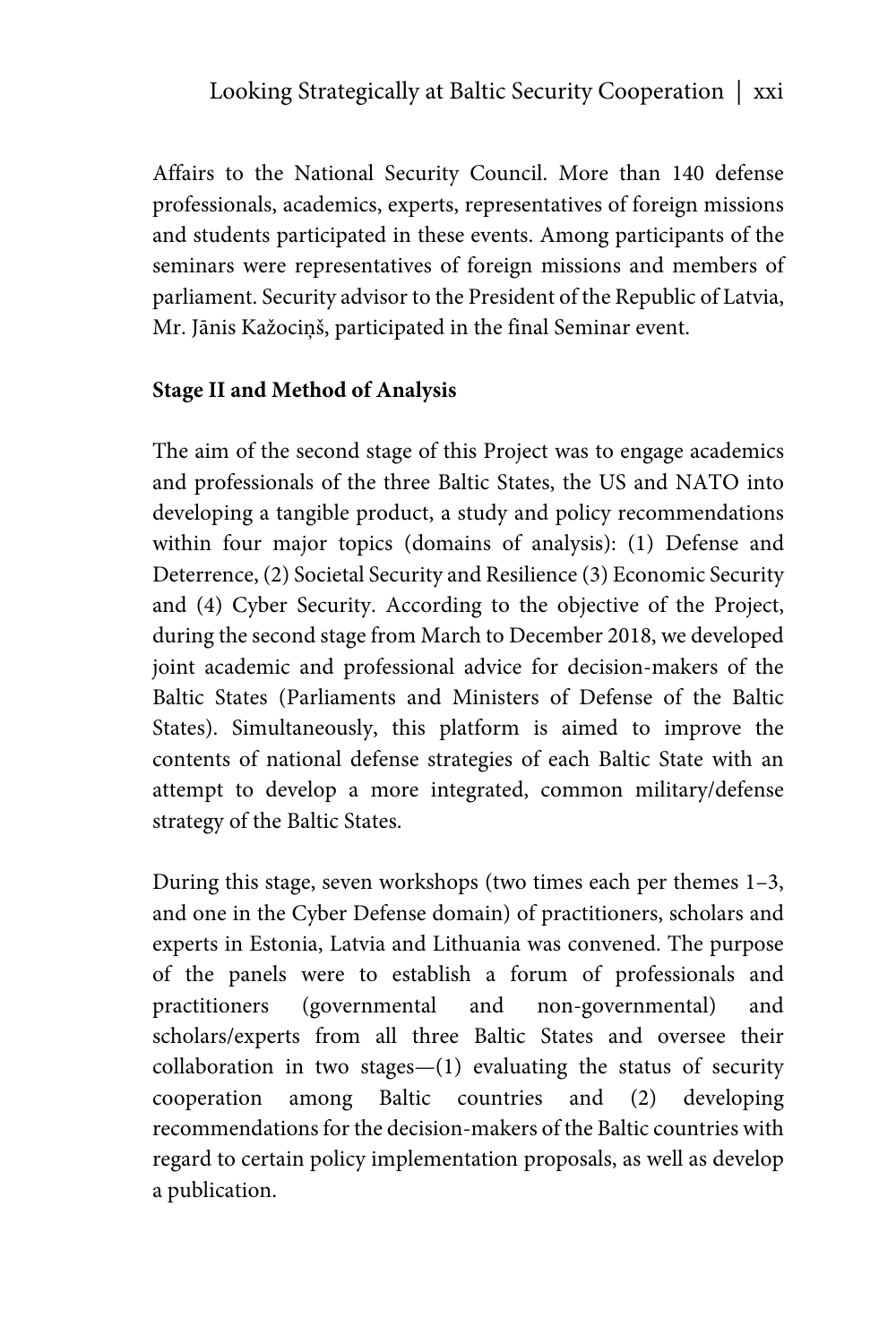### xxii | BALTIC SECURITY STRATEGY REPORT

Each workshop paired within one of those issue topics consisted of an "Initial" seminar addressing the problem and then a "concluding" seminar dedicated to discussing ways to solve the problem through practical trilateral cooperation (except for the Cyber Security Domain). Participants at the workshops included practitioners (governmental, non-governmental and private entrepreneurship), scholars and experts from Estonia, Latvia and Lithuania. At the conclusion of each of the seven workshops, a policy memo was written, based upon the key findings and conclusions reached by the workshop participants. Organization of the Workshops was conducted under the umbrella of the Latvian Political Scientists Association, in close cooperation with the Center for Security and Strategic Research at the National Defense Academy of Latvia and The Jamestown Foundation in the United States.

Experts and professionals from the three Baltic States were invited to submit their assessment papers prior to the initial workshop meetings and pre-recommendation papers prior to the concluding workshop. The content of these papers is reflected in this Report. Specifically, Experts were asked to provide answers to the following questions throughout the Project in their assessment and pre-recommendation papers within particular domains of analysis:

1. What is the current state of intra-regional cooperation?

2. What are the main issues of intra-regional cooperation?

3. What are the main gaps for intra-regional cooperation?

4. How you would assess institutional intra-regional cooperation?

5. What would you recommend to improve intra-regional cooperation overall and in the field of your expertise?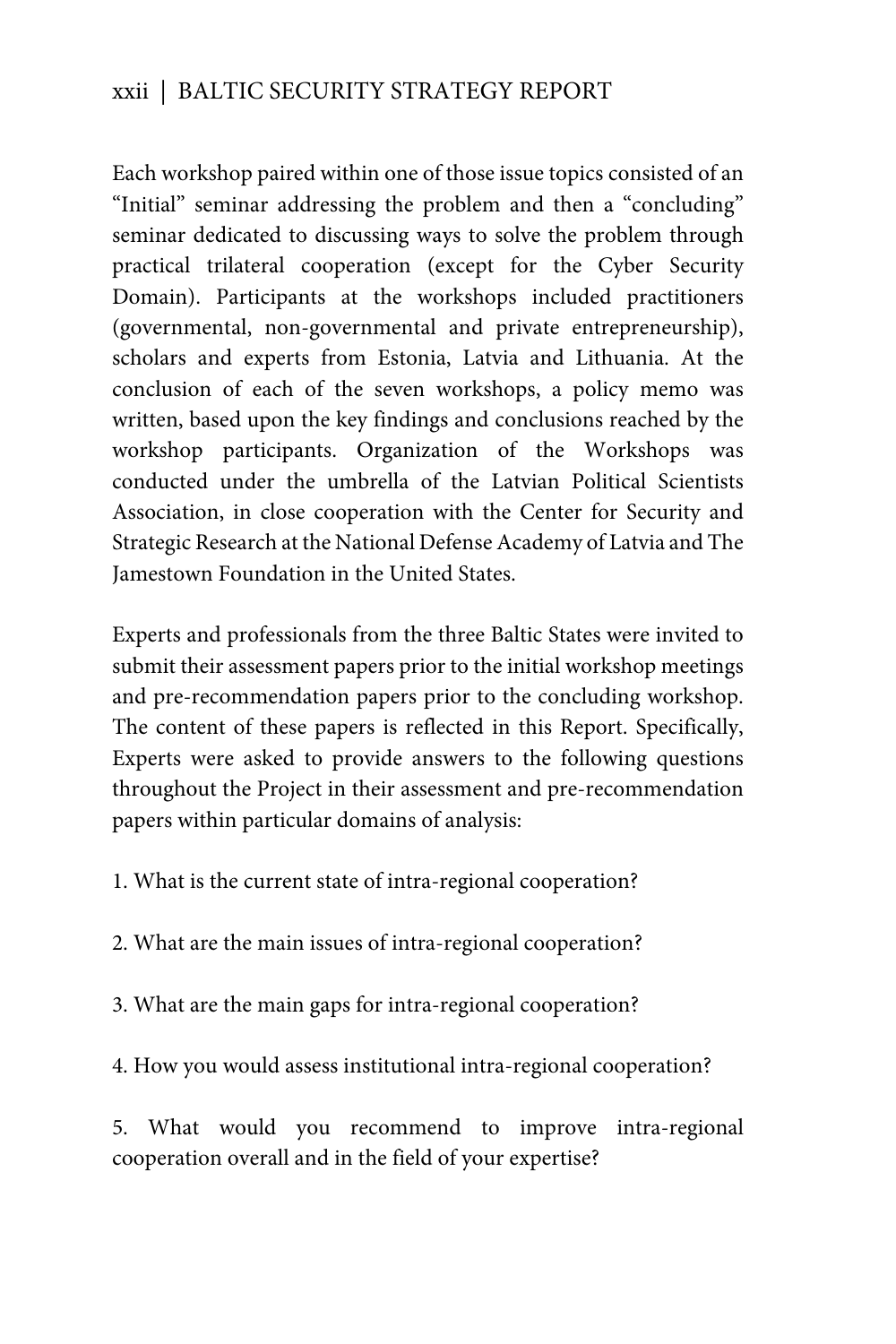6. What are your suggestions to overcome major issues and gaps of intra-regional cooperation?

7. How should the existing mechanisms for intra-regional cooperation be utilized in the future?

8. What implications does enhanced intra-regional cooperation bring to the institutional interaction and allied partnerships?

On the one hand, the Baltic Security Strategy Project is looking backwards to the lessons learned and addresses challenges the Baltic countries will probably face in the future. As noted by Dr. Žaneta Ozoliņa, when speaking at the US Congress in December 2018, the Baltic States sometimes suffer from the "stereotype of triplets," whereby the outside world looks at them as three identical sisters or brothers. But these are three individual countries with their own interests and concerns. However, there are lot of issues that tie the Baltics together, foremost of which, unfortunately, are their shared threat environment and similar threat perceptions.

\* \* \*

Numerous earlier studies on Baltic cooperation predate this particular Project. Yet, what sets our approach apart is that it does not rely exclusively on Latvians writing about Latvia, Estonians about Estonia and Lithuanians about Lithuania. Rather, it seeks to cover a broad swath of security domains, and each of the participating experts considers the issue of Baltic cooperation from his or her own unique angle. Until now, whenever Baltic cooperation was discussed, the remedy to any and all obstacles would inevitably be, "let's have more cooperation." But this project is not about just pushing additional cooperation; it is about strengthening existing cooperation by building different partnerships as well as links with the Transatlantic Community and the United States in particular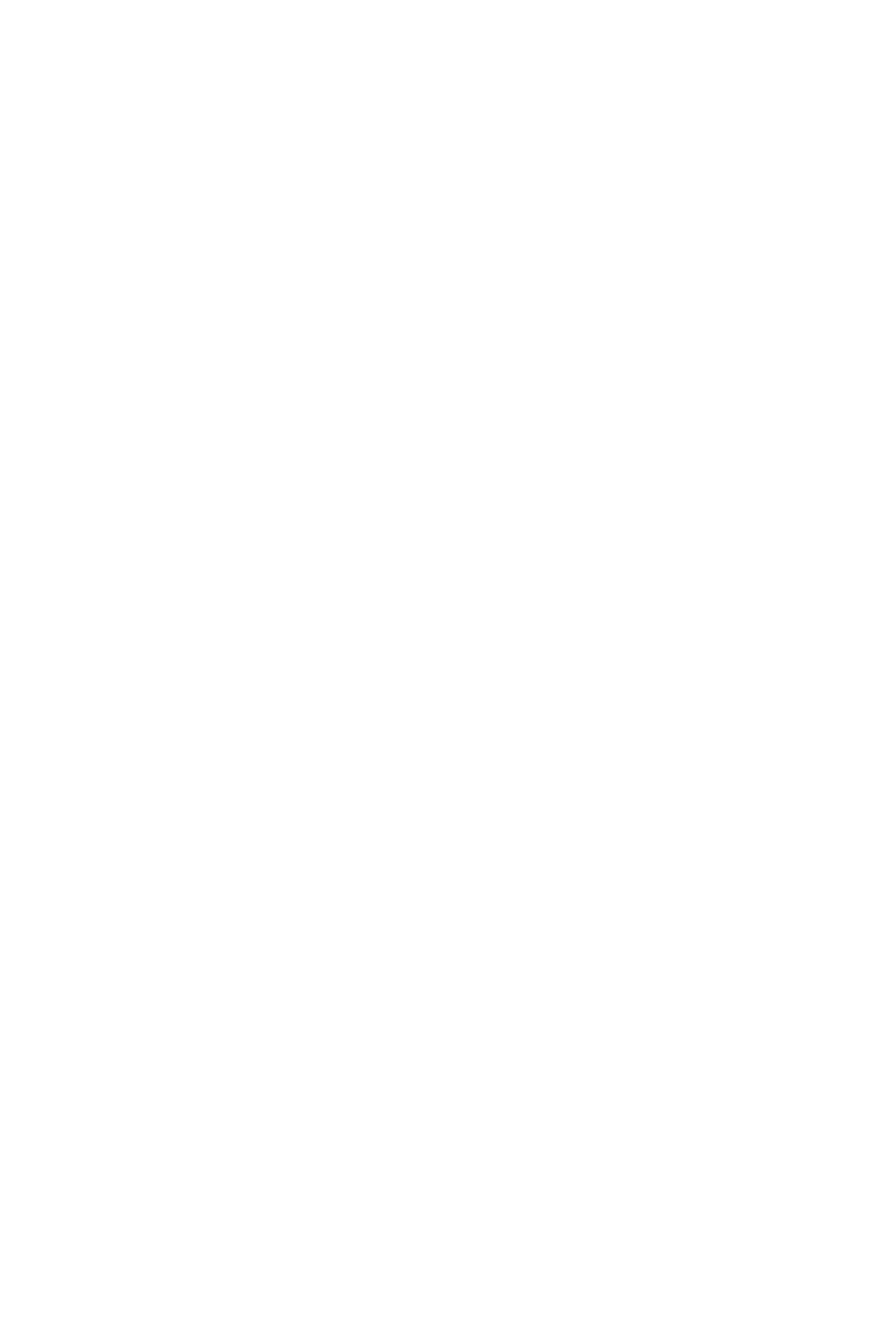## **1. DEFENSE AND DETERRENCE 1.1. Expert Assessment**

*Olevs Nikers, Otto Tabuns, Anthony Lawrence, Zdzisław Śliwa, William Combes, Glen Grant, Giedrius Česnakas, Viljar Veebel*

The Baltic States (B3) face credible military security challenges. Compared to the neighboring Russian forces in the Western Military District and the Kaliningrad exclave, the militaries of the individual Baltic States are at a disadvantage when it comes to manpower as well as the quantities of their arms, airspace protection and naval fleets. For these reasons, the North Atlantic Treaty's (NATO) Enhanced Forward Presence (eFP) multinational battalions operating in the Baltic States and Poland play a key strategic role as a deterrence measure. The deployment of allied troops in the Baltic States strengthens the security and deterrence capabilities of both the regional countries and the broader Alliance.

The core military security problem for the Baltic States is the lack of cooperation and coordination between these states. The three countries have three different models of military. Not all Baltic States have military attachés in one another's capitals. Intra-regional cooperation on arms procurement is yet to show success. Illustratively, the Baltic States recently failed to agree to purchase airdefense systems jointly and ended up fielding three separate systems.

This indicates just one of the areas where lack of defense coordination translates into missed opportunities, despite consensus among the majority of project experts that any attack on the Baltic States would be unlikely to single out any one of them—rather all three would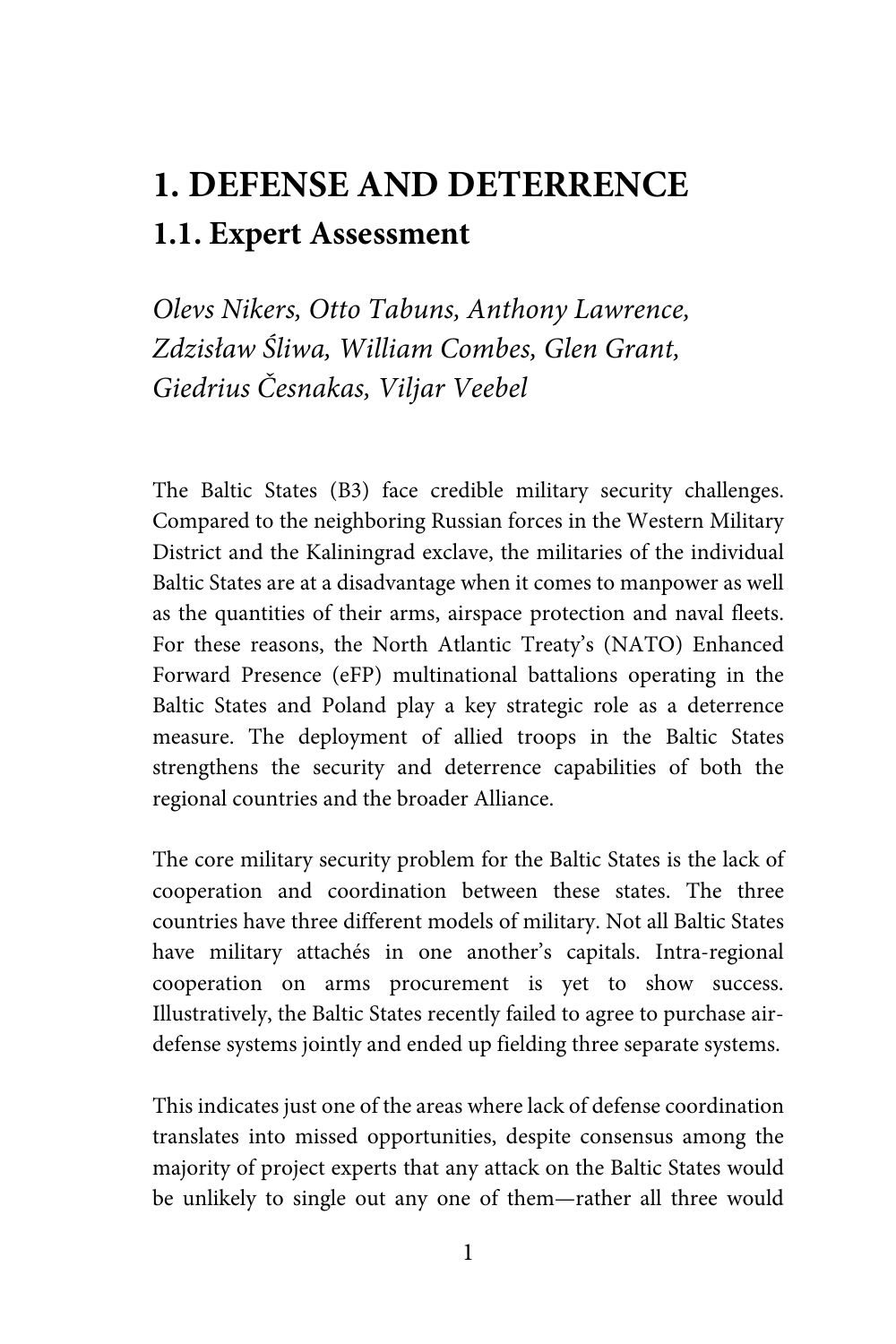### 2 | BALTIC SECURITY STRATEGY REPORT

targets of aggression. Despite generally being perceived as one unified region, whether by the United States, NATO, the European Union or Russia, the Baltics themselves are often unable or unwilling to act as one or plan their defense accordingly. Their individual plans are unlikely to be cost effective. While distrust at the top political and military levels among them prevents deeper cooperation in security matters.

To date, the Baltic States have largely sought cooperation with bigger allies in the wider Baltic region, rather than amongst themselves. Lithuania has prioritized military cooperation with Poland, as the latter plays a strategic role in protecting the free passage through the Suwałki corridor for all the Baltic States and Germany. Estonia, meanwhile, maintains strong political and military cooperation with Finland, which is not a NATO member. The drive to partner with allies outside the immediate region is rational, as they have more capabilities and greater power than all three Baltic States combined.

Currently, the Baltics are focused on the development of their land forces, while air forces, except for air-defense systems of different levels, and navies are neglected. This might create significant problems during a conflict as it will be difficult to ensure the successful arrival of allies to the region. Military cooperation becomes more successful when decisions are taken at the NATO level. This suggests that an actor wielding more powerful resources and defense capabilities is instrumental to bringing about cooperation between the Baltic States.

In order to understand better where we stand and why, we have to look at the past two decades. From the outset, we have to acknowledge that defense cooperation among the Baltic States has actually been quite close since the early 1990s. This is due to historical reasons—1) lessons learned from the 1930s and 1940s; 2) self-portrayal and thus perception in West of three states as one item; and 3) the common political-military path chosen in the mid-1990s to join Euro-Atlantic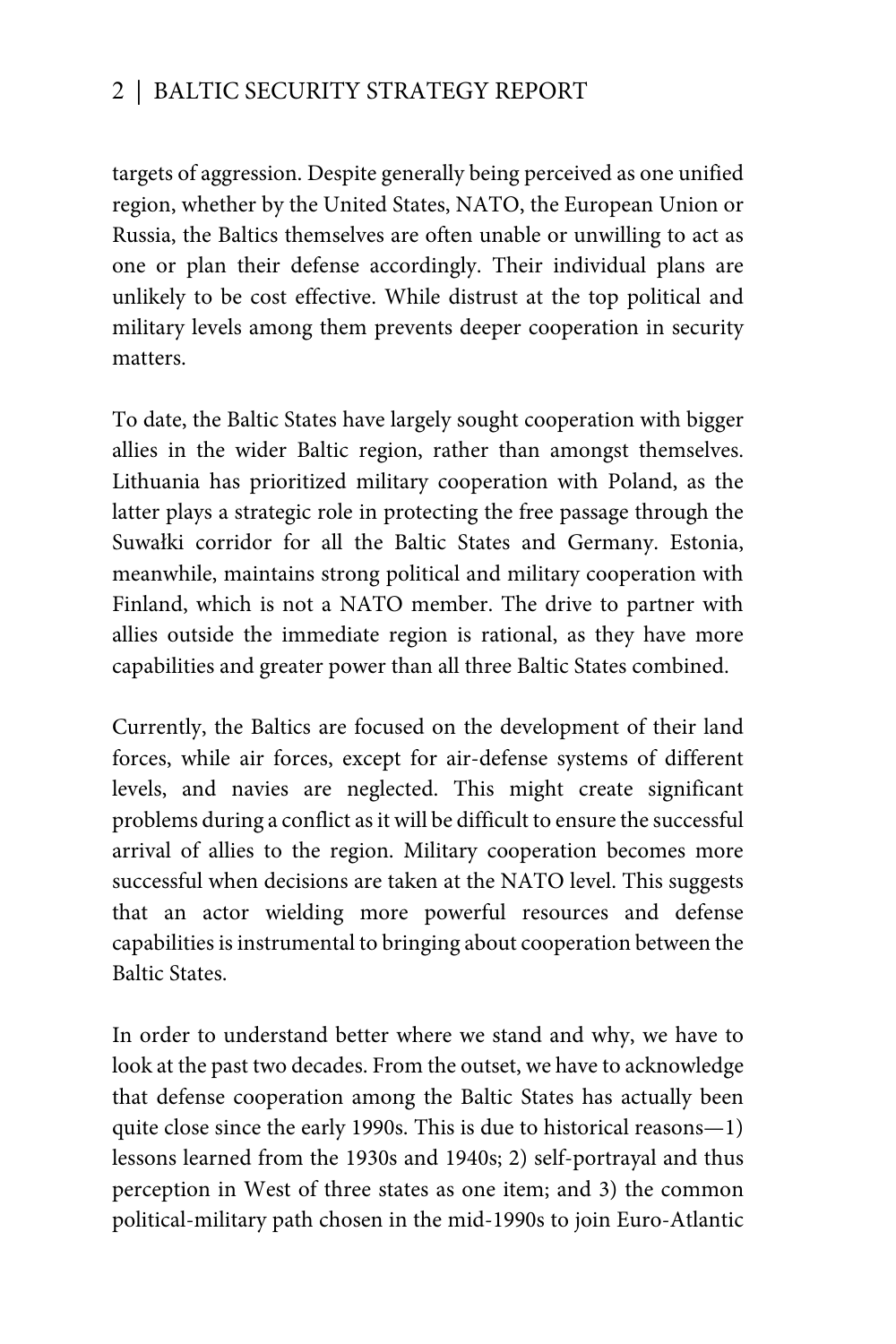institutions. This internal willingness was coupled by an important factor—unwritten "rules" from outside—if the Balts want to be members of "the club," there are a set of regional actions that must first be accomplished do. This dual approach was continued in the 2000s—focusing on international solidarity as well as far-away expeditionary operations—fully integrating into the military-political problems of that time while maintaining their joint position as a means to access NATO. Overall, the Baltic States managed to absorb maximum benefits from that period—both in preparing their military personnel (fighting abilities, cooperation with other Allies, knowledge of the planning process, etc.) and politically. We managed to create two layers of cooperation (and they still do function)—politicaloperational as well as practical. At the practical level the three Baltics States developed a joint air-surveillance system BALTNET, common counter-mining Baltic Naval Squadron (BALTRON), as well as a Baltic Battalion (BALTBAT) unit that took part in or was on stand-by every four years with the NATO Response Force. Moreover, our senior and highest officers, together with other allied and Partnership for Peace (PfP) forces, are upgrading they knowledge at the Baltic Defense College (BALTDEFCOL). Military units participate in each other's national exercises.

At the political level, there are issues related to the above-mentioned projects as well as relations with allies. The delivery of joint messages is constantly being discussed among the Baltic States' ministers, chiefs of defense/chiefs of staff, policy directors, commanders of all services, as well as special operations forces (SOF) and voluntary force commanders, who hold meetings at least twice per year. The system is both vertical and horizontal; questions of smaller significance are resolved "on the spot," while more important issues are pushed "up the ladder" to higher decision-making levels. A good practical example of this process is the quick exchange of information among the B3 regarding cyber incidents and even perceived preparations for a cyberattack on information systems and networks. These were high achievements for requirements of that time.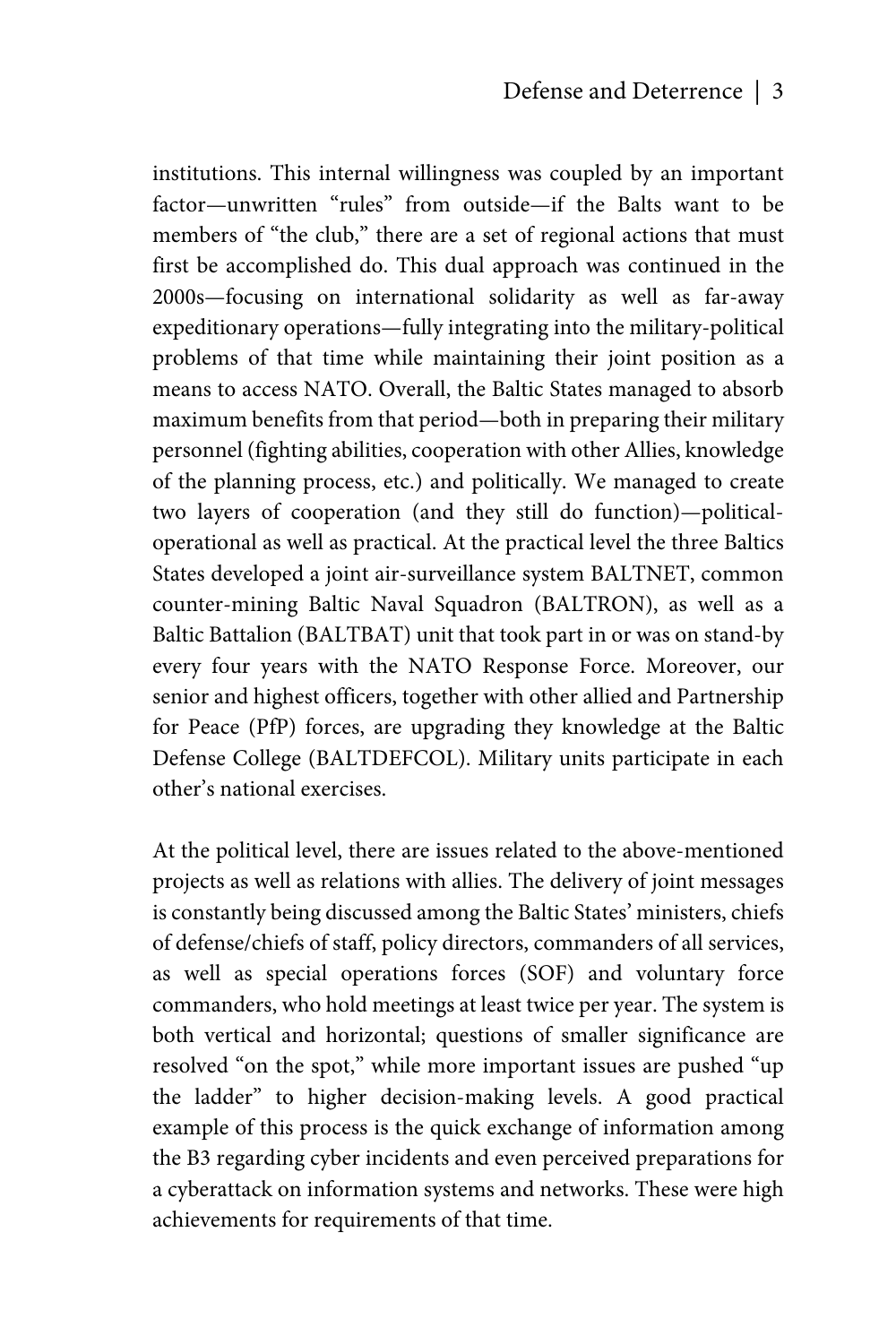### 4 | BALTIC SECURITY STRATEGY REPORT

At the beginning of the 2010s, the Baltic States found themselves in deep financial and socio-economic crises, and defense was one of the first areas to be cut back. But fortuitously, at that time, Russia was not actively prodding for weaknesses in the Baltic States, as it was preoccupied with other regions, and economically was doing rather well. Latvia's defense establishment showed particular resilience during the gradual recovery, undertaking the start of mechanization of the army (one of basic needs for all land force–oriented countries). At the same time, the B3 realized they needed to have deeper operational-level harmonization allowing for a gradual synchronization of national defense plans; hence, they established a Baltic Combined Joint Staff element (non-permanent), where intelligence, planning and logistical specialists can work together.

The regional security environment changed drastically in 2014, with Russia's invasion of Ukraine. The Kremlin saw Ukraine as its "internal issue" and the West (both Europe and the United States) as weak, and thus unlikely to react. The latter's unified condemnation and passage of gradually escalating responses, therefore, surprised Moscow to some extent. Regardless, the West believed Russia might not stop with just its intervention in Ukraine and accepted the Baltic States' narrative about Russian intentions. As a result, NATO quickly undertook reactive steps, including enforcing the Baltic air policing mission in spring 2014–although this was primarily a political signal. For their part, the B3 re-concentrated their resources on enabling enhanced NATO presence on their territory.

Russia mistakenly did not fully understand the dynamics driving decision-making in NATO and the Baltic States. At the same time, and regardless of Russian actions, the financial situation in the region soon started to rebound, allowing for an influx of new resources (even overtaking the pre-crisis defense budgets). This process was sped up by political-military events in the region set in motion by Russia's invasion of Ukraine. The demonstrated resilience by the Baltics and their Allies have halted any possible further Russian aggressive or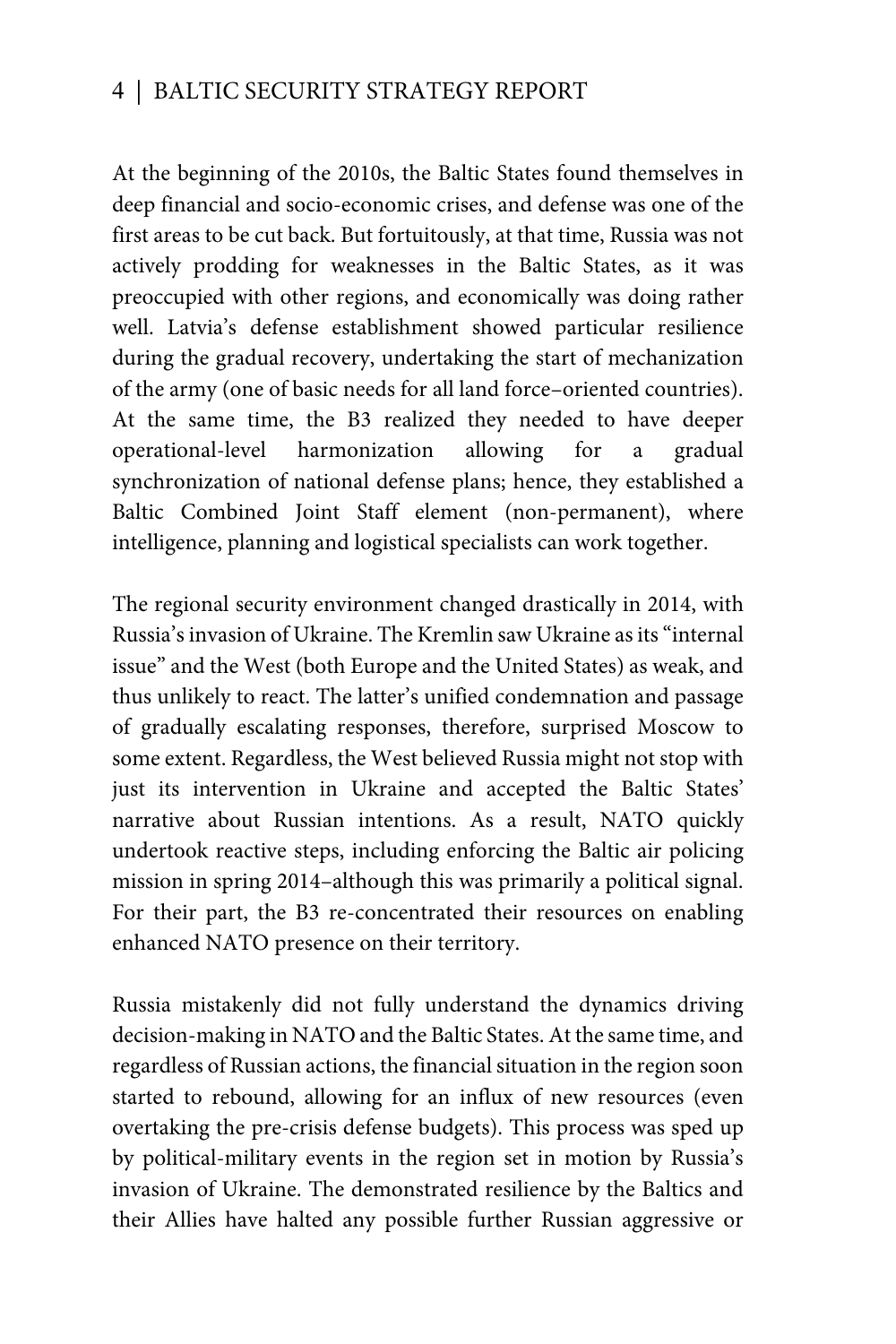expansionist ambitions. This Alliance resilience is now easily visible by, for example, the fact that NATO members persistently train with Baltic troops (via the eFP mechanism).

The Baltic States, meanwhile, need to understand that it took (and still is taking) time to change the political thinking in Western countries sufficiently to convince their governments to agree to deploy trip-wire forces in the Baltics. Militarily, both allies and the Baltics themselves see such localized force presence in very practical terms—as steady, tactical, operational training of units, and interoperability of equipment. *Inter alia*, taking into account the renewed growing importance of non-military instruments (economic, informational, etc.), it helped to overcome the thinking that Western allies might choose to strike a deal with the Russians "behind the Baltic States' backs." The Baltics' defense agendas over the past several last years have been absolutely intertwined with larger NATO issues—realistic plans, the necessity for cross-border activities (both in peace time and crisis time) inside allied territory, allied presence and projects in the Baltic States, and so on. As such, there are no pure "national" exercises anymore—all are now being carried out in a national+allied/eFP format.

Regarding the perspective of Baltic State capabilities, equipment and priorities, developments are occurring (and will continue for the foreseeable future) "in the same book, but not on the same page." This is influenced by financial considerations (Latvia was hardest hit by the financial crisis) as well as different levels of mechanization (or in the Lithuanian case—motorization; also due to geography/environment). Additionally, the Baltics have differing air force development focuses—on rotary versus fixed wing craft. And disparities exist in what role voluntary forces have for the overall defense posture (in Estonia for example). Against this background, the B3 is concentrating on exercises, national plan coordination, and working on the interoperability of their three relatively different systems. Cooperation in the defense domain has been among the most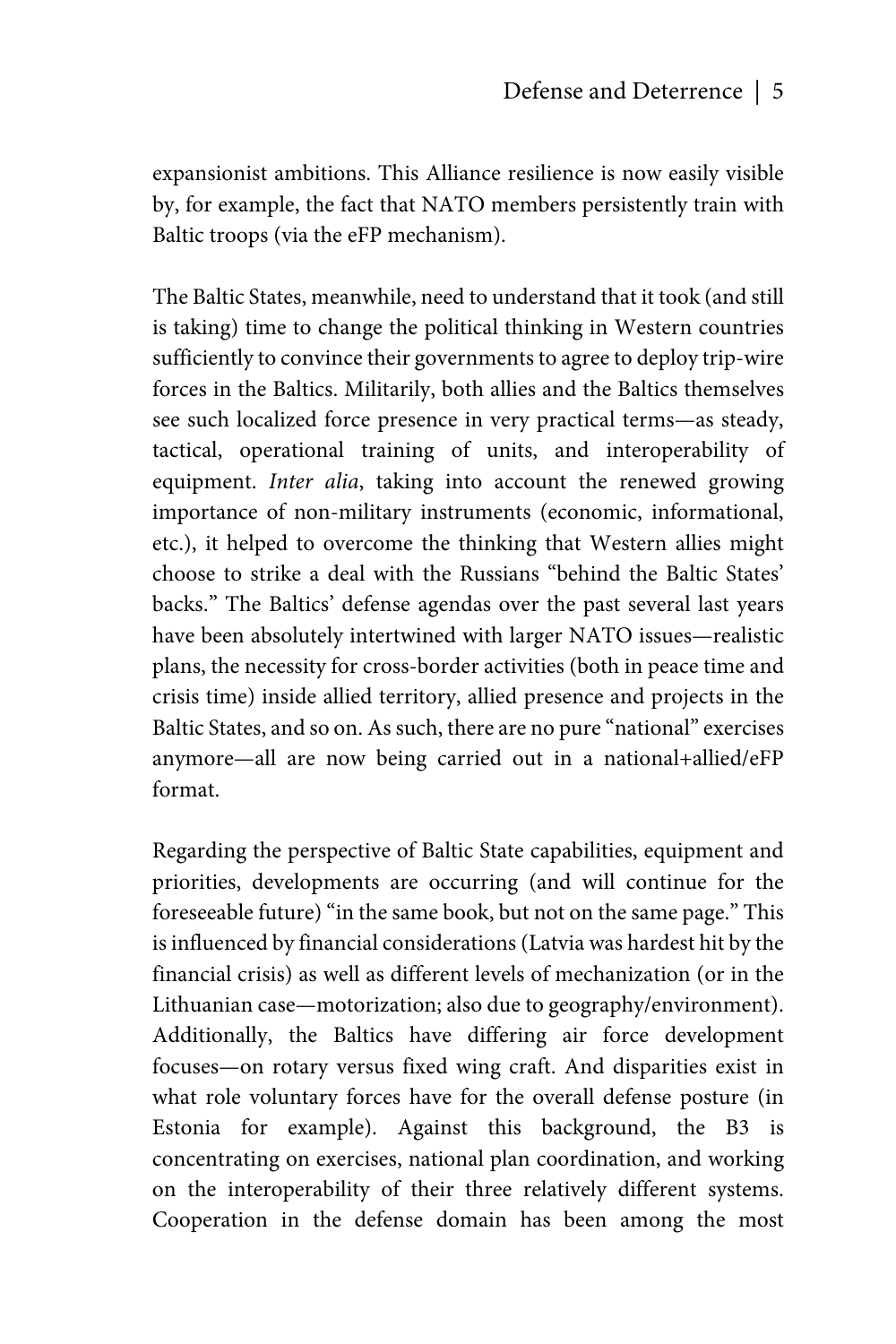### 6 | BALTIC SECURITY STRATEGY REPORT

successful areas among the B3. Still, to some extent, Latvia, Lithuania and Estonia are reaching the limits of what they can do in a bottomup approach. Information exchange coordination is good; but views still diverge on, for example, needed equipment. If we further integration is, in fact, desirable—despite the inherent loss of part of each country's freedom of unilateral action—a political top-down approach will be needed. So far, the B3 have not felt such a need. Nevertheless, the adversary is always learning quicker than we think. The adversary knows that in any long conflict ("hot" or "cold'), we continue to heavily rely on allied capabilities. That said, this reliance in no way should be seen as diminishing the value and achievements of the B3 militaries themselves—either at the practical level (for example ISTAR assets) or at the strategically operational decisionmaking process level. Still, B3 policy is admittedly "reactive"—we are not so much policy makers, but rather reacting to events.

So there are two paths we have to follow: (1) Further development of NATO/allied presence in the Baltics. Russia is not particularly concerned about this development from an "ideological" perspective (it feels it is sufficiently resilient in that sense); rather, Moscow is much more apprehensive that (driven by Russia's own actions) its geopolitical adversary (NATO) is building up a military presence within the Russian "sphere of interests." We have to bear in mind that the North Atlantic Alliance's 29 members still have (and will continue to have) differing views of the relationship with Russia, and we will not change they thinking, nor are they likely to change the Baltics' perception. (2) The B3 must continue to develop our military capabilities— reaching 2 percent of GDP and securing allied presence is one thing, another is to keep it. And here we have a further set of questions: Should the B3 reach out predominantly to Nordic partners and/or Poland? How and how closely should we proceed in terms of relations with these actors? How will the Baltics "win a battle": with engineers or concentrated firepower? What is the role of voluntary forces during conflict? Are conscripts the way to build a professional army? Where do resources for a draft come from? If we see the Baltic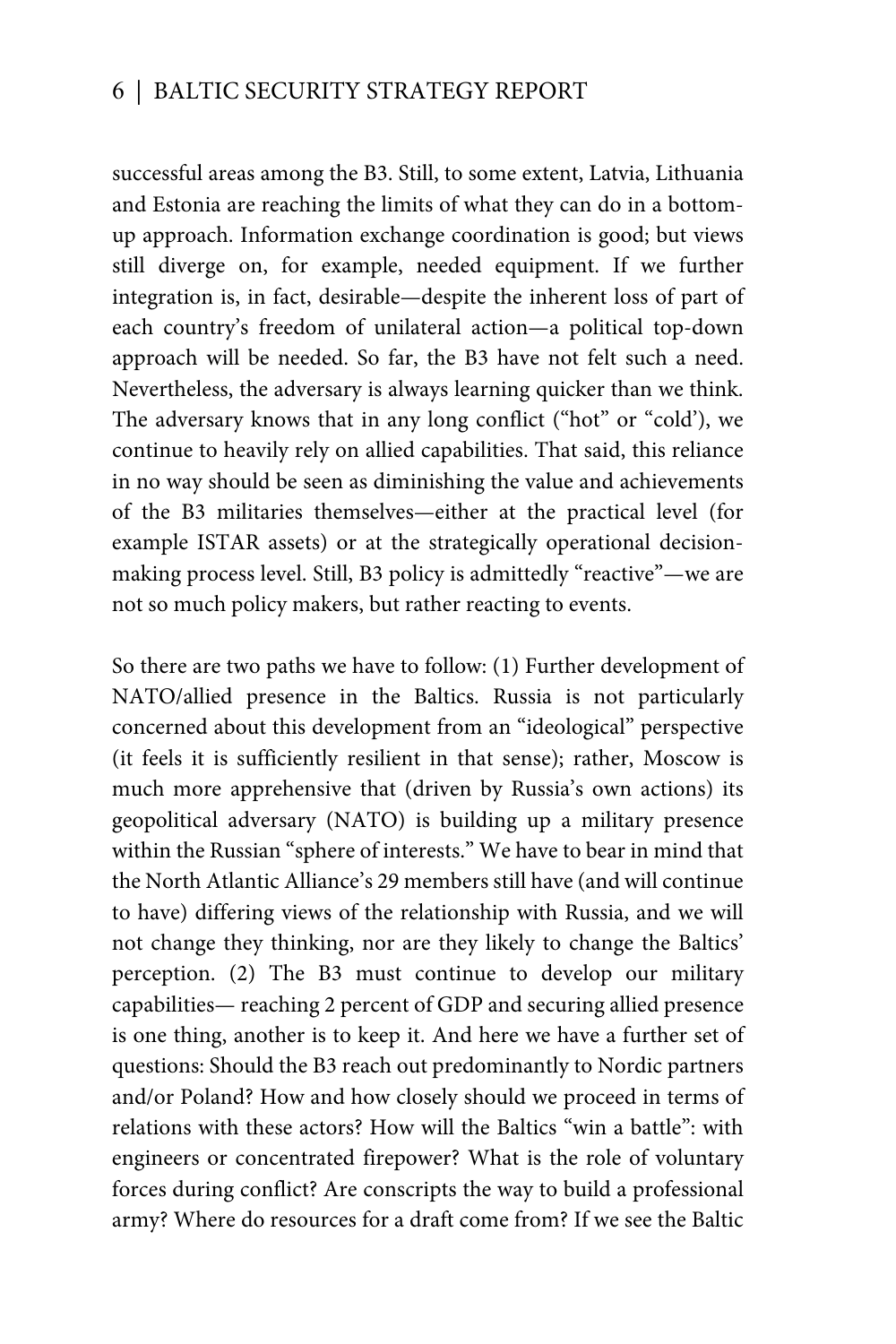States area as one unified region, are we able to also operate in such a manner? Do we possess an adequate joint surveillance picture and coastal defense in the maritime domain?

As 2008/09 showed, resilience must be built outside military-defense abilities, and capabilities mirror society to some extent. Therefore, long-term economic and social balance in B3 will be key.

Protecting and securing their access to the Baltic Sea and the freedom of navigation in this sea is vital to the security of Estonia, Latvia, and Lithuania. Thus, contributing to these goals should be their contribution to NATO and the European Union as well as important inherent elements of their national strategies. Unfortunately, that is not the case.

Of course, Estonia, Latvia and Lithuania are all separate, sovereign nations, with differing political and social priorities. Nevertheless, we propose and still believe that if they cooperated more in the maritime domain, they could accomplish more toward achieving regional maritime security by banding together—and at less cost to each individually.

Coastal powers and naval powers have different priorities. The coastal power's main concern should be its maritime security, as will be defined below. In addition to a robust maritime security capability, a naval power needs to be able to project force and establish sea control beyond its Exclusive Economic Zone.

By primarily concentrating on its own maritime security, a coastal power can coordinate its naval and constabulary capabilities to ensure they are up to the state-on-state sea denial challenge that would be the ultimate test of their effectiveness. Additionally, the financial, equipment, logistical and manpower requirements to maintain a navy-centric state's power projection and sea control capabilities are too expensive for most small countries and would deflect resources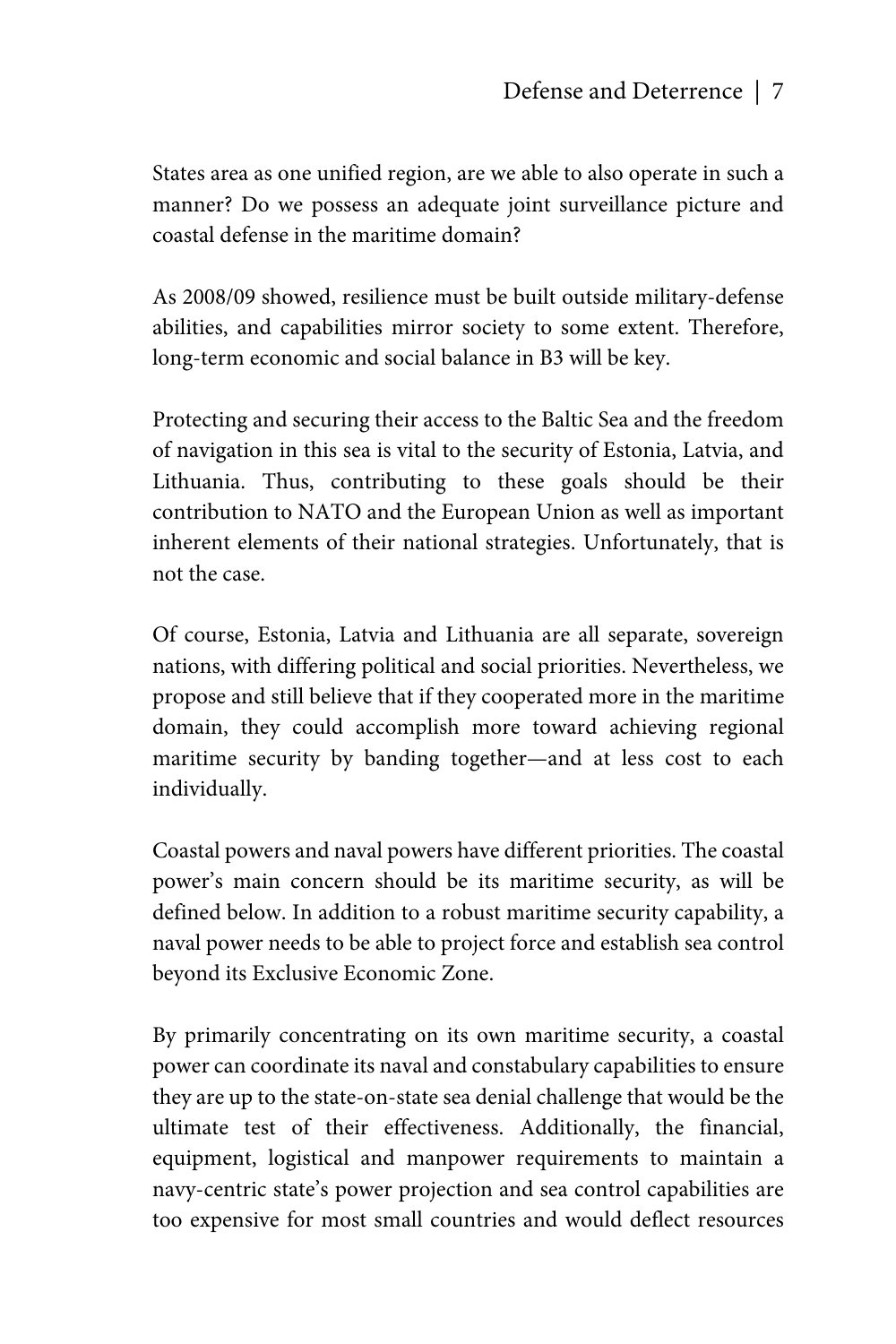### 8 | BALTIC SECURITY STRATEGY REPORT

from the their key maritime security capabilities.

The ability of the Baltic States to deter an adversary from launching a military attack on their territories has unquestionably increased with the arrival, and the placing under local command, of the three NATO Enhanced Forward Presence (eFP) contingents. In addition to significantly boosting warfighting capability in the region, these 'tripwire' forces bring with them a more credible promise of a NATO response to any aggression against the three states.

Military deterrence (and the ability to defend) would certainly be increased if the eFP units were to be augmented, or if additional US force elements were to be brought to the region under the European Deterrence Initiative. Capabilities in the air and maritime domains where, in the medium term, the Baltic states capacity to act will likely remain very limited, would be a notable improvement. On land, meanwhile, NATO brigades/brigade combat teams would send a more powerful deterrent message than do battalions.

However, not all Allies share the threat perception of those on the eastern flank, and there appears to be little appetite within the Alliance to further develop the present eFP configuration. Unless there is a major degradation in their security situation, the Baltic States should not count on substantial increases to the US or NATO footprint in their region. To enhance their defense and deterrence, the three states will need to do more for themselves.

The overall balance of forces would likely allow NATO to eventually prevail in a conventional conflict with Russia. But Russia's military strength in the Western Military District and its aggressive military modernization program give it a short-term advantage in the Baltic region. Prudent defense planning in all three Baltic States thus includes "surprise attack" scenarios, which would entail a period of fighting alone before allied reinforcements could arrive.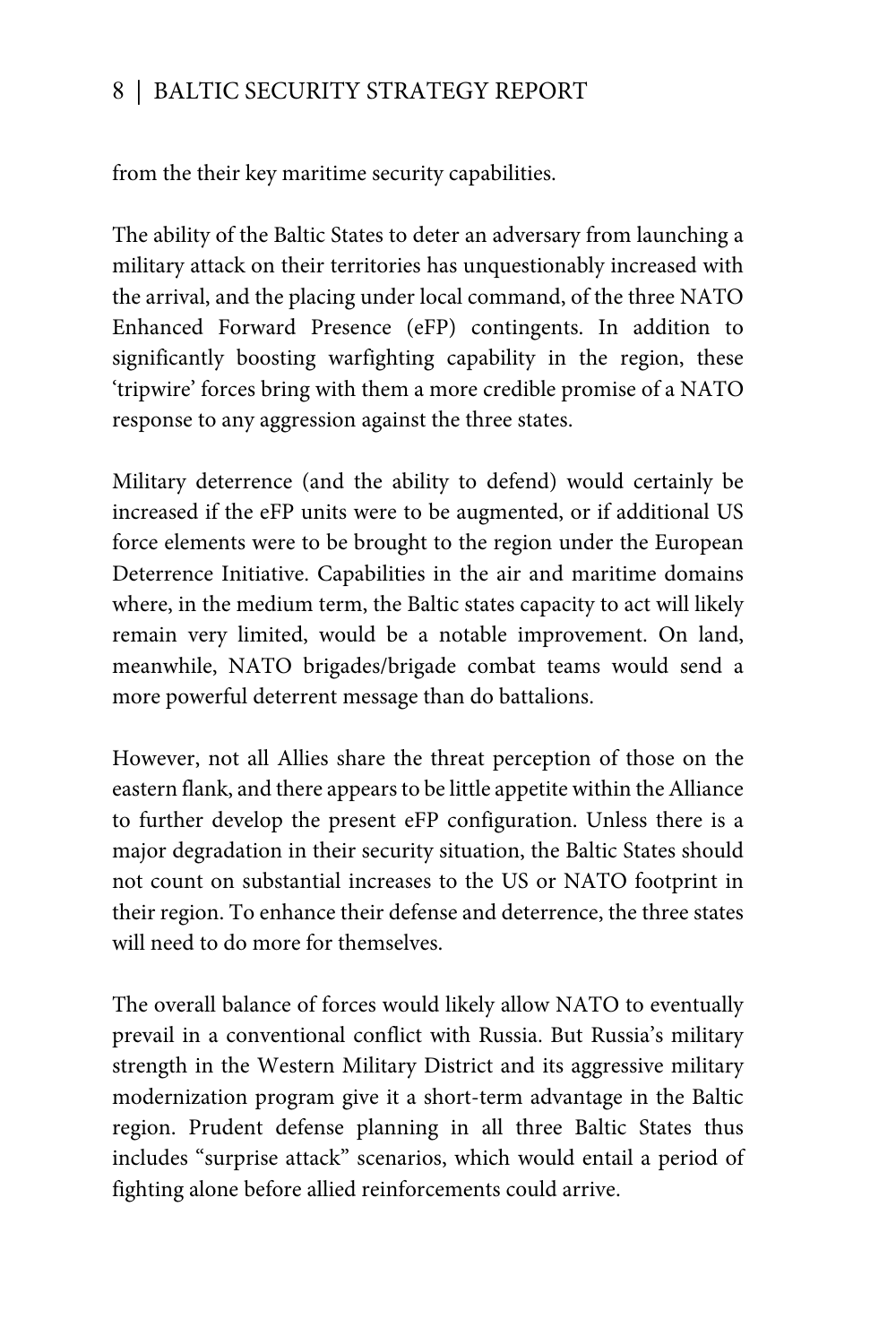To avoid these scenarios, the Baltic States aim first and foremost to deter by denial, i.e. to have, militarily, the ability to inflict sufficient pain on an adversary as to dissuade him from attempting an attack. Such a strategy requires both military capability and the demonstrated ability to employ it effectively. So far, to the extent they have been tested, both elements have proven adequate. Moreover, limited defense cooperation among the three states also means that both these elements are weaker than they might be. Baltic Defense Cooperation can enhance interoperability between participants' armed forces, reduce duplication and waste, provide better value for money in acquisition, and allow states to acquire capability that they could not acquire alone. The three Baltic States are natural candidates for defense cooperation programs. Their size, geostrategic position, and stage of development of their defense forces—aspects recognized to contribute to successful defense cooperation—make them far more similar than they are different.

The three states have a good record of coordinating policy positions, for example with regard to Baltic Air Policing, or in their approach to the NATO Wales and Warsaw summits. However, aside from the flagship initiatives of the 1990s (BALBAT, BALTNET, BALTRON and BALTDEFCOL), when outside pressure and assistance heavily encouraged cooperation, the three states have achieved little together when it comes to concrete projects.

While there have been opportunities for common defense acquisition programs (recent examples include self-propelled artillery, infantry fighting vehicles, and short-range air-defense systems) the three states have apparently been unable to generate sufficient political will to work together and overcome the challenges that inevitably arise in multinational defense cooperation.

Trust, probably the most important factor in successful defense cooperation, is missing at all levels. Strong notions of sovereignty, differences in strategic culture, and a lack of alignment of defense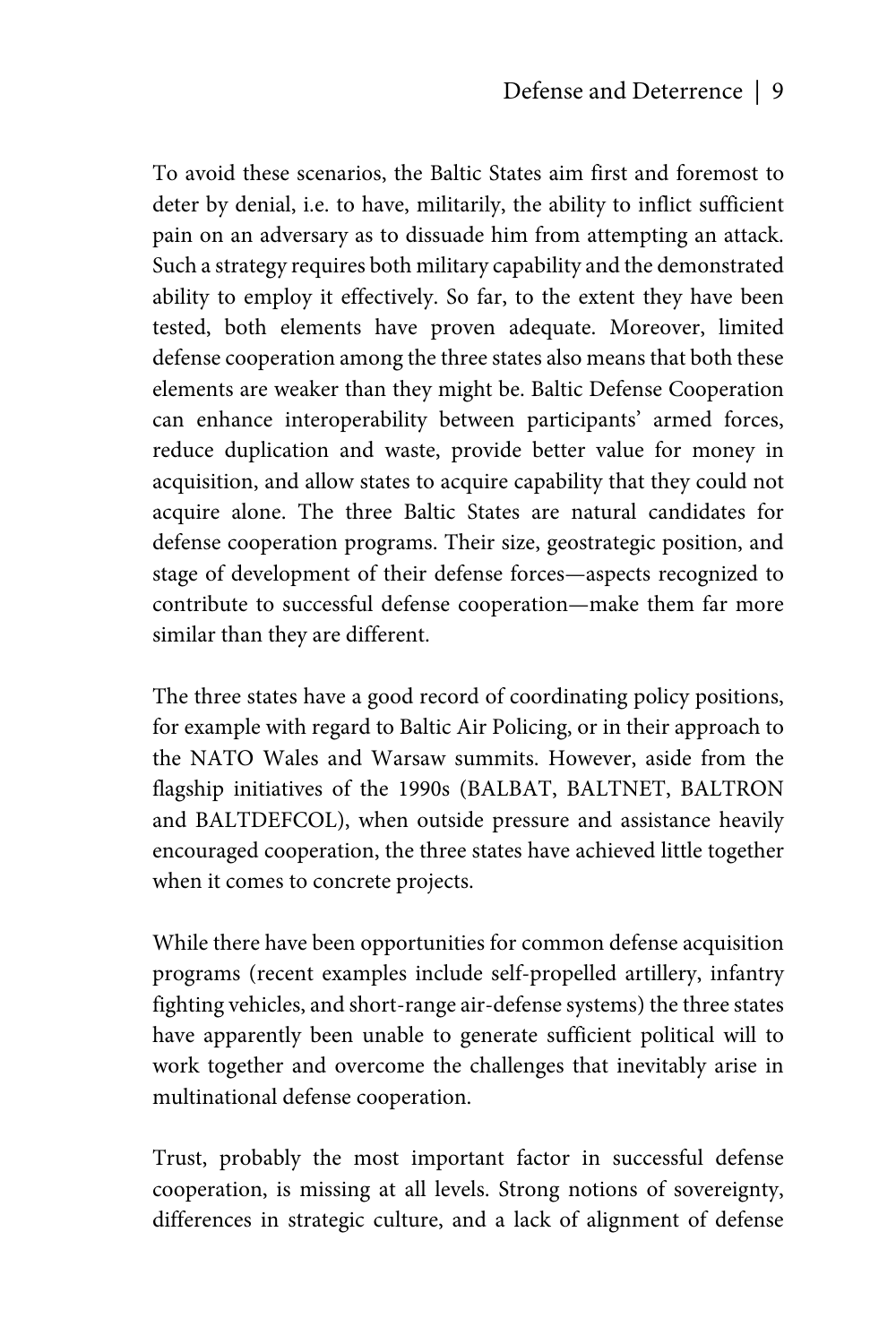planning also stand in the way of cooperation.

For the Baltic States to improve their defense and deterrence postures, these deficiencies should be addressed together—particularly, in capability acquisition. While the three states will soon all be at the 2 percent level of defense spending, even this will provide little in cash terms in a notoriously expensive market. Together, their spending currently amounts to less than 1 percent of the total spending of European NATO. Greater efficiency in capability acquisition—not only in purchase prices, but also in common arrangements for training, maintenance, upgrade, etc.—should be sought through greater cooperation in the region in defense planning, to synchronize programs in order to provide the conditions for common acquisition, and to reduce duplication and waste. Additionally, cooperation is need for operations. Greater coordination or integration of operational units as well as joint operational planning will allow for a more effective employment of force. While the integration of land forces is likely to be challenging, the integration of Baltic naval units, following the example provided by the Belgian and Dutch navies, may be an achievable ambition. Presently, in the event of a major conflict, the three states will be fighting separately. While there is some transparency in their defense plans, there does not appear to be (as far as can be assessed on an unclassified level) coordination between these plans.

Without advance thinking about regional defense and the exercising of coordinating arrangements, the three states' ability to effectively employ force in a regional conflict will be limited.

Defense cooperation across Europe is widely recognized to be inadequate, and the Baltic States should not be singled out for criticism. But in the security environment post-Afghanistan and post-Ukraine, the balance between security consumption and security provision in the three states has shifted in the direction of consumption. The more the three states can do to help themselves, the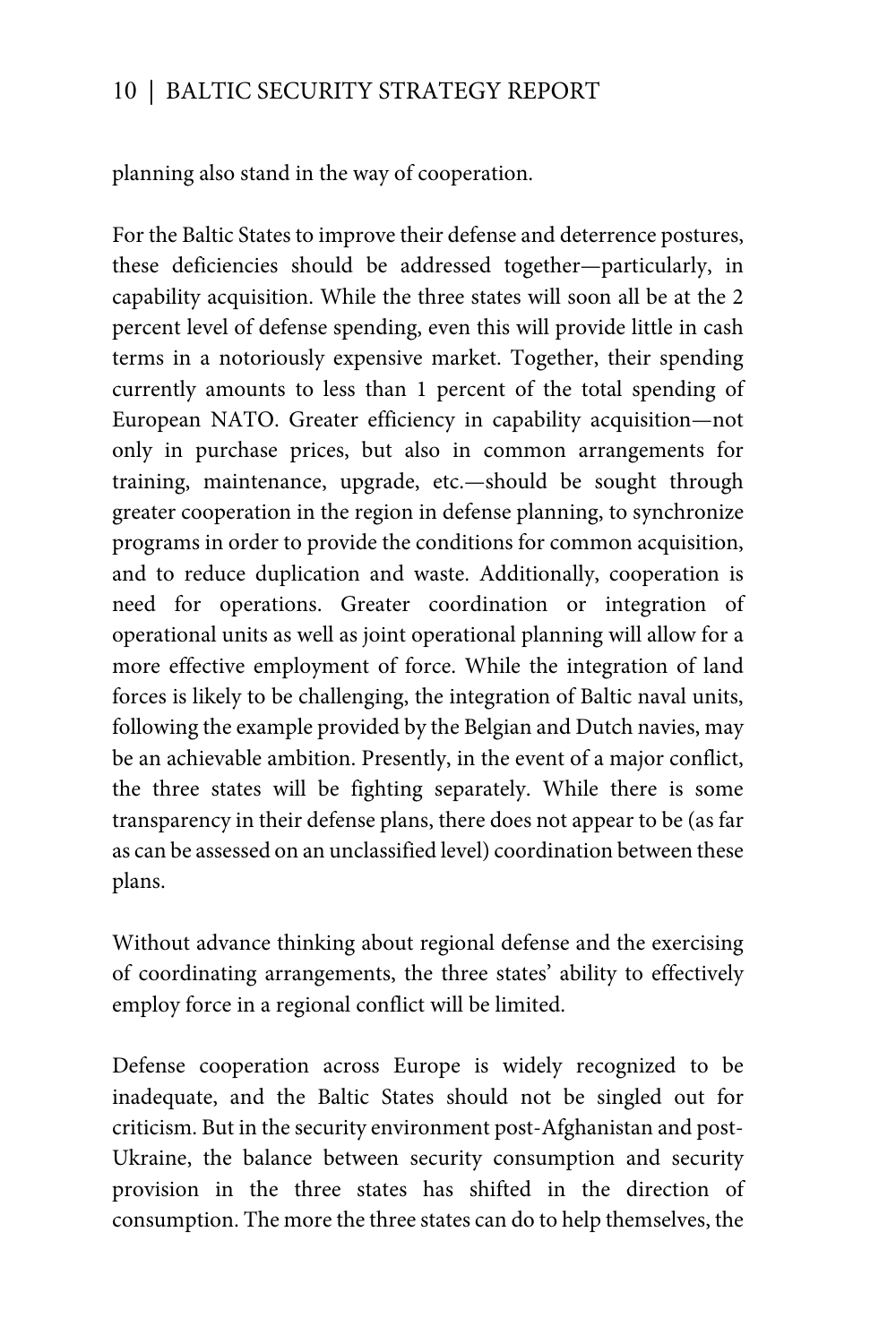greater the likelihood that they will continue to receive support from the rest of the Alliance. The Allies expect cooperation—note, for example, that the 2018 US National Defense Authorization Act (NDAA) authorizes up to \$100 million through the European Deterrence Initiative to Estonia, Latvia and Lithuania on the condition that this is spent on a joint program (in this case, the three states agreed to purchase ammunition together).

Real deterrence requires long-term vision linked with capability buildup—and not only among the three Baltic States, but also within the whole NATO alliance, based on a united understanding of consequences in the broader term. Therefore, effective deterrence is an output of common, intra-regional and international, solidarity and cohesion. For NATO, it necessitates clear understanding and consensus of 29 countries by recognizing that regional challenges are not regional in nature, as they are capable of changing the current security environment in all of Europe, including the possibility of undermining transatlantic relations, which have been fundamental for the common security. In the past, initiatives have been proposed to create common regional units and merge their capabilities to use them more effectively. However, these structures proved to be only temporary (e.g., BALBAT), designed expressly to show unity and willingness to join international structure together (first and foremost, NATO).

But having achieved that goal, the three Baltic countries again started to put the accent on national priorities, eschewing further cooperation with their neighbors. The Balts have been separately developing their own armed forces, including in the procurement of weapon systems despite sharing a common operational area. Close intra-regional coordination in the Baltic is paramount since any attack on or occupation of a Baltic State automatically has important negative implications on the security situation of its neighbors.

An important factor in all three Baltic States is their territorial defense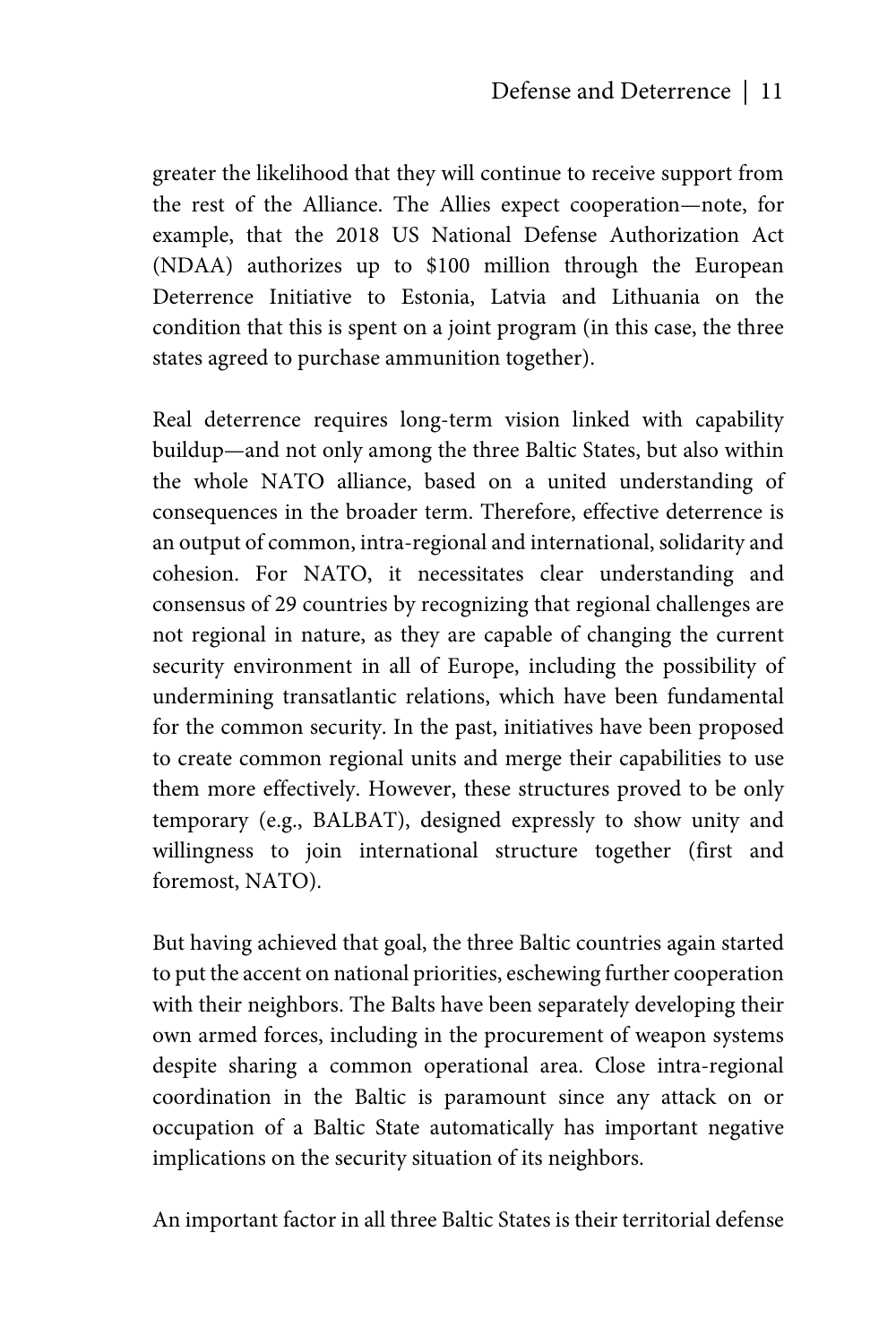forces, which are a key element needed to build societal resilience due to their close link with the civilian population. The importance of territorial defense forces stems from them being volunteer forces dedicated to fighting on their own terrain and implementing the deterrence-by-denial concept. The voluntary character enhances civil-military cooperation and reinforces a state's comprehensive approach to defense. Currently, Baltic territorial defense forces include the Estonian Defense League (Kaitseliit), Women's Home Defense (Naiskodukaitse), Young Eagles (Noored Kotkad) and Home Daughters (Kodutütred); the Latvian National Guard (Zemessardze); and the Lithuanian National Defense Volunteer Forces. However, these forces are organized and subordinated in different ways in all three countries, making joint cooperation and coordination exceedingly difficult.

The region has already experience non-conventional attacks. Notably, Estonia was targeted by a coordinated mass cyberattack in 2007, and all three Baltic countries have come under pressure in the energy domain and continue to be experience pressure from information warfare. Each country took a direct step to face these non-military threats by hosting a Center of Excellence to improve national, regional and NATO responses. Namely, these are the NATO Cooperative Cyber Defense Center of Excellence (CCD COE) in Tallinn (2008), the NATO Energy Security Centre of Excellence (ENSEC COE) in Vilnius to (2012) and the NATO Strategic Communications Centre of Excellence (STRATCOM COE) in Riga (2014).

The situation brings to mind a statement mentioned during an ABCD conference in Tallinn: "We were looking so hard for partners abroad that we forgot to look for partners here in Baltic region." All three countries are independent entities with their own priorities in foreign policy, economy, armed forces buildup, etc. This must be recognized, as it is an important factor influencing cooperation. Furthermore, defense and deterrence are often understood within the military domain. But non-military domains require a whole-of-government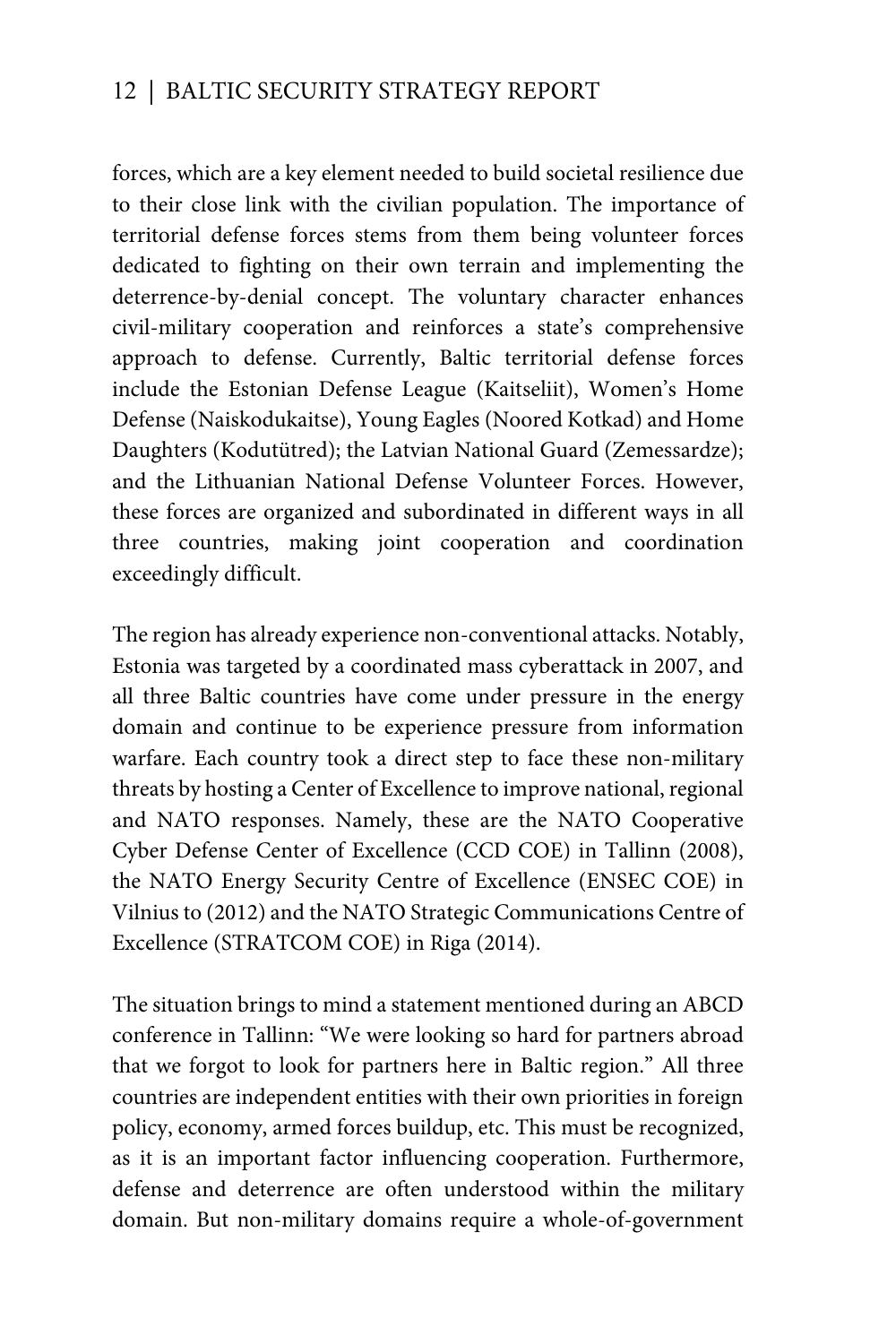approach toward both each single nation as well as within intraregional configurations.

Enhanced Forward Presence has already proven the Alliance's decisiveness in wanting to send a strong political message. For the civilian population and decision makers, it feel like sufficient deterrence; yet, that may not prove true in a real crisis, depending on the circumstances. One issue is the need to preserve continuity of those rotational deployed troops when the threat perception starts to diminish. This will require all three Baltic States to raise the issue constantly using all possible fora, but also to look for other countries to raise their voice in concert about their shared perception of the threat. NATO Force Integration Units (NFIU) will also need to be raised to facilitate the deployment of major NATO units (such as the Very High Readiness Joint Task Force, VJTF) and to make them more effective. The B3 must try, in common effort, to enhance closer cooperation of eFPs and NFIUs within their region.

Allies' decisions to support the region in case of conflict could come too late. This is especially the case since NATO eFP battalions deployed in 2017 are not capable of dealing with direct aggression, despite their hopefully strong deterrence effect. Standing forces would be a more appropriate solution, but that would require allocation of additional troops and funds by the contributing countries. To facilitate a stronger presence, significant investment by the Baltics as Host Nations is required as current infrastructure is not allowing deployment and stationing extended presence. National initiatives must be reinforced by recognition of the growing need for both intraregional and international cooperation. Cooperation among the Baltic countries is not a new topic: it was initiated after the three republics regained their independence in 1991, with a variety of outcomes (BALBAT, BALTRON, BALTNET). Some of these trilateral initiatives disappeared and some continued, though with limited value. On the other hand, the education of B3 military and civil servants at the Baltic Defense College should be maintained since it facilitates better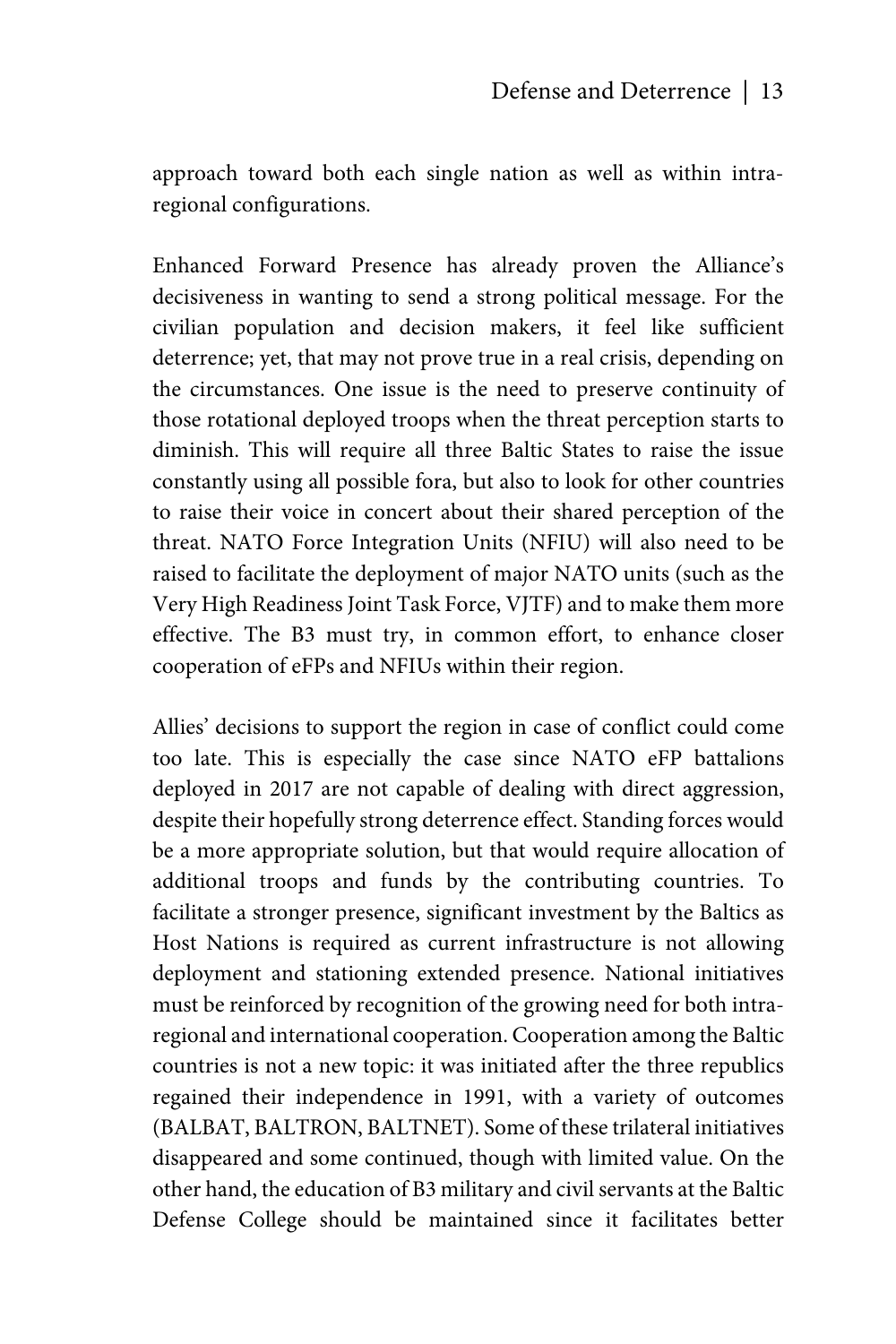understanding among the three countries as well as supports networking between their respective security and defense communities.

To help bolster the B3's limited naval and air force capabilities, one useful option might be to create a common service among them—e.g., a joint naval squadron. Positive movement in this direction was undertaken in 2015, at a tripartite meeting of the Latvian, Lithuanian and Estonian defense ministers, who focused on common air-defense requirements and unified infrastructure projects designed to facilitate longer deployments of allied forces to the region. Additionally, a meeting of the ministers of defense of Latvia and Lithuania and a joint communiqué in 2016 proved the will to synchronize their procurements of military equipment.

Cooperation is still an issue, mainly due to the limited number of projects planned and executed together. That aspect must be taken under consideration as the fate of all the three countries will be similar in the case of aggression. Thus, trilateral initiatives represent the only viable means to successfully meet such challenges. This must be underpinned by visible cooperation that shows the Baltic States' will and ability to act in a united manner. In turn, that will enhance combined Host Nation Support capacities, which must be further strengthened by revised legal regulation allowing for faster movement of military assets into and across the region—including the creation of a so-called "NATO Schengen Zone." The military value of intraregional projects such as Rail Baltica and Via Baltica should be more actively promoted within the EU as a common European interest beyond just the economic sphere. Meanwhile, NATO decisions are of great importance but a lot must be done to ensure that their outcome (on-the-ground units) will stay in place in the coming years since the security situation is still not stable and could be shaken easily if an adversary were to undertake such a decision.

The Baltic countries paid a price by participating in all major NATO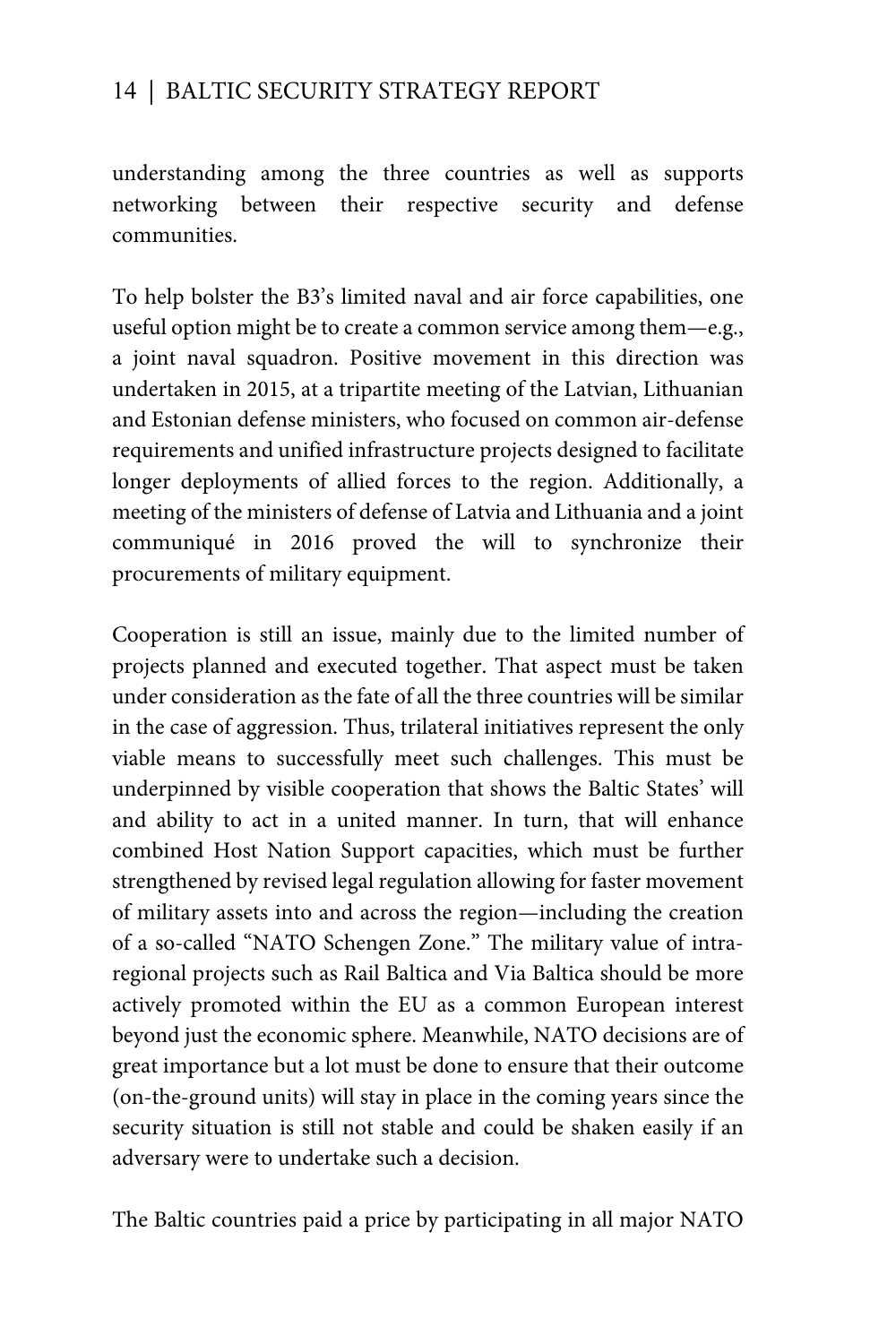operations abroad with their limited capabilities. Indeed, this was an important reason for why the B3 shifted their national resources away from territorial defense and toward creating expeditionary capabilities—this was required to fight arm-in-arm with NATO partners in order to show the Balts' credibility and reliability to the rest of the Alliance. That fact must be highlighted.

In general, the multinational integration approach must be based on the assumption that a common voice is stronger than that of any single country alone. The territorial defense forces of the B3 are organized and subordinated differently in each country; they do not cooperate, thus preventing an easy pooling of their capabilities. The closer cooperation of the Estonian Defense League, Latvian National Guard and the Lithuanian National Defense Volunteer Forces as well as an exchange of their respective experiences related to terrain, capabilities, tactics, and threat assessment would support better intraregional coordination. It would enhance not only the Baltics' deterrence posture but would contribute to stronger resilience of their populations.

The group of BSSP experts involved in this year-long project identified the following as the biggest challenges facing the Baltic States: joint procurements, joint operational planning, a comprehensive maritime security strategy, major shortages in Air Defense, cross-governmental civilian cooperation, cooperation on defense research and innovations, and weak intra-regional political will. When finding solutions, national and intra-regional aspects of capability-building on each of these elements is important to consider.

Good examples do exist of Baltic cooperation grounded in commonalities and limited by differences between the Baltic countries—these should be taken into account and analyzed for future development. However, the in analyzing what has been achieved so far, the group of BSSP experts came to an important conclusion: current state of cooperation among the B3 is still lacking, and the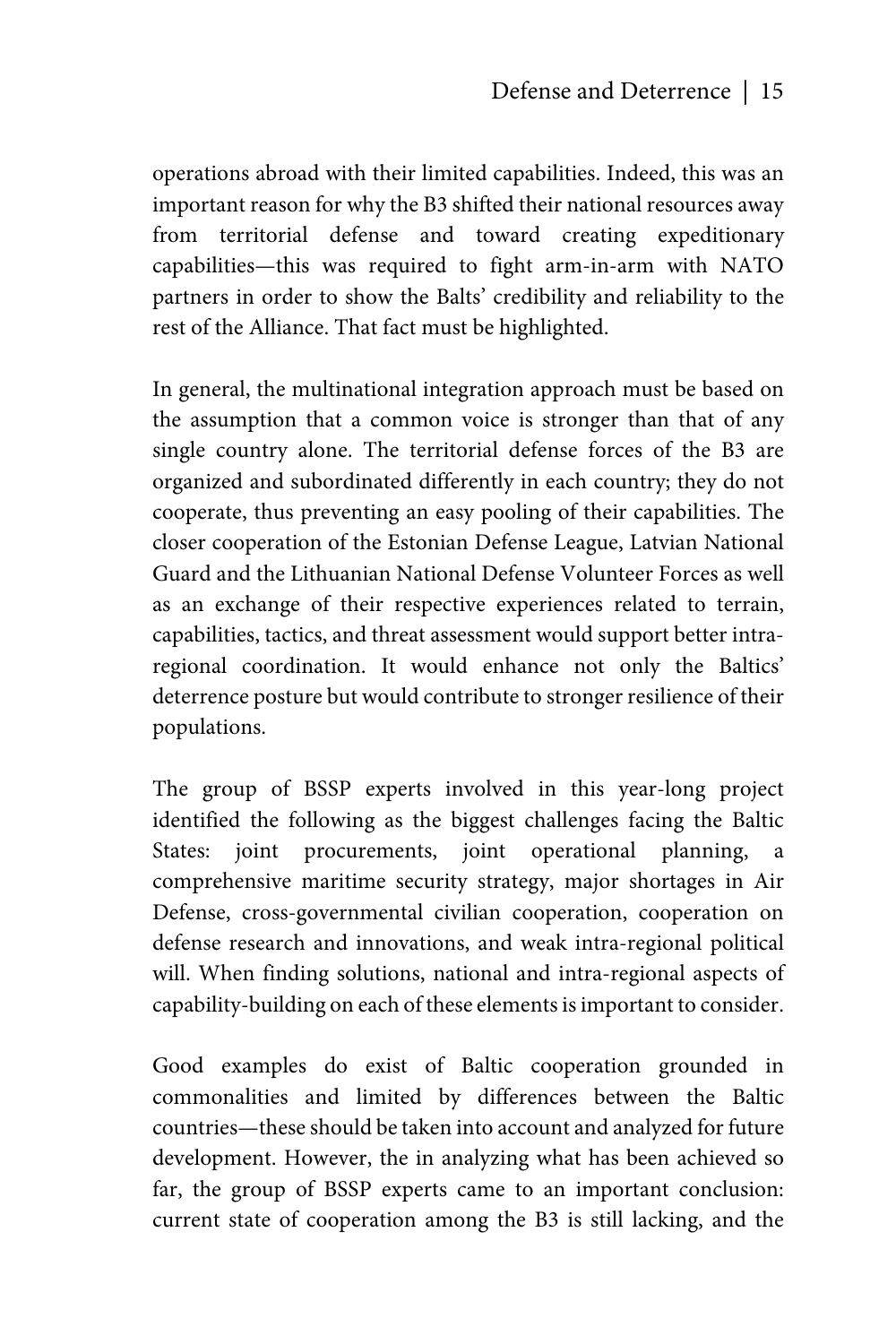content of this cooperation must more fully embrace sub-regional defense and deterrence.

Each of the Baltic States greatly improved its national capabilities after 2014 in response to the realistic threat posed by Russia's aggressive foreign policy—as illustrated by its invasion of Ukraine and annexation of Crimea. However, one remaining challenge today is that the Baltic States' defense strategies are largely land-based and thus have significant air and maritime gaps. For example, the Lithuanian defense budget, despite being the quickest growing in the world following 2014, provides no major investment in air or maritime defense.

Another challenge is the evident lack of intra-regional governmental cooperation on defense and deterrence. The underlying reasons for the lack of cooperation are poor inter-governmental trust and little political will. Recommendations to mediate these challenges include working together in four target areas: Acquisition, Defense Planning, Operations, and Operational Planning.

NATO Allies expect the Baltic States to cooperate with one another on defense and deterrence issues, while at the same time opposing greater NATO influence and activity in the region, especially not until intra-regional cooperation improves. Specifically, the Enhanced Forward Presence initiative by NATO was lauded by all BSSP participants, and this initiative will continue to play an important role in Baltic defense in the years to come.

As the Baltic States will be expected to withstand aggression without additional aid from NATO Allies in the first moment of an offensive, this situation further underscores the need for the Baltic States to develop greater intra-regional defense cooperation as well as maritime and air capabilities.

As noted above, greater coordination in the political sphere is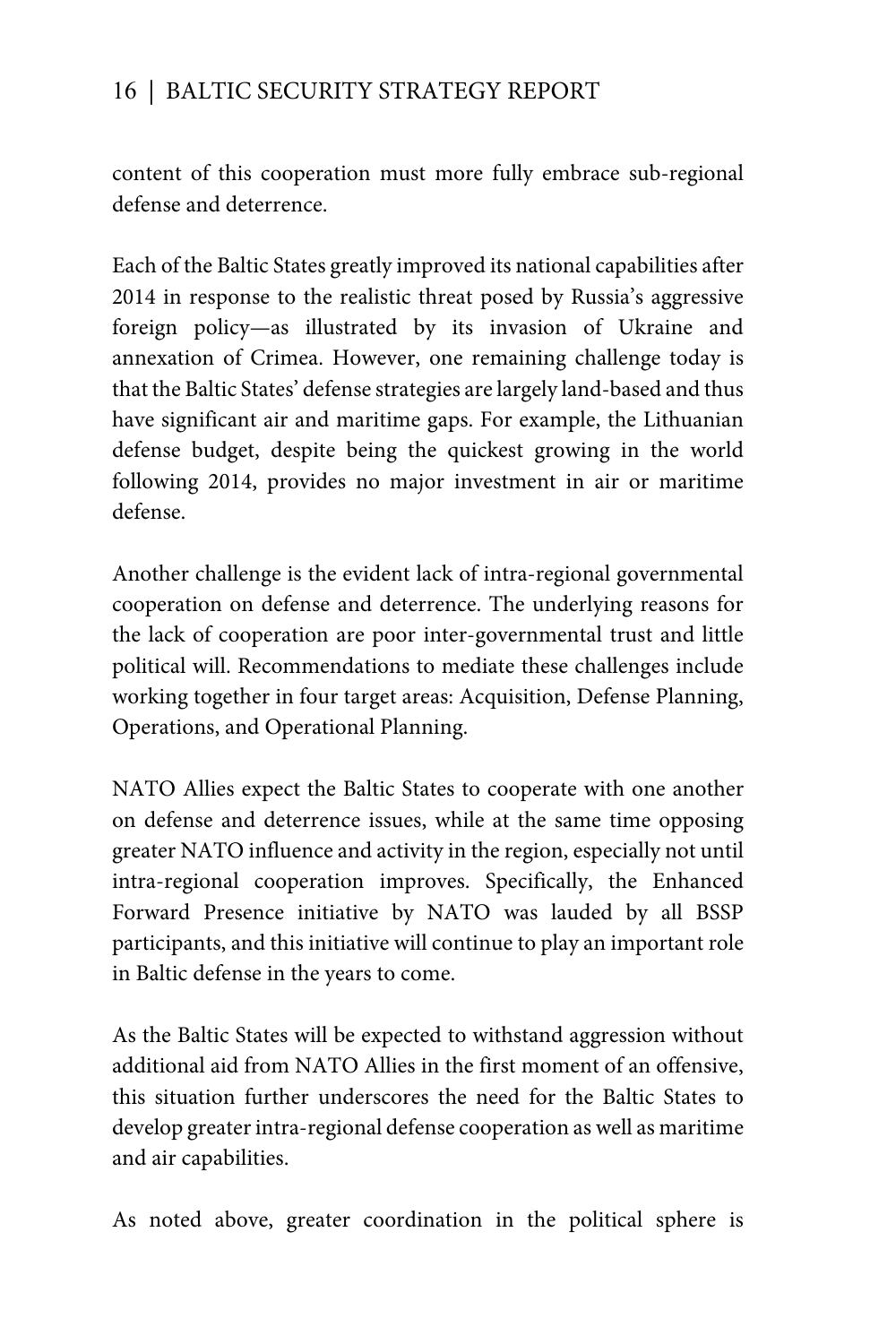necessary among the Baltic States. Some competition naturally exists to appear "the best" when communicating with Allies, and each country's national security strategy and resource planning formula differs. Building a small coalition of willing high-level officials to reiterate the vital importance of Baltic defense in Washington could be a positive step forward. Some BSSP experts suggested that the Baltic States should also develop deeper cooperative ties with regional partners such as Poland. Other suggestions included coordinating military exercises and cross-border operations. Meanwhile, bolstering civilian capabilities and resilience across the Baltic States is important because the reality of maritime- and land-based threats from Russia are not on the radar for everyday citizens, and support for NATO forces in the region can be improved. One approach to remedy this situation is to bolster strategic communication both through NATO and in each B3 country so that societies can more properly conceptualize that real threats from the East exist. Host Nation Support (HNS) could be an avenue through which interoperability is developed, civil-military ties are established and, therefore, deterrence is better achieved.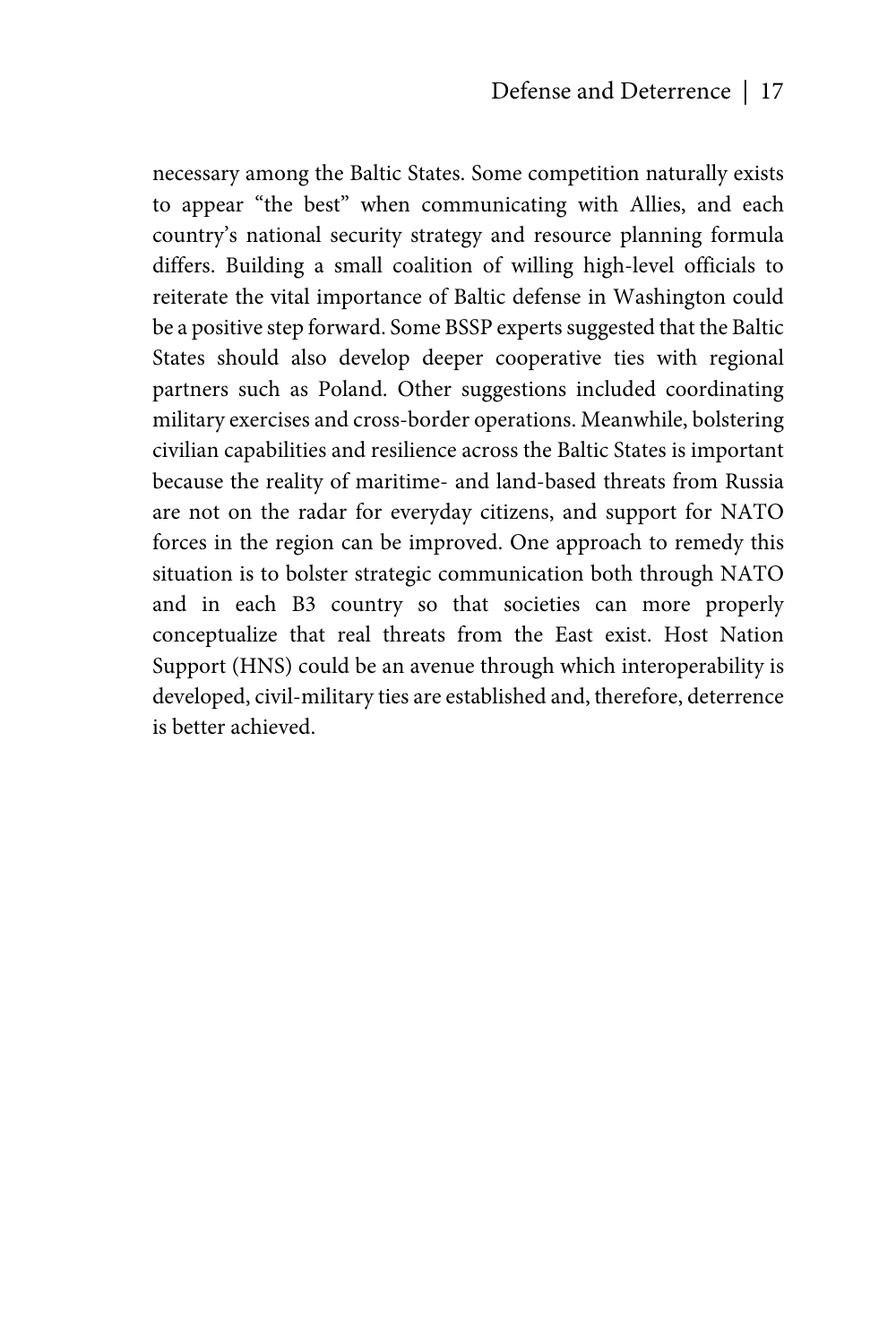# **1.2. Defense and Deterrence In-Depth Analysis**

*Glen Grant, William Combes, Anthony Lawrence, Edgars Poga* 

## **Introduction**

Baltic defense cooperation has arguably been one of the greatest political and social success stories for the three Baltic States (B3) since they regained independence. The Estonian defense minister in 2002, Juri Luik, called it the "flagship of our defense system." The Baltics are at one time both quite different but also share important similarities. On one hand, they have no common linguistic and cultural features. On the other, they share a common geography and a traumatic recent shared history. In truth, the initial impetus for a common regional identity, particularly in the realm of defense cooperation, came not from the B3 themselves but from the international community, which found it easier to try and deal with one larger entity rather than three smaller ones. Internal politicians supported this strongly, selling it as important on two fronts: for improved relationships with the assisting nations, and for providing better overall defense and deterrence. Strong arguments included that the three countries faced a common enemy and were in the same operational space, that it would assist development of NATO interoperability and standards (which it did), and that it would help bring the countries into NATO. Lastly, and though it may sound trite, *it seemed like a good idea at the time*. 2 It still does.

 $\overline{a}$ 

<sup>&</sup>lt;sup>1</sup> "Baltic Defence Cooperation," Ministry of Foreign Affairs of the Republic of Estonia. Last modified June 10, 2014.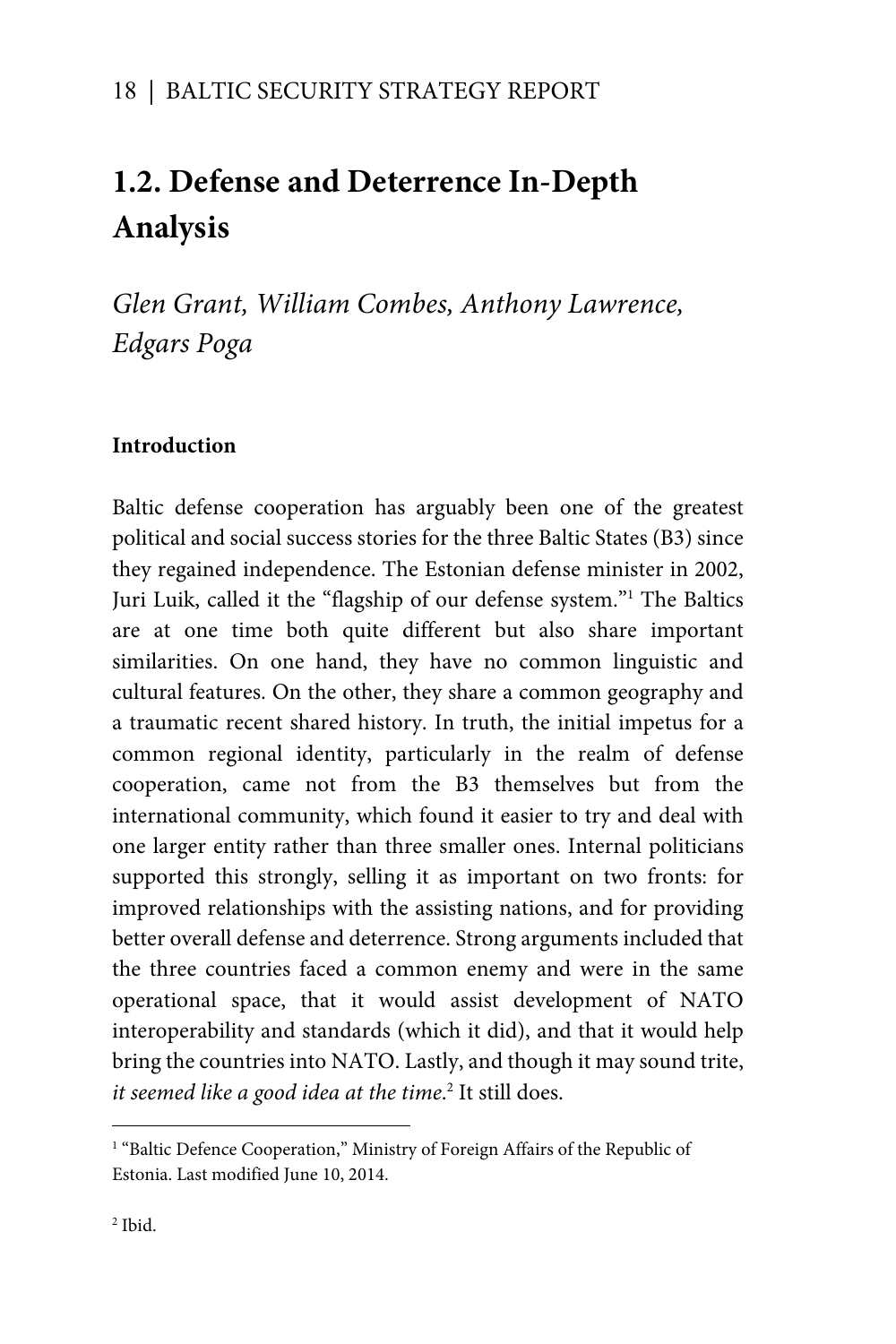However, despite all the obvious benefits, Baltic military cooperation has never been a popular theme amongst many military officers of the B3. The differing defense concepts of the countries, in particular the influence of Finland on Estonia, has radically differentiated the Estonian Defense forces from their Latvian and Lithuanian counterparts. The Estonian national emphasis on territorial and total defense meant that cooperative ventures, with the exception of the Defense College and later air policing (discussed below), were treated quite differently by each country. The differing concepts often made coordinated cooperation difficult if not impossible. The three states also looked more often to outside countries (and usually different ones) for working military cooperation, not to the other two. This conceptual division extended to the development of each state's volunteer forces. These forces, aimed at bringing the military closer to society, are now organized and subordinated in a different way in each country. As a result, they have few opportunities in the way of tactical cooperation for using their military capabilities in any joint fashion. **The first logical conclusion is that for cooperation to be successful it has to be at the managerial or operational level, not unit level, as the national defense systems are unlikely to change after years of individually focused development.**

At the same time, the Baltic countries have arguably not created the synergies or value from cooperation that they could have and perhaps that NATO planners assume they have. For example, each country treated membership in the Baltic Battalion (BALTBAT) differently. Estonia loaned a professional company from the Scouts battalion, whilst the other two initially used conscripts (later professionals). Although deployed on international operations at the company level in Bosnia-Herzegovina, BALTBAT was seen more as a tool for gaining NATO membership and interoperability than as a specific defense capability. That said, it did provide high-quality training for officers and a close learning interaction with international military advisers. Both paid off handsomely later in improved national capabilities.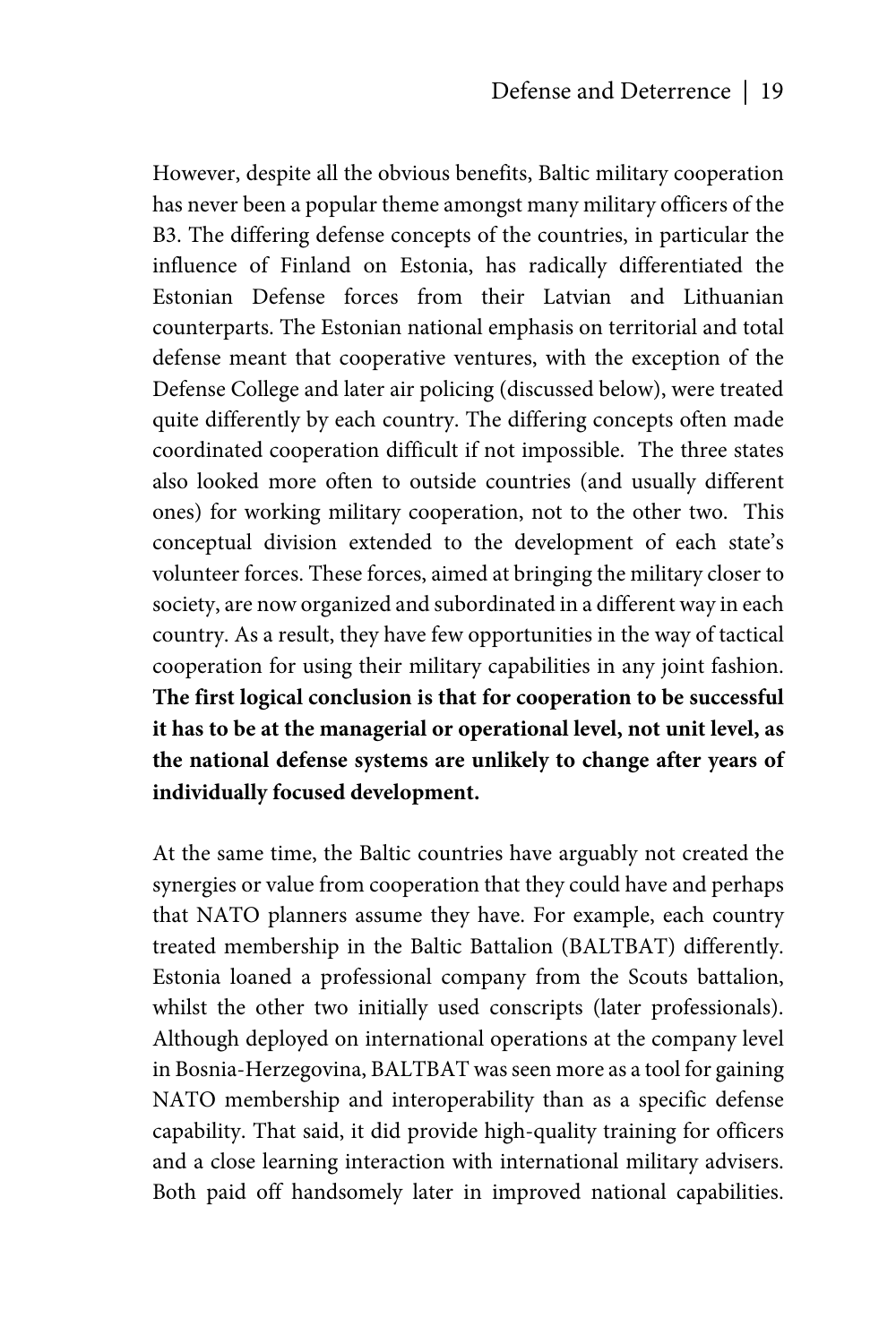However, the battalion was never designed or seen as a proper working unit for the Baltic States' defense. It was seen as unable to enhance national fighting capability so was deemed a financial burden, detracting from the development of national forces. It was arguably designed to fail from the outset. The Baltic Naval Squadron (BALTRON) also started with an exciting flourish. The opening ceremony had serious international support, especially from Germany, the United Kingdom and Sweden, and the party in Tallinn's Old Town ran all night. BALTRON had national centers of excellence for joint training, for example for learning skills like diving and signals. This was a positive idea as the numbers of trainees in each country at any given time were rarely sufficient to run their own national-only courses. But many initiatives foundered due to budgets and bureaucracy, and the defense ministries often appeared to lack energy to overcome the problems. In 2016, Estonia decided to leave the project, needing the finances to focus instead on the standing NATO mine-countermeasure squadron. It is a point worth asking why all three countries did not try themselves to cooperatively change BALTRON into a standing NATO squadron, which would have given them excellent command opportunities. This single-nation focus appears symptomatic of the national development of all three states.

Other Baltic cooperation has been with BALTCIS, strongly supported by Germany, as well as BALTPERS and BALTMED, both initiated and supported by Sweden<sup>3</sup>. As with other cooperative ventures, these have increased operational capability of the three countries, but they have not developed the trilateral capability at the strategic or operational level.

One beacon of light with respect to successful Baltic military cooperation remains the Baltic Defense College, in Tartu. It is a point of pride for all three states. It is also now valued internationally for providing excellent military education, to officers and civilians, at the

3 Ibid.

 $\overline{a}$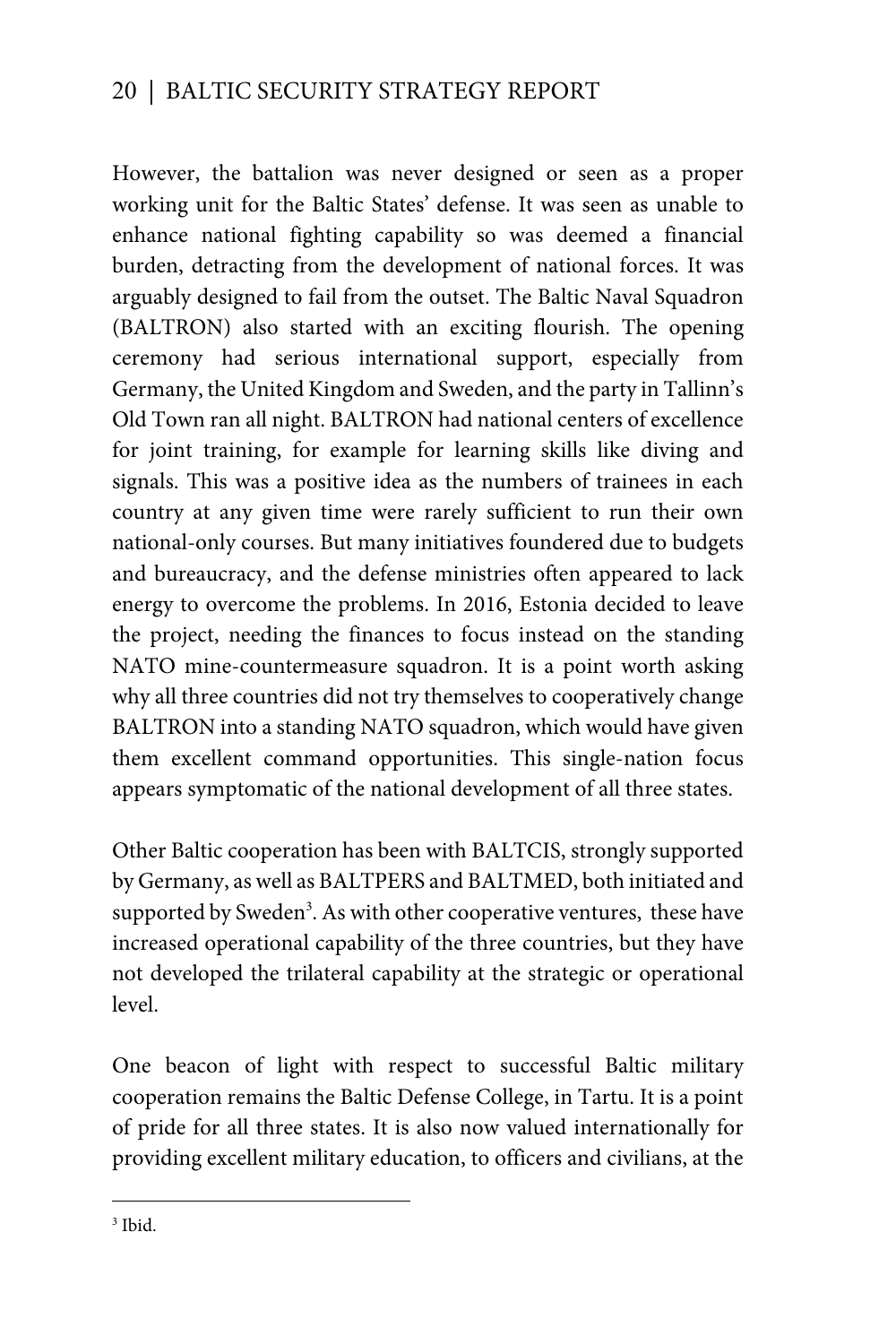operational and strategic levels. But even after nearly two decades of B3 officers working, socializing, and collaborating together on courses that highlight the methods and importance of cooperative, joint and combined operations and strategies, it has failed to stimulate actual cooperation at the operational and tactical levels. Politically, the main focus remains on individual national priorities.

Now, nearly thirty years after regaining independence and facing a sustained and growing Russian threat, B3 cooperation is beginning to be re-energized in areas like Host Nation Support (HNS), air defense, support infrastructure and, possibly, equipment procurement. But there is now a critical need to take the various discussions occurring at the legislative level of the Baltic Assembly (cooperation amongst parliaments), other governmental structures, defense ministry meetings, as well as the B3 biannual Military Committee, chiefs of staff (COS) and single service commanders' meetings, and turn them into new hard capabilities.

At its 2018 Brussels Summit, NATO pledged to improve readiness in terms of battalions, air squadrons and ships and also agreed to create a military "Schengen" in Europe. These improvements will all have a positive effect on the security of the Baltic States, but none of these pledges will assist during the first moments of a potential conflict or reduce the threat from the heavily fortified Kaliningrad enclave. The three states may well have to wait for reinforcements to fight past this. The need for enhanced capability and improved cooperation until reinforcements arrive, whether that is in 30 days, or longer, remains for all three.

#### **Principles of Cooperation and Coordination**

History shows that cooperation and coordination will only work when there are powerful benefits to each country that both enhance and transcend its national interests. Key principles for B3 cooperation and coordination should include: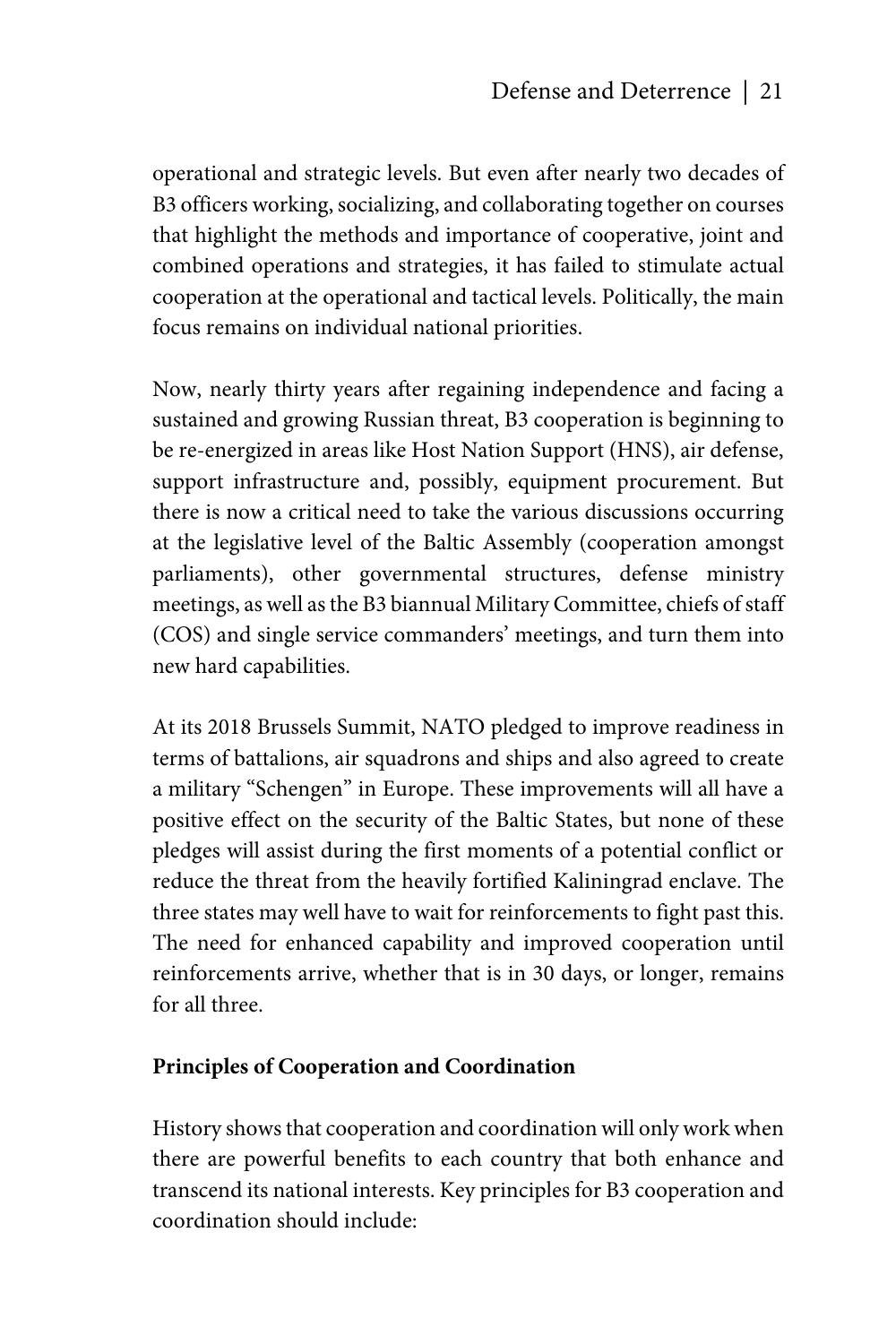- A visible deterrent to Russia through capabilities that improve resilience;
- Better political and military management measures for times of crisis; and
- An actual improvement in military capability that is needed by all three countries and is politically and financially sustainable.

Additionally, experience from past Baltic cooperative attempts show that measures must not run counter to the main land-centric fighting concept of each of the individual Baltic countries. However, that still leaves opportunities to deliver a positive operational boost to air and naval capabilities, particularly through additional technical solutions and broader international cooperation.

Also, any capability that can generate faster combat capabilities than the current general NATO reinforcements or from allies Sweden and Finland, such as better use of the National Guard or Reserves, has strong merit.

## **Political and Crisis Management Measures**

Improved political resilience is vital as political coherence of the B3 can be both a strong deterrent capability and a possible weak link. The key to improved resilience is the timeliness and coordination of crisismanagement decision-making instruments within the three national political and military institutions, and a joint approach toward NATO in a crisis. The Baltics cannot afford one politically weaker or slower link in this chain. A common set of standards is required in decisionmaking, laws and rules in order to prevent individual national weaknesses that can be easily exploited by Russia. The three Baltic States need a common (or a least not an uncommon) legal framework that takes full account of the rapid speed with which Russian aggression could develop. If Russia attacks, there will be no time for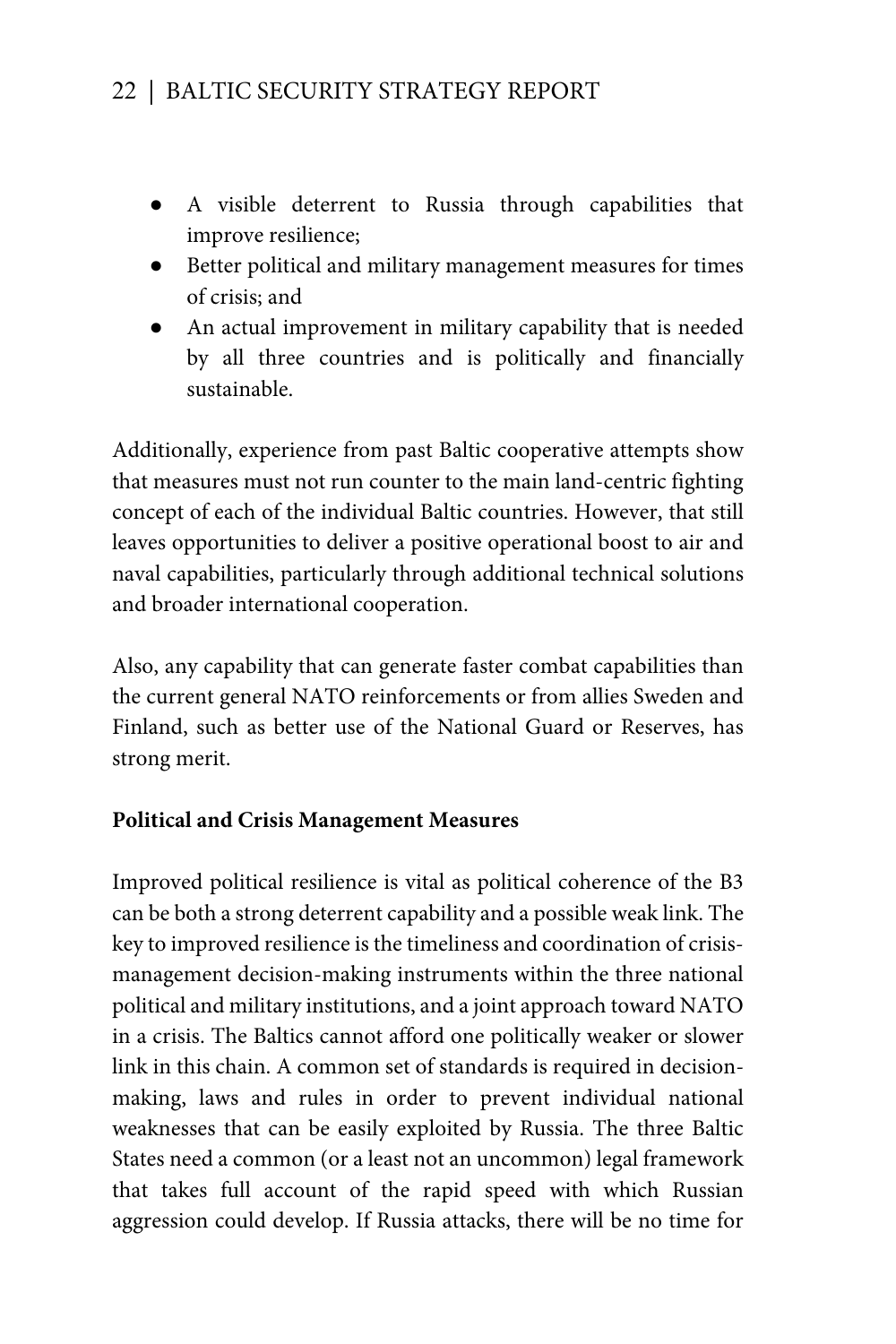slow parliamentary discussions, bringing presidents back from trips abroad to sign orders, or to enact throw-back Soviet ideas like selecting supreme commanders. What exists now and works is what will be available.

NATO arguably has not helped in this coordinating process. Little has been done in the way of direction to cooperate politically or militarily. Despite their closeness, each country has its own NATO Force Integration Unit (NFIU) to facilitate deployment of major NATO units for and from the Very High Readiness Joint Task Force (VJTF). NATO has already supported and encouraged enhancements within the three countries, but these remain independent of each other militarily in command terms; and some support, for example from Canada, is bilateral and not from the Alliance. This may create more political problems for member states and NATO if, for example, only one country is attacked, or all three face "hybrid" threats that unbalance the coherence of this part of NATO. **Thus, there is a vital need to bind NATO command, control, communications, computers and intelligence (C4I) structures more closely to the three Baltic countries politically and organizationally for an evolving and developing crisis—not just providing NATO support after the problem occurs.** 

One key requirement is a need for closer cooperation for national security and intelligence agencies, especially military intelligence. This is vital since a hybrid-style scenario could see each of the three attacked in a totally different way. Three possibly alternative views to NATO in a crisis would create delay and could prove fatal. **One common intelligence center for NATO based within the B3 could be highly effective for building trust, for better national and NATO decision-making, and for early advice to contributing third countries. It would also bring quicker engagement with close partners Poland, Denmark, Finland and Sweden.** Arguably, this coordination must include deployed Allies full time within the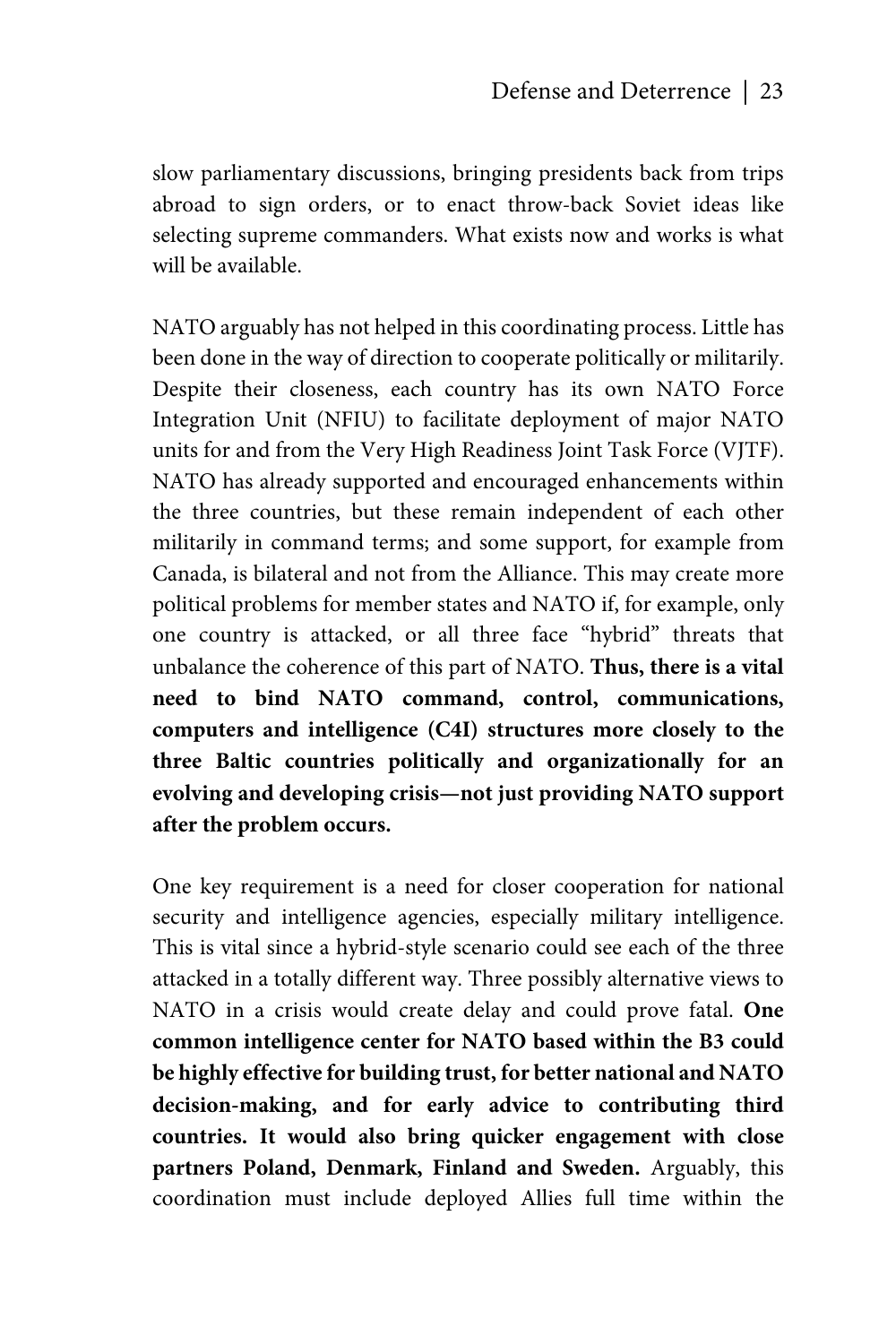organization. A single joint crisis center would also make sense both for NATO and member states in terms of binding and political coherence, but this may be politically a step too far.

#### **Defense Management**

The three Baltic States have a strong record of coordinating policy positions at key times. They coordinated well in regard to Baltic Air Policing, or in their approach to the Wales (2014) and Warsaw (2016) summits. Also, in 2017, all three Baltic countries uniquely concluded a "military Schengen" agreement for simpler and faster movement of NATO allied Forces within B3, a move that NATO now wants to implement throughout Europe. The importance of this 2017 agreement should not be underestimated. However, aside from the flagship initiatives of the 1990s (BALBAT, BALTNET, BALTRON and BALTDEFCOL), when outside pressure and assistance heavily encouraged cooperation, the three states have achieved little else together when it comes to concrete projects.

Certain opportunities existed for common defense acquisition programs (recent examples include self-propelled artillery, infantry fighting vehicles, and short-range air-defense systems), but the three Baltic neighbors have apparently been unable to generate sufficient political will to work together and overcome the challenges that inevitably arise in multinational defense cooperation.

Trust, probably the most important factor in successful defense cooperation, is missing at all levels. Strong notions of sovereignty, differences in strategic culture, and a lack of alignment of defense planning also stand in the way of cooperation. Any increased joint capabilities and abilities need to be publicly demonstrated to Russia, meaning that already-existing joint capabilities need to be coordinated at the regional level. Instead of determining and meeting the individual needs of Estonia, Latvia or Lithuania, a politically clear focus on the regional level is needed. In this regard, problems in one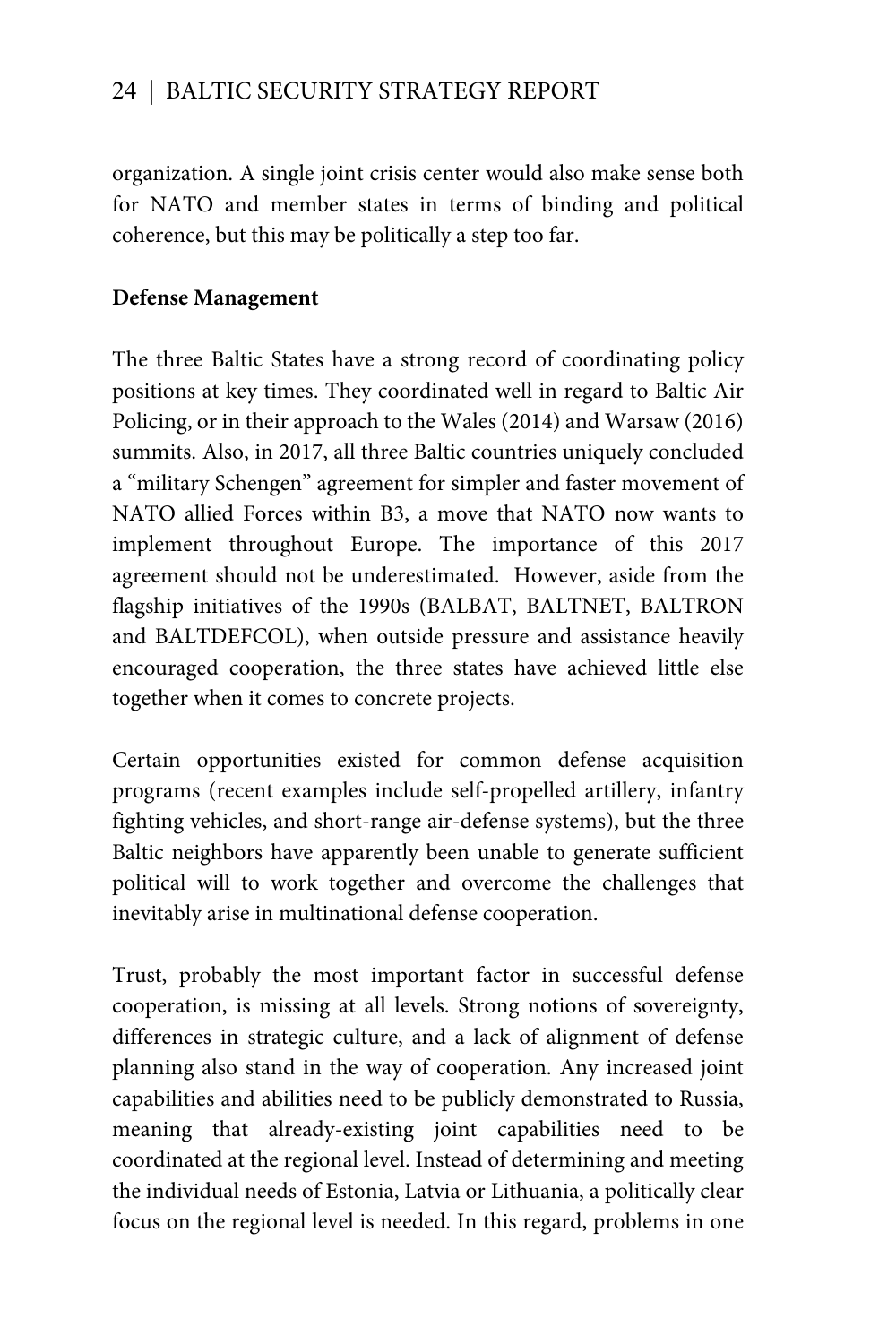of the Baltic countries in developing its military resources are and should actually be a common concern for all three Baltic countries. Should this idea of joint efforts not be acknowledged and adopted swiftly enough in the Baltic region, help should be provided by NATO in the form of guidelines to local politicians of how to jointly plan, train and develop military capabilities.

While the three states will soon all reach the 2 percent level of defense spending, even this will provide little capability in cash terms in a notoriously expensive market. Together, B3 spending currently amounts to less than 1 percent of the total spending of European NATO. Greater efficiency in capability acquisition—not only in purchase prices, but also in common arrangements for training, maintenance, upgrades, etc.—should be sought through greater cooperation in the region in defense planning to synchronize programs. The challenge is that all three countries tend to use longterm plans and programming tools with hardened legal frameworks that discourage rapid change. Greater flexibility of planning is needed in order to provide the conditions for common acquisition and to reduce duplication and waste. Modest results have already come from ammunition procurement. **Setting up a B3 Ammunition and Fuel agency is a key area where enhanced capability could be sought, and this could be expanded to other common procurement areas if successful.**

#### **The Military-Operational Space**

The present-day ability of the Baltic States to deter an adversary has unquestionably increased with the arrival and placing under local command of the three NATO Enhanced Forward Presence (eFP) contingents. In addition to significantly boosting war-fighting capability in the region, these "tripwire" forces bring with them a more credible promise of a NATO response to any aggression against the three states. However many contributing countries are sending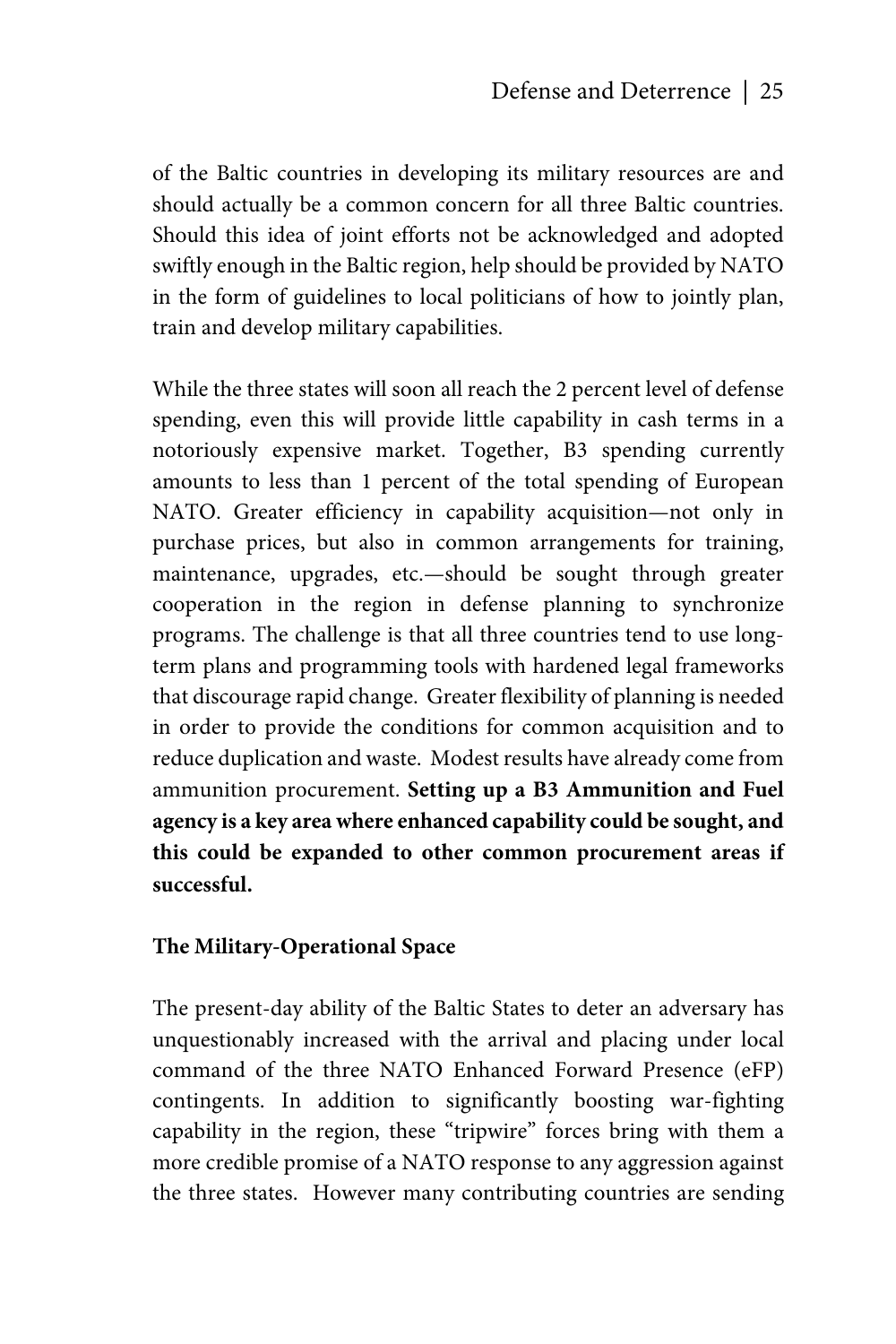only token tripwire forces into the Baltics, which although possibly bringing value to extended deterrence (and today there is no surety of this at all) they do little to improve the actual war-fighting capability. Indeed, they may actually harm the operational coherence needed to fight effectively. Also, the fact that these various battalions are each deployed to a single country, not to all three, could add serious political challenges for contributing states if only one Baltic country is singled out for aggression. The need for NATO unification to a common operational battlespace is vital.

Military deterrence (and the ability to defend) would certainly be increased if the eFP were to be augmented or, especially, if additional US force elements were to be brought to the region under the European Deterrence Initiative. Capabilities in the air and maritime domains, where the capacity to act is limited, would be a notable improvement. On the land, meanwhile, deployment of NATO brigades or brigade combat teams would send a more powerful deterrent message than do battalions. A serious question also remains about whether land-force contributions provide the best eFP package. **For example an eFP air-defense unit, instead of more infantry troops, would provide, pound for pound, not only a greater capability enhancement but arguably also much better deterrence.**

However, not all allies share the threat perception of those on the eastern flank, and the appetite within the Alliance to further develop the present eFP configuration in terms of coherence is fragmented. In place of a full NATO initiative, a group of Allies have pushed forward with the creation of a new Baltic-focused regional command.<sup>4</sup> At the Brussels Summit, Denmark, Latvia and Estonia agreed to establish a new Northern Multinational Division Command, with Canada, the

 $\overline{a}$ 

<sup>4</sup> "NATO Has a New Baltic Command Structure," *DefenseNews,* July 11, 2018, https://www.defensenews.com/smr/nato-priorities/2018/07/11/nato-has-a-newbaltic-command-structure/.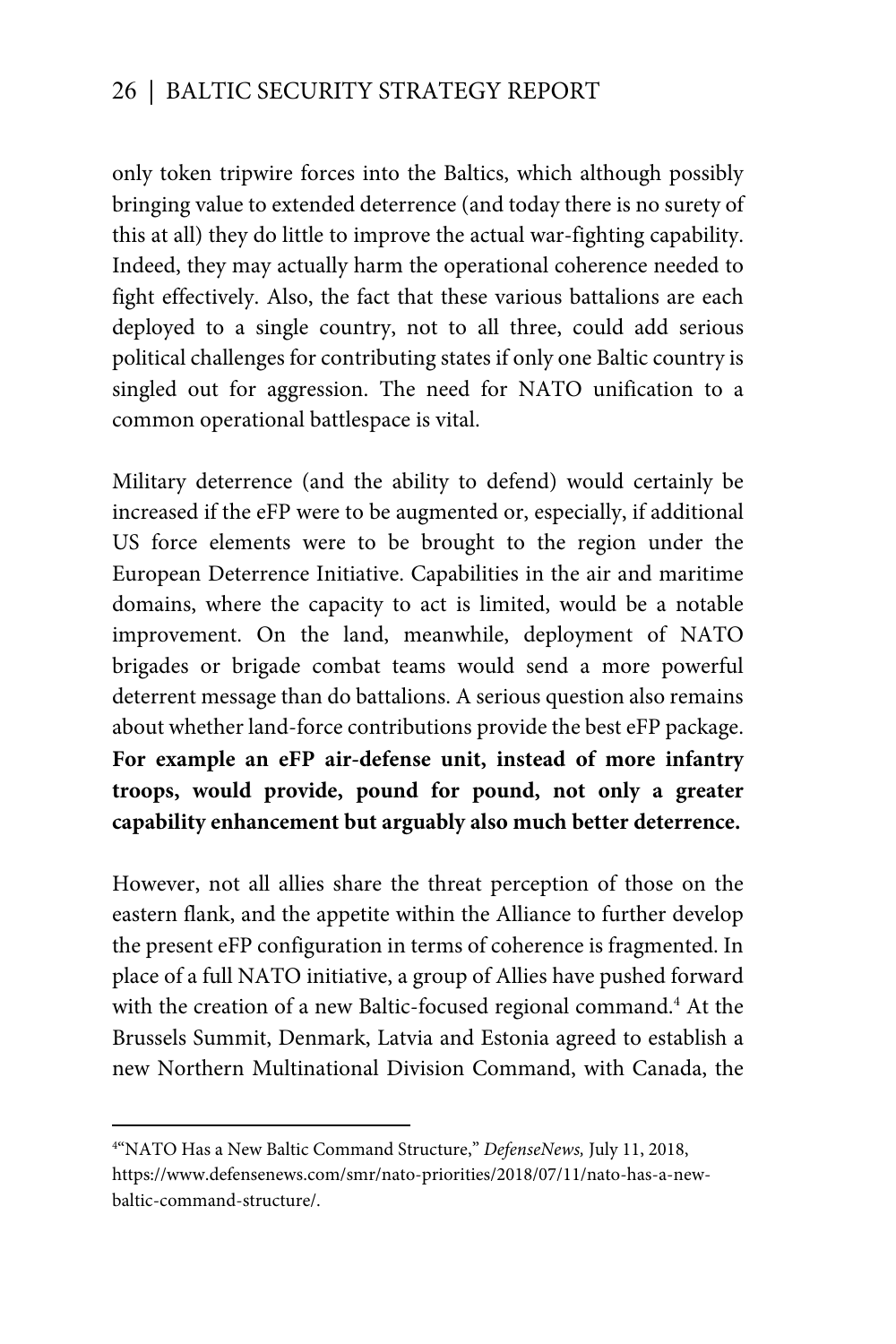UK and Lithuania also signing on as "contributing countries." Although not as high level as the recently created Command focused on the Atlantic Ocean, the group will provide continuous operational overview of the regional activities, manage the two to four brigades under its command, and coordinate exercises and operations for the region. The HQ will be split into two hubs: one located in the Latvian city of Adazi, approximately 25 kilometers from Riga, and one in the central Danish region of Karup. But the fact that Lithuania did not wholeheartedly join the other two states in this venture only highlights the challenges of B3 operational cooperation. Equally, the lack of the United States in this proposed HQ also draws into question the readiness for deployment into the Baltic States of the US brigade in Poland. There is yet no clarity if this will be a deployable HQ capable of working and commanding the militaries of all three countries in war or just another coordinating office.

Arguably, despite enhancements, the principle aim to deter by denial still fails the obvious measure of deterrence because the three do not have enough lethal capabilities in any one country to ensure deterrence by defense. This is arguably made worse by the lack of a unified command-and-control (C2) network. At present, the lethal capabilities on the ground do not meet the levels required, thus reinforcing the need for either capability improvement or stronger extended deterrence from NATO. Based on current operational planning, the three Baltic States will be fighting separately. While there is some transparency in their defense plans, there does not appear to be (as far as can be assessed on an unclassified level) coordination between these plans. Critically, to be fully effective, NATO support requires coordinated B3 crisis management processes, enhanced Host Nation Support and a coordinated B3 approach—not as now, the single nation approach to reinforcement.

The integration of land forces is likely to be challenging, but the integration of Baltic naval units, following the example provided by the Belgian and Dutch navies, may be an achievable ambition. The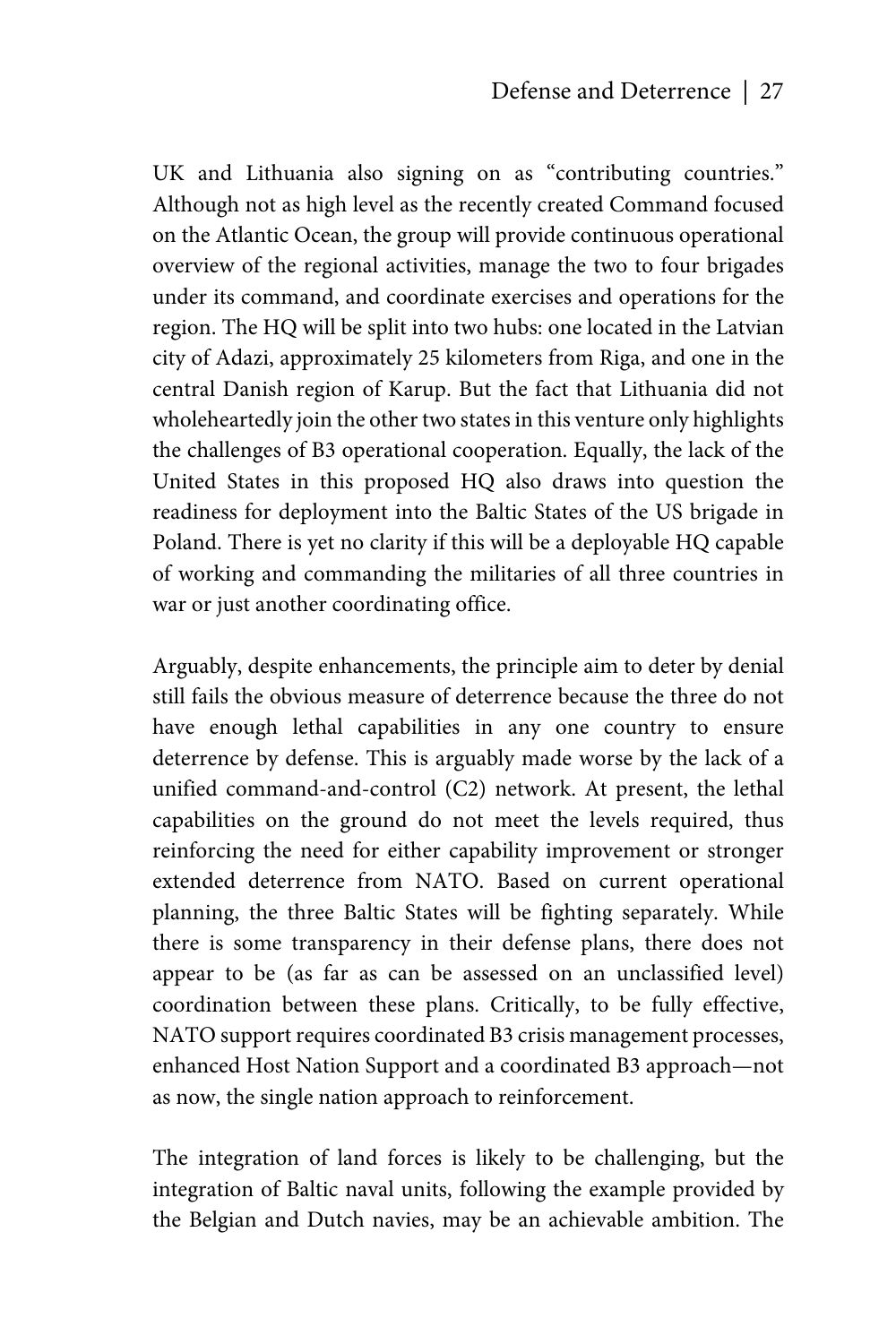Baltic Air Forces rely totally upon NATO. The HNS support of airfields has been a priority, but actual combat aircraft can only come from outside countries within NATO or Sweden or Finland. **This is one operational capability where swift political action to gain enhanced crisis-response measures for immediate combat aircraft reinforcement as part of trilateral plans will have a serious deterrent effect.** 

#### **Land Forces**

The Baltic States' ground troops potentially face three Russian armies. This is an impossible task to deal with for the three Baltic countries alone. But the key aim in any ground conflict for them is to buy time and inflict losses. Greater coordination or integration of the Baltic States' operational units will allow for more effective employment of ground forces, especially when National Guard and reserve forces are fully included. This would be best coordinated by the new NATO Multinational Headquarters (NMH). The primary task is to make the Joint Operational Area fully operational as a coherent geographical area, not three separate and distinct battle spaces as now. This would be achieved by coordinated plans and exercises. That said, the work of the NMH is unlikely to replace the day-to-day responsibilities, command and control (C2), nor freedom of action of national forces.

The new NMH should become the hub for NATO command reinforcement and local forces' operational and tactical thinking. Although, to avoid costly duplication of effort, there will be a serious need to realign the roles between the NMH, national forces and the NFIUs. Additionally, the NMH should be used as an agent for transformation and synergy amongst the Baltic States' structures and tasks as well as contingency planning and readiness, especially amongst the National Guard and reserve forces, while at the same time preserving national sovereignty. Organizing exercises to rehearse different phases of war will be essential. Furthermore, the NMH can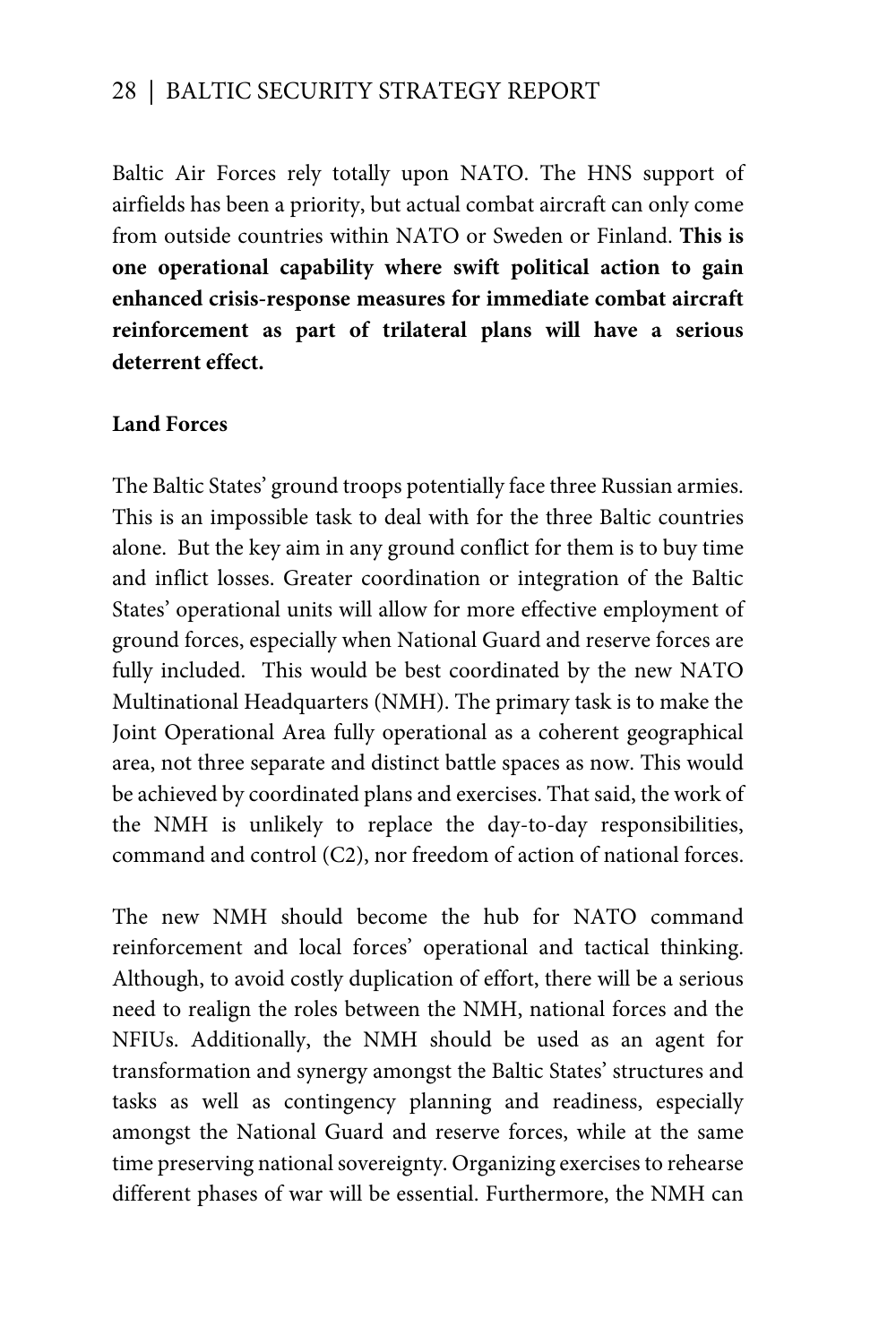lead on functions such as identifying crisis-management weaknesses as well as needs for joint training and exercises. It can become a single point of operational contact for allied interaction and cooperation rather than the multiplicity of organizations that exist now. The challenge will be agreeing on command relationships and trust building between the three countries' political and military decisionmakers and the NMH Commander.

Two key operational shortfalls are the lack of an operational reserve of at least brigade size, capable of deploying where needed most and deploying a weapon system with longer ranges capable of deep strike. Whilst the second may raise political eyebrows on the grounds that NATO is purely defensive, Russia does not appear to believe this or care. Deterrence would be well served.

## **Air Defense**

1

Air defense is the most critical military capability shortfall in the Baltic States. The very limited capabilities of the three states in this area create vulnerabilities not only for themselves, but also for NATO in its planning to defend the Baltic region and the Nordic countries behind. Because of these circumstances, the issue of Baltic air defense is covered in greater detail here.

Although overall NATO air assets are greater in number and quality than Russia's, Russia holds a substantial local advantage in the air domain in northeastern Europe. Russia's Western Military District alone is home to some 27 combat air squadrons, 6 battalions of attack helicopters, and a division of airborne infantry.<sup>5</sup> Russia has deployed

<sup>5</sup> Richard Sokolsky, "The New NATO-Russia Military Balance: Implications for European Security," *Carnegie Endowment for International Peace*, 13 March 2017, http://carnegieendowment.org/2017/03/13/new-nato-russia-military-balanceimplications-for-european-security-pub-68222, accessed 10 July 2018; Defense Intelligence Agency (USA), *Russia. Military Power* (Defense Intelligence Agency, 2017), 55 (available from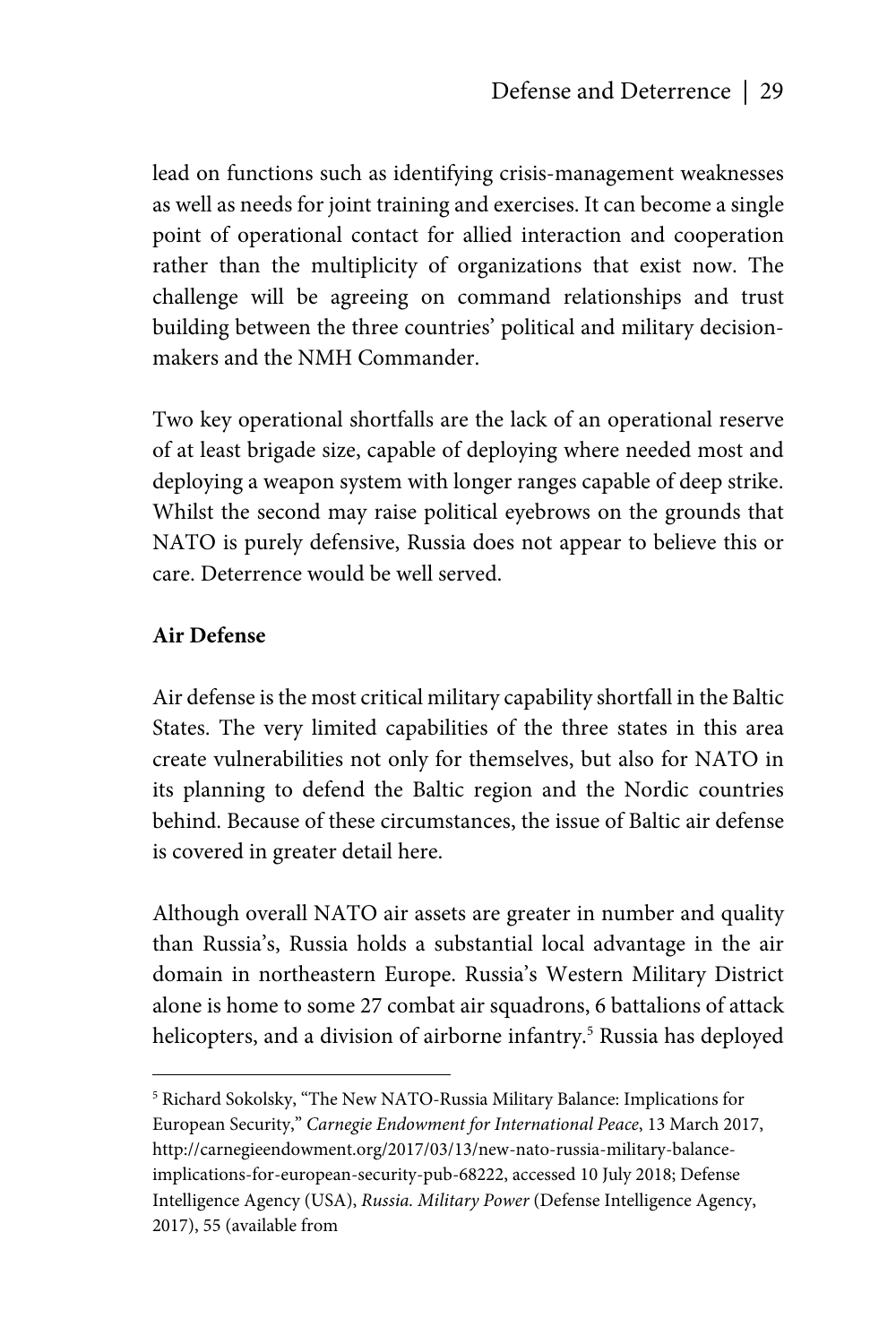Iskander ballistic missiles close to its western border and in Kaliningrad, and will augment the Baltic Fleet with corvettes armed with Kalibr cruise missiles during 2018.<sup>6</sup> It has also built a sophisticated ground-based air-defense capability centered on the long-range S-400 system.<sup>7</sup>

The Baltic States, meanwhile, have developed an air surveillance, command-and-control network that, while it is integrated into NATO's air- and missile-defense system, essentially provides solely a peacetime capability. They have also acquired a limited number of short-range, ground-based air-defense systems and retain a number of legacy anti-aircraft guns. In addition to these local assets, NATO occasionally exercises air-defense units in the region and provides the Baltic air-policing and enhanced air-policing missions—while these are not air-defense missions, they do ensure persistent, albeit limited, NATO combat air presence in the Baltic States.

In a conflict with Russia, however, local capabilities would be wholly inadequate to meet the air threat, leaving the Baltic States and the North Atlantic Alliance vulnerable to the effects of a fast-moving air campaign. Maneuver forces, including Allies deployed under eFP, would likely be prevented from reaching their objectives by attacks from the air. Mobilization, especially important for Estonia, which relies on conscription to build its wartime force structure, would be

https://jamestown.org/program/russias-military-precision-strike-capabilityprioritizes-iskander-m/, accessed 10 July 2018; Välisluureamet (Estonian Foreign Intelligence Service), *International Security and Estonia 2018*, (Tallinn:

Välisluureamet, 2018), 19 (available from

 $\overline{a}$ 

https://www.valisluureamet.ee/security\_environment.html, accessed 12 July 2018).

http://www.dia.mil/News/Articles/Article/1232488/defense-intelligence-agencyreleases-russia-military-power-assessment/, accessed 12 July 2018).

<sup>6</sup> Roger McDermott, "Russia's Military Precision Strike Capability Prioritizes Iskander-M," *Eurasia Daily Monitor* 14(82),

<sup>7</sup> "Russia's Western Military District to Get Four S-400 Missile Systems this Year," *TASS*, January 13, 2017. http://tass.com/defense/924840, accessed 10 July 2018.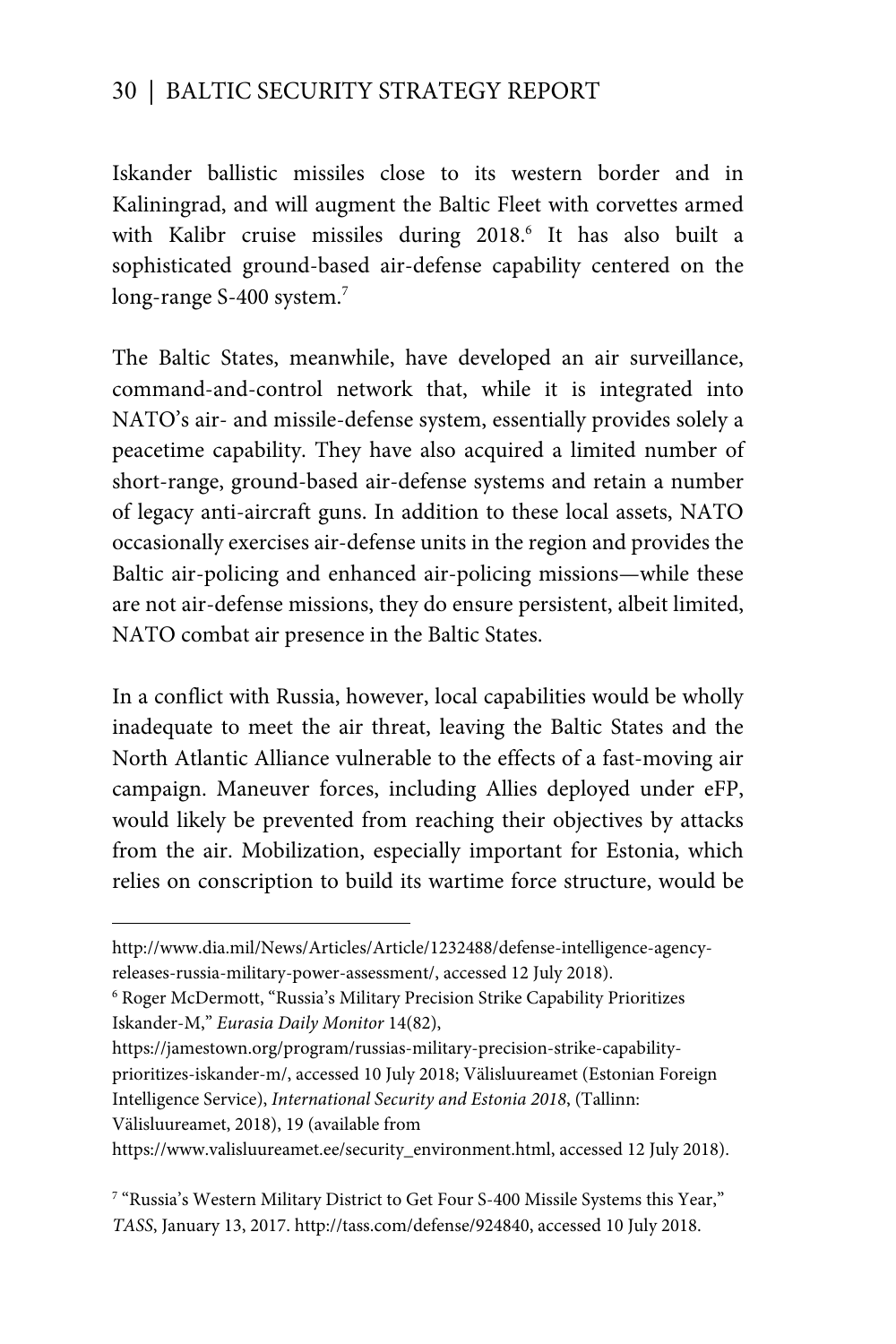disrupted. Key strategic locations, including national capitals, military infrastructure, and C2 nodes would also be vulnerable. Crucially, NATO's large-scale reinforcement of the region, on which its plans for the defense of the Baltic States rely, would be threatened by the destruction of air and sea ports, and the exposure of air, land and sea transport routes. Effective air defense in the Baltic region is thus not only essential for the three states themselves, but for the rest of NATO, too. Without it, deterrence is weakened.

However, building a comprehensive, layered air-defense system would be prohibitively expensive for the three. Long-range airdefense weapons systems, whether air-, sea-, or land-based, are far beyond their financial reach. Even medium-range ground-based systems, in which Lithuania has begun to invest with the acquisition of two batteries of the Norwegian Advanced Surface to Air Missile System (NASAMS), and which Estonia and Latvia have recognized a need for but have not yet included in their defense plans, will put a significant strain on Baltic defense budgets. If the Baltic States are to develop the air-defense capability they urgently need, they will have to look to NATO and the Allies for assistance. And the three states themselves will need to cooperate closely in order to demonstrate their own commitment, make best use of scarce resources and ensure interoperability. The small size of the Baltic States and the high speed of air operations make it almost essential that the airspace above the three states should be managed as a single operating area.

Broadly speaking, an air-defense system can be thought of as a combination of sensors, weapons systems or effectors, and a command, control and communications (C3) network to integrate the sensors and weapons, as well as conduct battle management functions. For air-defense sensors, the three Baltic States have invested in a network of long-range air-surveillance radars. Surveillance of their airspace now meets, and sometimes exceeds, NATO minimum military requirements. This capability must be maintained as technology evolves, and some attention should be paid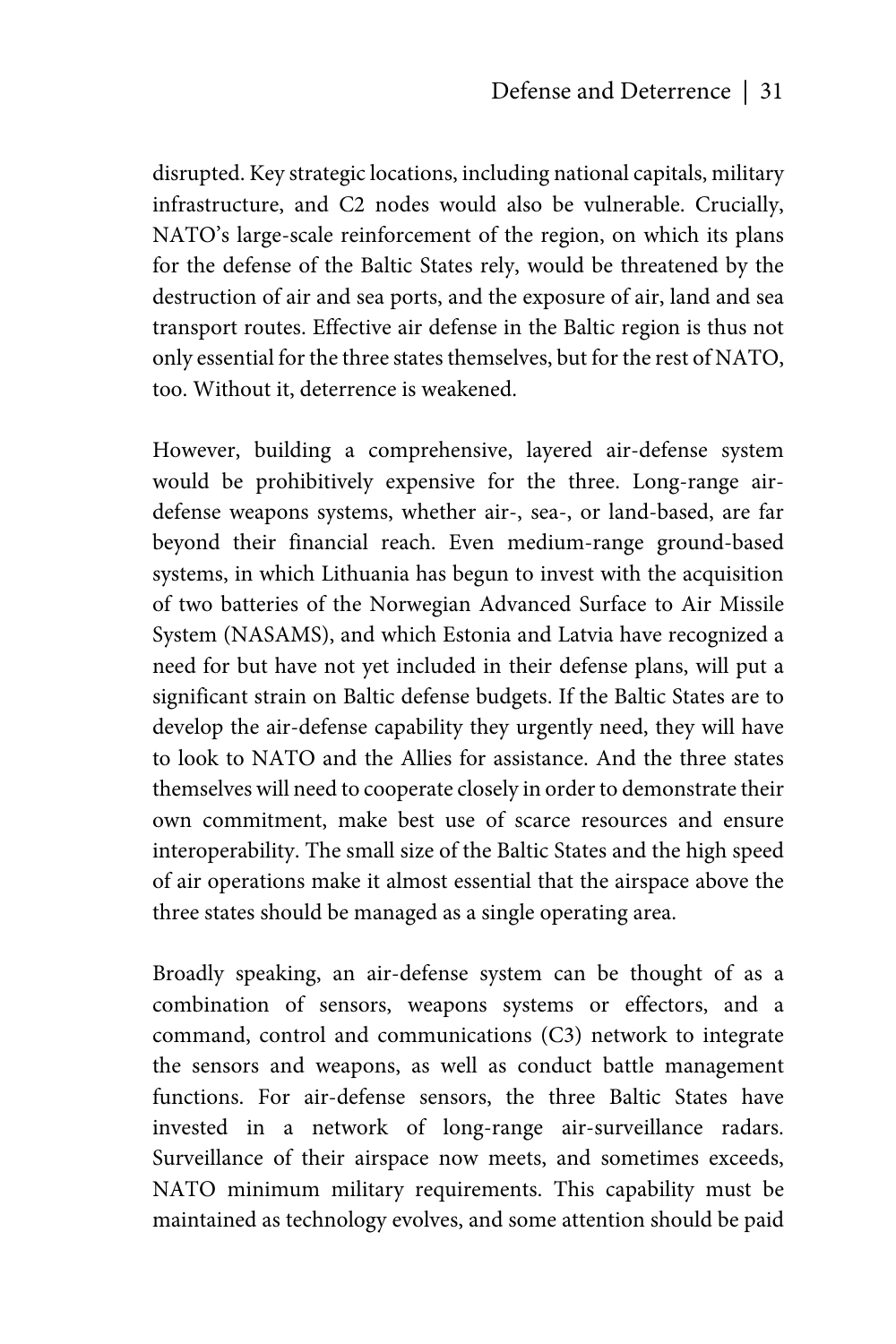to filling gaps in order to allow better detection and tracking of slow, low-level targets. Nonetheless, Baltic air surveillance is generally in good shape.

The same cannot be said, however, of the air command and control (C2) capability, developed collaboratively by the three states alongside the radar network under a framework known as the Baltic Air Surveillance Network (BALTNET). This capability, consisting of C2 nodes in each of the three states connected via secure communication links to each other and to the rest of NATO's integrated air and missile defense system, falls short in several areas.<sup>8</sup> The communications network has only limited redundancy and is thus unable to guarantee the high availability and high reliability required for air command and control in times of crisis. There is insufficient technical capacity and insufficient trained personnel—in particular fighter allocators, surface-to-air missile (SAM) allocators and data link managers—to allow the air C2 nodes to operate on a continuous basis and to take over battle management functions from each other if these are disrupted at the live node. NATO-standard connections (Link 16 terminals) are also insufficient to allow incoming NATO assets, such as airborne early warning aircraft (AWAC) or long-range groundbased air-defense systems to integrate readily into the Baltic air C2 environment. In short, the three states have developed a peacetime air C2 system capable of supporting Baltic Air Policing operations but inadequate to support NATO's defense of Baltic airspace in times of crisis.

**Thus, the Baltic States need first to collectively focus their attention upon creating a robust air command-and-control capability**. Redundancy needs to be built into communications networks, both within and beyond Baltic territory, and **command-and-control nodes** 

 $\overline{a}$ 

<sup>8</sup> Sir Christopher Harper, Anthony Lawrence, and Sven Sakkov, *Air Defence of the Baltic States* (Tallinn: ICDS, 2018), 15-16 (available from https://icds.ee/air-defenceof-the-baltic-states/, accessed 11 July 2018).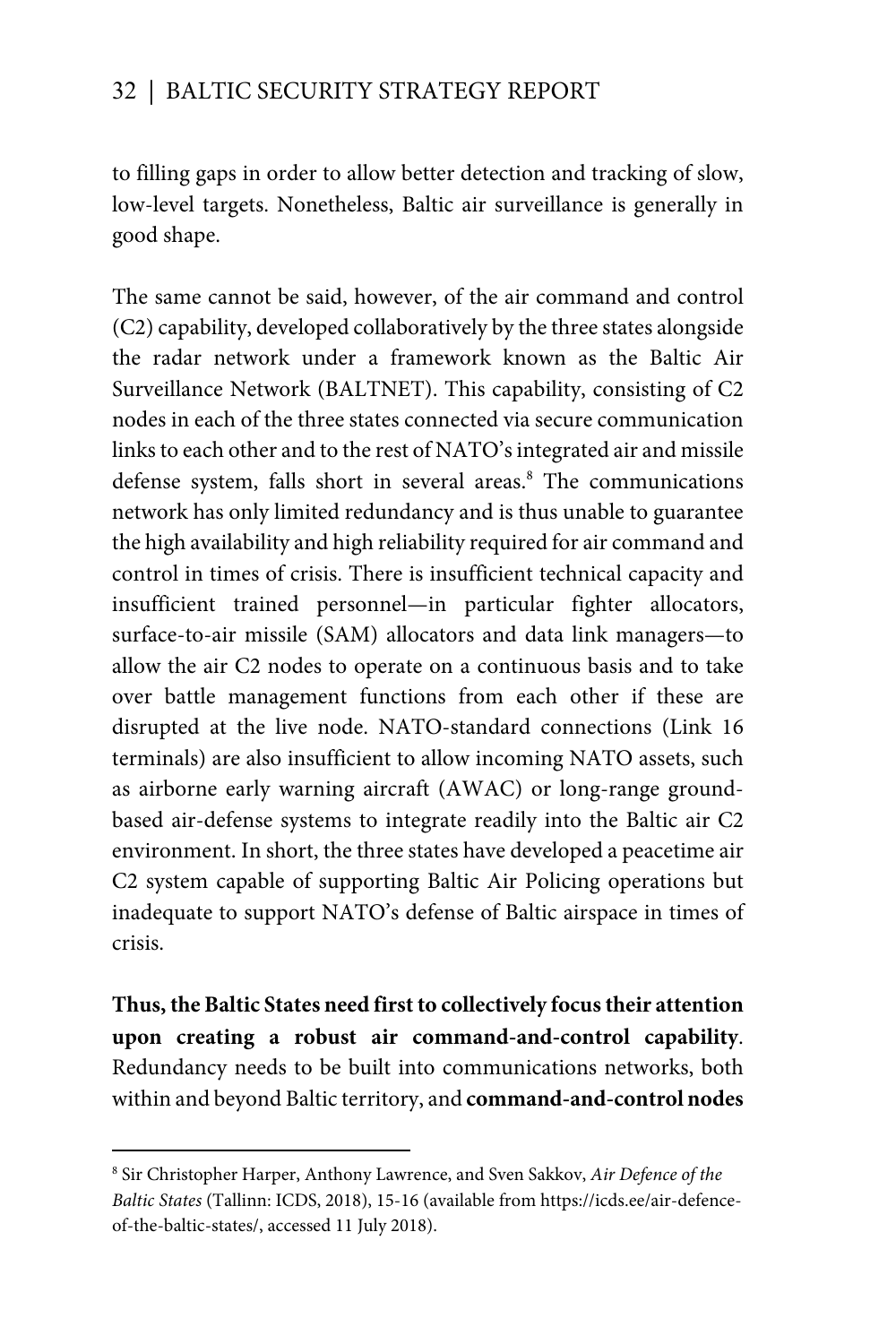**need to be upgraded with the necessary trained personnel and equipment to allow for continuous operations with incoming NATO assets and the ability to rotate battle management functions.** The Baltic States have, through BALTNET, successfully cooperated in developing the present surveillance, command and control network. It makes clear sense that they should continue to do so to enhance this capability. Some work in this area has begun with an agreement among the three air force chiefs to create a BALTNET Future Configuration—it is essential that this project is given the fullest political support. Responsibility for upgrading the air command-and-control network will lie largely with the three Baltic States, but funding opportunities from NATO's Security Investment Program should certainly be investigated.

With robust air surveillance, command and control in place, it would make sense to invest further in air-defense weapons systems. As a priority, existing short-range ground-based systems, whose present standalone status greatly complicates the management of air defense, should be fully integrated into the Baltic air command-and-control network. This means better C3 systems. The three states should then increase their air-defense weapons coverage, following Lithuania's lead by investing in medium-range ground-based systems. This will allow local area-defense capability, rather than the point-defense capability currently possible. It will undoubtedly be an expensive venture, perhaps requiring a reconsideration of force development priorities—Lithuania's 2017 acquisition of two NASAMS batteries, including training, additional equipment, logistical support and system integration, for example, was reported to have cost some  $E109$ million.9 To keep costs to a minimum, as well as to build interoperability, the three states should, to the greatest extent possible, acquire and operate these systems in cooperation—common

1

<sup>9</sup> Robin Hughes, "Lithuania, Indonesia Sign for NASAMS," *IHS Jane's Missiles and Rockets*, October 31, 2017, http://www.janes.com/article/75322/lithuania-indonesiasign-for-nasams, accessed 12 July 2018.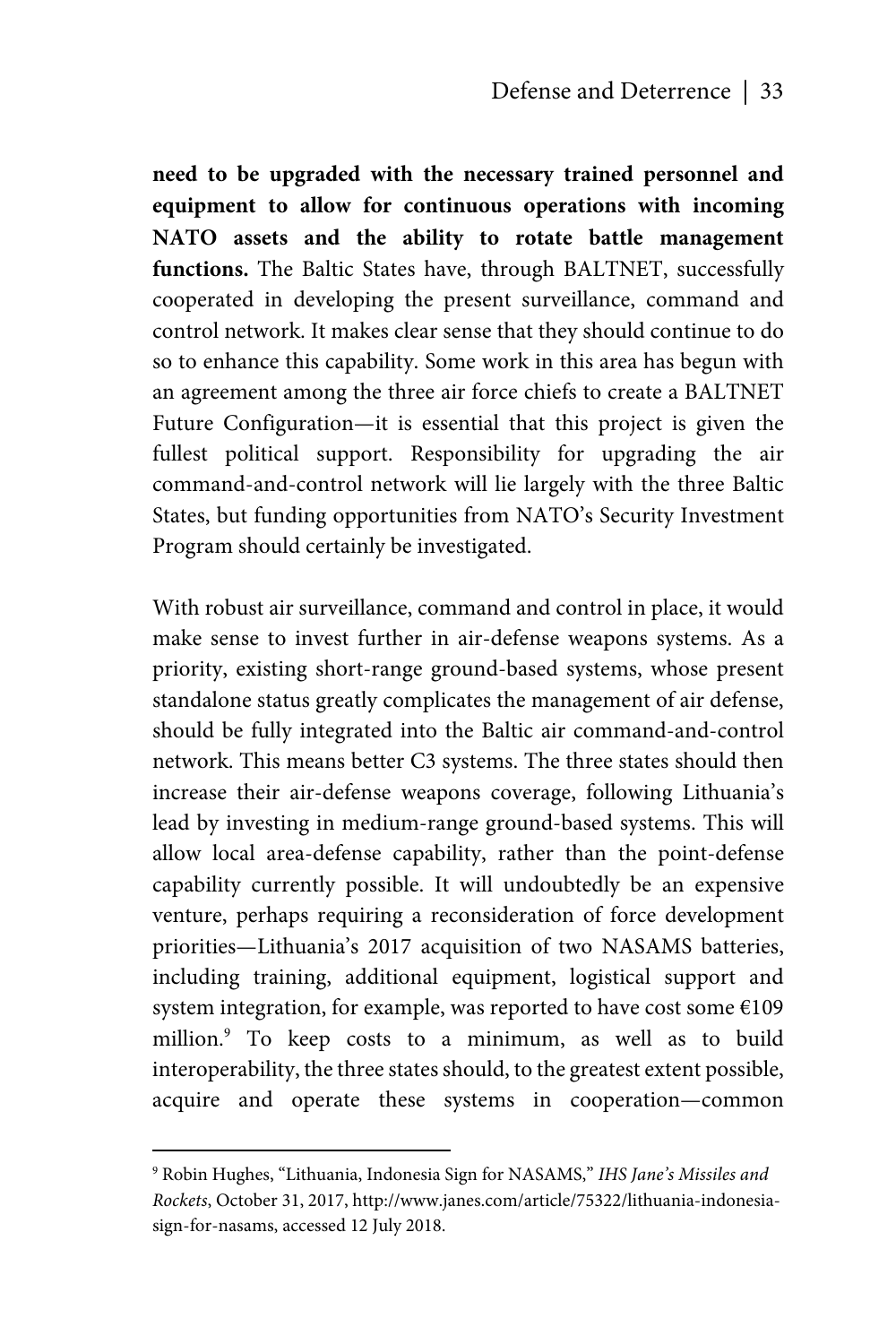acquisition, maintenance, logistics support and training should all be pursued.

Even with robust air surveillance, command and control, and shortand medium-range ground-based systems in place, however, the Baltic States will still be a long way short of the layered, integrated airand missile-defense system necessary for a comprehensive defense of their airspace: they will need assistance from NATO and the Allies. While the permanent stationing of NATO air-defense assets in the Baltic region is unlikely to be supported in the present circumstances, NATO should step up its exercising of such assets here. The presence of airborne and deployable air command-and-control capability, long-range ground-based missile systems, and fighter aircraft offers valuable training for both incoming and local personnel, and conveys an important deterrence message—in particular if such assets are able to readily "plug and play" with enhanced local air command and control. Air-defense units should also be deployed to the Baltic States for longer periods, for example alongside the enhanced Forward Presence battalions or through the US European Deterrence Initiative.

NATO should also exercise the more general reinforcement of the Baltic region—initially, at least, on a small scale and with an airdomain focus—and the step-by-step transition to a Baltic air-defense posture in times of crisis.10 Further, as the speed of an air campaign could overwhelm defenses before the Alliance has time to fully react, the Supreme Allied Commander Europe should be empowered to stand up the Joint Force Air Component, a skeleton capability that will be reinforced to provide crisis-time air command and control at NATO's HQ Air Command, without specific authority from the North Atlantic Council. Consideration should also be given, as Baltic

 $\overline{a}$ 

<sup>10</sup> Frank Gorenc, "Deterrence and Collective Defence," in *Joint Air Power Following the 2016 Warsaw Summit. Urgent Priorities*, ed. the Joint Air Power Competence Centre (Kalkar: The Joint Air Power Competence Centre, c.2017), 92 (available from https://www.japcc.org/portfolio/airpowerafterwarsaw/, accessed 12 July 2018).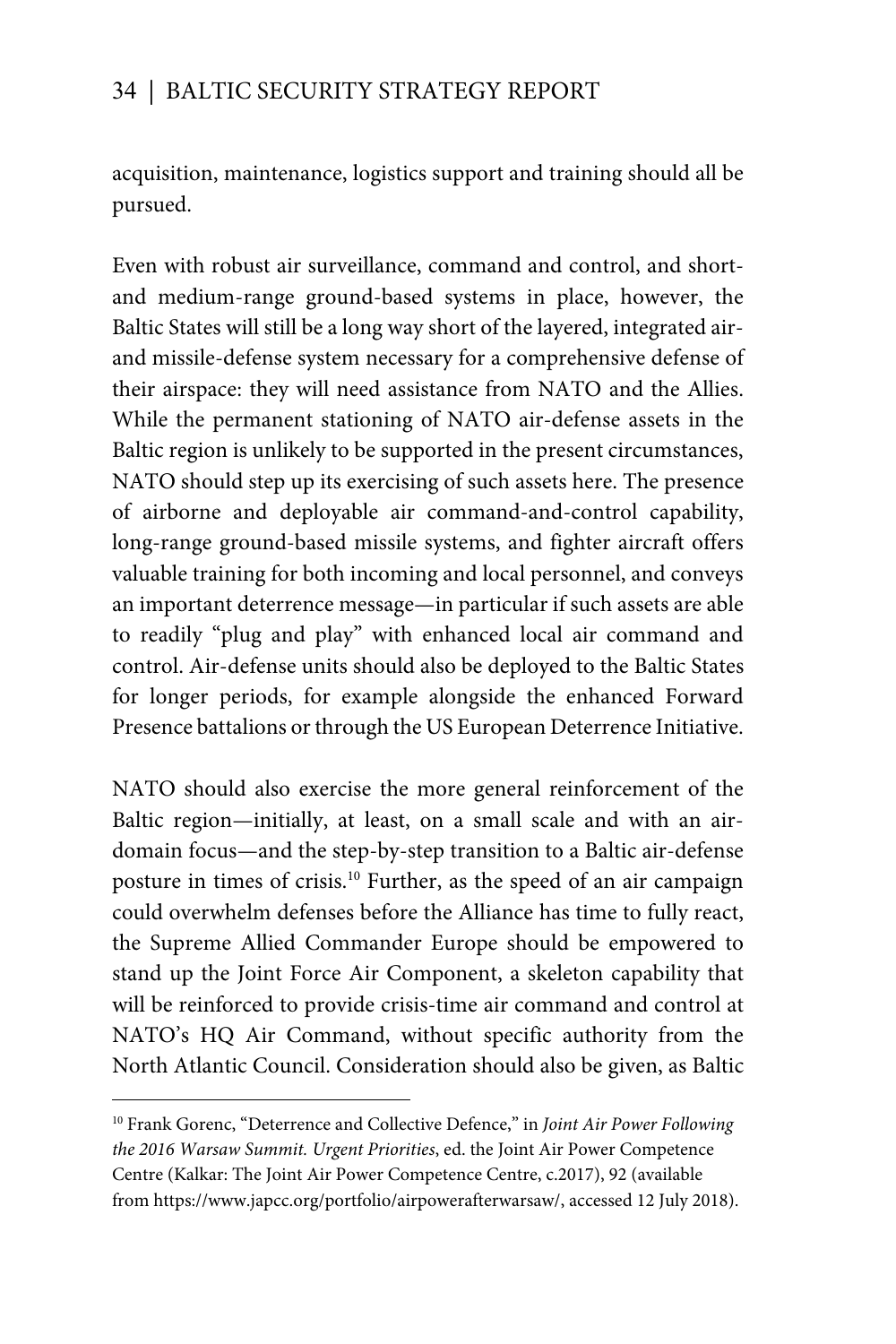air command and control is enhanced, to transitioning the NATO airpolicing mission to an air-defense mission.<sup>11</sup>

The three must be ready to work together to build up their existing, acutely lacking air defenses. But a complete air-defense solution to defend both their territories and protection of NATO's reinforcement of the region in times of crisis is far beyond their means. **A collaborative Baltic arrangement, together with a shared, coherent approach with NATO and individual Allies can, however, substantially enhance air defense and deterrence in the Baltic States**.

## **Maritime**

<u>.</u>

For the Baltic States, like other maritime nations, protecting and securing access to and from the sea is vital to security and sovereignty. Maritime security efforts are also important contributions to a key NATO and European Union border zone. As such, maritime security considerations should be a significant element of common national security and defense strategies. Unfortunately, today they are not given the priority they deserve

Effective maritime security needs a common **strategy**. This would outline the maritime situation, the threats, and the importance of the maritime domain to the national economy and security, and identify how to tackle the maritime missions. This strategy would identify the investments required to ensure maritime domain awareness, capable and responsive operational centers, and coordinated or shared joint procurement.

<sup>&</sup>lt;sup>11</sup> Philip M. Breedlove, "Toward Effective Air Defense in Europe," Atlantic Council Issue Brief, February 2018, 5 (available from

http://www.atlanticcouncil.org/publications/issue-briefs/toward-effective-airdefense-in-northern-europe, accessed 12 July 2018).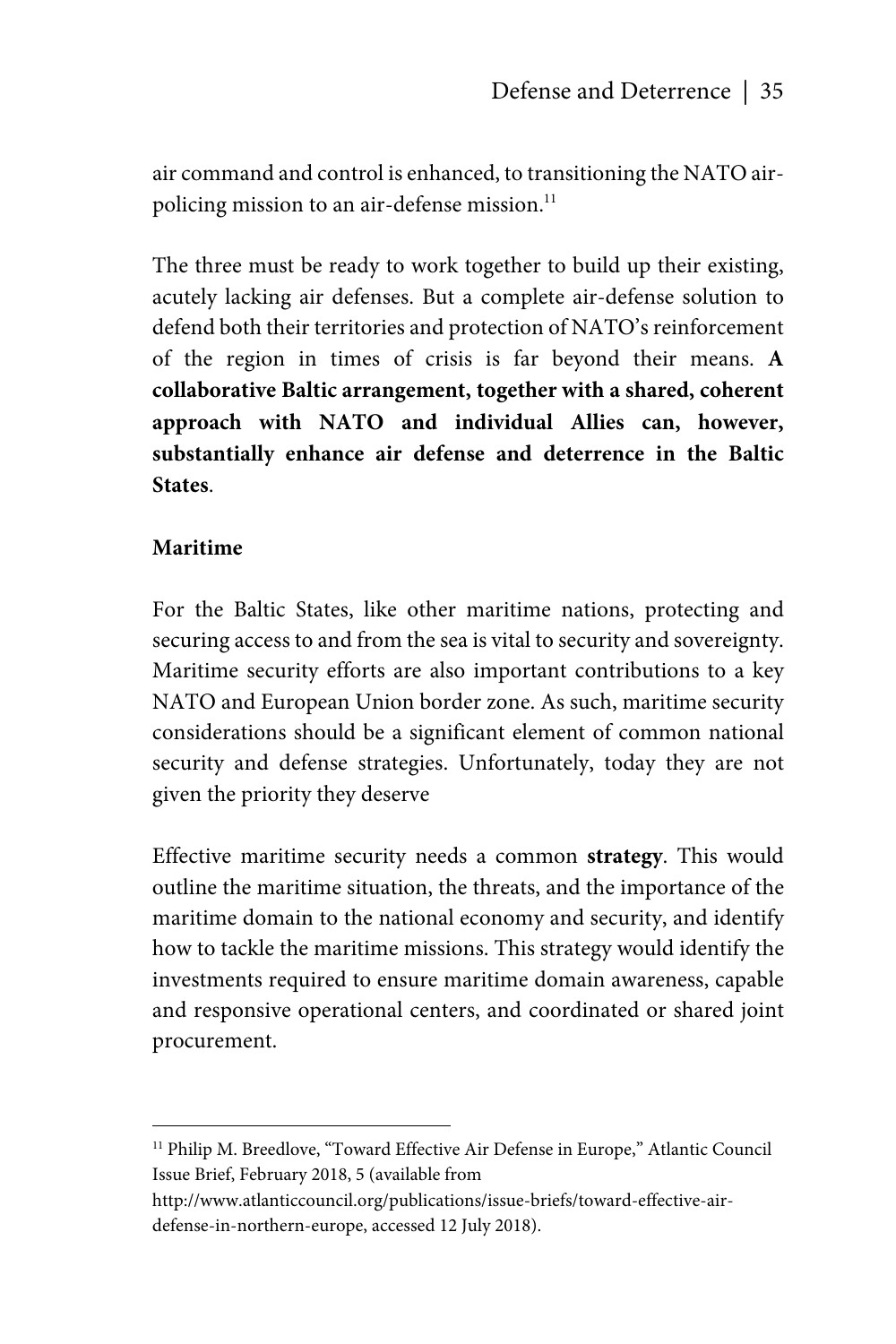Cooperation in the maritime domain could accomplish more at less cost individually. The strategic needs cover three basic missions: to protect and control the country's maritime natural resources (including port and harbor access), to defend against and repel violations of territorial waters, and to defend against an invasion from the sea by intra- and inter-state cooperation.<sup>12</sup> The first two missions further include additional maritime security dimensions of trade protection, resource management, smuggling prevention, terrorism prevention, disaster management, and oceanography.13

Key enablers are a capable maritime domain awareness to identify the threat, a maritime command and information center in order to process the threat and to direct appropriate action to counter the threat, disaster and threat response plans to allow these actions to be implemented rapidly, as well as, lastly, the national legal authorities to employ these capabilities.

The Russian Naval Baltic Fleet is not particularly large. It is, however, large enough to maintain the *status quo*, harass other military and civilian activity on the sea, and to take surprise offensive actions. The Baltic States do not have the capability to deny Russian forces from projecting power from the sea. They are each susceptible to the type of naval tactics Russia used against Georgia in the 2008 Russo-Georgian War.

The Russian fleet stationed at Kronstadt and Baltiysk includes<sup>14</sup> 2

 $\overline{a}$ 

14International Institute for Strategic Studies, 2017. *The Military Balance 2017.* (London: Routledge/Taylor & Francis Group, 2017). All subsequent military force numbers are taken from this source.

<sup>12</sup> R. Hobson, T. Kristiansen, *Navies in northern waters 1721–2000*. (London: Taylor Francis Group, 2006).

<sup>13</sup> D. Sloggett, *The Anarchic Sea: Maritime Security in the Twenty-First Century*. (London: Hurst & Company, 2013).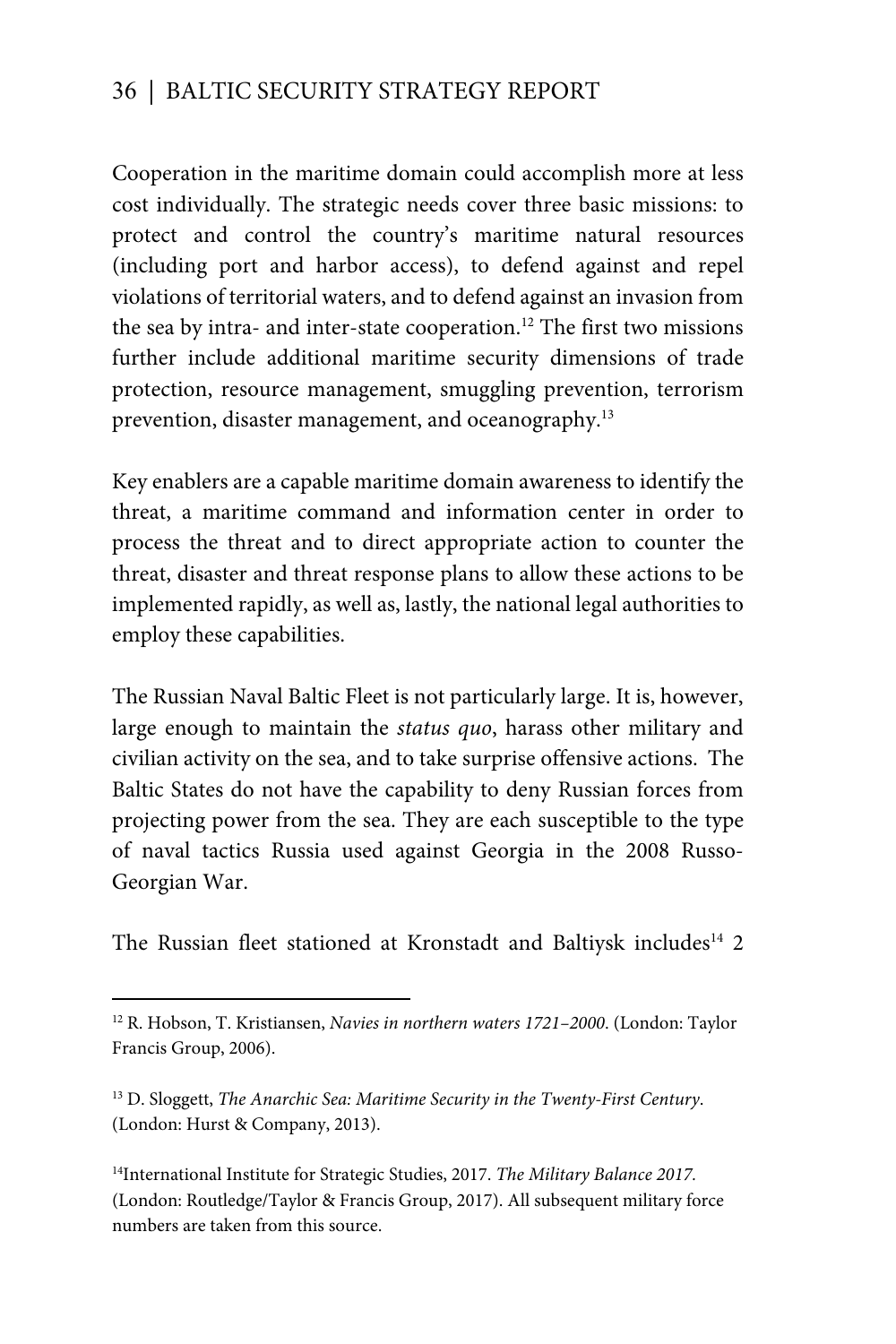tactical submarines (SSK), 8 surface combatants (consisting of 2 destroyers and 6 frigates), 23 patrol and coastal combatants, 12 minewarfare and mine-countermeasure vessels, 4 amphibious tanklanding ships, and 9 smaller amphibious craft.

Russian regional naval air forces and missiles are also formidable in size and power. They are covered in the Air/Air-Defense paragraphs above. They have the capacity to alone cause untold damage if focused on a single attack point.

In comparison to the number of ships Germany, Finland, Sweden, Poland and Denmark have permanently stationed in the Baltic, the number of Russian naval forces in the region do not appear particularly overwhelming. And if you then compare all of the available European allied naval forces to Russia's, the balance appears to even more heavily in the European Union members' favor (note, this includes all countries' vessels from the reserves and services such as coast or border guards with a defined paramilitary role):

|                              | Germany | <b>Finland</b> | Sweden | Poland | <b>Denmark</b> | <b>Total EU</b> | Russia |
|------------------------------|---------|----------------|--------|--------|----------------|-----------------|--------|
| <b>Submarines</b>            | 6       |                | 5      | 5      |                | 16              | 2      |
| <b>Destroyers</b>            |         |                |        |        | 3              | 10              | 2      |
| <b>Frigates</b>              | 8       |                |        | 2      |                | 10              | 6      |
| Patrol and<br>Coastal        | 12      | 70             | 147    | 22     | 63             | 344             | 23     |
| Mine Warfare 33              |         | 15             | 10     | 20     | 6              | 98              | 12     |
| Amphibious                   | 2       | 51             | 11     | 10     |                | 81              | 11     |
| Logistics/<br><b>Support</b> | 26      | ۰              | 18     | 21     | 13             | 88              |        |

**Table 1: Baltic Littoral Region Naval Forces (Other Than B3)** 

*As of July 2018*

But numbers do not tell the whole story. Russia has sufficient forces to initiate naval support to any land or air aggression against the Baltic States (also Finland or Sweden). The majority of the Baltic Sea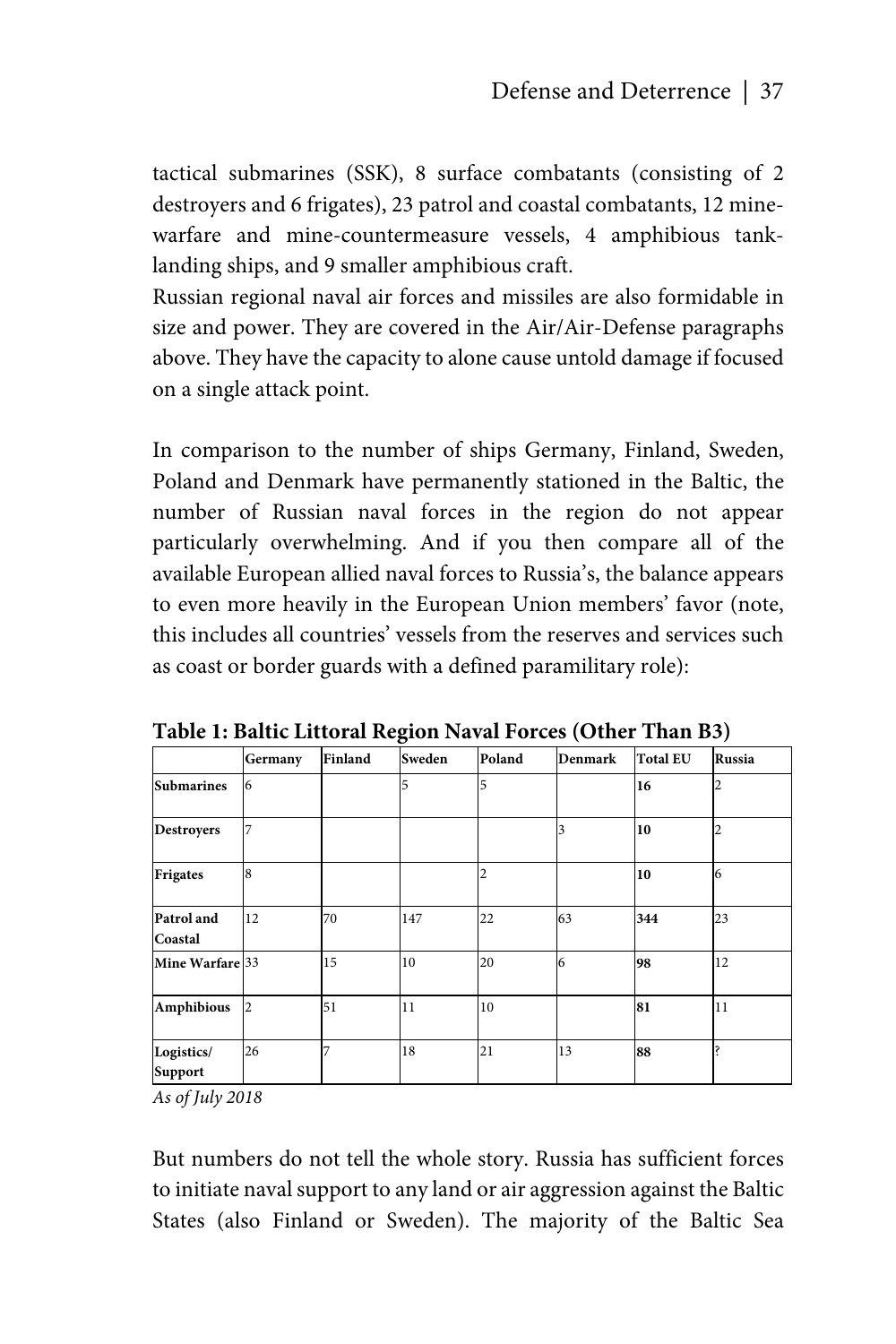countries' forces are, for the most part, designed, operated and deployed for the defense of their own territory. Also, there are public doubts about the immediate serviceability of the combat ships of Poland<sup>15</sup> and Germany.<sup>16</sup> Similarly, the Baltic States, even with their naval assets pooled, lack the sea-borne weaponry to deny a Russian naval task group access to anywhere they wish. They would have to rely upon NATO or allies being quick enough.

One key capability requirement will be the ability to document and prove the facts of any Russian aggression for the international community, particularly in light of expected Russian disinformation and propaganda that will downplay both their aggression and any attempt to portray such a move as not being at the request or in support of local or national governments. With the current maritime capabilities, this will prove challenging.

Currently the three do not have full, integrated and shared awareness across the surface, subsurface and air (discussed above) domains. Each has some of the capabilities shared, to varying degrees, by a multitude of national agencies, with mixed success, for use across the spectrum of peacetime and wartime operations and contingencies.<sup>17</sup> The record of intra-state and inter-state agency sharing of this picture in the Baltic is mixed. It was stated recently that NATO had a complete air and maritime picture of the Baltic Sea for the first time during

 $\overline{a}$ 

<sup>&</sup>lt;sup>15</sup> "The Modernisation of the Polish Navy According to the Poland's Strategic Concept for Maritime Security," *Pulaski Foundation.* Accessed on December 3, 2018, https://pulaski.pl/en/analysis-the-modernisation-of-the-polish-navyaccording-the-polands-strategic-concept-for-maritime-security/.

<sup>16 &</sup>quot;Can the German Navy be Saved?" *Real Clear Defense,*  https://www.realcleardefense.com/articles/2018/02/19/can\_the\_german\_navy\_be\_sa ved\_113075.html.

<sup>17</sup> Chris Barrows, *Estonian MDA TTX Report,* April 2017.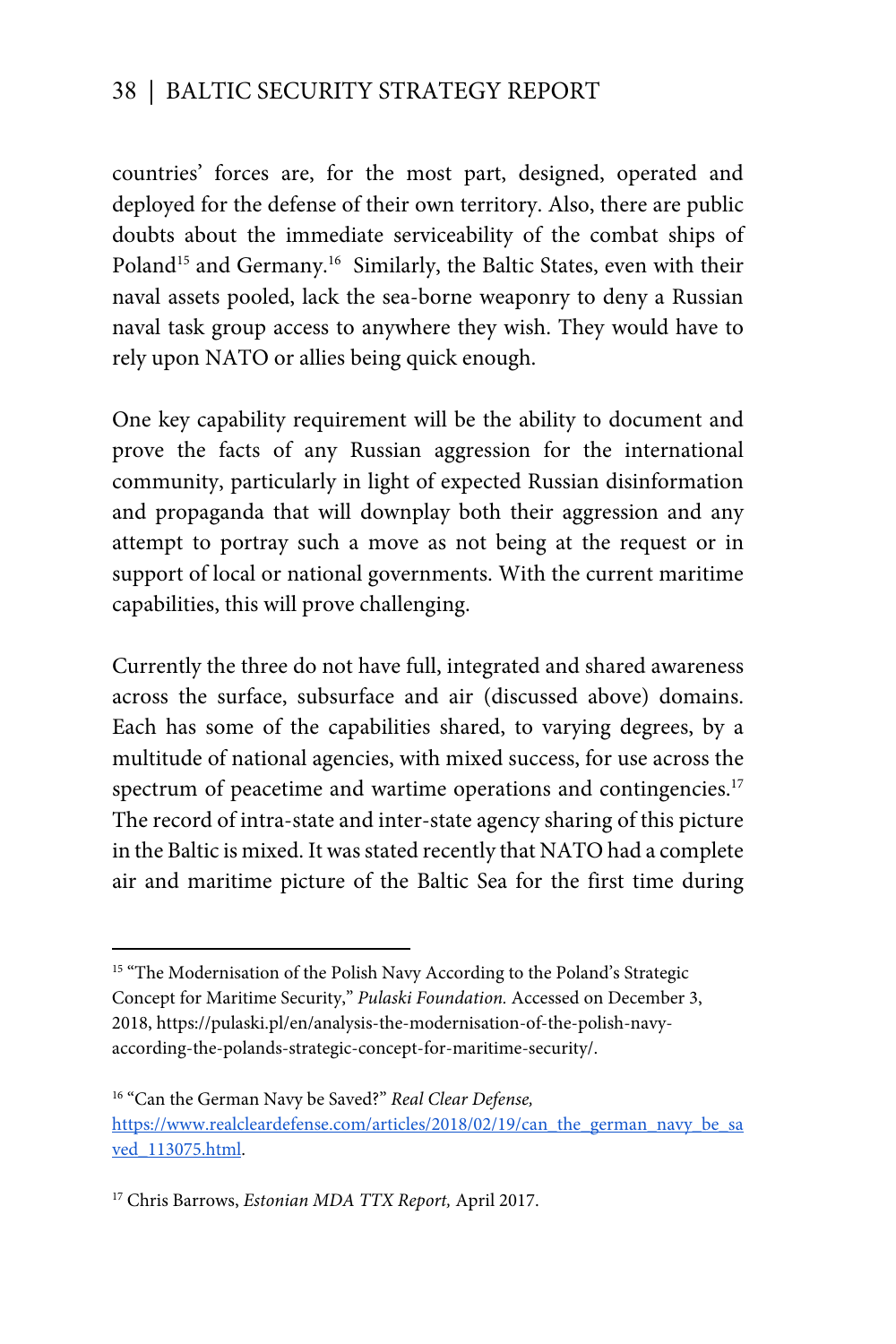BALTOPS 2017.<sup>18</sup> This is something that should not only have happened before, but should be a regional 24/7 capability.

Even if they had the forces and capability at their disposal to successfully and completely detect and deny Russian naval forces access to territorial waters, there is no command structure currently in place to direct the appropriate level of armed force in a timely matter. For this, an operations center with the authorities to direct action across the breadth of the Baltic Sea is necessary. One that spans the Baltic States' territorial waters would a good first step. Although one with participation of the Baltic Sea Region and based in the Baltic States would be even better. This would require the participation of NATO, Sweden and Finland—cooperation that is building steadily. However, some high-end naval warfare missions can only be accomplished by NATO forces, in truth, by the United States. A standing operations center would facilitate the planning, rehearsal and implementation of this NATO maritime reinforcement.

## **Host Nation Support**

1

At its core, Host Nation Support (HNS) has been used by NATO countries as an operational tool in order to ensure force projection overseas. But so far, it has largely not been considered part of the wider security strategy for incoming forces nor as part of deterrence. What is needed is for HNS to be part of each State's security strategy or at least to consider visible HNS as a credible deterrent. In this case, it also needs to be seen not only as a coordinated part of a three-state strategy but to actually be that single strategy. Three separate visible strategies show the enemy clearly that it is not facing a coordinated opponent. In order to understand how HNS can supplement deterrence, it is

<sup>&</sup>lt;sup>18</sup> Lee Willett, "NATO Generates Baltic Integrated Air-Maritime Picture for First Time," *Janes 360*. Accessed on December 2, 2018,

http://www.janes.com/article/71439/nato-generates-baltic-integrated-air-maritimepicture-for-first-time.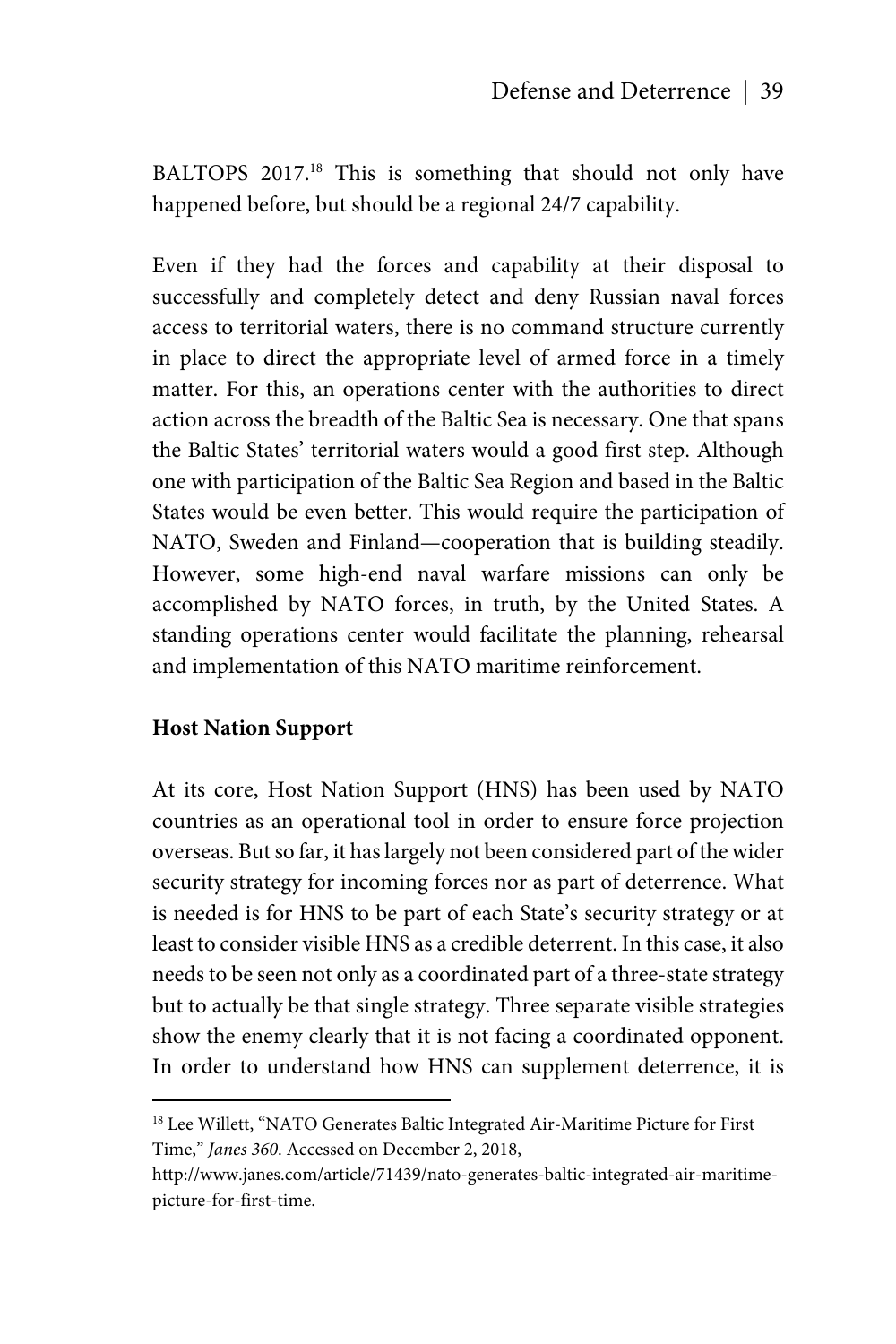necessary to look at how HNS relates to defense. Usually, each state tends to ensure its own territorial integrity and sovereignty through the development of self-defense capabilities. In the case of the Baltic States, there are three differing strategies rather than a common HNS core. This is exemplified by the nationalistic efforts (and visible PR) and costs of having three separate military airfields. Additionally, each state currently has a separate NATO Force Integration Unit (NFIU) to facilitate timely deployment and smooth logistics of major NATO units for and from the Very High Readiness Joint Task Force. However, by having three organizations—at arms' length from NATO and independent from the MODs—in a crisis, this support may actually complicate not enhance HNS plans.

Several examples exist regarding how capability gaps are mitigated by the allied forces presence in the Baltic States. The most serious has been air policing, a capability the Baltic States lack. The capability gap is mitigated by providing Host Nation Support in the form of military airports with an appropriate level of ground support. The eFP also brings heavy armored units and artillery to supplement the Baltic States' armed forces, and this needs considerable national support. Sustaining this NATO forward defense requires an HNS strategy to maintain the deterrence. The Baltic States have to pay for and develop the reception facilities, barracks, warehouses and other infrastructure.

During the Cold War, NATO trained to bring forces from the US and Canada in order to reinforce European Allies. The Reinforcement for Germany (REFORGER) military exercises' main aim was rapid deployment on short notice by deploying ten divisions within ten days. A major part of this was testing and exercising the national support. Today, however, NATO lacks HNS exercises as there is no standing Joint Logistic Command to ensure and coordinate deployments of allied forces into the region. The NFIUs simply do not have the resources or capacity to compensate for this. The North Atlantic Alliance has identified this gap and, in order to mitigate the problem, NATO defense ministers in February 2018 agreed to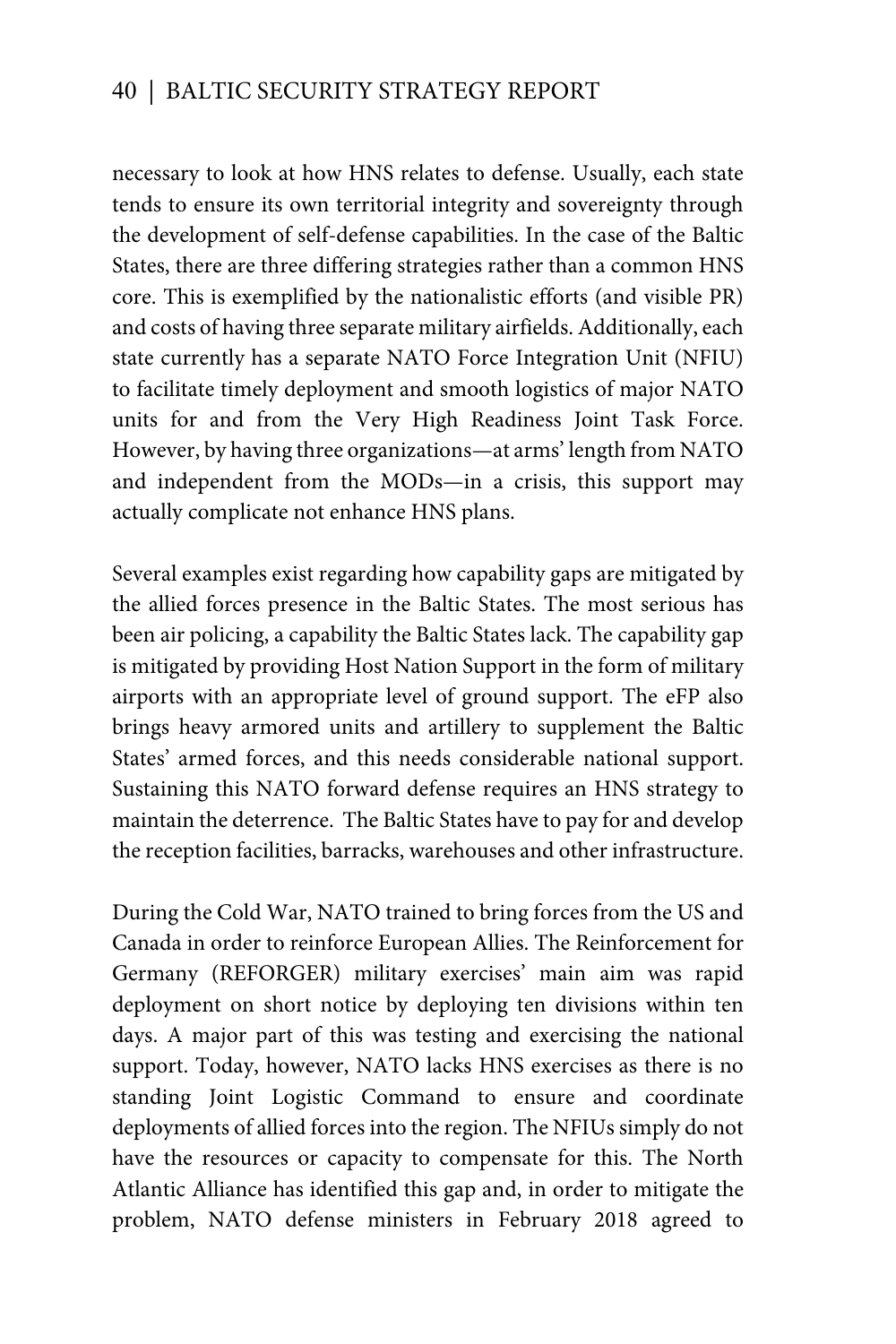establish new logistic commands to ensure force mobility, sustainment and reinforcement. However, implementing this new structure will take time, and this means that the Alliance and the Baltic States lag behind schedule on coordinated HNS linked to a NATO reinforcement strategy.

## Cyber<sup>19</sup>

<u>.</u>

It is clear that cyberwarfare is grossly more complicated than was first realized. Previously, in its simplest form, it was seen in terms of an operation to hack into government and business computers/servers to do damage, to steal information or to identify weaknesses. The 2007 cyberattack on the Estonian government was a prime example of this. Then, it became clear that attacks on the "Internet of things" included critical and highly vulnerable national capabilities like electronic voting stations, energy assets and medical facilities. But the most recent revelations that online social media is being used to sway elections and undermine democracy take cyber to a whole different level. This is a new hybrid warfare threat and needs not only a technical "computer-based" response but a multi-disciplinary approach. It is also a mistake to separate cyber from preparing for technical-communications-attack capabilities that Russia will bring to the battlefield. As noted by US Army Colonel Liam Collins, "[E]lectronic warfare is combined with cyber warfare, information operations, and artillery strikes."20 It is altogether now a more complex mix. The Baltic States need to cooperate more closely with Ukrainian and US forces to understand how this Russian capability is evolving in Ukraine and Syria.

Cyber development likely needs a new government structure that

<sup>19</sup> Also please see above section on **The Military-Operational Space.**

<sup>&</sup>lt;sup>20</sup> Tom Ricks. "The Future of Information Warfare is Here - And the Russians are Already Doing It," *Task & Purpose*, July 31, 2018.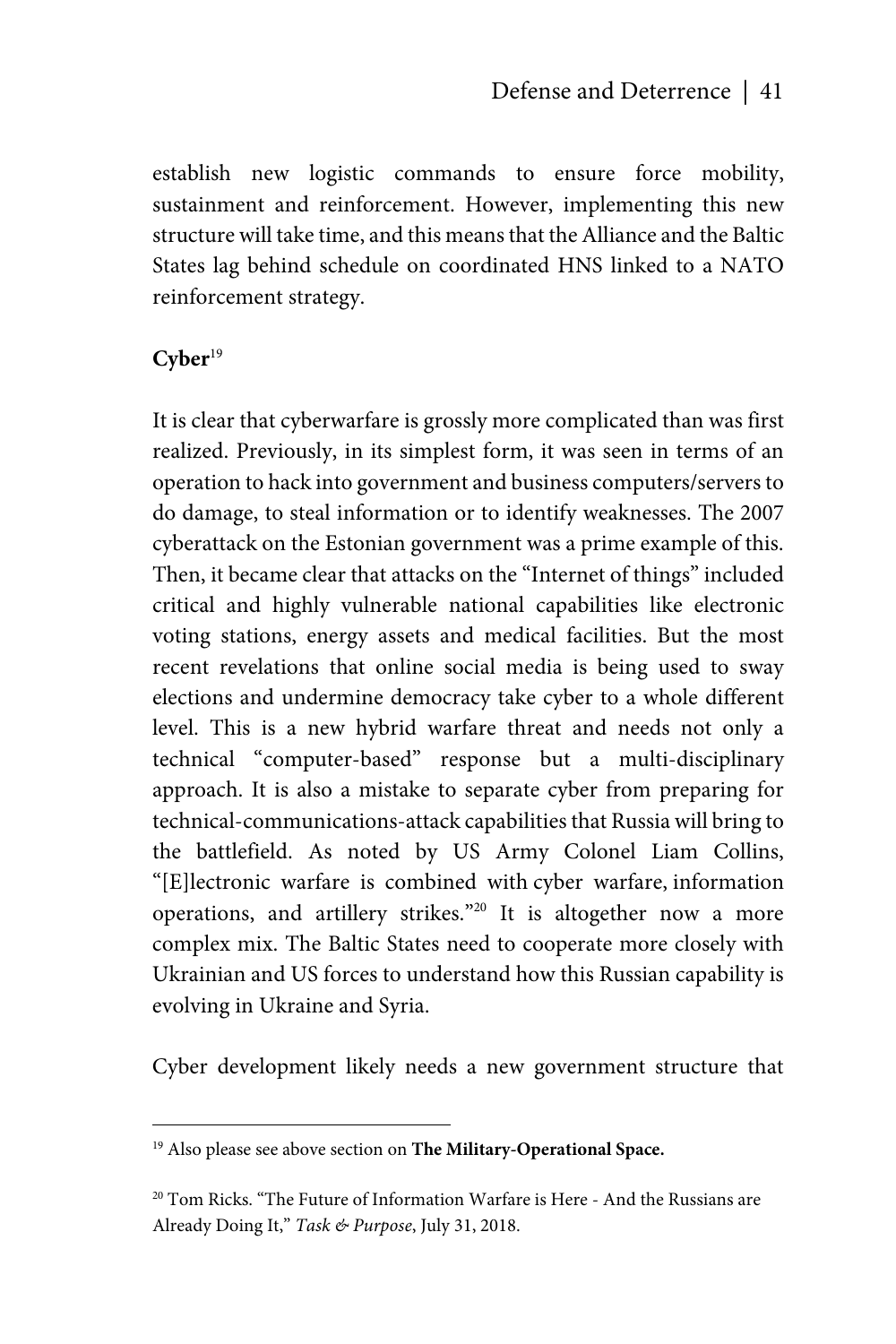crosscuts several ministries and organizations. The challenge for the three Baltic States will be to identify how to improve and augment structures they already have, like the national Computer Emergency Response/Readiness Teams (CERT) and cyber units in the National Guard, to provide political support and reinforce and coordinate the policy needs of the three, whilst also giving them authority and skills to deal in the wider international space. The Baltics also need to create a coordinated approach when dealing with the new NATO Cyber Operations Center. But one key point must underpin all thinking: cyber is now a fundamental part of Russian hybrid warfare. Any weaknesses of a policy, legal, technical, military, social or financial nature **will** be exploited operationally. In many regards, the three Baltic States are at the cutting edge of cyber understanding; but in terms of coordinated crisis management policy, military and public organizations and general public awareness, they still have much work to do.

A key need exists to develop cybersecurity capacity through education in both the public and private sectors. $21$  This includes the need to develop university curricula to develop middle-rank experts.<sup>22</sup> Education could help remove the focus and burden from the national

 $\overline{a}$ 

<sup>21</sup> Lithuania—

https://ccdcoe.org/sites/default/files/multimedia/pdf/CS\_organisation\_LITHUANI A\_092015.pdf;

Estonia—https://ccdcoe.org/multimedia/national-cyber-security-organisationestonia.html;

Latvia—https://www.enisa.europa.eu/topics/national-cyber-security-strategies/ncssmap/lv-ncss & http://www.isaca.org/Knowledge-

Center/Research/Documents/cyber/state-of-cybersecurity-2018-part-

<sup>1</sup>\_res\_eng\_0418.PDF?regnum=455415

<sup>&</sup>lt;sup>22</sup> The creation of university curricula that could provide dedicated professionals to the field has been and still remains the aim of all three Baltic States. Indeed, the current Latvian Cyber Security Strategy notes: "Create a common Baltic University study program to combine regional educational resources to prepare strong and qualified experts."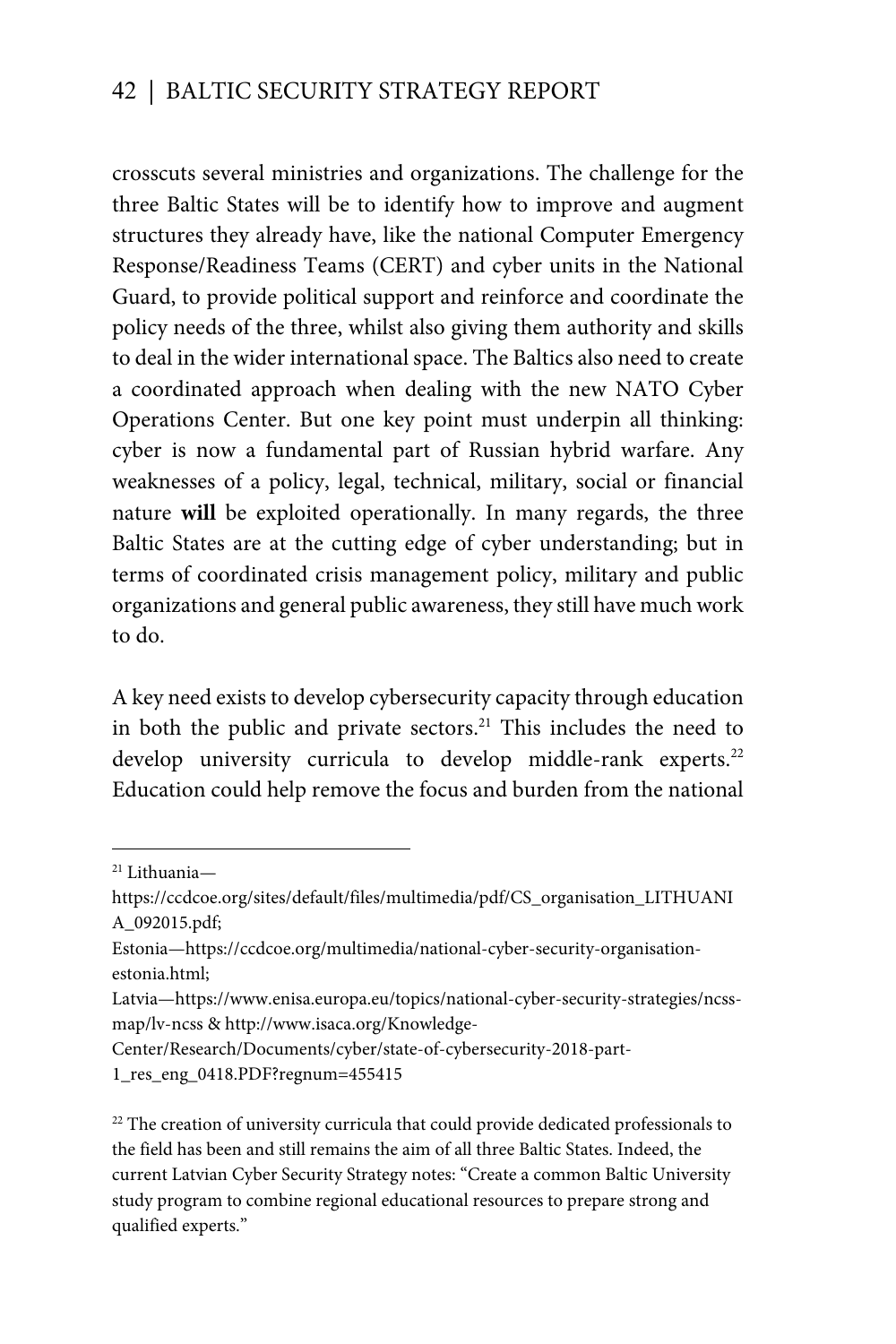CERTs and national cyber-defense structures by having cyber "ambassadors" across Baltic society able to work on policy, law and organizational education. NATO, in turn, calls for "the development of partnership[s] with industry and academia from all Allies to keep pace with technological advances through innovation."

There is a critical need for Baltic governments to engage society more widely on cyber issues through business experts, non-governmental organizations (NGO), universities and think tanks. At the last DSS Cyber Seminar, in October 2017, the author noted that there were few Baltic government officials of any seniority in the audience. This may be for many good reasons, but it is not an encouraging sign when a once-a-year state-of-the-art cyber conference from international business experts is ignored.

Improving cyber-defense training for military personnel at all levels is absolutely essential. A common study curriculum for commanders is needed on cyber warfare. This could be achieved by widening the objectives of BALTDEFCOL to include a common cybersecurity curriculum.23

Baltic officials working in cyber management at all levels must understand national and international crisis management structures. Attendance of officials during Cyber Europe exercises organized by ENISA6 should be encouraged and funded. However, there is not a good record of coordination across the three Baltic States. Lithuania, Latvia and Estonia must work closely to avoid overlap with projects established by NATO, the EU, the OptoElectronics and Communications Conference (OECC), the Organization for Economic Cooperation and Development (OECD), and other organizations. This requires the development of a clear Baltic strategic

1

<sup>&</sup>lt;sup>23</sup> "Cyber Terrorism and Information Warfare seminar," Baltic Defence College. Accessed on December 2, 2018, https://www.baltdefcol.org/?id=480.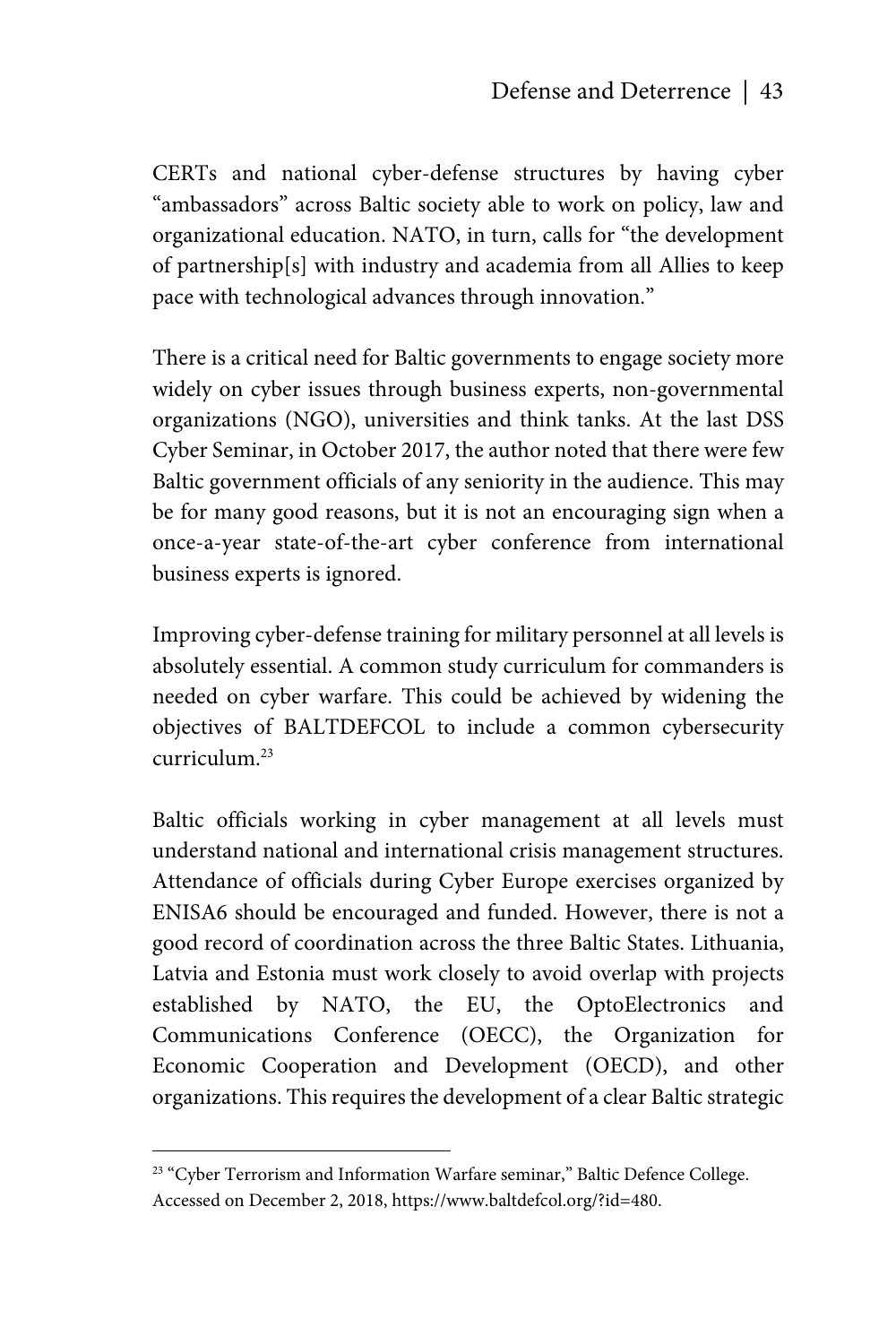policy framework tied closely to NATO cyber and intelligence structures and to the three national crisis management systems. It is clear that there should be either a single focus for all three states or a single national point of contact (POC) within each country to coordinate policy, development and exercises. This POC must be closely linked to operational structures but also have authority to crosscut governments and internationally.

A serious need additionally exists across all three Baltic States to harmonize the relationships between governments and society on cyber issues. An attack on the infrastructure of one—for example on energy or transport infrastructure—could easily affect all. It is clear that as well as coordinating operational activities, each country needs the single POC not just for governmental-level cooperation but also for the general public, businesses, academia and international actors to communicate with. This should be over and above the technical capabilities provided by the national CERTS. This point of contact should likely also have the public education portfolio.

However, with the current growing understanding that Russia is attacking many countries through social media to target national social vulnerabilities, it is clear that separating the activities of technical hacking from understanding strategic communications in terms of crisis management is a mistake both at the national and international level. The challenge for Baltic cooperation is understanding the need to coordinate the operational aspects of cyber activities, which need to be treated as a military domain in the same way as land, air and maritime spheres.

Policies will need to be considered in a much wider perspective than just nationally. The lessons are clear. "Nordic countries rank higher than the Continental [European] area members in the Global Cyber Security Index; this is also due to the prevailing culture of public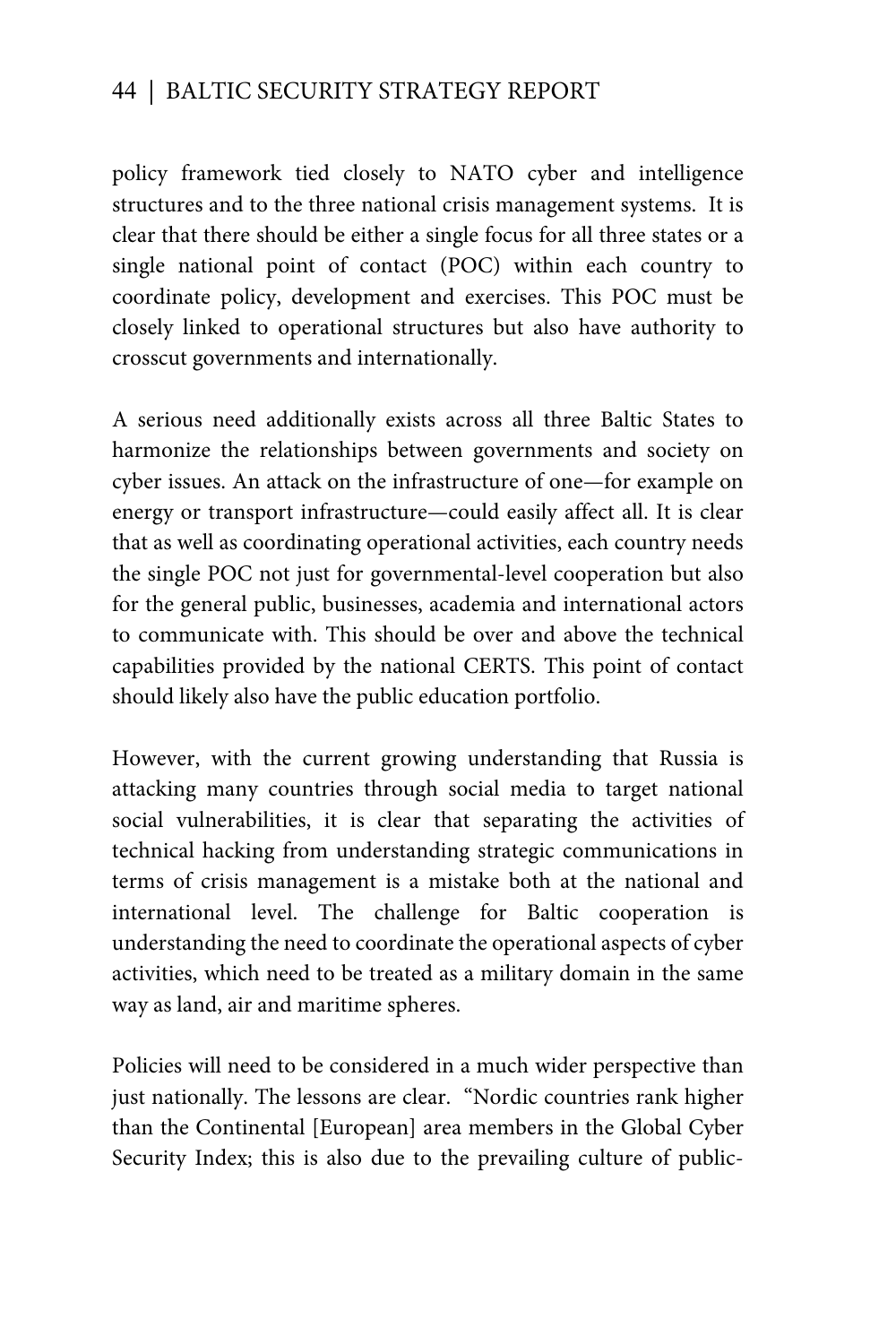private, whole of-society, and whole-of-government collaboration."<sup>24</sup> Internationally, successful cooperation in this sphere has already been shown with the voluntary Nordic Defense Cooperation (NORDEFCO) initiative. This grouping recognizes the prioritization of EU, NATO and United Nations obligations. It also provides a forum for ministers actively cooperating on the coordination of joint capability development**.** NORDEFCO's achievements can provide useful lessons-learned for B3 intra-regional cooperation. Another important project to look at is "NB8," which brings together the eight Nordic-Baltic countries of Sweden, Lithuania, Latvia, Estonia, Finland, Iceland, Norway and Denmark. NB8 was launched by the NATO StratCom Center of Excellence in Riga and covers the softer informational side of cyberwarfare.

Cooperative law presents a challenge to both the B3 and for their neighbors. In this regard, the crisis management laws of the Baltic States need more coherence and international input. A regional cyber threat assessment is needed, as are guidelines for crisis management before new law is written.<sup>25</sup> Important lessons learned are already available from sources such as the Council of Europe's Convention on Cybercrime (Budapest Convention on Cybercrime), the ICDS Energy geopolitics assessment study and other products, as well as the "Tallinn Manual," developed by the Cooperative Cyber Defence Center of Excellence (CCD COE).<sup>26</sup> These should be coordinated with

1

<sup>26</sup> "Pressing Pause: A New Approach for International Cybersecurity Norm Development," NATO CCD COE, Accessed December 3, 2018,

<sup>24</sup>Emmet Tuohy et. al., *The Geopolitics of Power Grids,* ICDS (Tallinn: ICDS, 2018), accessed on November 4, 2018,

https://www.icds.ee/fileadmin/media/IMG/2018/Publications/ICDS\_Report-The\_Geopolitics\_of\_Power\_Grids-E\_Tuohy\_et\_al-March\_2018.pdf.

<sup>&</sup>lt;sup>25</sup> "Developing collaborative and cohesive cybersecurity legal principles," NATO CCD COE. Accessed December 3, 2018,

https://ccdcoe.org/sites/default/files/multimedia/pdf/Art%2015%20Developing%20 Collaborative%20and%20Cohesive%20Cybersecurity%20Legal%20Principles.pdf.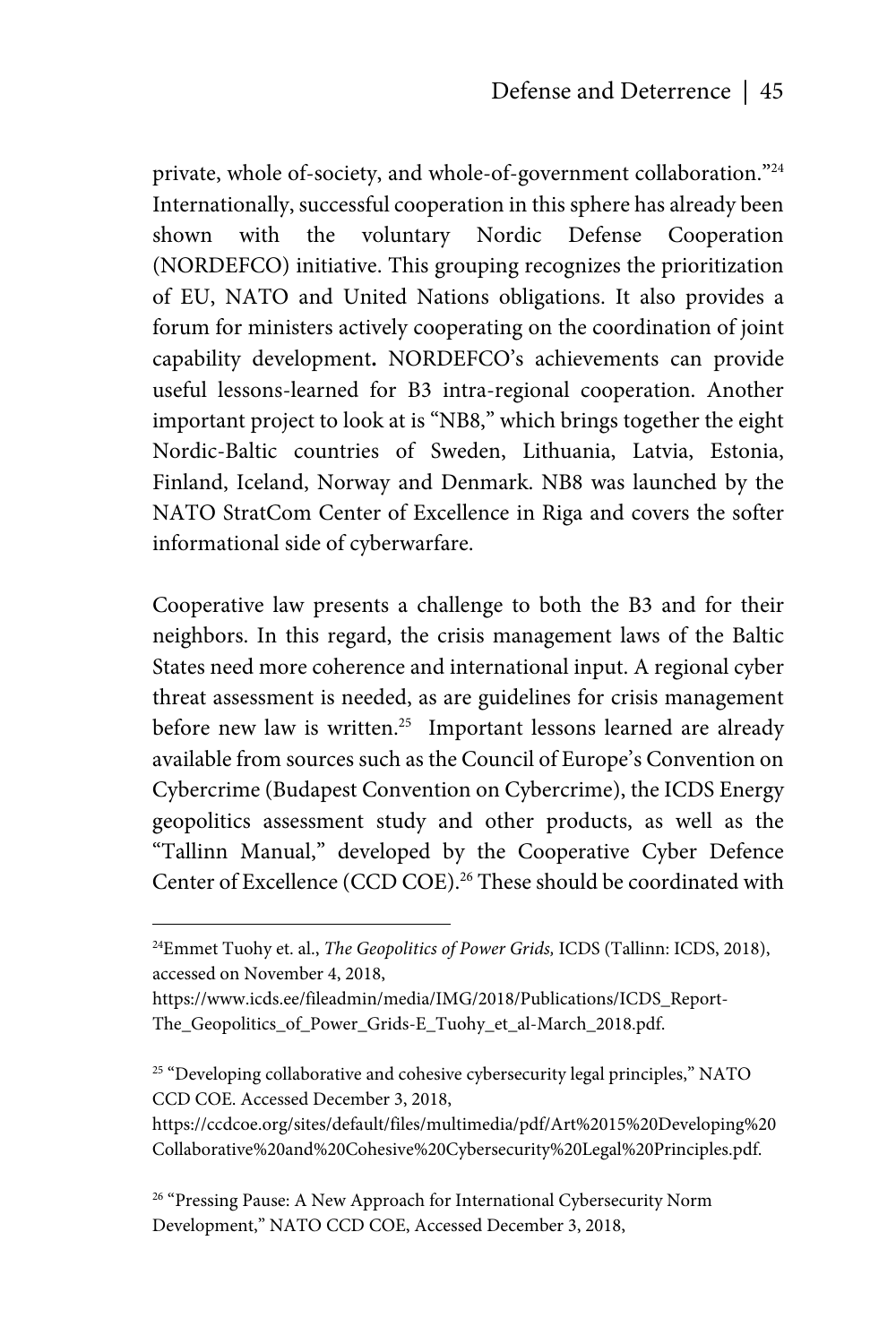lessons from the Helsinki-based COE on Hybrid Warfare.

## **Way Ahead**

 $\overline{a}$ 

Defense cooperation across Europe is widely recognized as a challenging undertaking; and the Baltic States should not be singled out for criticism. They have actually been more successful at this than most. But in the wake of the wars in Afghanistan, Georgia and Ukraine (Crimean annexation and Donbas), the balance between the B3 providing security for others or being consumers of security has now shifted firmly in the direction of consumption. Thus, the more the three states can do to help themselves, the greater the likelihood that they will continue to receive positive support from the rest of the Alliance. But in the complex security environment of today, the Baltics need to take an even wider view and ground themselves, their crisis responses structures, as well as their policies and laws more firmly in a regional context. This applies especially to cyber defense, which is geopolitical and geophysical by nature. No country can act alone without risking critical isolation. The challenge is that the Baltic States need to rethink their operational strategy and concepts urgently and with stronger regard to regional allies, NATO and the EU. There is a vital need to build trust with Finland and Sweden; and only complete and open operational cooperation will accomplish this. Regional forums for cooperation and coordination exist, but they have been used more as tools for peacetime messaging than for building hard defense and deterrence. They need to be reviewed and utilized.

The Allies assume and expect cooperation—note, for example, that the 2018 US National Defense Authorization Act allowed up to \$100

https://ccdcoe.org/sites/default/files/multimedia/pdf/Art%2014%20Pressing%20Pau se.%20A%20New%20Approach%20for%20International%20Cybersecurity%20Nor m%20Development.pdf and Martha Finnemore and Duncan B. Hollis, Constructing Norms for Global, Cybersecurity, 110 AM. J. INT'L L. 425, 469 (2016).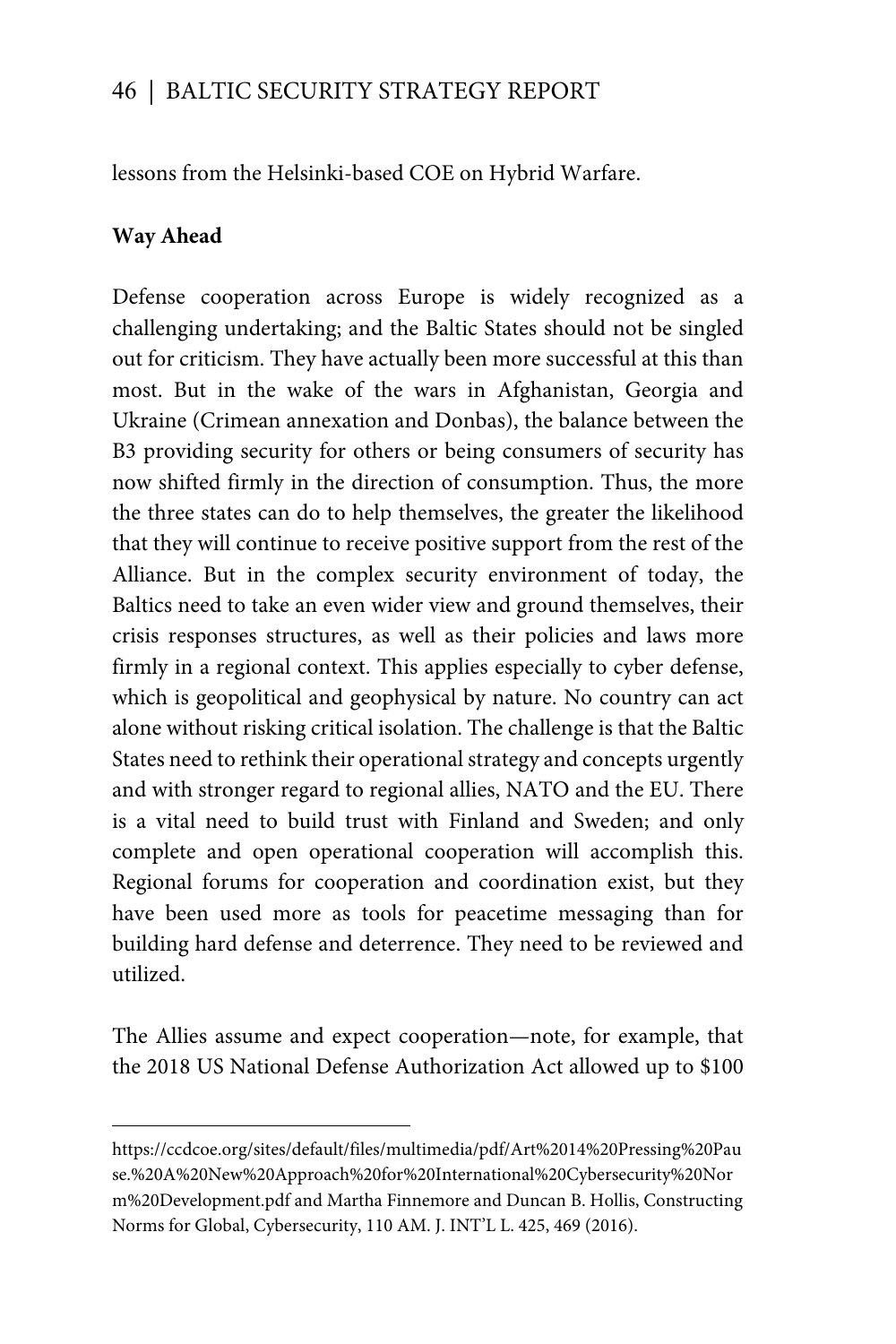million through the European Deterrence Initiative for the B3 on the condition that this was spent on joint programs. In this case, the three states agreed to purchase ammunition. Bullets are important; but the nature of the threat now is so much more multi-faceted and in need of deeper strategic thought.

Nonetheless, the big challenge now appears to be who will lead the changes needed. The three countries have shown little willingness for radical solutions themselves, preferring to stick to well-worn national plans and programs. The creation of the new divisional headquarters shows the strength of NATO as a collection of like-minded countries, but the lack of full endorsement from some key countries highlights the weakness of the Alliance as a change-driving agency. The NATO command structure is simply too political and diplomatic to solve complex problems like this. It also highlights that the three Baltic States are still dangerously split in operational thinking. In the first instance, they should apportion leadership to the strongest Baltic country in each discipline. But as the threat is regional, it may be sensible and trust building to include others more closely in developing change.

That said, other NATO countries may not be of much help in terms of leading such change. The US is sending mixed messages. Meanwhile, the United Kingdom is distracted with BREXIT; and though it seems committed to European security, it may in fact be overcommitted around the world as its military continues to shrink. Denmark appears to be driving the new HQ in the Baltic region but has little political strength for tri-country engagement. Germany has its own military worries. France is too far away, and Poland lacks both the political and military experience as well as confidence to drive home hard arguments. Sweden and Finland may still not feel sufficiently engaged with NATO to take lead roles—or then again, they might, if asked by all three Baltics together. These are dangerous times for the Baltic States, requiring strong solutions. Hopefully, B3 politicians recognize the danger and act—quickly and in concert.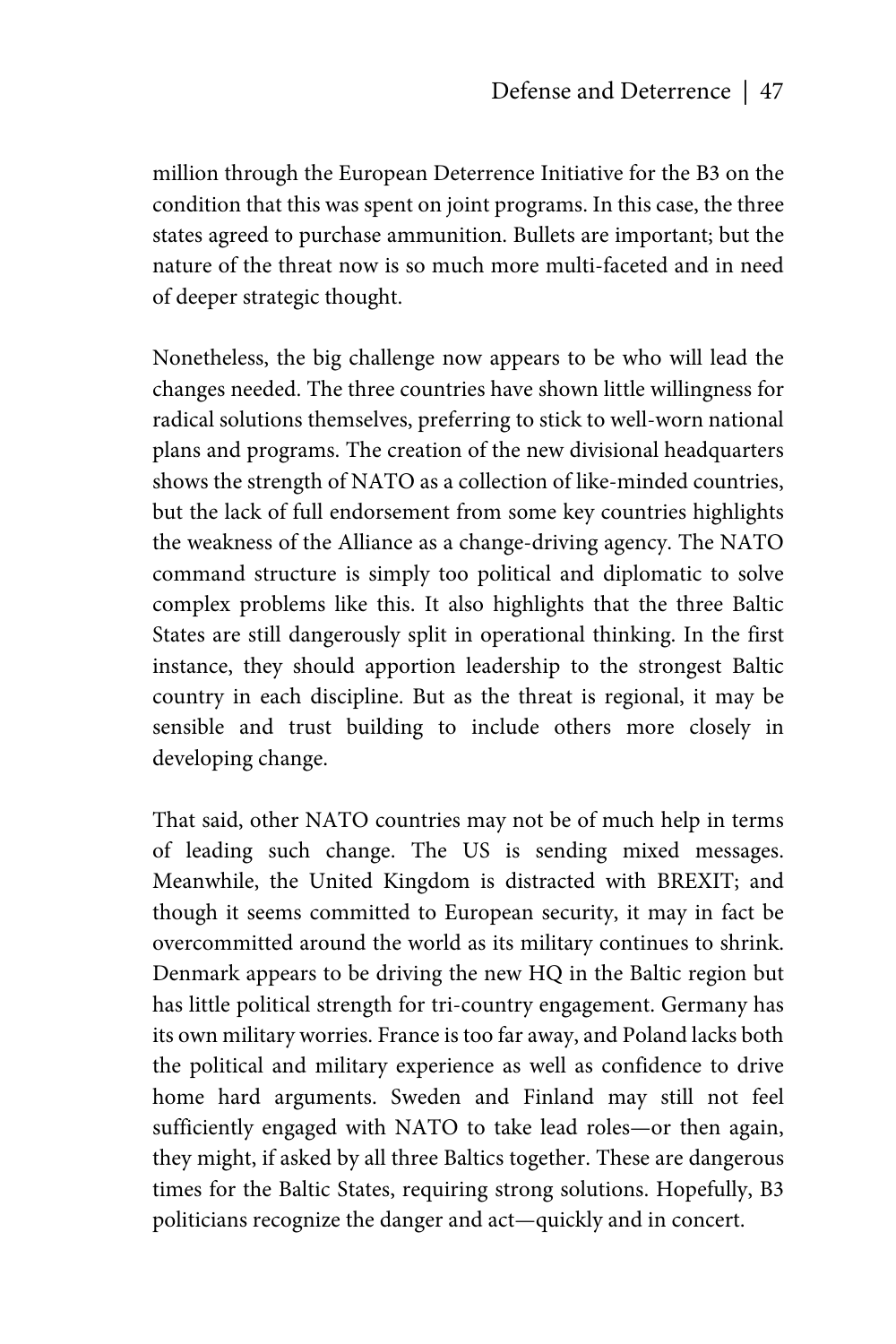# **1.3. Interoperability as a Matter of Survival**

# *Vaidotas Malinionis*

Benjamin Franklin's admonition that "we must indeed all hang together, or most assuredly we shall all hang separately" was insightful during the American Revolution and is relevant today for Western democracies facing both "hybrid" threats and the possibility of conventional military conflict. However, to mitigate future threats, the Baltic States and Poland have to find agreement on a common regional, long-term Defense Strategy. This would guarantee full utilization of strategic depth for the North Atlantic Treaty Organization (NATO) via the establishment of long-term development goals, consistent budgeting, and regional interoperability of military and nonmilitary sectors at all levels.

It has already been fourteen years since the Baltic States joined NATO, but a difficult and challenging path for defense systems development in each state has complicated the improvement of interoperability between even these closest of neighbors. This gap has frustrated efforts to leverage greater advantage from Alliance membership for effective and efficient national self-defense. This situation must be seriously evaluated and addressed for improved national and regional defense.

All young officers studying military tactics are familiar with the importance of identifying and mitigating the risks of gaps between units (platoons, companies, battalions). An adversary is always eager to identify these gaps and exploit them. Gaps are less protected, coordinated and defended—they can make the difference between defeat and victory on the battlefield. Gaps are always a weak point, especially if one is ill prepared for the fight. This principle works for units at every level and is equally valid for NATO countries.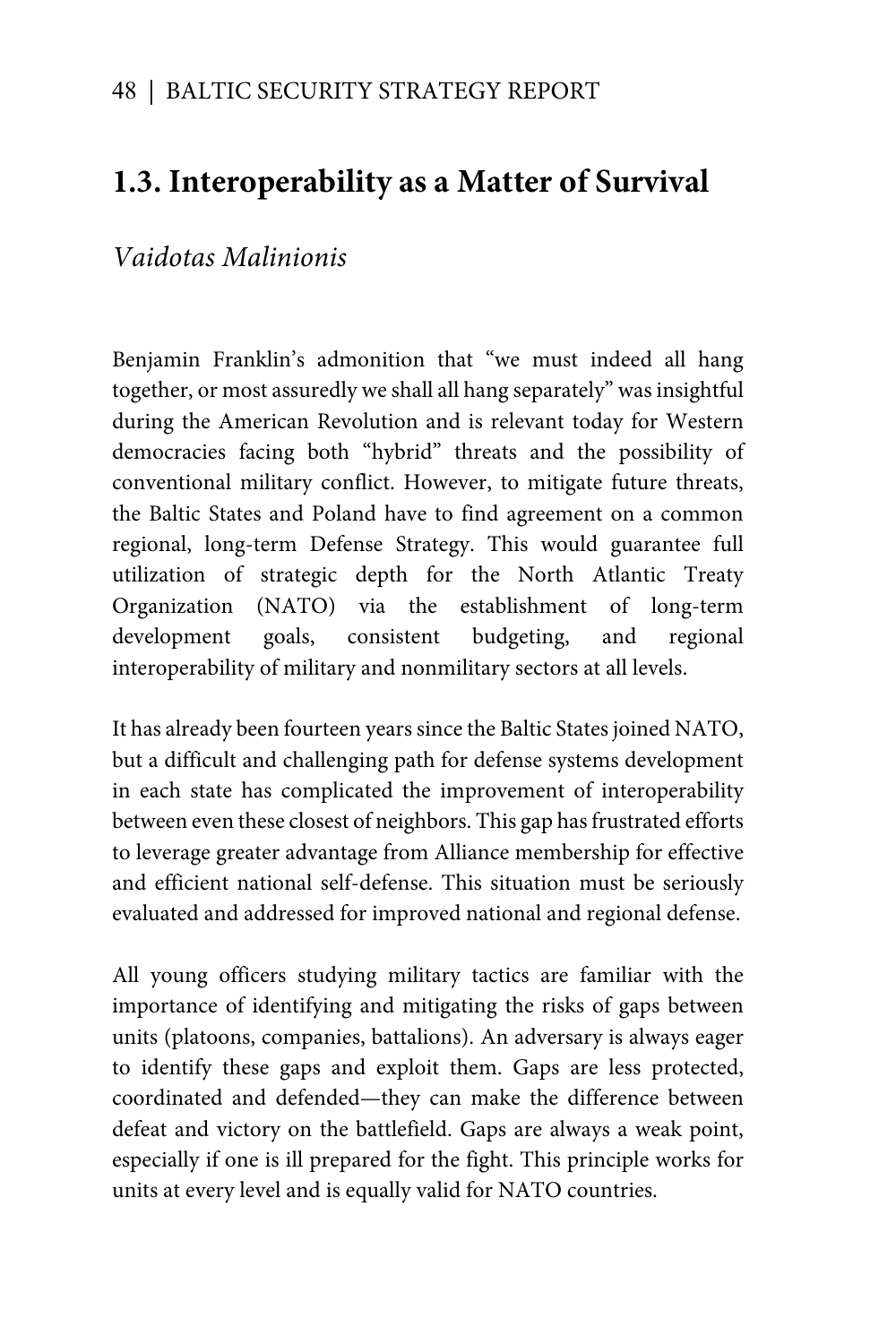An individual national defense approach is an expensive, risky and uncertain business. Consequently, Baltic and other Central and Eastern European states rightly put great effort into joining NATO. However, being a member of a defense organization does not guaranty absolute security, especially if membership in NATO is considered the end state of national security. All members of the Alliance must develop and implement an interoperable and reliable defense system that can be effectively integrated with other members of the Alliance. It was this belief that led NATO newcomers to strive to adjust their security programs and improve interoperability with the rest of the NATO community. That process began many years before officially joining the Alliance. These measures included new command structures, doctrines, tactics, command-and-control-andcommunications (C3) systems as well as logistical systems. Entire defense programs have been adjusted for the sake of interoperability. To emphasize and support interoperability, military personnel from the Baltic States and Poland, along with their allies, have been trained at NATO military schools and training centers along with universities and war colleges located in NATO and/or EU member states, including the US, Germany, the UK, France, Denmark, Poland, Sweden and Norway. This effort has created the necessary preconditions for NATO's effective chain of command and planning system. These efforts have proved their effectiveness during Expeditionary Operations and Peace Support Operations. Troops from the Baltic States and Poland have participated in Alliance operations in Iraq, Afghanistan, Kosovo, Somalia, Mali, etc.

But for reliable national and regional defense on the Alliance's eastern flank this is not sufficient. Beside the well-established and exercised NATO chain of command, close horizontal coordination and thorough interoperability between NATO neighbors is crucially important as well. Proper interoperability and a common operational readiness among the Baltic States and Poland, as well as the other allies in the region, will be an effective force multiplier for collective defense.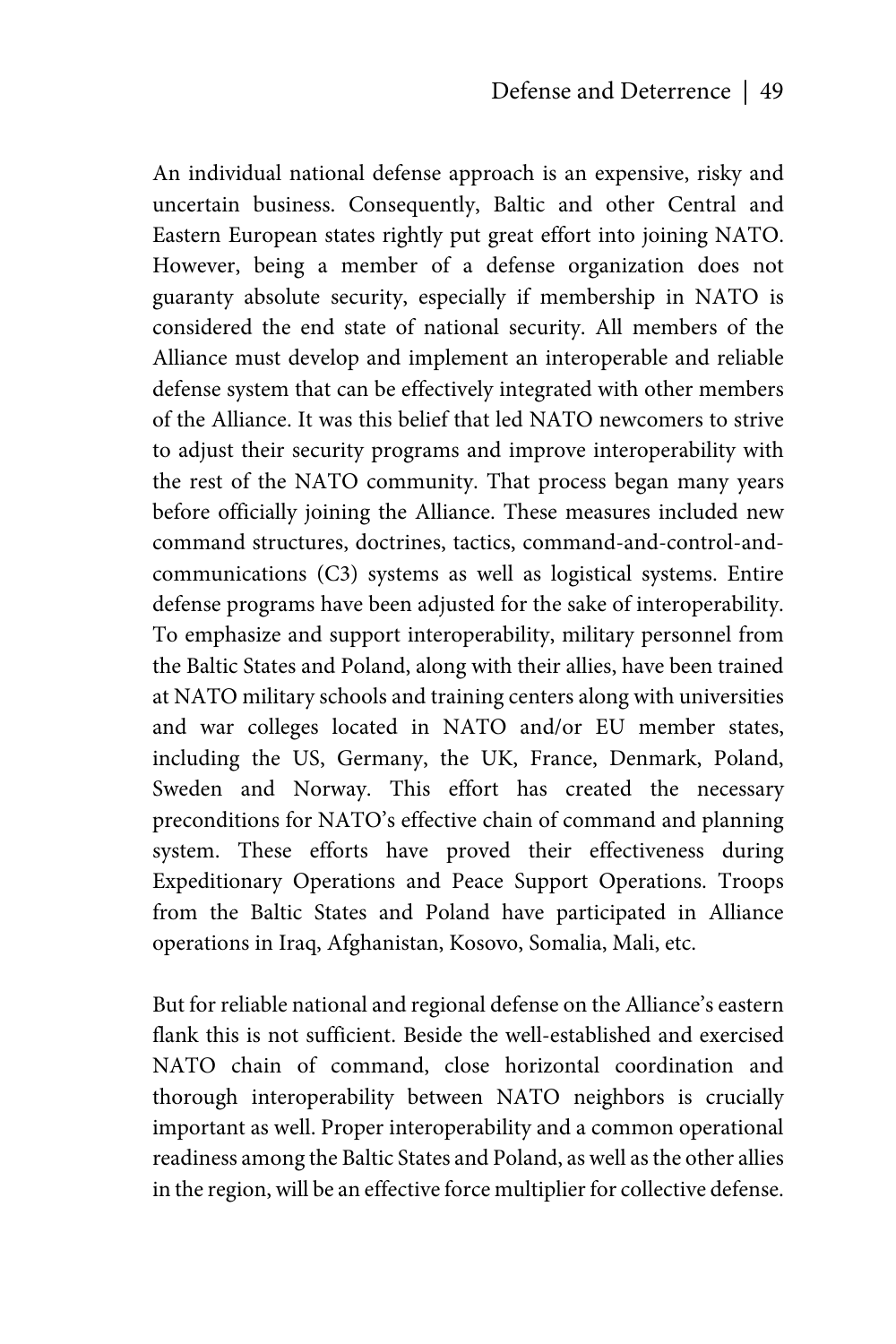The democratic countries of the Baltic States and Poland have similar constitutions, defense strategies, and command and control systems. All four states have regular and active reserve forces and two of them, Estonia and Lithuania, have conscription. They are organized according NATO standards, and the vertical NATO chain of command is well established. But one particularly problematic issue remains: each country is developing its own Defense Strategy, which partially neglects the strategies of its NATO closest neighbors.

Unsurprisingly, the lack of a commonly accepted, long-term regional Defense Strategy will lead to a reduction of NATO's strategic depth. This is already visible. For example, each Baltic State is purchasing a different model of Infantry Fighting Vehicle (IFV). Lithuania invested the largest sum in its history for defense acquisitions when it agreed to the Boxer platform. Estonia invested in the CV90, and Latvia is purchasing the UK-produced CVR. Poland has its own agenda as well—with its relatively sizeable national defense industry complex, it is capable of supplying the Polish Armed Forces with its own homemade military hardware. Thus, unsurprisingly, it tends to use different weaponry in comparison to many of its regional NATO neighbors; for example, it produces and supplies its own troops with the Rosomak IFV. Differences are also visible in the acquisition of howitzer artillery systems: Lithuania has purchased the PZH 2000, while Estonia acquired Korean made K9s, etc. The presence of competing weapons systems in the region come with some obvious problems, including the need for different types of ammunition and logistics to operate and maintain them. This reduces the maneuver capability within NATO's territory and is much more expensive for each Baltic country.

Other negative implications must also be overcome. For example, the establishment of a NATO "military" Schengen Zone, enabling the free movement of military troops, logistics, and weapons between NATO countries is essential. We hope that in the nearest future this will be agreed and implemented among NATO members. This step will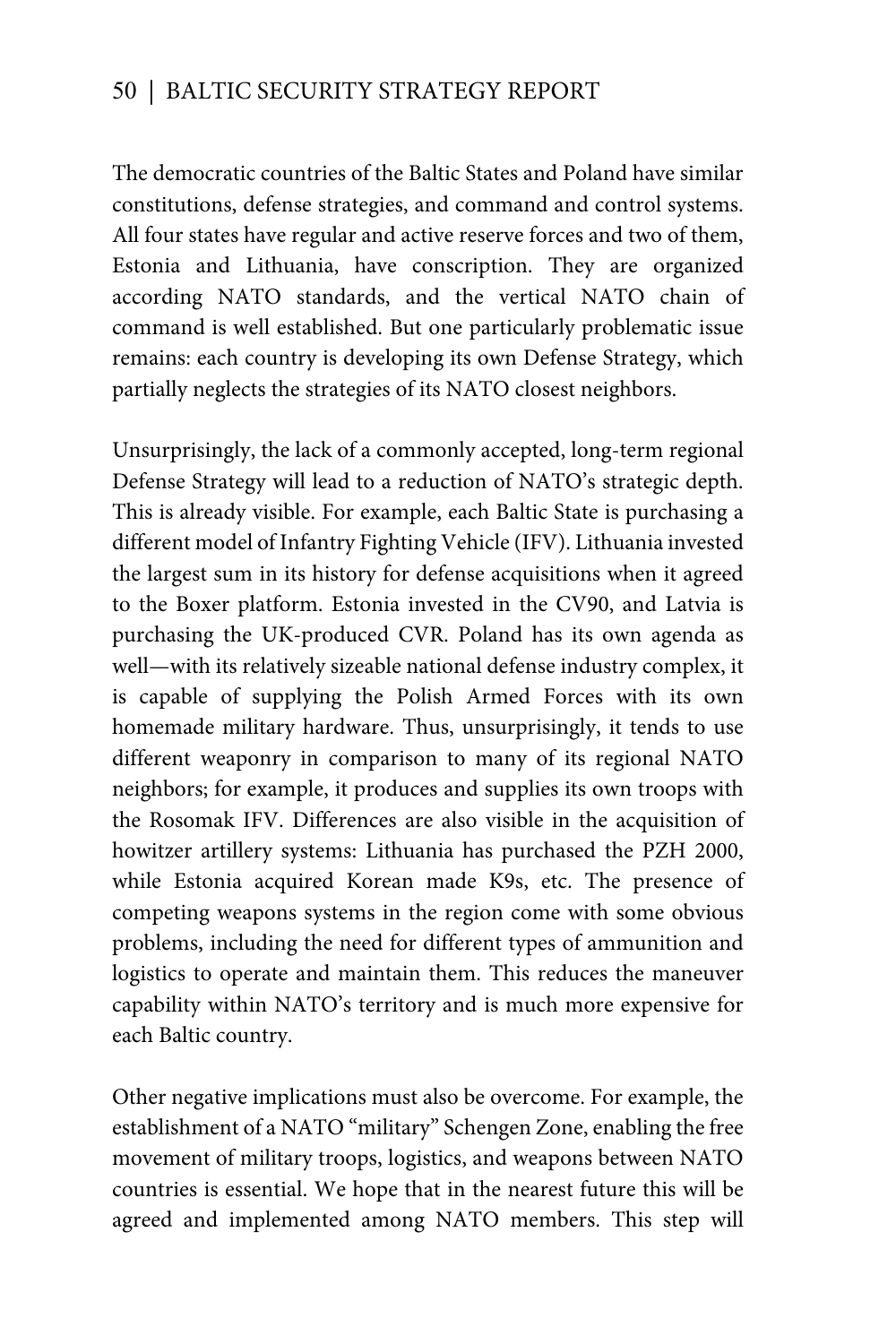improve NATO's strategic depth in Europe. But to maximize such a benefit, each country must be able to fully implement it. In this regard, we have some serious challenges—Lithuania, Latvia and Estonia still use the 1,520 mm gauge railway they inherited under the Soviet system. This is highly problematic since it is not interoperable with the Polish 1,435 mm standard gauge railway system. In case of a crisis, this disparity in rail road systems will greatly slow down NATO troop movement throughout the region, while it could be very effective for organized movement from Russia. Another transit infrastructure example is the roads. The roads between Lithuanian and Poland are much narrower and underdeveloped in comparison with the road system that connects Belarus and Russia. Therefore, the necessity of proper coordination and planning is obvious, and it must be done at all regional and national levels (not purely military). Failure to properly address these kinds of transit problems reduces NATO strategic depth in Europe for maneuver, mobility and logistics, which is vitally important for the effective defense of the region and the entire Alliance.

Building a common regional Defense Strategy is not an easy task. But with the right amount of political will in the region, it is possible. While coordinating national-level decisions across the region is difficult, Lithuania and Latvia provide positive examples. Thanks to the development of sufficient political will, the countries finally achieved the NATO goal to allocate 2 percent of GDP to defense (Estonia had long met this goal already). This all sounds optimistic, but one should remember that this 2 percent burden for defense is a peacetime NATO requirement; but can so-called Hybrid War be considered "peacetime?" Also, just recently, Lithuania's main political parties made an attempt to agree on a national long-term Defense Strategy. Not all sides agree on this proposal, but the majority do. Of course, an attempt is not equivalent to actually passing a long-term Defense Strategy—but the effort must at least be appreciated.

Franklin's quotation "we must indeed all hang together, or most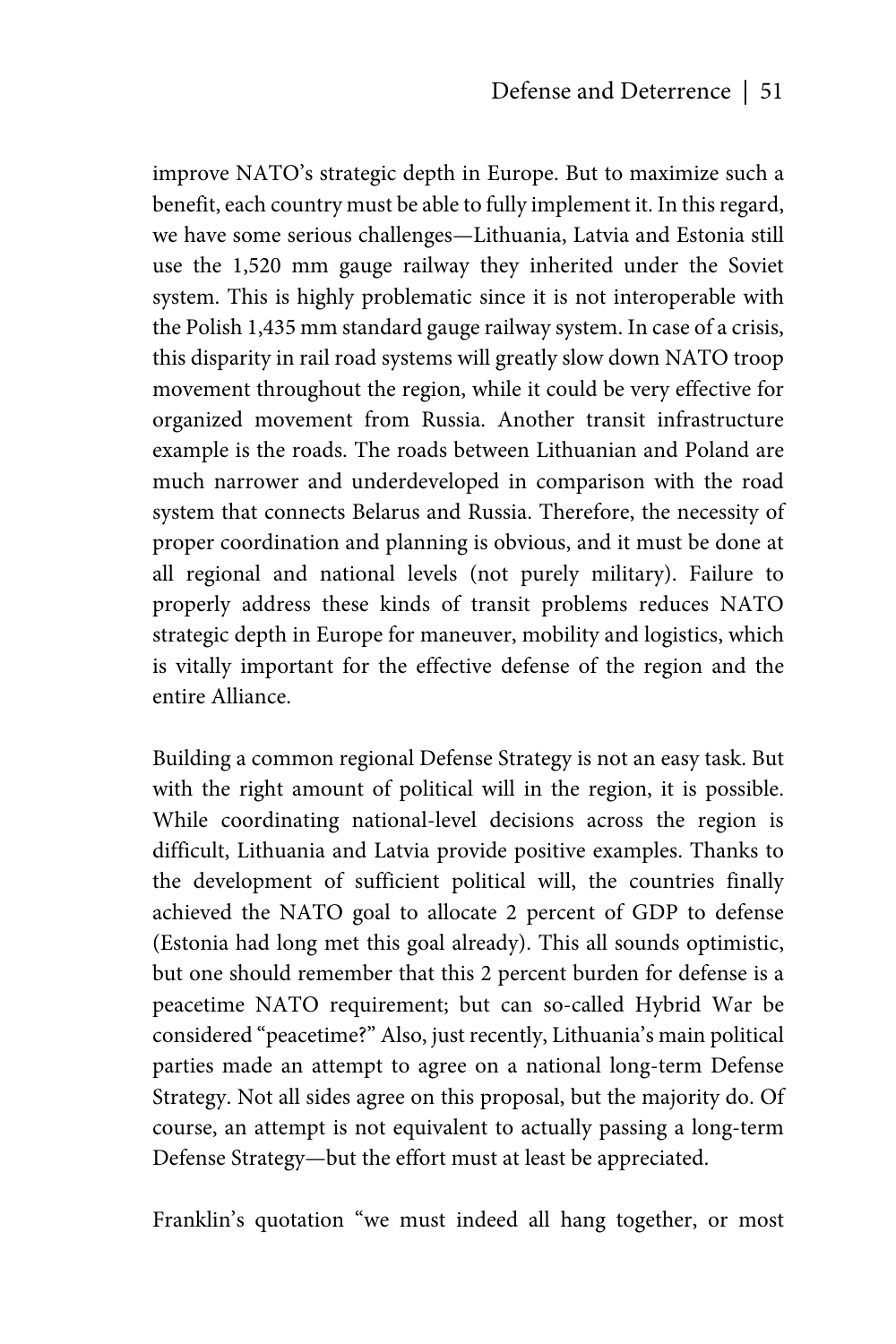assuredly we shall all hang separately" is absolutely relevant in the Baltics today given the circumstances in the region. The improvement of regional interoperability via a long-term Regional Defense Strategy is crucial. It will be a force multiplier for NATO defensibility and will make deterrence more credible. However, to achieve this goal, the right level of regional political will to unite the effort is essential. This is a vital precondition before a Regional Defense Strategy can be formulated. Five years ago, this idea would have been thought impossible; but since then, this issue has become a matter of survival. The states of the region simply do not have another choice. Thus, this goal no longer appears unachievable. A common Defense Strategy in the region will build upon the horizontal interoperability between NATO neighbors as well as on the confidence in the continuity of national defense development. Therefore, recent national efforts among Alliance members to improve defense capability makes us feel more optimistic for a secure and prosperous future of the Transatlantic community.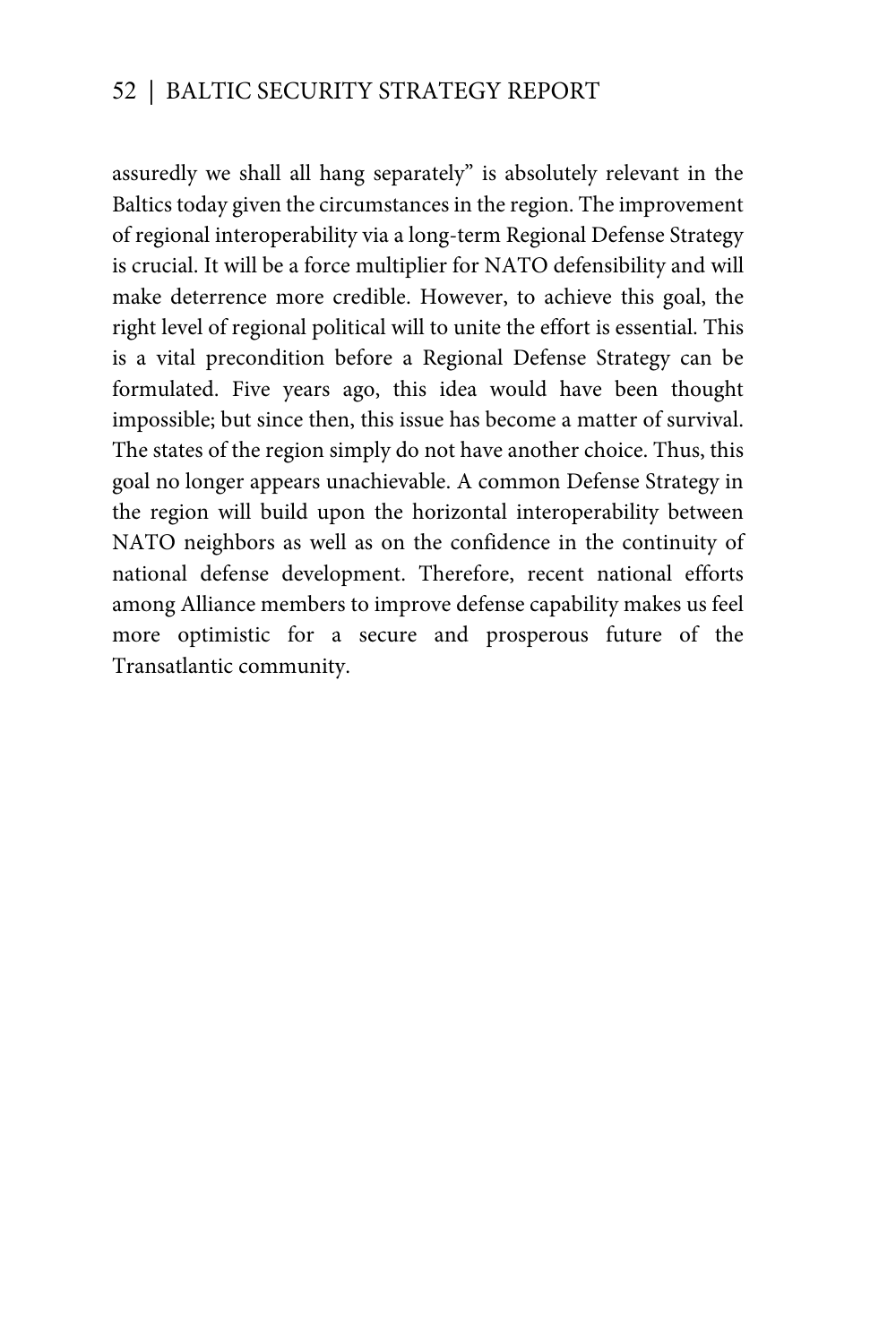# **1.4. Legal Aspects of Defense Cooperation**

# *Ieva Miļūna, Edgars Poga*

#### **Introduction**

The Baltic States' military cooperation is largely dependent on state sovereignty considerations but must also take into consideration their commitments to international organizations, mainly, the North Atlantic Treaty Organization (NATO) and the European Union. Against this background, military cooperation between the three Baltic States is legally possible within the framework of institutional cooperation, common procurement, common maritime and airdefense patrolling operations, and cross-border civilian cooperation. But it has to be stressed that this can take place within the framework of deterrence and not in case of an active armed conflict and defense. For the three Baltic States, it is not possible to have an integrated army in the operational and command sense.

NATO's Enhanced Forward Presence (EFP), which was established in the region in 2016, will coexist with the Baltic States' initiatives. The EU's Permanent Structured Cooperation (PESCO) reinforces the thinking of a common military within the EU region, but does not have a substantial impact on the Baltic States' common military cooperation initiatives.

This chapter will address the constitutional law aspects of the three Baltic States with regard to military cooperation. Then, it will assess the questions of status of forces in another State's territory as well as the legal immunities of these armed forces. Moreover, it will examine the crucial cooperation aspect of common procurement policies and procedures. Furthermore, the issue of transfer of authority and operational planning will be discussed. The chapter will then examine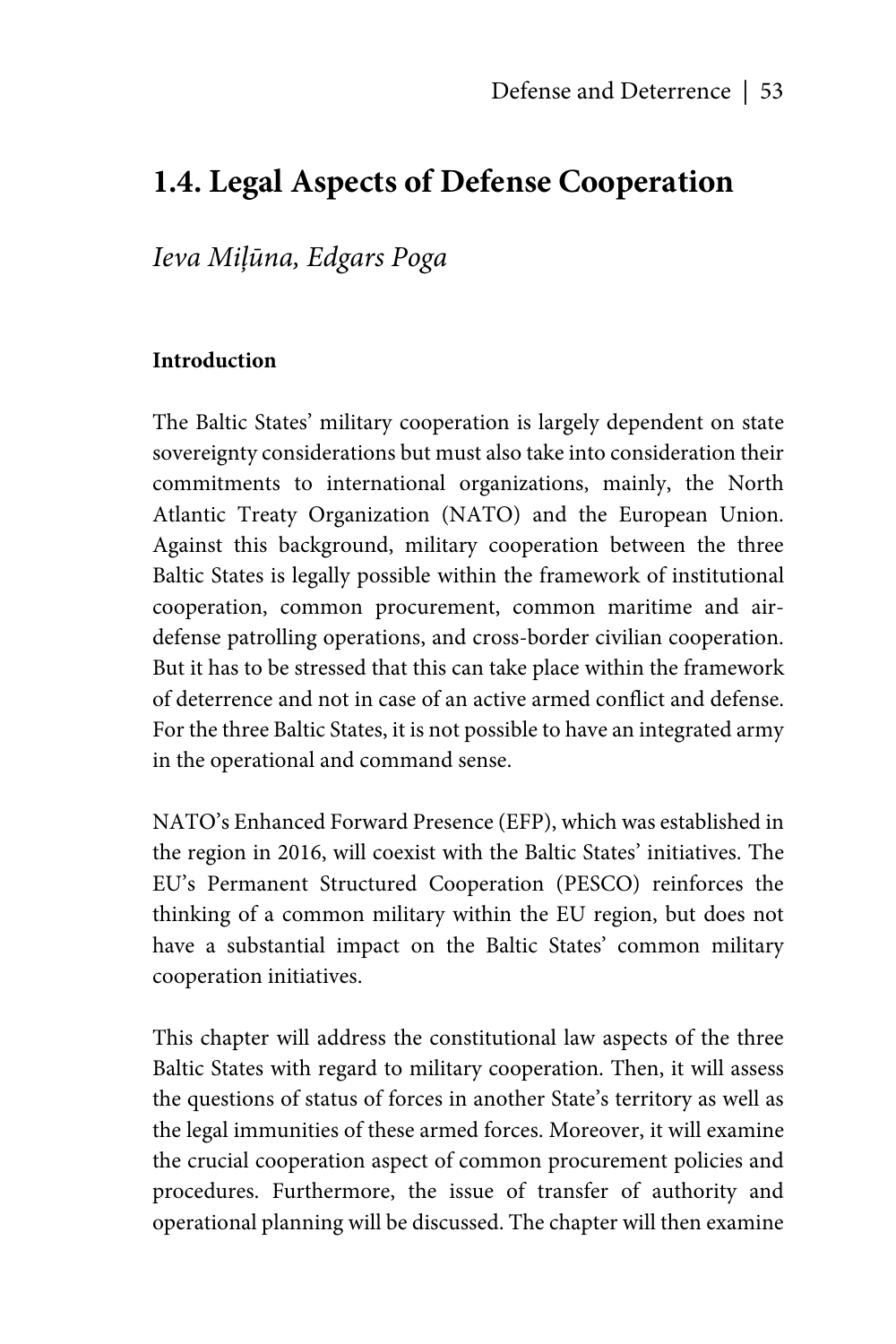maritime and air-defense patrolling operations. Finally, the institutional cooperation between the three Baltic States will be assessed. The chapter concludes with recommendations and conclusions with regard to the legal aspects of the Baltic States' military cooperation.

#### **Constitutional Law Aspects**

 $\overline{a}$ 

As the three Baltic States are free, autonomous and sovereign entities, their military cooperation largely depends on international law instruments (international agreements, memorandums of understanding) concluded between them on the basis of their interests and theory of consent. It is of crucial importance to mention Article 2 of the United Nations Charter, which stipulates the principles of sovereign equality of States and non-intervention in internal affairs of another State. Since national armed forces are an organ of a state, this means that, without a decision of the respective sovereign power base (either the parliament or the people), the unification of the three Baltic States' armed forces cannot occur. The constitutional laws of the Baltic States as well as international law do not permit military activities of a foreign state on the soil of another without the host's consent. In the case of Lithuania, its Constitution even stipulates that in implementing a foreign policy, Lithuania shall follow the universally recognized principles and norms of international law.<sup>27</sup> Similarly, the Constitution of Estonia establishes that "[g]enerally recognized principles and rules of international law are an inseparable part of the Estonian legal system."28

 $27$  Article 135 of the Constitution of the Republic of Lithuania, available at: <http://www3.lrs.lt/home/Konstitucija/Constitution.htm>, last accessed 12 August 2018.

<sup>&</sup>lt;sup>28</sup> Article 3 of the Constitution of the Republic of Estonia, available at: <https://www.president.ee/en/republic-of-estonia/the-constitution/>, last accessed 12 August 2018.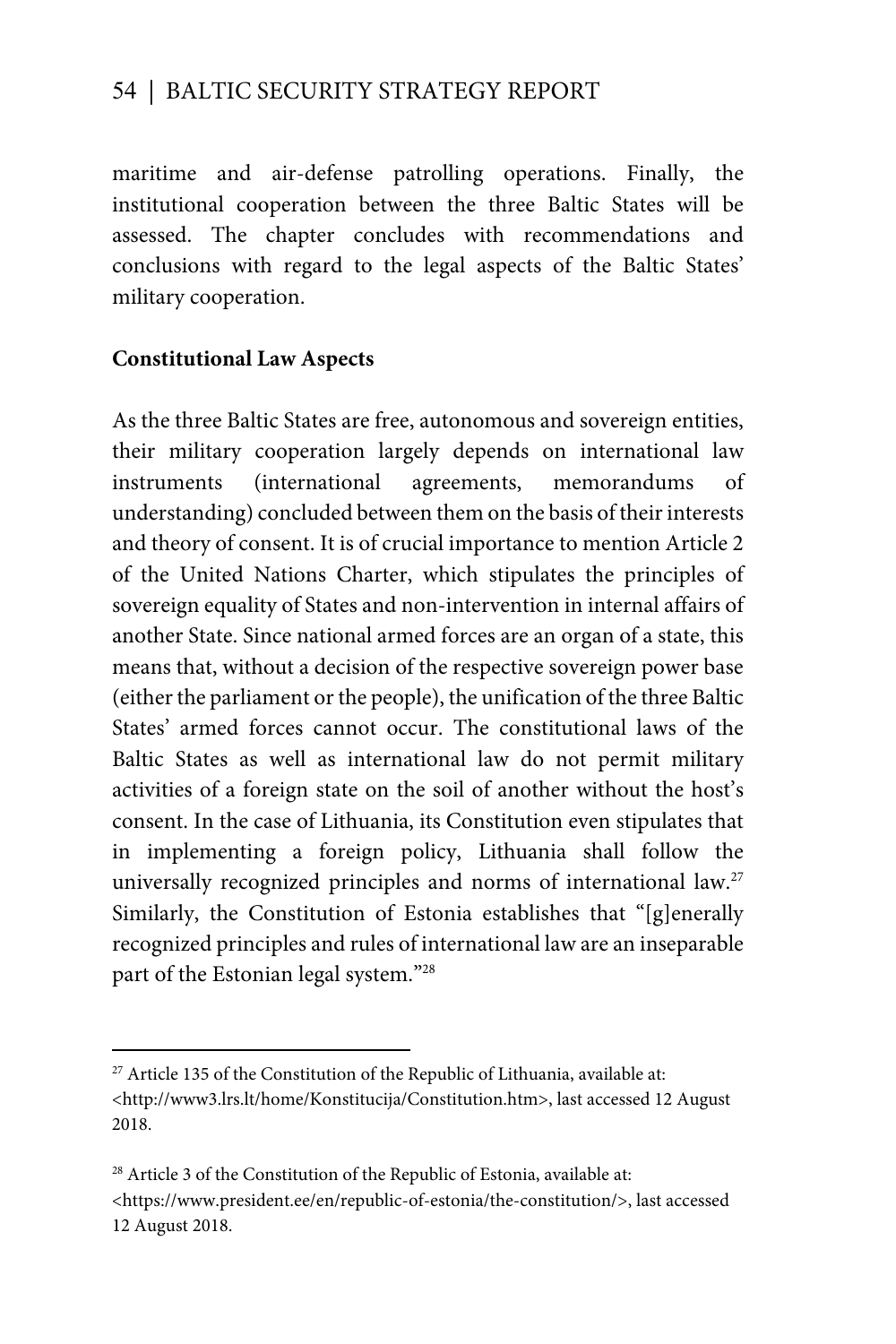The sovereign competence and decision of each of the Baltic States would allow them to create a common military or common defense forces at a command and operational level in order to react in a case of an active armed conflict. The constitutions of the three Baltic States prescribe that their national legislatures take strategic decisions with regard to the national armed forces and their response to an external military threat. So in other words, to create a common Baltic army, the issue will have to be decided by the national parliaments. For example, in Estonia, the parliament has to pass and amend the Peace-Time National Defense Act and War-Time National Defense Act.<sup>29</sup> Also, in Latvia, the Parliament determines the size of the Armed Forces during peacetime.<sup>30</sup>

In all three Baltic States, the president is the supreme commander of the national armed forces.<sup>31</sup> In Estonia<sup>32</sup> and Lithuania,<sup>33</sup> the president is assisted by the National Defense Council. In the case of Lithuania, it is specified that the government, the minister of national defense and the commander of the national armed forces are responsible to the parliament for the administration and command of the National Armed Forces.34

In cases of an active armed conflict, the parliament of each of the Baltic States—mostly at the proposal of the president—has the

1

<sup>31</sup> Article 127 of the Constitution of Estonia, Article 42 of the Constitution of Latvia, Article 140 of the Constitution of Lithuania.

32 Article 127 of the Constitution of Estonia.

33 Article 140 of the Constitution of Lithuania.

34 Article 140 of the Constitution of Lithuania.

<sup>29</sup>Article 104 of the Constitution of Estonia.

<sup>&</sup>lt;sup>30</sup> Article 67 of the Constitution of the Republic of Latvia, available at: <http://www.saeima.lv/en/legislation/constitution>, last accessed 12 August 2018.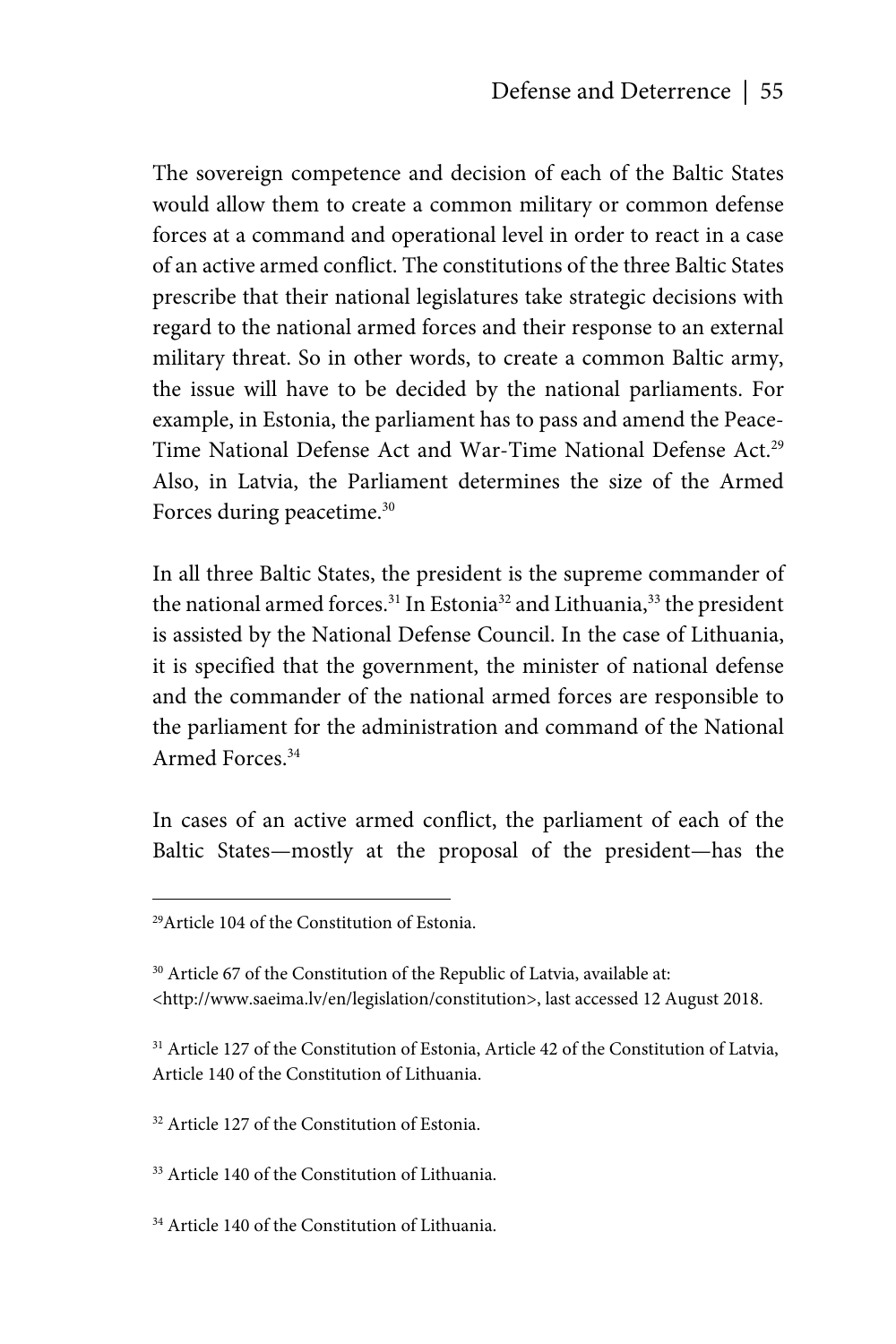competence to declare a state of war against an act of aggression and order mobilization.<sup>35</sup> However, in Estonia, the Constitution prescribes that the president may declare a state of war and order mobilization without even awaiting a resolution by the legislature.<sup>36</sup>

Since the decision to create a common Baltic States military concerns three sovereigns, it should be governed by international agreements. According to the constitutions of each of the Baltic States, the national parliament in every case is empowered to ratify international treaties.37 The Constitution of Lithuania, in particular, stresses that treaties of a defensive nature related to the defense of the state shall be ratified by the parliament. $38$  A similar provision is prescribed by the Constitution of Estonia.39 Thereby, the governments of the Baltic States cannot enter international agreements that are in conflict with their constitutions<sup>40</sup>; and without the acceptance of their parliaments, they cannot create common operational and command military structures.

In principle, the Baltic States' military cooperation can be governed by memorandums of understanding (MoU). However, contrary to existing practice in Latvia, in case they govern the Baltic States'

 $\overline{a}$ 

39 Article 121 of the Constitution of Estonia.

<sup>35</sup> Articles 65, 78 and 128 of the Constitution of Estonia, Articles 43 and 44 of the Constitution of Latvia, Articles 67, 84 and 142 of the Constitution of Lithuania.

<sup>36</sup> Article 128 of the Constitution of Estonia.

<sup>&</sup>lt;sup>37</sup> Article 65 of the Constitution of Estonia, Article 68 of the Constitution of Latvia, Article 67 of the Constitution of Lithuania.

<sup>38</sup> Article 138 of the Constitution of Lithuania.

<sup>40</sup> See also: Article 123 of the Constitution of Estonia, Article 105 of the Constitution of Lithuania.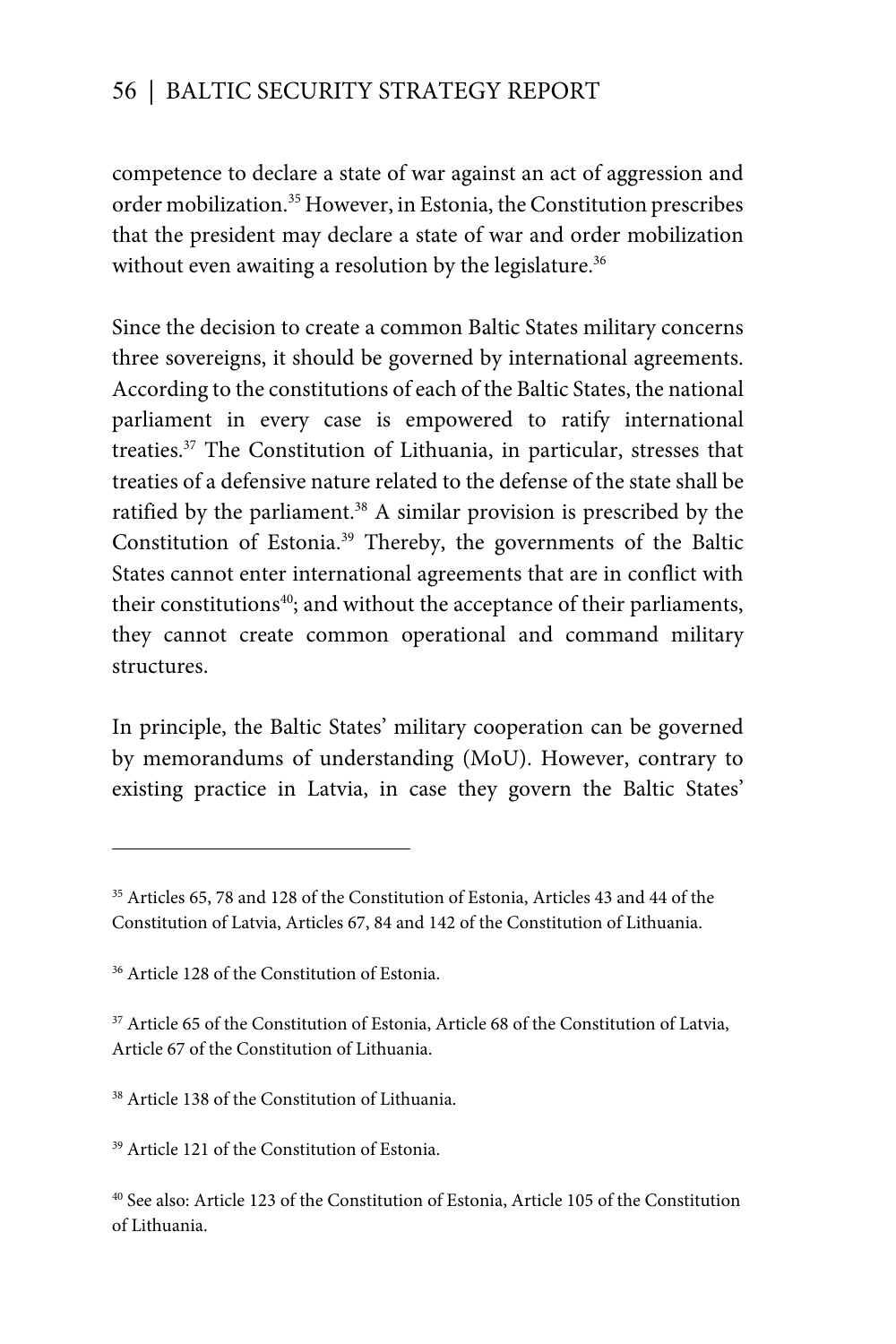common military command-and-control (C2) structures, they have to be ratified by the Baltic States' parliaments according to the legal reasoning provided above. These kinds of MoUs will determine the purpose and principles of military cooperation, state investment, common military C2 and transfer of it to the commander of another state, as well as jurisdictional issues and the use of force.

It may be possible that during an active armed conflict, a common organ of the three Baltic States is created, similar to the Coalition Provisional Authority that was established in Iraq, in 2003. In this case, it will have to comply with Article 68, paragraph 2 of the Constitution of Latvia, which states that, upon entering into international agreements, Latvia may delegate a part of its state institution competencies to international institutions, but that it has to have a quorum of 2/3 of members of parliament present at the session and 2/3 voting for this agreement. This aspect will be further analyzed below, in the subsection "Institutional Cooperation."

#### **Status of Forces in Another State's Territory**

<u>.</u>

In cases when foreign armed troops are stationed or moving through another state's territory, Status of Forces Agreements (SOFA) have to be concluded. NATO SOFAs<sup>41</sup> can be used as a model because they stipulate obligations to respect the host State's laws, criminal and disciplinary jurisdiction and compensation of damage.

Usually, SOFAs take into account the states' interests and positions with regard to the applicable international and national laws. These kinds of treaties will also have to be ratified by the Baltic States' parliaments. For example, the Constitution of Lithuania specifically

<sup>&</sup>lt;sup>41</sup> Agreement between the Parties to the North Atlantic Treaty regarding the Status of their Forces, available at:

<sup>&</sup>lt;https://www.nato.int/cps/en/natohq/official\_texts\_17265.htm>, last accessed 12 August 2018.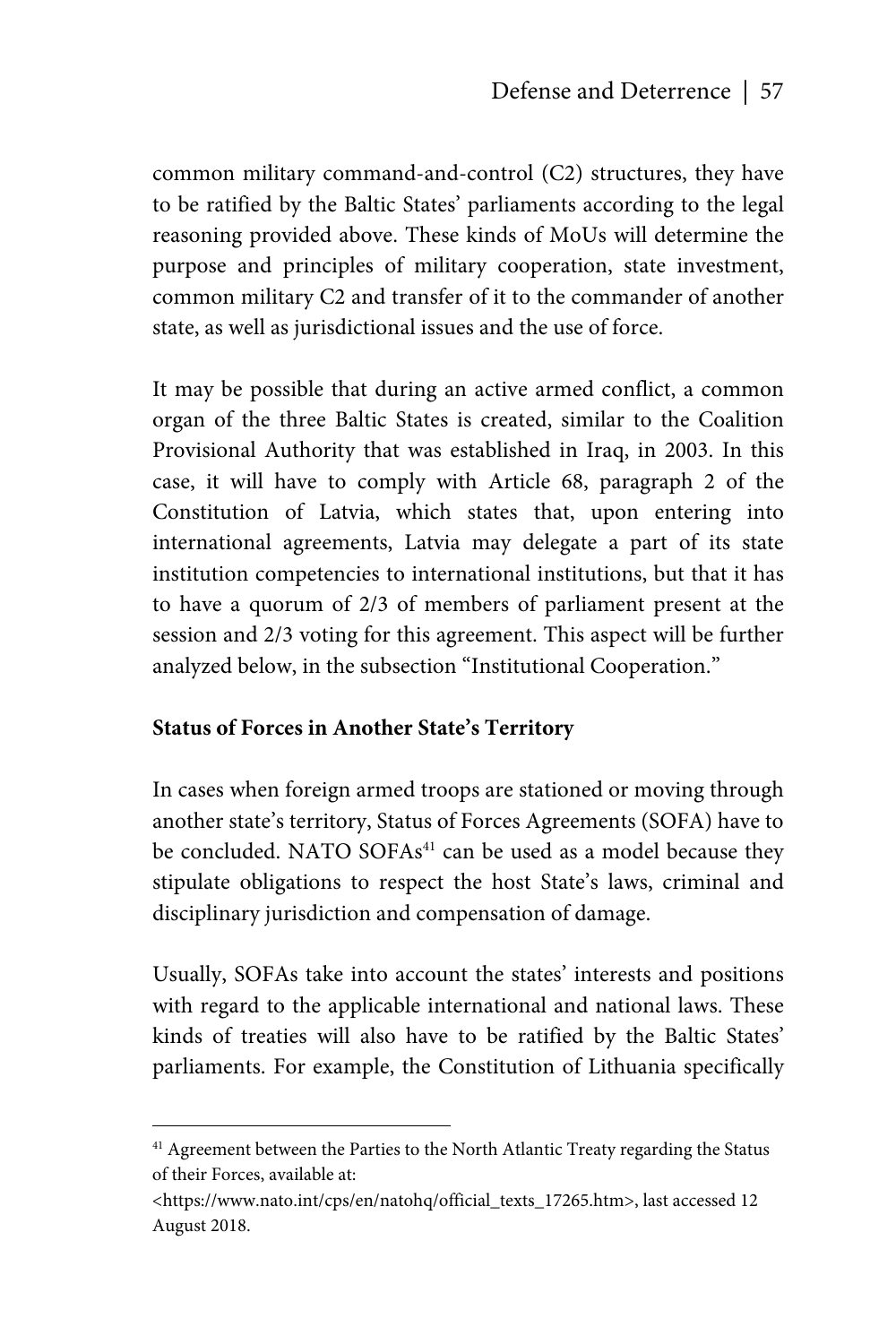stipulates that the international treaties on the presence and the status of the Armed Forces of Lithuania on the territories of foreign states are ratified by the legislature.<sup>42</sup>

The potential SOFA concerning the Baltic States' common military cooperation will determine whether the host or the home state's laws apply in cases of troops being stationed in another Baltic State's territory. In addition, the issues of applicable laws to exercise criminal and disciplinary jurisdiction will be determined. With regard to possible damage and similar issues, compensation will be established as a matter of state and individual responsibility.

Moreover, the three Baltic States need to emphasize the importance of establishing a "military Schengen area" in their communication with NATO and the EU, as it would enable more effective force movement for already established EFP (especially, if they are involved in an active armed conflict) and national forces through another Baltic State's territory.

#### **Immunities**

 $\overline{a}$ 

The immunities of the Baltic States' national armed forces members will have to be regulated in international agreements between them. These will be questions of jurisdiction of one or another Baltic State with regard to issues of violations of international law and the prospects of state immunity for certain claims and immunities of individuals for criminal offenses and international crimes. These agreements will govern the immunities of military and civilian personnel as well as supporting personnel, in addition to their property, funds and assets to be subjected to either civil or criminal jurisdiction of the respective Baltic State.

<sup>42</sup> Article 138 of the Constitution of Lithuania.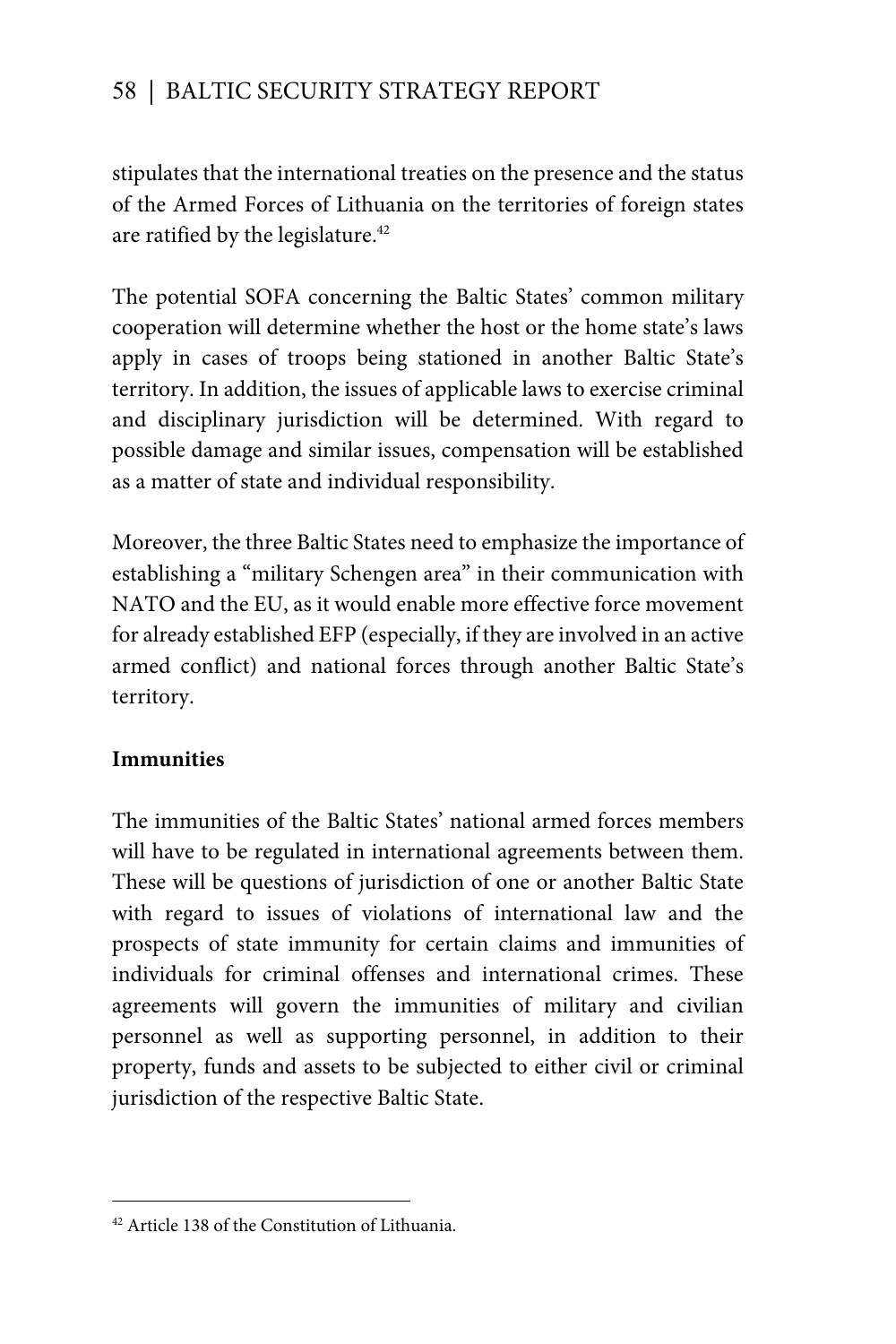#### **Common Procurement**

1

The Baltic States can establish common procurement procedures for the acquisition of technology and weapons. Under current international legal frameworks, there are no obstacles for that. It would, thus, be efficient to agree on the procurement of equipment and to create common schools to provide training and common platforms of maintenance, except for the implementation of common C2.

Procurement in the military field is governed by EU Directive 2009/81/EC of the European Parliament and the Council of July 13, 2009, on the coordination of procedures for the award of certain works contracts, supply contracts and service contracts by contracting authorities or entities in the fields of defense and security.43 It lays the foundation for general defense procurement, which has been brought forward by the European Defense Agency.

Of crucial importance is the necessity to develop either an institution or an agency that would tackle the issues of common procurement of ammunition, fuel and other necessities for the Baltic States' armed forces. The said agency or institution would be formed by experts or project managers from the respective Baltic State defense ministries, specifically in the field of procurement. As noted by Latvian Land Forces commander Colonel Ilmārs Lejiņš, "Said institution/agency could serve as a catalyst for national bureaucracy, achieving synergy in interaction with NSPA and other international actors using a more long term approach. Weapons and platforms may be different, but in most cases ammunition is the same."

<sup>&</sup>lt;sup>43</sup> Directive 2009/81/EC of the European Parliament and of the Council of 13 July 2009 on the coordination of procedures for the award of certain works contracts, supply contracts and service contracts by contracting authorities or entities in the fields of defense and security, available at: <https://eur-lex.europa.eu/legalcontent/EN/TXT/?uri=CELEX%3A32009L0081>, last accessed 12 August 2018.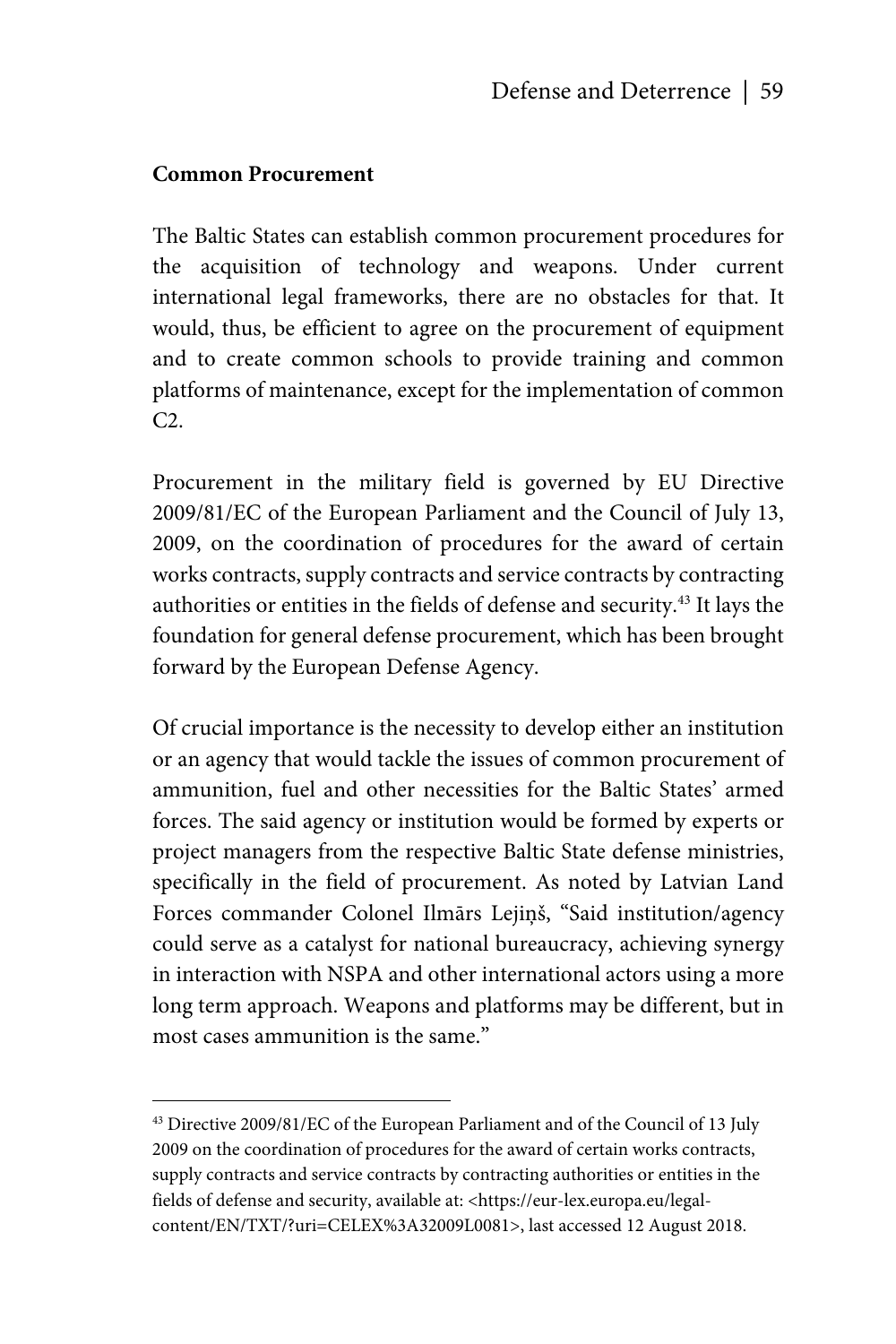Additionally, there is a necessity to have a bottom-up approach (tactical-strategic) across the Baltic States' structure, which would allow for effective procurement efforts to be put forth and for efficient cooperation projects to be established. The Baltic Defense College (BALTDEFCOL) could be used as a platform for such a procurement approach.

#### **Transfer of Authority, Operational Planning**

The transfer of authority, operational planning and common C2 are the most sensitive aspects in light of the Baltic States' sovereignty concerns. If pursued, this would take place within the legal framework of Operational Plans (OPLAN), which determine: 1) the international mandate established by international agreement between the Baltic States, the applicable law, self-defense issues and international humanitarian law principles; 2) detailed rules on the use of force; and 3) progress of operation or operational order. The creation of one Supreme Military Commander over the troops of all three Baltic States would raise discussions at the national parliaments, defense ministry HQs and society.

The Baltic States' armed forces will have to observe both the NATO Rules of Engagement (RoE) as well as national ROEs. Of course, the national RoEs may be influenced by particular national laws and interests.

Politically, the transfer of authority and operational planning could be stipulated through the development of either a command-and-control structure or an HQ, which would operationalize the Joint Operation. They will not replace national responsibilities or freedom of National Armed Forces but will become an information HQ for operational and tactical conversations and planning. The primary aim of such a structure would be the operationalization and synergy of the Baltic States' national structures. The said HQ can be tackled via the framework of the NATO 360-degree security approach or on the basis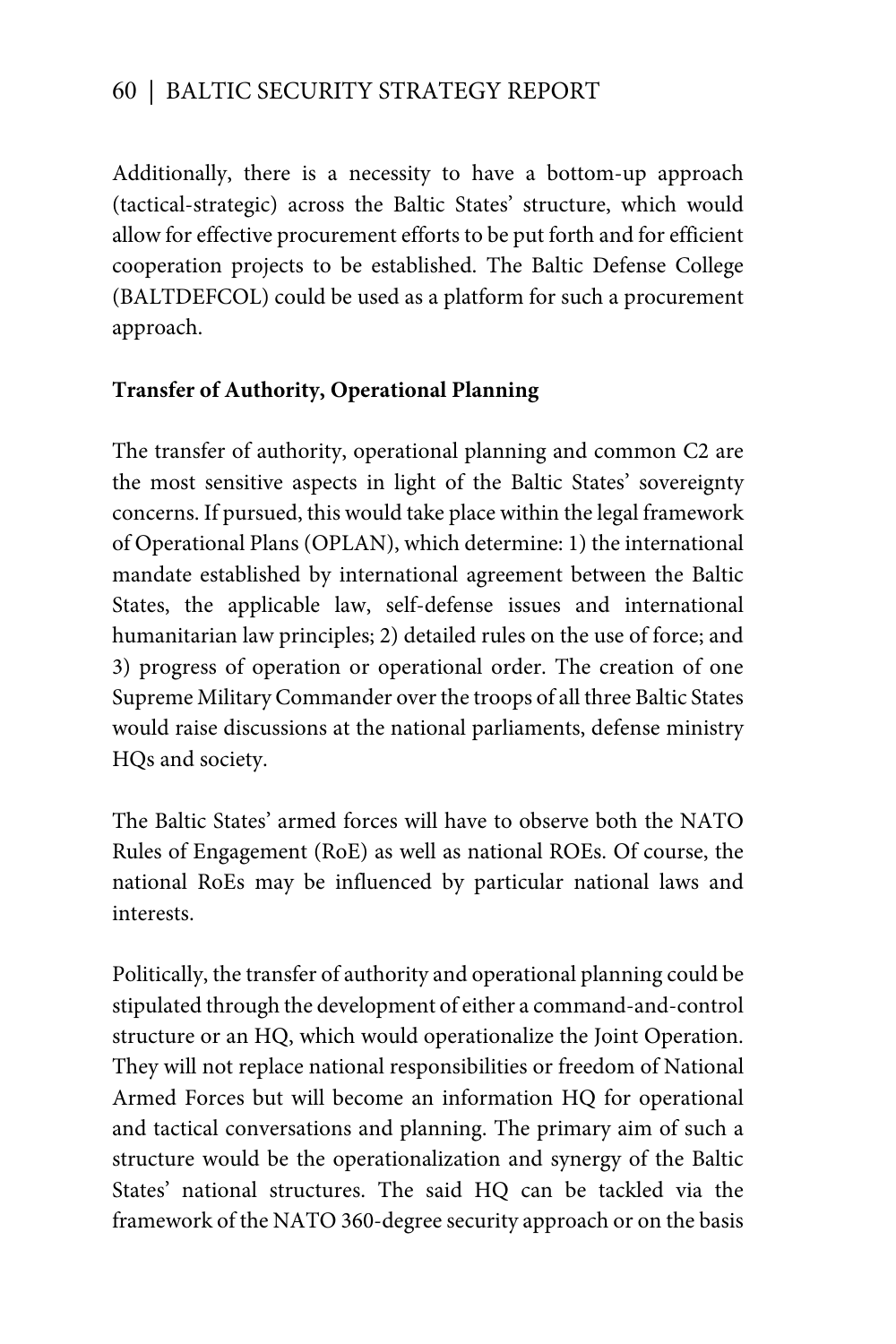of the three Baltic States' existing structures, such as BALTDEFCOL or the Baltic Assembly.

#### **Maritime and Air-Defense Patrol Operations**

Maritime cooperation and joint operations should take place in accordance with the main principles of the law of the sea and the United Nations Convention on the Law of the Sea (UNCLOS). Article 30 of the UNCLOS treaty prescribes that if a warship of another state does not comply with the coastal state's demands in the latter's territorial waters (which is 12 nautical miles from the coast), it can be asked to leave the territorial waters immediately. In accordance with Article 31 of UNCLOS, the flag state shall bear responsibility for any loss or damage to the coastal state that results from non-compliance with the coastal state's demands.

Strategically, the Baltic States should establish a common maritime patrol operations plan. As part of this plan, they will also need to deal with issues transfer of authority, operational planning and C2, as discussed in the previous chapter. Especially, this concerns the cases of a possible active armed conflict at sea. In such an event, it may be of crucial importance for the Baltics to cooperate with the non-NATO countries bordering the Baltic Sea, namely, Sweden and Finland.

With regard to air-defense patrol operations, currently, the NATO air-policing mission is regulated by MoUs. Also, the Baltic States have concluded an to carry out the research and analysis of future airpolicing after 2018.44

<u>.</u>

44 Memorandum of Understanding between the Ministry of Defense of the Republic of Latvia, the Ministry of Defense of the Republic of Estonia and the Ministry of National Defense of the Republic of Lithuania concerning a Common Analysis of the Options of Air Policing in the Baltic States after 2018, available at: <https://likumi.lv/ta/id/198243-memorandum-of-understanding-between-theministry-of-defence-of-the-republic-of-latvia-the-ministry-of-defence-of-therepublic-o...>, last accessed 12 August 2018.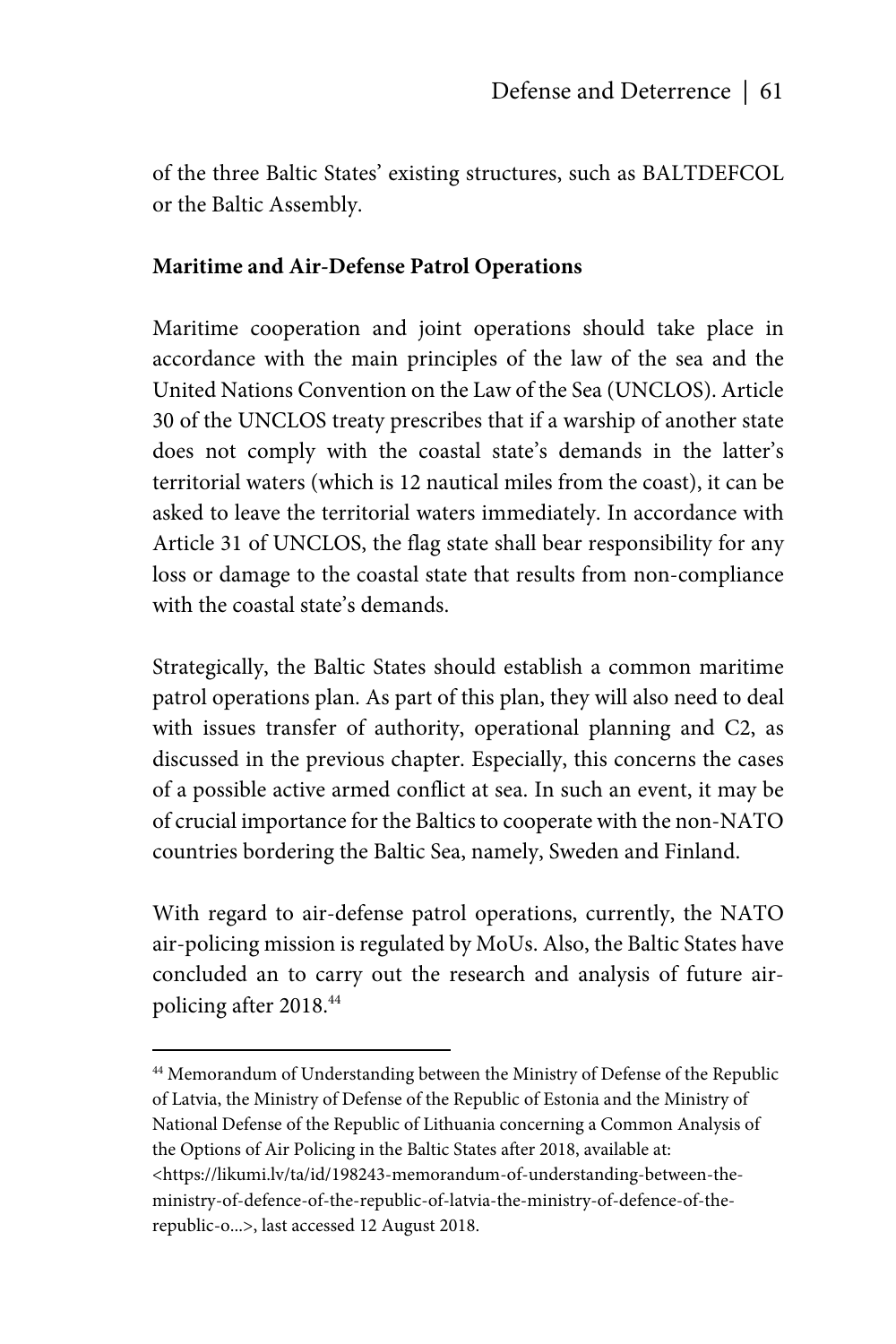#### **Cross-Border Civilian Cooperation**

For the purposes of cross-border civilian cooperation, it is necessary to develop a trilateral Baltic States' policy involving laws, procedures and doctrines linked to crisis management. This may also entail the utilization of NATO military command structures for effective crisis management involving civilians.

It would be advisable to use NATO recommendations with regard to areas of regional shortcomings—thus, enhancing intra-regional cooperation. Such an approach promises to improve the capacity of the three Baltic States individually while retaining their sovereignty, but fostering cooperation in the common security areas.

#### **Institutional Cooperation**

Each of the Baltic States should tackle its own area of expertise. For example, for Latvia it is Strategic communication, for Estonia—Cyber defense, for Lithuania—Energy security, as exemplified by the NATO Centers of Excellence on their respective territories. An intra-regional approach should enforce their strengths while tackling shortcomings during peacetime and in the middle of a crisis.

NATO's presence and help with incentives fostering intra-regional cooperation should be emphasized both during the policy development phase and afterward, thus, using it as a cover for not only the organization's effectiveness, but also regional security.

For active armed conflict, it is possible to establish a common organ, akin to the Coalition Provisional Authority in Iraq, established in 2003. Such an organ would deal not only with administrative issues, but also common operational C2. It would be a C2 structure or an HQ, which would operationalize the Joint Operation, as discussed above ("Transfer of Authority, Operational Planning").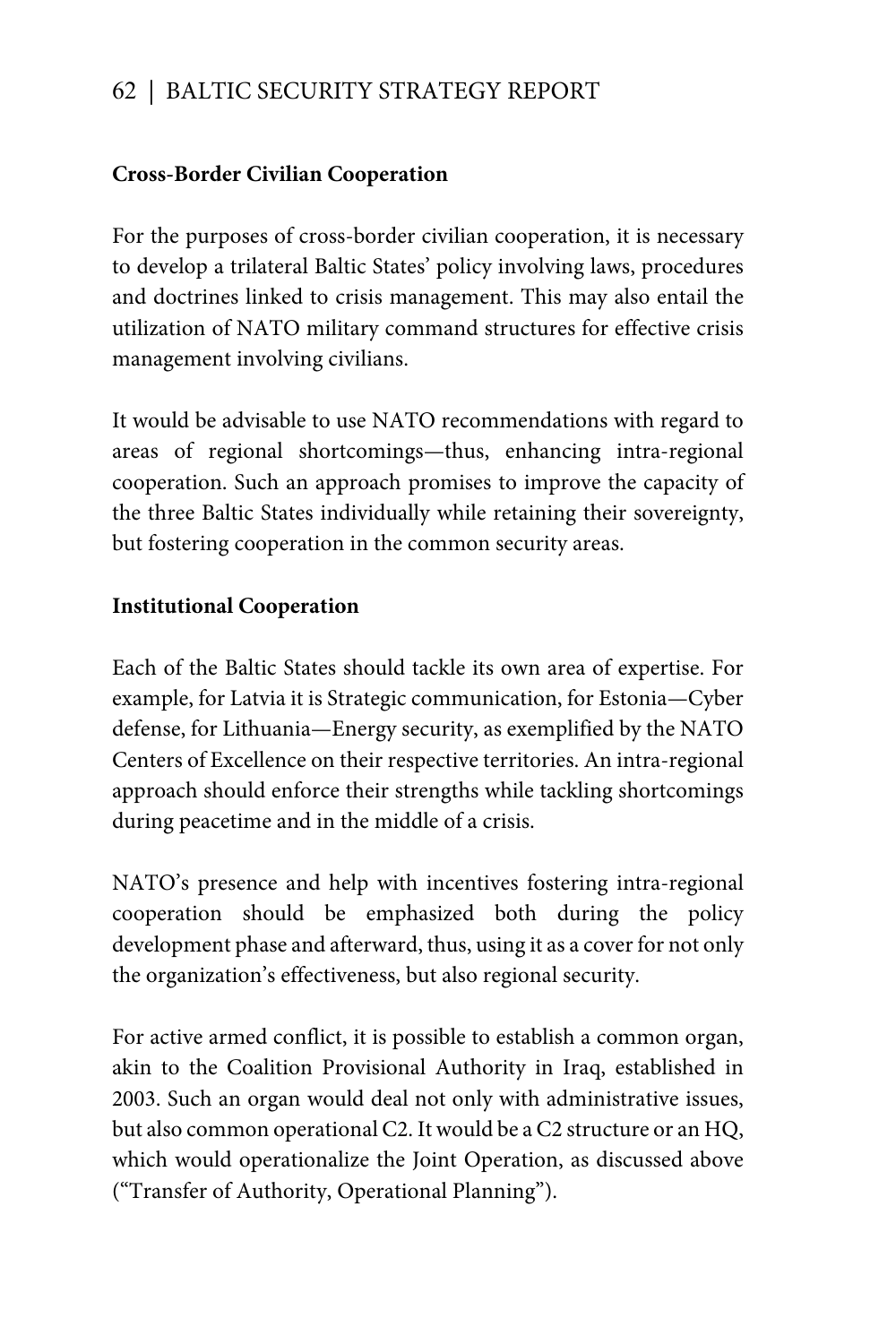#### **Way Ahead**

At present, the Baltic States' constitutions do not permit creating common military forces in the sense of a shared army. For this purpose, constitutional amendments would first have to be made.

International law agreements can govern the cases of status of forces in another state's territory, the applicable law and immunities. However, in case of an active armed conflict, they will largely be dependent on the constitutional amendments of the Baltic States and the legal interests that each of them will try to protect. Also, the transfer of authority and common operational C2 are sensitive enough, but highly advisable to be discussed at the current stage.

The Baltic States can still effectively collaborate militarily with regard to institutional cooperation, common procurement, common maritime and air-defense patrolling operations and cross-border civilian cooperation. For an active armed conflict situation, this will reinforce the strengths of the Baltic States to resist any external threat or destabilizing force.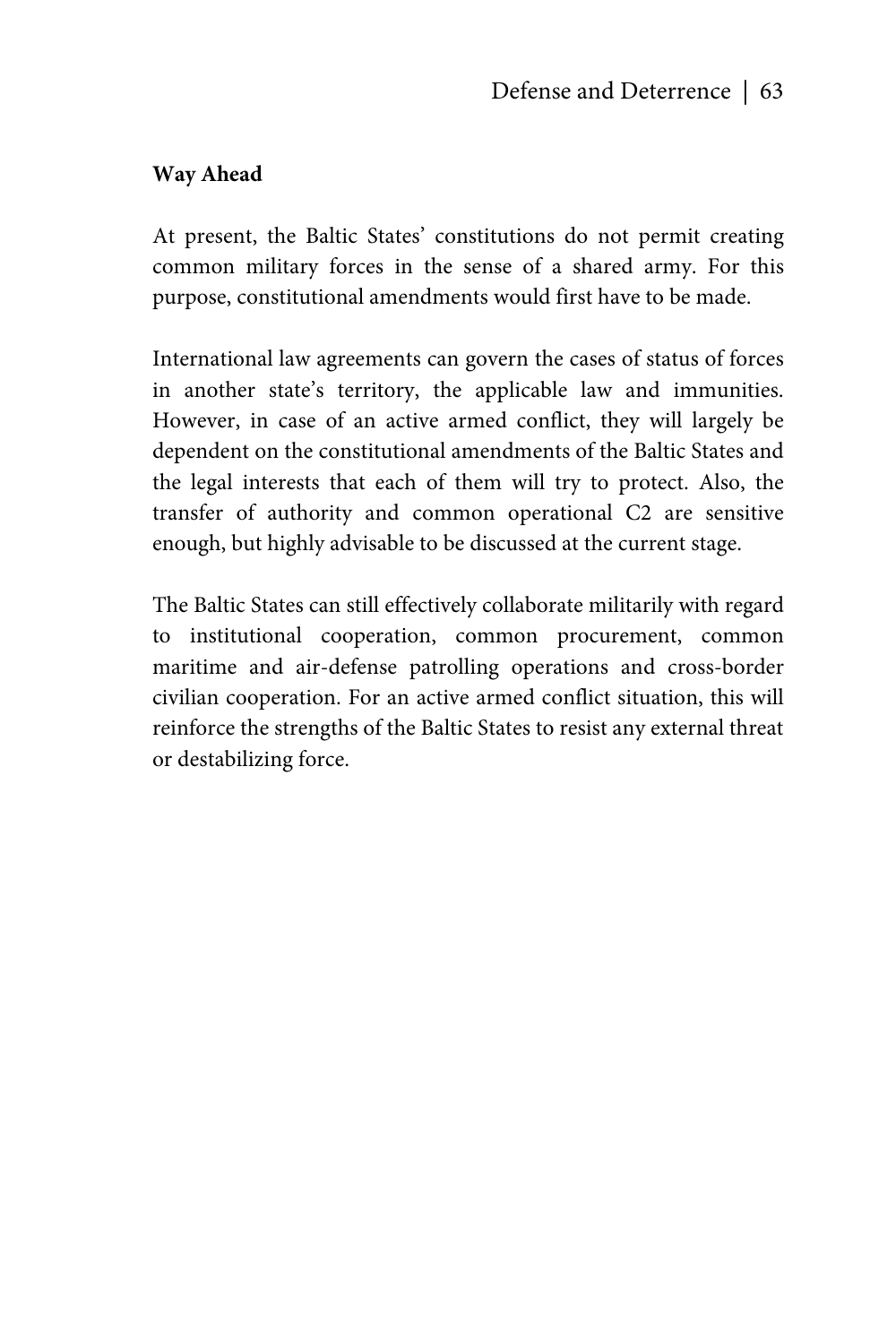# **1.5. Expert Recommendations**

- 1. Create a common Baltic defense strategy.
- 2. Create a common strategy for use of national guards and reserves.
- 3. Develop an intra-regional Host Nation Support (HNS) system. Improve communication/cooperation with civilian side of HNS and beyond. Work with NATO to create a common reinforcement and HNS strategy.
- 4. Form a Joint B3 Crisis Secretariat with associated staff, infrastructure and communications. Standardize the crisismanagement policies, procedures, processes and laws across all three states. Improve cooperation on cross border operations in crisis and pre-crisis "gray" times.
- 5. Synchronize defense terminology between Estonia, Latvia and Lithuania.
- 6. Synchronize communication toward allies and partners, raising their awareness of B3 national and intra-regional capabilities and limits. Give NATO a common set of requirements for support.
- 7. Form a two star headquarters (HQ) to manage joint operational area. Establish a Mobile Division HQ, promoting a flexible response, planning to be proactive.
- 8. Review investments in Defense Infrastructure, prioritizing mobile over static.
- 9. Promote joint procurement by establishing common procurement procedures across B3 national legislations, creating a B3 common market for military industry. Create a joint B3 Ammunition Agency and a joint B3 Fuel Agency linked to other NATO agencies.
- 10. Create a B3 "Military Schengen" as a precursor to the European Military Mobility Initiative
- 11. Improve joint Baltic system of situational awareness and early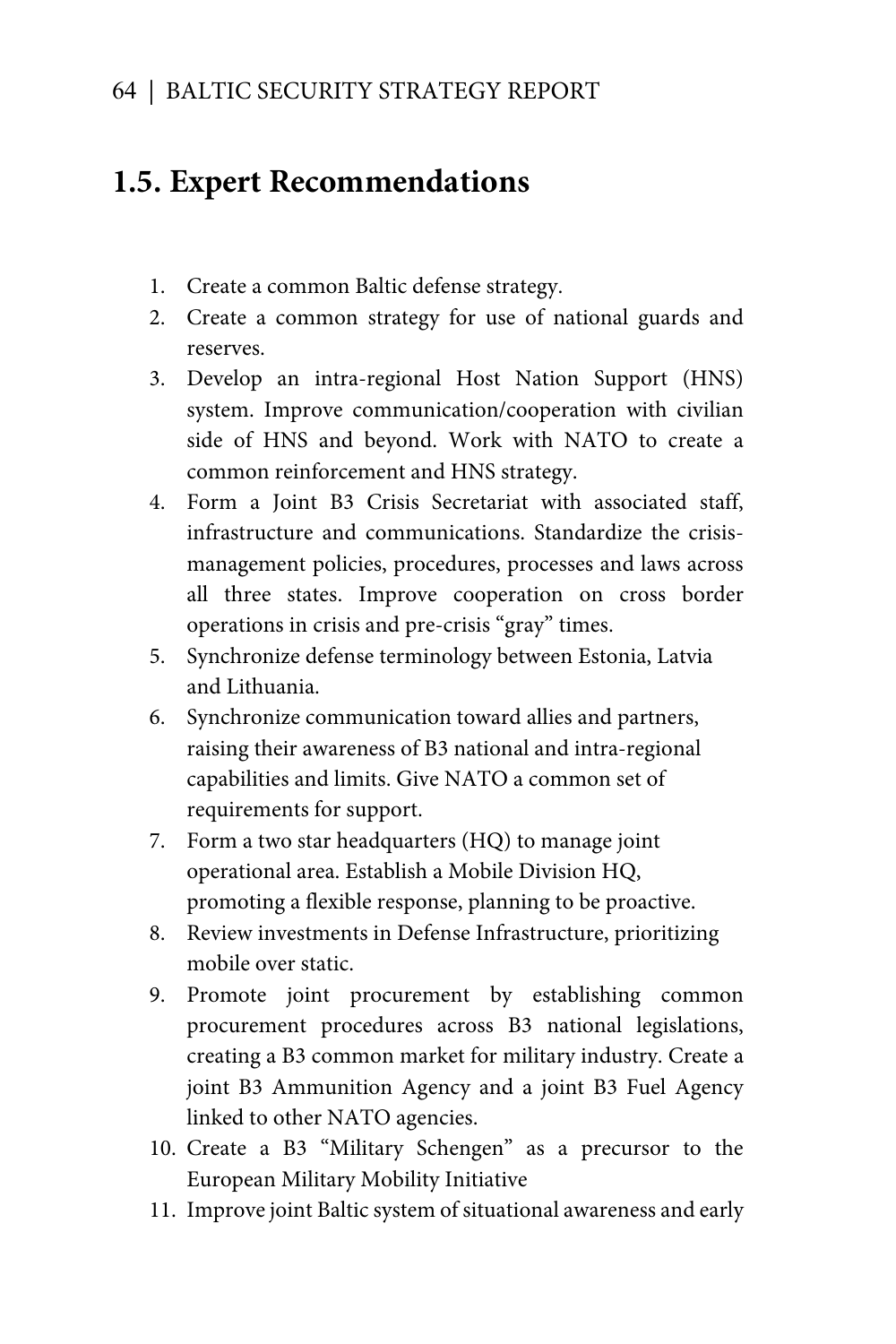warning.

- 12. Enhance maritime defense by establishing a Baltic Squadron and/or joint coastal defense system.
- 13. Enhance air defense by establishing joint command and control (C2).
- 14. Analyze and assess an adversary with the premise of B3 being a sub-target of NATO in the adversary's plans.
- 15. Enhance Joint Exercises and shared capabilities accomplishing economies of scale, using Whole of Government Approach.
- 16. Consider amending either the B3 constitutions to make them more flexible and efficient to react in cases of an active armed conflict in order for the Baltic States to act through concerted actions and operations, or concluding international agreements to be further ratified by the national parliaments. It is for top-ranking military officers to examine the current *status quo* of opinions with regard to common operational and C2 issues between the Baltic States in case of integration of B3 forces, stationing of foreign military forces, transfer of authority and operational planning, as well as the responsibility of the state in commanding a common armed forces organ.
- 17. Empower the new Divisional HQ to lead on development of multinational combat issues for the three states. This should include cross-border combat, use of National Guard and reserves, reinforcements and all associated issues.
- 18. Work with NATO and allies to create an immediate reserve of brigade size for the three states
- 19. Work with NATO and regional allies to create a common airdefense strategy. Identify if eFP can be used to deploy airdefense units instead of more infantry. Create a more robust BALTNET air-defense control system.
- 20. Work with NATO and allies to create a common maritime strategy with a standing operations center for the Baltic Sea Region. Create a regional risk management plan (RMP).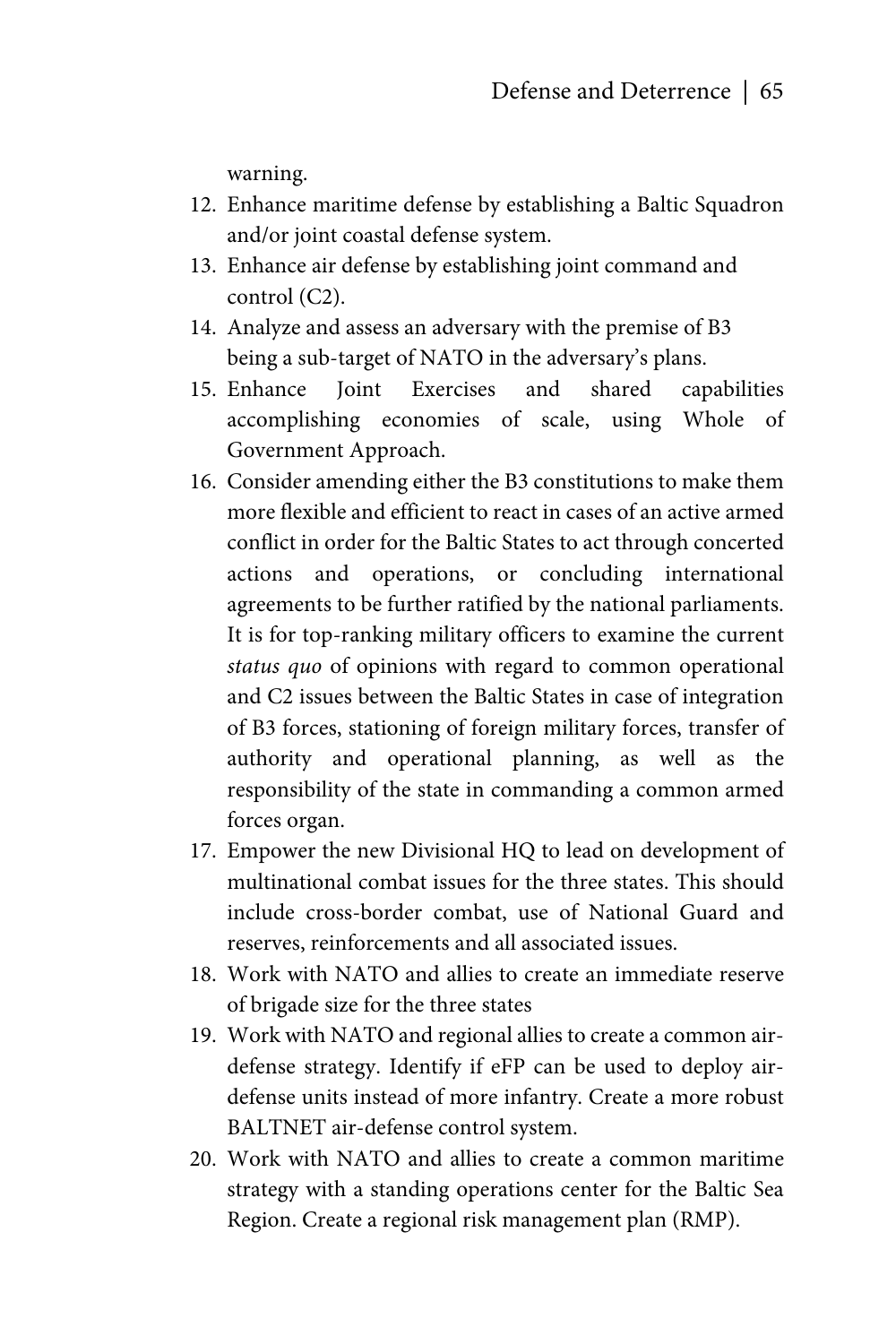21. Create a regional strategic course for senior officers and politicians at BDCOL to teach and discuss intra-regional interoperability.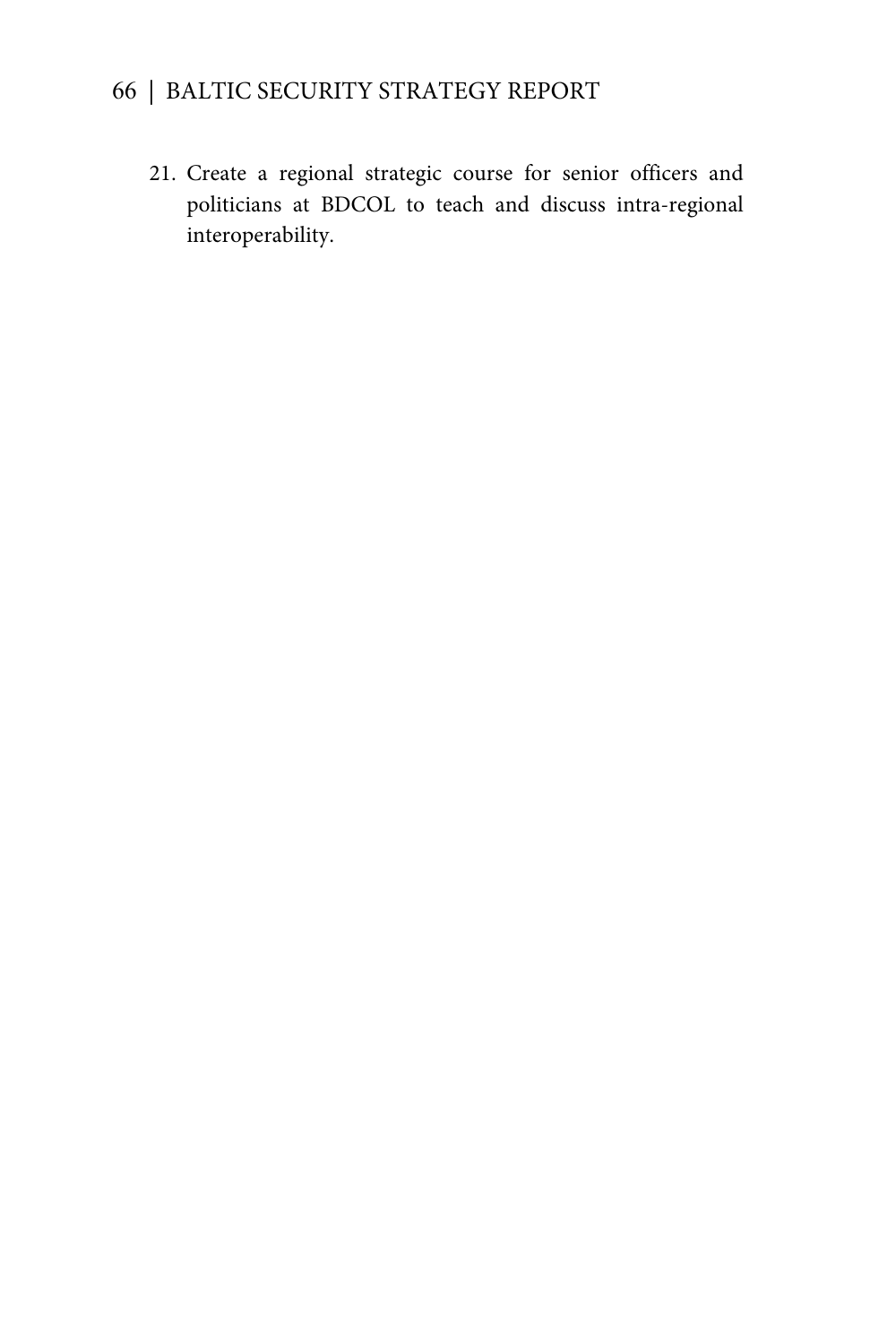# **2. SOCIETAL SECURITY AND RESILIENCE**

# **2.1. Expert Assessment**

*Olevs Nikers, Otto Tabuns, Alina Clay, Ēriks Kristiāns Selga, Rasa Zdanevičiūtė, Vytautas Keršanskas, Laima Zlatkutė, Ivo Juurvee* 

Within international institutions such as the European Union and the North Atlantic Treaty Organization (NATO), "societal resilience" has become a new catchphrase, emphasizing a holistic, all-of-society approach to, among other things, responding to modern, hybridrelated security threats. Integrating a society-based strategy in traditional defense and military discussions and decisions is a particularly notable development, and a positive one at that. Furthermore, as the world is becoming more globalized and thereby more complex, societal resilience alludes to appropriately responding and adapting to the myriad of sociopolitical issues that arise. In the context of the Baltic States, societal resilience is critical to the fundamental survival and sovereignty of these geographically small countries—their joint population being just 6.2 million—juxtaposed against their opportunistic eastern neighbor.

On the one hand, this concept is nascent and therefore still in the early stages of evolution. On the other hand, efforts toward bolstering societal security and resilience are underway and being adopted in a number of sectors, especially since the 2014 Russian intervention into eastern Ukraine. That is, increased attention has been given to societal security and resilience in such sectors as defense, the economy,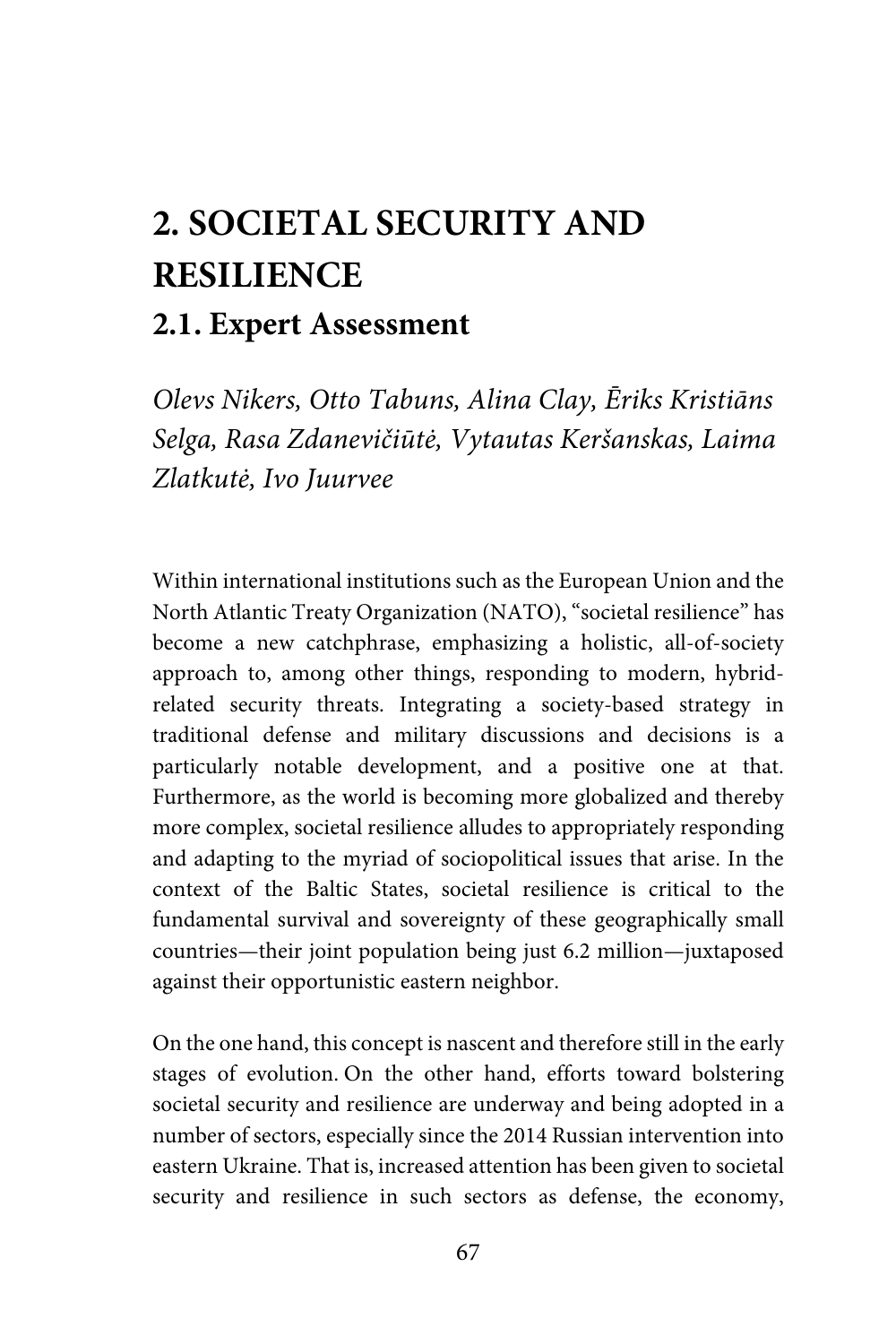politics, infrastructure and civil society. Efforts advancing intraregional cooperation have included identifying and mapping regional risks and establishing methodologies to analyze risk threats and capabilities. Specifically, in-country examples include military trainings and curriculum innovations for youth in Latvian schools; the reintroduction of conscription in Estonia and Lithuania; the national total defense strategy implemented once again in Latvia; and attention in all three Baltic countries in varying degrees toward bolstering media literacy and critical thinking in the education sector.

Unfortunately, lingering fragmentation of capacity-building and initiatives toward societal security and resilience in the Baltic States contributes to their collective vulnerability and unpreparedness for increasingly complex and unexpected hybrid threats and attacks.

Intra-regional (Estonia, Latvia, Lithuania) cooperation takes different formats depending on the subject.

Broader intra-regional cooperation exists in the field of culture notably, activities that promote European culture and culture of the Baltic States, national and European values, languages, protection of Baltic heritage and history, enhancement of patriotism, etc.—and ends up indirectly enhancing societal resilience. Yet, levels of Baltic State cooperation are significantly more varied in the area of media policy.

When it comes to intra-regional cooperation on culture, the three countries have an active and successfully operating format of the Baltic Cultural Committee of Senior Officials, which meets annually at the ministerial level. Cultural cooperation guidelines are provided by the Program of Cultural Cooperation, signed between all three ministries of culture, a current program in operation from 2015 to 2018. Trilateral initiatives and the program agreement currently include: exchange of information between the ministries on legislative initiatives, acts and policy documents, Kremerata Baltica, Baltic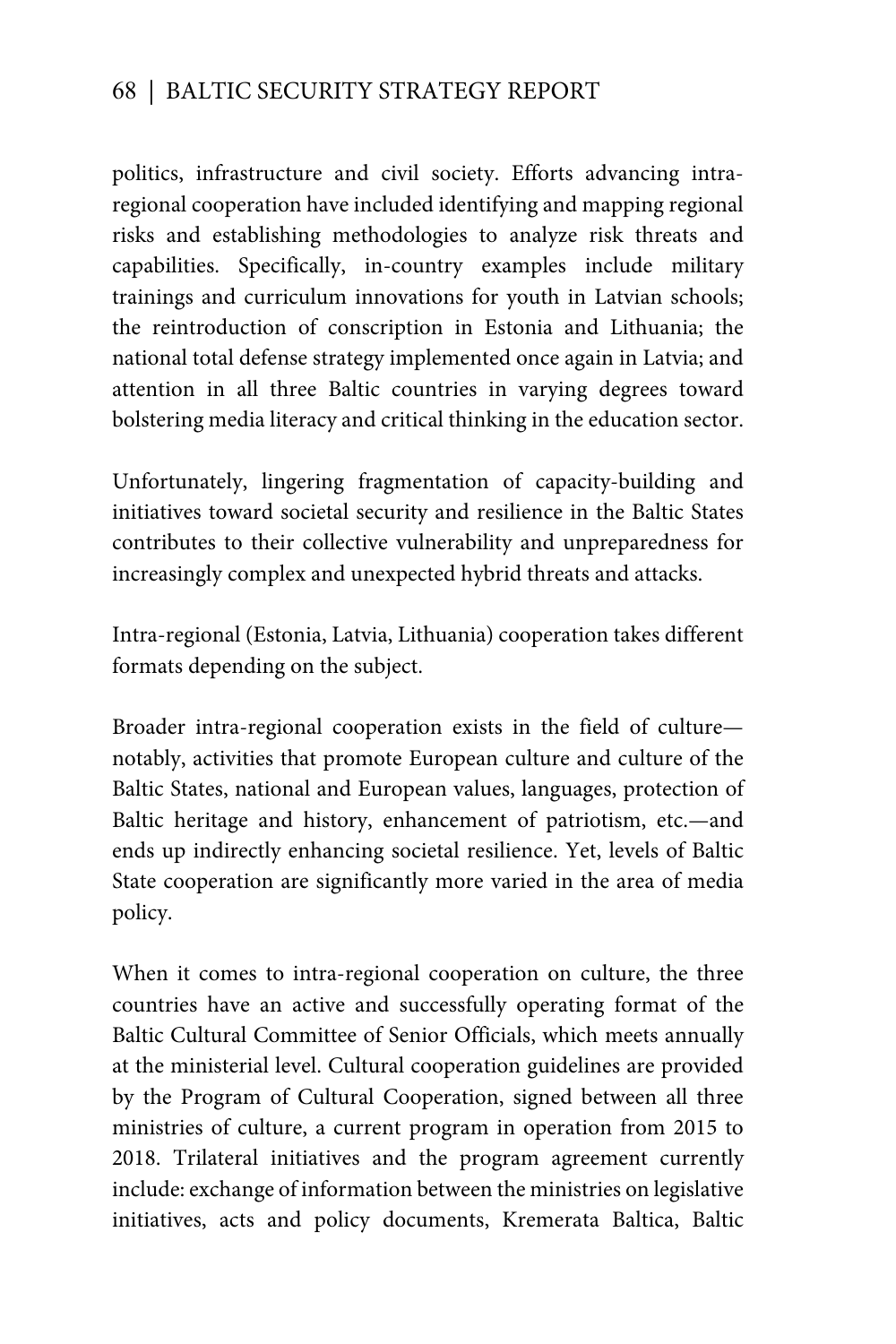Museology Summer School, cooperation on the 100<sup>th</sup> anniversary program, cooperation in the field of film and audio-visual production, the Festival of Contemporary Baltic Drama, the Baltic Dance Platform, the Baltic Architects' Unions Association (BAUA), cooperation on preservation and promotion of properties inscribed on the UNESCO lists (Song and Dance Celebration Tradition, the Baltic Way), cooperation within the formats of international organizations and European Union, etc. This cooperation is implemented within the programs of the ministries and cultural support foundations of all three countries.

Furthermore, the Baltic Culture Fund has been established within the framework of the Baltic Assembly. Other successful formats include the Baltic Heritage Network (Martynas Mažvydas National Library of Lithuania is an active participant) and Baltic Heritage Group meetings (Department of Cultural Heritage under the Ministry of Culture participates there).

Intra-regional cooperation in the media policy area is more prevalent between Lithuanian and Latvian ministries, as they share a similar approach towards the media sector (both in Lithuania and in Latvia there is a tendency towards regulation of the media sector, while Estonia leans toward deregulation).

Cooperation between the Lithuanian and Latvian ministries is usually informal; officials exchange relevant information (e.g., about the same media service provider that targets Lithuanian and Latvian minorities) and discuss common goals and strategies (for example, in the format of the review of the Audiovisual Media Services Directive, both ministries advocated for the inclusion of an "extra urgent case procedure," media transparency rules and stronger rules pertaining to cooperation between regulators). Existing institutional cooperation is considered normal, but there is space for improvement. The main obstacle to closer regional cooperation is at times excessive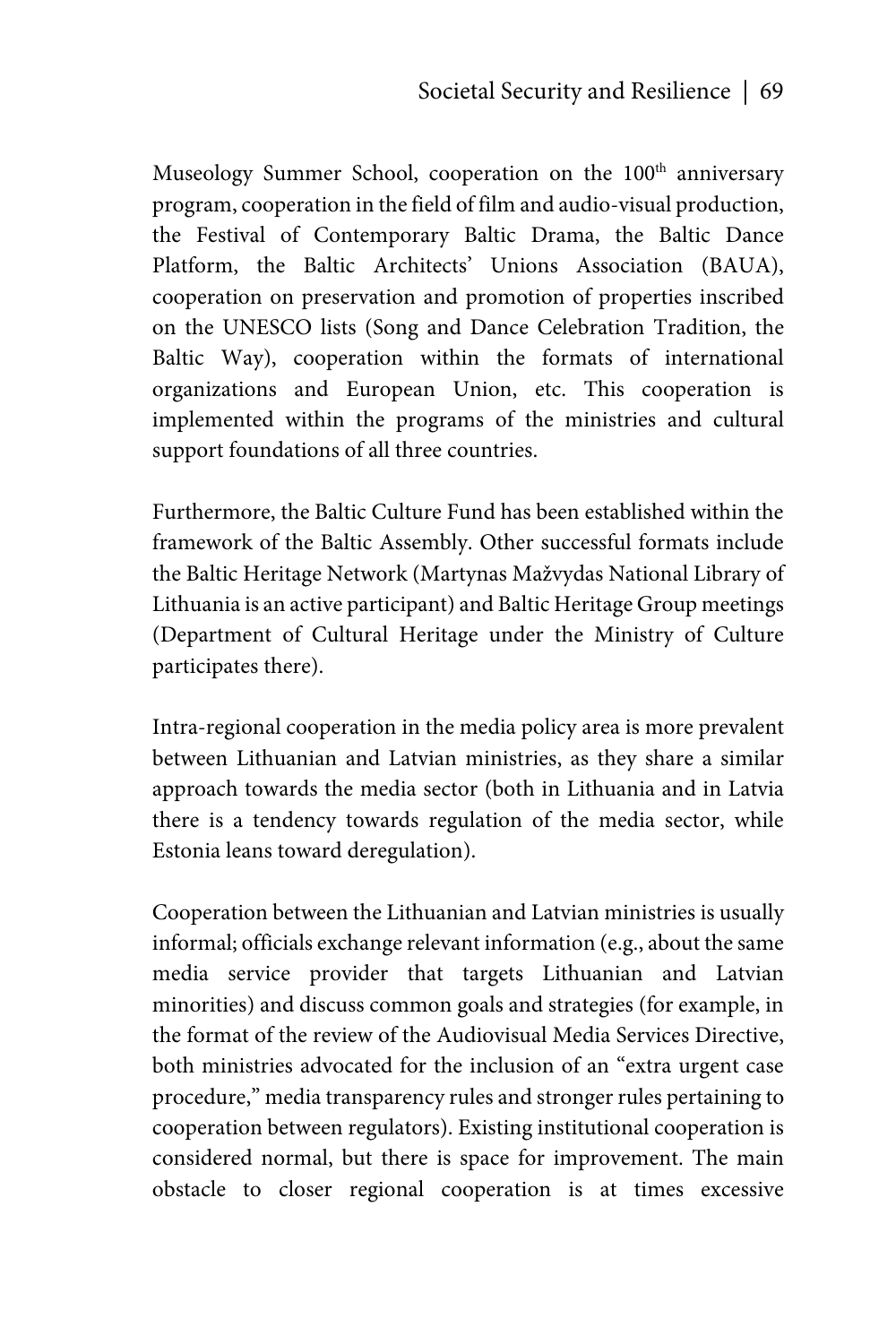concentration on national issues, which leads to disregard of common regional interests of strategic importance.

In the field of societal security and resilience a perfect example of cooperation is the collection of Centers of Excellence (CoE) established in Baltic Capitals and Helsinki: NATO Cooperative Cyber Defense CoE, NATO Energy Security CoE, NATO Strategic Communication CoE and the European Center of Excellence for Countering Hybrid Threats. Although these organizations are focused on wider-scale international cooperation, they are also useful umbrellas for supporting intra-regional cooperation. A good example of how things should work is the NB8 (eight Nordic-Baltic countries: Denmark, Estonia, Finland, Iceland, Latvia, Lithuania, Norway, Sweden) launched by NATO StratCom Coe in Riga, which regularly brings together practitioners and academics from these eight countries in order to exchange information and best practices in the field of strategic communication. It also demonstrates that intraregional cooperation does not have to be limited to just the B3 but can include additional partners.

Some previous scholars have pointed to the Nordic model as an ideal one for other countries to embrace. Indeed, emulating the Nordics is especially relevant for the Baltic countries due to geographical proximity and some shared cultural traditions and history. And generally speaking (there is of course cross-country variance), the Nordic region's embodiment of societal resilience reflects an empowered and active civil society. Yet, while the Nordic model presents a goal for the Baltics to strive to attain, much work remains. For example, non-government institutions are plagued by little financial support and resources in the Baltic States, which, in turn, hampers the long-lasting impact and community capacity-building needed to advance intra-regional cooperation and societal resilience.

Despite the exposure and recurrence of these concepts on the international institutional stage—regularly analyzed and discussed in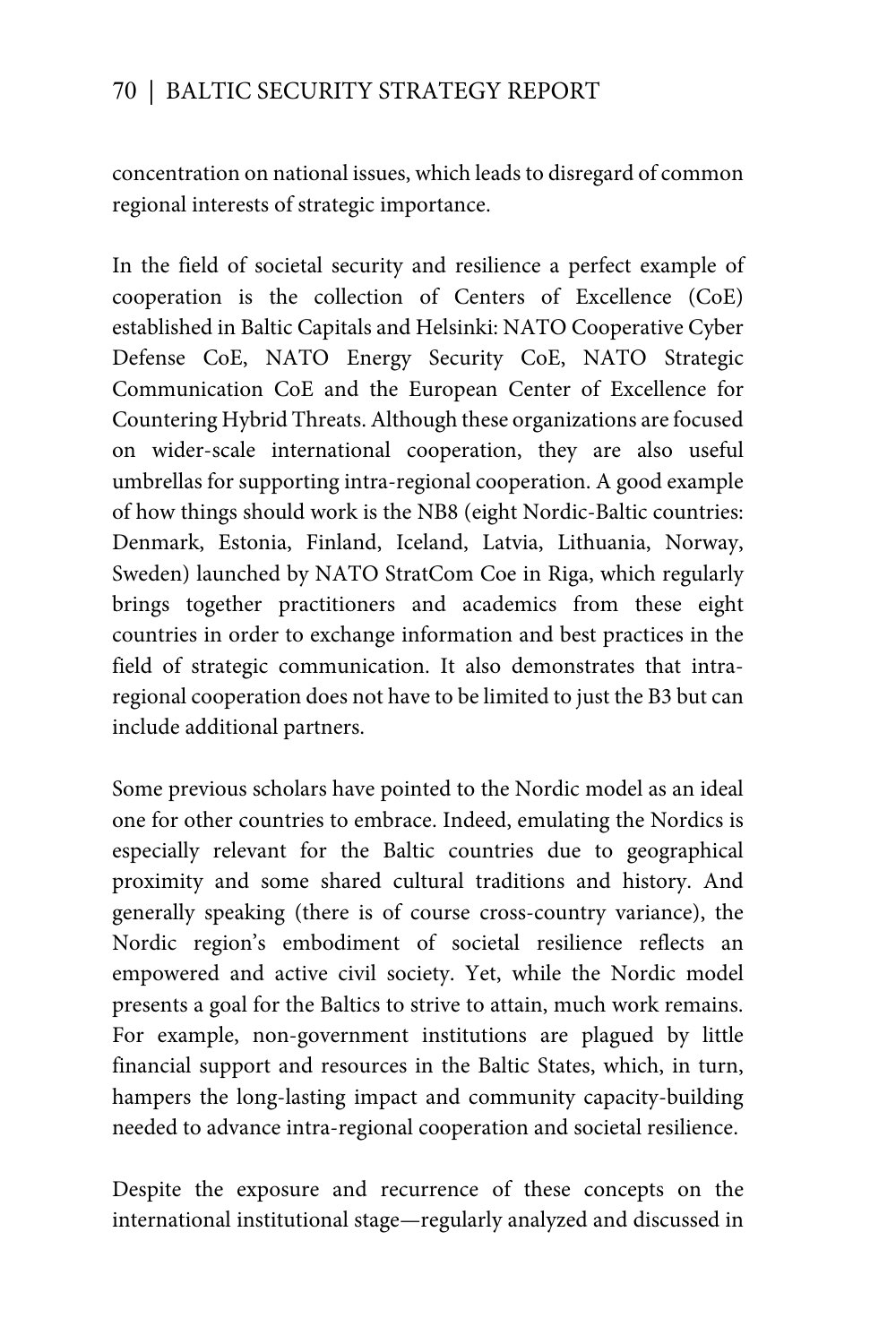a number of publications and conferences both at NATO and the EU—societal resilience is not addressed as often in high-level national security and defense discourses across the Baltic States, nor has it yet entered the social consciousness of the Baltic populations. The latter assessment could be easily made for a number of Western societies, as many of them struggle today to address hybrid threats and attacks in their political and media spaces; in sum, the Baltic States are not alone in this regard.

Due to the newness of societal resilience as a working term in this region, some of the issues and challenges we see may be partially remedied with time and governmental attention, although the institutional weakness of non-governmental organizations (NGO), discussed in more detail below, may continue to present a serious challenge. In this case, there must exist a deeper understanding, and, more importantly, a capacity and willingness for action and financial support, within the highest levels of decision-making authority to empower non-government institutions, as they are the critical actors in achieving the formula for societal resilience.

Relevant to total defense capacity-building, the Baltic States should work together to achieve strategic communications. This strategy could partially be carried out by non-governmental stakeholders, like community civil society groups, businesses, and schools, if provided with sufficient resources and easy-to-understand instructions. Furthermore, the Baltic States can benefit from being influenced by and adhering to NATO security culture, attitudes and norms, in the framework of societal resilience.<sup>3</sup> NATO has increasingly cast attention and funding toward advancing societal security, and this topic was notably discussed at the 2016 NATO Summit in Warsaw.

Sharing best practices and lessons learned regarding media literacy training and education should be developed, especially in the most vulnerable communities of each Baltic State (i.e., near the eastern borders). Currently, no such intra-regional efforts exist. One positive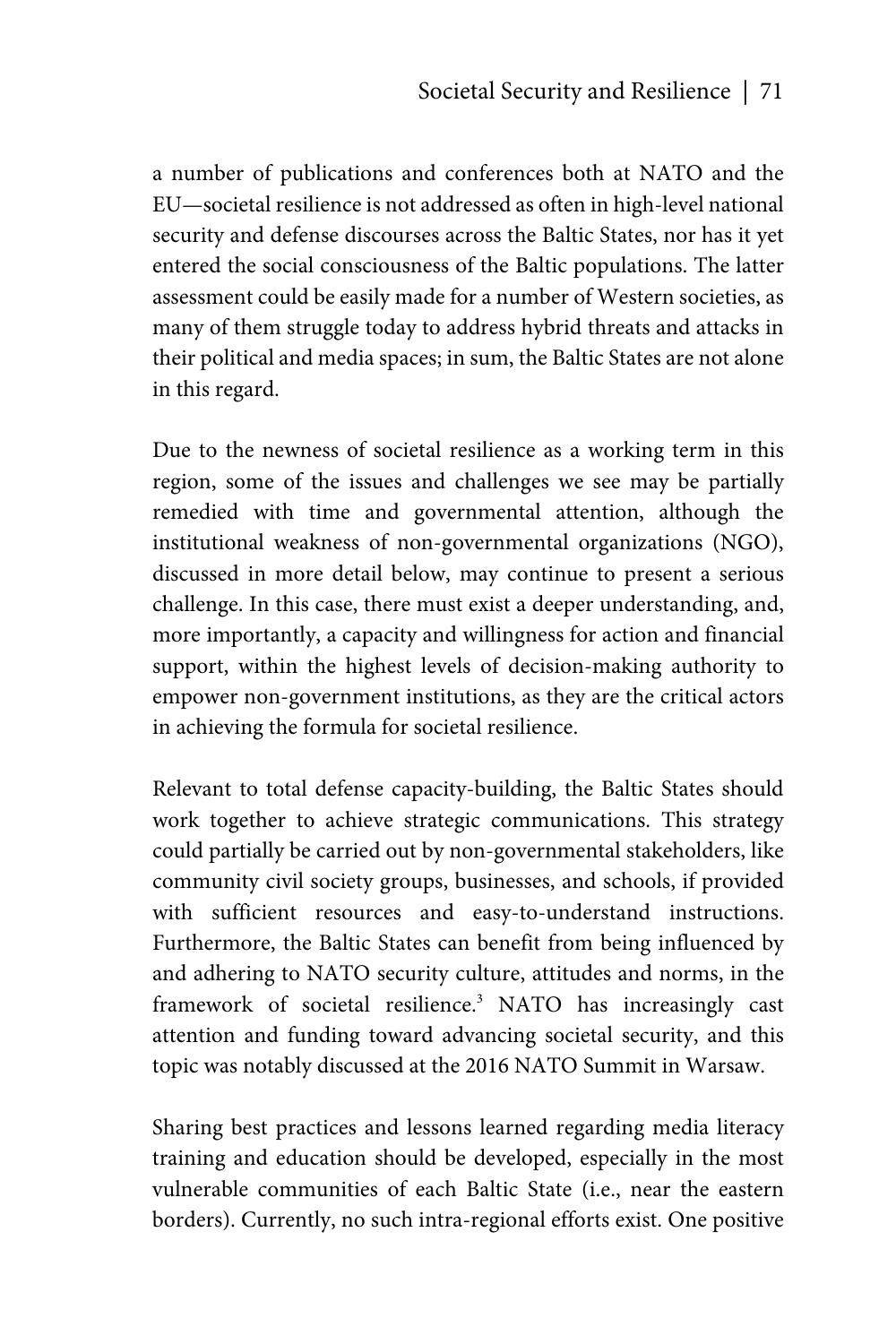step is that Latvia will be rolling out official media literacy curricula accessible to all education instructors across the country, thanks to the efforts of a notable education NGO, the Education Development Center, in collaboration with the Ministry of Culture, in the summer of 2018. If this kind of effort is implemented on an intra-regional level, critical thinking would be advanced, as would the intellectual security of individuals, particularly among students.

Multi-stakeholder involvement and project management must be integrated into the intra-regional framework of societal resilience. Active community stakeholders—from policy centers to think tanks, from academic institutions to NGOs—in all three Baltic States should be both more cooperative and vigilant in identifying and applying for various international grants and programs that help to bolster societal resilience. For example, the United States' Global Engagement Center has recently released a funding opportunity entitled the "Information Access Fund" that calls for local stakeholders to submit program applications that commit to fighting disinformation and promoting societal resilience. EU-level grants are also a possibility, such as Jean Monnet Projects. And international entities, including Konrad Adenauer Stiftung, the National Endowment for Democracy, the Foreign Policy Research Institute, the Swedish Foundation for Humanities and Social Sciences, and embassies scattered across the Baltics additionally offer grants that can be used to promote societal resilience and civic education.

Elaborating on the aspect of institutional cooperation, NGOs across the Baltics are perceived to be—and historically have been institutionally weak, plagued by constrained finances and resources to design and implement community-based projects and initiatives. Moreover, they often lead individual efforts, and therefore projects instituted in one Baltic country are not spread nor extended to another. This phenomenon mirrors the intra-agency efforts as well, which is fragmented and could be stronger in cross-communication and cooperation. Together, these are critical weaknesses for within-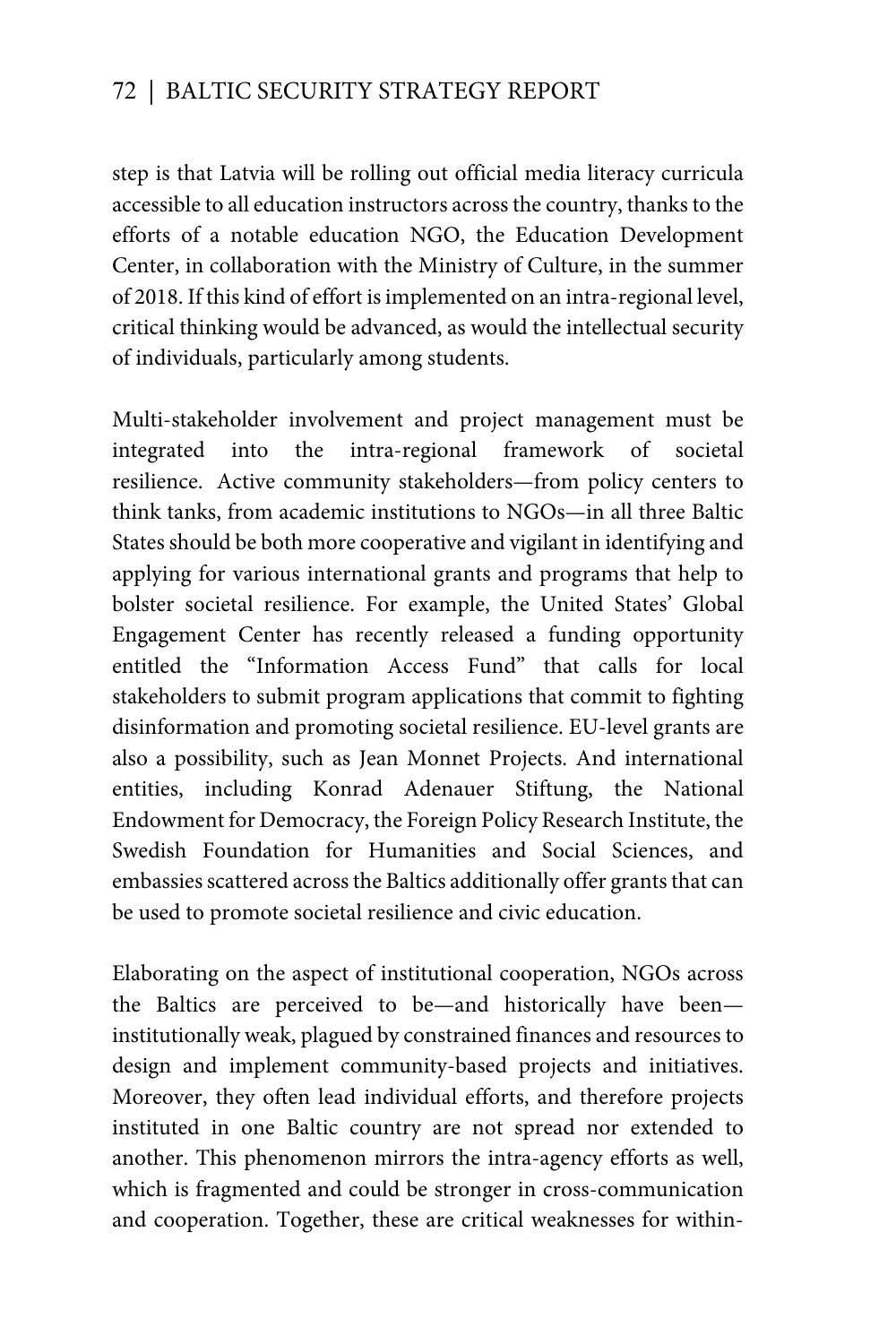country and intra-regional efforts toward societal resilience. It is often the case that civil society groups foster the strongest, most durable linkages and trust among local citizens of all ages, and civil societies in the Baltics are no exception. The potency of NGOs' reach and impact in the Baltics is thereby severely constrained by the insufficient funding they receive from the respective Ministries.

The increasing role of social media within the information space and digital market economy, combined with growing hybrid threats, demonstrate the need to include a wider definition of security in drafting policy options. This is especially true for the Baltic States, which are routinely a testing ground for Russian political instruments designed to gain influence over power and resources as well as to divide the Baltics from their Western. The policy implications should consider the interactions between national decision-makers and domestic social groups, addressing societal security as a fundamental aspect in dealing with the resilience and cohesiveness of a society of each Baltic State.

The Baltic governments need to create a broader public discussion on security, defense matters and intra-regional security in order to capitalize on the widespread general public interest in these subjects domestically. Baltic countries also have to build up a joint approach to dealing with financial, economic and energy threats, including cyber-attacks on strategic infrastructure.

A report by the Washington-based Center for European Policy Analysis (CEPA) found Russian strategy to be highly adaptive on a country-by-country basis, with disinformation targets ranging from specific individuals to the political health of the state.<sup>45</sup> The European

1

<sup>45</sup> Edward Lucas and Peter Pomeranzev, "Winning the Information War: Techniques and Counter-strategies to Russian Propaganda in Central and Eastern Europe," *Center for European Policy Analysis*, August 2, 2016, available https://www.cepa.org/winning-the-information-war.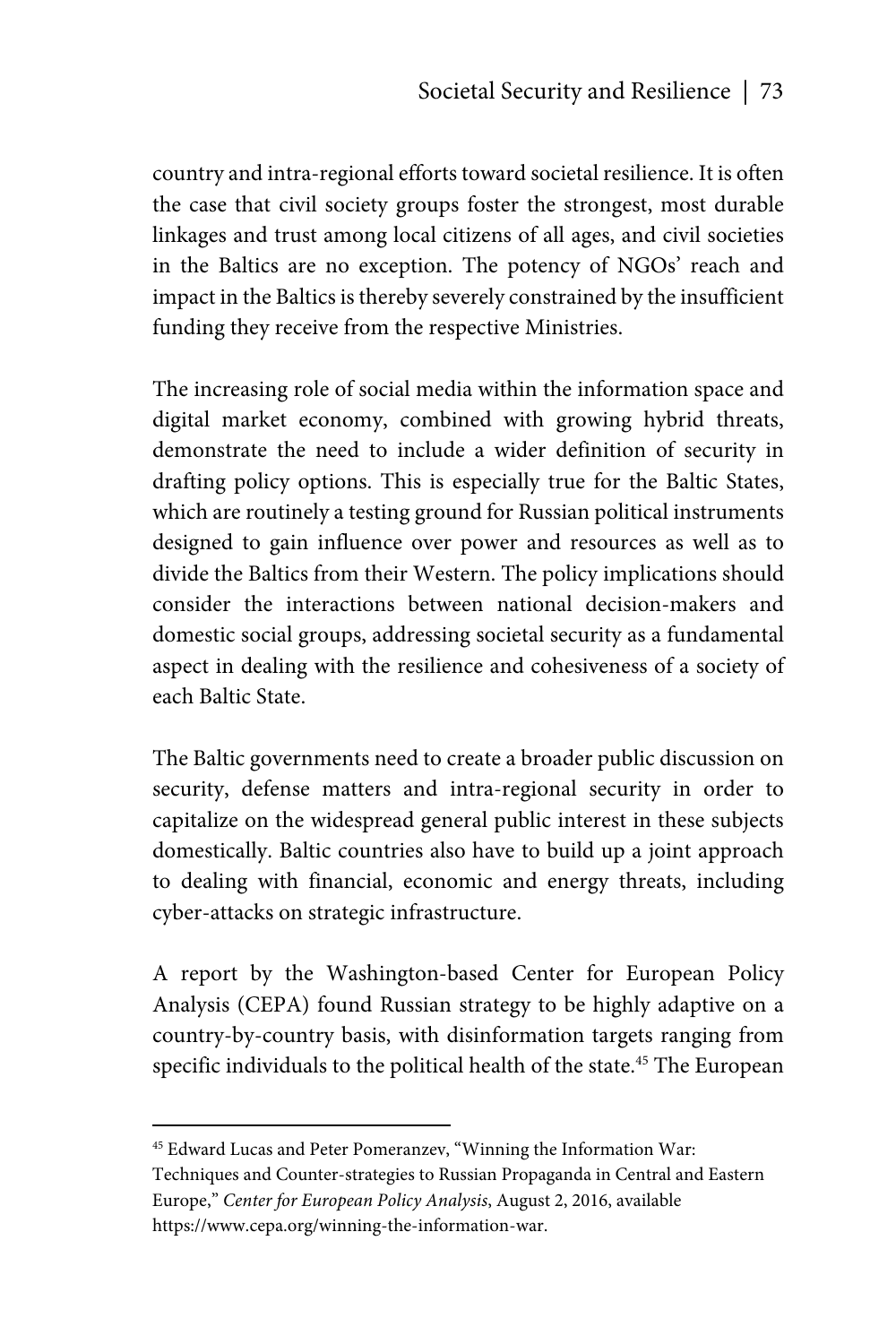Union's East StratCom Task Force<sup>46</sup> has also highlighted Russia's use of different tools in different areas. NATO's STRATCOM accentuates this trend.<sup>47</sup> Campaigns directly targeting Russian-speaking minorities in the Baltic States purposely fill Central Europe with "alternative" websites and flood them with comment trolls. Vulnerabilities are carefully sought out to create fitting narratives for the target audience.

Thus, intra-regional cooperation faces a significant obstacle beyond the awareness and tracking of disinformation campaigns, which, in itself cannot extract the full benefit from transnational cooperation while there are different extents of resources and strategies allocated to following the threat. Concurrently, high-level political cooperation in the matter is strong. The idea of Russian disinformation is common knowledge across the three neighboring states, and efforts to increase this public awareness originate from the top. The presidents of the Baltic States—Latvia's Raimonds Vejonis, Lithuania's Dalia Grybauskaite, and Estonia's Kersti Kaljulaid—have all taken strong public stances against malicious disinformation campaigns by affirming their existence and leading various response efforts.

The combined initiatives of Baltic leaders, the public sector, and the private sector, which consistently echo charges of the Russian disinformation threat, aid in forming awareness of the problem. As a result, Baltic populations are more critical when analyzing the media and less susceptible to modern information warfare tactics. Most importantly, the nudging within different levels of society has raised awareness without panic against Russia or other possible perpetrators. Information warfare is considered similar to hacking—a matter of daily life that must be dealt with.

 $\overline{a}$ 

<sup>46</sup> EU East Center for Strategic Communication, accessed July 19, 2019, available https://euvsdisinfo.eu/.

<sup>47</sup> NATO StratCom Center of Excellence, accessed July 19, 2019, available https://www.stratcomcoe.org/.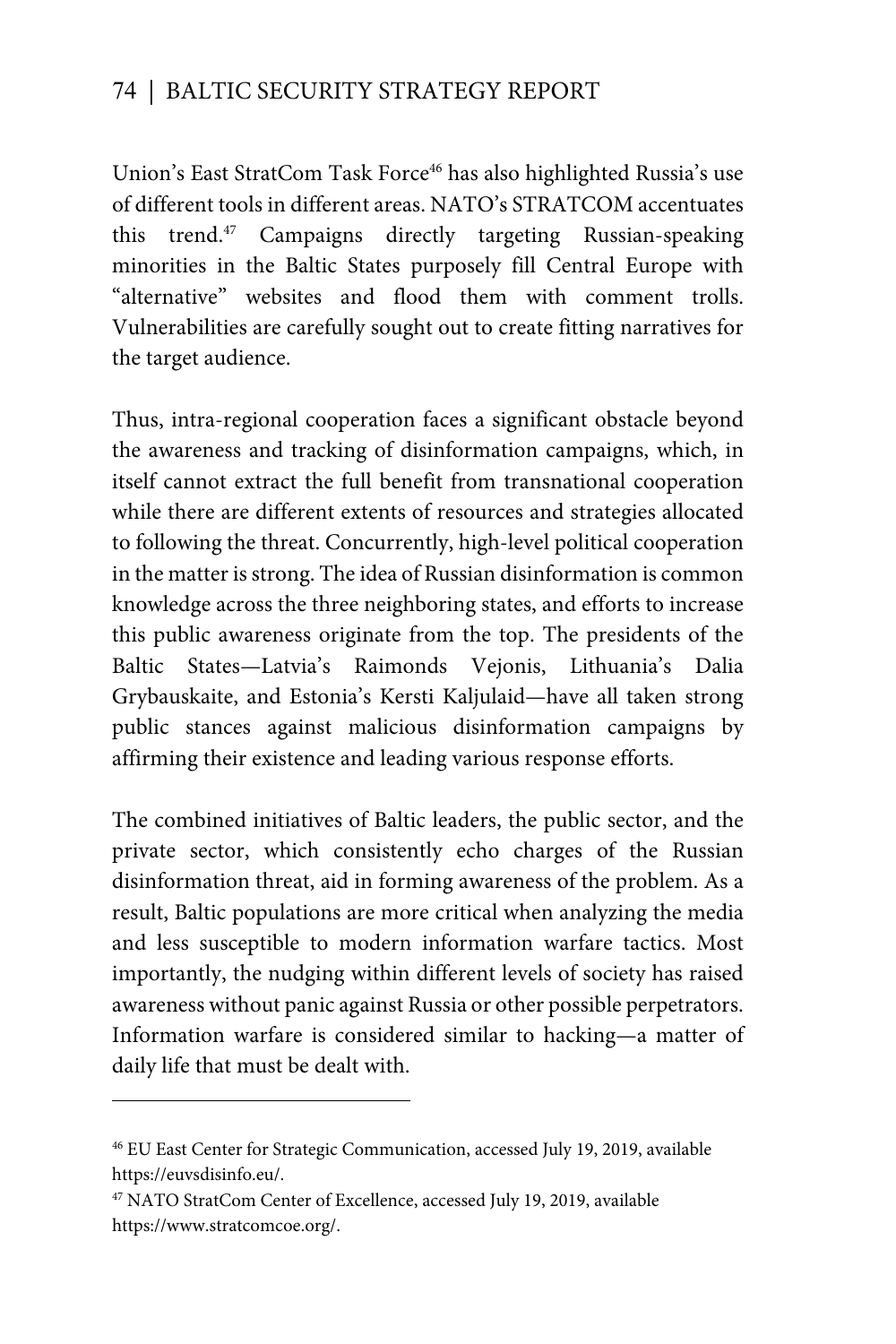Nevertheless, the most active area for cooperation is strategic communication (StratCom). StratCom representatives from the Baltic ministries of defense hold annual or biannual meetings to exchange information and coordinate positions and messages before major events, exercises, etc. Military StratCom representatives also cooperate on a number of initiatives. For the past two years they have been engaged in a pilot project developing a virtual platform that enables sharing information about adversarial influence operations (directed against Baltic States, NATO, eFP, etc.), whereby producing a timeline that simultaneously shows what is happening in each country. At the same time meetings and workshops for sharing best practices and lessons learned, as well as briefings for visiting officials on information security are continuously organized. Finally, information operations specialists from the Baltics are also engaged in cooperation together with their Polish, US and Canadian counterparts.

Resilience is also closely related with the Host Nation Support (HNS) mechanism, whereby civilian and military assistance is rendered to deployed allied forces. To ensure preparedness to provide HNS, the Baltic States hold annual exercises (Baltic Host) to enhance coordination and interoperability both among the Baltics and allies, as well as between military and civilian institutions.

The Baltic States together with the US have also been involved in an initiative focused on developing an approach to resistance as a means of national defense. This initiative has two major features. First, it is directed toward developing an approach that encompasses whole-ofgovernment and whole-of-society activities. Second, the initiative addresses national resilience as an ability of a nation to withstand aggression and regain sovereignty.

Two main (interconnected) aspects may prevent more prominent cooperation on societal security and resilience among the Baltic States. First of all, since the purpose of an adversarial hybrid strategy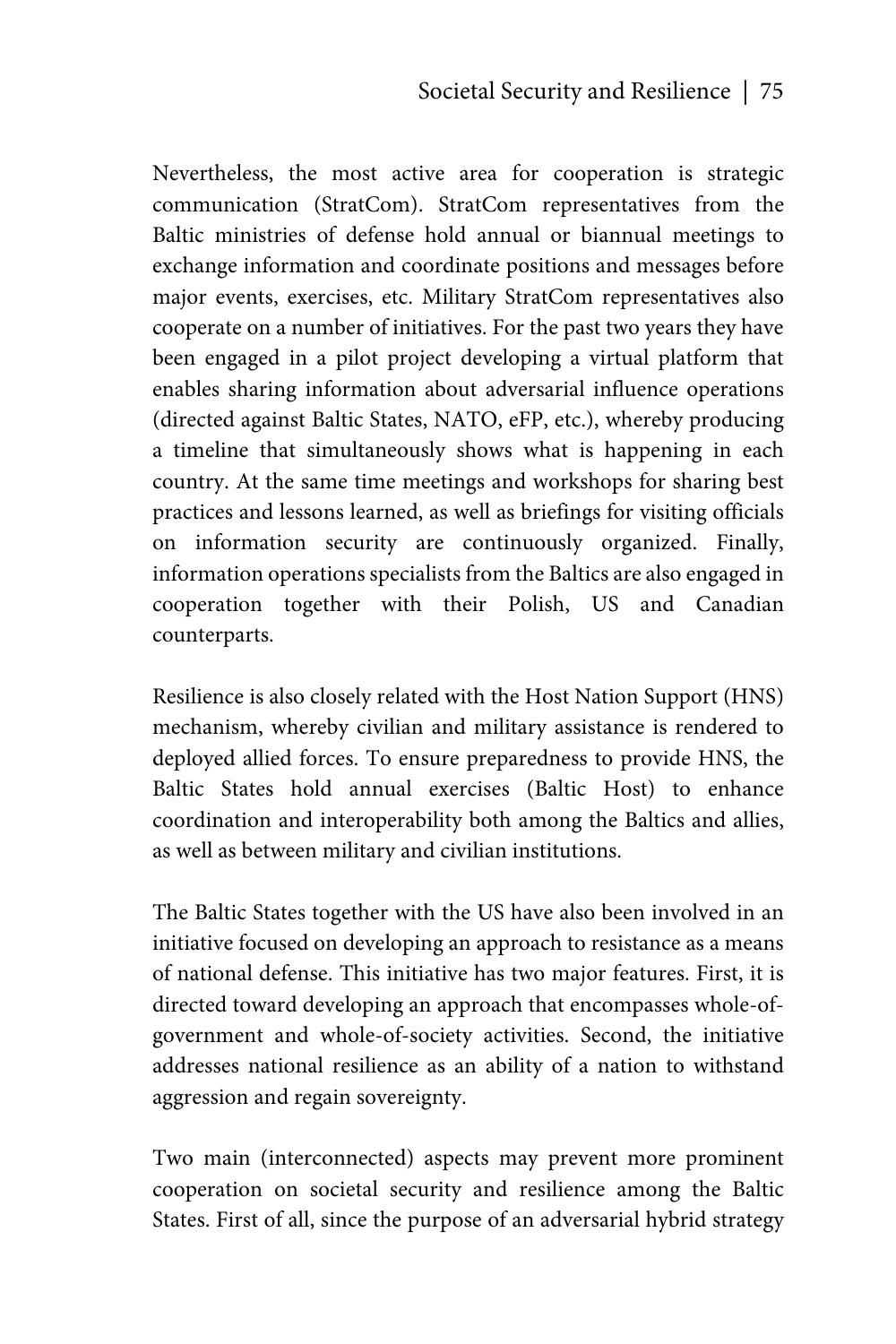is to find vulnerabilities of an individual country and exploit them, the execution of this strategy will be different for every given country. Therefore, although the challenges that the Baltic States face may be of the same general nature or emanate from the same source, they will be different in the nuances of their scope, manifestation, etc., depending on the conditions of each country. These differences are key to how particular issues are or should be addressed, meaning that the solutions employed by the states must be tailored to their specific situations. Second, the view shared among NATO and EU member states is that resilience is, first and foremost, a national responsibility. Therefore, states are more focused on identifying and addressing national issues pertaining to resilience.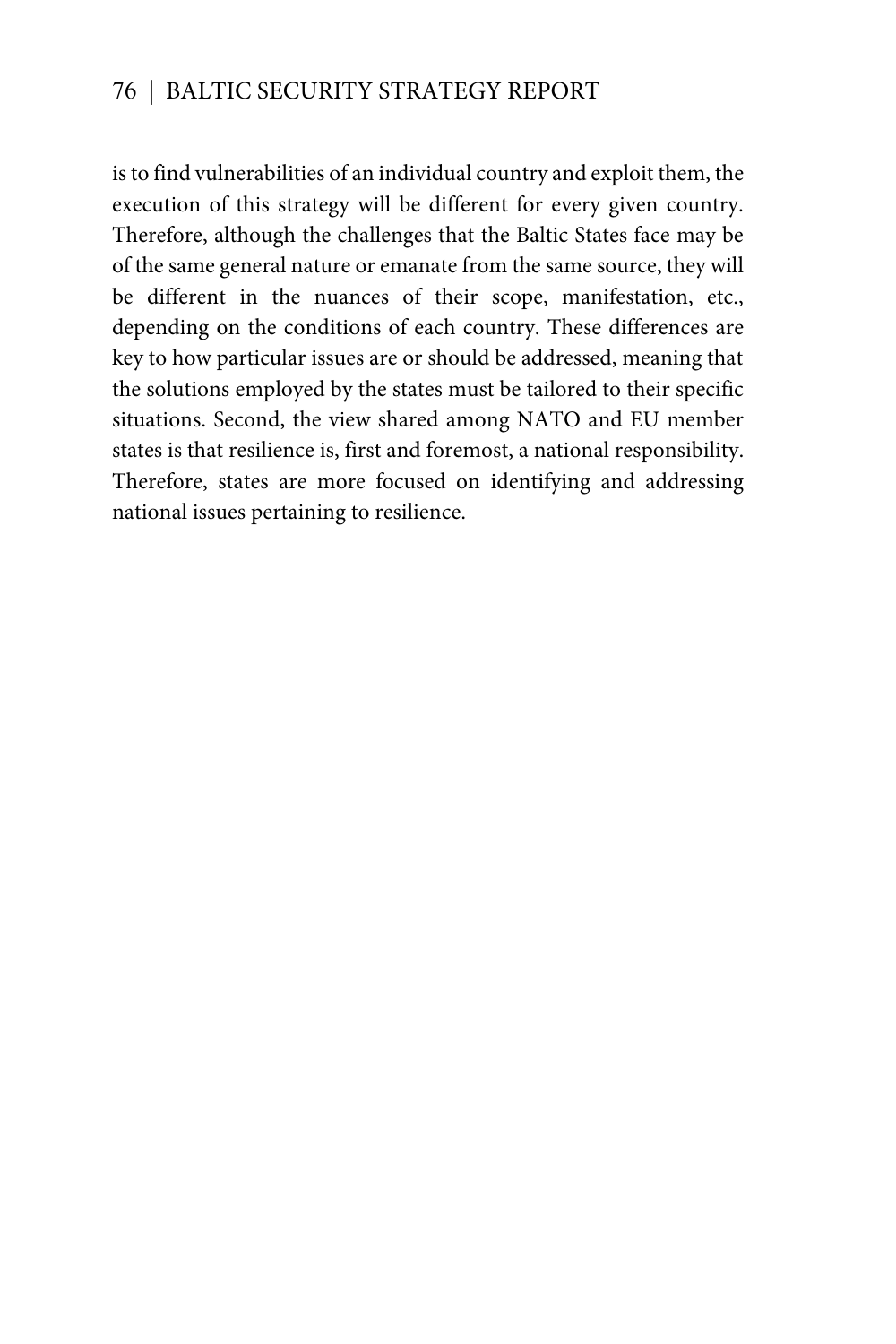# **2.2. Taking a Hybrid Governance Approach Against Hybrid Warfare: Lessons From National Cyber Security Incident Response Teams**

# *Ēriks Kristiāns Selga*

#### **Introduction**

<u>.</u>

In 2014, the Russian occupation of Ukraine with the use of a modernized doctrine of hybrid warfare awoke the hibernating concerns about Russian military aggression that might be directed at the Baltic States and their allies. The West hurried to secure the Baltic region from the most immediate, conventional military threats; and the result of the cooperation has been hailed a success.<sup>48</sup> But cooperation on defending against the other facet of hybrid warfare— "nonviolent subversion"—continues to pose a challenge, $49$ particularly, in attempts to multilaterally build societal resilience and security among the Baltic States. The following study charts several of the most important practical difficulties in fighting against information disorder, draws comparisons with the challenges faced by the markedly similar national cybersecurity incident response teams (NCSIRTS),<sup>50</sup> and outlines recommendations to guide Baltic and

50When referring to NCSIRTs I also include national cybersecurity response teams

<sup>48</sup>Justinas Mickus, "Baltic Security Situation: A Short Overview Santrumpa ..." EESC. 2016. Accessed August 18, 2018. http://www.eesc.lt/uploads/Baltic-Security-Overview-EESC.pdf.

<sup>49</sup>Radin, and Andrew. "The Potential for Russian Hybrid Warfare in the Baltics." RAND Corporation. February 23, 2017. Accessed August 18, 2018. https://www.rand.org/pubs/research\_reports/RR1577.html.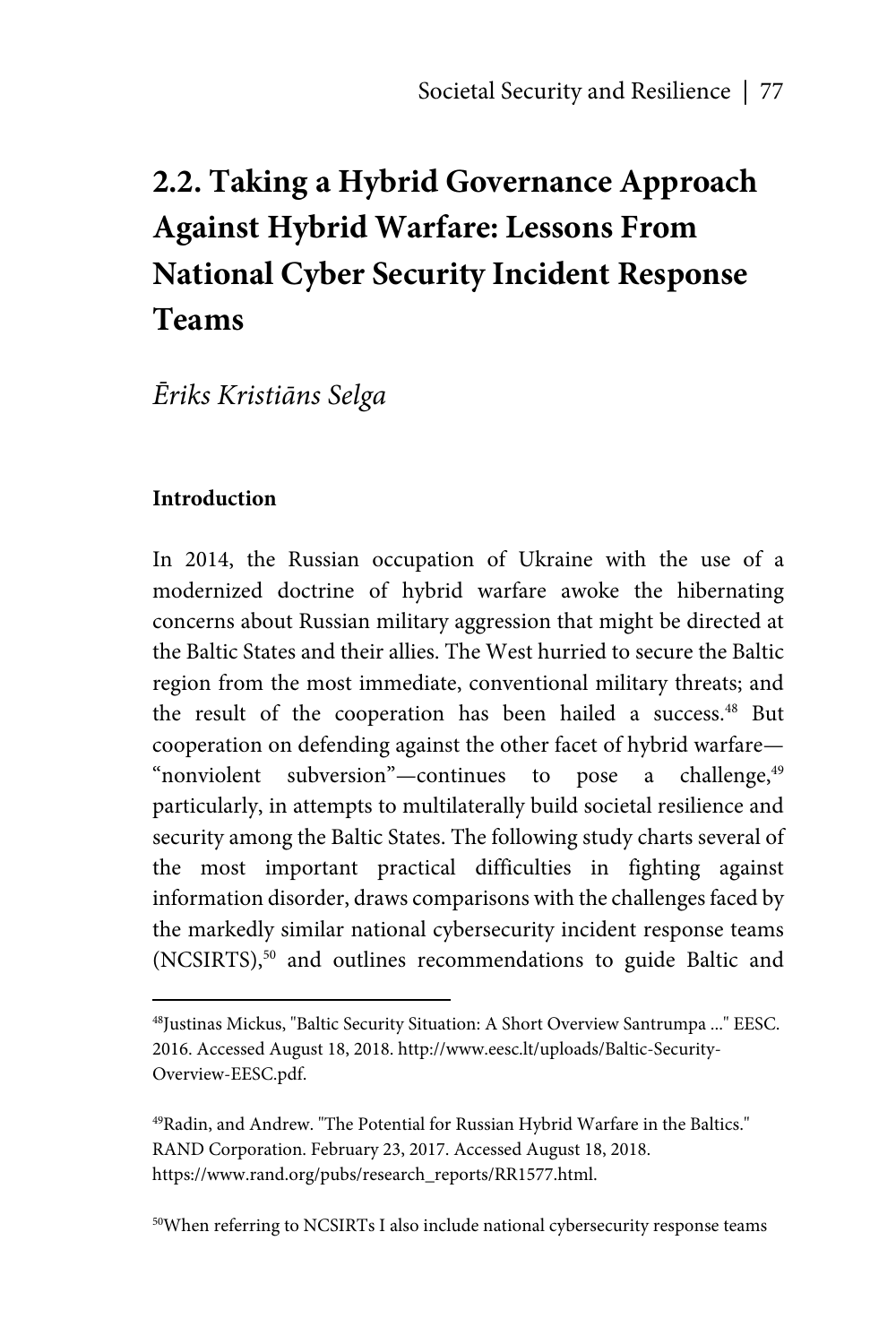Western policymakers in structuring a foundation for approaches to societal security.

#### **Challenges to Building Baltic Societal Security and Resilience**

The difficulty in building systematic cooperation measures against the soft elements of hybrid warfare is underpinned by the high level of subsidiarity, unpredictability and virality of their proliferation. Disinformation campaigns, for instance, are highly reactive to localized events, often of only contextual significance. Language barriers can isolate such campaigns to only one nation. The campaigns also traverse a variety of mediums, ranging from traditional television and radio media, to digital news outlets, digital social media, to targeted religious, non-profit, and academic institutions. Their messages exploit different strata of society, and can be aimed at various age groups, ideological orientations or other differentiators. The content can be localized, but denounce an extraterritorial instance, or focus on inciting against another domestic entity. Disinformation strains with local success are immediately amplified through an omnipresent echo chamber of different communication channels, translated into other languages, adapted for different localities, and reverberated.

Disinformation campaigns are also difficult to reign in, once identified. Ones that spill over into different countries then have to be individually rebutted by the country of origin. Such falsities further have to be retracted internally, depending on what segments of society were permeated. This is a particularly demanding task because how individualized and rapid the delivery of messages can be. Furthermore, any attempts to confront disinformation necessitate substantial evidence and investigation before being challenged and removed by authorities, by which time the campaign has potentially lost relevance. Authorities acting against disinformation with higher

 $\overline{a}$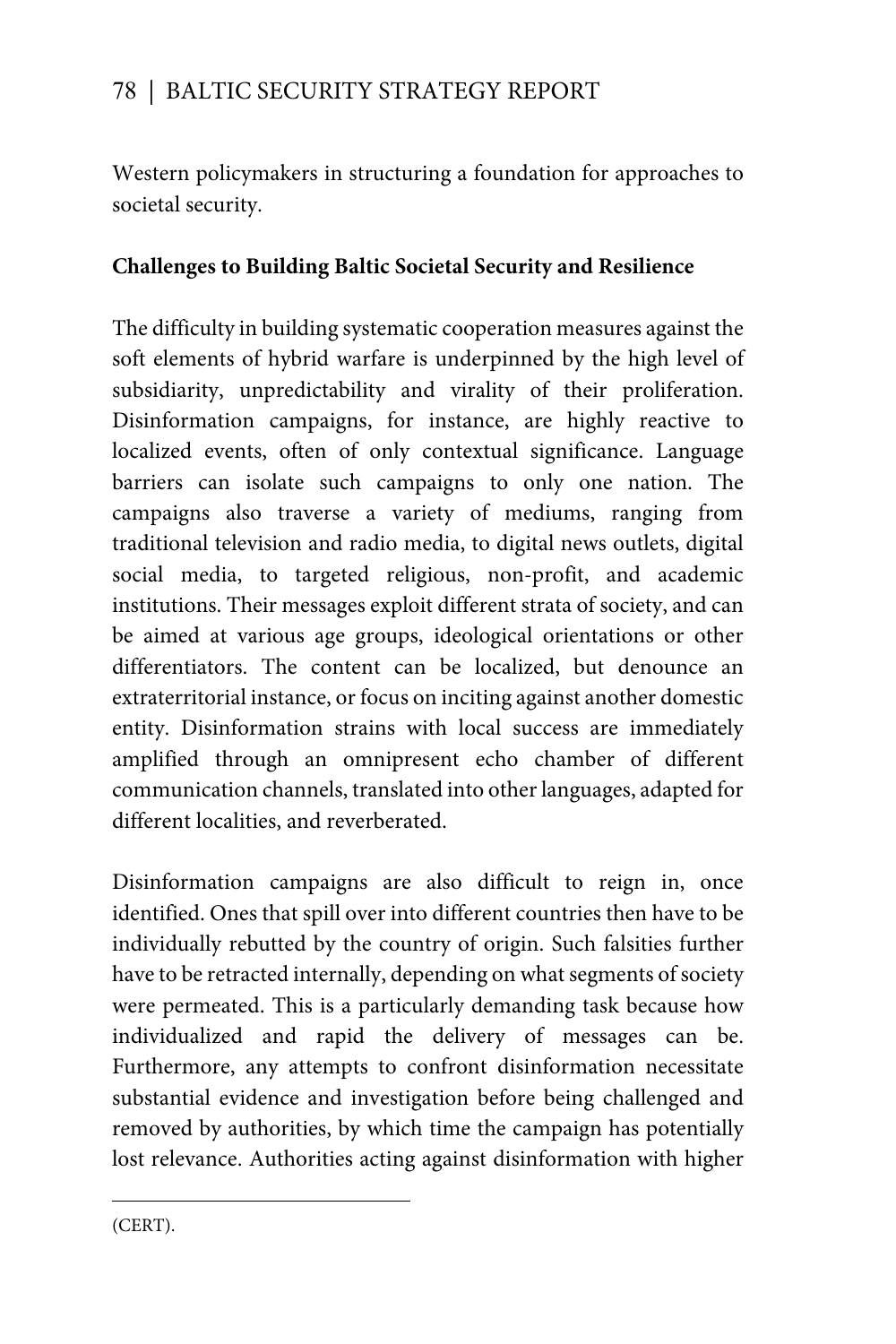executive freedom risk being challenged for overstepping Western values, like freedom of media or speech. Each challenge can further be mixed into the cycle of disinformation, to sustain the information fog.

The disinformation tool is also difficult to measure when it comes to consequences. It is unclear to what extent disinformation impacts its target audience, be it on an individual or a group.<sup>51</sup> Moreover, no clear understanding exists regarding how disinformation affects society over extended periods of time or whether halting a certain message is reflected in the recipient audience.<sup>52</sup> Concurrently, it is difficult to understand the impact of a viral campaign in the short term, beyond the political destabilization caused by confusion alone.<sup>53</sup> The gaps in the aforementioned measurements significantly reduce the ability to prepare against the threat, even in budgeting—if the potential damage caused by disinformation is unclear, proportional resources for their mitigation cannot be calculated.

#### **Anti-Hybrid Cooperation Frameworks in the Baltic States**

The nature of disinformation campaigns challenge contemporary bureaucratic and centralized international cooperation efforts, and new systems of cooperation must be considered, reflecting the particularities of disinformation. The BSSP working groups recommended various intergovernmental strategies that should be undertaken. Institutions responsible for long-term integration and social resiliency building should share best practices, as should shortterm incident responders. Particular attention was devoted to the

1

<sup>51</sup>Joshua Tucker, Andrew Guess, Pablo Barbera, Cristian Vaccari, Alexandra Siegel, Sergey Sanovich, Denis Stukal, and Brendan Nyhan. "Social Media, Political Polarization, and Political Disinformation: A Review of the Scientific Literature." *SSRN Electronic Journal*, 2018. doi:10.2139/ssrn.3144139.

<sup>52</sup>Id. at 4.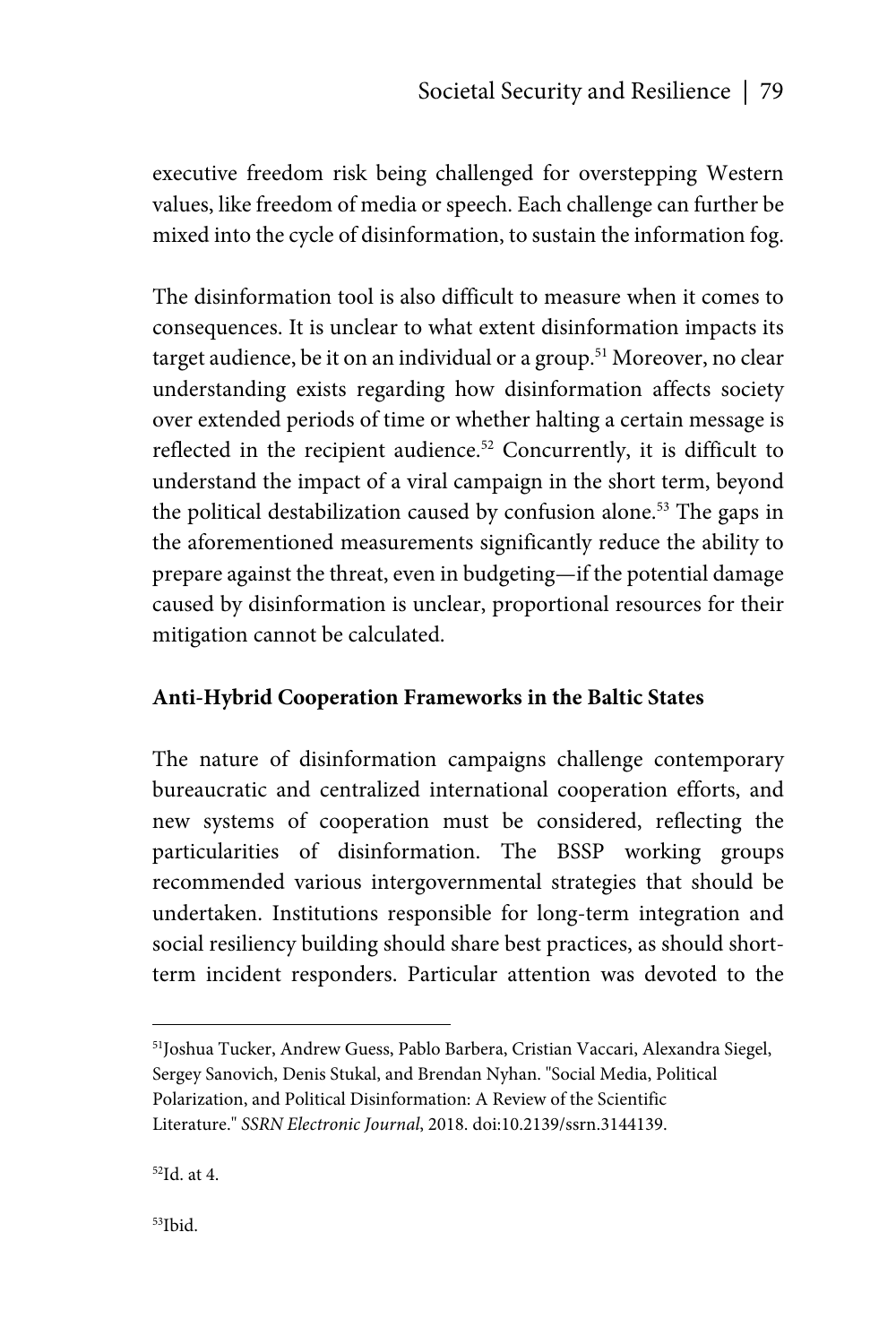shape of the institutional cooperation. Proposals included using existing organizations, like the Baltic Assembly, as a starting point. However, the novel challenges posed by modern disinformation call for novel operational set-ups. Inspiration could be found in the collaboration systems of NCSIRTs. Trans-border challenges faced in the realm of disinformation parallel those of cybersecurity. In both cases, the threats can have a localized impact, traverse borders through the digital medium, and may generally only be remedied by subsidiary entities. Both benefit from intelligence and best practice sharing, and isolation is detrimental.

Generally, the primary role of an NCSIRT is to be a country's contact point for information sharing and coordination in the area of cybersecurity threats, both aimed and wanton.<sup>54</sup> NCSIRTs differ greatly in organizational setup, authority, authorization, function and funding structures among states.<sup>55</sup> Great schisms exist between the maturities of different NCSIRTs, denoting different resources, experience, and capabilities.<sup>56</sup> A prevented or successfully defeated cyberattack may go unnoticed in a different jurisdiction. Thus, NCSIRTs often have to share intelligence or best practices as well as give warnings and expediently react to received information. If a "cyber-fire" starts in any part of the globally enveloping "cyberforest," it risks spreading to other states directly, or indirectly via political or economic shock.

In the EU, the so-called NIS Directive, which sets baseline cooperation

 $\overline{a}$ 

<sup>&</sup>lt;sup>54</sup> Joseph Nye. "The Regime Complex for Managing Global Cyber Activities". GLOBAL COMMISSION ON INTERNET GOVERNANCE, No. 1. 2015.

<sup>55</sup> Michael Miora, et al. "Computer Security Incident Response Teams." *Computer Security Handbook*, 2015. doi:10.1002/9781118820650.ch56.

<sup>56</sup> John Haller et al., "Best Practices for National Cyber Security: Building a National Computer Security Incident Management Capability." 2010. doi:10.21236/ada536721.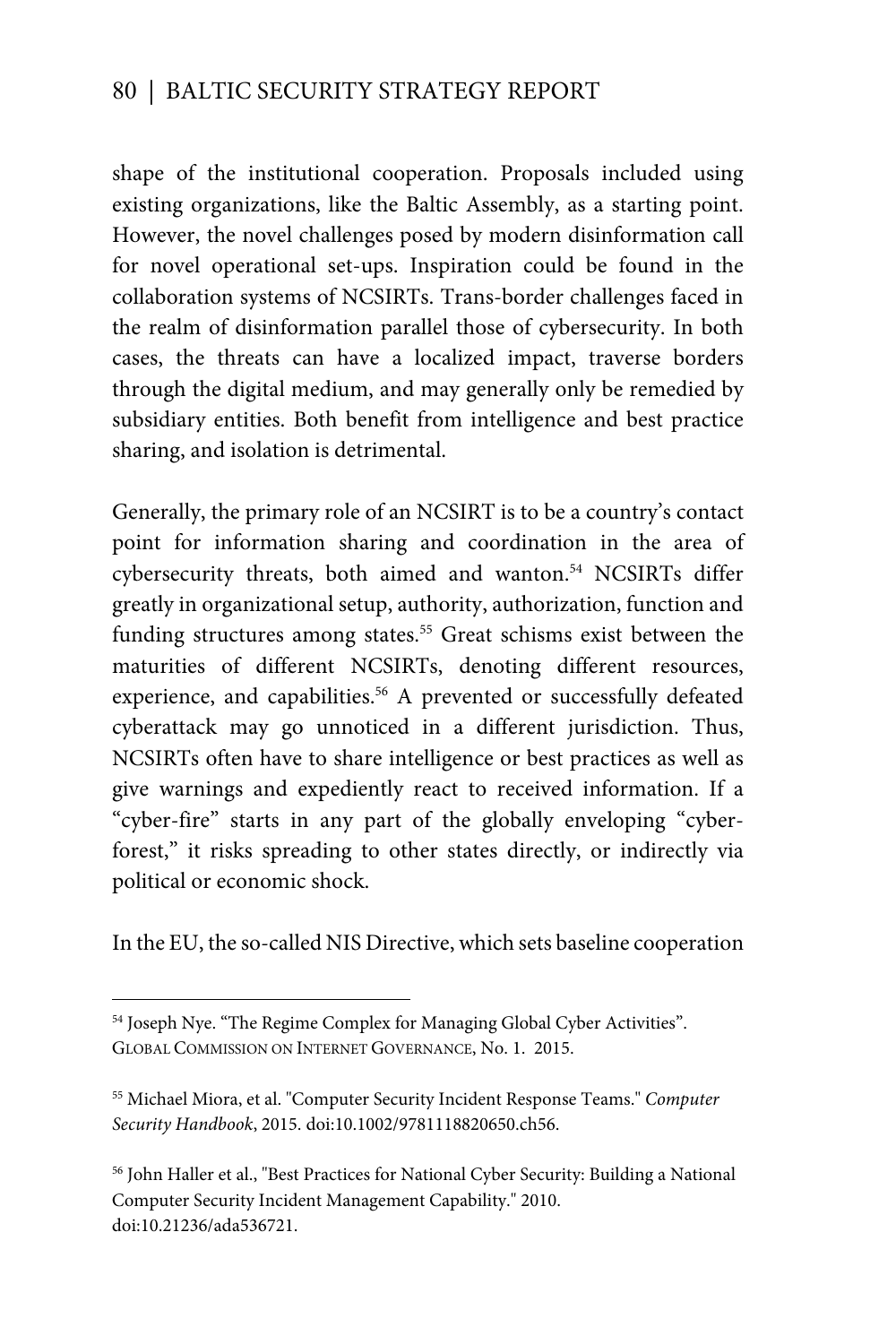rules for NCSIRTs, came into force only three years ago. It requires that states designate a CSIRT, a competent authority, single point of contact, and forms a cooperation group that must, to some extent, work with other national entities.<sup>57</sup> The approach is minimalistic, mainly setting in stone the current paradigms of self-regulation. NCSIRTs, for example, can exist as non-governmental organizations, integrated governmental organizations, or independent governmental institutions, while being bound to different government constituents.58 The NIS Directive successfully avoids over-formalization and allows for organic trust-based growth, which underpins much of international NCSIRT cooperation. As transnational organizational resiliency building would be a new effort for the Baltic States, and would require cooperation among various levels private and public entities, similar groundwork may ease the beginning stages of cooperation efforts.

# **Recommendations for Setting up Trans-National Baltic Cooperation**

The structure of cooperation between NCSIRTs as set by the EU's NIS Directive offers a starting point for Baltic policymakers. BSSP working groups highlighted the necessity of building resiliency through both short-term and long-term measures, with concurrent collaboration taking place at various levels of vertical hierarchies. A competent authority should be selected in all three countries that would liaison among each other, decide and disseminate pan-Baltic strategies to their stakeholders. A few points of contacts could be created in each of the Baltic States, with equivalent mandates. One, for example, could concern short-term crisis response teams—disinformation firefighter teams. These could involve hotlines between relevant leaders. Another could concern long-term measures aimed at developing

<sup>1</sup> 57 Ibid.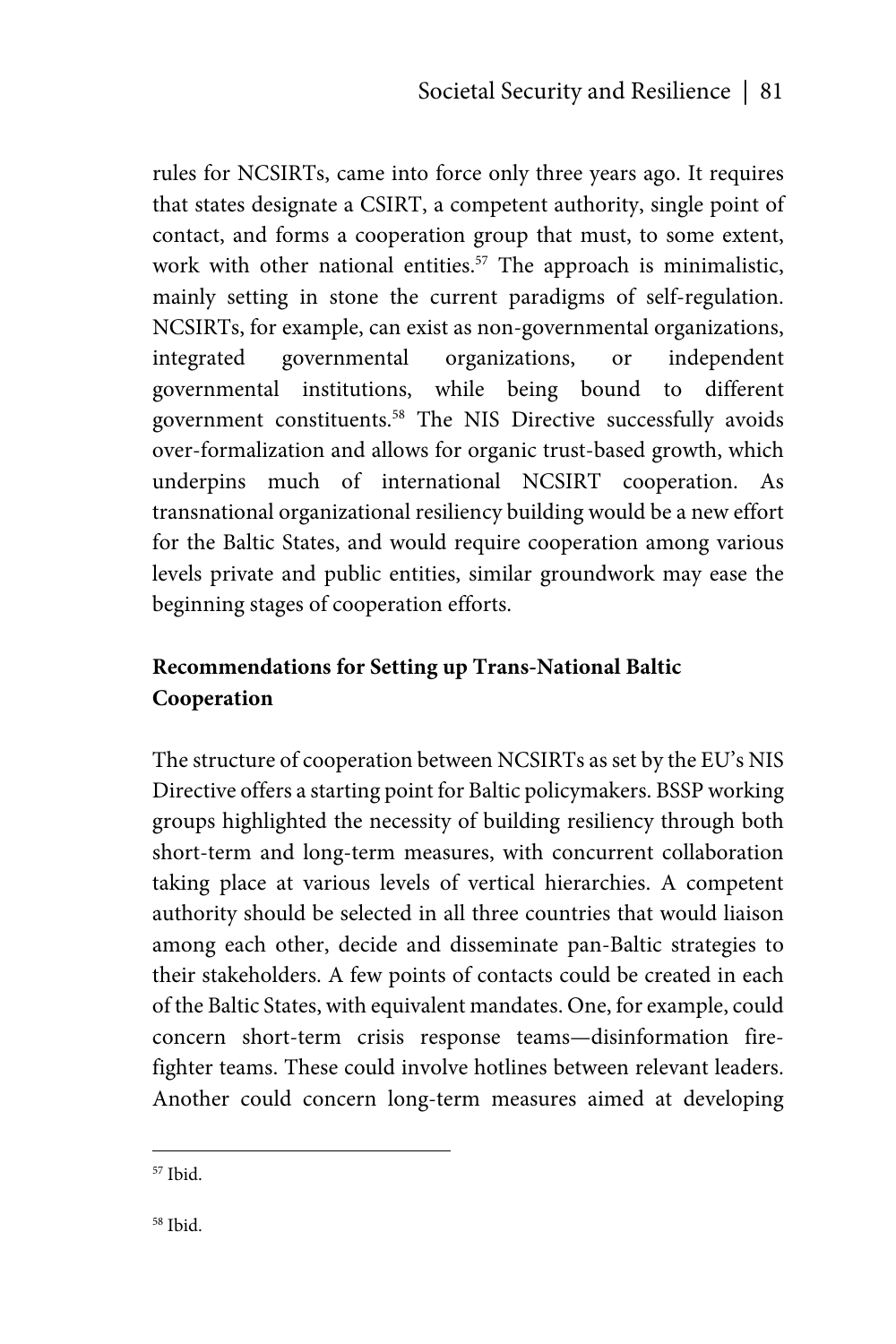long-term societal resilience and security. This point of contact could regularly exchange working best practices. Minimum cooperation could be set as a requirement between the three states to secure intelligence exchange between the relevant authorities.

Policymakers should also focus on the strengths allotted by cooperation among the states, which is a strong understanding of the cultural nuances of their respective populaces and information spaces. This knowledge should be collected, aggregated and used to study regional tendencies. Data should be amassed to understand the underlying operations of disinformation sources. Disinformation may underpin broader paradigm shifts in underlying political communication, and the Baltic States should invest in understanding the modalities of their respective communication flows among institutional, media, private and public actors.<sup>59</sup>

Leaders should also consider raising their voices in favor of requiring more cooperation between governments and technology firms, which are rapidly becoming more successful at automating sources of disinformation.<sup>60</sup> Any initiatives should be cross-referenced against allied efforts, especially NATO and the European Union. Among other efforts, the North Atlantic Alliance has actively been bolstering cooperation through its excellence centers, while the EU has recently formed a Hybrid Fusion Cell.

 $\overline{a}$ 

<sup>59</sup> Lance W. Bennett and Steven Livingston. "The Disinformation Order: Disruptive Communication and the Decline of Democratic Institutions." *European Journal of Communication*33, no. 2 (2018): 122-39. doi:10.1177/0267323118760317.

<sup>60</sup> Tom Wheeler, "Using "public Interest Algorithms" to Tackle the Problems ..." Accessed August 18, 2018.

https://www.brookings.edu/blog/techtank/2017/11/01/using-public-interestalgorithms-to-tackle-the-problems-created-by-social-media-algorithms/. And Tacchini, Eugenio, Gabriele Ballarin, Marco L. Della Vedova, Stefano Moret and Luca de Alfaro. "Some Like it Hoax: Automated Fake News Detection in Social Networks." *CoRR*abs/1704.07506 (2017):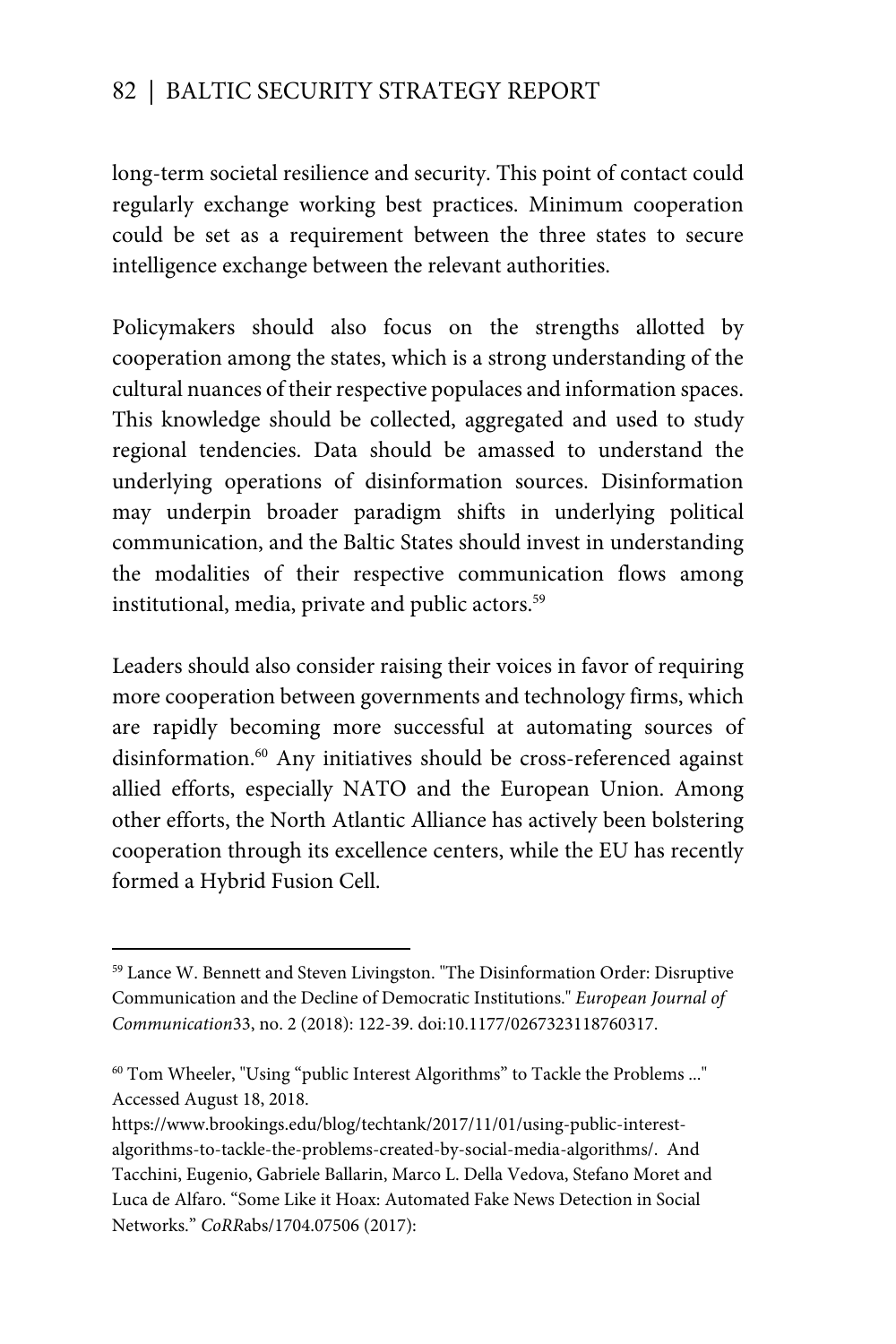Lastly, when discussing fledgling intergovernmental networks, consideration must also be given to the form of governance. Classic vertical hierarchies of international organizations are not able to provide the reaction time and holistic interoperability of the NCSIRT networks. Leaders should beware of creating purely vertical hierarchal power structures and recognize where allowing high levels of subsidiarity may bring the best results. US scholar and former Director of Policy Planning at the State Department, Anne-Marie Slaughter's, findings on power securement may be a helpful guide: when parties do not have direct control over the stakeholders in an effort, individual state power should be secured by adding value and finding mutual benefit, not isolating responsibilities.<sup>61</sup>

<sup>61</sup> Anne-Marie Slaughter, Filling Power Vacuums in the New Global Legal Order, Boston College Law Review 919, Boston College International And Comparative Law Review (Boston: 2013).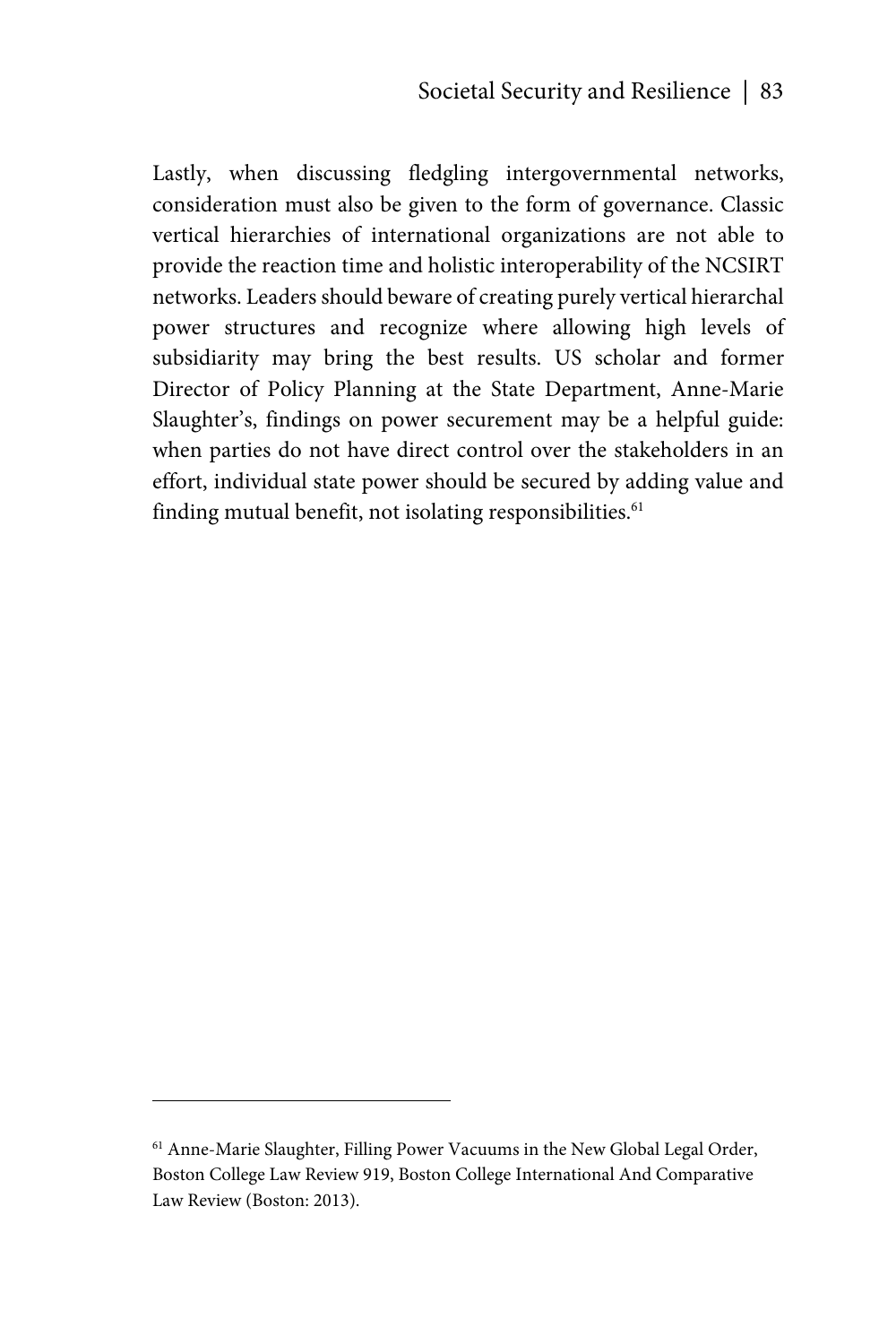# **2.3. Defeating Disinformation Threats**

*Dalia Bankauskaitė, Vytautas Keršanskas* 

#### **Introduction**

Russia, to a smaller or larger extent, has deliberately challenged the Baltic States on both the domestic and international levels since the breakup of the Soviet Union. After Russia waged unannounced war against Ukraine and occupied and annexed Crimea in 2014, the Western security community conceptualized these Kremlin tactics as "hybrid warfare." And while the search for most accurate phrasing to describe this *modus operandi* is still in progress in the West, the Baltics look at the issue from a much less theoretical and more practical point of view—it is a reality for them and a constant strategic challenge, which occasionally features new elements but whose general content does not change.

A report on hybrid warfare published by the European Center of Excellence for Countering Hybrid Threats (Hybrid CoE) suggest Russia possess the following range of hybrid tools that it utilizes against foreign countries:

- Propaganda;
- Fake news:
- Strategic leaks;
- Funding organizations;
- Political parties;
- Organized protest movements;
- Cyber tools for espionage, attack and/or manipulation;
- Economic leverage;
- Proxies and unacknowledged war;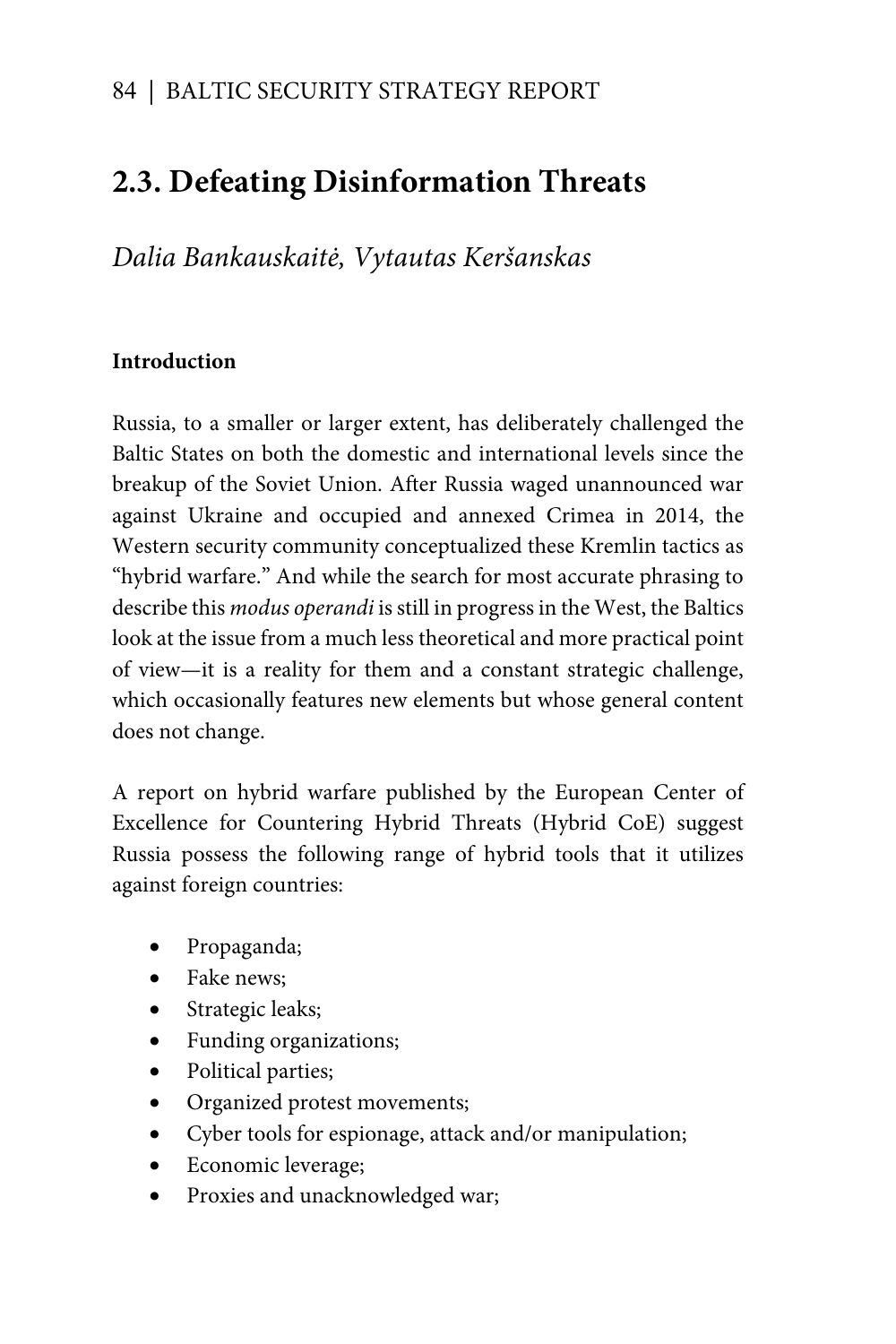Paramilitary organizations.<sup>62</sup>

However, the experience of the Baltic States proves that even this extensive list is not definitive. In the last decade and, especially, with the increased tensions between the West and Russia, related to Russia's invasion of Ukraine, the Baltic States have also been targeted by other measures that would perfectly fit the notion of hybrid attacks:

- Sabotage of strategic infrastructure and energy;
- Border violation by intelligence and (officially unconfirmed) military troops;
- Large-scale offensive military drills;
- Threats of military attack; among others.

Such multidimensional threats require not only a comprehensive analytical approach by security experts, academics, policymakers and implementors, but also a developed national as well as multinational approach to practically counter these challenges. Because discussing all types of hybrid-style influence operations would take too much space, in this paper we selected several of the most notable cases of Russian hybrid activities in the Baltic States. Analysis of these cases will present their presumed goals and target audiences. Later, the actual response by the targeted states' governments will be discussed. Finally, some food for thought for possible countermeasures will be suggested.

The paper also aims to present a pilot overview of the cooperation of the three Baltic States as well as indicate the opportunities, need, and potential for the further development, harmonization or synchronization of the national security effort in the context of closer regional cooperation.

<sup>62</sup> G. F. Treverton, *et al*, *Addressing Hybrid Threats*, Swedish Defence University, (Stockholm: 2018), 4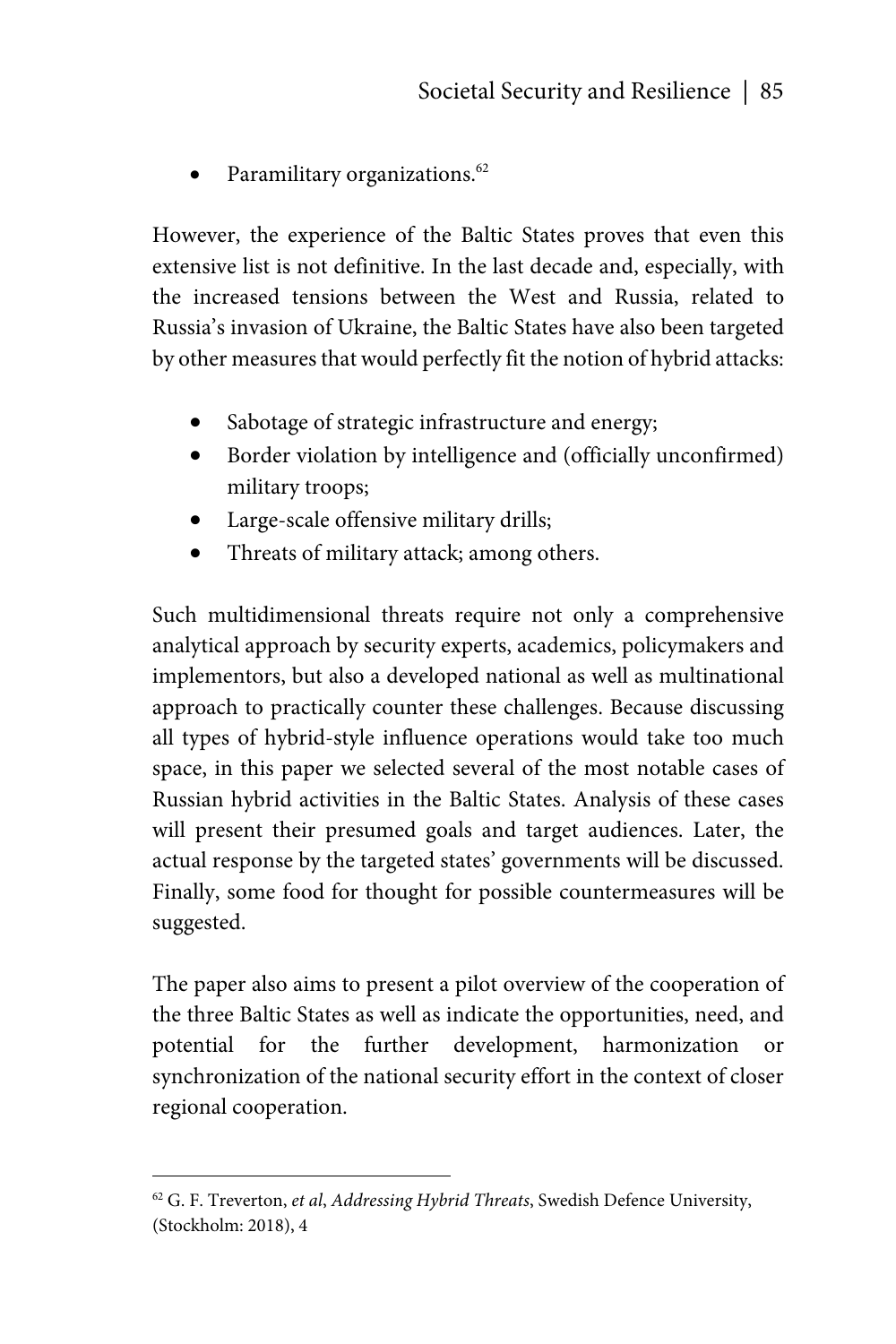#### **Cases of Russian 'Hybrid' Influence Operations**

*CASE NO. 1. CYBERATTACKS AGAINST ESTONIA (MAY 2007) AND LITHUANIA (2014/2015)* 

The main goals of the cyberattacks Russia waged in the Baltic States in 2007 and 2014/2015 were to influence local decision-making processes and interfere with routine information flows as well as to cripple democratic values and beliefs and thus weaken Baltic societies. Furthermore, Moscow sought to collect important information. Finally, it tried to foster anxiety and distrust of society at the security level of the allied states. Political and social unrest benefits the attacker, which routinely attempts to pursue the strategy of "divide and rule." In these cases, several target audiences could be named: governmental institutions, media and society.

#### *Actual Reaction by the Baltic States and NATO*

- In response to Russia's cyberattacks on Estonia, NATO conducted an internal assessment of the Alliance's cybersecurity and infrastructure defenses. The assessment resulted in a report issued to the allied defense ministers in October 2007. It further developed into the creation of a cyber-defense policy and the creation of the NATO Center of Excellence for Cyber Defense in May 2008, which is now providing important expertise to the entire Transatlantic community.
- Due to the cyber-attacks, the non-binding, analytical Tallinn Manual on the International Law Applicable to Cyber Warfare was developed. This report outlined international laws considered applicable to the cyber realm. The manual includes a total of 95 "black-letter rules" addressing cyber conflicts. The Tallinn Manual has worked to provide a global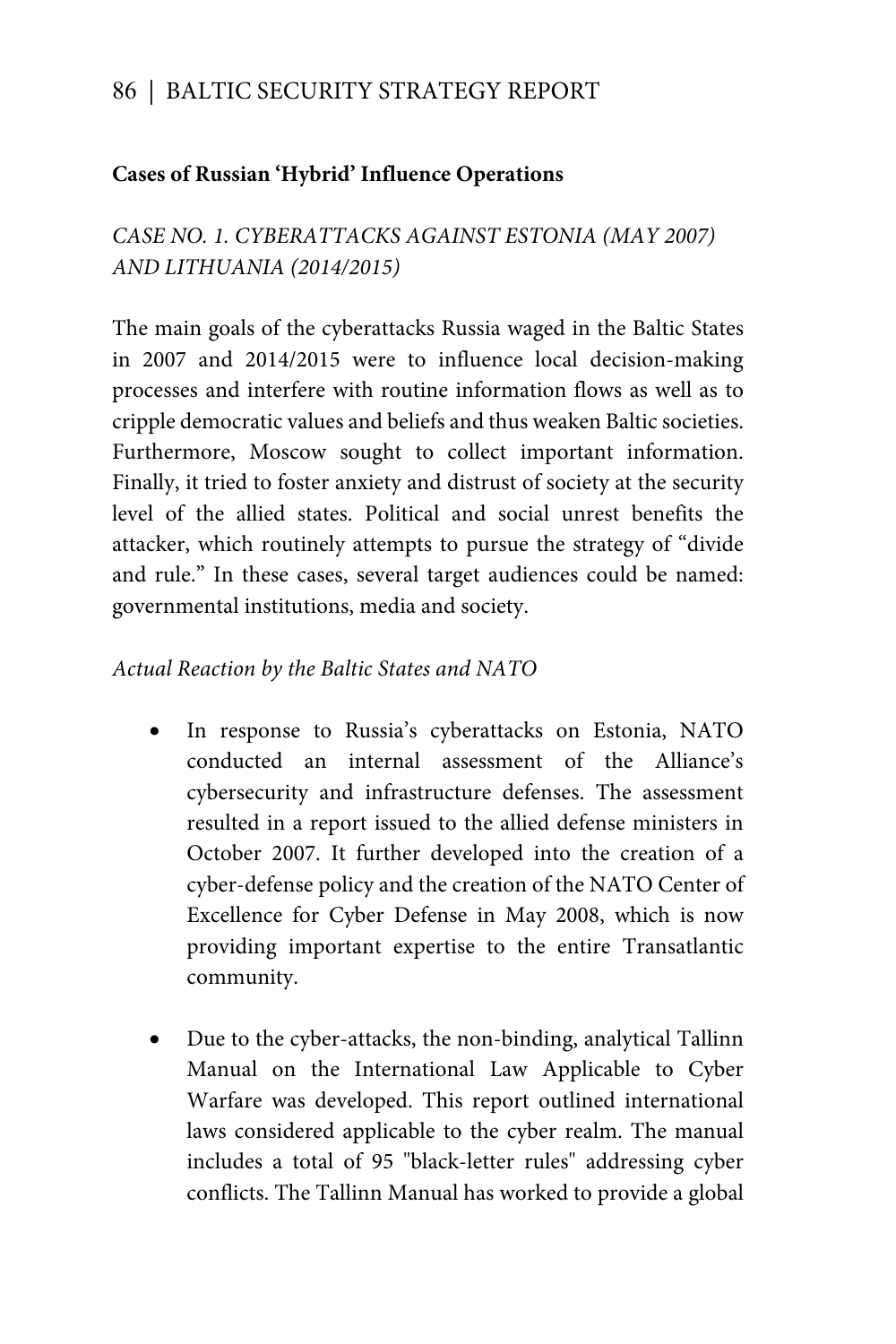norm in cyber space by applying existing international law to cyber warfare. The manual suggests that states do not have sovereignty over the Internet, but over components of the Internet in their territory.63

 In response to the growing number of cyber-attacks, Lithuania created its National Cyber Security Center in 2015—a governmental organization that takes care of state information systems as well as security of their infrastructure and investigates cyber incidents. The service is subordinated to the Lithuanian Ministry of National Defense.

Except within the scope of EU or NATO formats—like the Permanent Structured Cooperation Cyber Rapid Response Teams (PESCO CRRT) project initiated by Lithuania in 2018—the counter measures implemented by the Baltic States were all at the national level.

#### *Possible Reactions*

- The lack of understanding of the significance of the threat is visible among the political elites. For example, one could assume dangers and chaos of a cyberattack on transport grid systems (traffic lights, etc.) during rush hour. However, due to the lack of understanding of such a threat, the issue of cybersecurity is a major concern in the political agenda of most states. Therefore, informing politicians and governmental officials is necessary and could be done by research institutions working on cybersecurity. Special emphasis should be put on sharing experience between countries.
- National cybersecurity strategies have become an essential

<sup>63</sup> Stephen Hezog, "Revisiting the Estonian Cyber Attacks: Digital threats and Multinational Responses". Journal of Strategic Security, 4 (2), (Tampa: 2011), 49–60.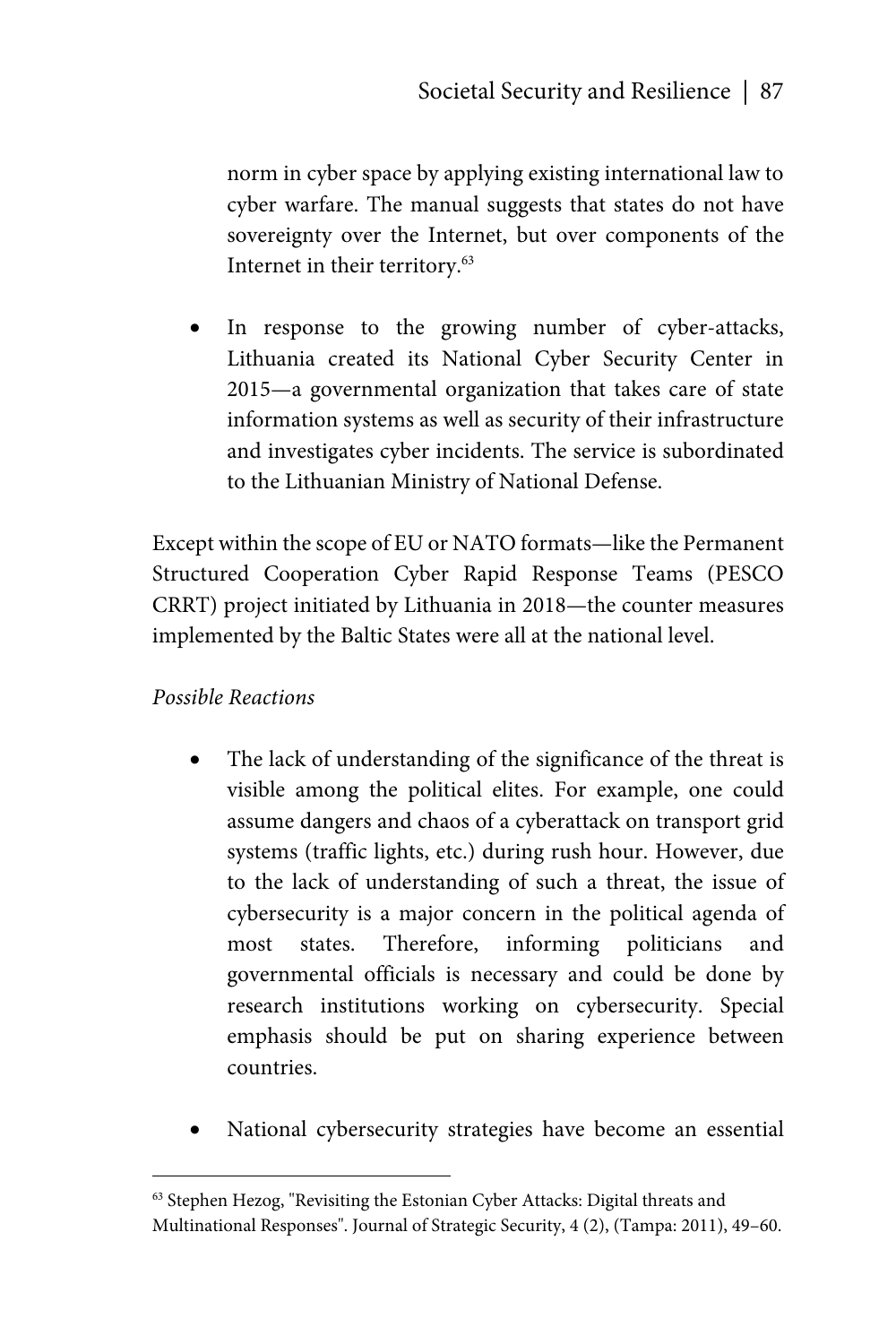backbone for preparedness to tackle cyber issues that may affect governmental institutions, important media channels as well as general societal security. Drafting this document is considered one of the key commitments to prepare and respond to attacks against domestic digital networks. According to the 2017Global Cybersecurity Index, Estonia is the highest-ranking country in Europe in terms of both its organizational structure to respond quickly to attacks as well as legislation requiring a minimal level of operation available without access to the Internet.<sup>64</sup> Lithuania only recently presented the Strategy, which, as of mid-2018, still needed to be approved by the parliament.

- Certain cyber-related issues could be considered matters of national security necessitating greater attention from the authorities. These could include the cyber-supply chain, evaluating supply-chain operations, practices and security, or usage of software produced in other countries (for instance Kaspersky Anti-virus software and its possible security gaps to authorities in NATO countries).
- Authorities should continue working on policies that encourage adoption of multi-factor authentication (MFA) solutions, preventing password-based attacks and ensure better protection of critical data and systems.<sup>65</sup>
- Governments should further encourage adoption of advanced technologies into the governmental sector as well as

 $\overline{a}$ 

<sup>64&</sup>quot;Global Cybersecurity Index 2017", International Telecommunication Union, (Geneva: 2017). Available at: https://www.itu.int/dms\_pub/itu-d/opb/str/D-STR-GCI.01-2017-PDF-E.pdf p. 37.

<sup>65</sup>M. Chertoff, J. Grant, 8 Ways Governments Can Improve Their Cybersecurity. Accessed December 22, 2017, https://hbr.org/2017/04/8-ways-governments-canimprove-their-cybersecurity.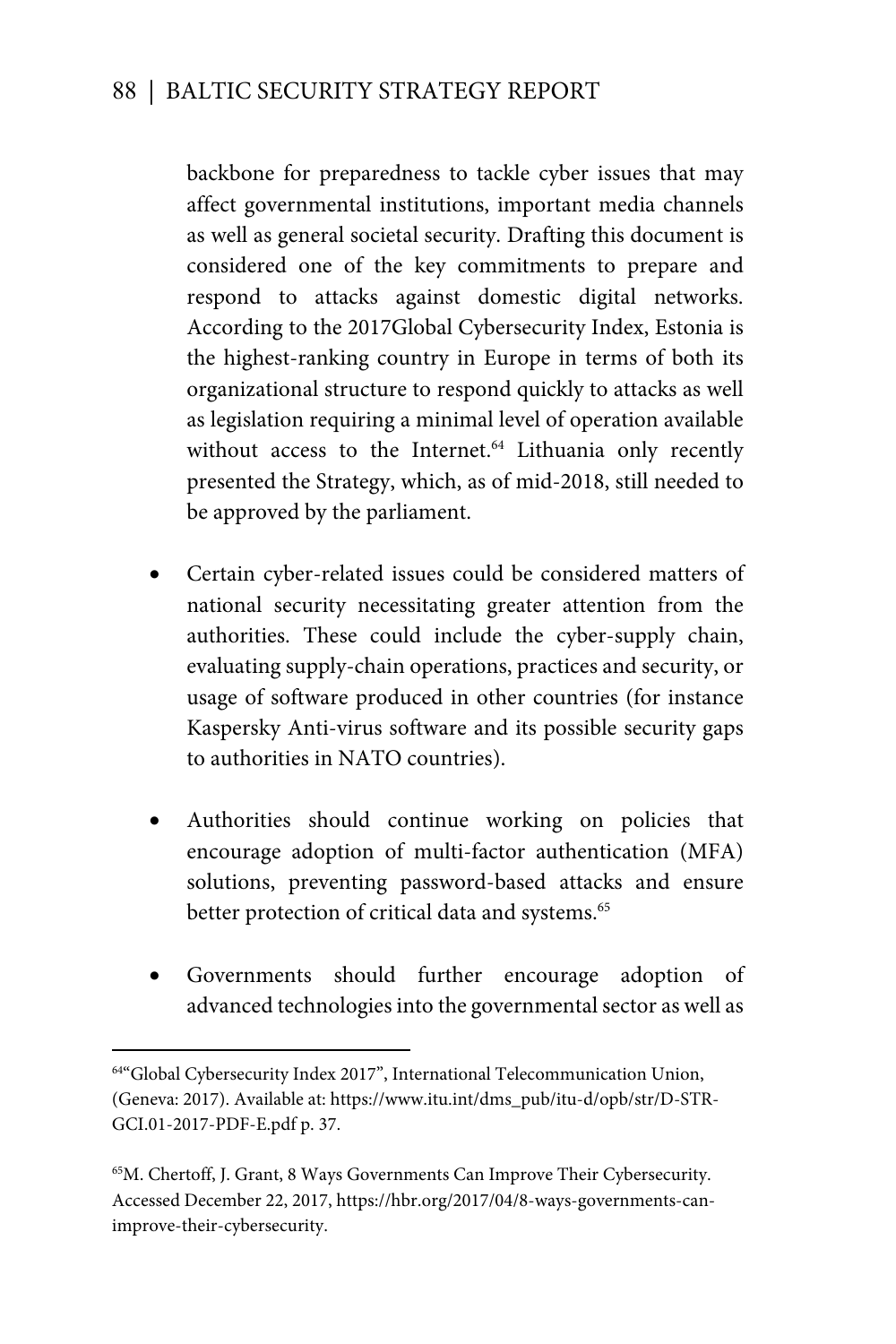among the general population and businesses, such as Blockchain, etc. For instance, it can help to track sources of insecurity in supply chains related to Internet-of-things devices.66 Public-private partnerships can become an important measure to ensure effective protection in cyber space. Authorities could work together with business to enhance the Blockchain ecosystem and improve security and privacy as a result.<sup>67</sup>

- Additional information campaigns are also needed for broader society, as irresponsible and precarious use of the Internet may lead not only to personal insecurity: infected devices can be used in general cyberattacks against public institutions. Informational campaigns on "cyber hygiene" are necessary for both younger and elder users of the Internet. An essential element to this approach would also be the monitoring of public social networks, where individual devices and users could experience cyberattacks after visiting forums and websites that frequently transmit hate and discriminatory messages openly and attract visitors through pirated content.
- A clear need exists to strengthen counter-cyber threat capabilities to make Internet-based networks less vulnerable. For this, experienced IT security experts should be engaged together with institutions and analytical centers to address the

<sup>66</sup>N. Kshetri, Can Blockchain Strengthen the Internet of Things? *IT Professional*, *19*(4), 72. Accessed December 22, 2017, https://doi.org/10.1109/MITP.2017.3051335.

<sup>67</sup> R. Materese, Strengthening Public-Private Partnerships to Reduce Cyber Risks to Our Nation's Critical Infrastructure. Accessed December 22, 2017,

https://www.nist.gov/speech-testimony/strengthening-public-private-partnershipsreduce-cyber-risks-our-nations-critical.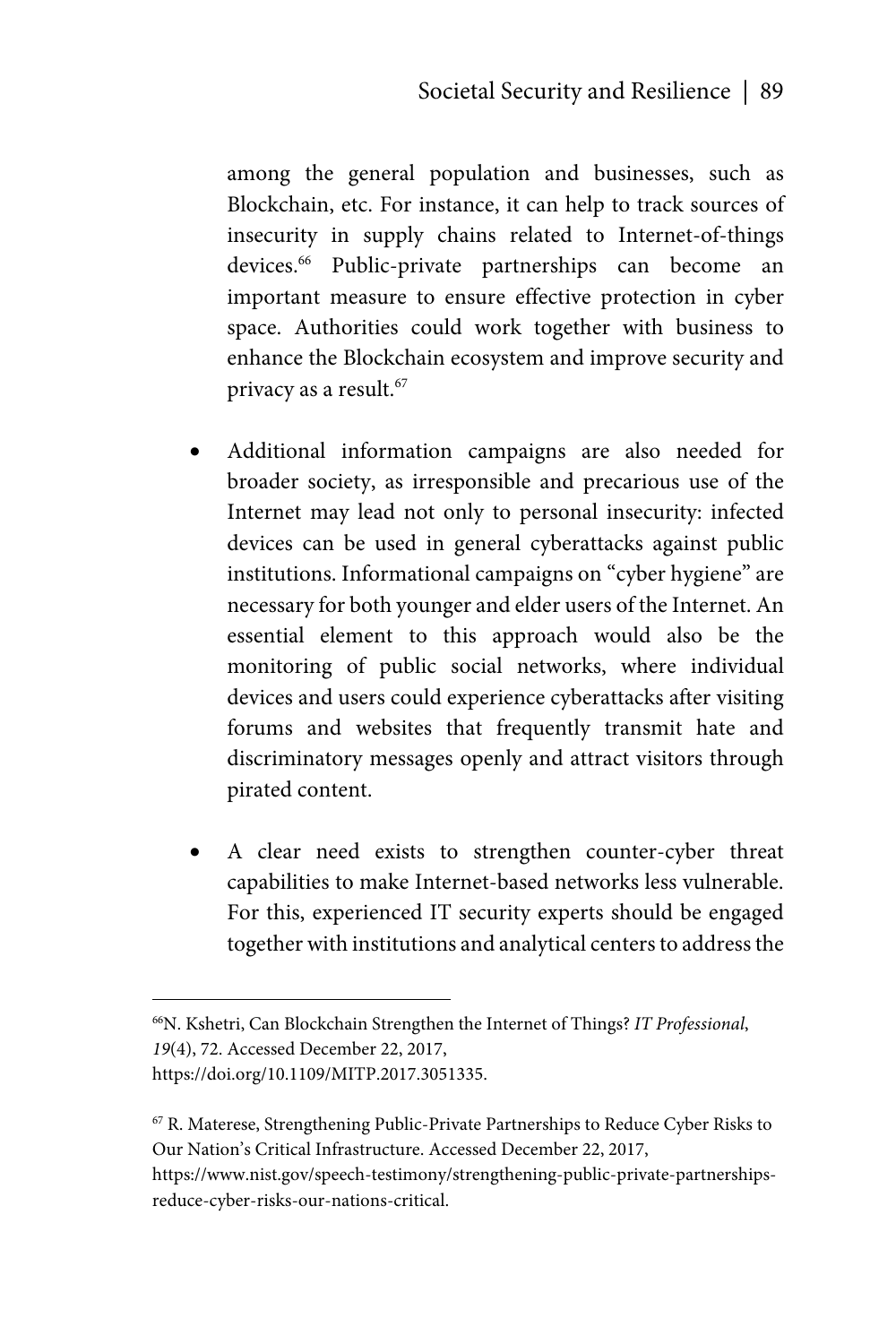issue in a proper way both in a political and technological fashion. In the case of Lithuania, there is already a relatively highly developed IT infrastructure and large numbers of global IT actors (CSC, for example)<sup>68</sup> working in the country. Part of the latter have experience in cybersecurity and infrastructure development efforts in Western countries, providing a valuable base for contextualizing this experience in Lithuania.

• A quick reacting cyber incident research and analysis group should be ready to immediately disclose perpetrators of such acts and then publicly identify them.

# *CASE NO. 2. BREACH OF BORDER, INTELLIGENCE OPERATIONS: KIDNAPPING AND SENTENCING OF ESTONIAN INTELLIGENCE OFFICER (SEPTEMBER 2014–AUGUST 2015)*

This operation had two main goals: First, revenge and to intimidate the KAPO (Estonian intelligence service), which had successfully caught numerous Russian spies in Estonia in previous years. Second, the Estonian officer might have been kidnapped to be exchanged for Russian spies in Estonian custody. The main target audiences of this hybrid influence operation were the Estonian government, security structures, and the public, as well as NATO allies.

#### *Actual Reactions by Estonia*

 $\overline{a}$ 

 "The abduction of officer Eston Kohver from the territory of the Republic of Estonia by the Russian Federal Security

<sup>68</sup> CSC Wins \$30 Million U.S. Air Force Cybersecurity Contract, *Business Wire,*  January 18, 2011. Accessed on December 22, 2017,

https://www.businesswire.com/news/home/20110118005423/en/CSC-Wins-30- Million-U.S.-Air-Force.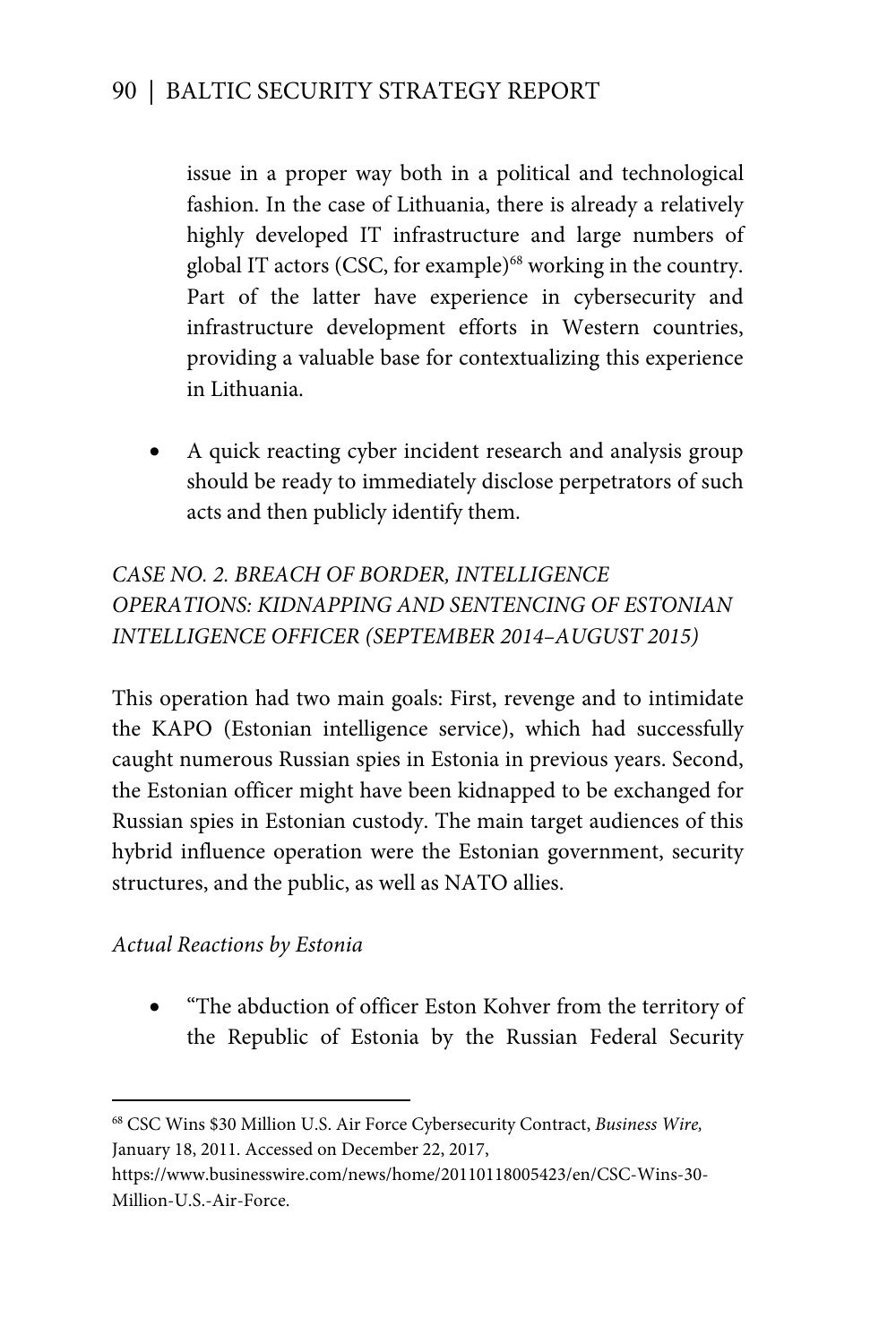Service (FSB) on September 5, 2014, and his unlawful detainment in Russia thereafter constitute a blatant breach of international law," the Estonian foreign minister at the time, Marina Kaljurand, said in a statement.

- The case provoked condemnation from the international community and its main actors. The European Union's top foreign policy official, Federica Mogherini, said that Russia's actions were "a clear violation of international law." The United Kingdom's minister for Europe, David Lidington, said he was "deeply concerned" by the sentencing. "I have repeatedly raised my concerns about the handling of Mr. Kohver's case and called for his release during my meetings with the Russian ambassador to London," he said in a statement released by the Foreign Office. In Washington, US State Department spokesperson John Kirby denounced Russia's actions, saying they showed disregard for the rule of law.
- Since Kohver's capture, Estonia has ramped up defenses along its 290 km border with Russia, allocating more than  $\epsilon$ 2 million for clearing and buying land and setting up a special border task force.
- Eston Kohver, sentenced in August 2015 to 15 years imprisonment in Russia, was exchanged for a former Estonian security official who, at that moment, was serving a 16-year sentence for spying for Kremlin. This swap was made possible at the highest political level prior to Putin's visit to the UN.

#### *Possible Reactions That Could Be Taken*

Already in August 2015, there were discussions about fencing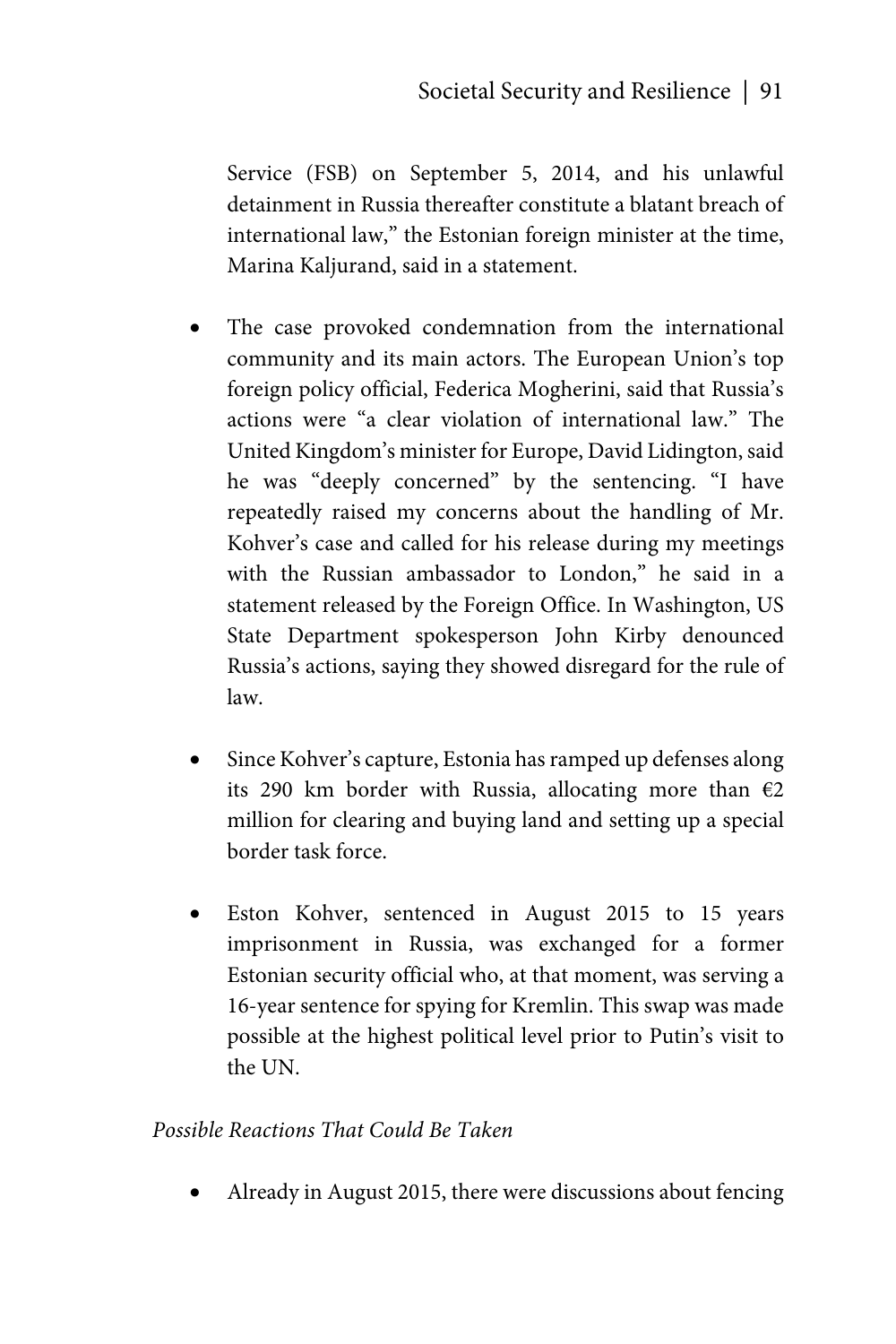along the border with the Russian Federation to enhance security and protect the Schengen zone, costing around  $E$ 73 million. According to the Estonian Ministry of Interior, it would have permanent technical surveillance. The fence could also help to prevent such incidents as Officer Kovher's abduction and would stop Russian counterintelligence from executing similar operations violating the Estonian border.

- Before building the fence, surveillance (remote monitoring) along the border and particularly around key facilities should be enhanced and paired with the most advanced technologies available. The most vulnerable areas along the border could also be coupled with some type of rapid-response forces.
- Capabilities to ensure both intelligence and counterintelligence efficiency is crucial in criminal intelligence, as well. Russia has often used local criminal networks and oligarchic connections to gain influence and stir unrest in Ukraine, for example.

*CASE NO. 3. INTERRUPTIONS OF STRATEGIC INFRASTRUCTURE: INTERRUPTION OF NORDBALT SUBMARINE POWER CABLE WORKS (MARCH–APRIL 2015)* 

In March–April of 2015, the Russian navy, the Military-Maritime Fleet (*Voyenno-Morskoy Flot*—VMF) disrupted NordBalt power cable infrastructure being laid between Sweden and Lithuania. According to the Lithuanian Ministry of Foreign Affairs, a ship from the Russian Baltic Fleet entered the exclusive economic zone of Lithuania on April 30, during a regular military drill, and unlawfully ordered the Swedish-Swiss construction ship *Alcedo* to change course. Similar incidents took place on March 19, April 10 and April 24 as well. Such cables lie on the Baltic seabed unburied and unhidden; therefore, there is always a special ship present that informs other vessels not to encroach on the infrastructure to avoid harming the power cable with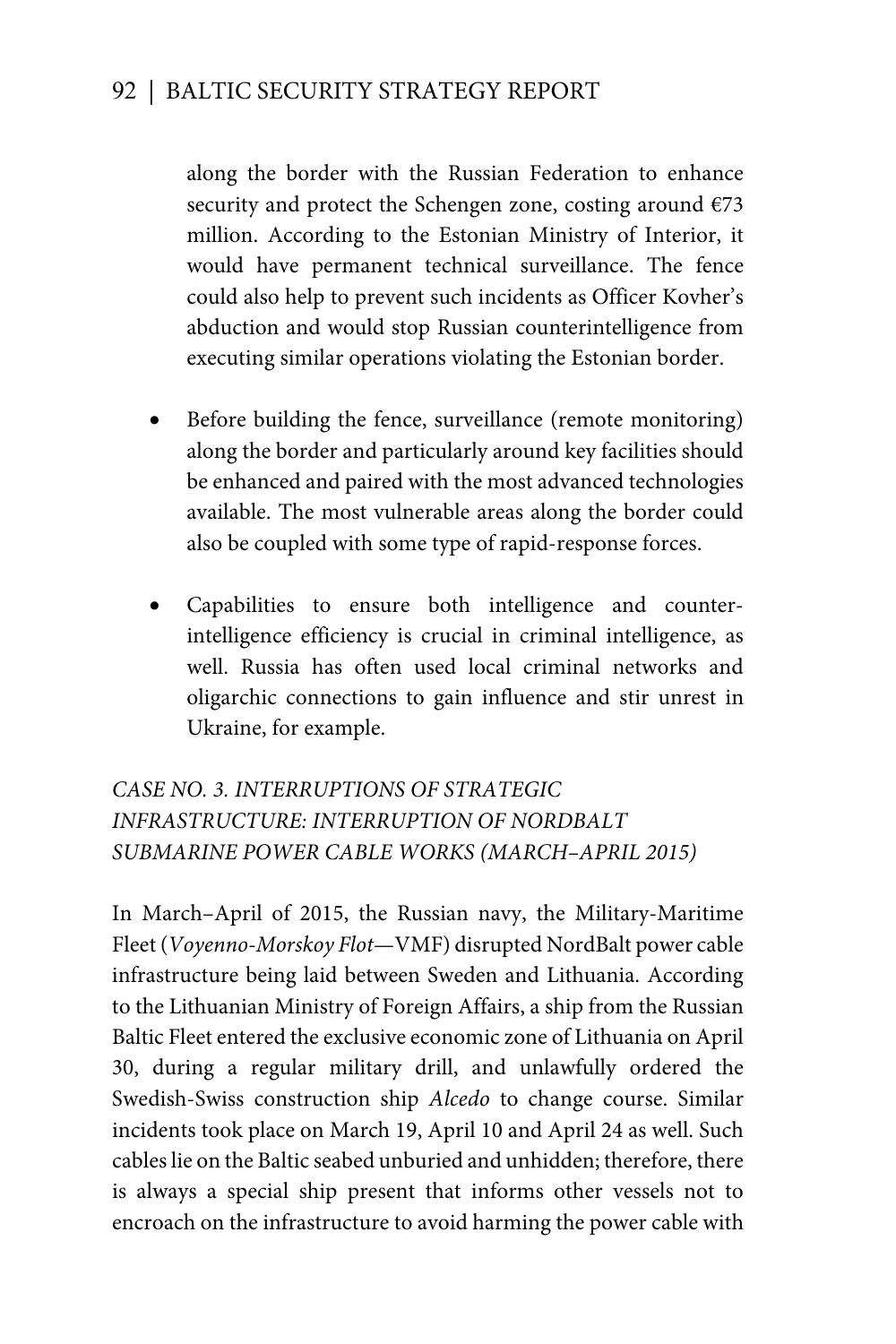fishing equipment or anchors. However, the ship was ordered to diverge from the cable route by Russian military ships.<sup>69</sup>

The dispute was swiftly resolved, but it nonetheless demonstrated how international waters can be manipulated by adversaries. The ultimate goal of the Russian side was to undermine the underwater powerline project, which is designed to increase the diversification of energy sources for Lithuania. The target audience for this operation was both the Lithuanian government and society.

#### *Actual Reactions*

<u>.</u>

Hours after the incident at the NordBalt cable construction site, the Russian ambassador to Lithuania was summoned to the Lithuanian foreign ministry. Lithuania expressed protest to the Russian ambassador concerning the Russian navy's violation of the United Nations Convention on the Law of the Sea (UNCLOS) as well as Lithuanian economic interests. According to Lithuanian Foreign Minister Linas Antanas Linkevičius, military ships in a maritime economic zone of another state have the right to sail, but this should not interfere with other ships' routes.70

 Rokas Masiulis, the lithuanian minister of energy, noted that the incident ultimately had no impact on the NordBalt project's progress, but he nevertheless stressed the seriousness

https://www.ft.com/content/b63B33ea-f0b9-11e4-ace4-00144feab7de

<sup>69</sup> Russia Accused of Disrupting New Energy Link between Sweden and Lithuania', *EU News & Policy Debates, across Languages*, 4 May 2015a accessed December 2, 2018, http://www.euractiv.com/sections/global-europe/russia-accused-disruptingnew-energy-link-between-sweden-and-lithuania-314279.

<sup>70</sup> Lithuania accuses Russia of disrupting work on Baltic power cable, *Financial Times,* May 2 2015, accessed December 22, 2017,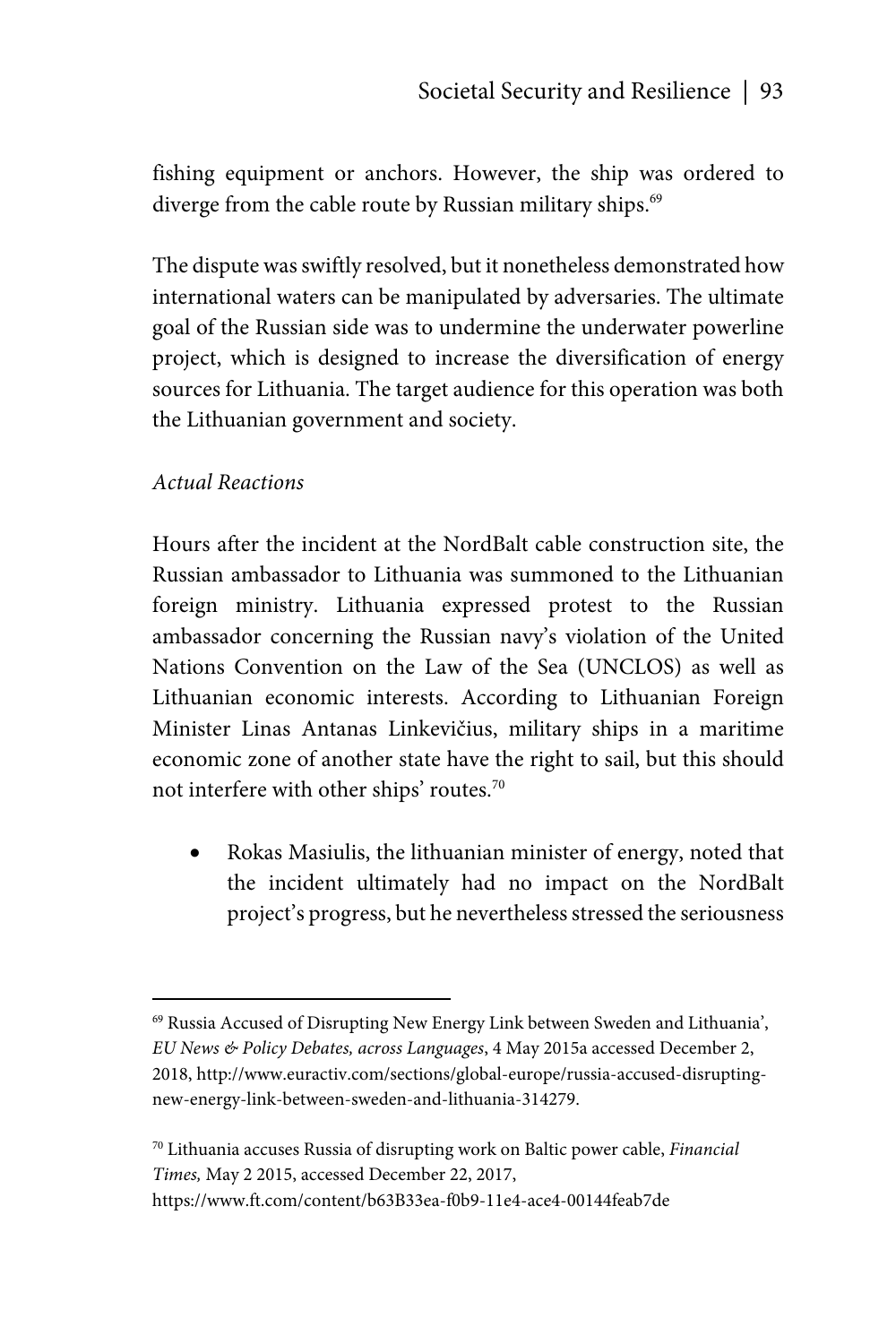of the incident.71

 Lithuanian Foreign Minister Linkevičius declared that safe shipping in the Baltic Sea is not only an interest of Lithuania, but also of the Western countries, so NATO, the EU and Lithuania's other allies should more strongly react to maritime violations by the Russian navy.<sup>72</sup>

## *Possible Reactions That Could Be Taken*

- It is important to understand the meaning of Russian provocations and their goals and act decisively when encountering illegal Russian military activity in the Baltic Sea. First, this means that, in the future, Lithuania should consider deploying Lithuanian naval elements near the construction sites of important maritime infrastructure links. The Russian VMF may be more deterred from colliding with the navy of a NATO country than with civilian ships because it could result in more serious consequences for Russia.
- Another important step would be to persuade Western NATO allies about the seriousness of the maritime security situation in the Baltics and to promote their stronger reaction to repeated Russian violations. Countries like the United States and the United Kingdom could take additional measures to deter Russia from violating international law off the coasts of the Baltic States. Meanwhile, countries like Germany, whose economic interests are strongly related to Baltic Sea security and Russian markets, are likely to have greater leverage in negotiating with Russia for increased regional security.
- Last but not least, Lithuania's non-NATO partners, Sweden and Finland, play an important role in Baltic Sea security

 $\overline{a}$ 

 $71$  Ibid.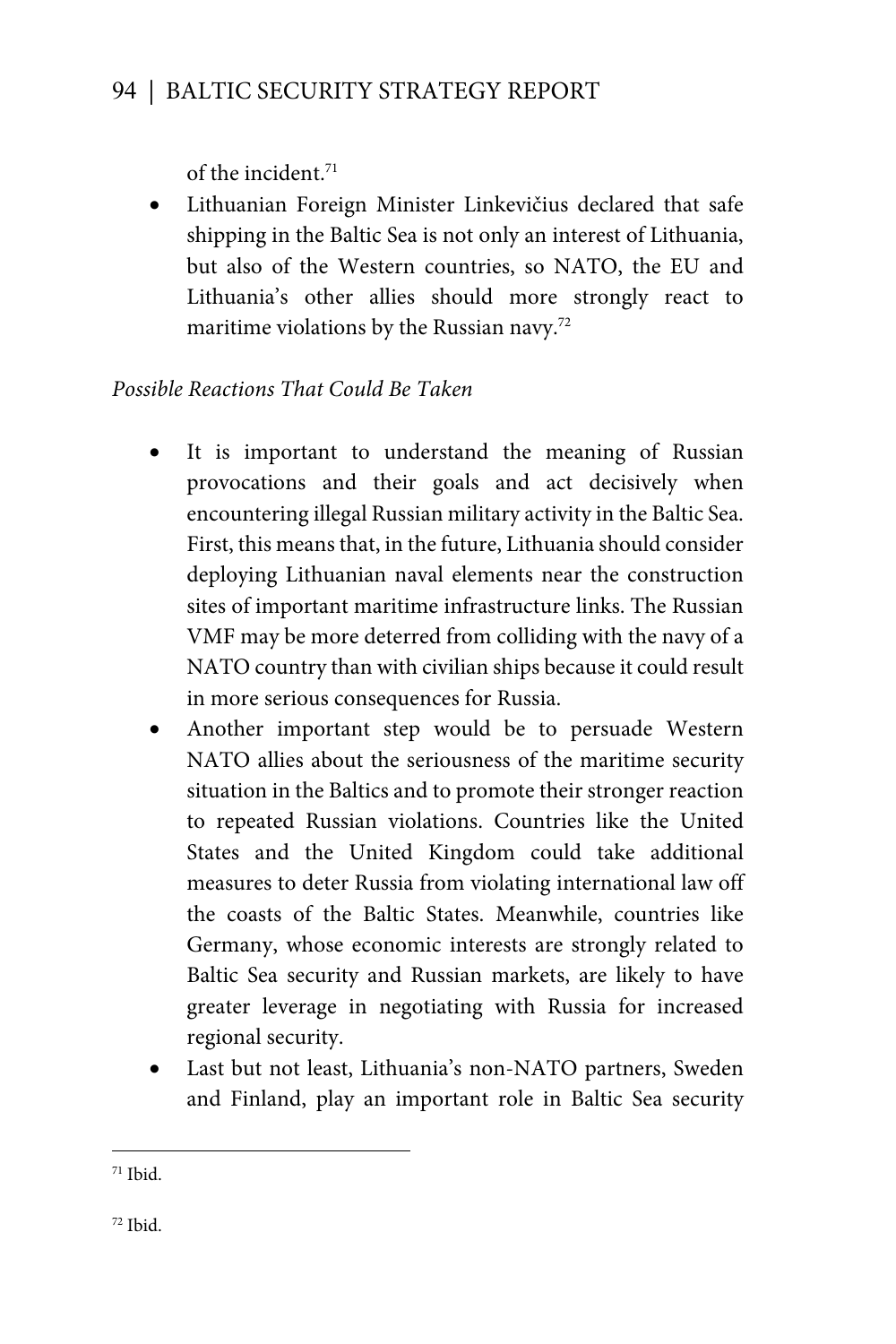structures. In a long-term perspective, it is vital for Baltic State and NATO interests that those two countries, which currently have more or neutral foreign policies, eventually shift their official discourse and rhetoric to a more explicit pro-Western geopolitical and military orientation that would include clear elements of a deterrence strategy against Russia.

#### **Disinformation as the Major Challenge**

The societies of the Baltic States are extensively exposed to the Kremlin's disinformation and subversion activities designed to create a favorable environment for Russian policies and politics. The three Baltic States reside on the frontiers of NATO and the EU, and they are the only former Soviet republics to have become full members of these Euro-Atlantic organizations. At the same time, however, these countries have large minorities of Russian-speaking people; and although public nostalgia for Soviet times has significantly decreased over the last two decades, a level of it persists. The Baltic States are viewed by the Kremlin as one area where it might be possible to subvert Transatlantic as well as EU unity. Any weakness of the Baltic States would serve the Kremlin's propaganda and disinformation campaign as proof at home and internationally that the EU and NATO are failing organizations.

The pro-Kremlin narratives are similar (e.g., "Lithuania, Latvia and Estonia are failing states"; "the Baltic States are puppets/proxies of the US"; "the Balts are Russophobic"), and pro-Kremlin media outlets make continuous efforts to reach vulnerable target groups in each Baltic State to take advantage of the weaknesses of their domestic economies, social issues, contested histories as well as weak inter-state cooperation.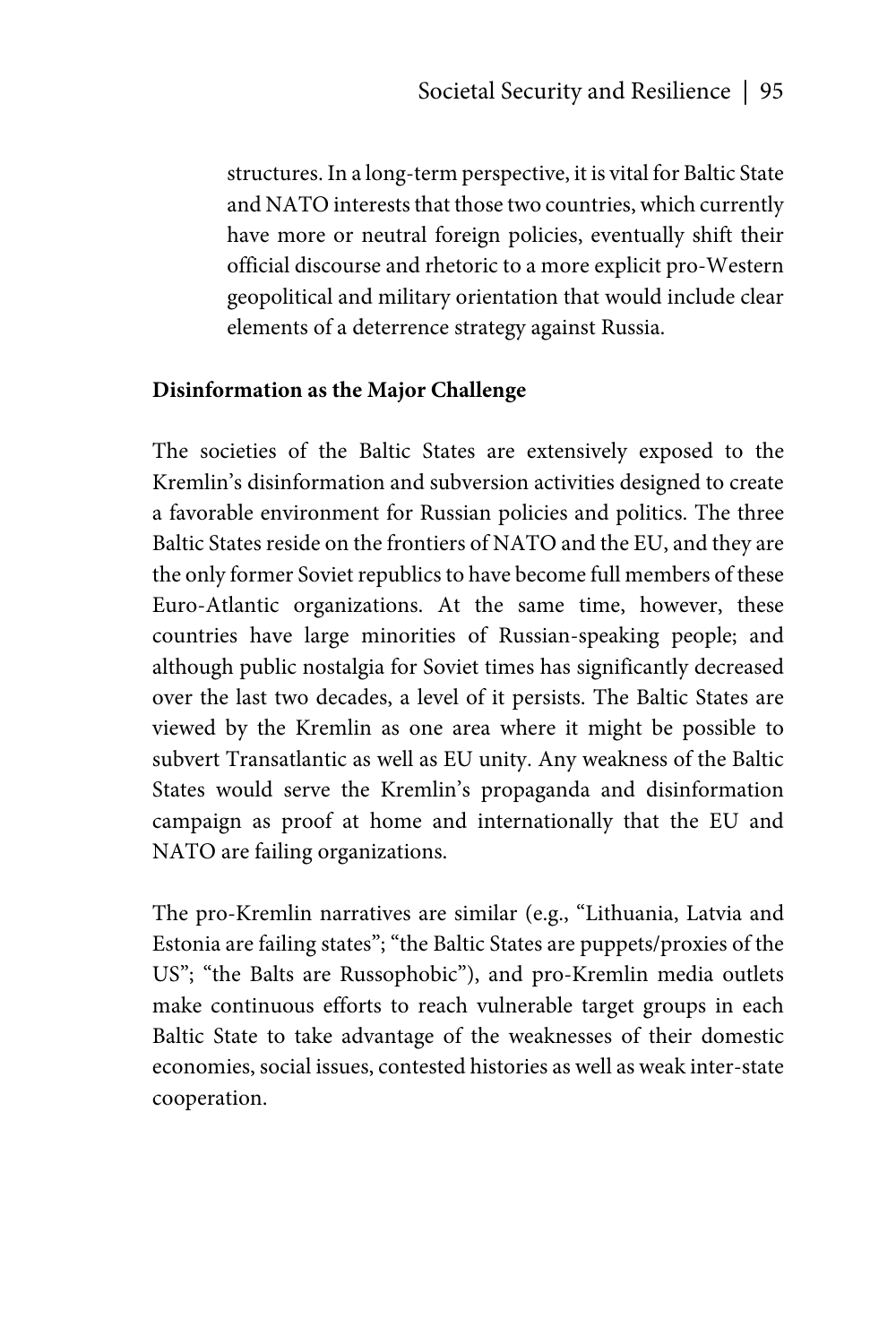## *CASE NO. 4. DISINFORMATION: SPREAD OF BROCHURES CONTAINING DISINFORMATION ABOUT THE LITHUANIAN ECONOMY*

In December 2016, the inhabitants of several districts in Vilnius received information brochures written in the Russian language. These brochures called on people of Russian nationality to participate in a program supporting resettlement of ethnic Russians from Lithuania to Russia. The program is apparently open to persons who once held Soviet citizenships or know the Russian language. The brochures mentioned that the nearest Russian territory where resettlement could take place is Kaliningrad. The hand-outs also list addresses and web pages at which those willing to resettle could apply.73 Finally, the leaflets incorrectly state that living costs (including the prices of apartments, gasoline, daily consumer goods and other expenses) in Kaliningrad are three times cheaper than in Lithuania, while the average salary is similar.

The main goal of this brochure seems to have been to spread disinformation about the socioeconomic conditions in Lithuania and Russia in order to influence part of Lithuanian society (mostly ethnic Russians) to be less loyal to the state and to strengthen their dissatisfaction with living standards of the country. The Russianspeaking minority was the main audience of this action. No clear counter-actions were taken except publicizing the incident in the media and warning that this biased provocation should not be taken seriously.

 $\overline{a}$ 

<sup>73</sup> Ugnius Antanavičius, "Russia lies to inhabitants of Vilnius that living costs in Kaliningrad are three times cheaper than in Lithuania", *15minLT*, accessed December 5, 2018, http://www.15min.lt/verslas/naujiena/finansai/rusijavilnieciams-meluoja-kad-kaliningrade-zmones-gyvena-triskart-geriau-negulietuvoje-662-725702.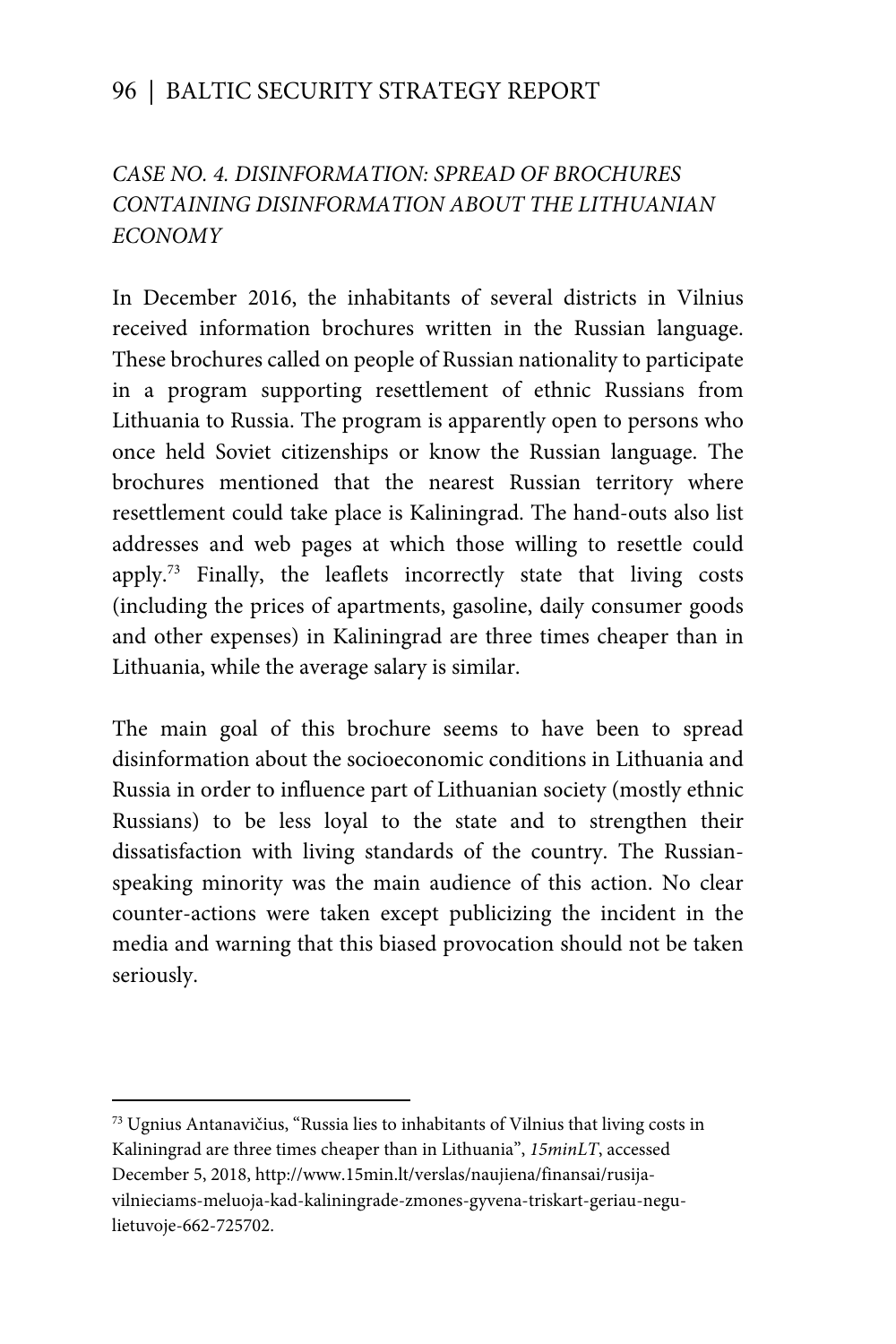#### *Possible Reactions That Should Be Taken*

Russian-speaking minorities are continuously the target of Moscow's propaganda, which claims to defend their rights. Thus, more attention must be given to national minorities in the Baltic States:

- It is important to monitor the dynamic of Russia's propaganda on national minorities in the Baltic States, paying attention to content, scope and tools of propaganda, as well as identifying the level of harm for local societies;
- Additional efforts must be devoted to dialogue between the state and local ethnic communities, providing more opportunities for those ethnic community leaders to discuss their economic and cultural situation. This approach should facilitate legal proposals designed to ensure appropriate defense of their rights as well as provide more information in ethnic languages about the economic and social cultural trends in Baltic and neighboring countries;
- Local opinion leaders and experts must be widely included in the local public sphere (in ethnic languages as well) to fight against Russia's disinformation and propaganda, providing real facts for the aforementioned or similar situations.

# *CASE NO. 5. RUSSIA ESTABLISHING A STRONG PRESENCE IN LOCAL INFORMATION ENVIRONMENTS*

Moscow's main goals in moving into local information spaces in the Baltic States is the formation of positive opinions on Russia, exacerbating dissatisfaction with local governments, shaping and mispresenting historical facts, as well as exploiting the vulnerabilities of the Balts' political systems, economy and society to its own advantage. The main target audiences are, therefore, the societies of the three Baltic States (and in particular, their Russian-speaking communities).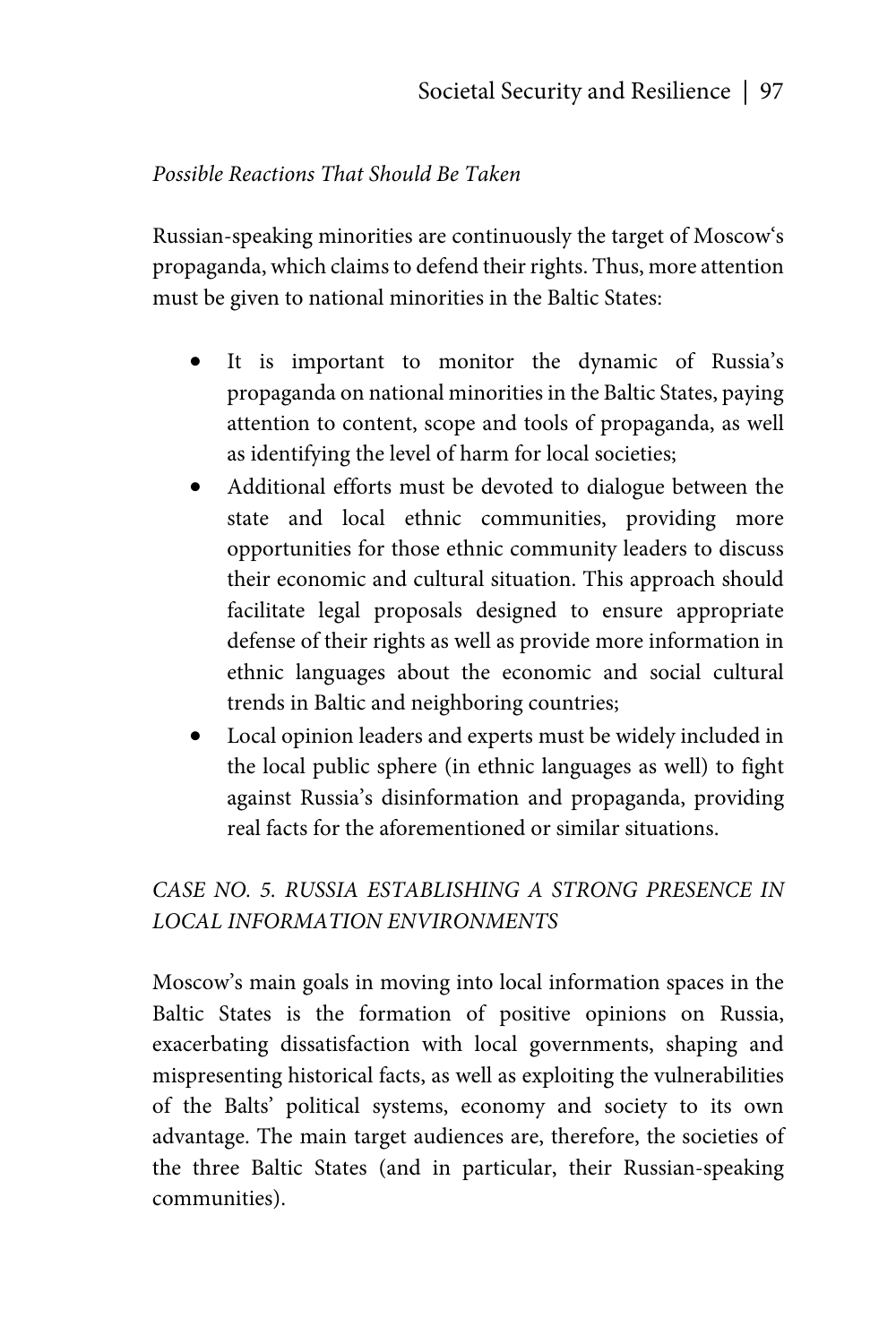#### *Actual Reactions Taken by Baltic States to Date*

- Lithuania and Latvia introduced temporary bans on Russian media outlets that breached preexisting media laws.74
- In 2017, the Lithuanian parliament adopted a law restricting Russian media production content on Lithuanian TV. According to the new law, 90 percent of Lithuania TV content must be produced inside the EU and broadcast in one more of the official languages of the EU. Although this law restricts direct Russian influence on Lithuania media, it still permits various other pro-Russian media companies registered in EU countries to broadcast their content without limitations.
- In June 2018, the Lithuanian parliament adopted new amendments<sup>75</sup> to the Public Information Law, according to which TV channels in Lithuania must translate TV programs into Lithuania if these programs are produced in Russian or other non–EU languages and broadcast for longer than one hour and a half. The amendments are aimed at Russian TV productions.

#### *Possible Reactions Baltic States Could Take*

 $\overline{a}$ 

 Reactions to Russian measures in the information sphere are often problematic due to their potential political and legal repercussions as well as domestic statutory hurdles. Therefore countries should focus on prevention to decrease the effects of such potential measures.

seimas.lrs.lt/portal/legalAct/lt/TAD/a205c6237b8e11e89188e16a6495e98c.

<sup>74 &</sup>quot;Russia questions on Latvia´s ban on Rossiya RTR channel", *The Baltic Times*, 8 April 2016, accessed 15 October 2016,

http://www.baltictimes.com/russia\_questions\_latvia\_s\_ban\_on\_rossiya\_rtr\_channel /.

<sup>75 &</sup>quot;Amendments to the Public Information Law," Parliament of the Republic of Lithuania, https://e-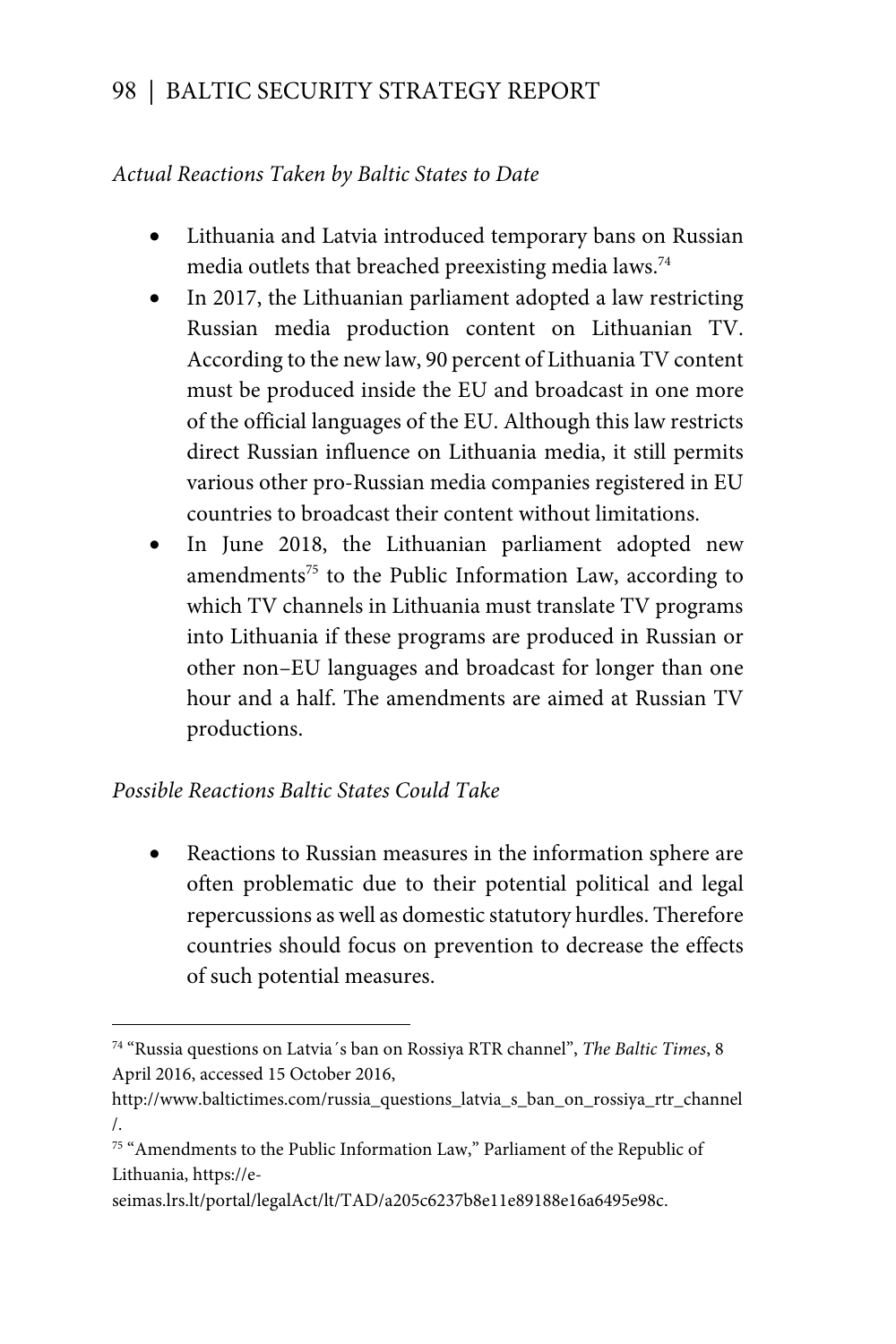- It is vitally important to restrict the financing of pro-Russian "fake news" media outlets and to establish legal norms among local media representatives that discourage journalists from working for Russian media channels. Restricting the functioning of potentially dangerous Russian media sources is a realistic option if all measures taken are fully in accord with the legal regulations of the state.
- Another important measure is raising public awareness about the threats and overall functioning of information warfare. One of the common solutions is to establish Russianlanguage channels that can reach the local Russian-speaking population, thus providing an alternative to the broadcasts coming from Moscow. One of the best examples is Estonia's *ETV+* project.76 Additionally, trainings need to be organized both for owners and staff of the key media outlets in the given country; through these people, it is possible to significantly decrease the effects of Russia's information influence. Much can be learned from the experience of the Baltic countries, particularly regarding the online domain, where voluntary groups, so-called "elves," were set up to virtually fight against Russian coordinated trolling.77
- The best tool to defend against hybrid warfare is good governance, speaking in the broadest sense. To sustain democratic political structures and well-functioning public administrations, it is necessary to respect the values of transparency, media freedom, human rights, the rule of law, and to guarantee proper rights to ethnic, national, religious and other minorities. All these need to be in place to improve domestic democratic legitimacy and support the government,

<u>.</u>

<sup>76</sup> Homepage, ETV Plus, accessed 2 December, 2016, http://etvpluss.err.ee/.

<sup>77</sup> Michael Weiss, "The Baltic Elves Taking on Pro-Russian trolls," *The Daily Beast*, 21 March 2016, accessed 15 October 2016,

http://www.thedailybeast.com/articles/2016/03/20/the-baltic-elves-taking-on-prorussian-trolls.html.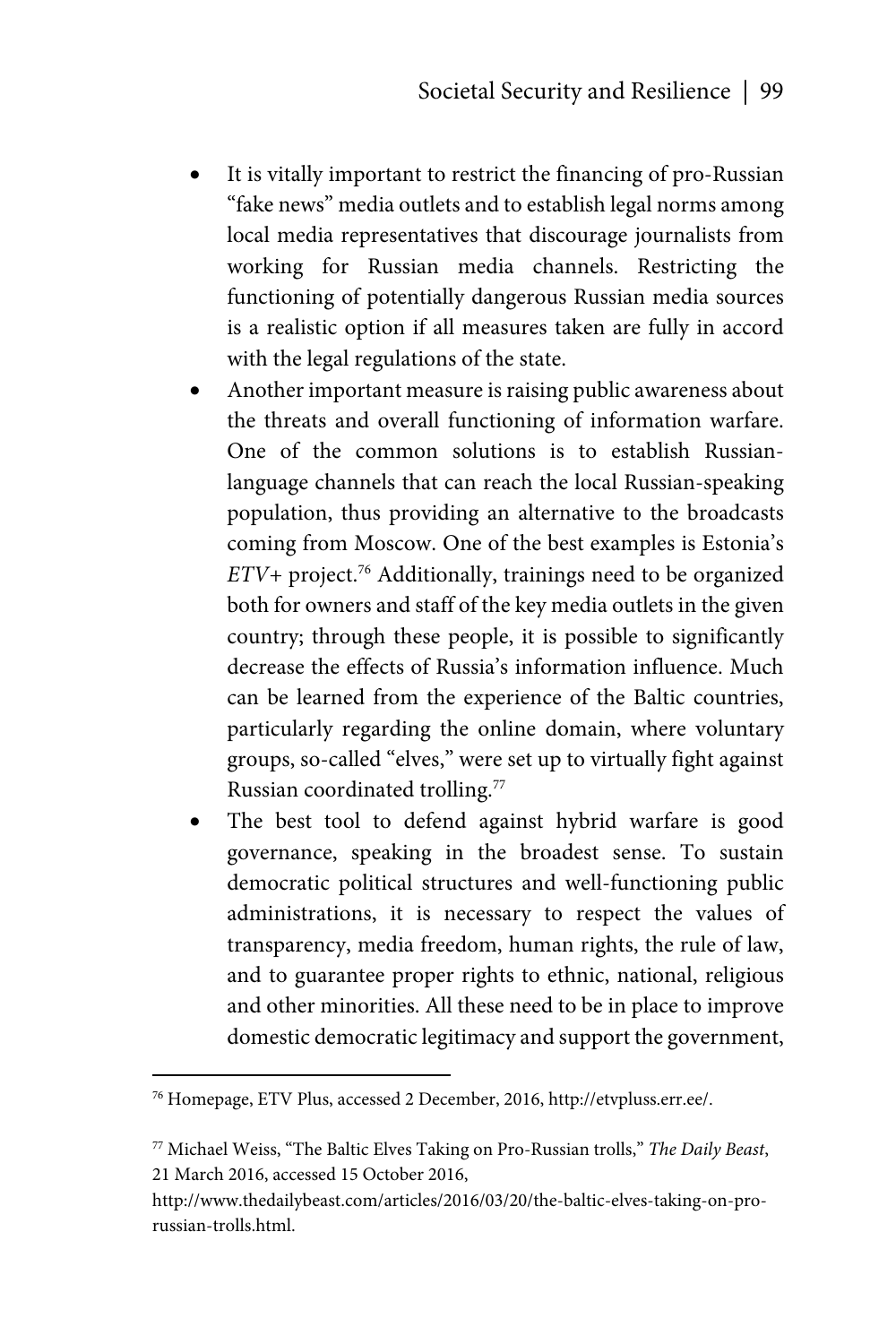which is the basis for the stability of the state. Special focus requires measures to fight against corruption at all state and societal levels, paying special attention to the members of the political elite, state administration and, of course, personnel and leadership of the armed forces.

## **Examples of Smart Defense: Environmental Monitoring in Space and Time as Well as Inter-Institutional Crisis Management**

Lithuania daily monitors the national information space in time and space. The authorities collect and follow available indicators and symptoms while establishing potential correlations. It is a complex, comprehensive, multifaceted exercise carried out by several governmental institutions. The main task of this activity (function) is to access indications of hostile activities, and to act proactively.

The following three examples demonstrate that such an approach proves that the Baltics are not defenseless against the Kremlin's asymmetrical disinformation campaigns, as sometimes may appear.

### *RUSSIAN DISINFORMATION ON GERMAN 'RAPE' OF LITHUANIAN GIRL*

In February 2017, Lithuania became the target of an information operation and cyberattack from an unknown source. Weeks after the Seimas (parliament) ratified the Defense Cooperation Agreement<sup>78</sup> with the United States, the speaker of the Seimas received an email stating that a girl from an orphanage "was surrounded and raped by a crowd of drunken German-speaking uniformed German soldiers" on her way home from school. The letter claimed the alleged incident occurred in the region where NATO's Enhanced Forward Presence battalion, led by Germany, had been deployed.

 $\overline{a}$ 

<sup>78</sup> The US-Lithuanian Defense Cooperation Agreement details the status of US troops, their dependents and contractors based in Lithuania.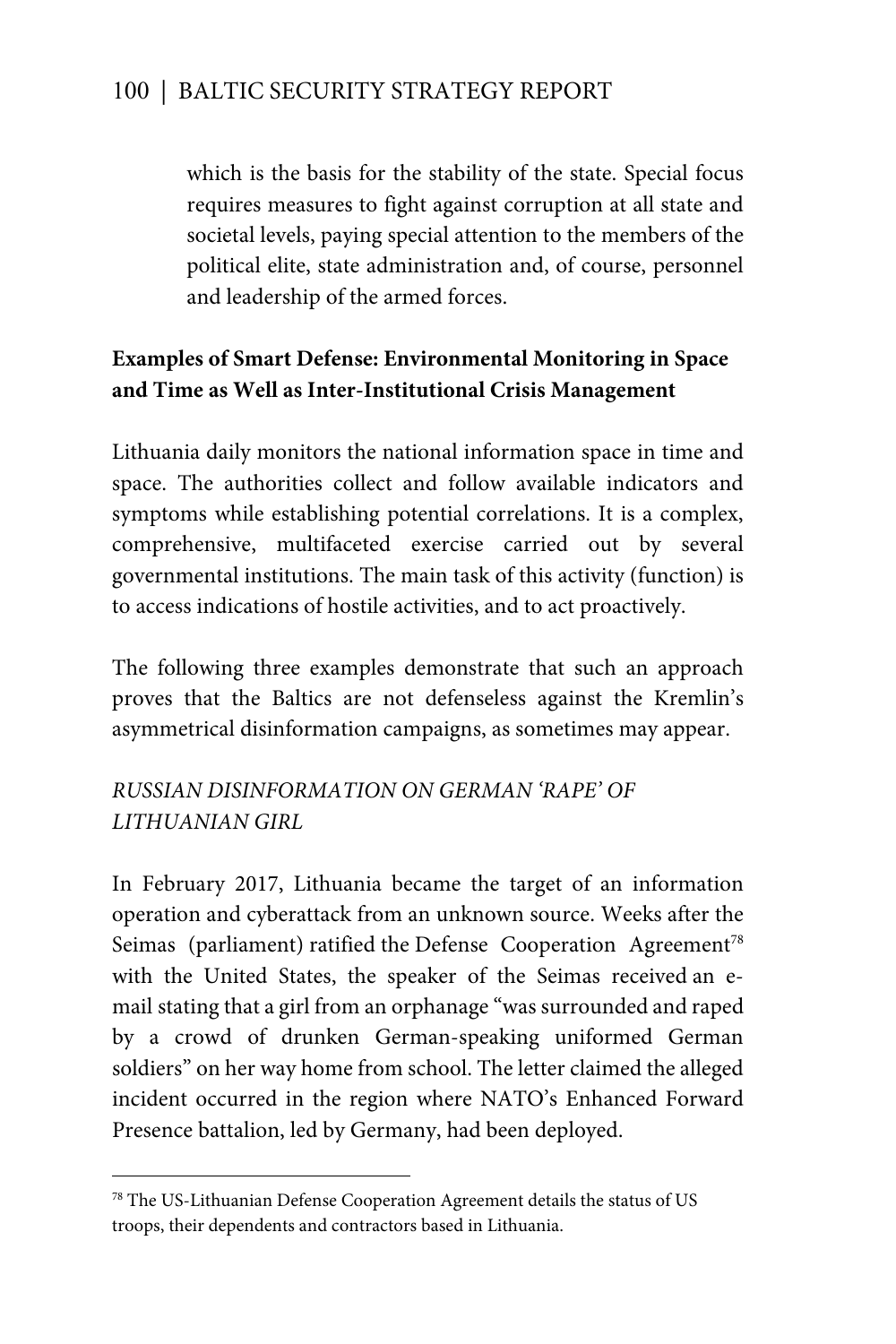This story resembles the infamous "Lisa case" of January 2016, in which Muslim immigrants in Germany were falsely reported to have sexually assaulted a Russian girl. That story first appeared on an obscure German website but was immediately spun by Russian media outlets like Perviy Kanal, a state-run TV channel. By spreading that fake story, the Kremlin likely sought to inflame German public opinion about the threats posed by immigrants and create a backlash to Chancellor Angela Merkel's permissive immigration policies.

#### *Actual Reactions by the Lithuanian Authorities*

- The Prosecutor's Office established that the story was fake, that the letter was signed under a false name, and that it was sent from an undisclosed server located in a non-EU member state.
- The timing of the letter and its content suggests it was released by Russia, with the aim of discrediting Lithuania and its NATO allies, encouraging public disapproval of government decisions and sowing distrust among Lithuanians about the deployment of NATO soldiers to Lithuania.
- The national institutions acted in a coordinated way: the Parliament Speaker's office immediately informed the national security agencies; in parallel to the investigation process, the media and the public were regularly informed about the fake information (the case that never happened). The German government also was informed.

#### *HACKING OF TV3.LT*

On January 18, 2018, a cyberattack targeted *TV3.lt*, the website of a major Lithuanian TV channel: the hackers inserted false information about Defense Minister Raimundas Karoblis. According to the planted story, Karoblis admitted to being gay and was accused of sexual harassment by a well-known radio journalist and some diplomats. In contrast to previous cyberattacks on the country, this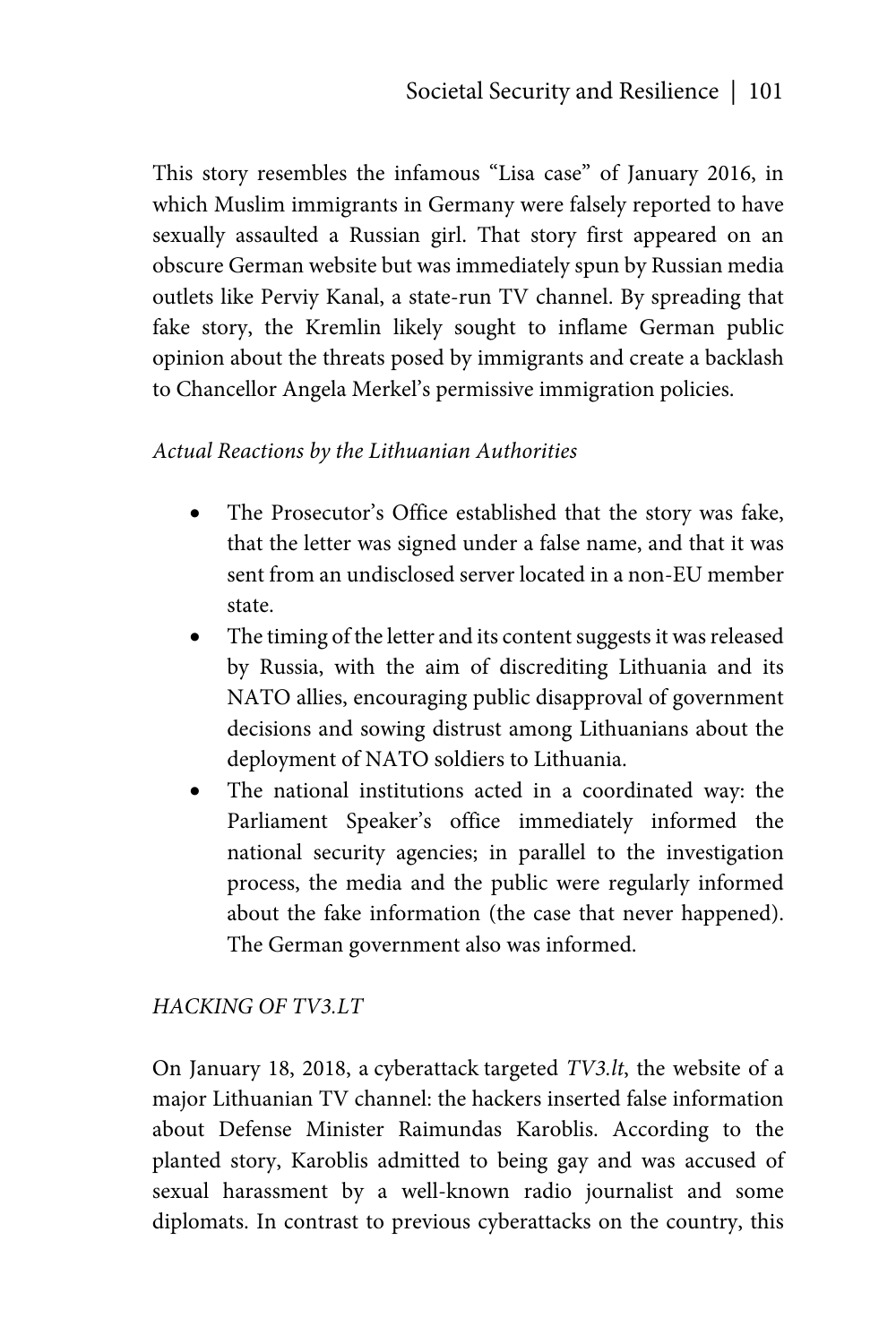story was written in grammatical Lithuanian. The cyberattack took place two days after Lithuania released the Magnitsky List, which names 49 Russian citizens banned from entering Lithuania for violating human rights.

The fake story was notably disseminated via an e-mail containing an attachment with a virus. Any official addressee who opened it—there were only a few who did—would have had their computers infected. So the aim could have been to gain access to a decision-maker's computer and phone data. The hackers played on the natural inquisitiveness of human nature: inventing an absurd story makes the attachment more tempting to open.

The cyberattack could have been meant to test the resilience of Lithuanian information systems, the speed and scope of their reaction, and how quickly the false message might spread and be received. News websites are attractive targets for cyberattacks because they are themselves information disseminators. Moreover, such sites are a key source of information for citizens in case of emergency—a serious potential threat if these news websites suddenly start to carry lies, false information or disinformation.

Some analysts claimed the *TV3.lt* attack may have been an extension of Russia's Zapad 2017 military exercises, held the previous September. Indeed, the Kremlin repeatedly shows that cyberattacks are integrated into its conventional offensive strategy. And during these last Zapad drills, Russian radio-electronic combat forces disabled much of Latvia's mobile network and as well as GPS signals in Norwegian airspace.

#### *Actual Reactions by the Lithuanian Authorities*

 It is obvious that this false story was meant to be spotted immediately. *TV3.lt* removed the fake article within five minutes; but e-mails from the website's account with the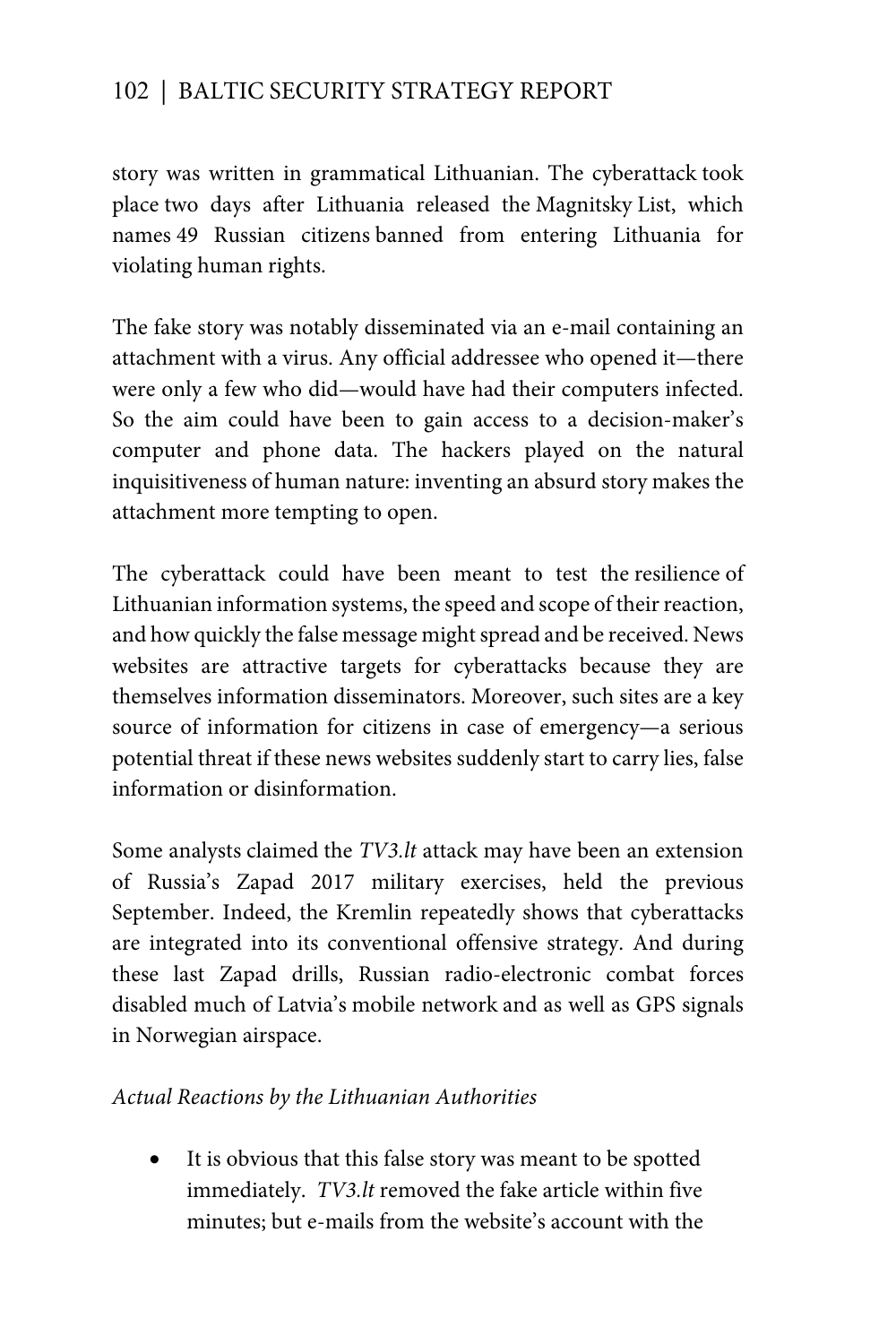false story attached were sent to a number of prominent Lithuanians—politicians, ministers, foreign diplomatic missions, and other news sites.

- The initial IP address led to St. Petersburg, Russia; and the National Cyber Security Center of Lithuania started an investigation.
- Lithuanian government institutions prevented the cyberattack: the attachment was made public, and government institutions cooperated with media to explain the case to the public in detail.

Lithuania's information environment is constantly exposed to Russian cyberattacks, big and small. According to Russian military doctrine, information confrontation is an essential aspect of military operations.

# *FALSE STORY ABOUT VIOLENCE AGAINST RUSSIAN CONSCRIPTS IN ESTONIAN ARMED FORCES*

The Estonian Defense Forces (EDF) prevented a *Sputnik* disinformation attack in March 2018 by informing Estonian media about a possibly false story before it was written.

On March 13, Estonian media reported on an incident within the EDF: a conscript had shot himself in the shoulder to, in his words, "get a cool scar." According to the investigation, as reported by the media, the conscript—who had served as a driver at the Kuperjanov Infantry Battalion (a unit of the Estonian Land Forces)—stole a cartridge for his AK4 rifle and, when no one was near, pulled the trigger. According to the medical report, the conscript lost a lot of blood, but no critical organs were injured and he was recovering under medical supervision. Military police discovered no evidence that the shooting was caused by anything other than what the soldier claimed: the conscript was well trained, his relationships with his comrades were good, and he had earlier told his friends that he wanted a bullet scar.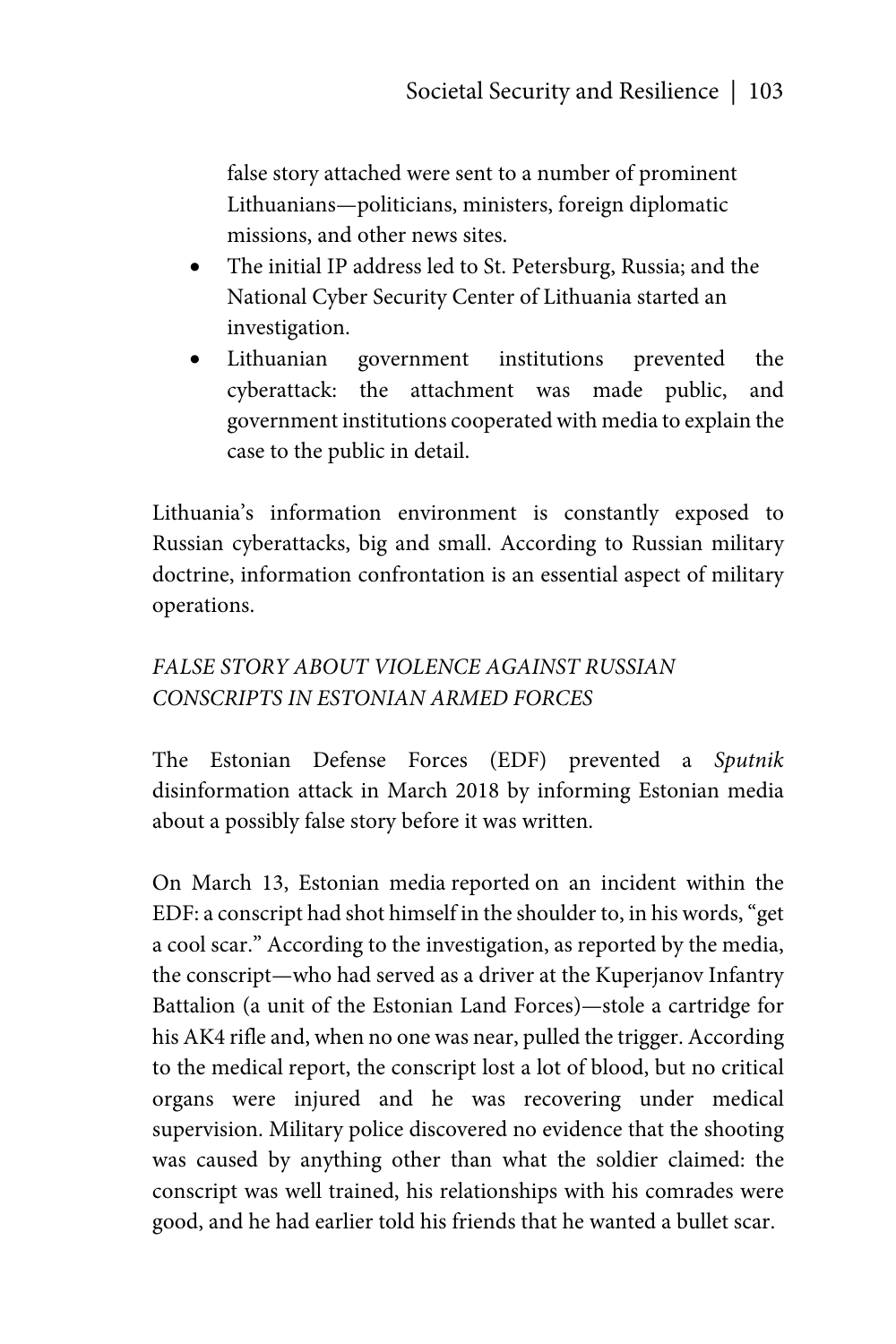And yet, two days later, the local Estonian branch of the Kremlinfinanced media channel *Sputnik News* geared up to publish a disinformation story that would have suggested the Estonian draftee was a Russian speaker and had been shot by his ethnic-Estonian comrades as he tried to escape their abuse. Moreover, the story would have claimed that, as a non-Estonian speaker, he was being denied medical treatment by the authorities.

#### *Actual Reactions by the Estonian Authorities*

- On March 15, Estonian *Sputnik* sent an inquiry to the EDF asking it to confirm the channel's supposed information that the conscript was a Russian speaker, that he was shot during an escape attempt sparked by tensions on base between Estonians and Russians, and that military doctors deny medical care to conscripts who do not speak Estonian. Instead of answering *Sputnik* directly, the EDF sent the channel's inquiry to the Estonian media to publicize *Sputnik's* attempt to inflame conflict between ethnic Estonians and Russians and to neutralize any disinformation that *Sputnik* might try to spread. The neutralization was successful: *Sputnik* never wrote the story. The Kremlin-financed channel did answer with an article claiming that by giving out *Sputnik's* questions to journalists, the Estonian Defense Forces were themselves spreading disinformation. In Russia, *Sputnik's* article on how the EDF went on the counterattack by giving *Sputnik's* questions to Estonian media reached *RIA Novosti*, the state-operated domestic Russian-language news agency. But because of the EDF's proactive release of *Sputnik's* inquiry, Estonians were already informed about the facts, and the article did not cause any significant public reaction.
- If disinformation is like a virus, it should be treated as such, warranting diagnosis, cure, education and the development of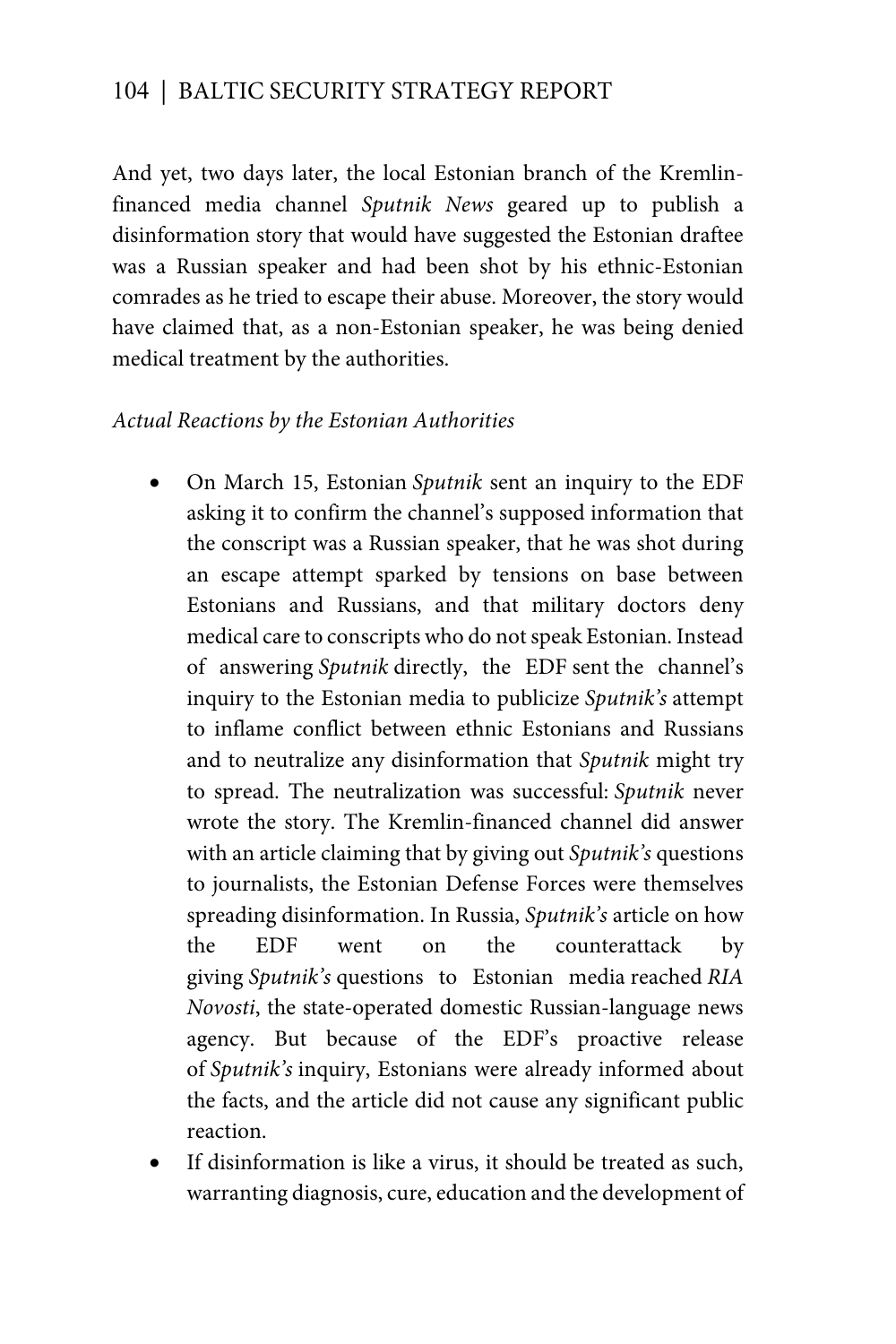a vaccine. In the three Baltic States, CEPA's 4D approach detect, debunk, defend, and disarm<sup>79</sup>—has proven successful. Local monitors, local voluntary activists, and local media have successfully used three of the four: detecting disinformation by diagnosing it, curing by debunking it, and defending people by educating them. By neutralizing *Sputnik's* disinformation, the Estonian Defense Forces tried the fourth defense, disarming the disinformation. It worked—at least with regard to Estonian society.

## **Institutional Structures for Common Actions Against Disinformation**

Mechanisms for fostering the Baltic States' regional cooperation were established in the 1990s: at the inter-parliamentary level with the Baltic Assembly, and at the inter-governmental level with the Baltic Council of Ministers. They function successfully and provide a framework (agenda) for more tangible Baltic cooperation.

In addition, Baltic cooperation takes place within other regional and international structures, including the Nordic-Baltic Eight (NB8), Baltic-Polish relations, the Three Seas Initiative framework and, of course, with NATO and the EU.

The Baltic States' latest institutional engagement in dealing with targeted Russian information operations against their societies took place at a joint conference of the Baltic Assembly and the Baltic Council of Ministers on May 2016. Notably, the Baltic States adopted a resolution addressing the current issue of strategic communications,80 stating their full support to the NATO Strategic

<sup>79</sup> Lucas and Pomeranzev, "Winning the Information War," 2016.

<sup>80 &</sup>quot;Joint Statement of the 22<sup>nd</sup> Baltic Council," Ministry of Foreign Affairs of the Republic of Lithuania,

https://urm.lt/uploads/default/documents/uzienio\_politika/Baltijos\_taryba/bendras -pareiskimas20161028.pdf.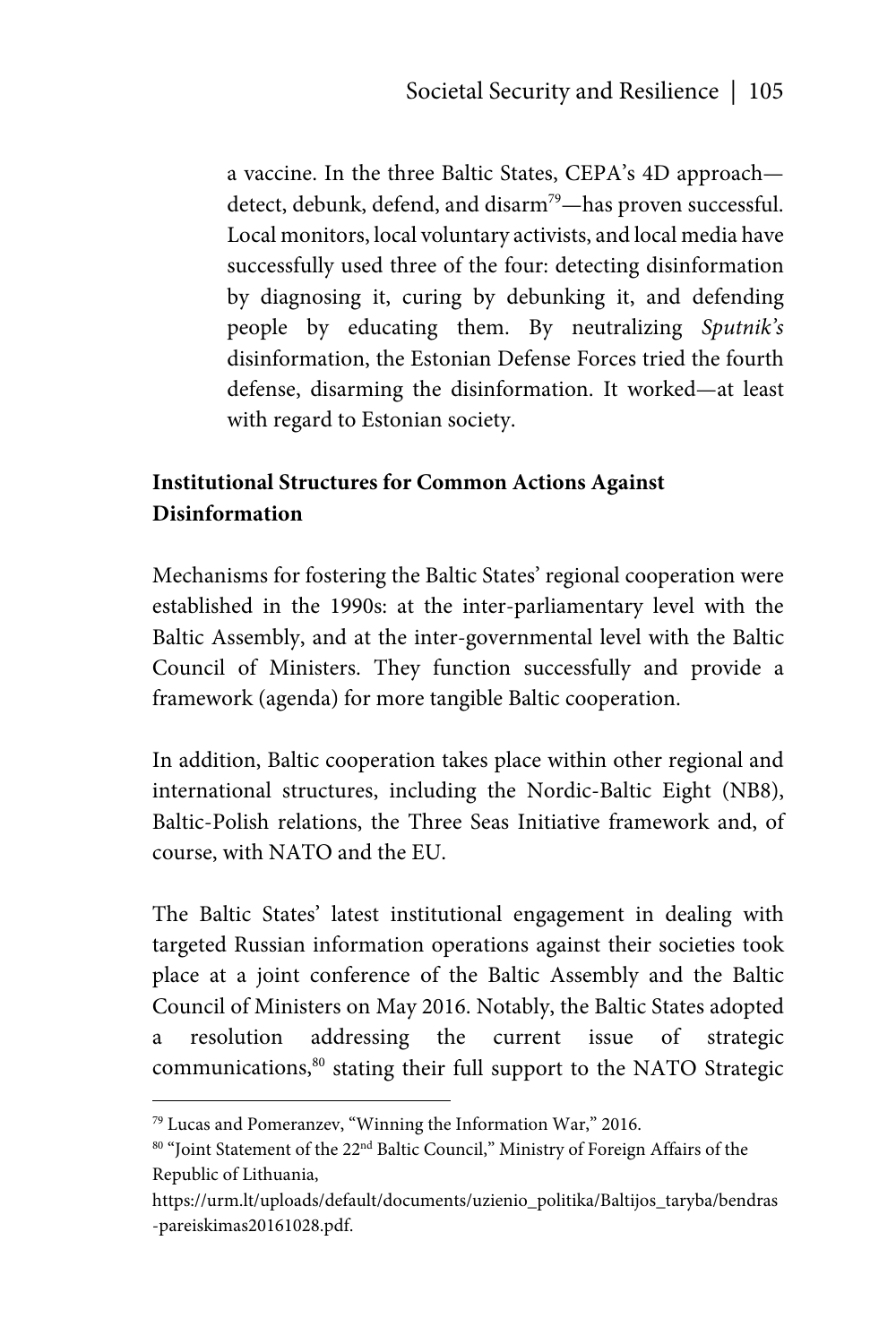Communications Center of Excellence in Riga and the EU East Strategic Communications Team in Brussels. The Baltic States also confirmed their readiness to undertake joint activities promoting quality media in Baltics as well as cooperation in media literacy development and support for the Baltic Center for Media Excellence in Riga.

During its annual sessions, the Baltic Assembly regularly mentions the issue of strategic communications, disinformation and societal resilience. The Baltic Assembly resolutions of 201481 and 201782 pointed to the importance of Baltic cooperation in strategic communications activities; in 2018, the Baltic Assembly Security and Defense Committee named strategic communications among its priority activities.83 These resolutions are of a declarative character and, so far, have never instructed or empowered their national government to take concreate measures regarding joint activities. On the other hand, the Baltic States can sincerely boast of extensive experience in confronting (impeding) hostile soft power activities at their national level.

The topic of Information Warfare is approached by the Baltic States within the Nordic-Baltic cooperation format. On May 6, 2015, the

4fJMLKPBS8jAyIlh4EbejP\_0Tq5vPlEHyOVAvcts/edit?ts=5b5870c1.

 $\overline{a}$ 

<sup>81</sup>Baltic Assembly resolution of 2014, Baltic Assembly resolution of 2017, https://docs.google.com/document/d/1BY-

<sup>&</sup>lt;sup>82</sup> "Centre participates in the conference of Baltic Assembly and Baltic Council of Ministers", NATO Stratcom COE, accessed on December 3, 2018,

https://stratcomcoe.org/centre-participates-conference-baltic-assembly-and-balticcouncil-ministers.

<sup>83 &</sup>quot;Legal Affairs and Security Committee", Baltic Assembly, accessed on December 3, 2018,

http://www.baltasam.org/en/structure/comitees/24-structure/committees-of-thebaltic-assembly/1292-legal-affairs-and-security-committee.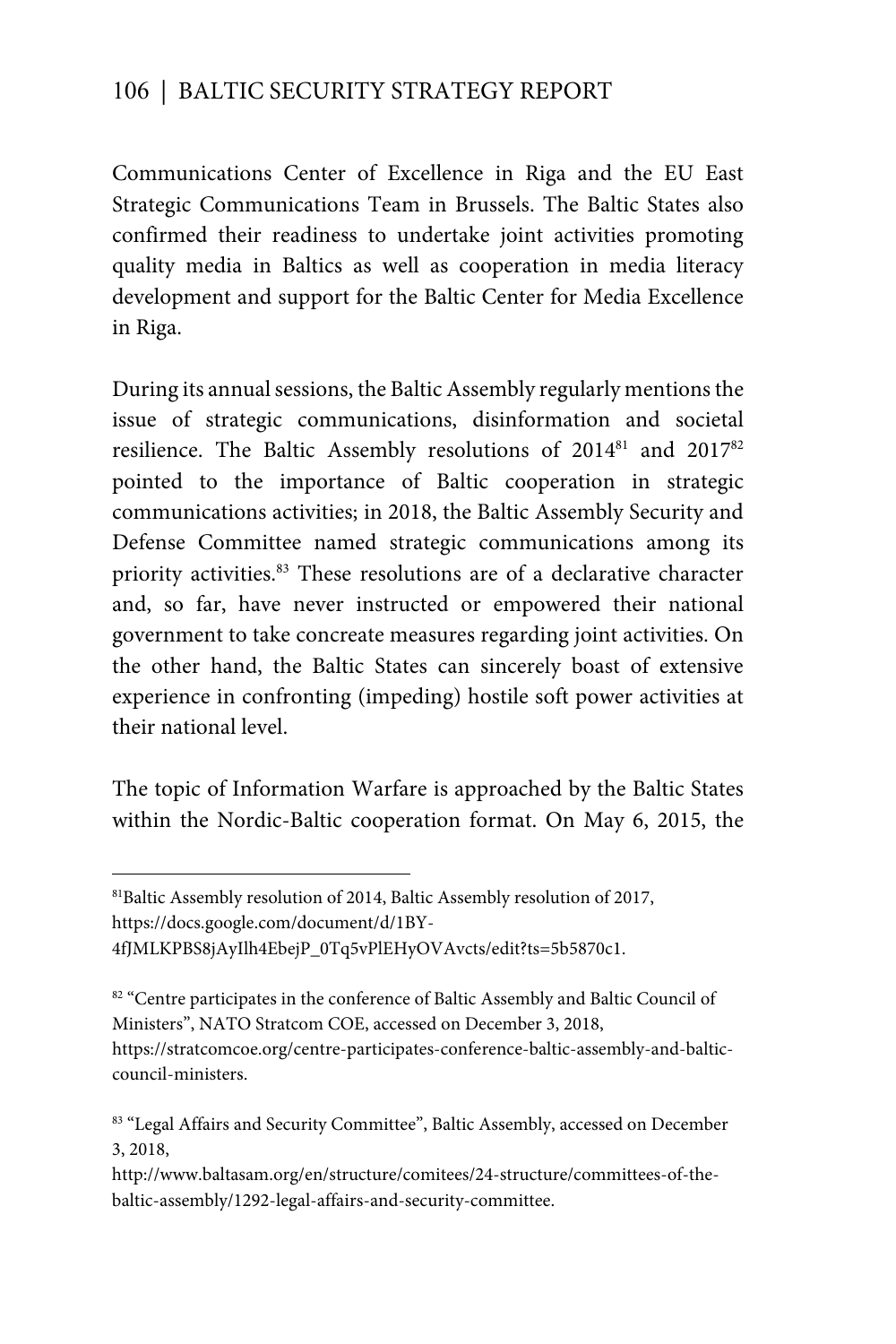Nordic and Baltic (NB8) ministers of foreign affairs discussed the Russian media's ongoing broad campaign of biased coverage, including regarding the crisis in Ukraine. The NB8 meeting aimed at identifying common approaches.<sup>84</sup> The initiative was followed by several meeting. Finally, in 2017, the Nordic Council finalized its program to support media content and strengthen minority-language media production in the Baltic States; the program included concrete technical aid to media producers, media information sharing, training of young journalists, direct financial aid to *ETV+* (Estonian TV in Russian) and to several Latvian radio stations in Russian, and grants for journalists.<sup>85</sup>

In July 2018, the Baltic States established the Baltic Cultural Fund<sup>86</sup> to finance cultural cooperation programs in Lithuania, Latvia and Estonia, as well as organized common international cultural events. The Fund will sponsor professional projects in the areas of architecture, visual arts, design, literature, music, theater, libraries, museums and archives. The Fund should be viewed as a practical measure in building up the identity of the region and strengthening societal resilience to subversion.

<u>.</u>

<sup>&</sup>lt;sup>84</sup> "NB8 foreign ministers' statement on strategic communication", Nordic Council of Ministers, accessed on December 3, 2018,

https://www.norden.lv/en/news/06.05.2015.nb8-foreign-ministers-statement-onstrategic-communication/.

<sup>85 &</sup>quot;Support for increased quality of media content […]", Nordic Council of Ministers, accessed on December 3, 2018,

https://www.norden.lv/en/mobility-programmes/support-for-increased-quality-ofmedia-content-and-strengthening-of-minority-language-media-production-inestonia-latvia-and-lithuania.

<sup>86 &</sup>quot;Lithuania, Latvia and Estonia are establishing joint cultural fund of the Baltic States", Ministry of Culture of the Republic of Lithuania, accessed on December 2, 2018,

https://lrkm.lrv.lt/en/news/lithuania-latvia-and-estonia-are-establishing-jointcultural-fund-of-the-baltic-states.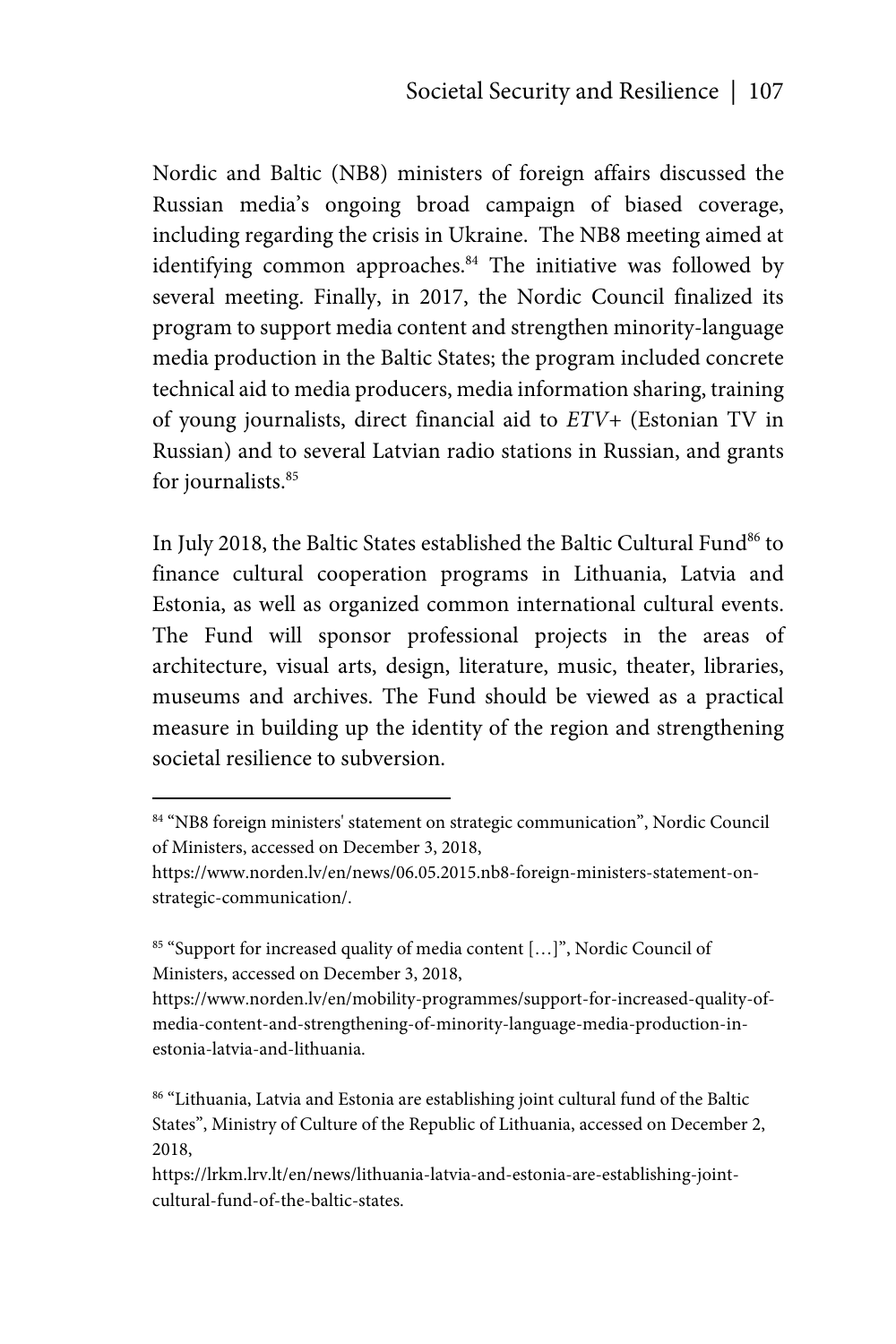To sum up, there is a clear understanding among the Baltics' parliamentary and governmental institutions about the need for more concrete cooperation or coordination of activities in the strategic communication field, as well as when it comes to information and experience sharing. With the active participation of third parties, such as the Nordic Council, such cooperation can more easily be converted into concrete measures and activities.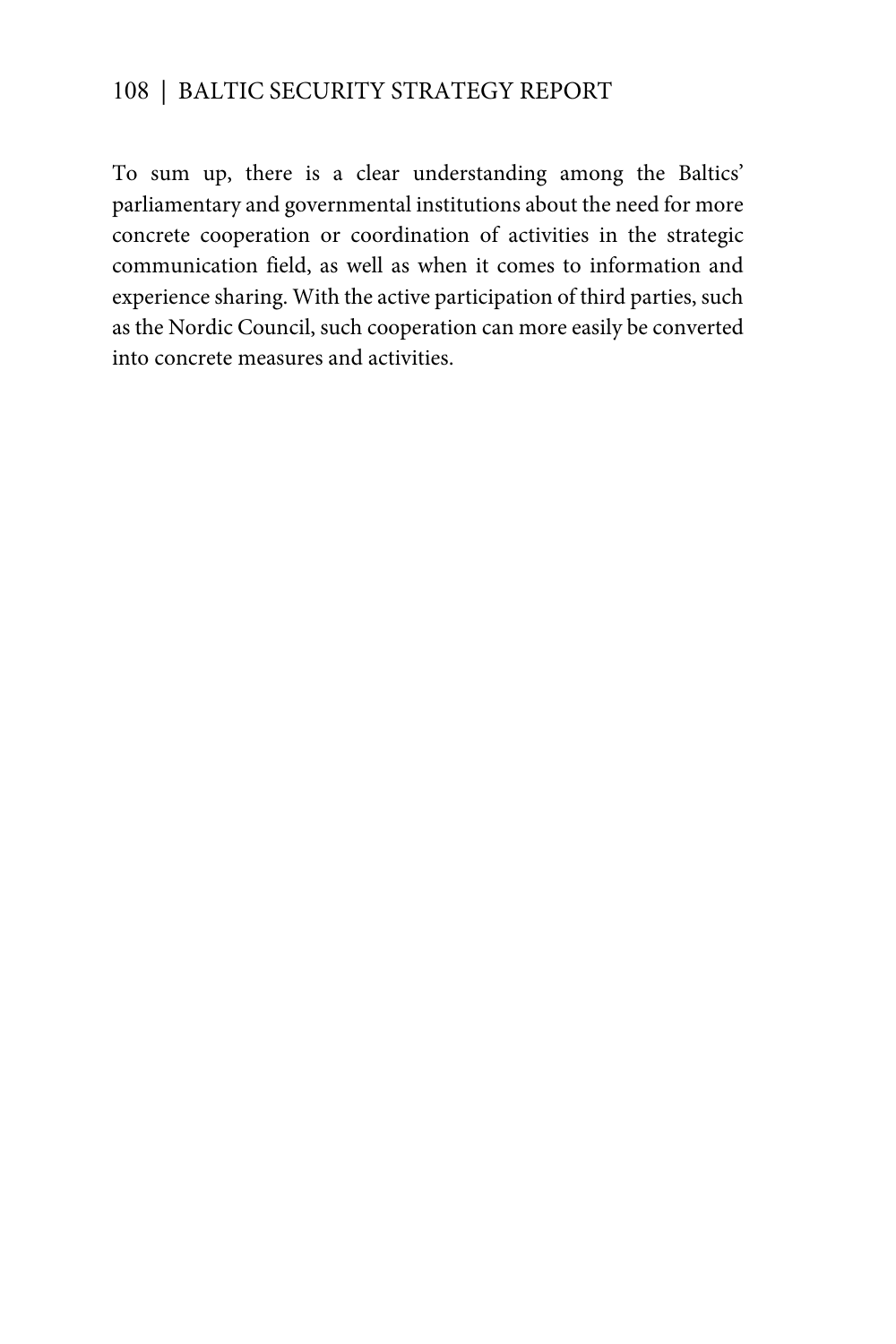# **2.4. Disaster Risk Reduction and Urban Resilience**

# *Edmunds Āķītis*

#### **Introduction**

1

Risk Assessment is becoming more and more important in EU policymaking (civil protection, cohesion funding, solidarity clause). This is closely related to the United Nations' Sendai Framework for Disaster Risk Reduction.<sup>87</sup> Risk assessments help to inform decisionmakers on how to prioritize and allocate investments in prevention, preparedness and reconstruction measures. Within Europe, 34 countries (28 EU member states and 6 other countries) have established the EU Civil Protection Mechanism.<sup>88</sup>

<sup>87 &</sup>quot;Sendai framework," United Nations Office for Disaster Risk Reduction, accessed on December 3, 2018, https://www.unisdr.org/we/coordinate/sendai-framework.

<sup>88 &</sup>quot;Civil Protection", European Commission, accessed on December 3, 2018, http://ec.europa.eu/echo/what/civil-protection/mechanism\_en.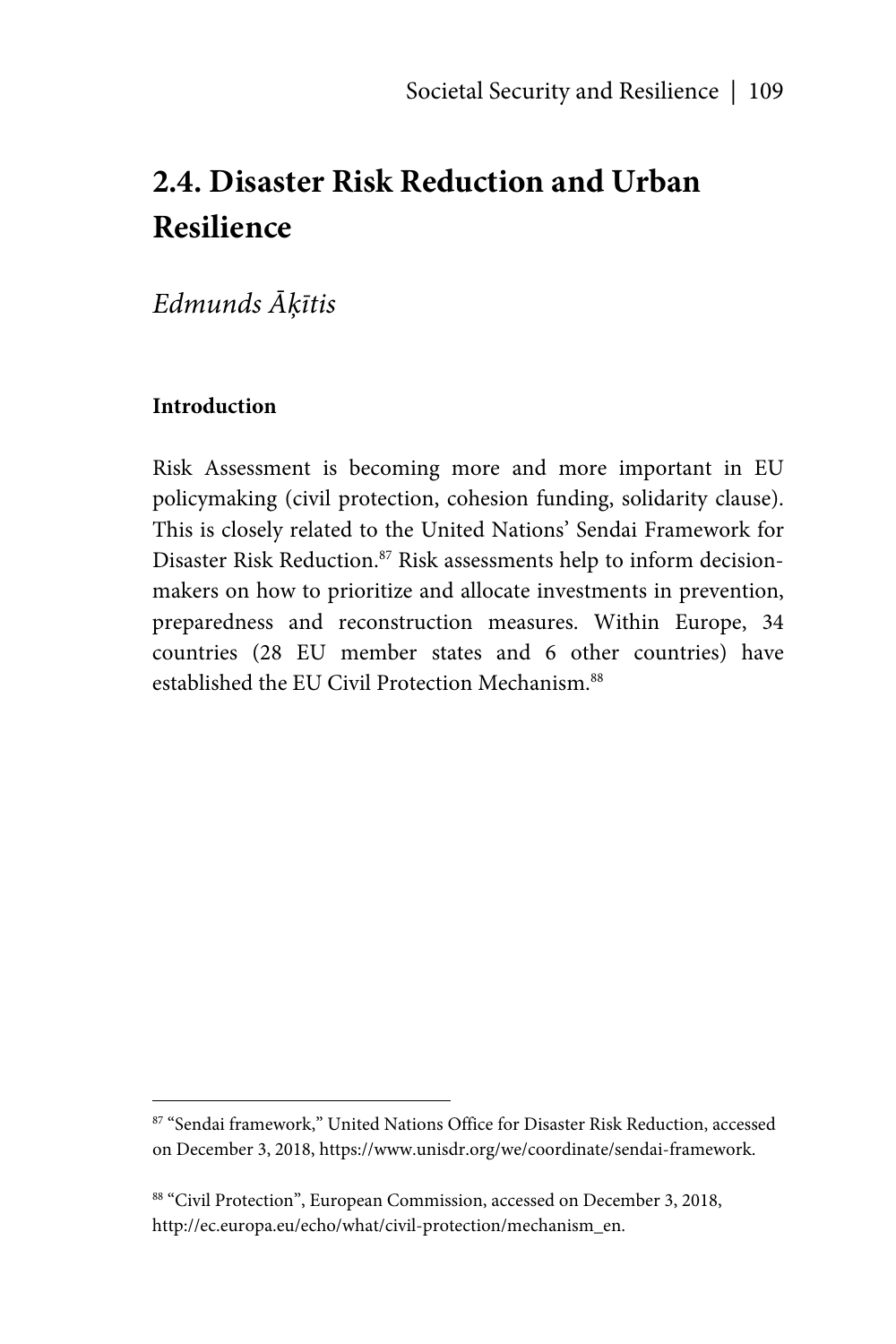The following graph shows the number of UCPM Participating States, out of a total 34 countries, to have assessed each of the disaster risks covered in this risk overview.



Graph 1: Number of UCPM Participating States having assessed each risk covered by the Overview of Risks

A regional approach to strengthen and address disaster risk and manmade risk management is one way ahead. At the policy level, the Council of the Baltic Sea States<sup>89</sup> is an overall political forum for regional cooperation. Since 2002, the Civil Protection Network (CPN) convenes annually at the level of Directors General to exchange views on ongoing activities and to coordinate joint measures in the field of civil protection, critical infrastructure protection and other emergency preparedness issues in the Baltic Sea Region.

Next in line are the capability assessments vital for identifying the resources and capacities needed to prevent and respond to a crisis. EU member state authorities are proceeding with these activities and commitments; however, there is a substantial lack of common understanding of Disaster Risk Reduction by the general publics in Europe. Arguably, the situation is even worse when it comes to urban resilience—"a new kid in town"—as well as urbanization processes, migration and other factors not presently recognized as potential hazards or risks.

 $\overline{a}$ 

<sup>89</sup> Council of the Baltic Sea States, http://www.cbss.org/.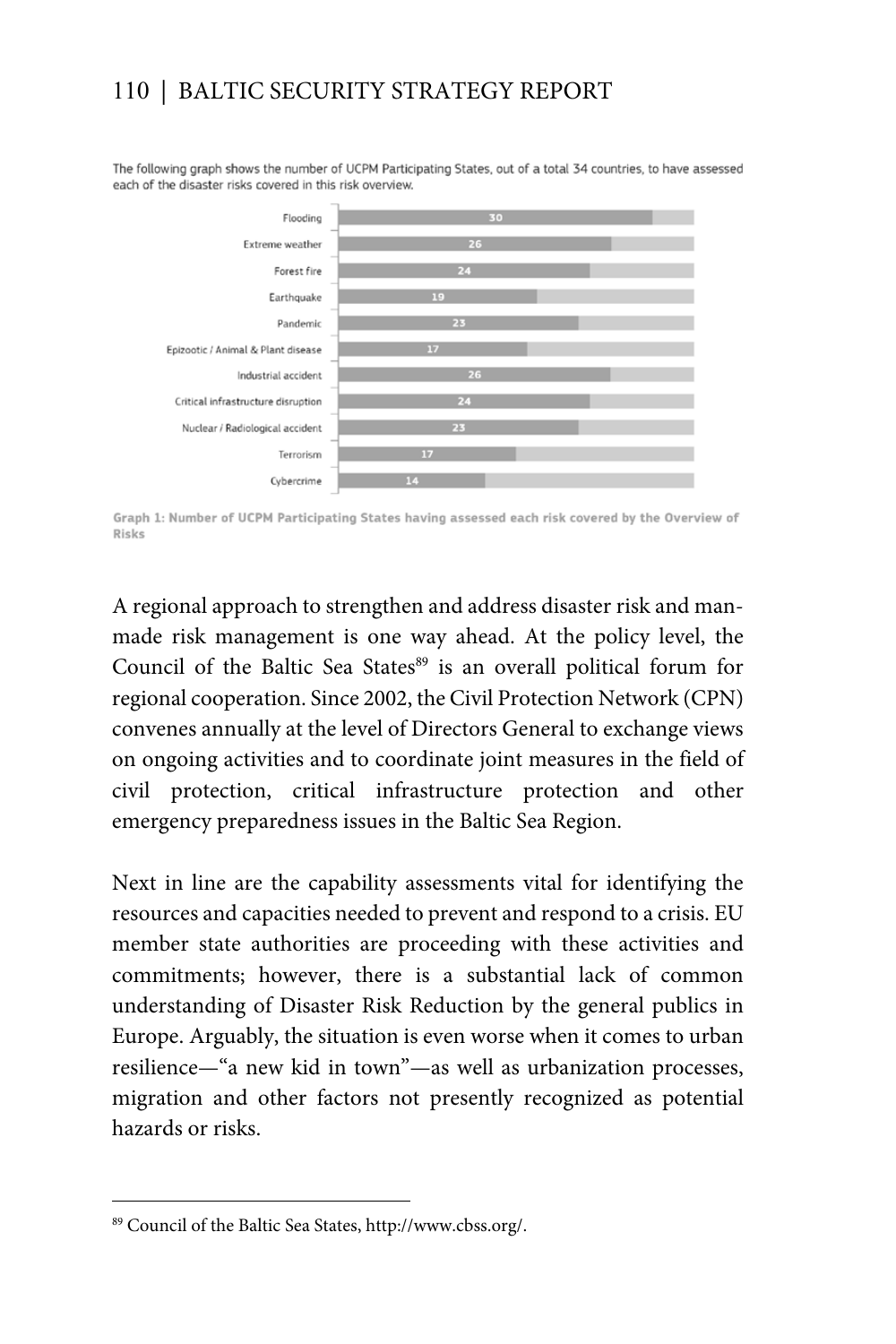The three Baltic States have been addressing this issue of capability assessments in a differentiated manner. Estonia does not have a common approach at all. Capability assessment is partially covered by the vital services (vital societal functions) risk assessment, partially by the emergency risk assessment, and in part by a summary of Estonian national emergency risk assessments (risk-reducing measures). Each of the above-mentioned risk analyses are made according to the Emergency Act and are linked to the national risk assessment.

Latvia has neither a common approach for capability assessment nor a so-called methodology. Instead, the National Security Law prescribes that institutions, basically all ministries and institutions, be responsible for forecasting, in a timely manner, as well as preventing internal and external threats to the state. The newly adopted Civil Protection and Disaster Management Law prescribes clear disaster management coordination tasks to ministries and local municipalities, according to their respective competencies, compelling them to organize and carry out disaster risk assessment; and based on the outcome of risk assessment, these government bodies must plan measures for all of the disaster management cycle.

Lithuania does not have an approach for capability assessment; however, all ministries, public authorities, institutions, municipalities, and some essential entities have to group and analyze their managed resources (or plan to invoke additional resources) while compiling and updating their emergency management plans. A methodology for emergency management plans has been compiled for ministries, public authorities, institutions, municipalities and other government entities.<sup>90</sup>

Common terminology and an understanding of (disaster) risk

<sup>90</sup> Report on National Capability and Risk Assessments and related challenges in the Baltic Sea Region.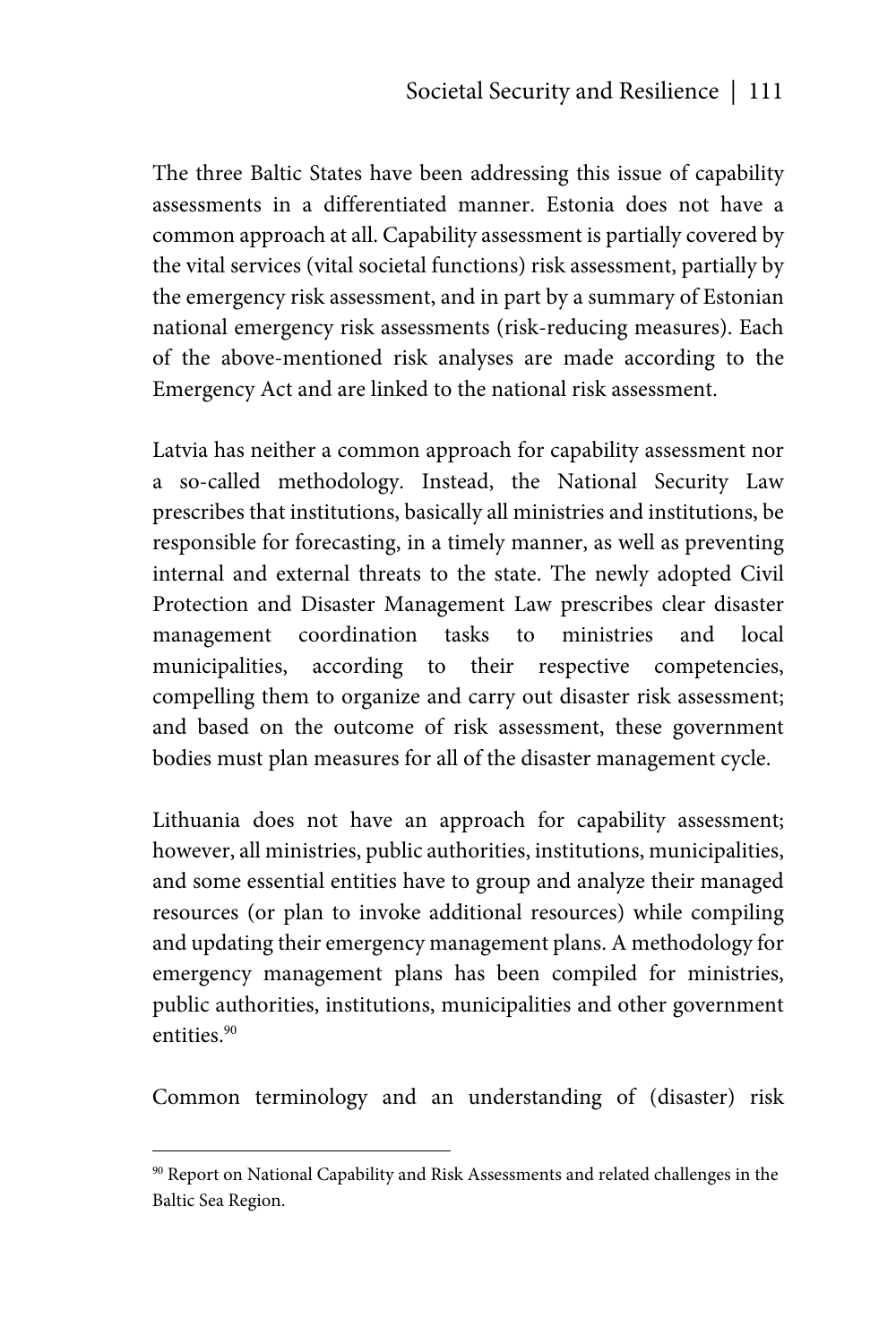management related issues in the three Baltic States seems to be quite apart. It is worth exploring what kind of risk assessments are in place, what capabilities exist to address them, and how and to whom they are communicated in relation to children, young people, disabled people and the elderly. This is closely related to city resilience or urban resilience. Furthermore, it remains unclear in the Baltic States how natural and man-made risks affect these vulnerabilities, what are the cascading effects and cross border impacts, as well as how societies deal with the vulnerabilities before, during and after the disaster.

The need to reinforce the regional dimension of risks and subsequent risk management capabilities is expected to become increasingly relevant within the European Union Civil Protection Mechanism framework.

Disasters can happen irrespective of national borders. At the regional level, natural and man-made events can take the form of:

- Small-scale events that affect border regions—regional entities within and across countries may be vulnerable to certain risks and face a combination of obstacles, vulnerabilities to their natural border environments; and various legal/administrative issues.
- Large-scale events with impacts across different countries, which may overwhelm capacities at the national level.

Initiatives addressing disaster risk management on a supra-national scale exist, but these remain limited to a number of EU macroregional strategies (Danube, Baltic Sea, Alpine, Adriatic-Ionian) or hazard-specific cooperative initiatives (e.g. Nordic Forum for Risk Analysis). Moreover, existing regional initiatives on risk management are not reflected in the risk assessment, risk management planning, or response planning processes undertaken at the national level.

The recent communication from the European Commission,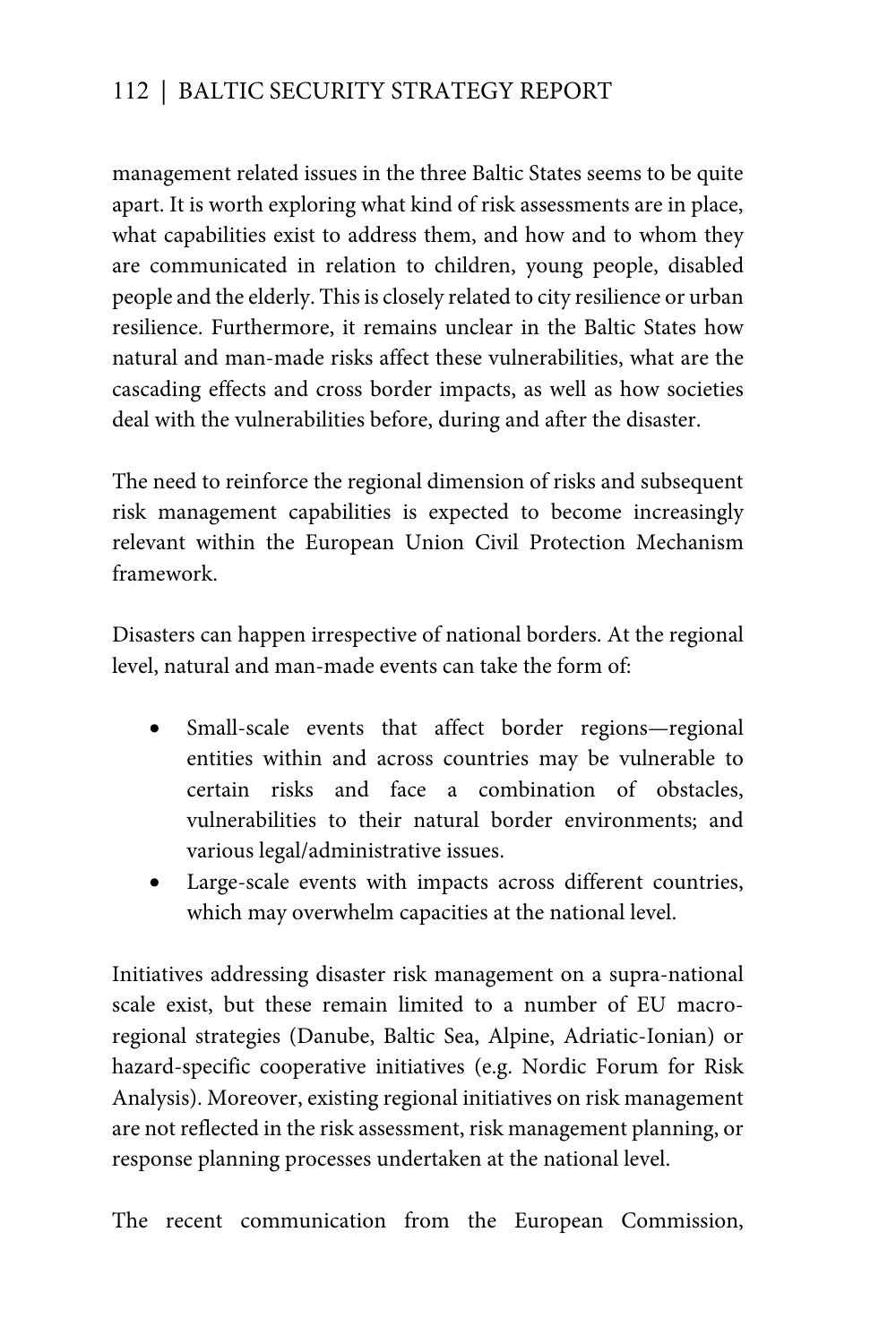"Strengthening EU Disaster Management: rescEU—Solidarity With Responsibility" (COM[2017] 773 final) calls on "Member States and [the] Commission to promote more systematic collection and dissemination of loss data, to enhance the collection of loss data and make use of loss data for optimized prevention and climate adaptation planning." This is, thus, another option for addressing the regional dimension—that is, through analyzing loss data to understand the preparedness issues and capability shortcomings.

Further integration of disaster risk response in EU policies could involve: environmental impact assessments, nuclear safety, water management, cross-border health, green infrastructure, agriculture, forestry, construction, industry, security, critical infrastructure as well as off-shore safety. But attention and respective preparations should be done at all levels, including national, city, local, etc.

The Commission and the High Representative of the Union for Foreign Affairs and Security Policy Federica Mogherini (who is dualhatted as the Commission's Vice President) adopted in April 2016 a Joint Framework on Countering Hybrid Threats.<sup>91</sup> The Joint Framework proposes 22 operational actions aimed at raising awareness, building resilience, better responding to crises and stepping up cooperation between the EU and NATO. However, if not properly addressed in a timely manner, the response will be costly and might entail not only the damaged reputation or disruption of vital services, but also fatalities.

Political decisions are translated into actions and one concrete action stemming from DG ECHO is the risk assessment report compiled based on member state risk assessments.<sup>92</sup> The excerpt from the EU

<sup>&</sup>lt;sup>91</sup> Joint Communication to the European Parliament and the Council, Joint Framework on countering hybrid threats: a European Union response, JOIN(2016) 18 final, 6.4.2016.

 $92$  Overview of natural and man-made disaster risks the European Union may face.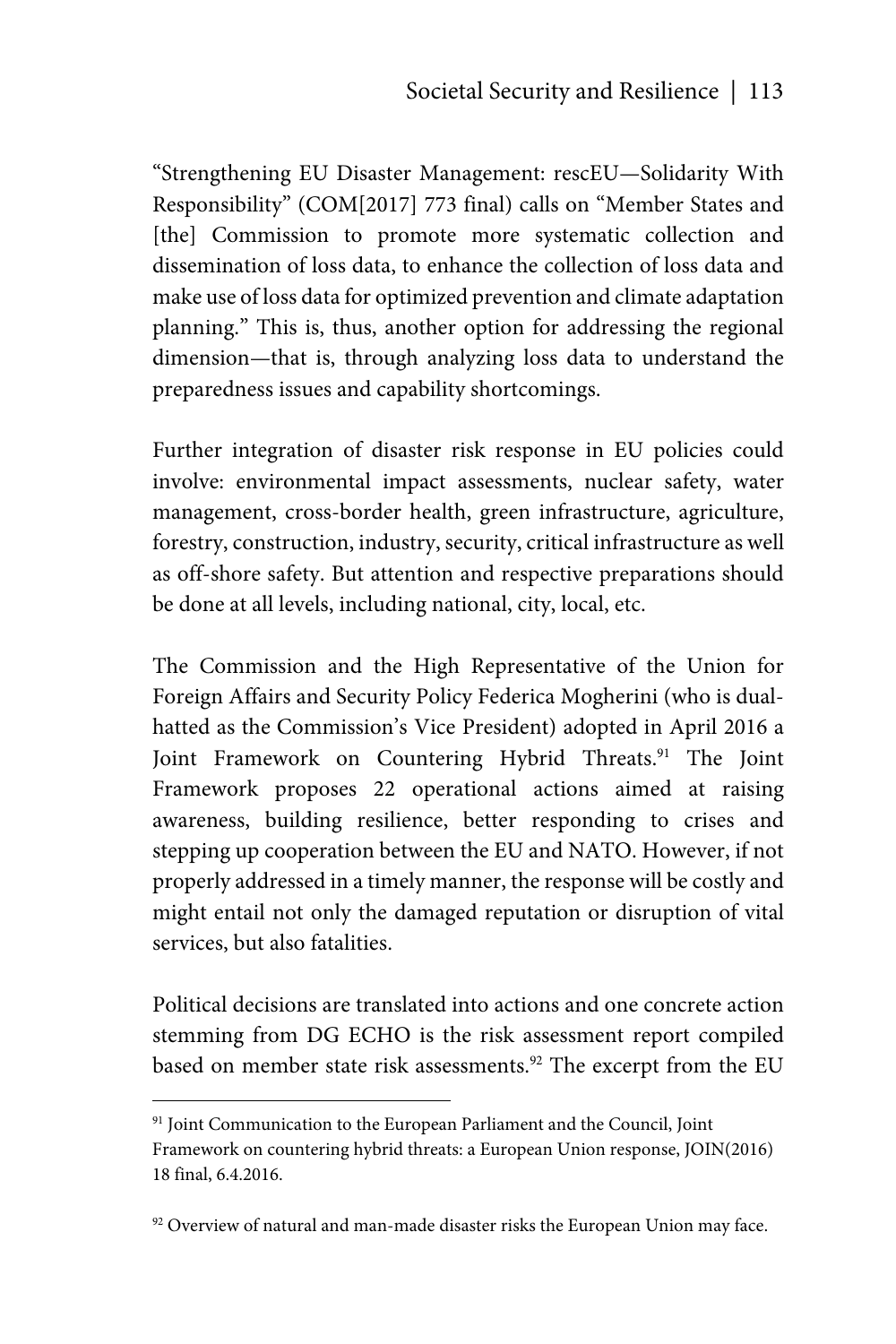member risk assessments related to cyberattacks, suggests that there is no cross-border risk with no cascading risks. And yet, Lithuania is the only Baltic State that actively considers international cooperation in this case. This is one example of the level of existing—or rather nonexisting—international cooperation. A crucial part of risk management is risk awareness—how and how well are societies informed as well as how sufficiently prepared are they to address these risks and withstand the shocks.

The traditional approach to protect citizens is through the prism of a civil protection system. Additional research should be performed at the local, regional, national and inter-regional (cross-border) level with a focus on social resilience, city resilience, refugee influx, risk awareness, and disaster loss. That all would lead to new potential cooperative initiatives related to urban resilience. The term itself— "urban resilience"—is not particularly well known or accepted yet in the Baltics. Again, the civil protection prism prevails if something happens.

Improving resilience means strengthening the capacity of both local and national actors to identify and deal with risks, vulnerabilities and their underlying causes. But resilience is inclusive and requires participatory societies. Strong evidence shows the link between inclusive and participatory societies, with accountable, transparent and democratic institutions.

Conversely, shortcomings in governance, democracy, human rights, the rule of law, gender equality and corruption or shrinking space for public participation and civil society, pose a fundamental challenge to the effectiveness of any society's development efforts. The quality of governance and public administration determines the performance of a country in all public policy domains, shaping economic prosperity, social and territorial cohesion, as well as sustainable growth.

In conclusion, resilient societies are underpinned by sustainable and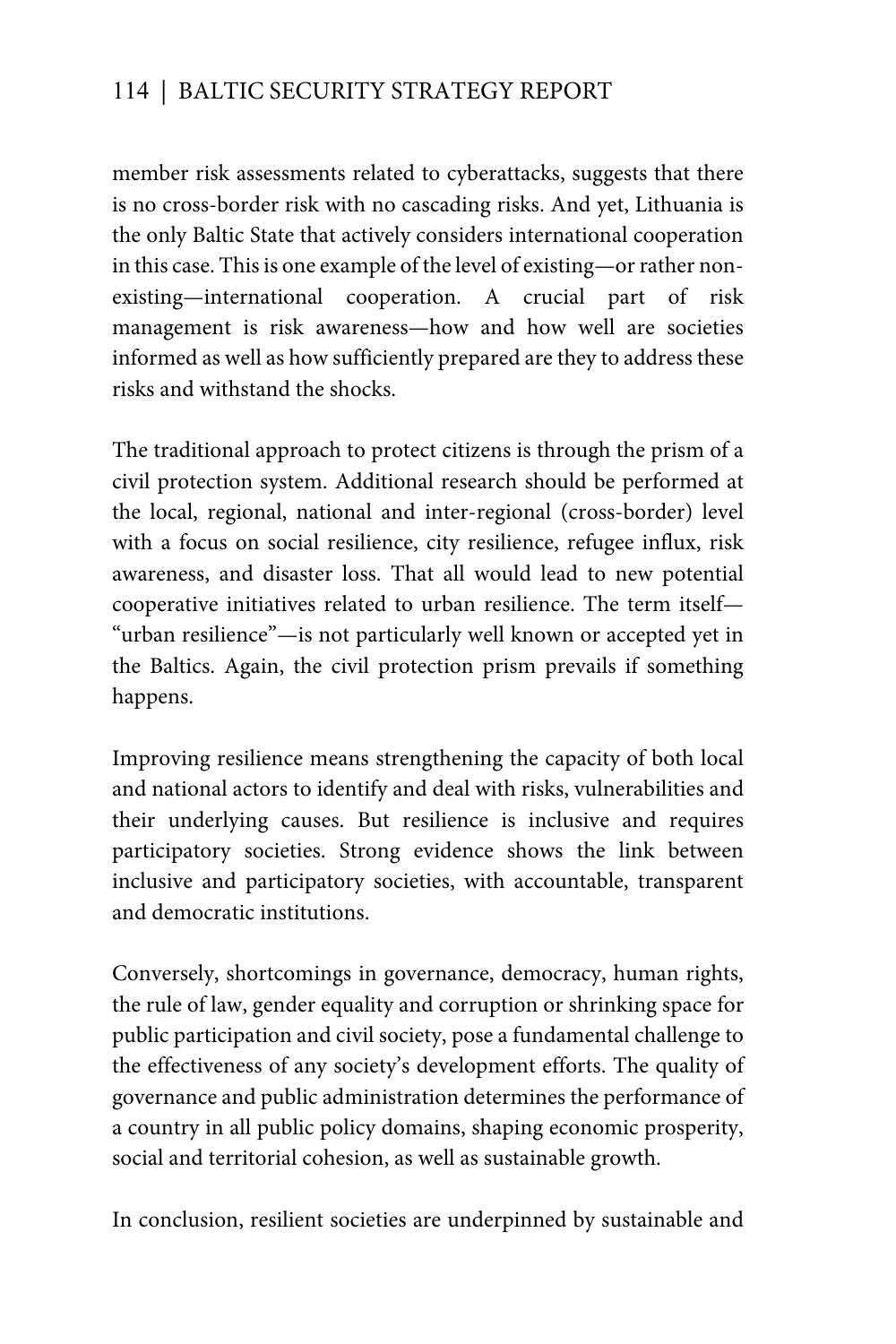balanced socioeconomic development that anticipates and addresses socioeconomic inequalities, vulnerabilities, and their root causes. This understanding is at the heart of the EU's approach to state and societal resilience.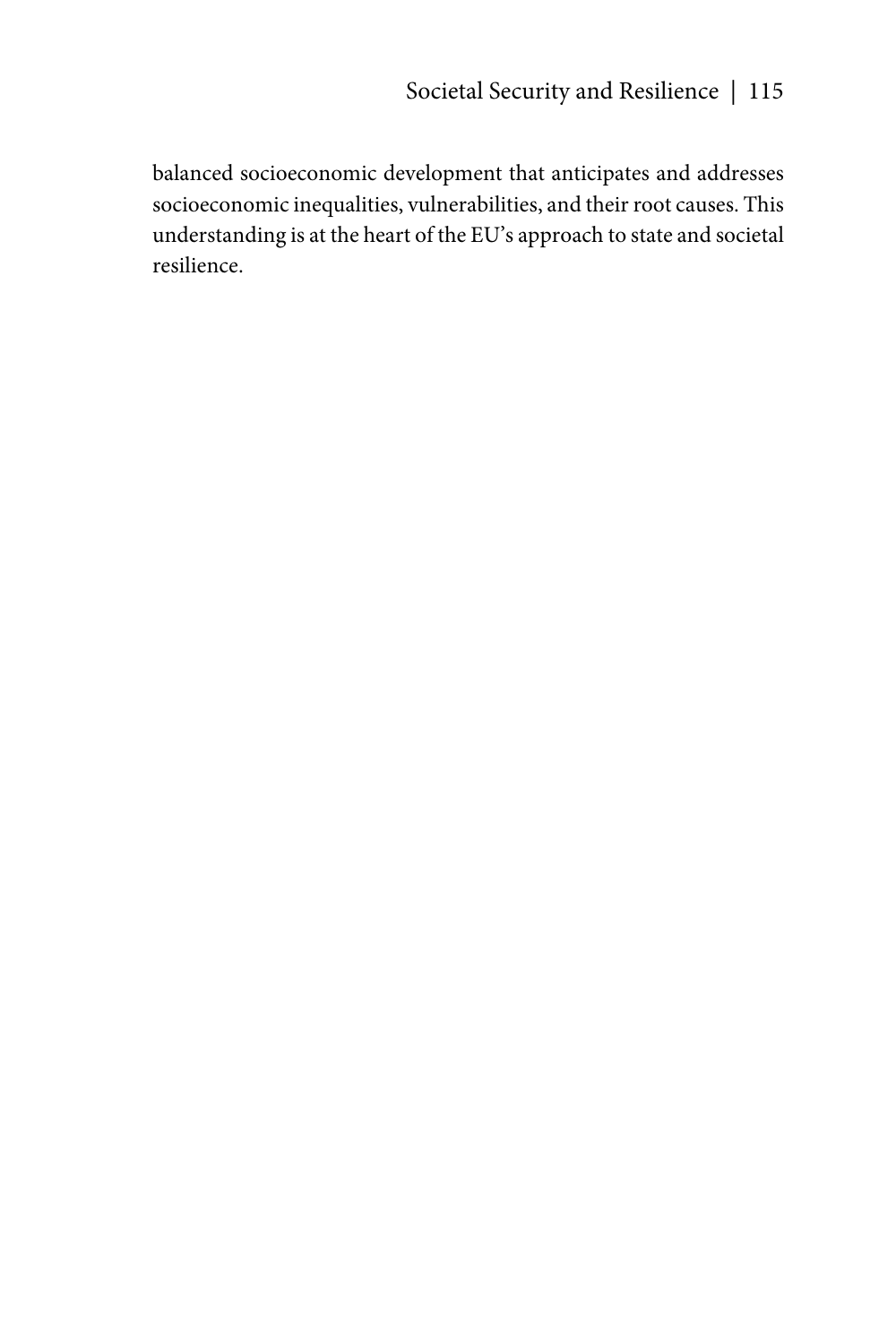# **2.5. Expert Recommendations**

- 1. Create incentives for editors and journalists in the Baltic States' media outlets to present at least basic information about political news, societal trends and cultural events in the other two Baltic states: e.g., build a network of Baltic media representatives that they could refer to (and trust) whenever fact-checking is needed;
- 2. Urge editors and journalists to contact and communicate with not just local experts or experts from the US, Germany, France and Poland, but also other Baltic states—to grasp the atmosphere in neighboring countries with regards to the most pressing issues of the day;
- 3. Begin a series of conferences (each year in another country) to tackle the most pressing issues in the field of the Baltic States' societal resilience and security; one of the binding themes should be the vulnerability of Russian-speaking minorities in the respective countries along with the best ways to strengthen these communities and the mistakes made in reaching out to them (by presenting them as inherent "*vatniks*," etc.);
- 4. Encourage Lithuania's, Latvia's and Estonia's (B3) Public Broadcasters to create TV shows or films about common B3 history or the current geopolitical situation;
- 5. Promote student exchanges among all three Baltic countries;
- 6. Invite think tanks in all three Baltic countries to think of joint initiatives and projects for tackling disinformation, propaganda and hybrid threats;
- 7. Integrate Media and Information Literacy methodology, e.g. classes/curriculum that have been developed in Estonian, Latvian, Lithuanian on their history, culture or art into the educational programs of each Baltic State;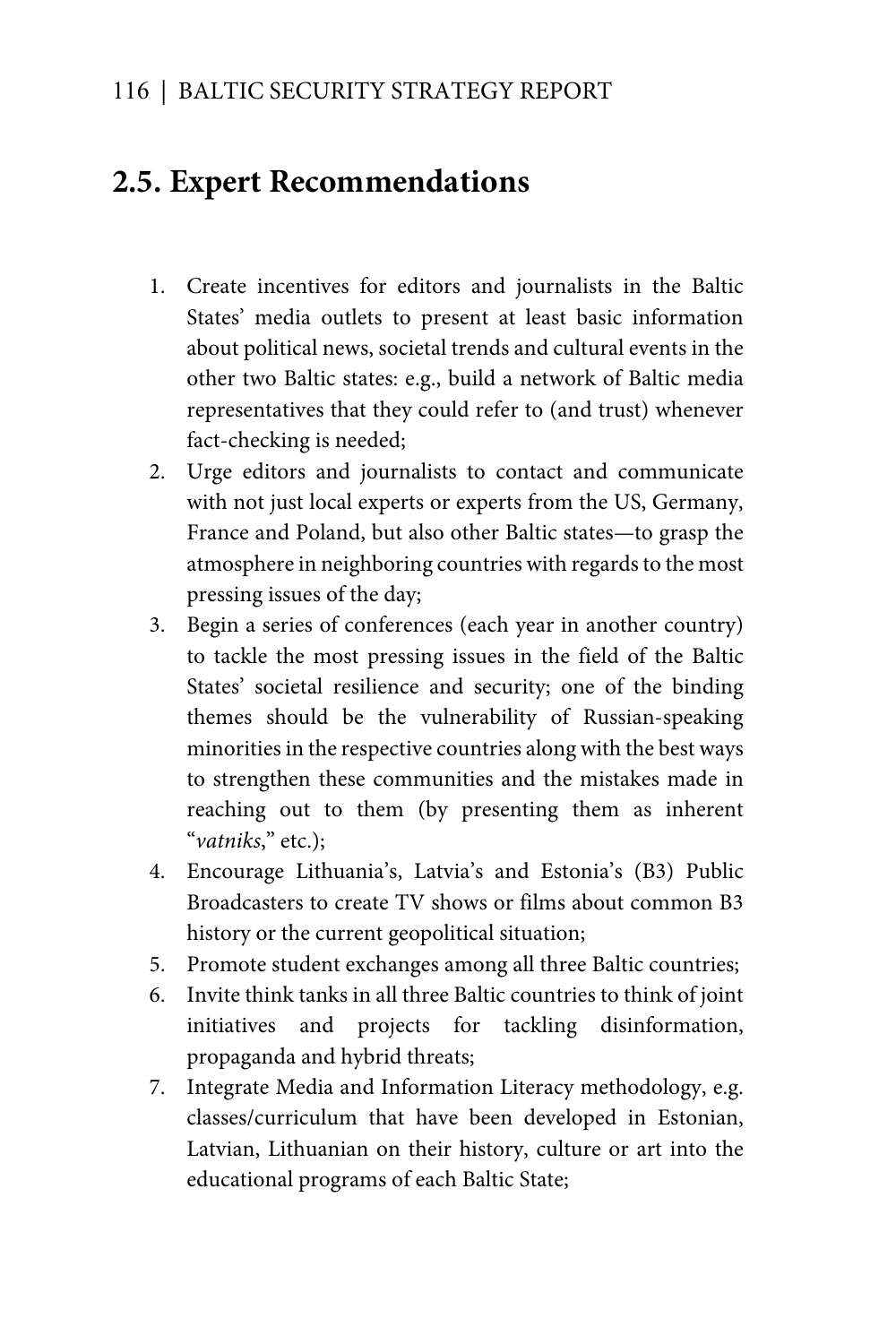- 8. Form a "fact platform" providing reliable/factual and updated information on each Baltic State, and which is available for people (e.g. media people, students, etc.) looking for such information;
- 9. Promote knowledge of societal resilience in local communities and to ethnic minorities in an intra-regional context.
- 10. Develop common media channels of information for bolstering intra-regional cooperation and resilient media sectors;
- 11. Prioritize civil protection and related measures to establish city resilience among both government and nongovernmental interlocutors;
- 12. Institutionally share best practices and lessons learned in order to support each of the recommendations mentioned;
- 13. Establish a financial instrument to help the region carry out far-reaching and long-term societal resilience measures as well as the effective narratives accompanying them.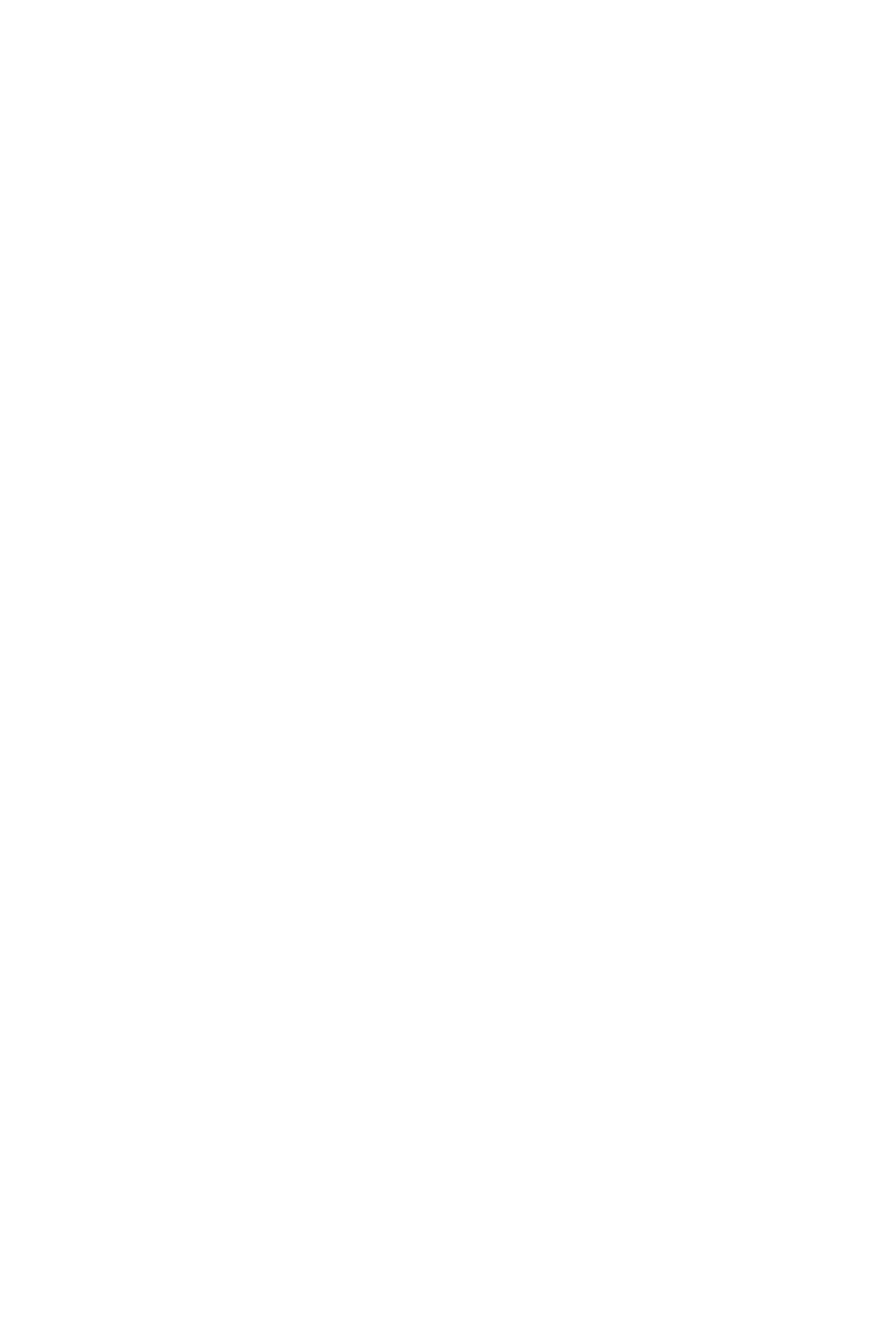# **3. ECONOMIC SECURITY 3.1. Expert Assessment**

*Olevs Nikers, Otto Tabuns, Giedrius Česnakas, Arunas Molis, Jako Reinaste, Gunārs Valdmanis, Romas Švedas* 

Cooperation among the three Baltic States—Estonia, Latvia and Lithuania (B3)—in the energy sector may be considered positive, even though reaching this point has not been easy. And from a wider European Union or Central Eastern Europe perspective, the outcome of this cooperation may even merit being called exceptional. *Inter alia*, the B3 countries have:

- Developed and signed the EU Baltic Energy Market Interconnection Plan (BEMIP) and have regularly monitored its implementation;
- Completed or continue to develop power and natural gas interconnections with the support of EU financial grants;
- Established (liberalized and integrated) electricity and gas markets;
- Eliminated (especially in Lithuania) Gazprom's vertically integrated monopoly and energy dependencies on Russia.

That said, a number of energy security challenges persist, the first being the synchronization of the Baltic States' power systems with that of Continental Europe—an issue that is further hampered by risks connected to security challenges stemming from Russia's Baltic exclave of Kaliningrad. A further challenge stems from ensuring fair competition in the gas sector: artificially low prices from one supplier could threaten to eliminate Norwegian, US or other gas suppliers or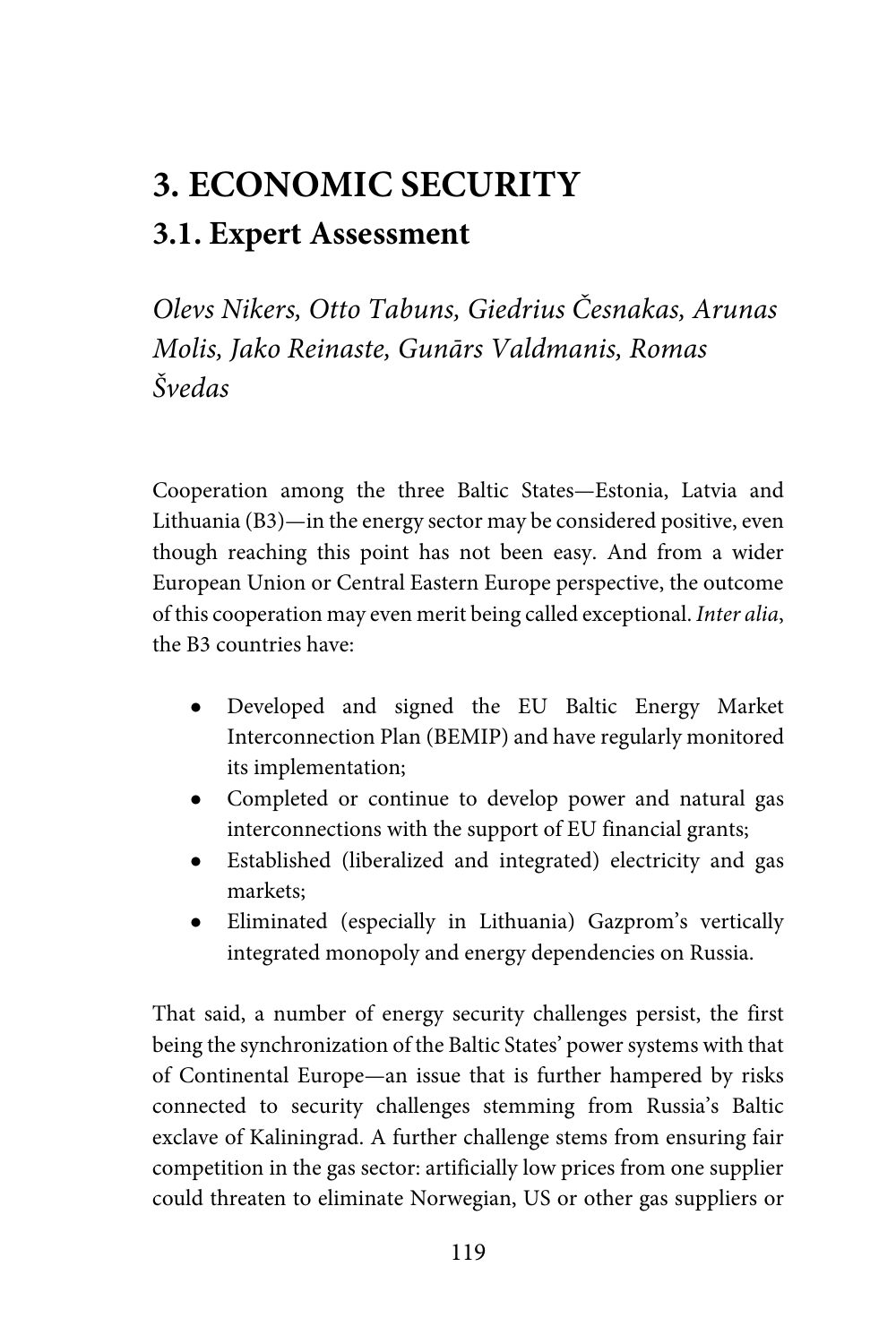economically harm local liquefied natural gas (LNG) terminals and undermine the development of further LNG projects, infrastructure etc. In addition, there is the contentious issue of electricity imports from the Astravets nuclear power plant (NPP), in Belarus, which the Lithuanian government has claimed is being developed in violation of international practice and standards. Finally, there are the issues of improving public consultation methods, in particular regarding new energy projects and the education of society on energy-related topics: energy saving and efficiency, the benefits of renewable energy, the "prosumer" movement, etc. Good interinstitutional Baltic cooperation is of crucial importance in order to manage risks and to prevent the most popular Russian tactics of "divide and rule."

Baltic intra-regional cooperation in energy security is, first of all, limited by the lack of understanding of regionalism among the B3 states, which usually assess their energy security and energy projects individually. This creates duplication and expansion of excessive energy infrastructure in neighboring states, preventing the most efficient or rational use of financial resources and thus increasing expenses related to the maintenance of this infrastructure.

Regional cooperation is also limited by the domination of the self-help principle and the lack of trust among the states. Because of that, the Baltic States experienced problems when a regional LNG terminal concept was being developed. Lithuania and Estonia were suspicious that an LNG terminal in Latvia might become an instrument of Gazprom, which controlled Latvias Gaze and a regional underground storage facility. Thus, infrastructure that could have serviced the whole B3 region was not accepted by the neighboring countries. Instead, in 2014, Lithuania implemented an LNG terminal project at Klaipėda (a floating LNG regasification unit) on its own, with the political and financial support of the European Commission. The capacity of this LNG terminal nearly satisfies the total annual natural gas needs of the B3 and could theoretically serve as a regional LNG terminal. However, Latvia and Estonia failed to accept Klaipėda as a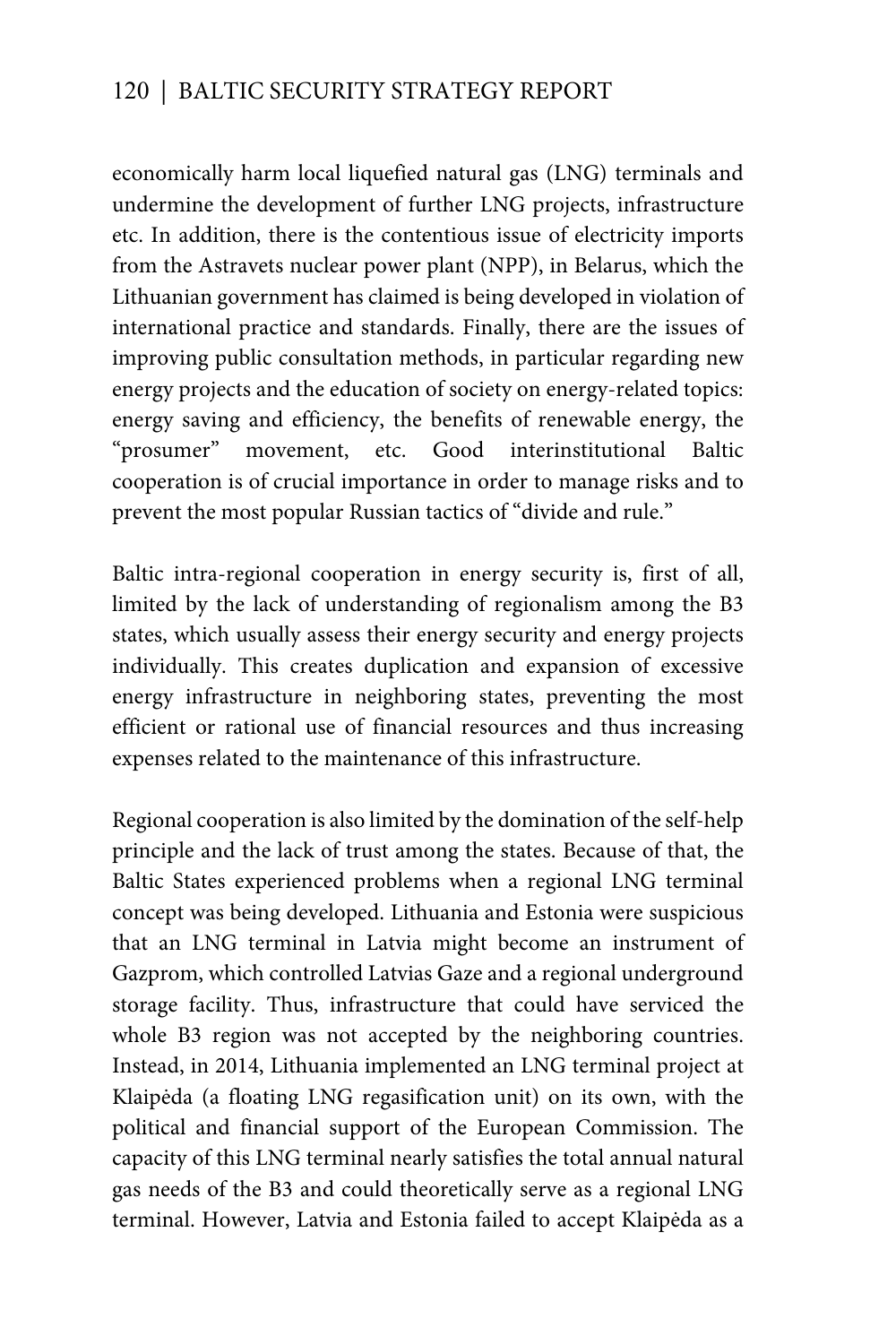regional project and have continued to pursue competing individual LNG terminal projects. Estonia and Finland plan to develop Balticconnector*,* a bi-directional natural gas pipeline. A single LNG terminal would be able to service both countries; however, they each also have plans for individual LNG terminals.

The dominance of small gains and short-term interests has frequently hampered international cooperation. The same is true for cooperation in the B3 energy sector. Despite their agreement on the strategic importance of particular energy security projects, they have regularly sought to increase their bargaining power or pursued funding for other projects. The last country to agree on a particular multilateral project frequently has the greatest opportunities to receive more benefits. Therefore, such international projects, despite their strategic significance, become hostages to small-gain policies, which prolongs their implementation and extends the period of energy insecurity for all the actors involved. Such a situation was perfectly exemplified by the NordBalt submarine power cable project, developed between Sweden and the Baltic States. The project was initiated in the early 2000s by Lithuania and Sweden; but in order to receive EU funding, it had to become regionalized, with the participation of Estonia and Latvia. Each of the participating B3 countries assumed that the NordBalt cable should terminate in its territory. Negotiations on the project prolonged and were successfully dealt with only when the EU increased the financial package and Latvia could finance the construction of additional electricity lines to the termination point in Lithuania.

Overcoming problems in regional cooperation is frequently a great challenge; it takes time and intensive negotiations. Closer economic and political cooperation is time-consuming and difficult to implement with larger energy security projects. The NordBalt example illustrates the importance of the involvement of strong international actors that have the power and resources to exert influence and thus compel closer cooperation.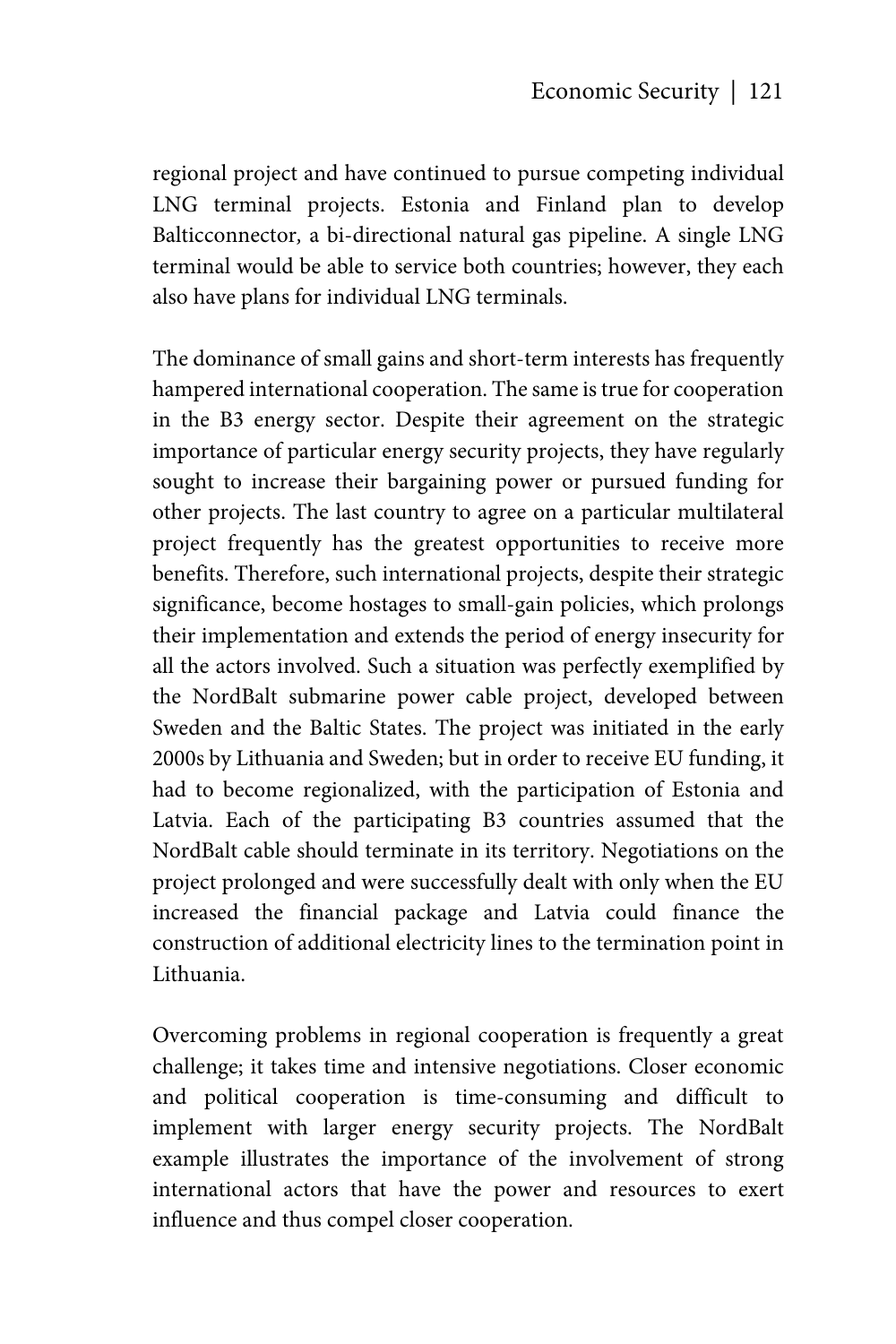As such an influential international actor, the European Union has had at least three types of positive impact on the energy security of the Baltic States.

First, the EU improved the negotiation position for all of its smallest member states but also forced them to move toward the market principle based in the energy sector by compelling changes to their regulations. Thus, the EU Third Energy Package allowed the Baltic States to decrease the role of Gazprom in their domestic energy markets, which would hardly have been possible otherwise.

Second, political and financial support from Brussels facilitated the implementation of various strategic regional projects. Notably, the above-mentioned Baltic Energy Market Interconnection Plan, introduced in 2009, allowed the B3 countries to receive financial support for the development of interconnections inside the region (reinforce gas and electricity connections) and infrastructure links outside it (LitPol Link electricity interconnection; NordBalt electricity interconnection; Estlink 1 and 2 electricity interconnections).

Third, the European Union also played a significant role as a mediator between the B3 states when they failed to reach an agreement, as in the NordBalt case. At the same time, the EU can press the countries to move forward on projects that create connections they have failed to implement themselves at the regional level.

Most of the outlined issues continue to be valid today. For example, the Baltic States have had trouble agreeing on electricity interconnection and synchronization with Continental Europe either with Poland or Finland. Lithuania and Estonia have notably been advocating different approaches: Vilnius has called for synchronizing the B3 electricity grid via a connection with Poland, Tallinn continues to insist on a second power line between Lithuania and Poland. Similarly, the LNG terminal in Klaipėda could become a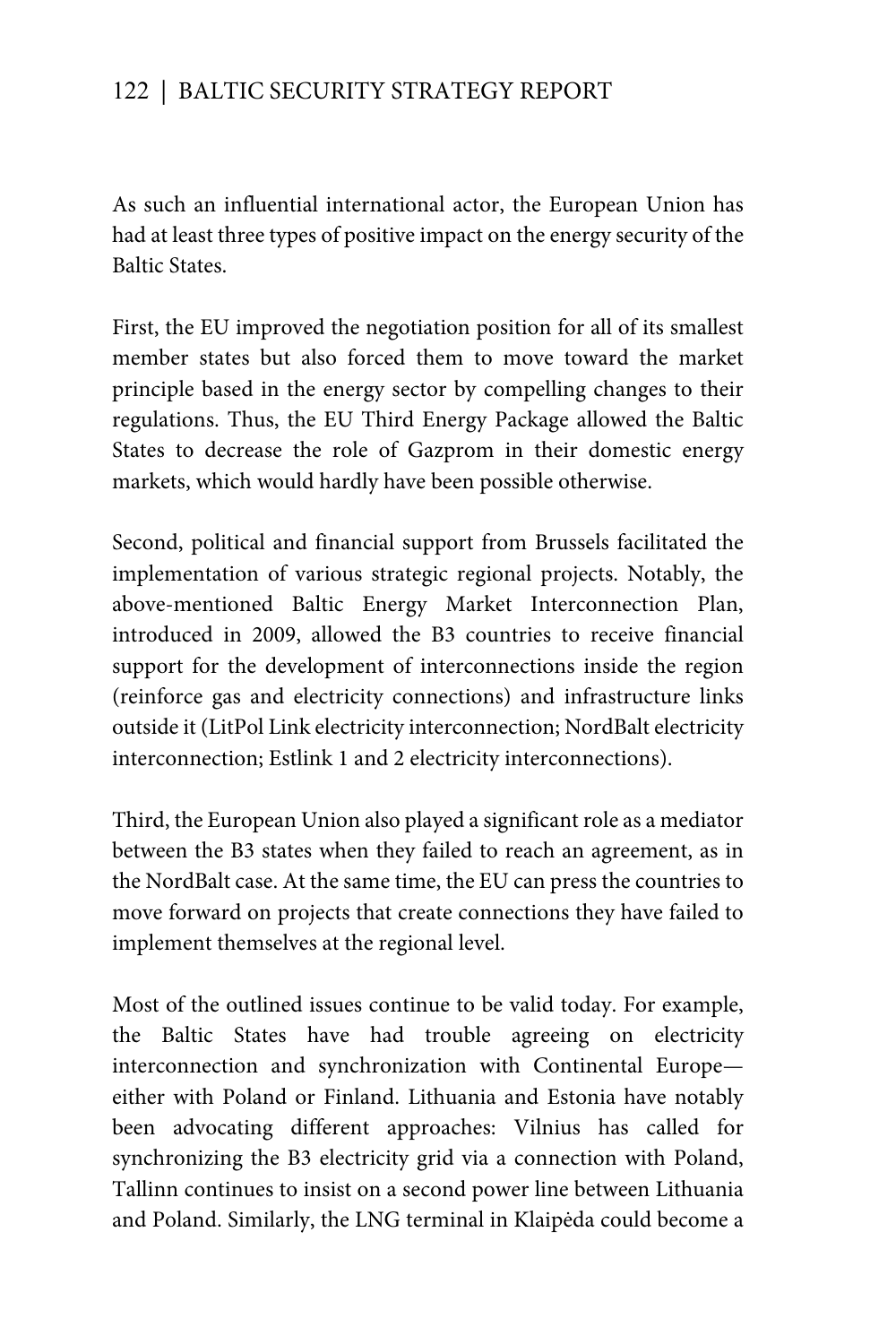regional project that saves money on investments in the regional natural gas sector; but Estonia plans to construct its own LNG terminal as well.

Coordination of the external energy policies of the B3 countries remains limited, as the case of the Astravets NPP exemplifies. Latvia has, to date, not clearly stated its position on the possible import of electricity from this Belarusian nuclear plant, despite Lithuania's unyielding assertion that the facility threatens its core national security interests.<sup>93</sup>

As repeatedly alluded to above, perhaps the most important unresolved strategic energy issue for the Baltic States is the current status of their Soviet-legacy electricity grid. Despite membership in the EU since 2004, the region's electricity system still operates synchronously with the Integrated Power System/Unified Power System (IPS/UPS) coordinated by the Electric Power Council of the Commonwealth of Independent States, headquartered in Moscow. In other words, the three Baltic States may buy and sell electricity in the Nordic countries or Poland, but the daily management of their electricity systems is dependent on Moscow's centralized control over the frequency. Furthermore, provisions in the BRELL Agreement<sup>94</sup> oblige the Baltic transmission system operators (TSO) to coordinate the development of national electricity networks they are responsible for with Belarusian and Russian authorities. Dramatically worsening

1

<sup>93</sup> Giedrius Česnakas, The Energy Security Cooperation in the Baltic States: Lessons for the South Caucasus Region, in J. Novogrockiene and E. Siaulyte (Eds.) Addressing Emerging Security Risks for Energy Networks in South Caucasus, IOS Press, 2017. pp. 1–7. doi: 10.3233/978-1-61499-777-1-1.

<sup>94</sup> In 2001, Belarus, Russia, Estonia, Latvia and Lithuania (BRELL) signed the Agreement on the Parallel Operation of the Power Systems. The signatories established a so-called BRELL loop, synchronizing their highvoltage power-transmission networks under a single system.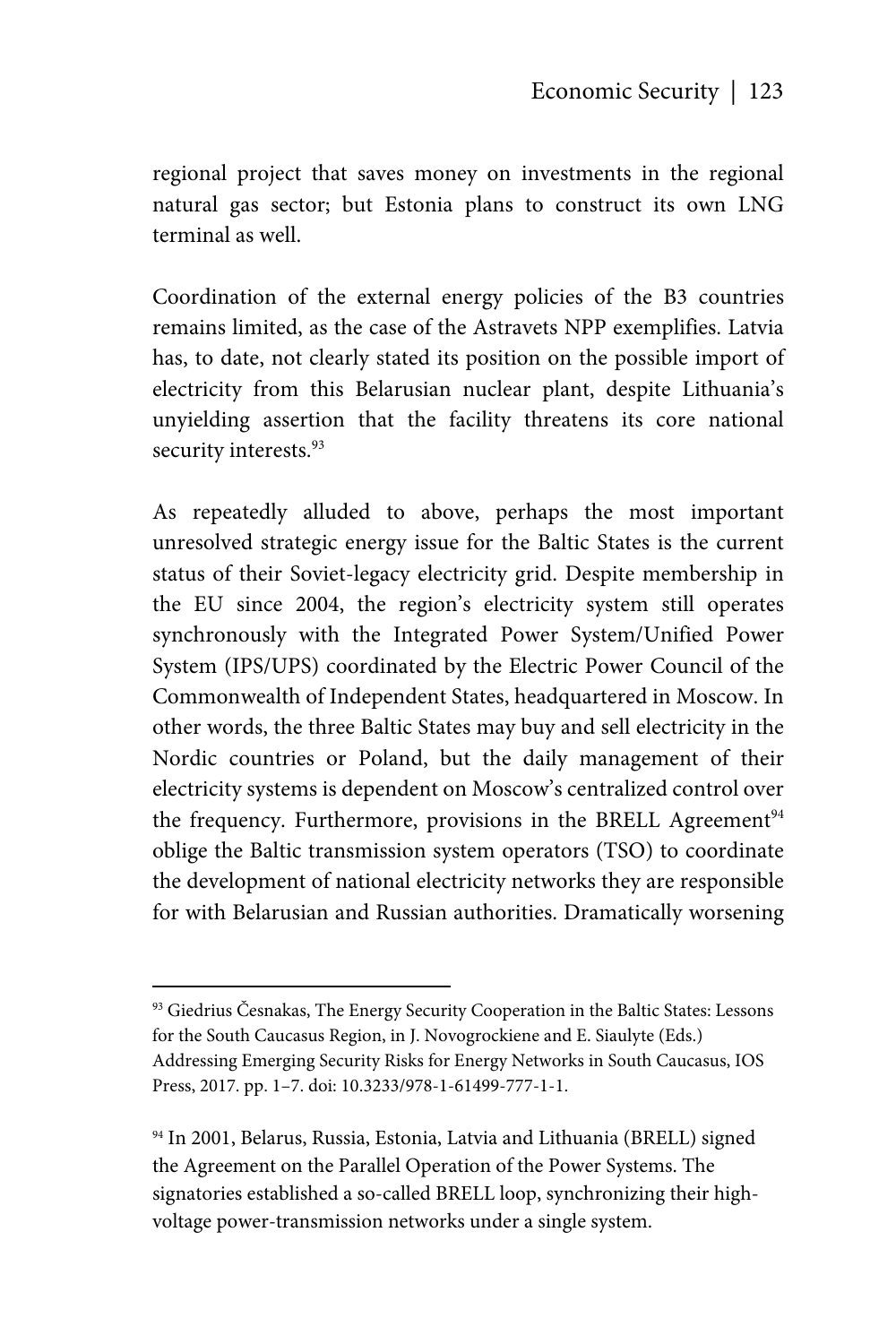relations with Russia increase the Baltic States' worries that such dependency may result in contrived supply disruptions.

The Baltic States have attempted to overcome this Soviet legacy in the electricity sector as early as 2007, when the B3 prime ministers declared de-synchronizing from the IPS/UPS and synchronizing with the European Continental Network (ECN) a strategic priority. They have made some progress in this regard. In particular, the Baltics have worked on surmounting their infrastructural isolation from the rest of the EU and succeeded in pushing the European Commission as well as most countries in the Baltic Sea Region (including Germany, Sweden, Finland and Poland) to openly acknowledge that electrical grid synchronization contributes to a functional internal EU energy market. The generic aim of synchronization was included in the list of EU Projects of Common Interest (PCI) and recognized as a feasible project from both a technical and a legal point of view. However, since then, Moscow has successfully prevented de-synchronization of the Baltic States' electricity systems.

In the natural gas sector, the historical development of the Baltic countries was rather like that of the power sector—the gas system in Baltic countries was developed as part of the interconnected and coordinated natural gas network of the Soviet Union. However, due to both physical and economic aspects, cooperation between the gas system operators in the B3 countries was less intensive than in the power sector. Latvia, with its natural gas underground storage, has historically acted as the sole source of supply for Estonia during heating seasons and as an emergency supplier for Lithuania; but such operation was mostly coordinated by the foreign supplier of this natural gas, Gazprom. With the continued decrease in natural gas consumption in the Baltic countries and the liberalization of the markets and change of ownership of gas system operators, the overall intensity of energy security cooperation has, in fact, decreased. Nevertheless, there is potential for further increase in technical cooperation thanks to the growing regional natural gas trade.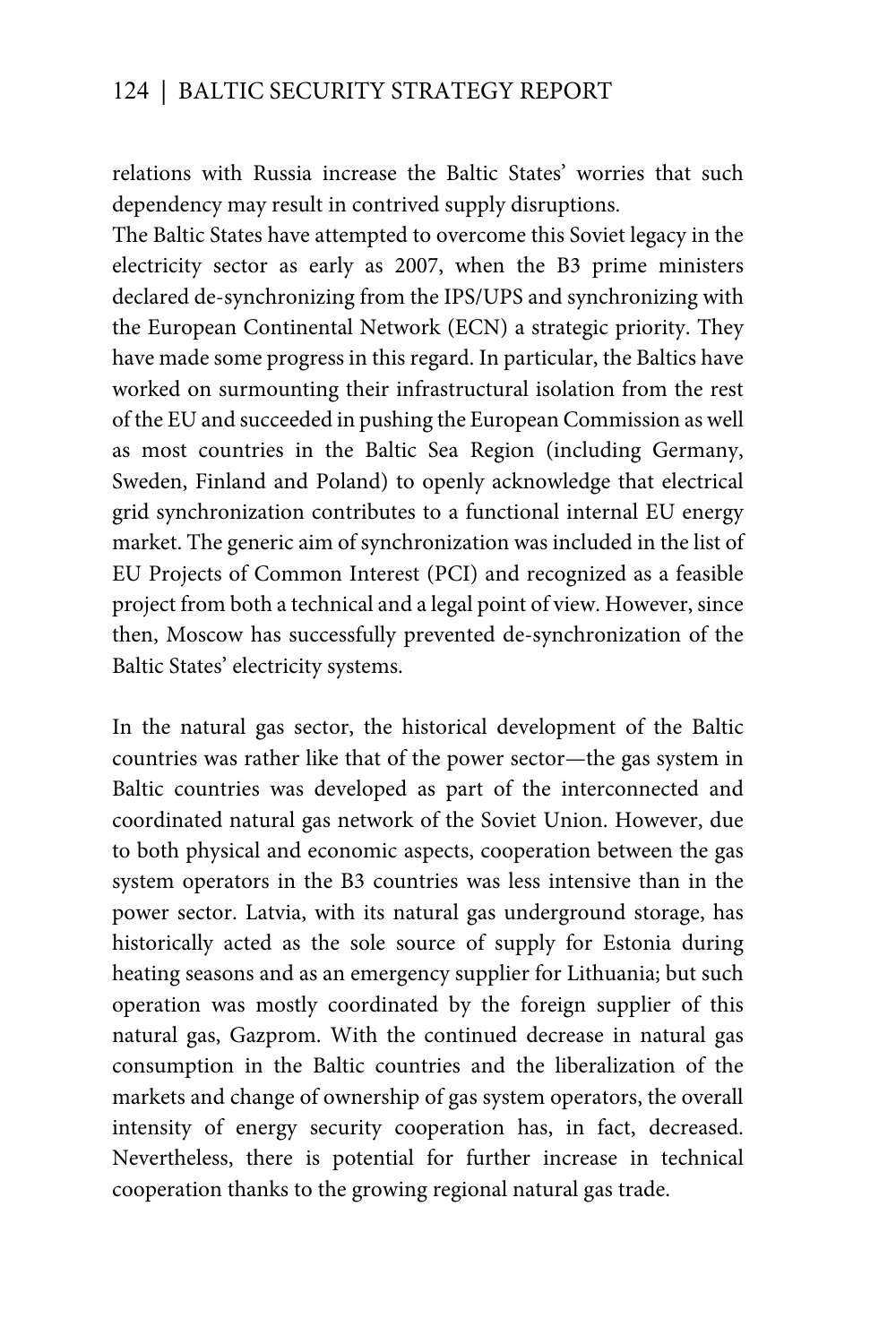Currently, the main mechanism for providing operational security of energy infrastructure is the coordination between the transmission system operators. And the existing exchange of information between B3 TSOs allows them to quickly identify and mitigate or prevent most operational security disturbances and challenges as they occur. In contrast, however, the exchange of information between operators and power suppliers is sometimes slow regarding operational decisions—with a resulting longer-term potential effect on security.

One example of the above problem is the exchange of information regarding available power production capacities. At present, the exchange domain for such information in the electricity sector is the Nord Pool Spot power exchange, which does not always provide the necessary data to evaluate the overall security implications of any particular decision. In some cases, the choice by one of the Baltic countries to discontinue the operation of significant (approximately 1,000 megawatts) but aging power-production capacities was communicated to neighbor countries via the Nord Pool Spot information exchange platform only several weeks before the implementation of the decision—and without prior consultations or regional security studies.

On June 17, 2009, eight Baltic countries (Finland, Sweden, Estonia, Latvia, Lithuania, Poland, Germany, Denmark) and the European Commission signed a Memorandum of Understanding on BEMIP (Baltic Energy Market Interconnection Plan), including an action plan on improving cross-border interconnections and functioning of the market. The BEMIP cooperation framework targets the development of a functional and integrated internal energy market and elimination of "energy islands," combined with the development of necessary electricity and gas infrastructure and interconnections in the Baltic Sea region. In BEMIP's first phase, the focus was on developing a single harmonized electricity market in the Baltic Sea Region by establishing interconnections between Baltic and Nordic countries and then connections to the Central European electricity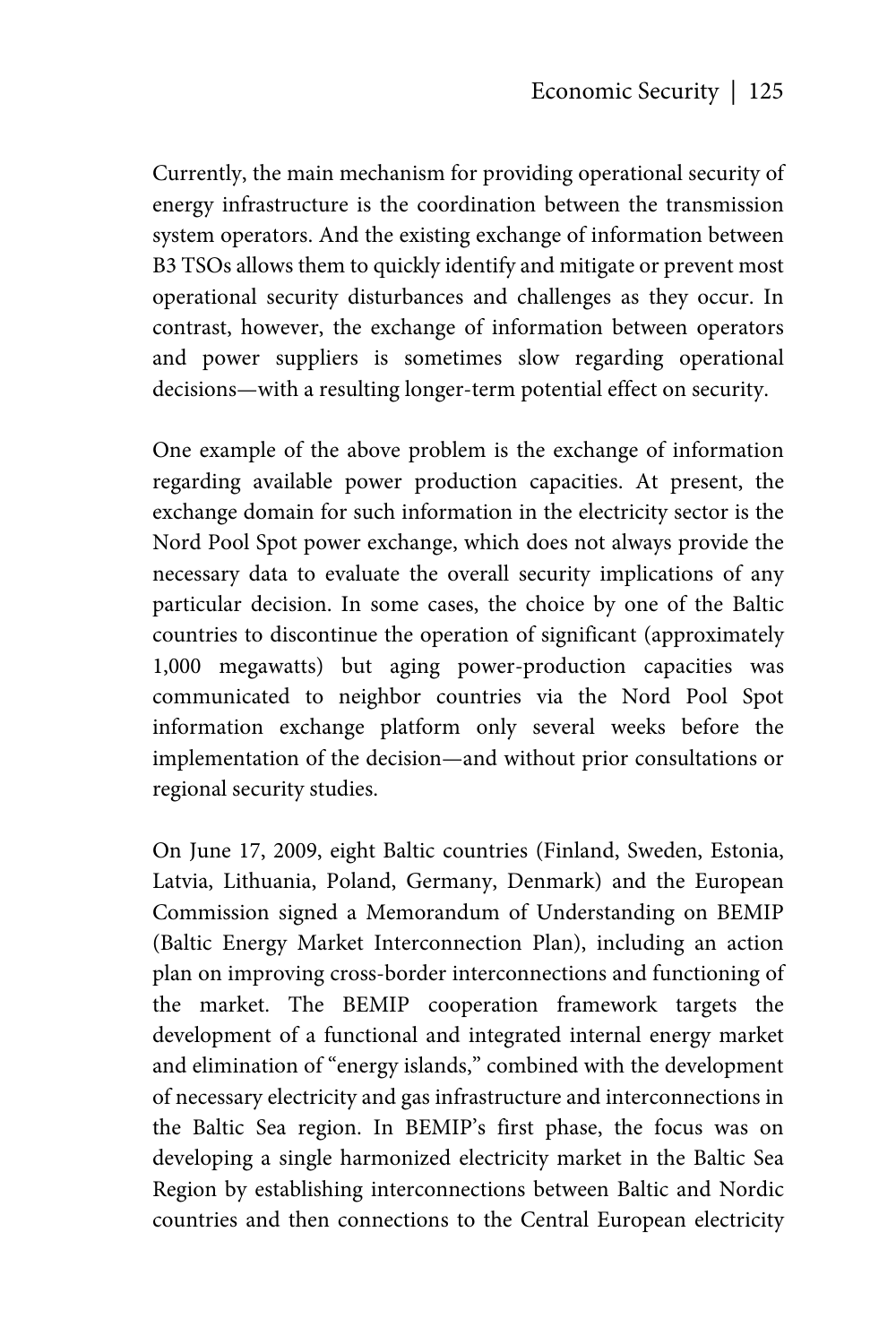market. In a longer-term perspective, energy security in the electricity sector can be increased by connecting the Baltic countries to the EU's synchronous grid.

Development of a regional gas market has also become increasingly important in the BEMIP framework, with an agreement reached in 2013 on an action plan for building gas infrastructure and diversifying gas supply in the Eastern Baltic region. A discussion on updating BEMIP was initiated in the autumn of 2014; after that, energy security came into sharper focus in connection with ensuring the security of gas supplies and establishing a regional gas market.

Also in 2014, the Baltic Council of Ministers' (BCM) Committee of Senior Officials on Energy was established to ensure better communication among the B3 at the senior level. This body's main topics of discussion are the same as under BEMIP (synchronization, electricity trade between third countries, development of regional gas market and infrastructure).

BEMIP and especially BCM cooperation frameworks are a positive example of regional cooperation that has helped the Balts move toward meeting these targets. Nevertheless, it is clear that lack of political can cause delay or freeze the process. In the context of energy and infrastructure security, the B3 countries are mainly on the same page. But at the end of the day, investments in energy infrastructure usually (initially at least) increase network tariffs for energy consumers and influence the welfare of the industry and the economy overall.

Today, both higher- and lower-level B3 officials gather regularly to discuss energy issues. In parallel, there are working groups for electricity and gas transmission system operators, energy experts and regulators. Cooperation is constructive, and the participants are committed. Agendas continue to be followed. And if needed, it is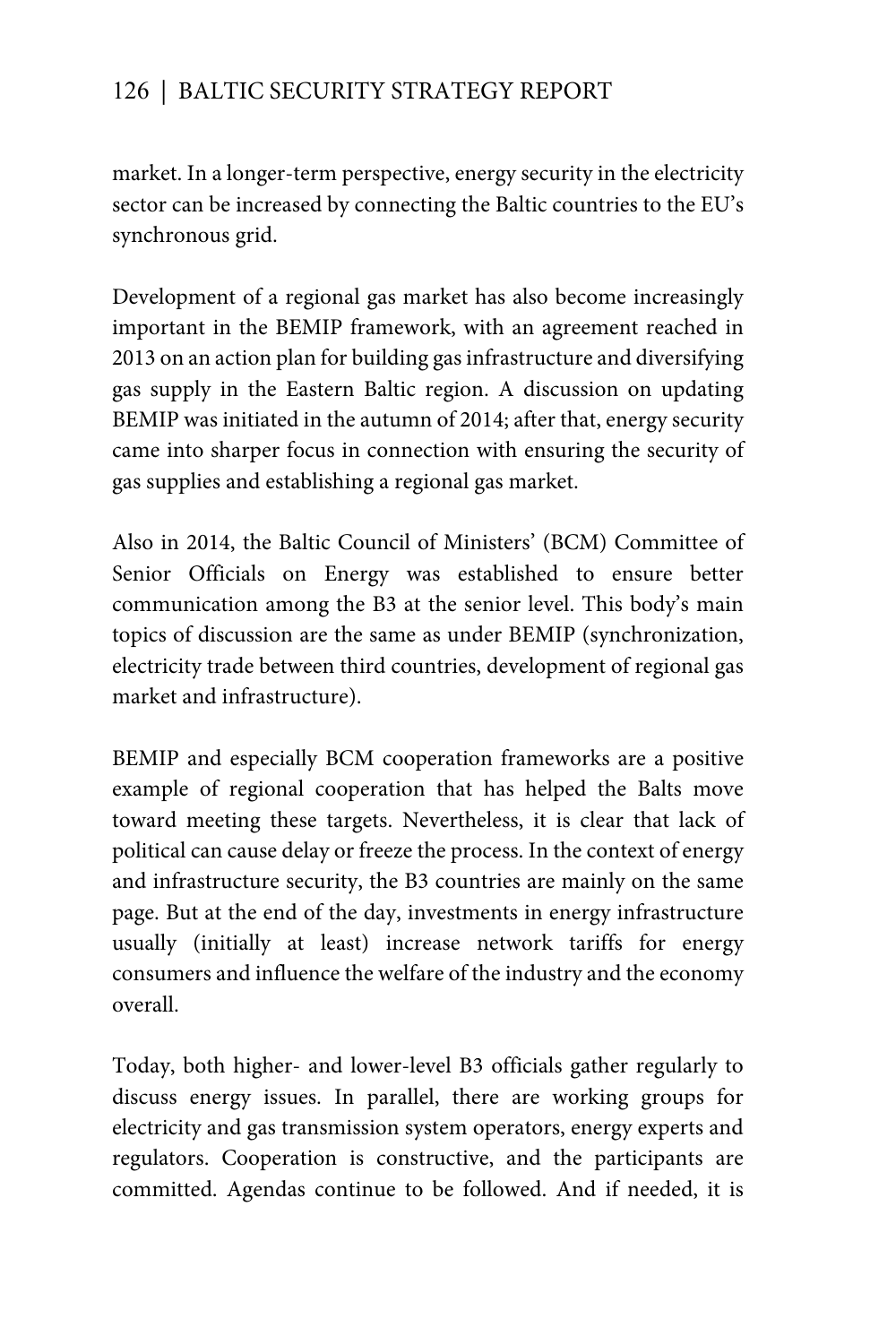relatively easy to ask for constructive support or confirmation from higher level authorities (government or minister).

Overall, the experts brought together by the BSSP agreed that a number of challenges hinder full Baltic cooperation in bolstering economic security, particularly with regard to energy. These challenges span a number of different sectors, including political, public and private; and in moving forward, the Baltic States must express a serious commitment to come together, transcend their respective political interests and priorities, and address these multifaceted obstacles. The following topics were most commonly discussed during the BSSP workshops addressing economic resilience: energy security, public-private partnerships, strategic communication, infrastructure vulnerabilities, hybrid threats, and risk assessment and protections.

Attention was given to the need for the Baltic States to develop and share knowledge about preventative solutions, alerts, and practices to combat and resolve both physical infrastructure and hybrid attacks. If a vulnerability in critical infrastructure is exploited, it could completely destabilize an entire society. Because Russia, in particular, is increasingly innovative and unconventional in its aggressive campaigns vis-à-vis the Baltic States, intra-regional cooperation in enhancing and protecting current critical infrastructure is necessary. The role of strategic communication in this regard becomes relevant, as it can play an especially important part in anticipating and helping to resolve infrastructure attacks and vulnerabilities. Responses to hypothetical and current hybrid threats must be better communicated and synchronized across the Baltic States' governments and societies. For years, the Baltic States have progressed in efficiently responding to technical attacks from Russia. However, there is no comprehensive strategic approach in the region to disabling hybrid attacks, such as cyber or information breaches. Based on this existing cooperation at the technical level, though, intra-regional actions could establish similar procedures and information exchange on prevention of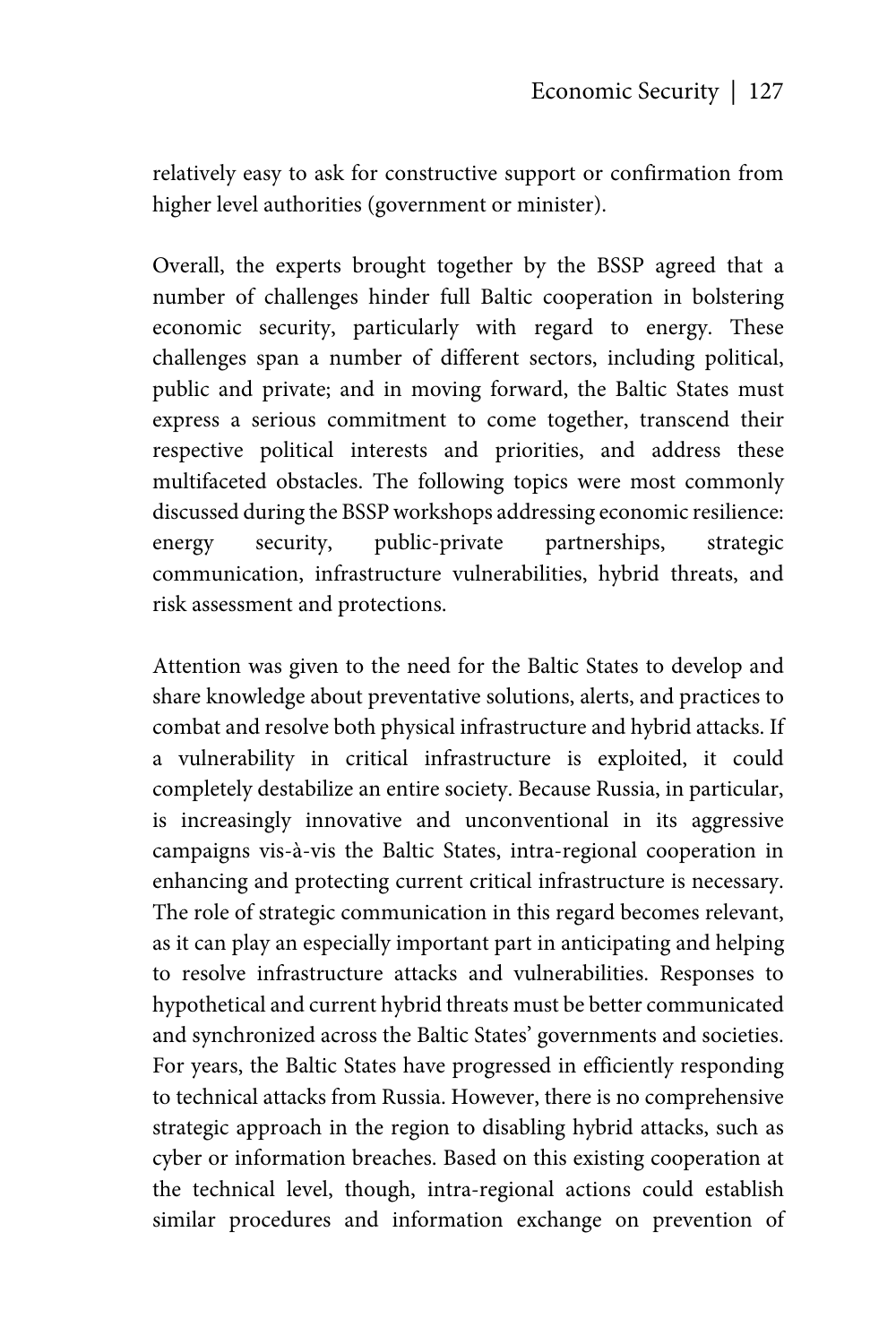accidents related to such cases as national disasters and physical or cyber-attacks on infrastructure.

Furthermore, active steps can be taken in an intra-regional context to buttress infrastructure resilience, such as synchronizing the power grids. It is also important to consider that infrastructure and broader economic and energy matters do not stand alone in the Baltic region that is, they are deeply enmeshed in sociopolitical, security and geopolitical issues. Therefore, addressing such multifaceted problems in turn underpin Baltic economic growth and infrastructure.

Energy and security are intricately interconnected in the Baltic region, and significant portions of each Baltic State's economy and energy infrastructure are still vulnerable to Russia's influence and dominance. Currently, each Baltic government takes its own stance toward conceptualizing economic security, which poses an issue for intra-regional cooperation and long-term economic dependence from Russia. Solutions toward remedying this multifaceted issue must integrate a range of ministries and governmental actors, as well as non-governmental and private interlocutors. Furthermore, some BSSP experts agreed that the Baltic States should establish a systematic approach to analyzing and monitoring energy sector-related risks on a regular basis. Once again, the role of strategic communication resonates deeply with energy security in the Baltic States and is a critical factor in ensuring that energy projects are carried out fully and efficiently.

The BSSP experts unanimously agreed that when it comes to bolstering infrastructure across the Baltic States, there is a need for greater public-private cooperation. Currently, private cooperation is decent but insufficient by itself, and heightened public-private cooperation on infrastructure matters would, in turn, enhance overall security in this critical field. One idea provided in the discussion was to push institutions like the current NATO Excellence Centers located across the Baltic States to bring together and open communication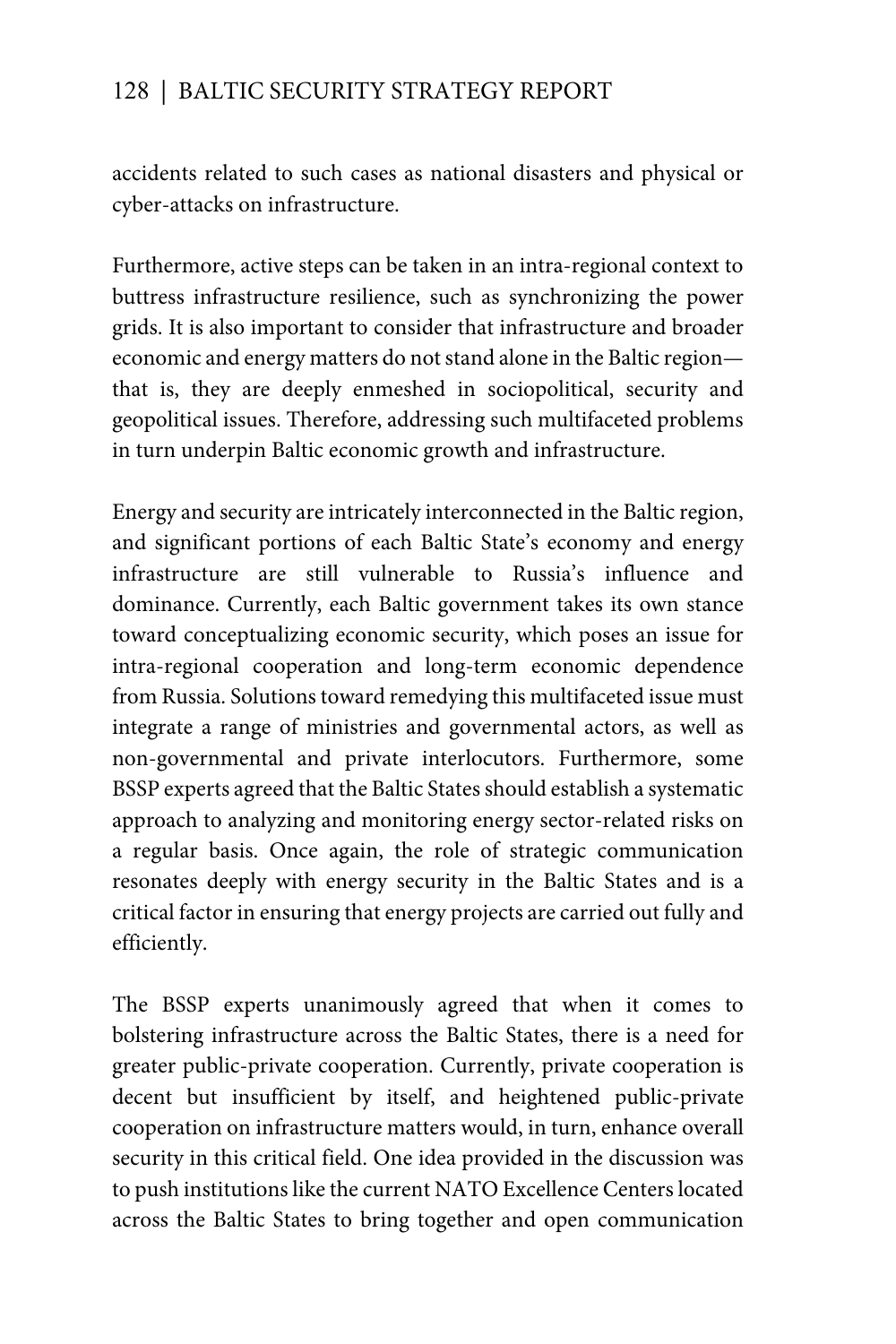channels between public and private interlocutors. Moreover, as these Excellence Centers already publish on developments in the energy and economic realms, these findings could be made more accessible to the general publics. Such communication and cooperation between public and private actors should be especially considered and applied to "gray zone" times—that is, ambiguous periods that exist between definite peace and war. Private companies on their own should also work toward improving coordination on critical risk assessment and protections in an inter-regional context. Lastly, public consultation and media forums connecting the two sides—private and public—can play a proactive role in helping to improve public-private communication and cooperation.

B3 cooperation in energy security is, first of all, limited by the lack of understanding of regionalism among the states, which generally assess their energy security and energy security projects individually. This creates duplication of projects and expansion of excessive energy infrastructure in neighboring states, not leading to the most efficient or rational use of financial resources, including in maintenance costs.

Measures intended to bolster B3 economic security have been primarily undertaken at the national level due to the absence of a mutually agreed upon long-term vision for long-lasting economic prosperity and resilience. Each Baltic State focuses on its national interests and responses as well as assesses risk threats differently, rather than following a regional or European agenda. Without a sense of unity and determination to advance regional cooperation in this arena, any projects developed and implemented in an intra-regional context are thereby likely to be stunted or limited in impact and longevity. The post-Brexit reality vis-à-vis the European Union means that, in the future, there will be constrained financial resources for the Baltic States to attempt to lobby for and receive. Because of this looming even more competitive landscape, it is all the more imperative that the Baltic States commit now to developing a cohesive vision, a set of common tangible goals, and joint policy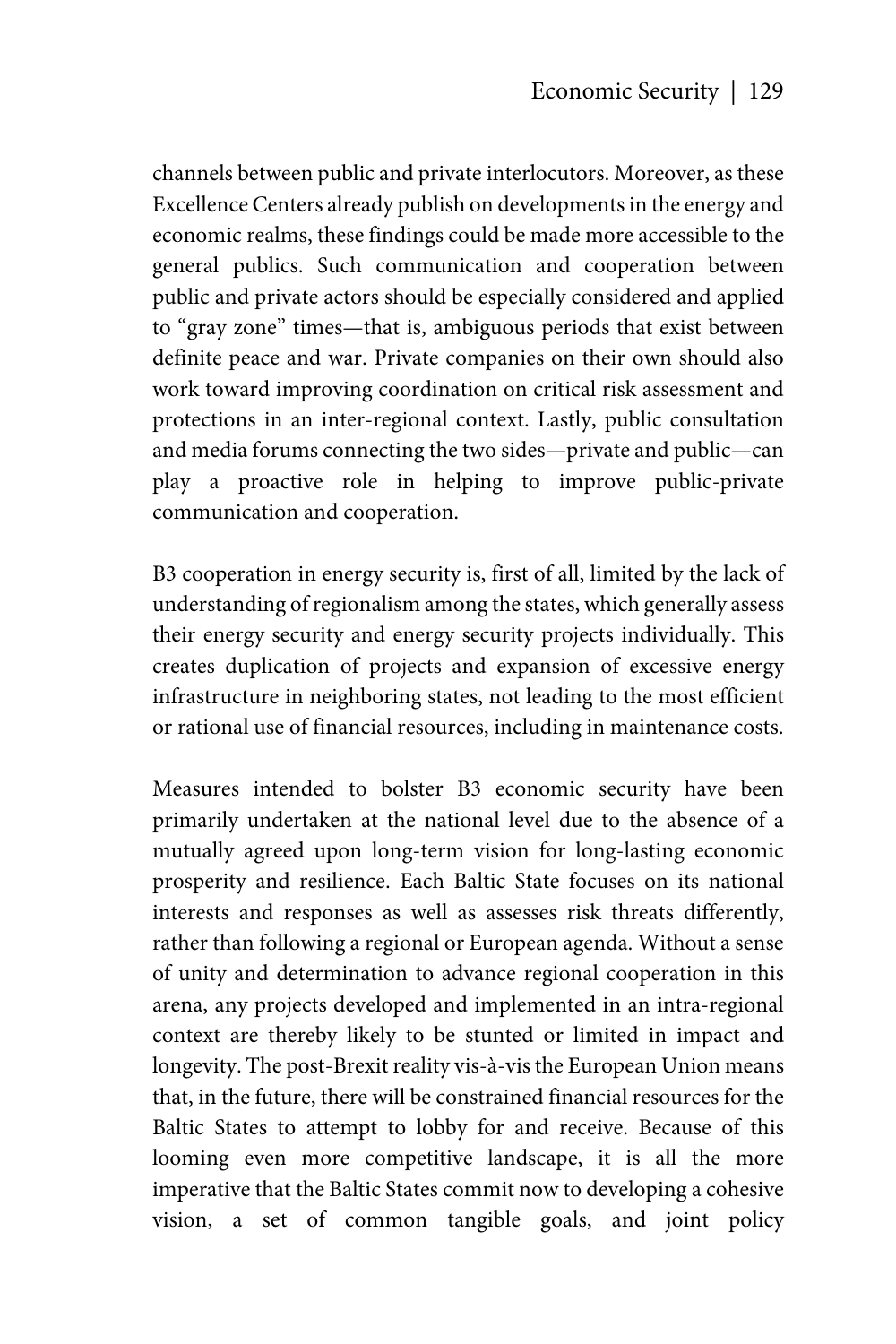recommendations in the realm of economic security that they can then express to international institutions like the EU.

The necessity for a unified B3 strategy in economic and energy field are especially underscored in relation to such strategic issues as the synchronization of the power grid, as well as a common position regarding the Astravets NPP.

Even a preliminary analysis points to several important areas where closer cooperation between the Baltic countries and coordination with strategic international partners could contribute significantly to the overall resilience of the B3 energy infrastructure:

First, based on existing cooperation at the technical level, the B3 energy transmission system operators should consider establishing similar procedures and information exchanges related to accident prevention involving natural disasters, physical attacks or infrastructure cyberattacks.

Second, with the increased importance of digital information networks for transmission system operation, existing communication routes and means and solutions for their improvement should be reviewed to improve the ability of operators to securely communicate in emergency events or overcome communication disruptions.

Third, in the light of existing trends, current mechanisms for direct technical assistance to energy system operators in emergency situations should be reassessed. It must be noted, that, for example, in power distribution networks, the overall level of automation and digitalization of network equipment allows the distribution system operators (DSO) to significantly decrease the number of personnel and motorized supply units for daily operation purposes. The Latvian DSO Sadales Tīkls has already acknowledged that the number of employees, including technical personnel, will be reduced by approximately 800 during next few years—in line with worldwide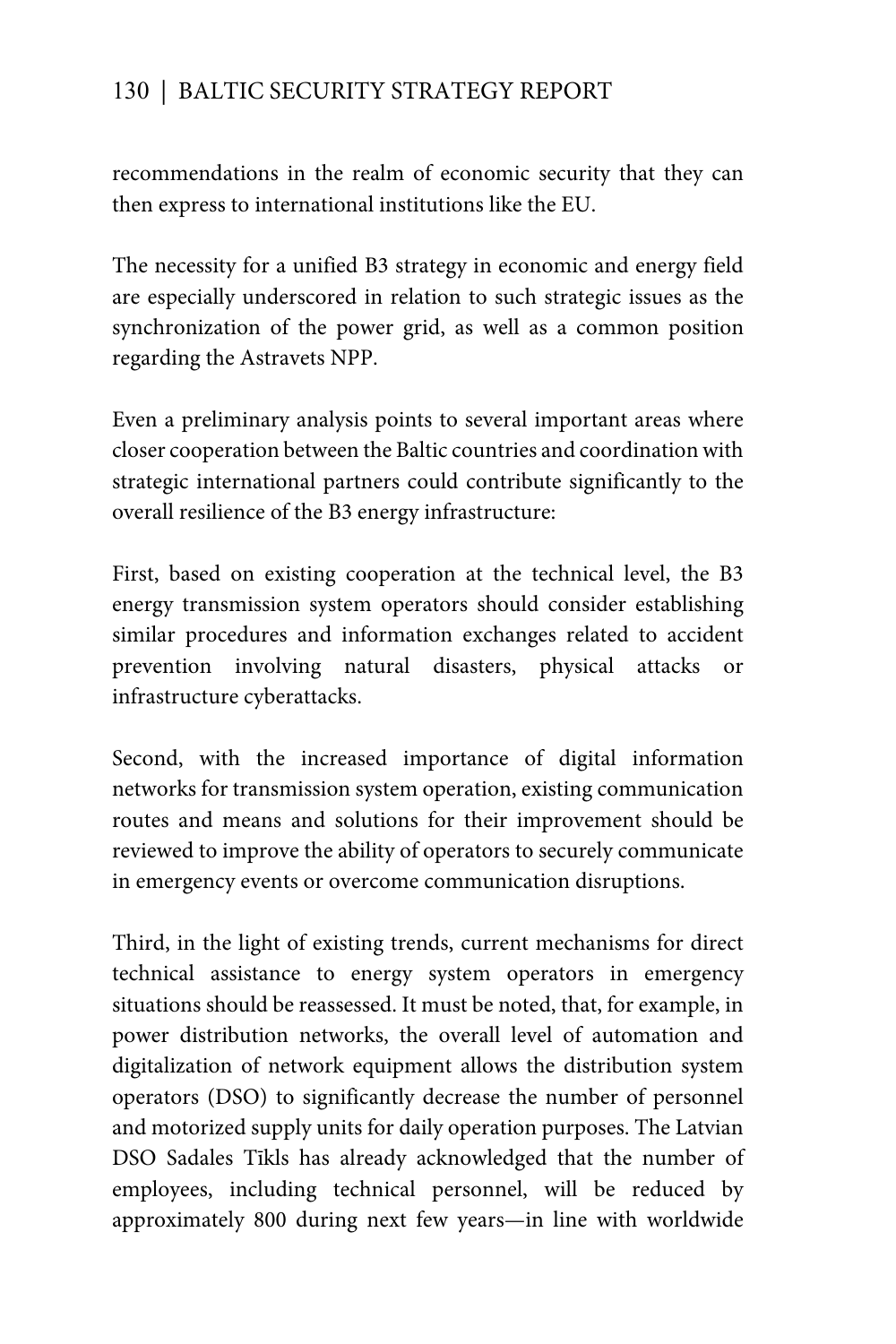trends in the industry. This, however, means, that additional analysis must be carried out to estimate the potential impact on the overall ability of the DSOs to mitigate disruptions to the power supply caused by larger natural disasters or directed attacks on infrastructure. Sharing of available technical and human resources and respective coordination and assistance at the regional level should be evaluated as one of the solutions to maintain or improve the existing resilience of Baltic DSOs and TSOs without compromising their efforts to improve overall operational and economic efficiency.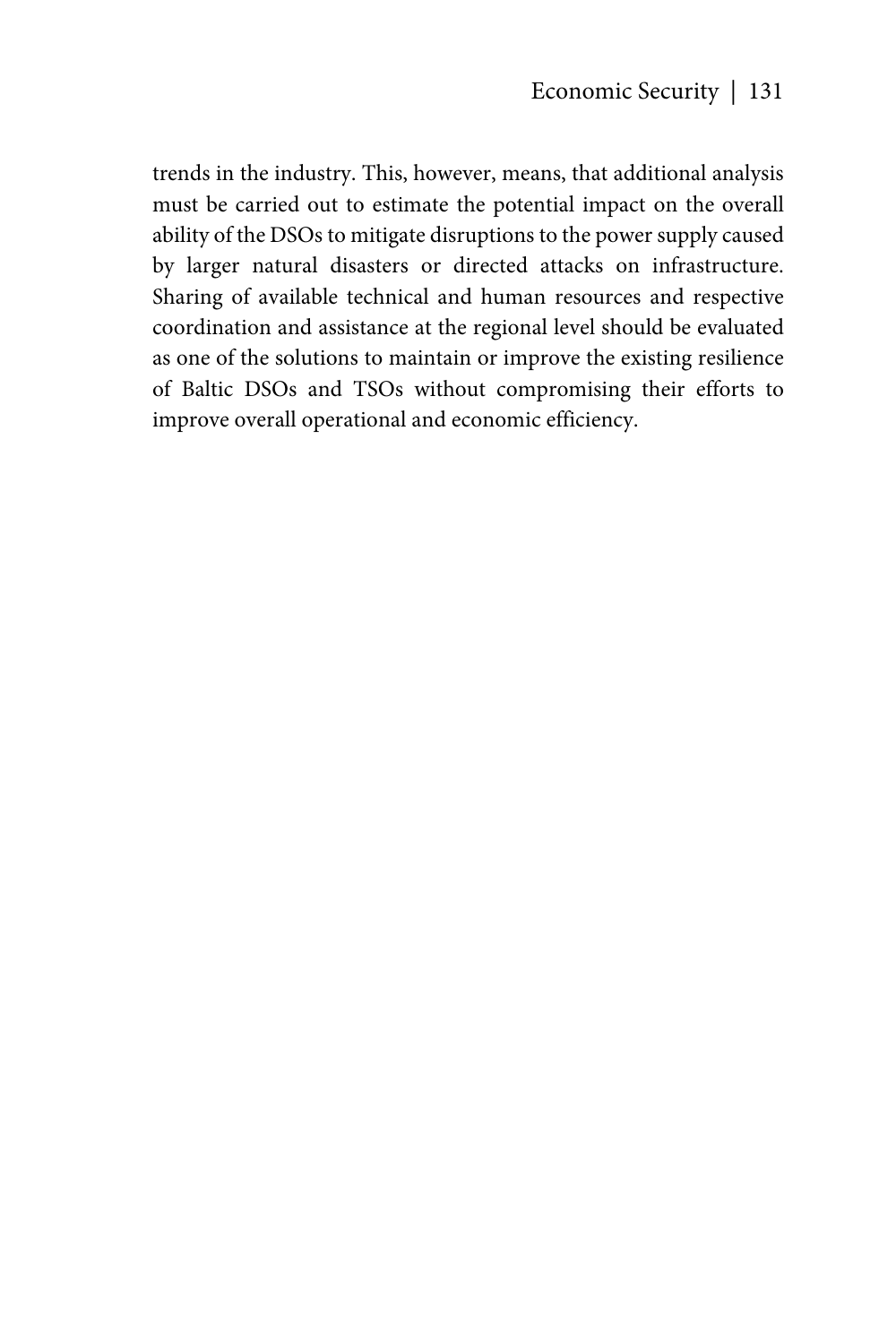# **3.2. Energy Security**

*Tadas Jakštas* 

#### **Introduction**

The last several decades have seen many positive developments in improving energy security in the Baltic region. Progress has been made on building new infrastructure in the electricity and natural gas sectors to enable market integration and efficient market functioning. Overall cooperation at the political and technical levels has been growing, with regional energy security issues regularly discussed at various inter-governmental forums. In addition, power grid operations in the three Baltic countries—Latvia, Lithuania and Estonia (B3)—remain well coordinated, with regional transmission system operators (TSO) providing technical means and procedures to withstand technical malfunctions and security-related disturbances.

Some challenges remain, however—most notably the Baltic States' continued electricity grid synchronization with the Integrated Power System/United Power System (IPS/UPS), on the basis of the BRELL Agreement with Russia and Belarus. This situation means that the grid frequency and frequency containment reserves (FCR) in the Baltic States are both currently maintained from Moscow. Several other areas also need improvement, such as data analysis and information sharing, as well as policy coordination, common training and exercises, and a lack of understanding of regionalism that undermine regional energy developments.

#### **Cooperation at the Political Level**

At the political level, B3 cooperation on energy issues is strong. There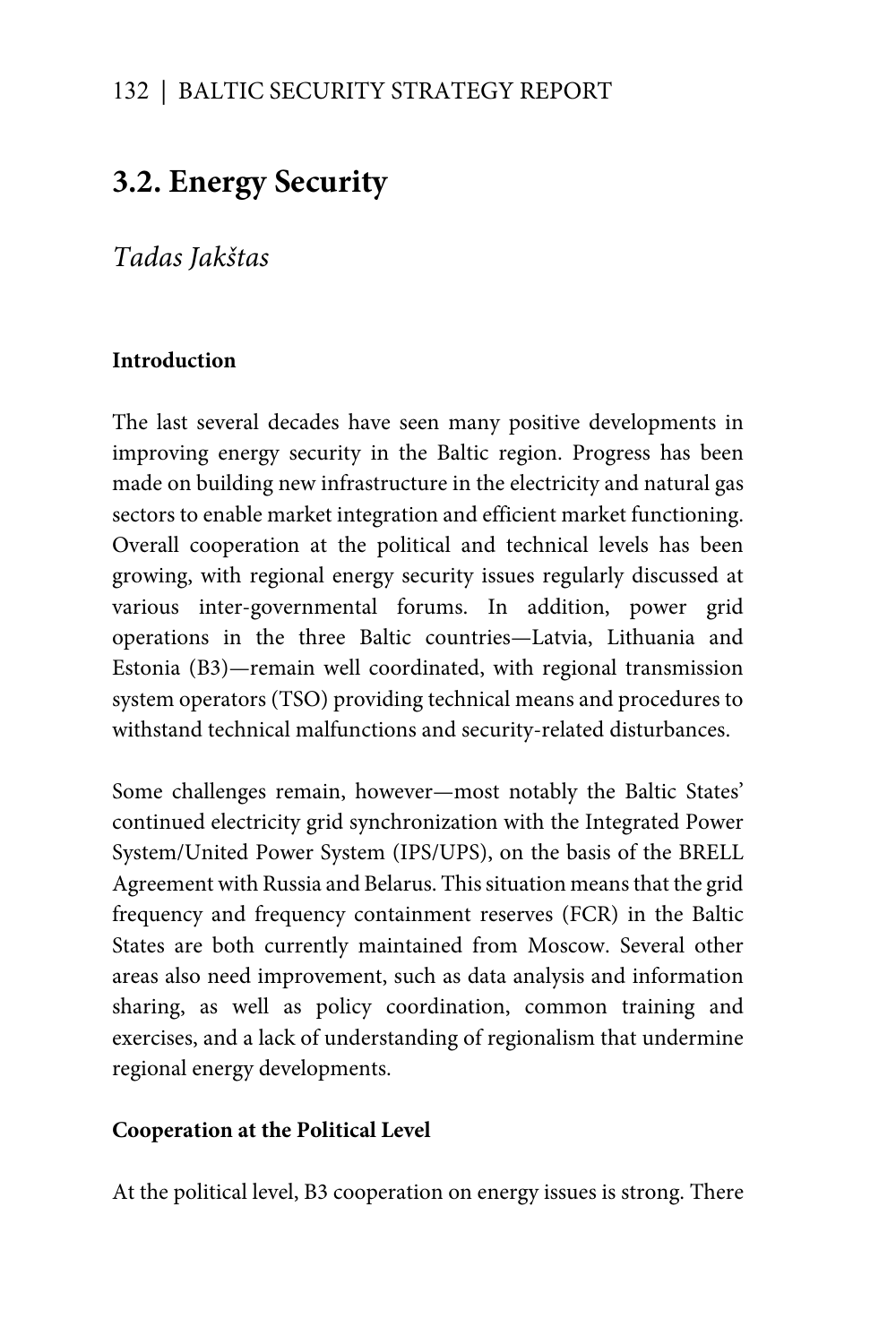are many regional forums which discuss energy cooperation among the Baltic countries themselves as well as with the Nordic countries (Iceland, Denmark, Norway, Sweden and Finland) and Poland. For example, the Baltic Assembly, a forum for B3 inter-parliamentary cooperation, attempts to find common ground on many regional energy issues, including the diversification of sources of supply and routes of transit of imported energy, and the security of supplies (Baltic Assembly, 2018). In addition, The Baltic Council of Ministers (BCM), a forum for inter-governmental cooperation, discusses among other things the development of integrated and wellfunctioning regional gas and electricity market policies, the implementation of regional energy projects as well as nuclear safety and environmental requirements.

Cooperation between the Nordic and Baltic countries has been growing steadily since relations were formalized in the early 1990s. Through various initiatives such as the Baltic Energy Market Interconnection Plan (BEMIP), the Nordic-Baltic Eight (NB8, consisting of five Nordic countries and three Baltic countries), the Nordic Council of Ministers' cooperation with the Baltic countries, Baltic integration in the Nord Pool exchange market, and other initiatives, the link between the Nordic and Baltic countries has been growing over the years. For instance, BEMIP, introduced in 2009, aims to achieve an open and integrated regional electricity and gas market between EU countries in the Baltic Sea Region, ending energy isolation (EC, 2018). The initiative's members are the European Commission and Denmark, Germany, Estonia, Latvia, Lithuania, Poland, Finland, and Sweden; additionally, Norway participates as an observer. Much progress has been made under BEMIP and other such initiatives toward integrating the B3 energy markets with Europe. BEMIP allowed the Baltic States to receive financial support for the development of interconnections inside the region (reinforcing gas and electricity connections) and infrastructure outside it (e.g., the LitPol Link electricity interconnection, NordBalt electricity interconnection, and the Estlink 1 and 2 electricity interconnections).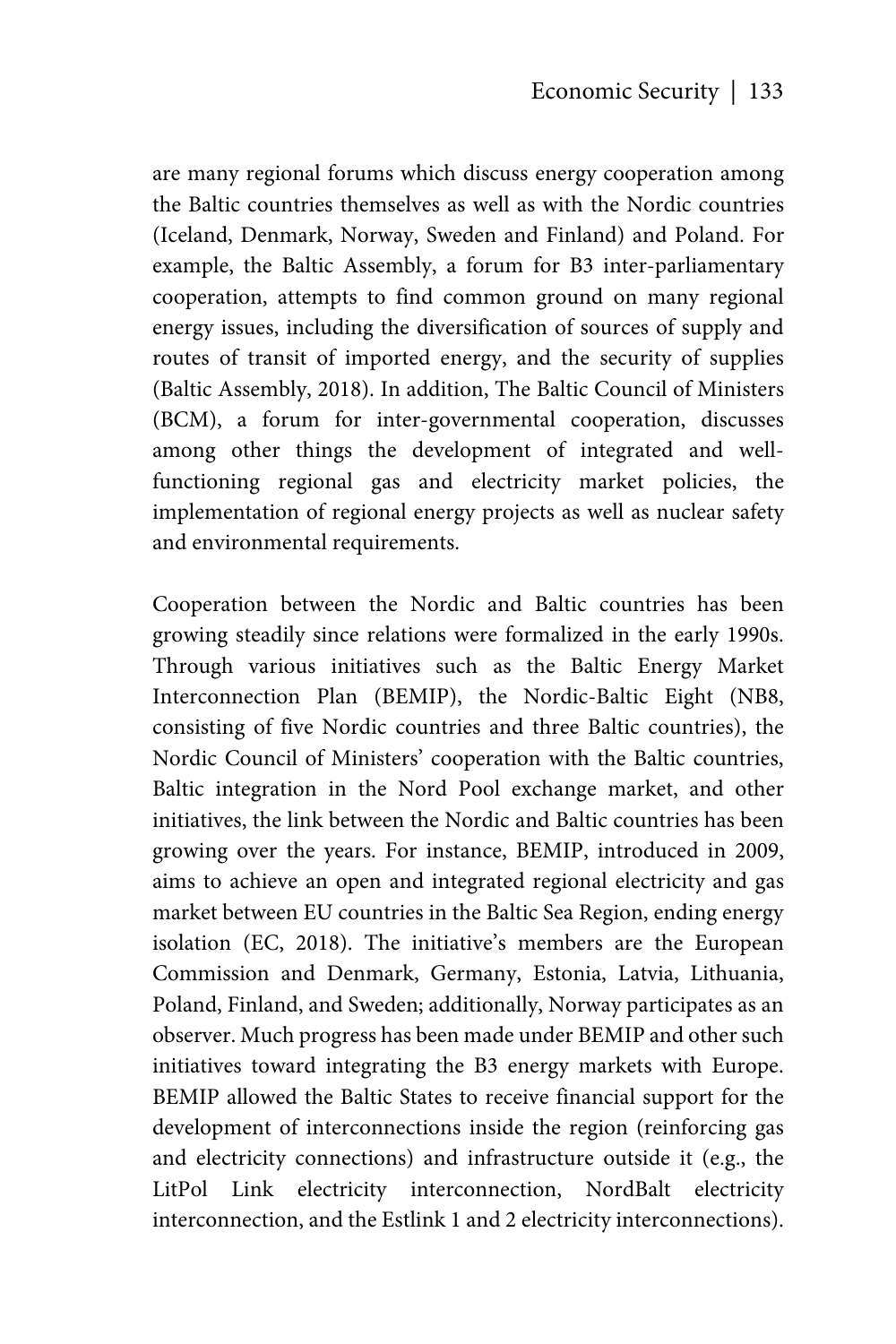Another regional format for Nordic-Baltic cooperation is NB8**,**  including Denmark, Estonia, Finland, Iceland, Latvia, Lithuania, Norway and Sweden, where the members discuss regional security issues such as energy security, the implementation of the EU 2030 climate and energy framework, the completion of essential regional energy infrastructure projects, cyber threats against the energy infrastructure, etc. (MFA Lithuania, 2018).

Despite a number of various political channels through which to discuss energy security issues, Baltic intra-regional cooperation in energy security has often been hindered by the domination of selfinterests and the lack of understanding of regionalism among the states. This contributes to a duplication of projects and expansion of excessive energy infrastructure in neighboring countries, leading to inefficient or irrational use of financial resources. Infrastructure that could service the whole region is not accepted by neighboring countries as such. For example, the Baltic States showed disagreements during the development of a regional liquefied natural gas (LNG) terminal. Instead, Lithuania implemented an LNG terminal project in Klaipėda (floating LNG regasification unit) on its own, with political and financial support from the European Commission. The capacity of the LNG terminal in Klaipėda would still nearly satisfy the annual natural gas needs of the B3 and could, thus, serve as a regional LNG terminal. However, Latvia's and Estonia's governments refused to accept the Klaipėda LNG terminal as regional and have continued to pursue competing individual LNG terminal projects (Česnakas, 2017). Moreover, regional energy projects, despite their strategic significance, often become hostages of short-gain policies, which prolong their implementation and extend the period of energy insecurity for all countries involved. For instance, the issue of Baltic electricity grid synchronization has been blocked for several years due to disagreements between Lithuania and Estonia.

Intra-regional cooperation is also hindered by different political interests and priorities. The sense of extreme urgency that prevails in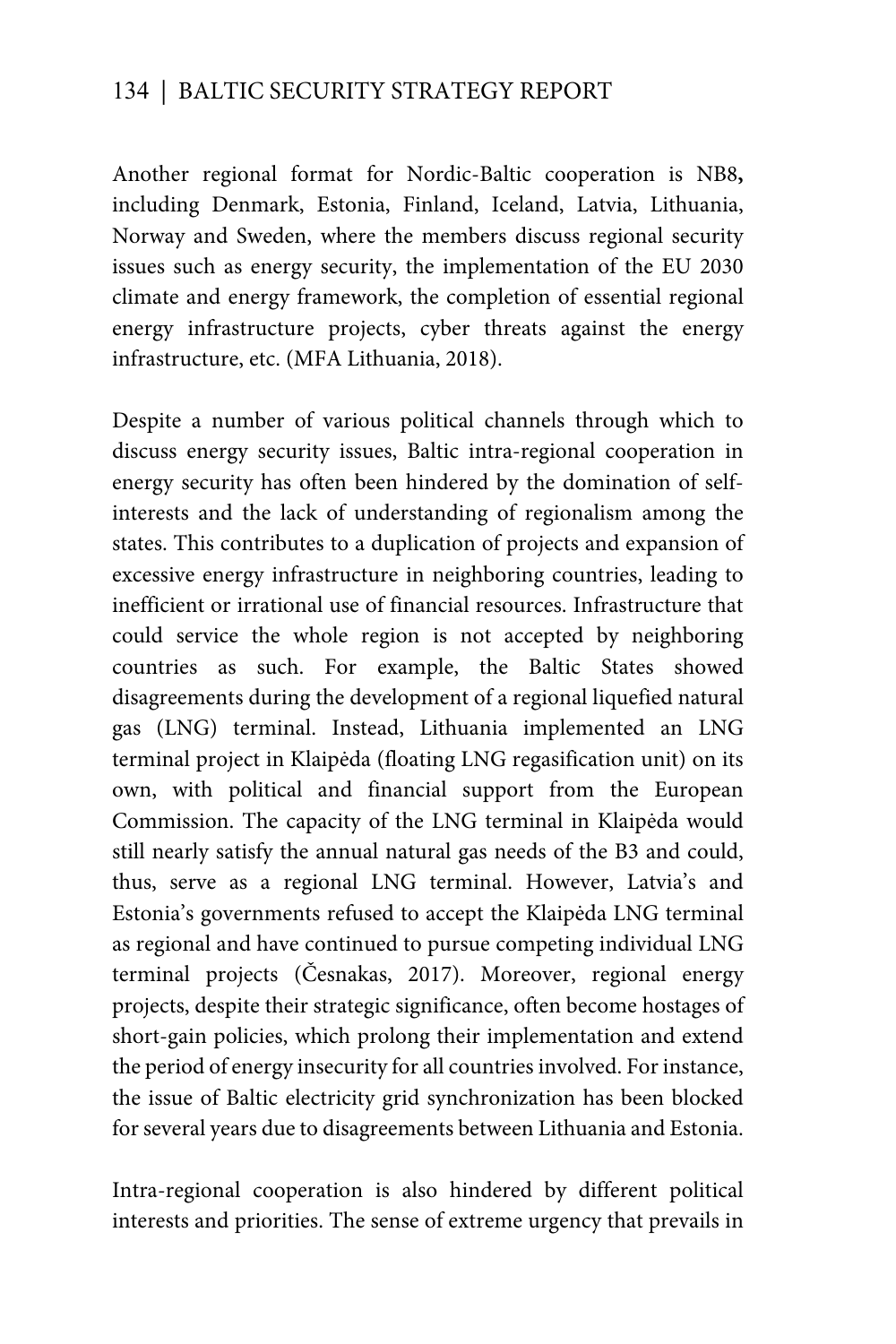Lithuania over the issue of synchronization does not exist in the other two Baltic States. In addition, relatively little attention is being paid to the Baltic synchronization debate in the countries belonging to the Nordic synchronous area. Moreover, the coordination of external energy policy among the B3 remains limited, as in case of the Belarusian Astravets Nuclear Power Plant (NPP), which Vilnius considers a national security threat, unlike the other two Baltic capitals.

#### **Cooperation at the Technical Level**

The Baltic States' power system (Baltic system) was historically developed to be, and operates currently as, synchronous with the IPS/UPS system. The networks of Estonia, Latvia and Lithuania are operated on the basis of the transmission system operators' BRELL Agreement. This ensures a constant coordination of activities among the TSOs in the Baltic States.

On the technical side, cooperation is built on several levels. The main mechanism of providing operational security of the energy infrastructure is the operative coordination between the transmission system operators: the existing exchange of information between TSOs allows them to quickly identify and mitigate or prevent most operational security disturbances and challenges as they occur. However, the exchange of information between operators and power suppliers is sometimes slow regarding operational decisions with a longer-term potential effect on security.

One example is the exchange of information regarding available power-production capacities. Currently, the domain for such information sharing is the Nord Pool Spot power exchange, but this system does not always provide the necessary data to evaluate the overall security implications of a given decision. For example, there were cases when a decision by one of the Baltic countries to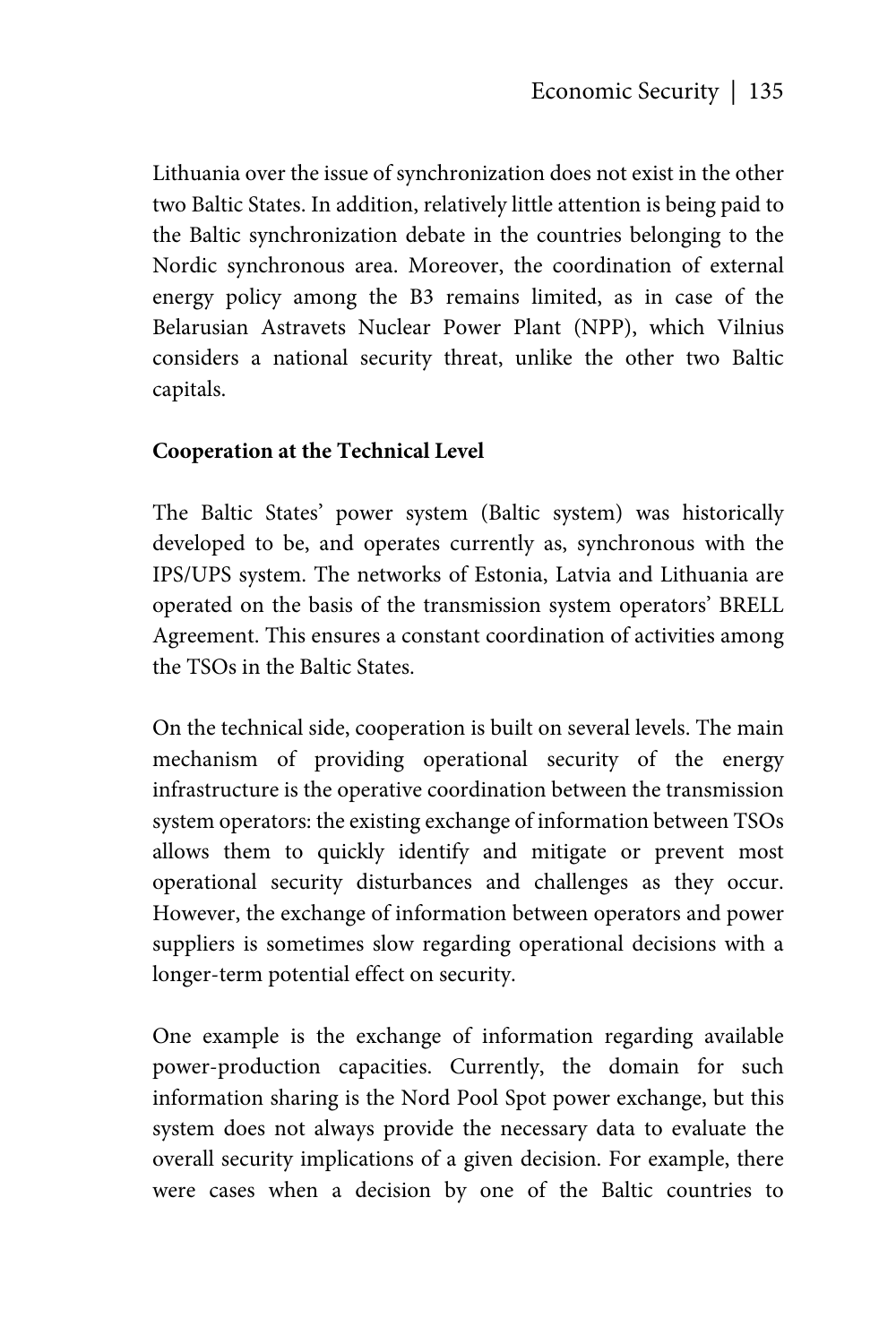discontinue operation of significantly large but aging powerproduction capacities (approximately 1,000 megawatts) was communicated to neighbor countries via the Nord Pool Spot information exchange platform several only weeks before the implementation of the decision—and without prior consultations or regional security studies.

Cooperation among Baltic TSOs is also facilitated within the wider European ENTSO-E format. On February 18, 2015, European TSOs entered into the Multilateral Agreement on Participation in Regional Security Coordination Initiatives (MLA RSCI) (Baltic RSC, 2018). Baltic TSOs (Elering, AST, Litgrid), taking into account the provisions of MLA RSCI as well as experience already gained in different aspects of cooperation, then concluded further mutual agreements. In October 2016, the B3 TSOs notably signed the Baltic Regional Security Coordinator Agreement (Baltic RSC, 2018), designed to set up the framework for regional security coordination among these companies. Coordination within the Baltic RSC falls within the following main areas: an improved individual grid model/common grid model for delivery, coordinated security analyses, coordinated capacity calculations, short- and medium-term adequacy, outage planning coordination, as well as management functions of the Baltic RSC (Baltic RSC, 2018).

In the natural gas sector, closer cooperation on security issues has been mostly restricted by two factors. The first has been the existing cost of adding more regional security measures. But the second constraint has been the lack of a common B3 understanding about the amount of security measures needed to prevent accidents or possible attacks by third parties. As such, the B3 governments have not carried out common assessments of the role of such critical infrastructure as the Inčukalns natural gas underground storage facility in Latvia. But such an assessment will be necessary in advance of further discussions on the creation of a single Baltic and Finnish natural gas market area.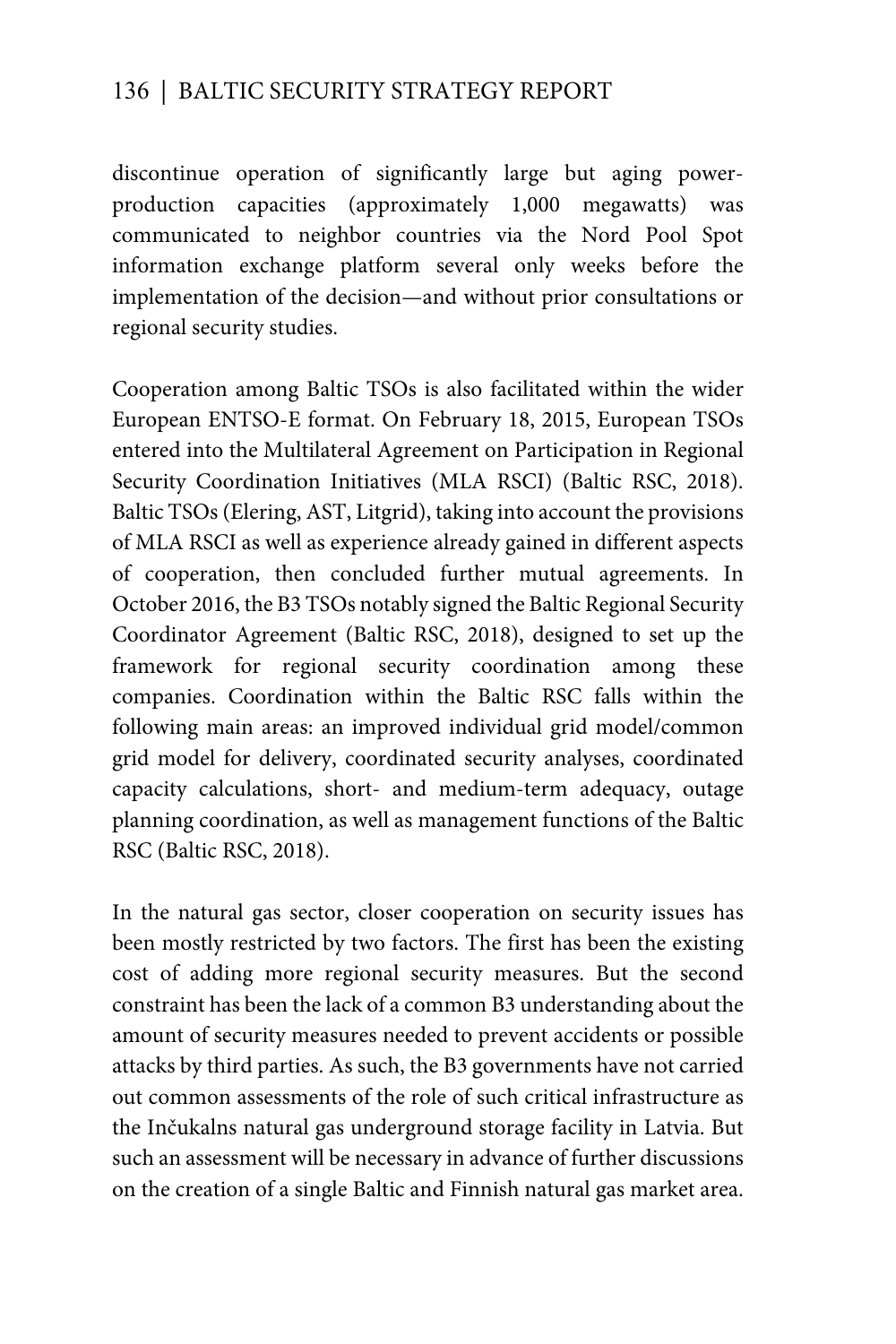That said, since the unbundling of the gas market in Latvia, cooperation among the Baltic transmission system operators in the gas sector has begun to intensify. For example, in January 2017, the Baltic States' natural gas TSOs AB Amber Grid (Lithuania), AS Conexus Baltic Grid (Latvia) and Elering AS (Estonia) signed a Cooperation Agreement on the Implementation of the Implicit Capacity Allocation Model. The introduction of this model marks a concrete step toward the integration of the national gas markets of the Baltic States (Amber Grid, 2018).

#### **Critical Energy Infrastructure Protection**

The security of critical infrastructure in the Baltic States faces a number of challenges. Some of the most critical energy infrastructure nodes do not meet all physical security requirements. Moreover, there is a lack of intra-regional physical security exercises among TSOs in the Baltic States. Additionally, there is a lack of regional exercises to test for blackout scenarios. The existing intra-regional cooperation in critical energy infrastructure protection (CEIP) is not sufficient in the context of growing security challenges in the region. The intraregional cooperation in energy security first of all is limited by a lack of awareness and understanding of the interconnectedness of threats in the region.

Economic cooperation in the Baltic region takes place mainly through maritime links, and there is a maritime dimension to almost every commercial activity in the B3, including when it comes to energy supplies (Ojala, 2016). Baltic Sea routes are used for exports as well as oil and gas supply diversification. In addition, the security of energy supplies could be disrupted by so-called "gray zone" (or "hybrid") operations, including military activities, in the maritime domain. Indeed, the Baltic Sea hosts some of the B3 countries' most important energy infrastructure (NordBalt, Estlink cables, LNG terminals).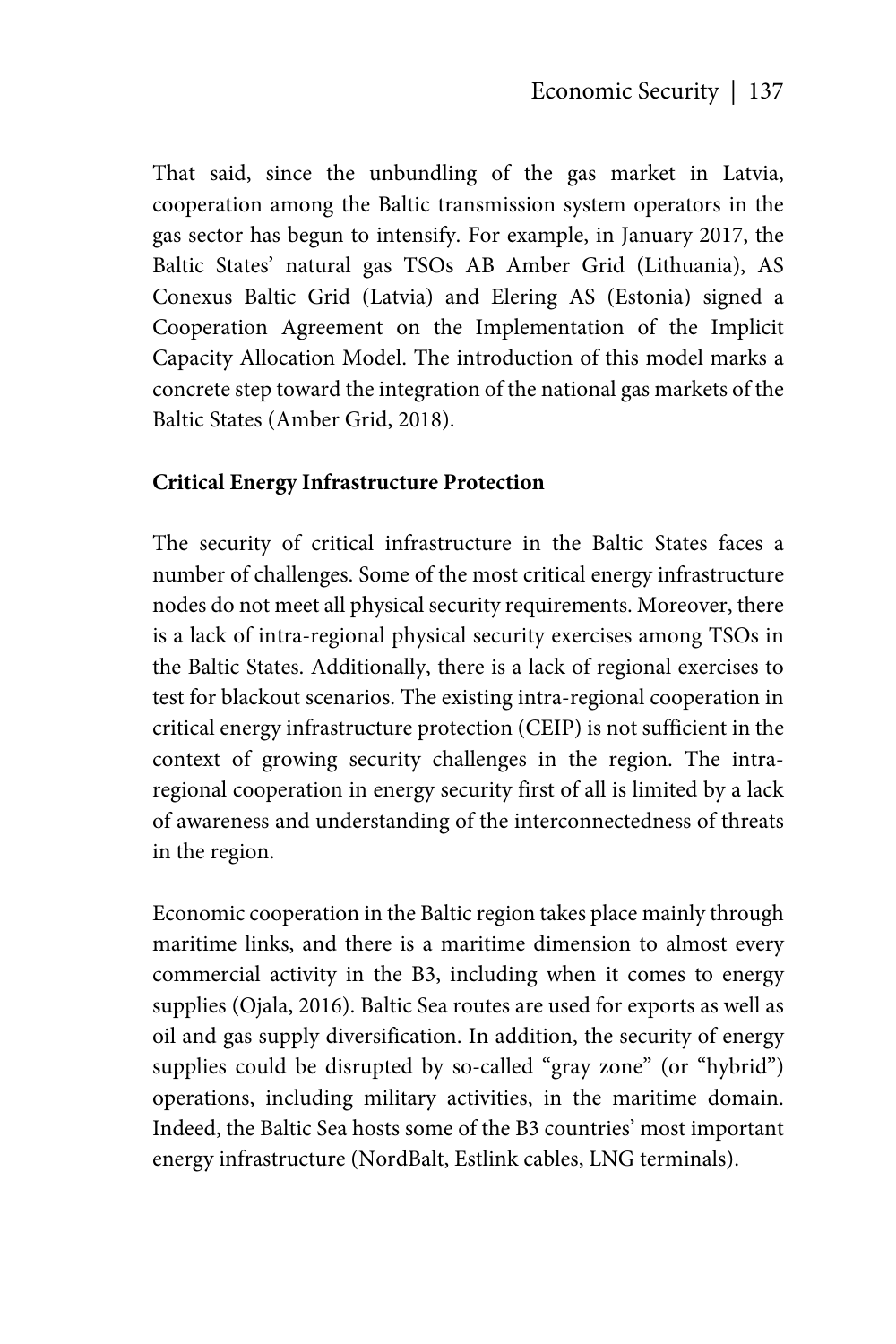Current B3 cooperation on maritime security situational awareness and exchange of information is limited. The level and scope of cooperation within the framework of the Sea Surveillance Co-Operation Baltic Sea (SUCBAS) program is not adequate, especially in the context of growing kinetic/non-kinetic threats in the region (e.g., aggressive exercises, dangerous overflights and maritime intimidation of vessels, as well as increasing submarine activity).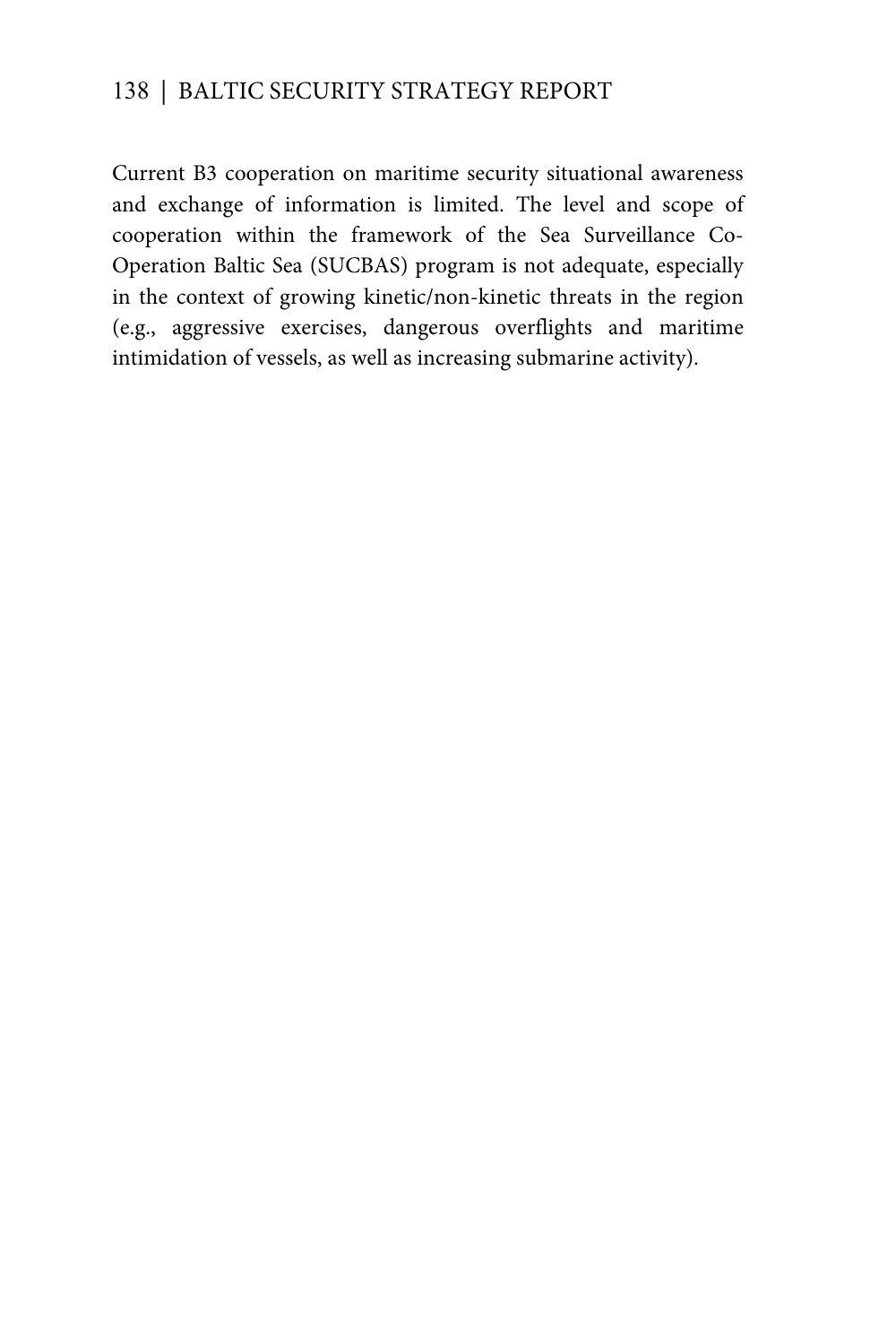# **3.3. Financial Security**

# *Didzis Kļaviņš*

<u>.</u>

The Baltic States have experienced harsh financial and economic turbulence over the past ten years. The 2008 financial crisis was sudden and severely hit the Baltic economies. Described as the "Baltic Tigers" before the global economic downturn of 2008, Estonia, Latvia and Lithuania (B3) had to overcome the crisis by adopting tough fiscal austerity policies. While economic growth profoundly accelerated in all three Baltic States in the last five years, and economic development currently looks quite stable and positive, it is important to identify all possible risks and threats that may negatively affect future financial and economic security. The aim of this study is to look at financial and economic security in Estonia, Latvia and Lithuania, paying increased attention to major possible risks and disadvantages. As the theme is diverse and complex, the following will address three main questions: What are the most important challenges in Estonia, Latvia and Lithuania concerning financial security? What is the current state of intra-regional cooperation on financial security issues? And what are the main issues and gaps for intra-regional cooperation on financial security matters in the Baltic States?

The concept of security has been revised multiple times, and financial and economic security is associated with something different for everyone, owing to a broad spectrum of perceptions and contexts. According to the European Central Bank, financial security is related to a financial system's capability to withstand shocks without impairing the transformation of savings to investment opportunities.95 Whereas, another definition may draw attention to

<sup>&</sup>lt;sup>95</sup> European Central Bank. Progress towards a Framework for Financial Stability Assessment, available at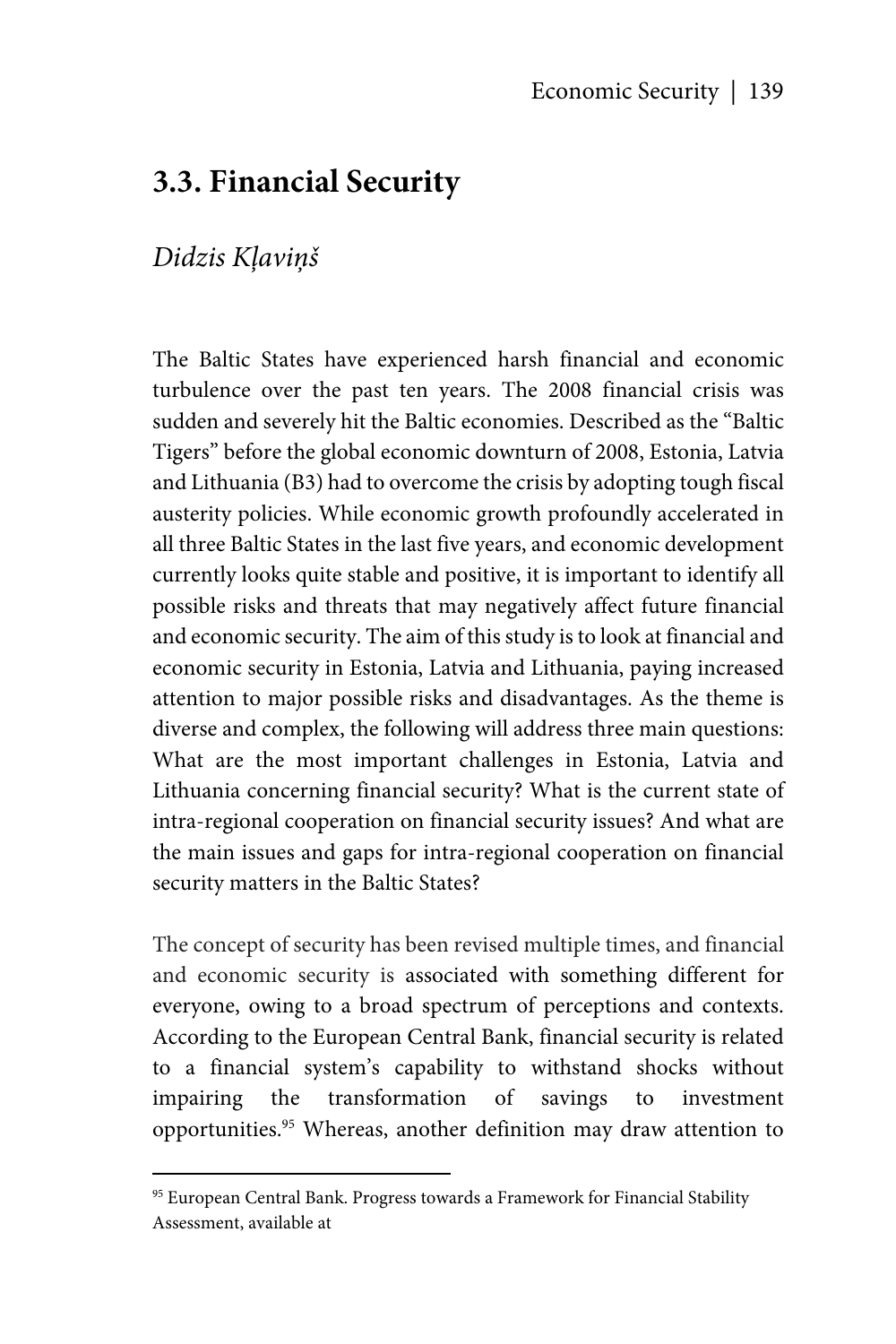the absence of crises in the financial system and a diverse financial sector. It has also been defined as the efficient performance of the financial system in the event of crises and profound structural change. While financial security more often tends to characterize individual money management, economic security refers to the broader effect of monetary support. This study will consider the interrelatedness between financial security and economic stability, and that symbiotic relationship will be looked at in the context of the Baltic States.

Since the global financial crisis, Estonia, Latvia and Lithuania have strengthened the legal and institutional foundations of financial stability at the national, regional and international levels. Lithuania, for instance, enacted a Law on Financial Sustainability in 2009; and few years later (2015), it adopted a Strategy of Macro prudential Policy. In order to deal with the specific challenges of the financial system, the Bank of Lithuania was granted an explicit mandate to conduct macro-prudential policy. As a result, a newly introduced broad and flexible macroprudential policy toolkit now provides the Bank of Lithuania with the appropriate instruments needed to deal with the specific challenges of the financial system.<sup>96</sup> Similar improvements can been observed in Estonia and Latvia, too.

The current status of Baltic inter-regional cooperation on financial stability issues seems to be well integrated into the overall financial system of the European Union and the framework of the joint cooperation of financial institutions in northern Europe. In 2011, the Nordic-Baltic Macroprudential Forum (NBMF) was established in order to discuss risks to financial stability in the Nordic-Baltic

 $\overline{a}$ 

https://www.ecb.europa.eu/press/key/date/2007/html/sp070628.en.html (accessed August 10, 2018).

<sup>&</sup>lt;sup>96</sup> Ministry of Finance of the Republic of Lithuania, information provided to the author, August 28, 2018.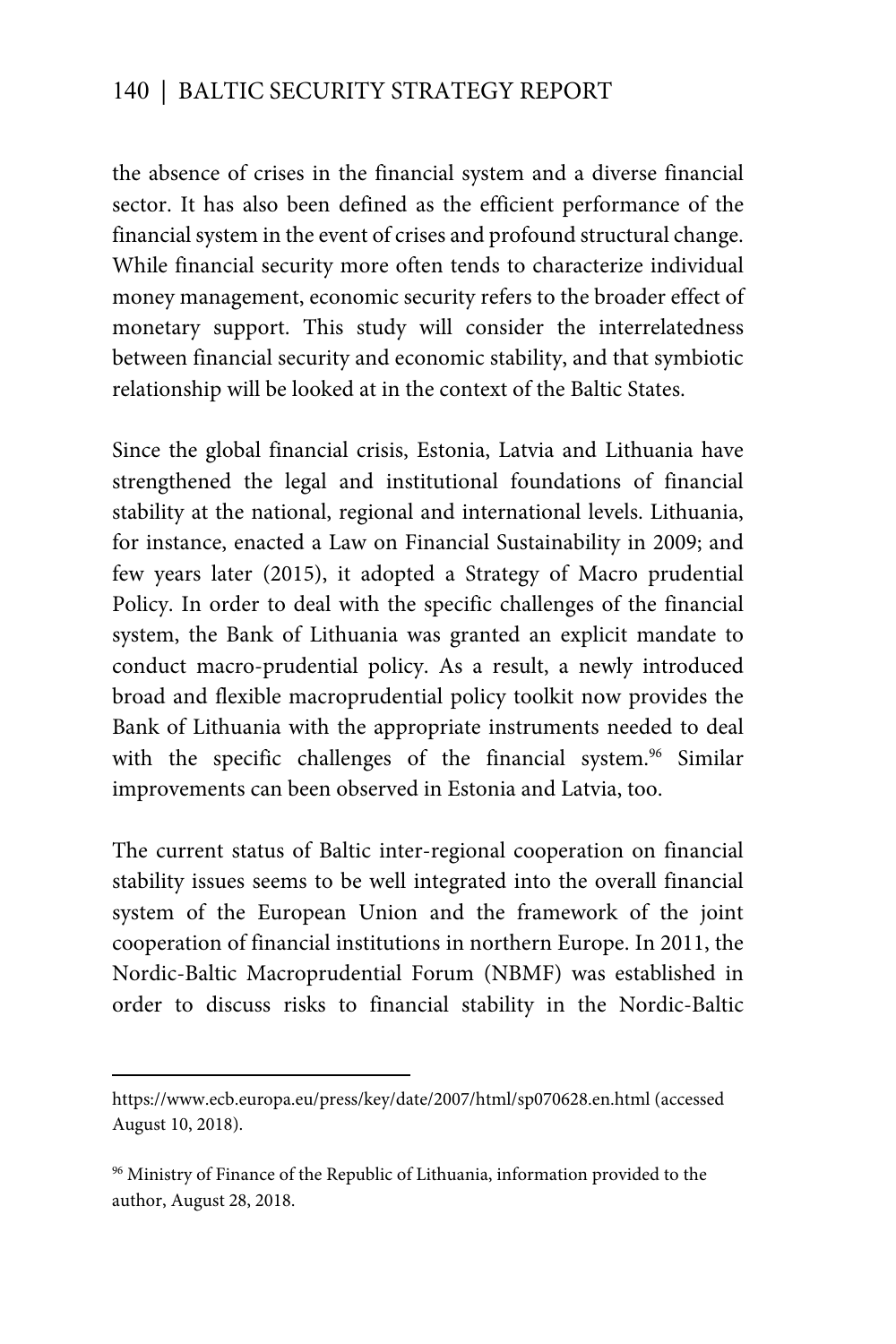countries and the implementation of macroprudential measures.<sup>97</sup> Lately, several memorandums of understandings (MoU) have been signed addressing financial stability issues in the Baltic and Nordic countries—the MoU on cooperation among Nordic-Baltic central banks regarding banks with cross-border establishments (2016),<sup>98</sup> the MoU on supervision of significant branches between the national supervisory authorities and the ECB  $(2017)^{99}$  and the MoU on cooperation and coordination on cross-border financial stability between relevant ministries, central banks, financial supervisory authorities, and resolution authorities of Denmark, Estonia, Finland, Iceland, Latvia, Lithuania, Norway and Sweden (2018).<sup>100</sup>

1

98 Memorandum of Understanding on Cooperation regarding Banks with Cross-Border Establishments between the Central Banks of Denmark, Estonia, Finland, Iceland, Latvia, Lithuania, Norway and Sweden, December 15, 2016, https://www.lb.lt/uploads/documents/files/news/2016-12-15\_mou\_- \_publication\_version.pdf.pdf.

99 Accession to Memorandum of Understanding between Finansinspektionen (Sweeden), Finanstilsynet (Norway), Finanstilsynet (Denmark), Finanssivalvonta (Finland) and the European Central Bank on prudential supervision of significant branches in Sweden, Norway, Denmark and Finland,

http://www.fktk.lv/en/commission/collaboration/memorandum-ofunderstanding/6409-accession-to-memorandum-of-understanding-betweenfinansinspektionen-sweeden-finanstilsynet-norway-finanstilsynet-denmarkfinanssivalvonta-finland-and-the-european-central-bank-on-prudentialsupervision-of-significant-branches-in-sweden-norway-denmark-and-finland.html.

<sup>100</sup> Memorandum of Understanding on Cooperation and Coordination on crossborder financial stability between relevant Ministries, Central Banks, Financial Supervisory Authorities and Resolution Authorities of Denmark, Estonia, Finland, Iceland, Latvia, Lithuania, Norway and Sweden, January 31, 2018, https://www.lb.lt/uploads/documents/files/Ziniasklaida/Naujienos/NBSG%20MoU\_ FINAL\_31%20January%202018.pdf.

<sup>&</sup>lt;sup>97</sup> David Farelius. "Macroprudential Policy in the Nordic-Baltic Area." Seacen.org. https://www.seacen.org/publications/RePEc/702003-100385-PDF.pdf (accessed August 15, 2018).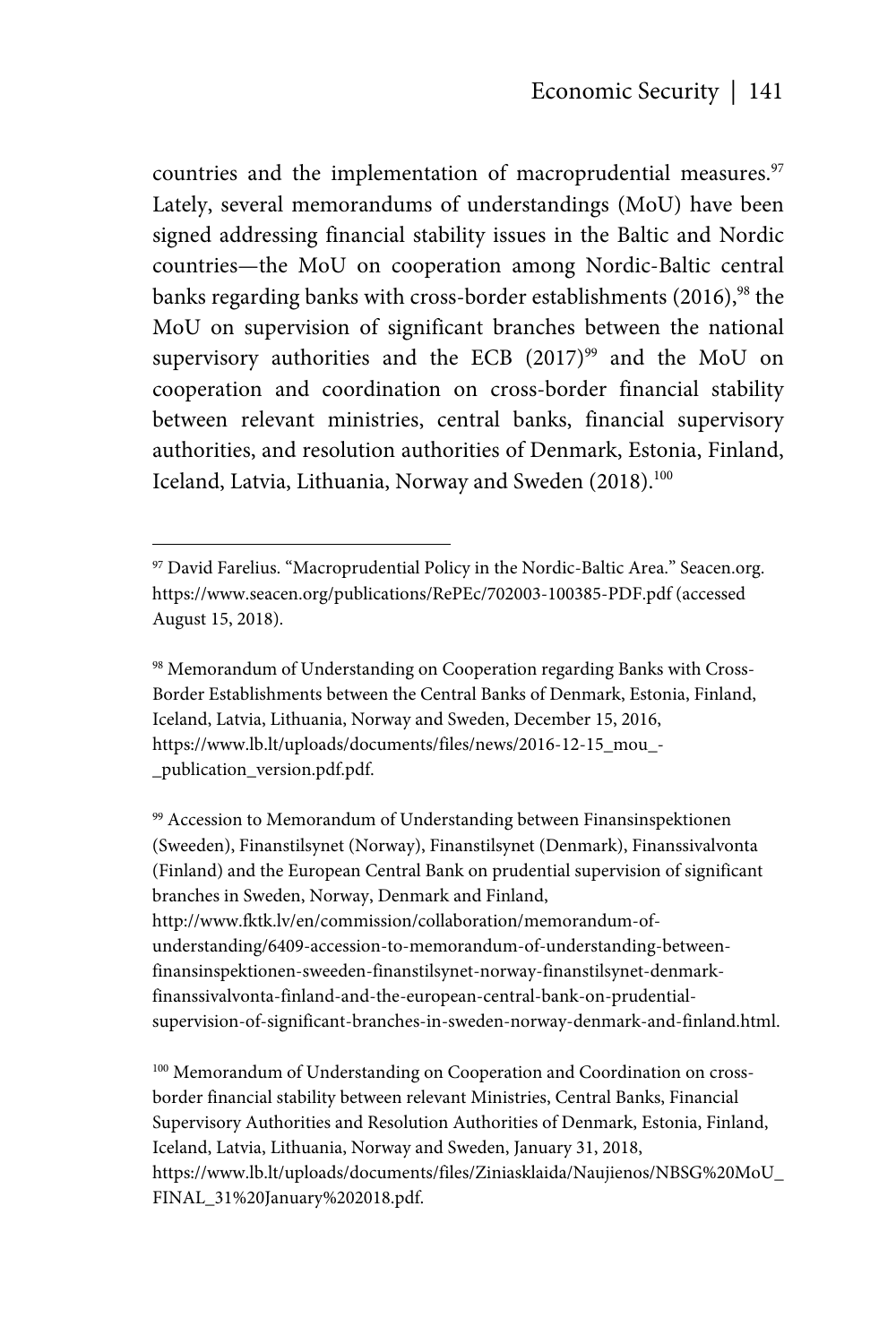Due to the interlinked banking system, as the Bank of Lithuania describes, cooperation on financial stability issues (such as macroprudential policy, liquidity issues of cross-border banking groups, and crisis management) is quite close in the Nordic-Baltic region.101 Having said that, it is unclear to what extent intra-regional cooperation takes place in practice between the relevant entities in the B3; the perception is that most such matters are settled at the national level. However, as mentioned by Andrejs Jakobsons, an economist and faculty member at the Riga Business School, when it comes to cooperation in the area of bank supervision, it is well-known that there are several institutions involved—as some of the banks are directly supervised by ECB.<sup>102</sup> While the framework for cooperation based on MoUs express a clear intention among relevant institutions to cooperate in the region and countries organize discussion forums, however, these agreements are not legally binding. Moreover, the current crisis management framework is rather new, established after the 2008 financial crisis. $103$ 

The issue of non-resident deposits is one of the biggest challenges facing financial and economic security in Latvia. According to Scope Rating, "non-resident deposits (mostly from Russia and other CIS [Commonwealth of Independent States] countries) amounting to 41% of total deposits are prone to flight in times of market volatility and are concentrated in banks servicing foreign clients, adding to financial risks."104 While the total share of deposits from non-residents

 $\overline{a}$ 

<sup>103</sup>The Bank of Lithuania, information provided to the author, July 26, 2018.

<sup>&</sup>lt;sup>101</sup> The Bank of Lithuania, information provided to the author, July 26, 2018.

<sup>&</sup>lt;sup>102</sup> Andrejs Jakobsons (Economist, Faculty member at Riga Business School), interview with the author, July 18, 2018.

<sup>&</sup>lt;sup>104</sup> Scope Rating, "Republic of Latvia: Rating Report," Scoperatings.com, https://www.scoperatings.com/ScopeRatingsApi/api/downloadanalysis?id=9911aa2 5-8524-4798-8774-0121683d6765 (accessed August 5, 2018).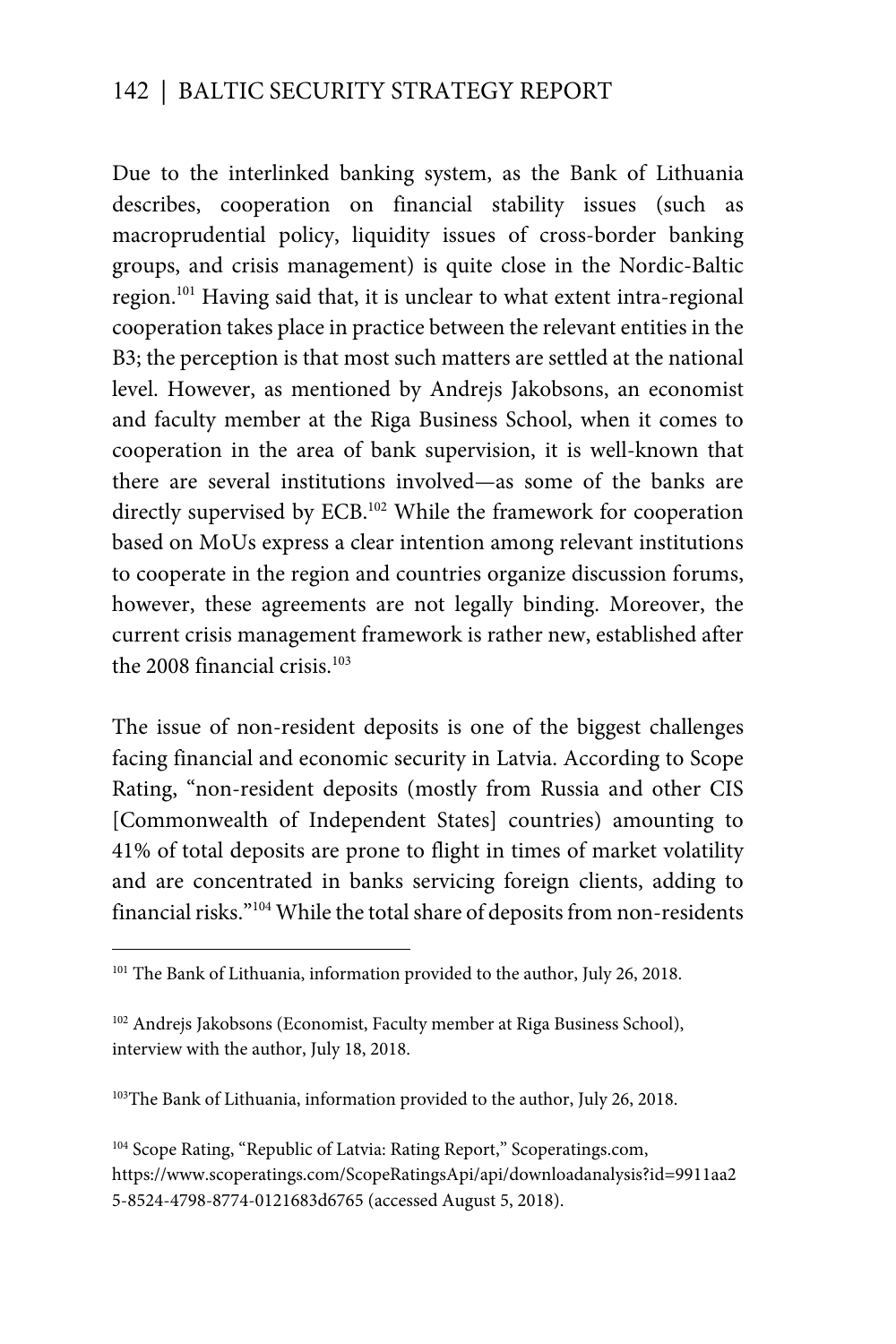has declined during the last three years, the current share remains significant.<sup>105</sup>Morten Hansen, the head of the Economics Department at SSE Riga, also states that non-resident banking is the main challenge in Latvia. "I have long thought of it as a comparative advantage for Latvia […] but it has been shameful to see how often it has ended up in money-laundering cases and other dubious kinds of business," Hansen summarized.106 No doubt the recent AML scandals related to Latvia (the ABLV case) and Estonia (allegations of money laundering at Danske Bank in Estonia) prove that intra-regional cooperation is essential.107 As aptly pointed out by economists Liudas Zdanavičius and Taurimas Valys, this situation in Latvia and Estonia also damages Lithuania's reputation even though the latter has more transparent financial market control and better rankings as well as support from the ECB.<sup>108</sup> Describing inter-institutional cooperation on financial security issues as weak, Valys acknowledged it should be more intensive, especially after the recent AML scandals in Latvia and Estonia.109 If AML remains a national issue, Hansen rightly sees that as an institutional weakness.<sup>110</sup> Overall, it is important for all three

Eiu.com

1

<sup>107</sup> Andrejs Jakobsons (Economist, Faculty member at Riga Business School), interview with the author, July 18, 2018.

108 Liudas Zdanavičius (Lecturer and Researcher at the Military Academy of Lithuania, interview with the author, September 5, 2018); Taurimas Valys (Associate Professor at Vilnius University Business School), interview with the author, July 30, 2018.

109 Ibid.

<sup>&</sup>lt;sup>105</sup> The Economist Intelligence Unit. Latvian banking sector in the spotlight.

http://country.eiu.com/article.aspx?articleid=1996467783&Country=Latvia&topic= Economy (accessed August 5, 2018).

<sup>106</sup> Morten Hansen (Head of Economics Department at Stockholm School of Economics in Riga), interview with the author, July 23, 2018.

<sup>110</sup> Morten Hansen (Head of Economics Department at Stockholm School of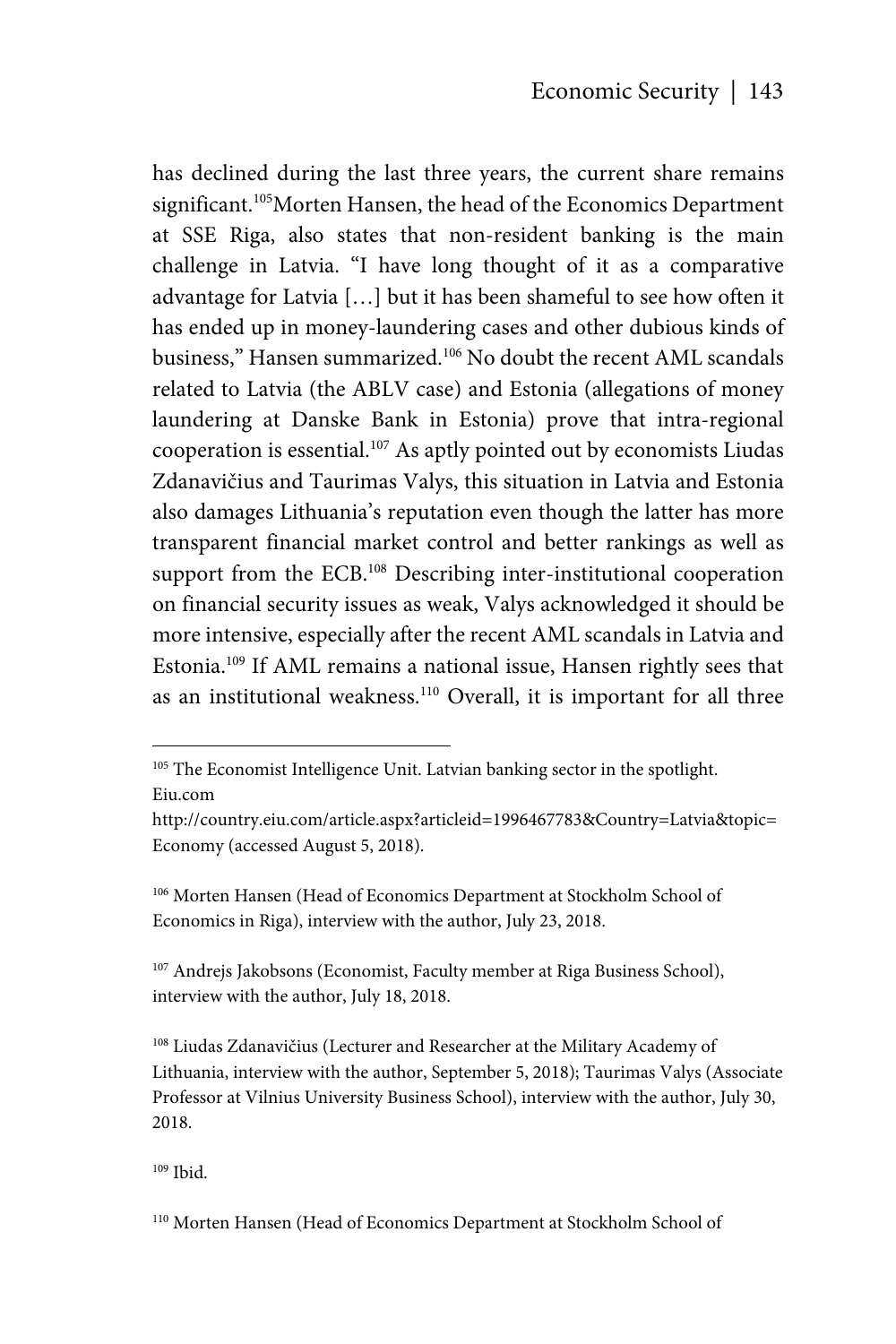Baltic countries to consider money laundering as a top priority to ensure the transparency of their domestic financial systems.

According to the MONEYVAL Committee's fifth-round mutual evaluation report on Latvia, "Latvia has taken steps to improve its AML/CFT legal framework."111 But in acknowledging Latvia as a regional financial center with a majority of its commercial banks focusing on servicing foreign customers, the MONEYVAL report recommends that Latvian authorities "step up efforts to engage with key partners to address cooperation issues."112

Furthermore, as Jakobsons points out, there are also other areas that may create threats to Latvia's financial security under certain conditions. First, as the European Deposit Insurance Scheme (EDIS) is still under construction, problems in the Latvian banking sector may have broader implications (for example, negative impact on the Latvian budget if the Latvian deposit insurance system runs out of resources). Second, there are usually concerns that the state budget of Latvia may face some political pressure in an election year. So far, this has not materialized, partly thanks to continued growth. Besides, the Fiscal Discipline Law also provides mechanisms to prevent a deterioration of the situation. Third, adverse changes in the international financial markets may raise interest rates on Latvian debt, creating problems with refinancing.<sup>113</sup> However, with the

 $\overline{a}$ 

Economics in Riga), interview with the author, July 23, 2018.

<sup>&</sup>lt;sup>111</sup> Committee of Experts on the Evaluation of Anti-Money Laundering Measures and the Financing of Terrorism (MONEYVAL). "Anti-money laundering and counter-terrorist financing measures: Latvia." https://rm.coe.int/moneyval-2018-8- 5th-round-mer-latvia/16808ce61b (accessed September 14, 2018).

<sup>112</sup> Ibid.

<sup>113</sup> Andrejs Jakobsons (Economist, Faculty member at Riga Business School), interview with the author, July 18, 2018.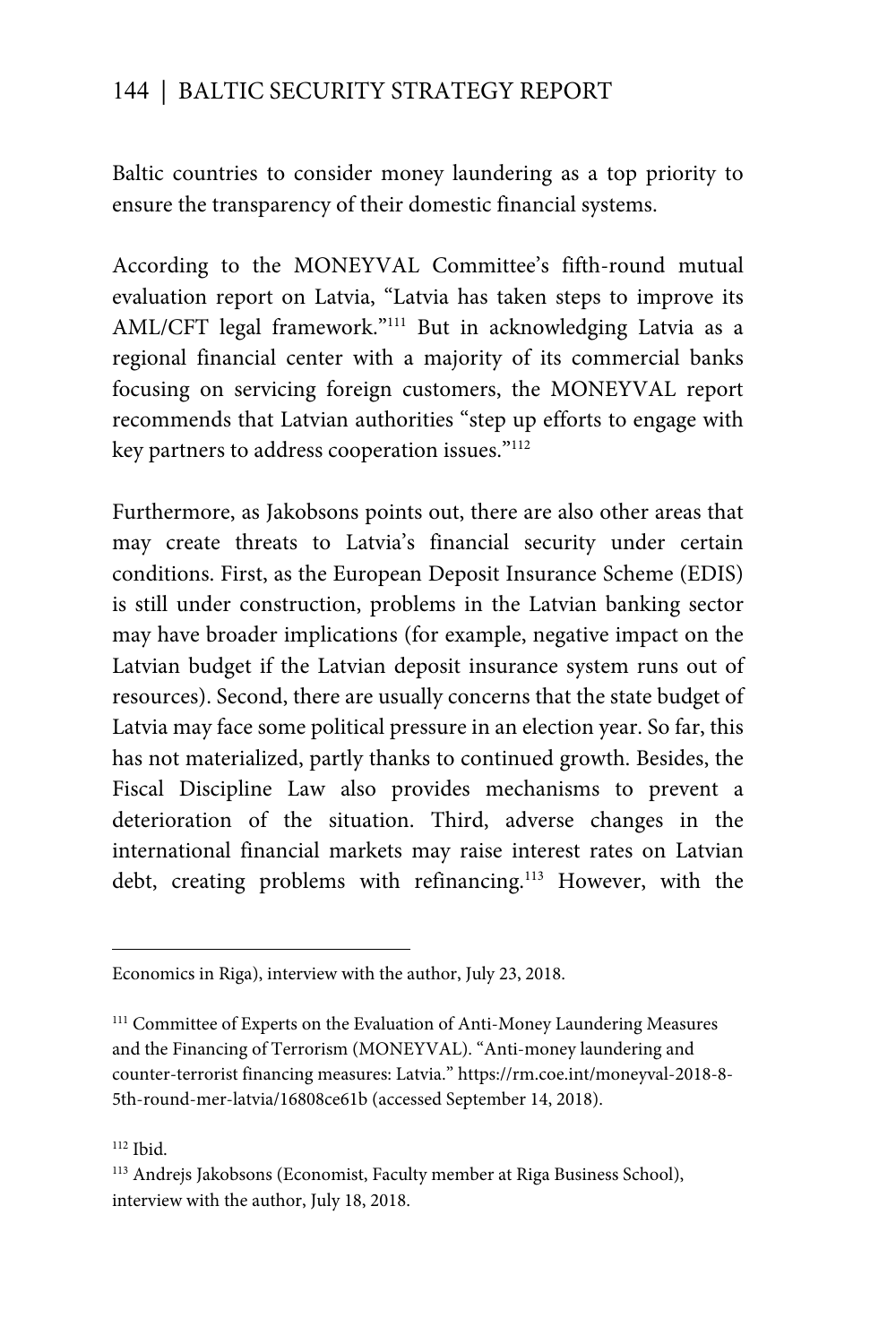government debt below 40 percent of GDP, this should not be a major concern under usual circumstances.<sup>114</sup>

Although Estonia, Latvia and Lithuania are able to offer many advantages to foreign investors (for example, an advantageous geographical location, low corporate income tax rates, educated and multilingual workforces, etc.), it is important (from an economic and security standpoint) for all three countries, and especially Latvia, to attract large-scale investment projects from the West. According to the Coordinated Direct Investment Survey (CDIS), a worldwide statistical data collection project launched by the International Monetary Fund (IMF), the top five sources of foreign direct investment (FDI) in Latvia are Sweden, Cyprus, the Russian Federation, the Netherlands and Estonia (see **Table 1**). It is widely believed that Cyprus, Switzerland, Luxembourg and Malta serve as transit countries for Russian capital.<sup>115</sup> Assuming that many Russian investors hide behind offshore companies, this likely makes Russia the largest foreign investor after Sweden.

Considering Russia's unpredictable behavior since the Russian-Georgian War (2008) and Russia's annexation of Crimea (2014), as well as the specifics of Russia's current foreign policy challenges, President Vladimir Putin's regime has economic instruments to exert pressure on Latvia. According to the Polish economic security specialist Adam Klus, "the Kremlin could punish Riga by forbidding Russians from making further direct investments in Latvia and, in more extreme circumstances, pressure current investors to liquidate their existing investments. Such measures would likely be ineffective if not counter-productive."116 Having said that, it is important to note

1

<sup>114</sup> Ibid.

<sup>115</sup> Liudas Zdanavičius (Lecturer and Researcher at the Military Academy of Lithuania, interview with the author, September 5, 2018).

<sup>116</sup> Victoria Panova, "Foreign Economic Policy of the Russian Federation: The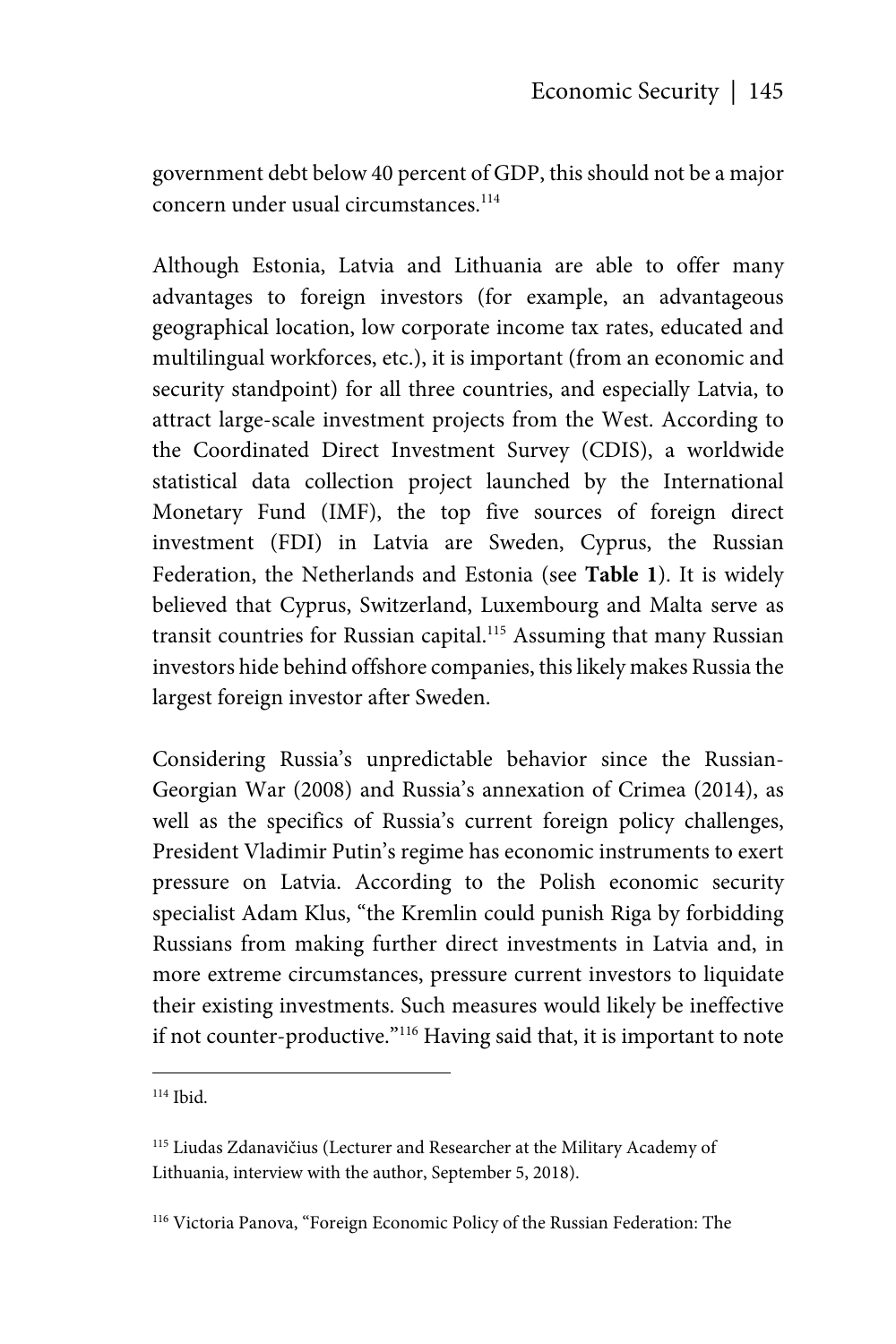that "the share of Russian investments constitutes an important, but not critical factor in Latvia's economic development."117

Taurimas Valys, an associate professor at Vilnius University Business School also believes that the current Kremlin regime is always trying to test the sustainability of various most important sectors, including financial sector (others are energy, media, infrastructure, cultural, etc.). As Valys noted, ignoring this might cause serious damage in the short and long term because it is one of the most sensitive areas, which may bias social and political issues without a strong risk management implementations process.<sup>118</sup> While Latvia and the other two Baltic States rely primarily on Western FDI (see **Tables 1–3**), it is important to strengthen Western companies' capital in the Baltic States.

The factors limiting future growth in Latvia—the lack of adequate labor and productive investment—are becoming more urgent. The growing shortage of qualified specialists can slow down growth potential as well as increase the pressure on labor costs.<sup>119</sup> According to an August 2018 survey conducted by the Latvian Chamber of Commerce and Industry (LTRK), the majority (67 percent) of business representatives are worried about shortages in the labor force.120 In addition, high-value-added investments are still relatively

 $117$ Ibid.

 $\overline{a}$ 

Constraints and Opportunities of the Baltic Dimension," in *The Economic Presence of Russia and Belarus in the Baltic States: Risks and Opportunities*, ed. Andris Sprūds (Riga: Mantojums, 2012): 61.

<sup>118</sup> Taurimas Valys (Associate Professor at Vilnius University Business School), interview with the author, July 30, 2018.

<sup>119</sup> Ministry of Finance of the Republic of Latvia, information provided to the author, August 9, 2018.

<sup>&</sup>lt;sup>120</sup> "67 Percent of Business Representatives in Latvia are Worried About Shortage of Laborforce," *Baltic Course*, August 3, 2018, http://www.baltic-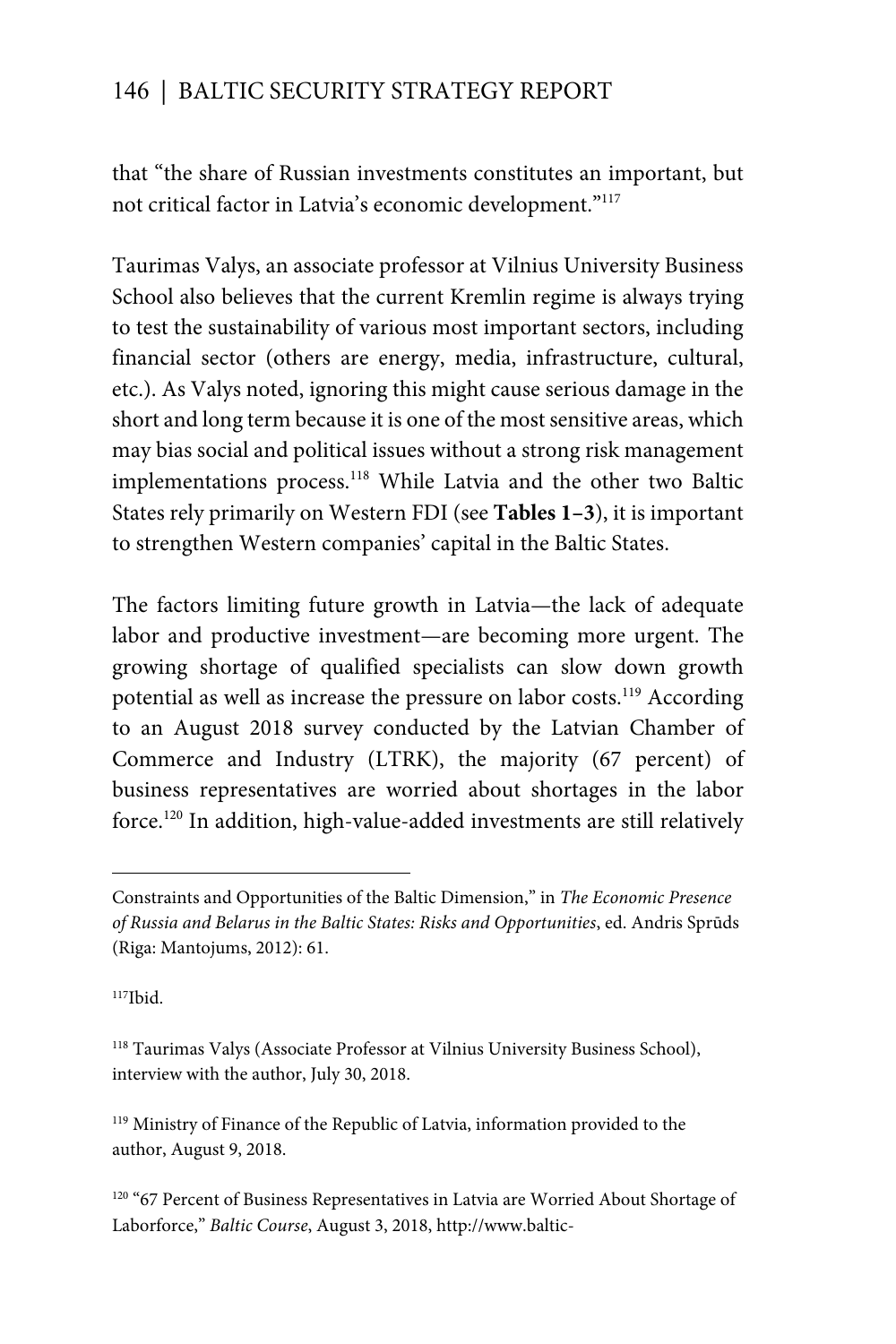small.<sup>121</sup> While countries do compete with each other, the governments of the Baltic States should attracts more high-valueadded investment and invest more in infrastructure that unites the Baltic region. Rail Baltica is one joint project likely to serve as a litmus test for the Baltic union concept. Until now, external threats and challenges, not joint initiatives and diverse projects, have been the strongest motivators for closer cooperation among the B3.<sup>122</sup> But Rail Baltica has the potential to bring significant socio-economic gains or all three countries.

The main risks and challenges to Lithuania's financial system include the following: the potential effect of imbalances in the Nordic countries and a snapback in risk premiums on the risk appetite of banks operating in Lithuania; the rapid growth of credit and real estate markets in Lithuania; as well as cybersecurity threats to financial institutions. According to the Bank of Lithuania, which semi-annually conducts a survey on risks to the Lithuanian financial system, domestic market participants view cyberattacks is the key risk for a year and half now.123As there is a high presence of Nordic banks not only in the Lithuanian banking sector but also in Latvia and Estonia, and given that household indebtedness in Sweden and Norway is high and continues to grow, falling housing prices could lead to bank losses

course.com/eng/analytics/?doc=142055.

1

<sup>121</sup> Ministry of Finance of the Republic of Latvia, information provided to the author, August 9, 2018.

122 Didzis Klavins, "The Baltic Sea Region Stream in Latvia's Foreign Affairs," *The Centenary of Latvia's Foreign Affairs: Ideas and Personalities*, eds. Diāna Potjomkina, Andris Sprūds and Valters Ščerbinskis (Riga: Latvian Institute of International Affairs, 2016): 208.

<sup>123</sup> These surveys collect the opinions of market participants regarding their perceptions of risk. The Bank of Lithuania, information provided to the author, July 26, 2018.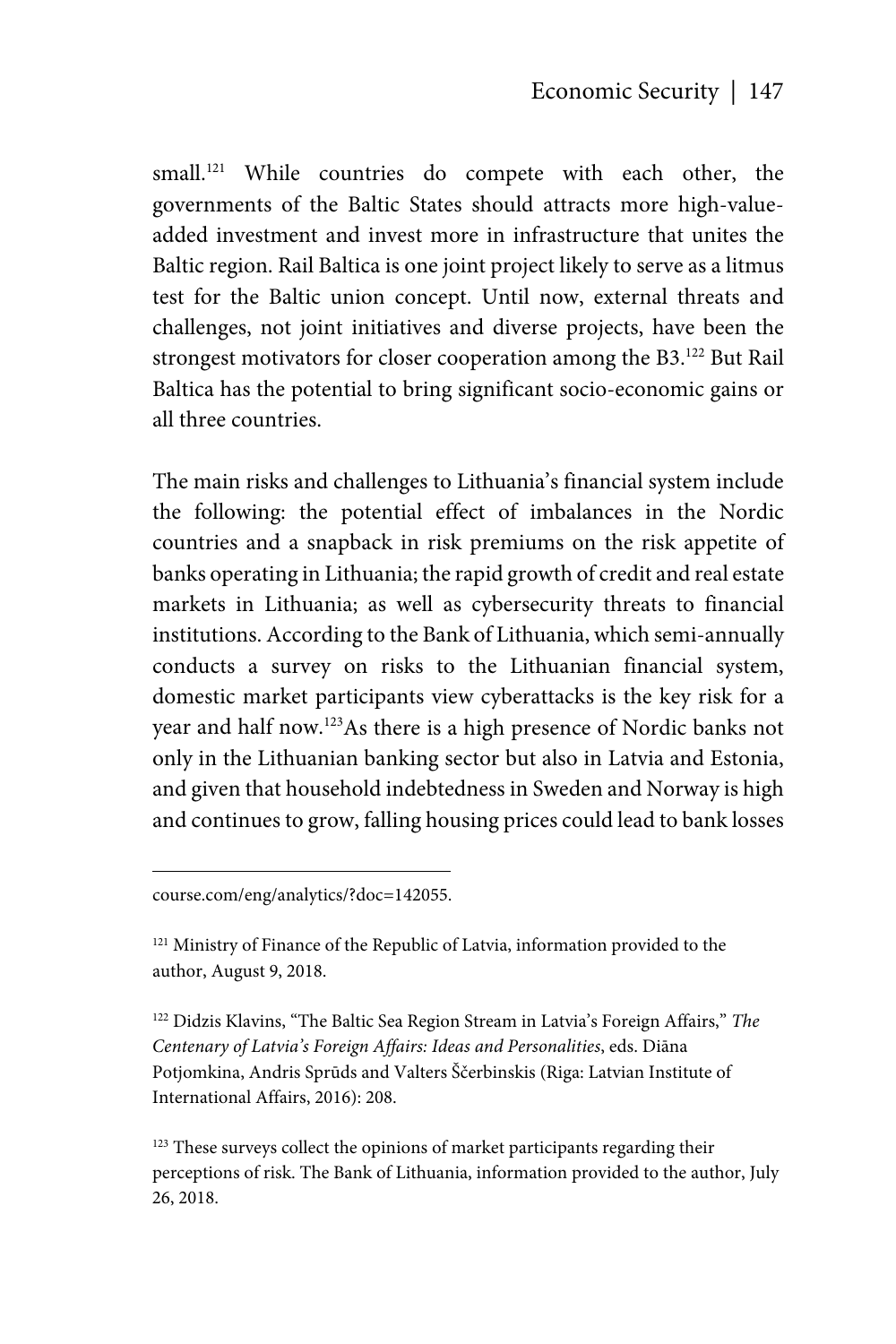and an overall economic slowdown. However, as the Bank of Lithuania has informed, the potential impact of this risk on banks operating in Lithuania is mitigated by the active implementation of macroprudential policy measures in the Nordic countries and the decreased indebtedness of Lithuanian banks to parent banks.<sup>124</sup>

#### **Table 1: Inward Direct Investment Positions in Latvia (Top 10 Counterpart Economies, 2016)**

| Investment Source         | Inward Direct Investment<br>Positions (US Dollars, Millions) |
|---------------------------|--------------------------------------------------------------|
| World (total investment)  | 14,185                                                       |
| Sweden                    | 2,229                                                        |
| <b>Russian Federation</b> | 1,387                                                        |
| Cyprus                    | 1,331                                                        |
| Netherlands               | 1,244                                                        |
| Estonia                   | 1,027                                                        |
| Lithuania                 | 763                                                          |
| Norway                    | 741                                                          |
| Germany                   | 642                                                          |
| Denmark                   | 629                                                          |
| Luxembourg                | 625                                                          |

*Source: Coordinated Direct Investment Survey (CDIS), Data extracted from IMF Data Warehouse on 8/14/2018* 

 $\overline{a}$ 

<sup>&</sup>lt;sup>124</sup> The Bank of Lithuania, information provided to the author, July 26, 2018.; Ministry of Finance of the Republic of Lithuania, information provided to the author, August 28, 2018.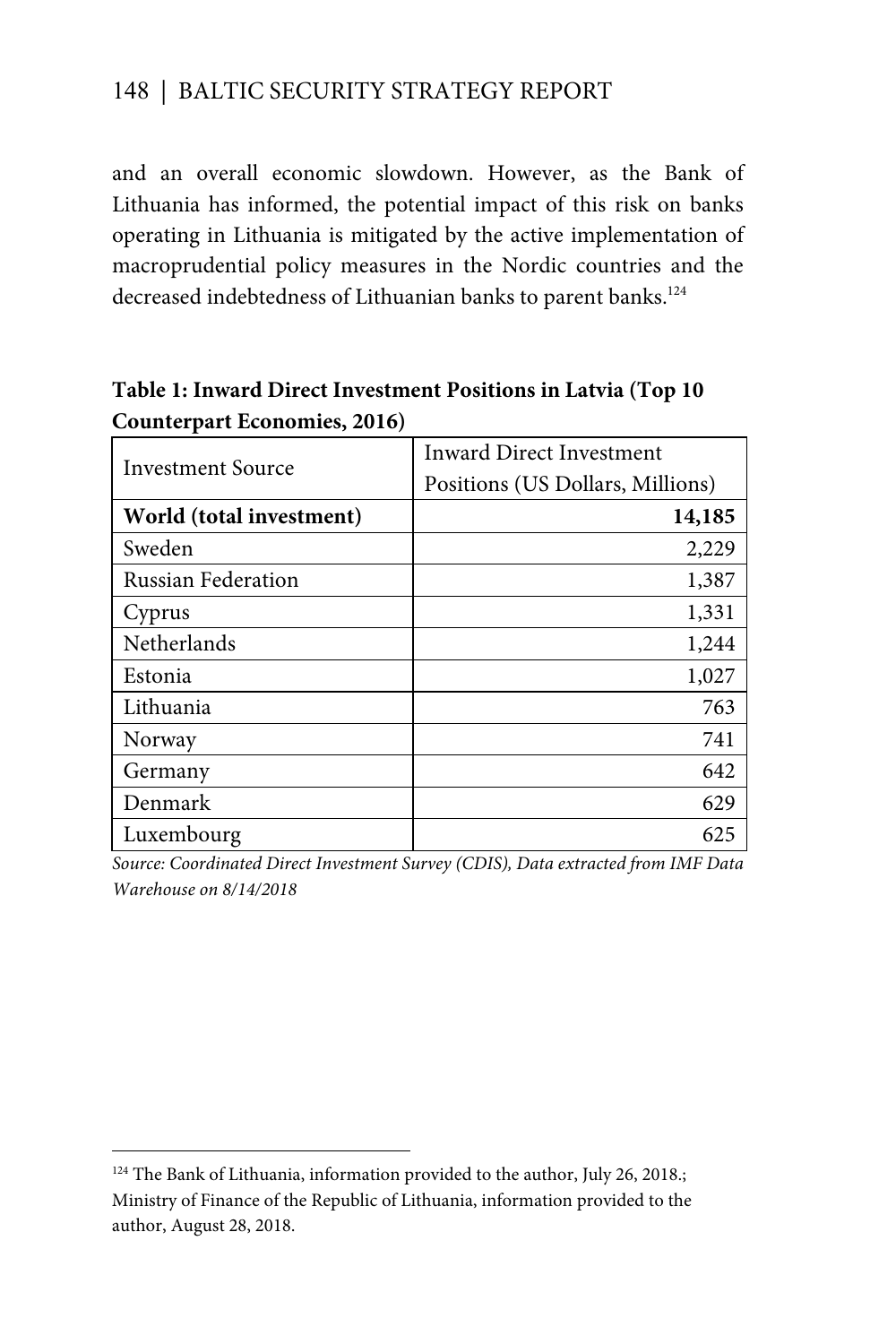| <b>Investment Source</b>  | <b>Inward Direct Investment</b><br>Positions (US Dollars, Millions) |
|---------------------------|---------------------------------------------------------------------|
| World (total investment)  | 19,368                                                              |
| Sweden                    | 4,907                                                               |
| Finland                   | 4,449                                                               |
| Netherlands               | 1,791                                                               |
| Lithuania                 | 751                                                                 |
| <b>Russian Federation</b> | 723                                                                 |
| Cyprus                    | 664                                                                 |
| Latvia                    | 650                                                                 |
| Luxembourg                | 576                                                                 |
| Denmark                   | 508                                                                 |
| Norway                    | 486                                                                 |

#### **Table 2: Inward Direct Investment Positions in Estonia (Top 10 Counterpart Economies, 2016)**

*Source: Coordinated Direct Investment Survey (CDIS), Data extracted from IMF Data Warehouse on 8/14/2018* 

### **Table 3: Inward Direct Investment Positions in Lithuania (Top 10 Counterpart Economies, 2016)**

| Investment Source        | <b>Inward Direct Investment</b><br>Positions (US Dollars, Millions) |
|--------------------------|---------------------------------------------------------------------|
| World (total investment) | 14,679                                                              |
| Sweden                   | 2,740                                                               |
| Netherlands              | 1,933                                                               |
| Germany                  | 1,096                                                               |
| Poland                   | 1,029                                                               |
| Cyprus                   | 972                                                                 |
| Norway                   | 948                                                                 |
| Estonia                  | 779                                                                 |
| Denmark                  | 631                                                                 |
| Finland                  | 621                                                                 |
| Malta                    | 515                                                                 |

*Source: Coordinated Direct Investment Survey (CDIS), Data extracted from IMF Data Warehouse on 8/14/2018*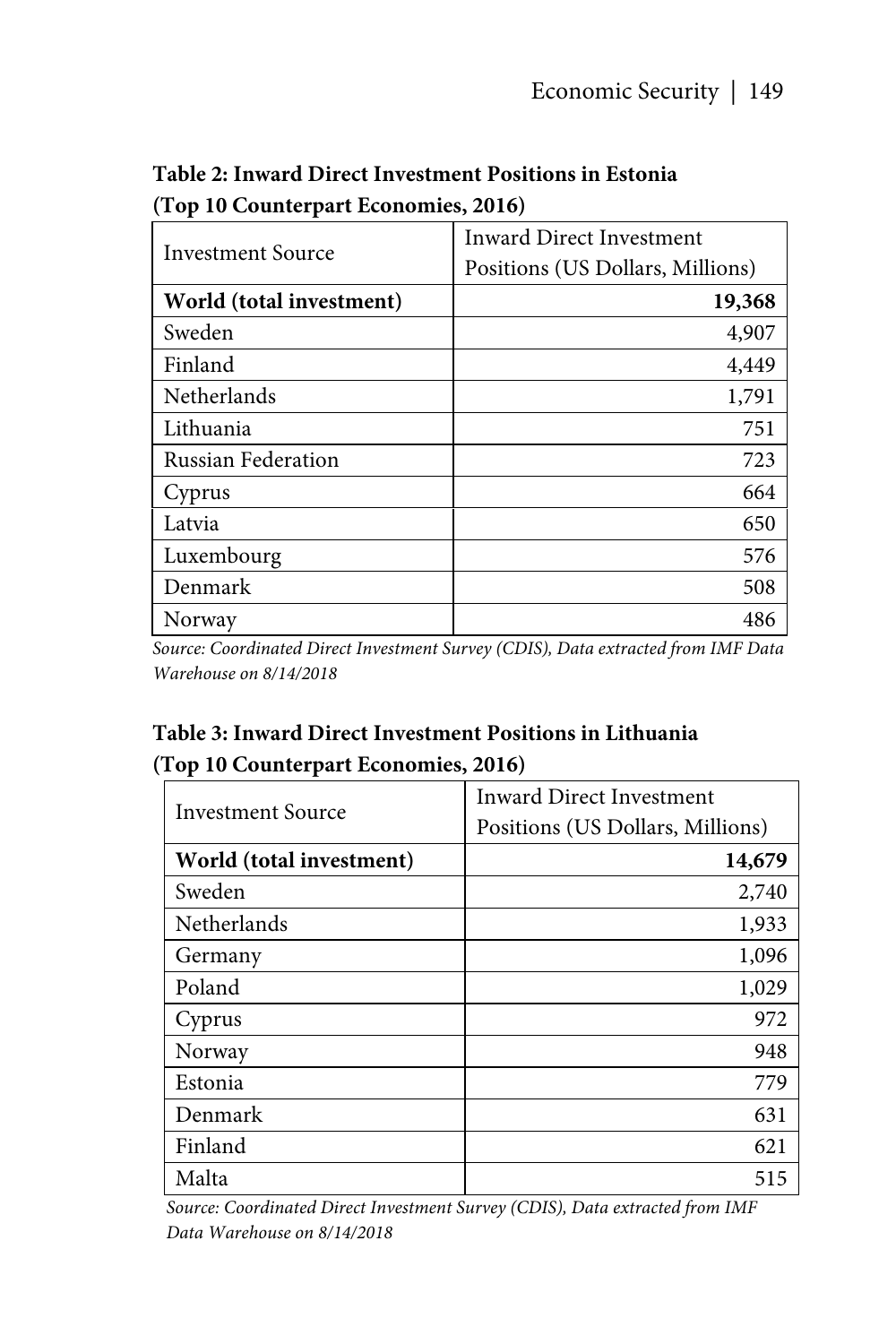#### **Interviews**

- 1. Andrejs Jakobsons (Economist, Faculty member at Riga Business School), interview with the author, July 18, 2018.
- 2. Dainis Gašpuitis (Expert on Macroeconomics at SEB banka), interview with the author, August 1, 2018.
- 3. Ministry of Finance of the Republic of Latvia, information provided to the author, August 9, 2018.
- 4. Morten Hansen (Head of Economics Department at Stockholm School of Economics in Riga), interview with the author, July 23, 2018.
- 5. Taurimas Valys (Associate Professor at Vilnius University Business School), interview with the author, July 30, 2018.
- 6. The Bank of Lithuania, information provided to the author, July 26, 2018.
- 7. Ministry of Finance of the Republic of Lithuania, information provided to the author, August 28, 2018.
- 8. Liudas Zdanavičius (Lecturer and Researcher at the Military Academy of Lithuania, interview with the author, September 5, 2018).
- 9. Märten Ross (Deputy Secretary-General for Financial Policy and External Relations at the Ministry of Finance of the Republic of Estonia) interview with the author, September 10, 2018.
- 10. The Association of Latvian Commercial Banks, interview with the author, September 11, 2018.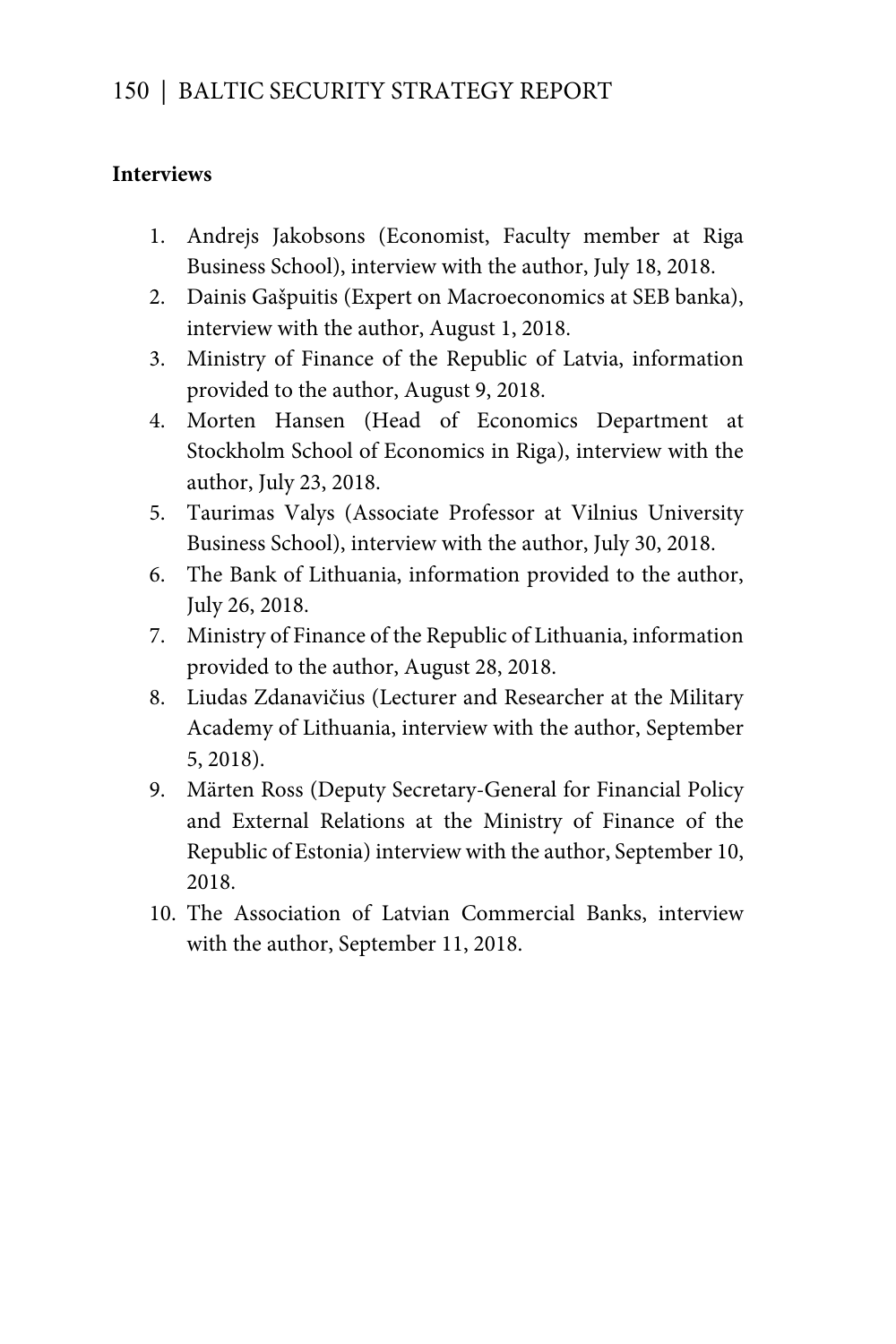# **3.4. Transportation and Infrastructure Security**

*Aivar Jaeski* 

#### **Introduction**

The three Baltic States—Estonia, Latvia and Lithuania (B3)—have often been lumped into a single security region since their liberation from Soviet occupation in 1991. To be sure, they share a common recent history and face largely the same security threats from their large eastern neighbor. But at the same time, they frequently exercise wholly independent and differing policies (including in defense, economic, foreign and environmental spheres) designed to preserve their national identities. Arguably, when the B3 states work together, they are security providers to the region; while membership in the North Atlantic Alliance makes each of them a security consumer. The transportation sector—which consists of several industries, including air freight and logistics, airlines, marine transport, road and rail, as well as physical transit infrastructure—plays a key role in relative levels of security both nationally and regionally. The following study will seek to identify the main threats to Baltic regional security from the perspective of the transportation sector and intra-regional cooperation in this area (see **Annex I**)

#### **Current Status of Railroads Among Baltic States and Their Neighbors**

The Baltic region has historically been a crossroads between East and West in terms of trade and passenger flows. Railway development in the 20<sup>th</sup> century was driven largely by military requirements. The passenger use of railways, while historically significant, is currently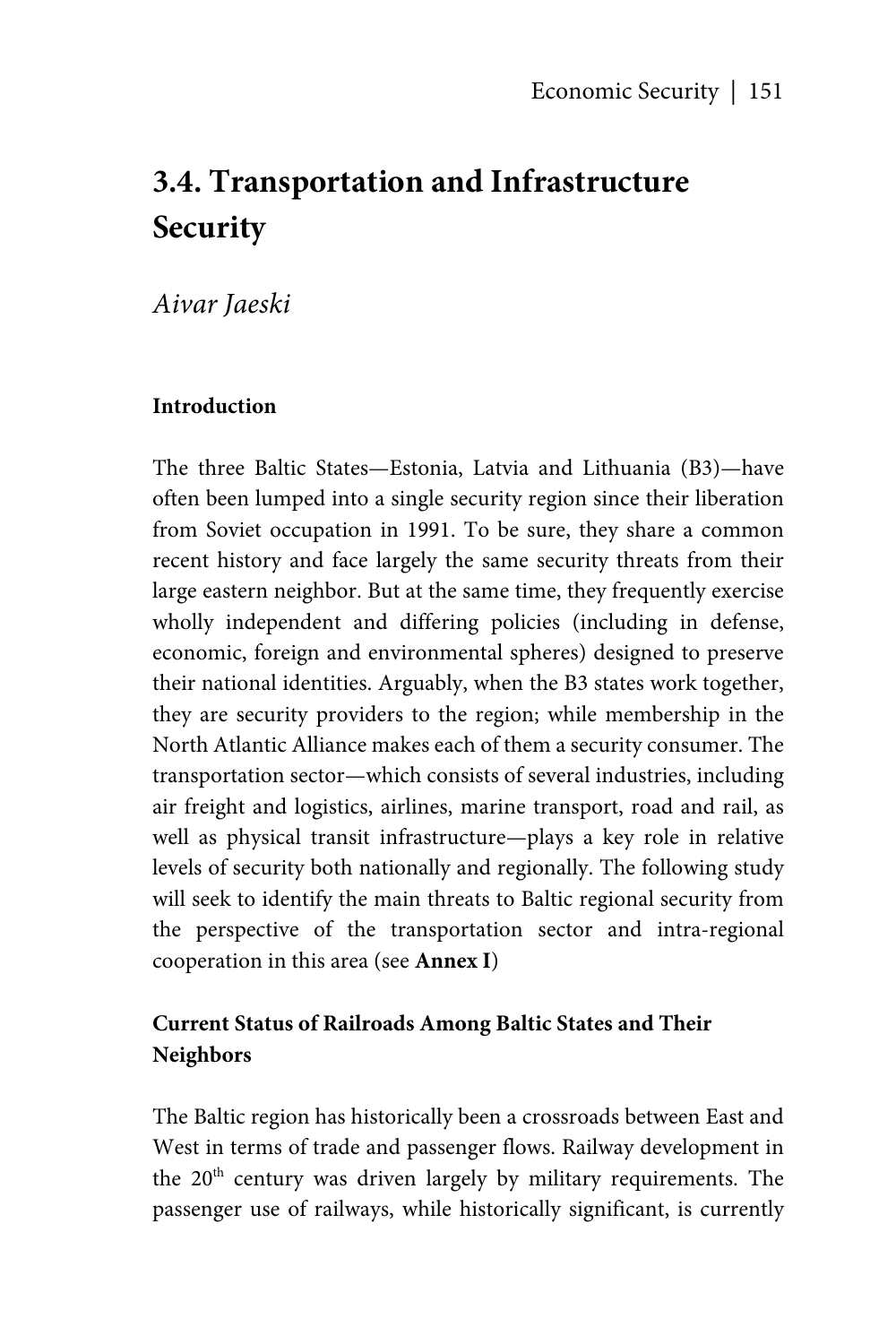outperformed by other means of transport; as a result, rail infrastructure and the level of service has seen limited development in the B3 countries.

The rail transit system in Estonia consists of about 1,452 kilometers of railway lines. This infrastructure is regulated and surveyed by the Estonian Technical Surveillance Authority. The Estonian railway network is owned by the state-owned company AS Eesti Raudtee and the private company Edelaraudtee Infrastruktuuri AS. These railway network infrastructure operators provide all network services for railway operators running freight and passenger services. With the help of European Union funds, Estonia has managed to replace all of its domestic passenger trains, in 2013–2014, with new Swiss-made Stadler trains. Even earlier and without EU support, in 2004, the country managed upgrade its freight trains with US-origin GE C36-7 type trains.

State-owned Latvian Railways has more than 12,400 employees and controls 1,933.8 kilometers of the country's 1,520-millimeter-width Russian-gauge railway lines as well as 33.4 kilometers of Latvia's 750 mm narrow-gauge railway lines. Latvian Railways carries all freight cargo in the country, and freight trains operate over the whole current passenger network, including a number of lines currently closed to passenger services. Latvia has renovated its existing Russian-origin trains but has not succeeded in purchasing any new train types to date.

Lithuanian Railways owns a main network consisting of 1,749 km of 1,520 mm broad-gauge railway, of which 122 km are electrified. A 179 km section of 750 mm narrow gauge network, listed as an object of cultural heritage, was split off into a separate company—Aukštaitijos Siaurasis Geležinkelis—in 2001. In 2006, Lithuanian Railways transported 6.2 million passengers and 50 million tons of freight. Oil is the main freight item carried. Lithuania has managed to modernize its train fleet; however, the number of different train types in its possession makes ongoing maintenance quite challenging.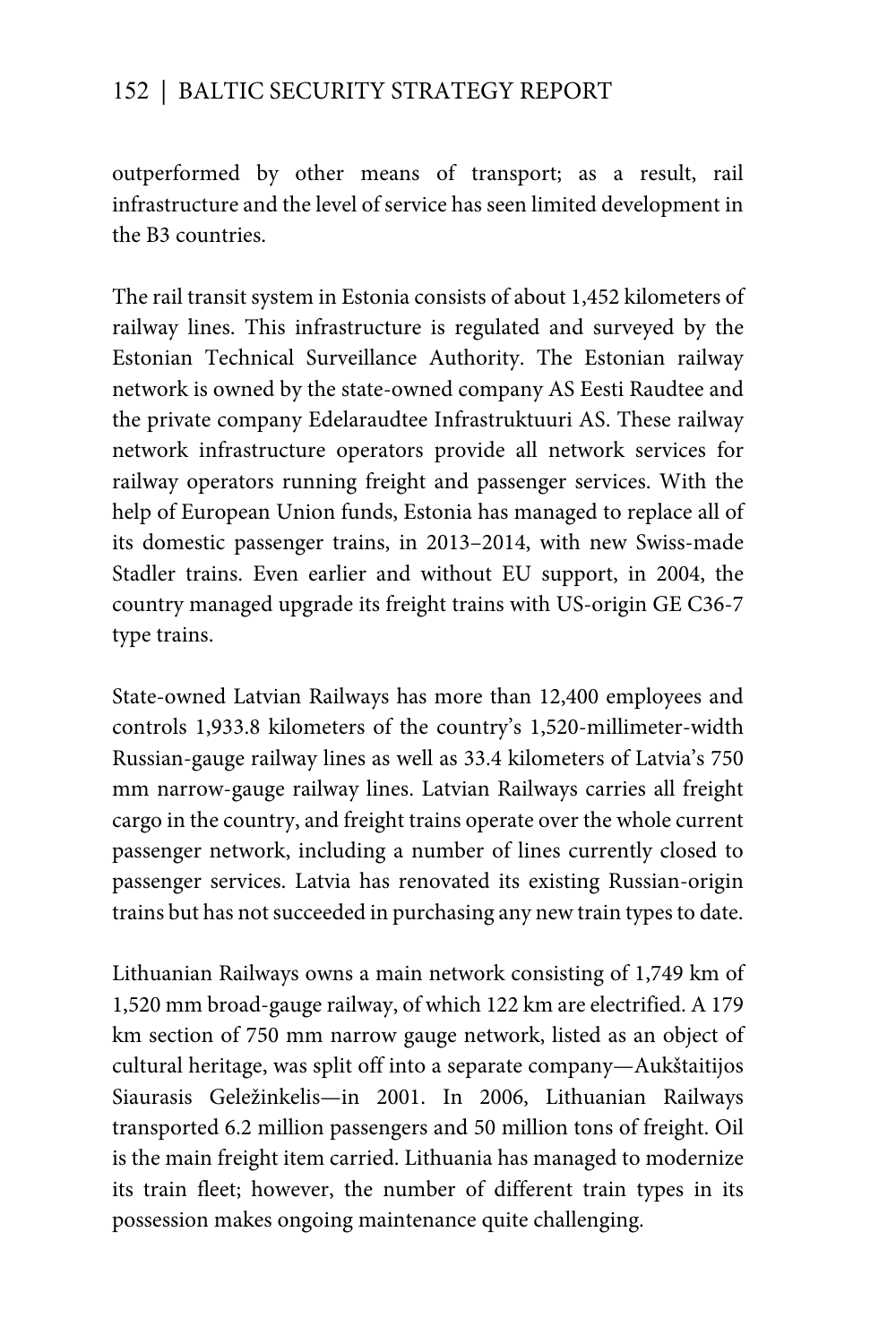As at the end of 2014, Finland had 5,944 km of railways in use, of which 3,256 km were electrified. This includes 5,342 km of singletrack railways. Nearly €200 million a year is spent on track maintenance. The width of the Finnish rail network is 1,524 mm, which differs from the standard rail width (1435 mm) in use in most of the rest of continental Europe (although not the Baltic States or Russia). The speed limit for passenger trains traversing Finnish territory is 220 km per hour, and 120 km per hour for freight trains. Maintenance and construction of the railway network itself is the responsibility of the Finnish Rail Administration, which is a part of the Finnish Transport Agency. The Finnish business community as well as the Ministry of Transportation have shown interest in linking Finland to the Baltic States' railway networks. And a plan to build a connecting railway tunnel between Tallinn and Helsinki has increased Finnish interest in Rail Baltica (see below).

The Polish railways network consists of around 18,510 kilometers of track as of 2015, of which the vast majority is electrified. The nationally owned PKP Group operates the majority of rail services. In addition to PKP-owned companies, there are a number of private cargo operators as well as a number of independent passenger operators, owned predominantly by *voivodeship* (top-level administrative divisions in the country) governments. The vast majority of the network was built before World War II by various rail companies, and a minor component was built from 1946 onwards by the Communist authorities. Due to the average age of the network and lack of maintenance, many sections are limited to speeds below 160 km/h. Since Poland's entry into the European Union in 2004, major financing has been made available by European financing institutions to improve both the Polish rail network and the rolling stock fleet. Up to June 2014, the European Investment Bank had provided loans totaling €1.9 billion for rail modernization projects in Poland. An additional €578 million had been provided through December 2013 to modernize 70 percent of PKP Intercity rolling stock. The  $€665$ million purchase of 20 Alstom Pendolino high-speed trains, delivered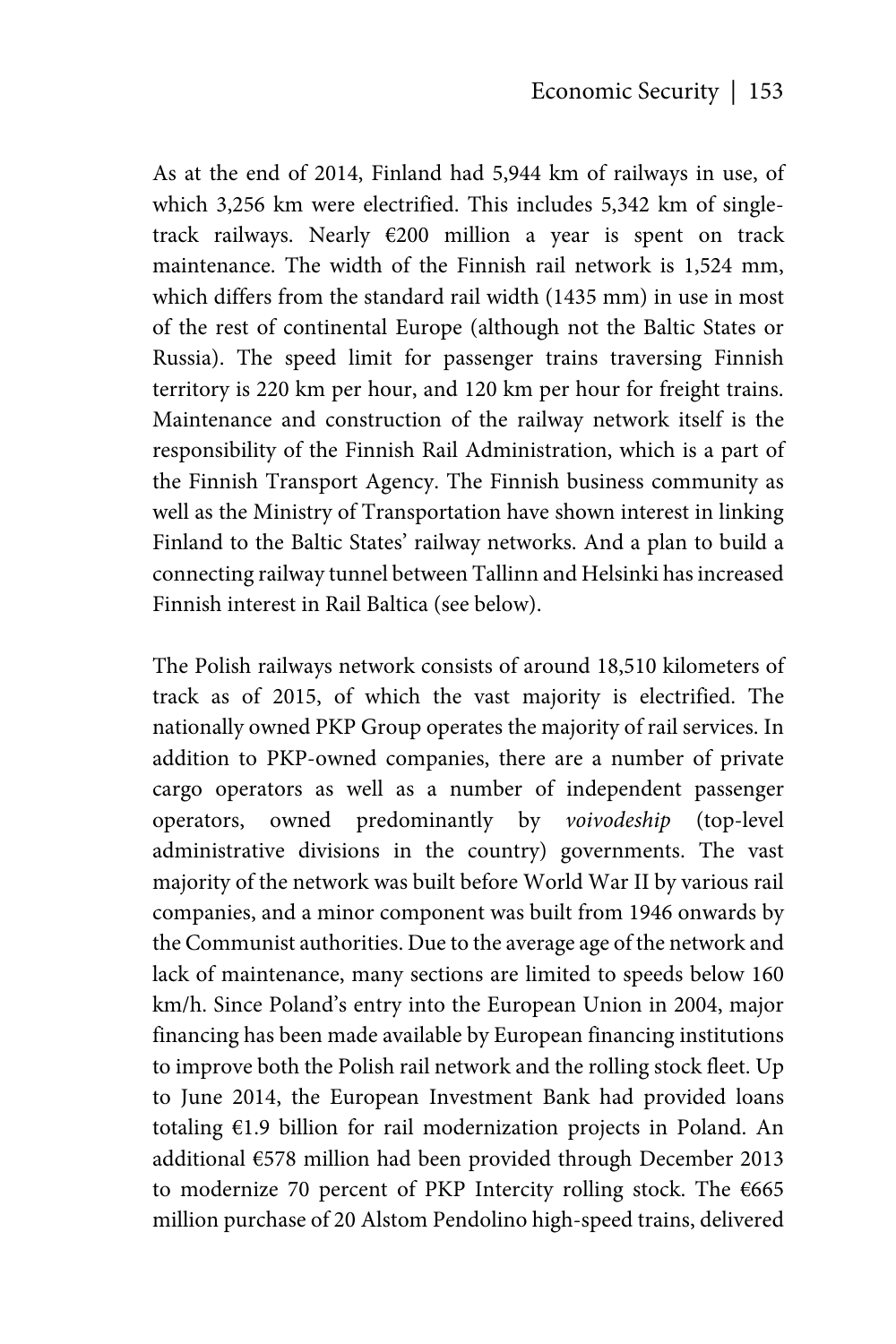in 2014, was financed in part by €342 million from the European Investment Bank. Still, Poland is heavily engaged in improving its own transportation network; therefore, it does not devote much attentions to its neighbors' projects.

The Russian rail network is ranked as the second longest globally, behind the total length of rail lines in the United States. Train transport in Russia has been described as one of the country's economic challenges in the  $19<sup>th</sup>$ ,  $20<sup>th</sup>$  as well as the  $21<sup>st</sup>$  centuries. Stateowned Russian Railways accounts for 2.5 percent of Russia's GDP and employs 800,000 people. In 2007, about 1.3 billion passengers and 1.3 billion tons of freight went via Russian Railways. In 2007, the company owned 19,700 goods and passenger locomotives, 24,200 passenger cars (carriages) and 526,900 freight cars (goods wagons). A further 270,000 freight cars in Russia are privately owned. Russian Railways is a fully state-owned, vertically integrated company that manages both the infrastructure and operating freight and passenger train services. In 2012, it became one of the three largest transport companies in the world. Due to European and US sanctions on Russia since 2014, rail cargo transit from Russia to the Baltic States decreased dramatically—to the point where a cost/benefits analysis for the Rail Baltica project produced by the company the Ernst & Young (EY) has evaluated that the potential for Russian freight transit will be absolutely minor.

Belarusian Railway is a national state-owned rail company that operates all of the rail transport network in Belarus. As of 2005, Belarusian Railway employs 112,173 people. The train network consists of 5,512 km of rail lines with a Russian gauge of 1,520 mm; 874 km are electrified. The national network has no high-speed lines. Oil transit from Belarus is main source of income for Lithuanian Railways.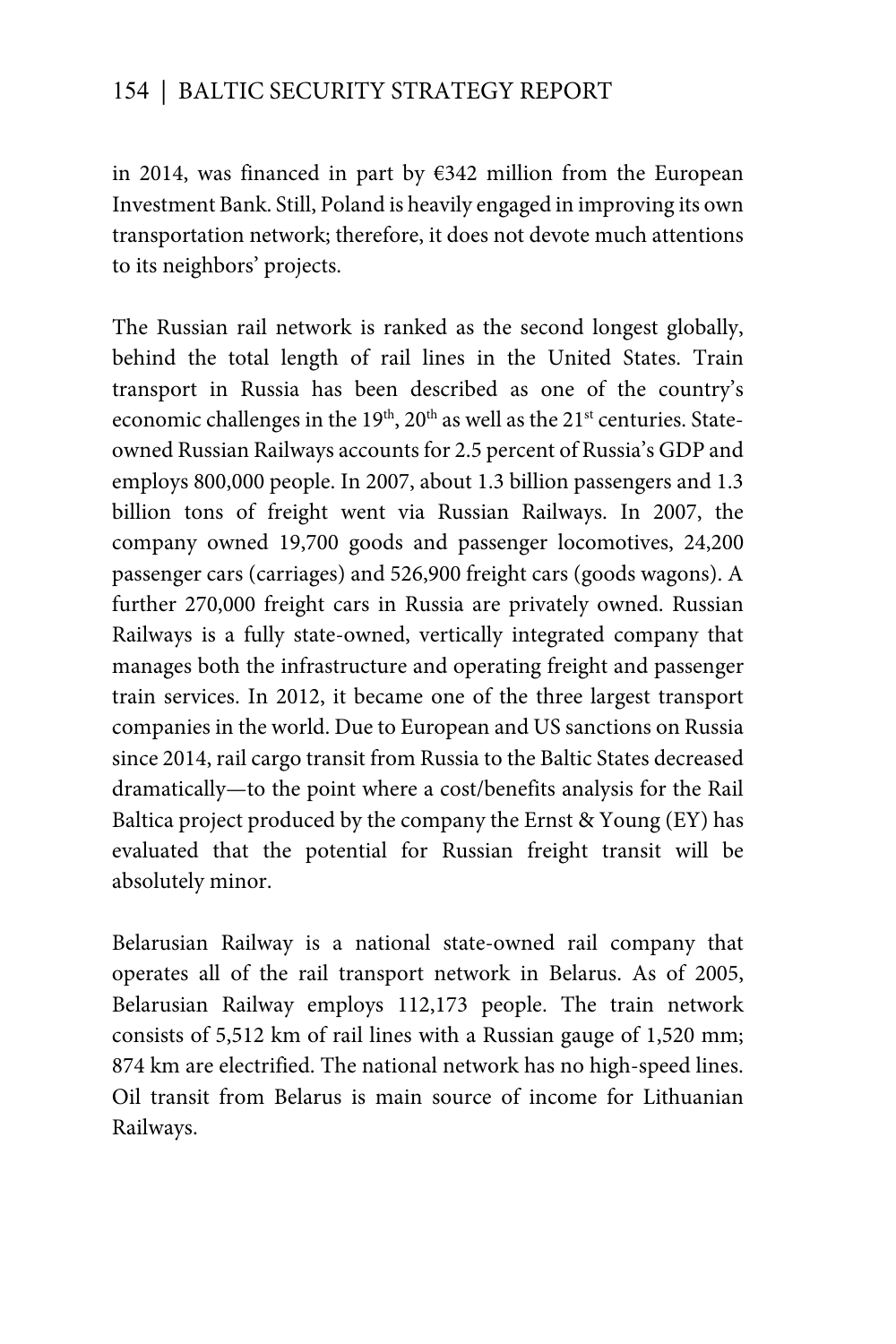#### **Rail Baltica Project**

Rail Baltica is an international railway project that will connect the Baltics with Central and Western Europe. Rail Baltica is one of the B3 region's largest investments in years for a project designed to improve the travel opportunities for Baltic people. The rail project also aims to develop regional business, trade and tourism. The railway route will ensure speeds of up to 240 km/h and provide an opportunity to travel comfortably and quickly from Estonia to Latvia and Lithuania and onward to Central Europe and beyond.

Rail Baltica is a greenfield (i.e., new) rail transport infrastructure project with a strategic-level goal of integrating the Baltic States into the European rail network. The project includes five European Union partner countries—Poland, Lithuania, Latvia, Estonia and, indirectly, also Finland. It will connect Helsinki, Tallinn, Pärnu, Riga, Panevežys, Kaunas, Vilnius and Warsaw. Rail Baltica will feature fast, conventional, double-track electrified and ERTMS-equipped lines with a maximum design speed of 249 km/h (the maximum operational speed will be 234 km/h). Crucially, the new railway line will use the standard European 1,435 mm gauge, thus conforming to all requirements of the Technical Specifications for Interoperability (TSIs).

Rail Baltica, scheduled to be completed by 2026, will be fully electrified, thus avoiding localized emissions from locomotives. And only the newest technologies and materials will be utilized in the railway's construction. The line is planned to avoid Natura 2000 protected areas as much as possible and be built without significant impact on other environmentally sensitive protected areas. Wherever necessary, noise protection barriers will be installed. Special animal passages will be built across the embankment.

The project has presently reached the design phase and procurements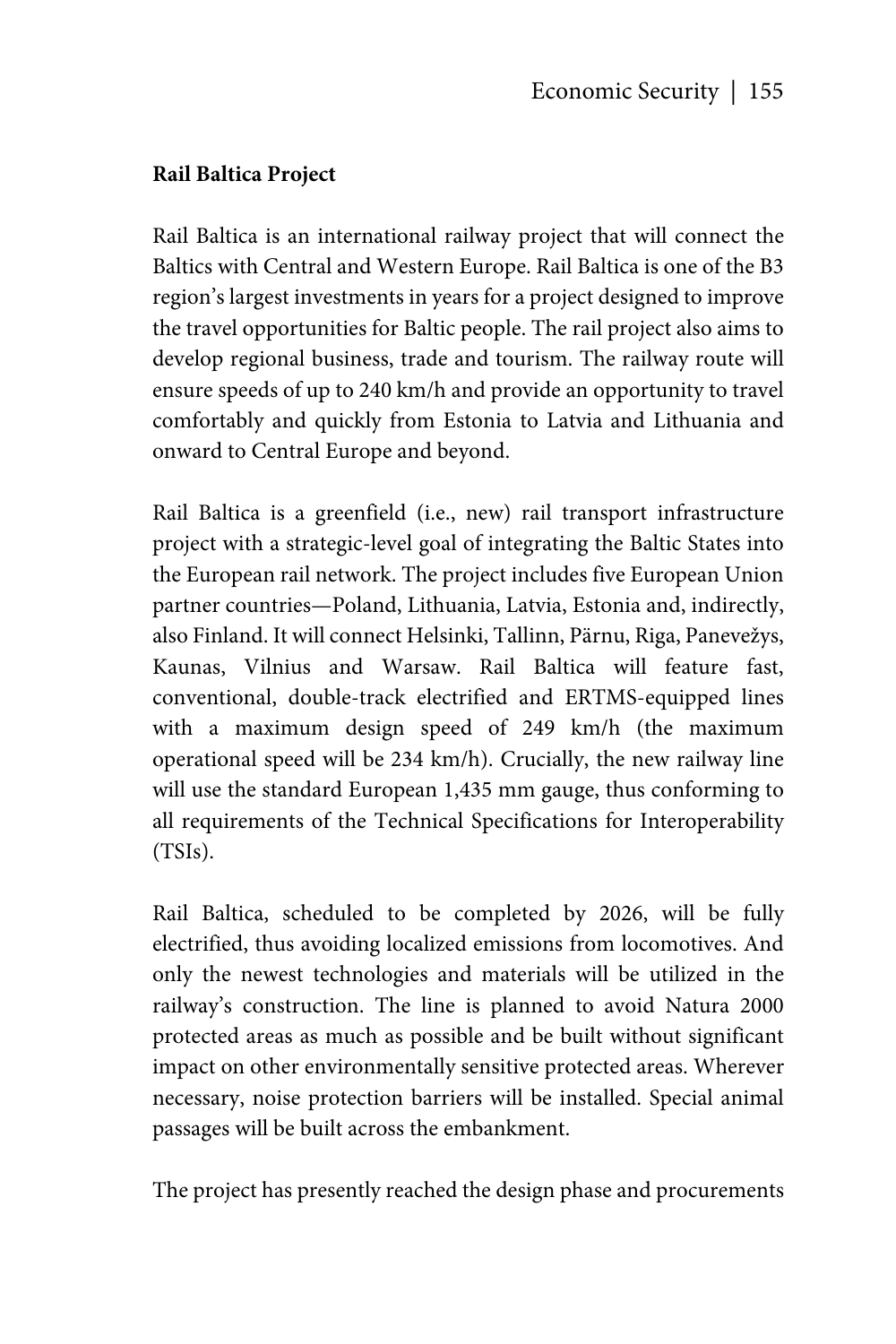for Detailed Technical Design have been announced. According to a European Court of Auditors assessment of high-speed cross-border railway projects in Western Europe, the average planning period for such projects is 16 years. Thus, considering the fact that Rail Baltica has moved from planning to the design stage in only eight years, the project is arguably progressing remarkably smoothly.

The European Commission has committed to supporting the project by co-financing 85 percent of the costs; the rest should come from national budgets. The total estimated construction cost of the project is approximately  $E$ 5.8 billion, according to the cost/benefit analysis prepared by EY. So far, the three Baltic States and the project coordinator, RB Rail AS, have received three grants for the construction of the Rail Baltica railway, having signed grant agreements totaling €824 million.

Thanks to its strategic value, the Rail Baltica project will bring greater economic security to the region. Today, Estonia, Latvia and Lithuania use old Russian-gauge 1,520 mm track lines, which provide easy access from the east. Yet, Russia is trying hard to avoid B3 railways for its export transit, building bypasses and using other transit corridors. After Russia annexed Crimea in early 2014, the West applied economic sanctions against some Russian transit sectors. As a result, Lithuanian Railways remains the only B3 player still earning some profit from transiting Russian oil being exported via Belarus.

Transporting goods by train from Western Europe to the Baltic countries is complicated because the rest of Europe uses the 1,435 mm gauge railway. To deliver products from Germany to Riga, these have to be reloaded from one train to another at the Polish-Lithuanian border, which takes time and increases costs. Therefore, it is fair to say that the B3 are, economically speaking, still more dependent on the eastern railway market then the European common market. This comes with rather profound security challenges: the Baltics can be economically manipulated by, for example, Moscow suddenly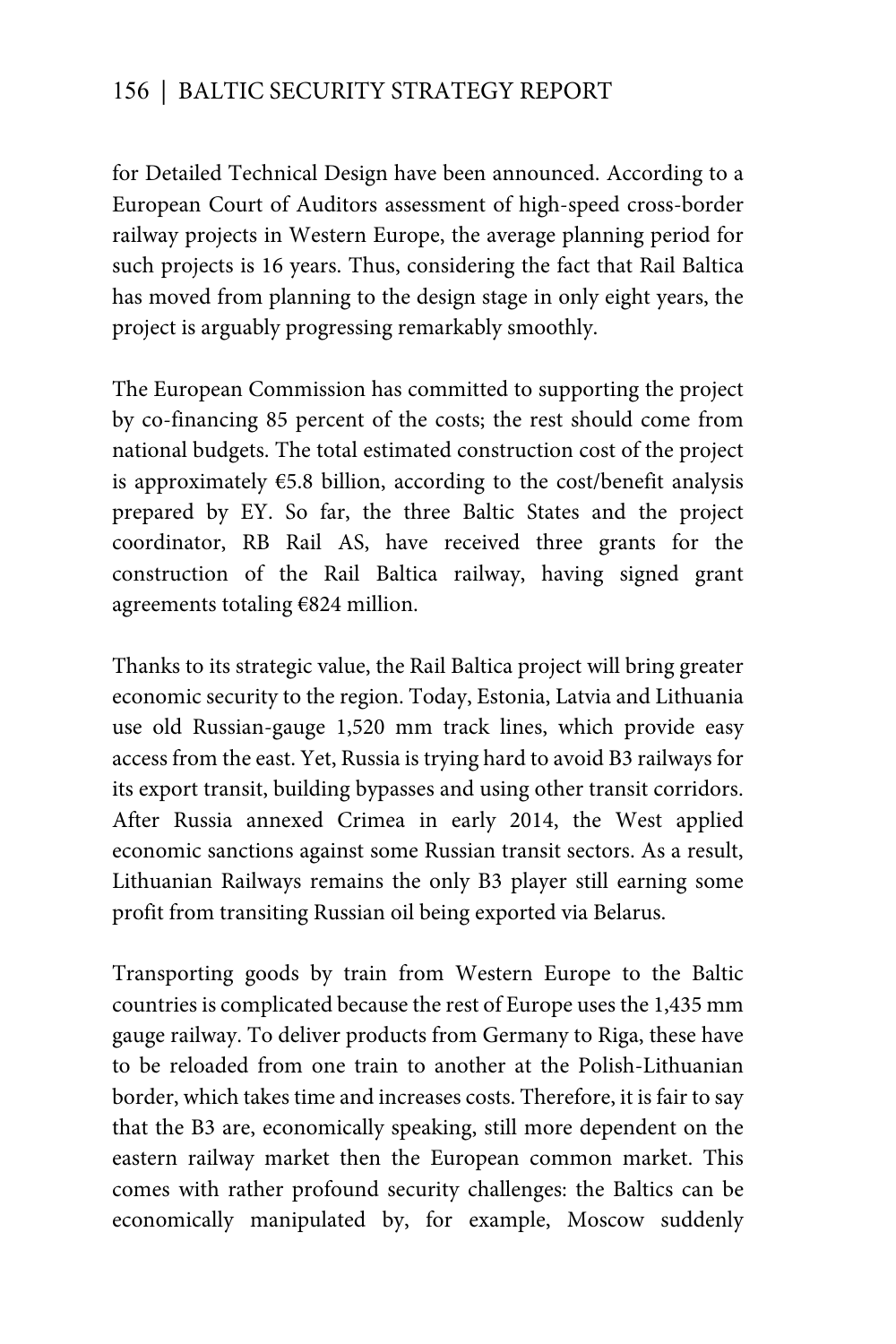refusing to deliver spare parts for Russian-origin technologies or seeking alternative transportation corridors for its western-bound exports. Rail Baltica, however, promises to address this economicsecurity vulnerability by bringing the Baltics closer to the EU single market.

The construction of Rail Baltica will deliver €5 billion worth of investment into region, thus helping to boost not only the construction sector but also scores of related businesses. Benefits will accrue to all key stakeholder groups: travelers (travel time and cost savings), freight shippers (travel time and cost savings), railway companies (operating profit), inhabitants around major regional roads and airports (reduced local noise, air pollution), and the general public (climate change mitigation, tourism, cultural/educational exchange).

Lastly, there is an important hard-security dimension to Rail Baltica, as well. Here it is useful to recognize the historically important role armored trains played in the Estonian and Latvian wars of independence during the early 20<sup>th</sup> century.

A military role for railways continues to exist even today, particularly when it comes to supplying forces and moving large pieces of military equipment. Trains have some great logistical advantages over trucks, ships and airplanes, which boil down to speed and cost. First, rail moves faster than cargo vessels, which top out at around 35km/h. Second, the transport of tanks or other heavy armored vehicles by airplane or truck over long distances becomes extremely expensive. Rail Baltica will, thus, have an important role in improving the Alliance's military supply chain from Western and Central Europe to the Baltics.

What do the B3 and wider Europe stand to lose if Rail Baltica is canceled? For one thing, shorter travel times, new businesses, decreased environmental pollution, EU investments into the Baltic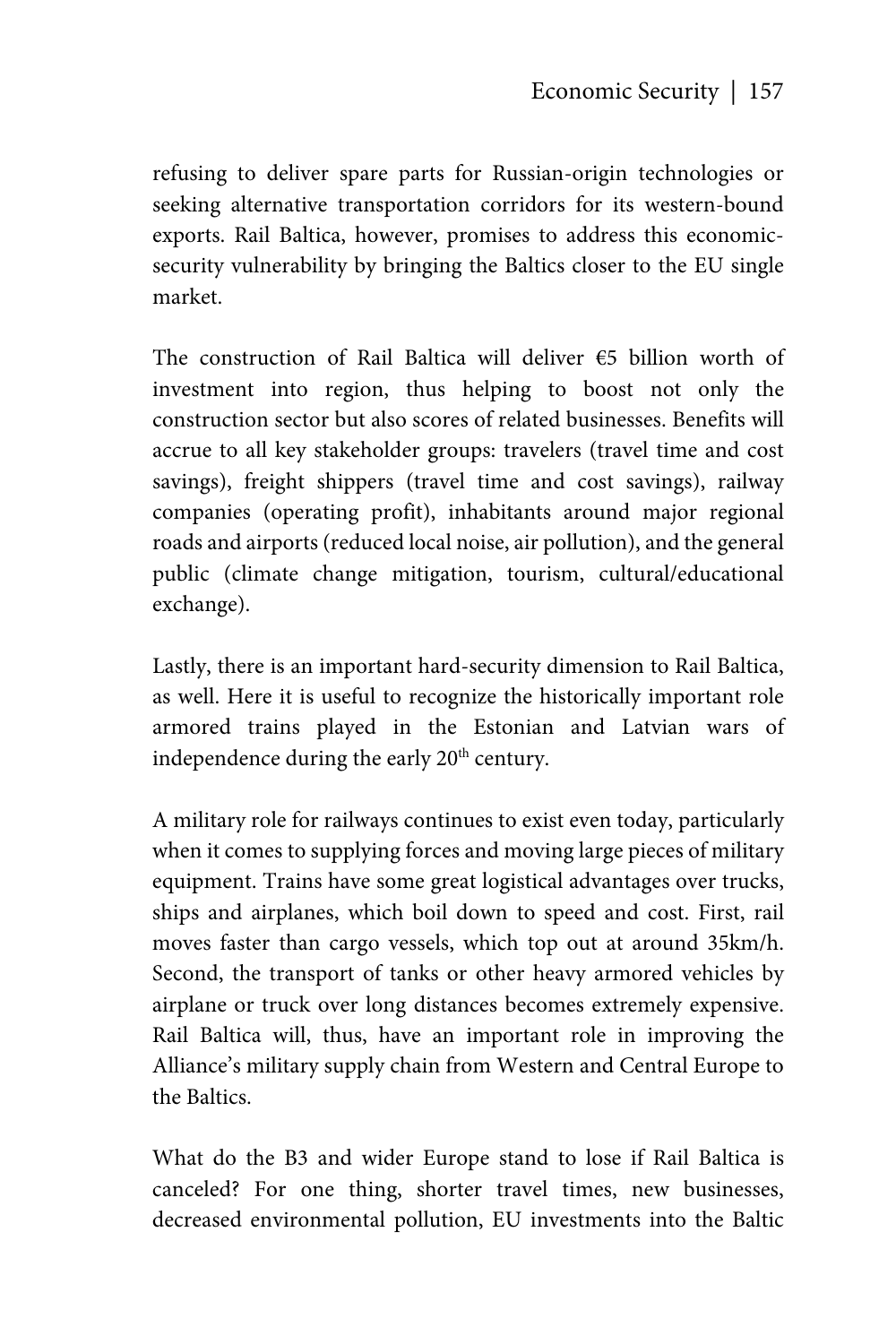economies, new jobs, greater cultural exchange, more opportunities to study in neighbor countries, and so on. But just as importantly, not following through on completing Rail Baltica will mean a missed opportunity to more strongly link the B3 with the rest of Europe.

#### **Military Logistics and Civil Defense Considerations**

In the Baltic States, as in much of the rest of Europe, military criteria rarely trump civilian concerns when it comes to transportation and other related security domains. After the collapse of the Soviet Union, preexisting civil defense considerations were frequently ignored; and when it came to newly built infrastructure and systems, there was no authority in the Baltic countries able to competently assess military requirements in infrastructure and other engineering projects. This same tendency could be observed all over post–Cold War Europe, with the largest shortfalls arguably present in the EU's railway freight transportation sector. Notably, maximum axle load on European railways is two times lower than in the US, thus limiting the use of train cars for transporting heavy military equipment. To finally try to address this weakness, the EU recently launched a Military Mobility action plan.

It would be easy to say that the Baltics simply need to follow the rules agreed at the NATO and EU levels. But the problem is execution. Mainly, it is the member state's individual responsibility to fall in line with the agreed-upon standards. And when resources are limited, priorities regarding implementation can quickly diverge.

#### **Conclusions**

Baltic regional security relies heavily on NATO from a military perspective and on the EU when it comes to economic security concerns. But at the same time, Estonia, Latvia and Lithuania are actively in the process of strengthening and modernizing their national security apparatuses. Unfortunately, due to limited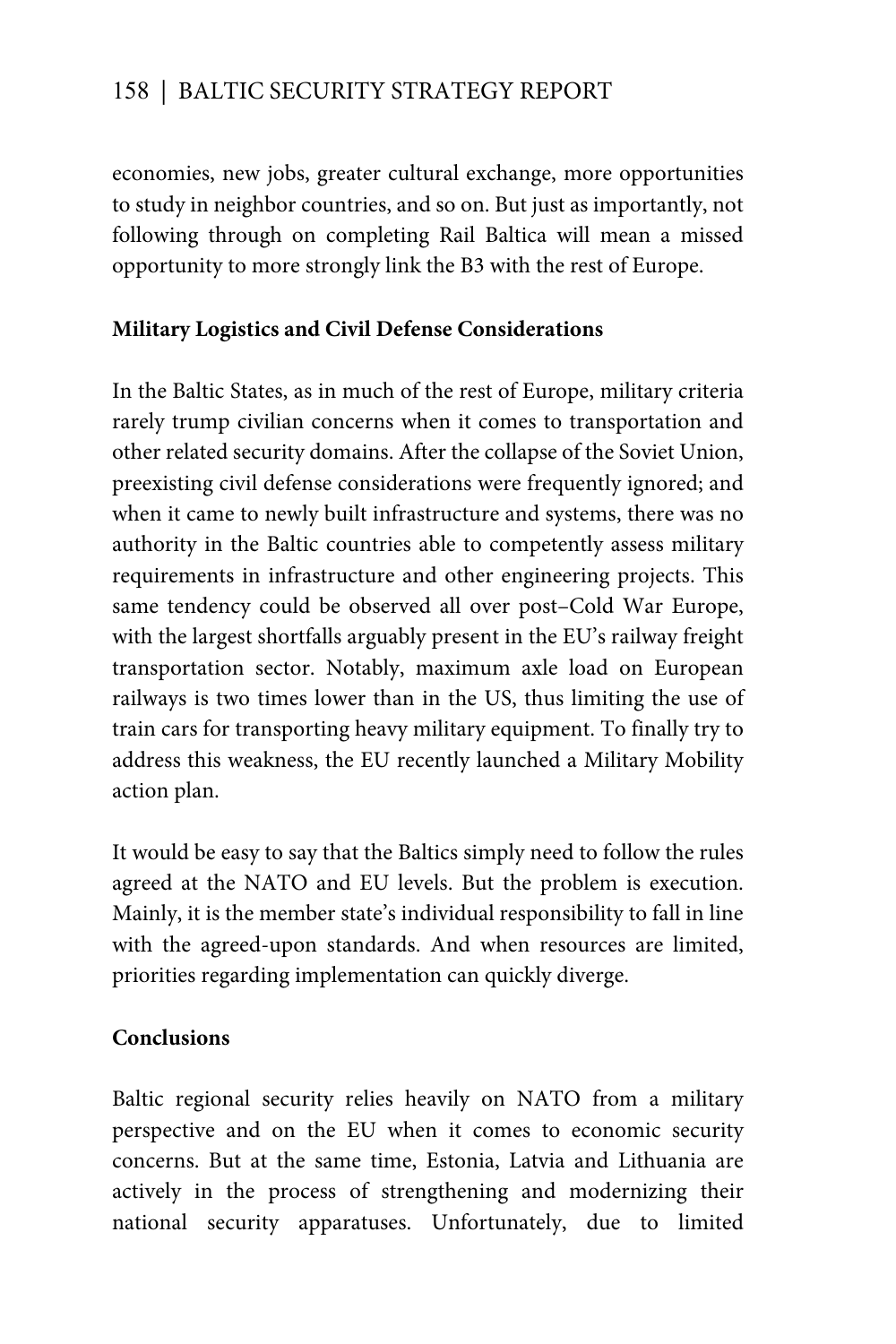resources, they continue to face challenges in this endeavor. Those challenges certainly include the high price of procuring advanced military equipment. But they also comprise the costs related to the construction of strategic (including trans-border) infrastructure and, importantly, the question of how to apply the same standards across the region in the continued absence of concrete agreements to this effect. The third shortfall relates to the fact that even when NATO and the EU establish minimum requirements, these tend to ignore specific regional differences, while giving extensive freedom of action to member states to implement those standards as they see fit, with little oversight from Brussels.

Returning specifically to the focus of this study, the above-mentioned issues and gaps in intra-regional transportation and infrastructure security cooperation should be addressed by, *inter alia*:

- 1. The B3 countries agreeing on common regional policies, standards and procedures that are in line or supplementary to NATO and EU regulations;
- 2. Implementing joint procurement among the three Baltic States. To date, there have been no success stories to showcase in this field;
- 3. Establishing joint enterprises and institutions akin to NATO Centers of Excellence to address the transit sector. Rail Baltica is already a positive example of a joint project that is galvanizing the regional railway business sector, boosting investment, as well as, importantly, leading to sharing knowledge, experts, standards, new technologies, manpower and money.

The implementation of cross-border projects is often hampered by national interests, especially from an economic point of view. Thus, when foreign investments from international organizations like the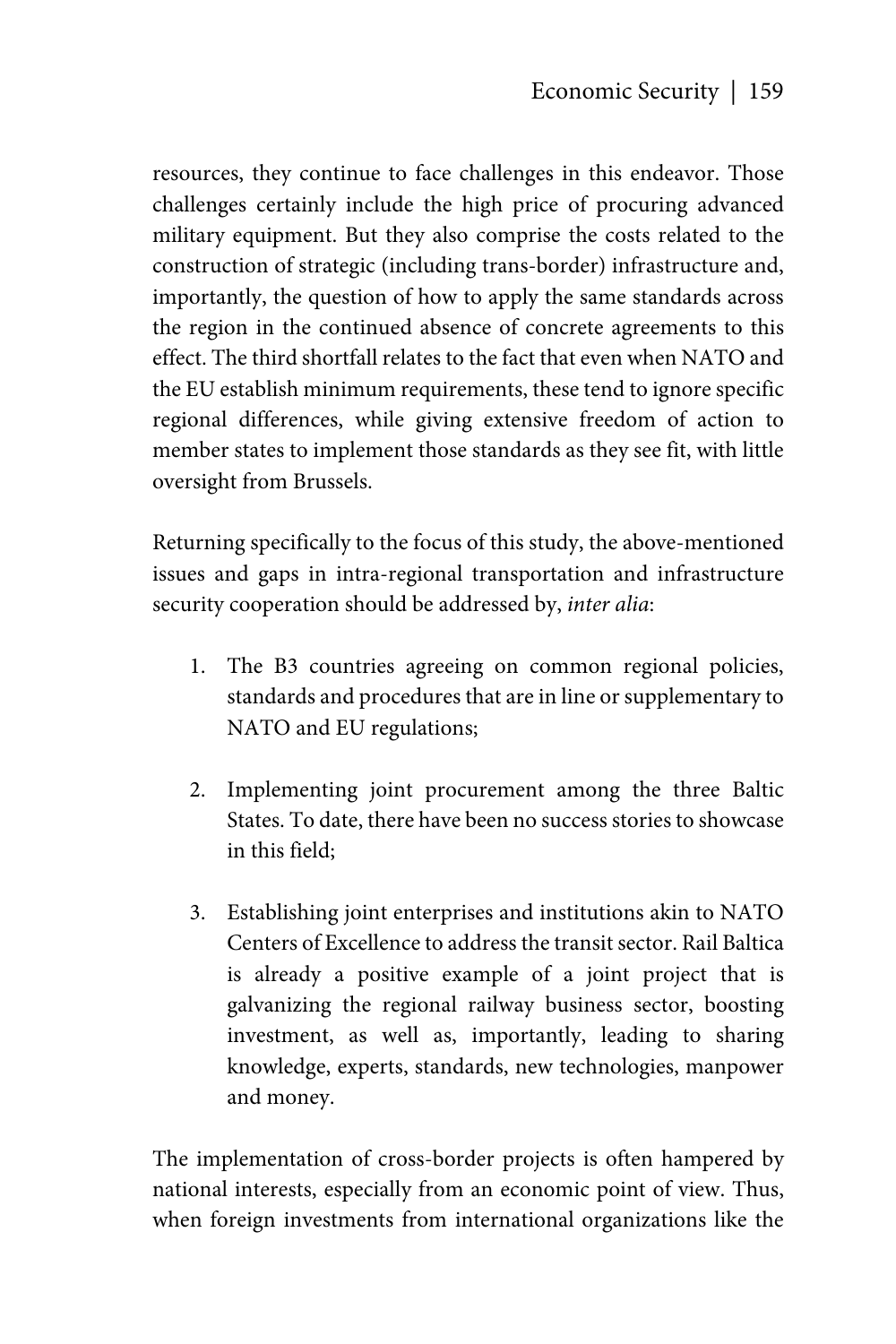EU are secured to fund strategic infrastructure, those international organizations should be given more of a leading role to implement these projects.

Intra-regional B3 cooperation regarding transportation and infrastructure security will bring with it closer relations with other NATO allies, as well as common understanding and fiscal savings. Regionally oriented joint organizations and activities, like regional commands, joint enterprises and joint procurement can certainly bring positive implications. But all that requires, first of all, vision, will and investments. Therefore dedicated, continued and successful implementation of existing agreements like the EU Military Mobility action plan as well as economically important projects like Rail Baltica must keep moving forward.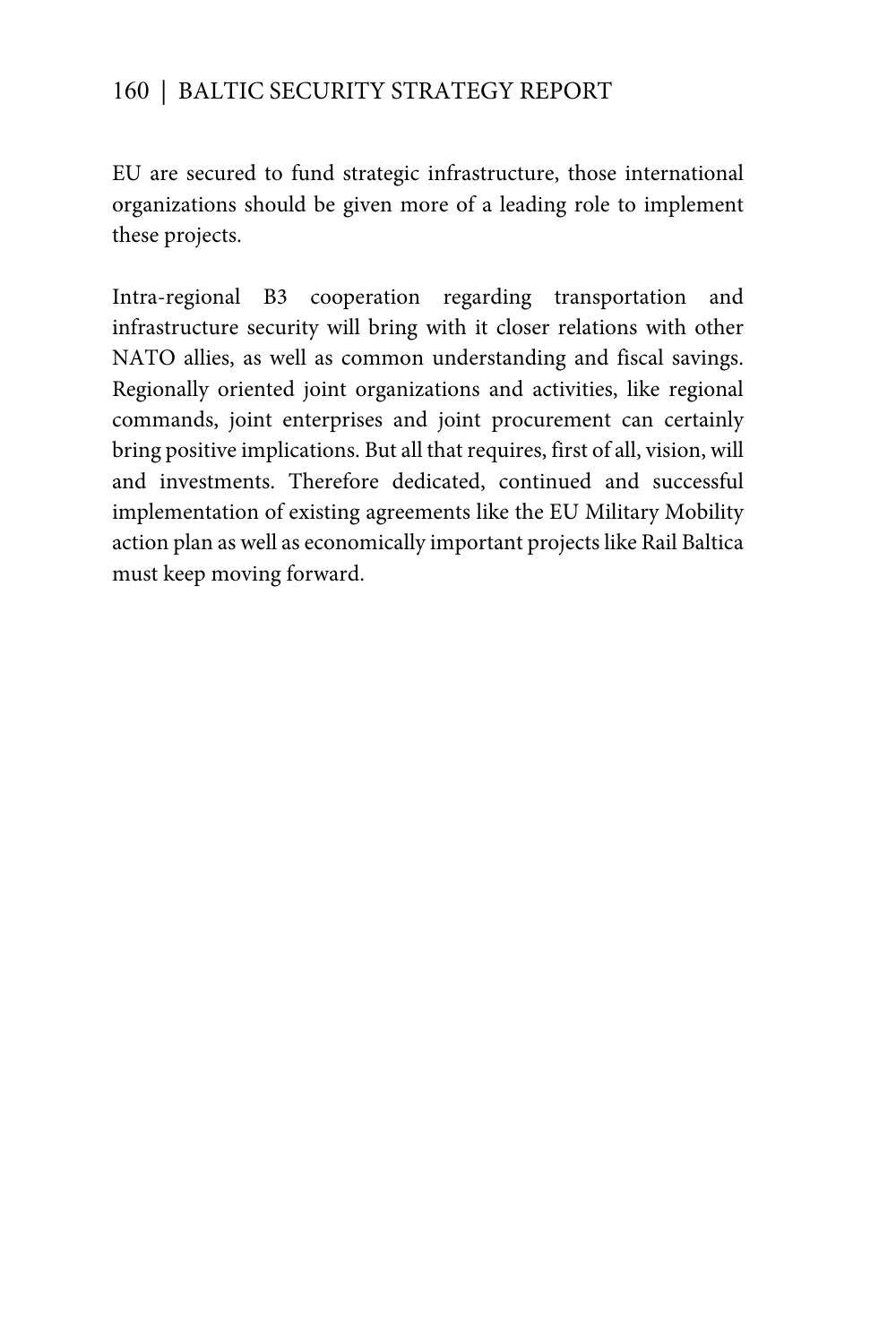## **3.5. Expert Recommendations**

#### **Energy Security**

- 1. Initiate the development of a unified Baltic Security Strategy in the economic and energy fields as well as a common position toward various regional energy projects. Within the context of the Baltic Security Strategy, identify the key factors that allow a state to maintain energy security, including the increasing share in renewable energy sources, interconnections, and support for renewables/carbon-based fuel switching.
- 2. Foster regional investments in the energy domain (e.g., in the renewable sector) to better coordinate policies at the strategic level.
- 3. Step up technical efforts to implement the synchronization process by putting forward concrete solutions to synchronize the Baltic States' electricity system with the continental European Network even before the target date of 2025. Since Kaliningrad has made substantial progress in recent years in improving its electricity infrastructure to ensure selfsufficiency in electricity supplies by 2020, the Baltic States' transmission system operators (TSO) should assess the ability of the Baltic power system to work synchronously in a crisis situation as soon as possible.
- 4. In order to develop close cooperation at the technical level, increase the regional TSOs' situational awareness and ensure they intensify information sharing.
- 5. Based on existing cooperation at the technical level, establish similar procedures and information exchange by all energy transmission system operators regarding incident and accident prevention, related to such causes as natural disasters, physical attacks or cyber-attacks on infrastructure.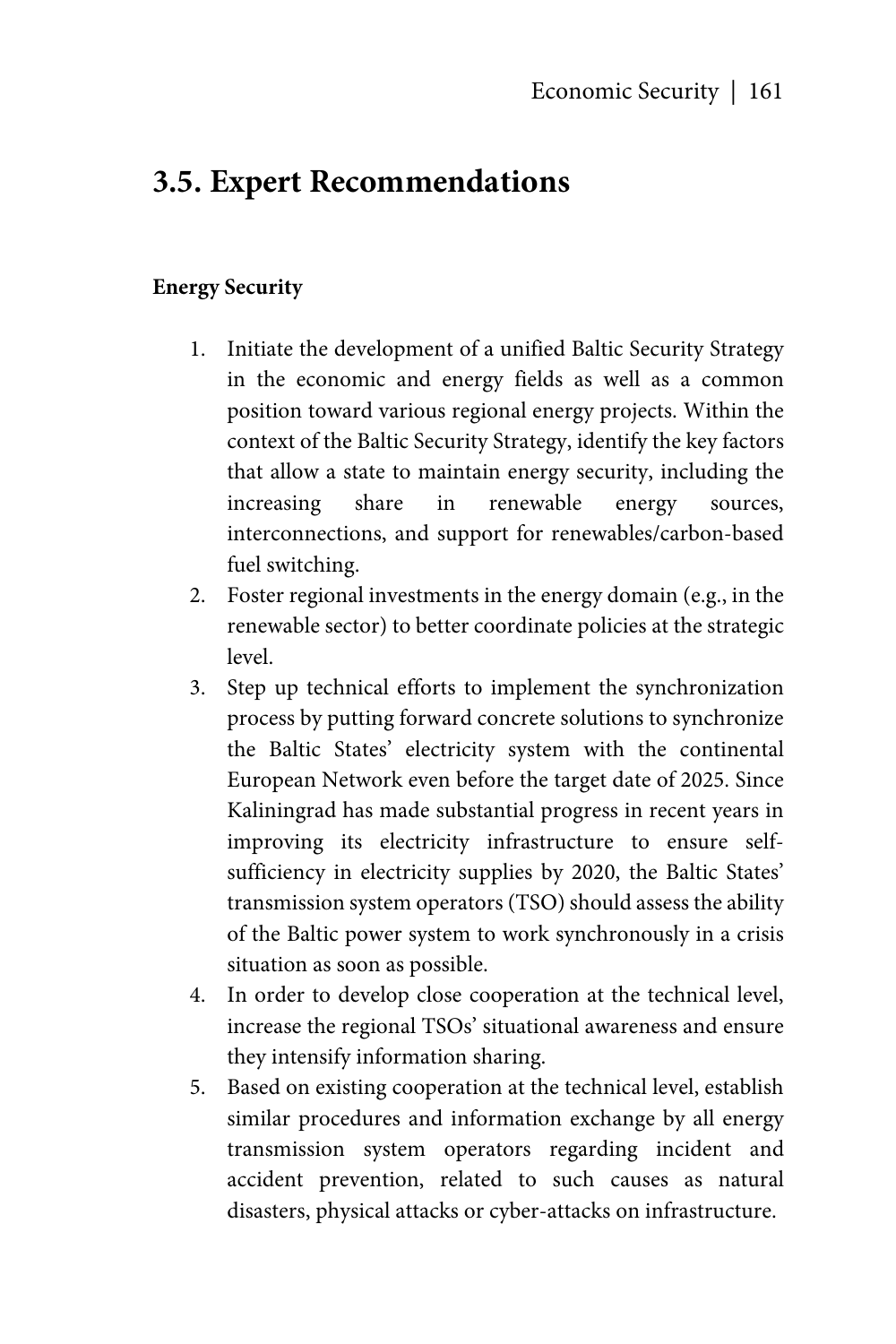- 6. In order to mitigate threats to sea lanes of communication and ensure the security and safety of energy infrastructure in the maritime domain, make sure the national authorities in the Baltic States work together with the Nordic countries to address some of the following important challenges:
	- a. Establish common coordination mechanisms to link maritime surveillance systems in the Baltic Sea Region in order to maintain 24-hour situational awareness in the entire Baltic Sea.
	- b. Improve coordination and information sharing between national agencies, such as coast guards. In addition, national emergency response mechanisms should be integrated into regional response plans together with improvements in information sharing.
	- c. Facilitate intra-regional cooperation to counter Russian threats and the legal challenges they present by creating a common intra-regional International Maritime Law Center that could study, address, and respond to hybrid threats in the maritime domain.
- 7. Increase the NATO Shipping Center's (NSC) engagement and cooperation with the civilian maritime community in the Baltic Sea Region.
- 8. Increase crisis preparedness by developing and testing contingency mitigation plans for partial/full closure of maritime areas of the Baltic Sea that could also affect energy supplies. Such plans should reflect the mitigation measures, including alternative land and sea lanes of communication. The necessary infrastructure and arrangements for fuel supply/re-supply and distribution operations should be tested in joint regional civilian-military exercises.
- 9. Improve regional maritime training focusing on the most effective counter measures against the intentional/unintentional loss of Global Navigation Satellite System (GNSS) signals.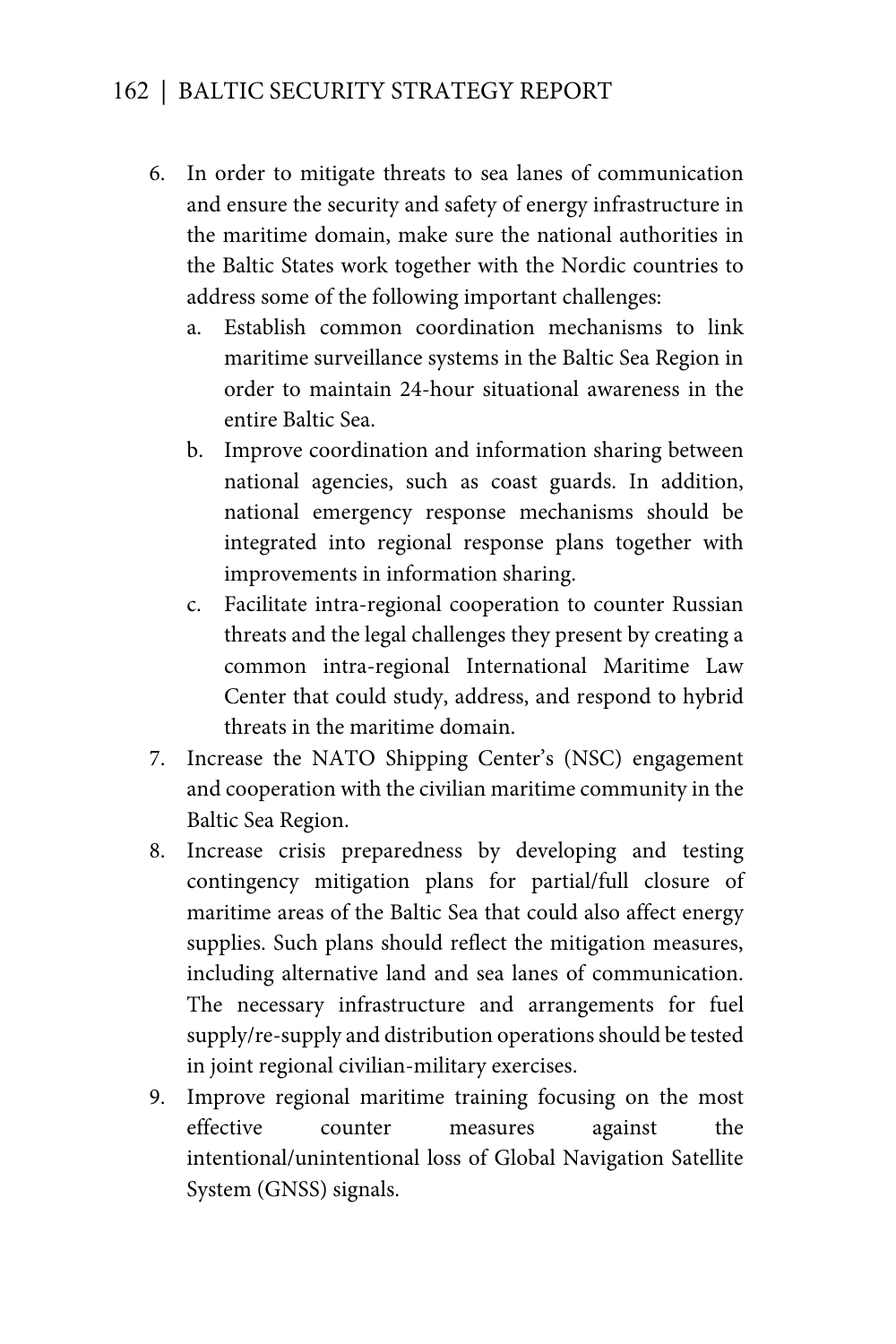- 10. Develop a comprehensive response strategy to mitigate threats to critical energy infrastructure (CEI). Toward this end, the national authorities in regional countries should:
	- a. Include the protection of critical energy infrastructure into regional civilian-military exercise scenarios for national and multinational training purposes.
	- b. Coordinate actions to protect cross-border connections through regular security checks and analysis, including regional cross-border exercises that would involve energy infrastructure.
	- c. Increase cooperation between regional TSOs in organizing common physical-security and cybersecurity training and exercises. For example, it is important to regularly organize regional physical-security exercises for protection of cross-border energy infrastructure between all relevant agencies of neighboring countries.
	- d. Test and verify procedures for fuel/oil-supply disruptions by organizing regional live fuel-supply exercises, including civilian and military sectors.
	- e. Develop intra-regional cooperation and share best practices in raising cybersecurity awareness among the personnel in energy sector.
	- f. Foster attractiveness to investors by way of a common market in energy and infrastructure, including the coordination of taxes, tariffs, and regulations. This would also include promoting free operation between the three countries for TSOs.
	- g. Practice greater transparency. Countries should state their interests and priorities (what they cannot afford to lose) up front when coordinating common market activities in a format such as Chatham House Rules. Furthermore, current channels for communication need to be improved, rather than trying to create new channels. This recommendation goes for private companies and individual government agencies as well. Results of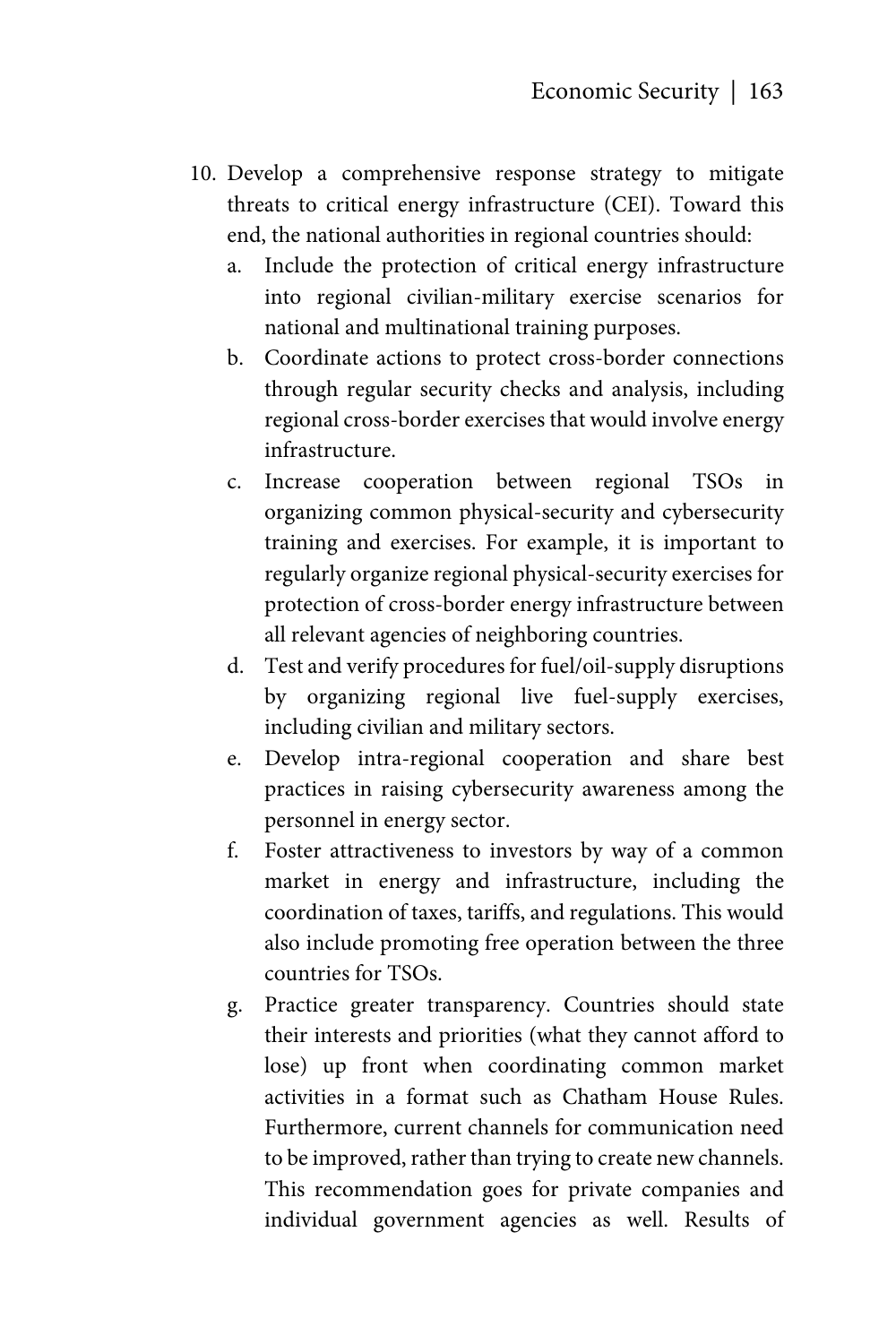exercises and studies need to be made available. Likewise, banks need to be more transparent with the structure of investments.

- h. Coordinate information sharing between governments, private sector businesses, and government agencies. Here again, the current channels for communication should be improved, rather than creating new channels. Furthermore, government and civilian channels need enhancement, including, but not limited to, greater cooperation between civilians and navies/coast guards for disaster preparedness.
- i. Improve intra- and inter-regional situational awareness, including regular cross-border checks and analyses, as well as cross-border exercises involving energy and fuel supply infrastructure. An inter-regional maritime law center should be established to study, address and respond to hybrid warfare challenges. Finally, close cooperation with neutral allies Finland and Sweden needs to be improved to link maritime surveillance systems in the Baltic Sea region.
- j. Develop comprehensive response strategies at the regional, inter-regional, and inter-agency levels to challenges posed by gray zone operations, cyberattacks, and other security risks. Information sharing is integral to the effectiveness of this recommendation. Likewise, contingency exercises should intensify to enhance preparedness, especially in cybersecurity.
- k. Maintain EU frameworks for funding. The EU provides a safeguard for securing funding and promoting common objectives. Likewise, in securing sources of funding, the Baltic States must make sure that the motives of the investors are known and clear. Risk management measures must be taken in sectors where third parties are highly involved, such as transport and logistics.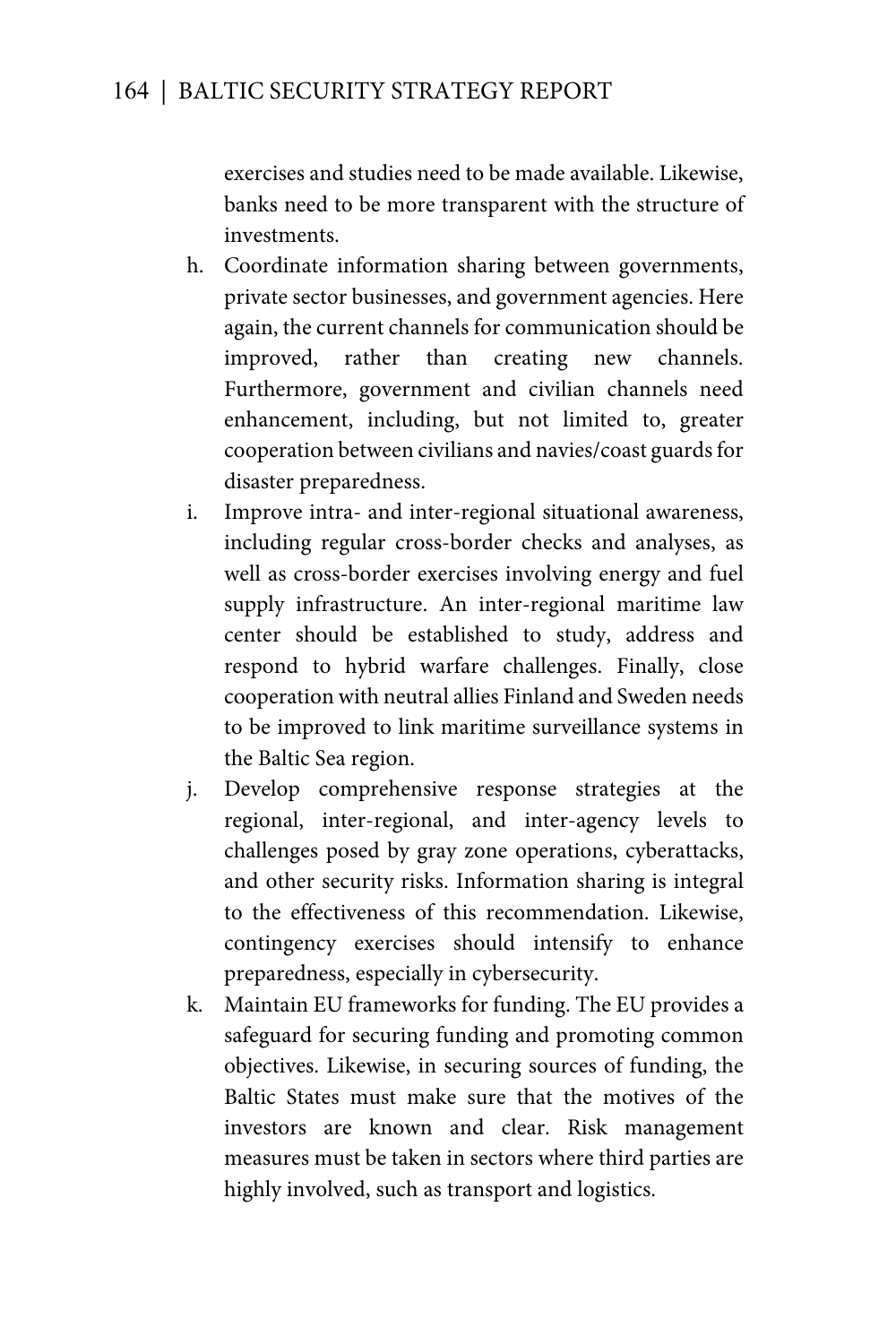- l. Take a systematic approach to energy and infrastructure security. Diversify supplies, fuel portfolios, and supply routes in order to work toward regional self-sufficiency in a free-market format. Integrate the network of critical infrastructures to enhance military mobility, including networked industries.
- m. Improve public awareness of how the energy market works and about the interconnectedness of threats.

#### **Financial Security**

- 1. Promote the fact that, in the Baltic States, the overall financial and economic situation is stable (public debt is moderate by international standards, and the state budget has not experienced any major shocks recently; external trade and financial flows are much more balanced than a decade ago).
- 2. Attract more high-value-added foreign direct investment (FDI) in order to sustain and foster economic growth.
- 3. Establish intra-regional (Estonia, Latvia, Lithuania) cooperation mechanisms on financial security issues. This is crucial to the effectiveness of anti-money laundering operations and countering the financing of terrorism in each country.
- 4. Diversify risks by taking preventive measures to ensure economic stability and regularly identify all possible threats. Risk assessment in combination with inter-institutional trainings could help the Baltic States to be better prepared for unforeseen financial and economic fluctuations.
- 5. Consult regularly with financial and economic experts representing leading think tanks or research institutions, as well as synchronize the approaches and methodologies of relevant ministries, Central Banks and Financial Supervisory Authorities to assess financial risks and identify challenges.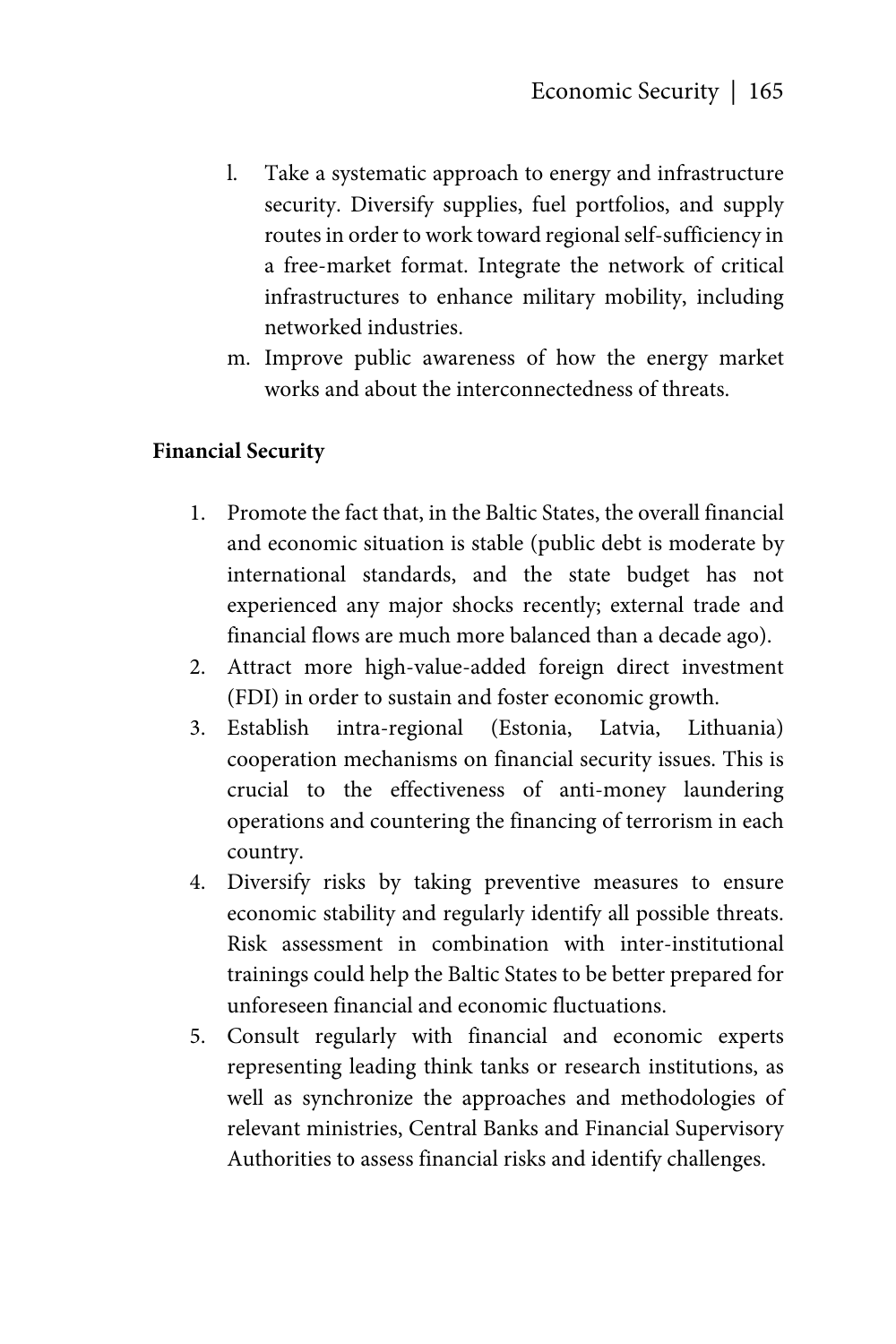6. Crucially, ensure that Baltic political elites do not lose focus on economic security issues. These, in combination with societal security, are among the most substantial factors determining and strengthening the feeling of belonging of ethnic groups to a particular society and state.

#### **Transport and Infrastructure Security**

- 1. Develop, agree and implement common regional military criteria for transportation and infrastructure areas in the Baltics.
- 2. Seek political agreement regarding long-standing policies for transportation and infrastructure area developments in the **Baltics**
- 3. Develop a regional action plan on how to improve resilience against new threats in the Baltics.
- 4. Support the Rail Baltica project with political statements and the encouragement of Baltic political leaders.
- 5. Invest in the Rail Baltica project by sharing knowledge, experts, standards, new technologies, manpower and money.
- 6. Improve existing railway networks and simplify cross-border procedures.
- 7. Establish common regional policies, standards and procedures that Estonia, Latvia and Lithuania all agree on and that are in line with or supplementary to NATO and EU regulations.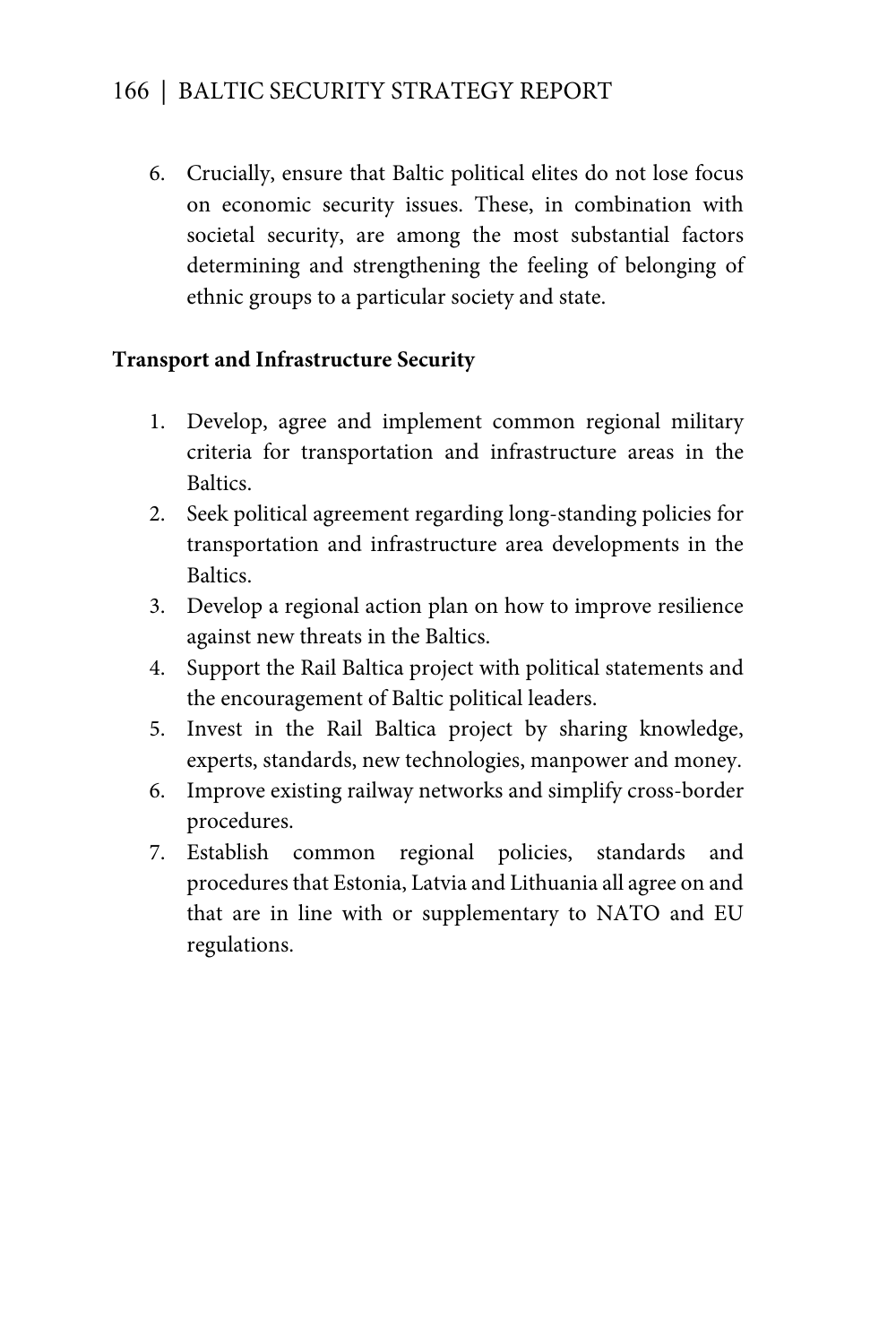# **4. CYBERSECURITY 4.1. Expert Assessment**

*Olevs Nikers, Otto Tabuns, Piret Pernik, Edgars Poga* 

Numerous international organizations—the North Atlantic Treaty Organization (NATO), the European Union, the United Nations, the Organization for Security and Cooperation in Europe (OSCE), the Organization for Economic Cooperation and Development (OECD), the Council of Europe, etc.—that have already put forward their own cybersecurity initiatives. And so, it is fair to ask what added value could come from developing greater Baltic intra-regional cybersecurity cooperation, either within or outside of these preexisting formats.

At the political level, Estonian, Latvian and Lithuanian (B3) cooperation in the cybersecurity domain is quite intense. Cybersecurity issues are regularly discussed in different official formats, including the Baltic Council of Ministers as well as the Baltic Assembly. The same can be said about talks between the Baltic and Nordic countries. Importantly, these issues are often discussed within the broader topic of regional resilience against hybrid threats.

That said, in the area of cybersecurity, the Baltic States could benefit from more institutionalized and regular cooperation in the following areas:

1. Exchange of experiences and lessons learned in improving basic cyber-hygiene skills across at the central, regional and local levels of administration (municipal governmental authorities). Lessons learned should be shared regarding national initiatives to improve cybersecurity awareness in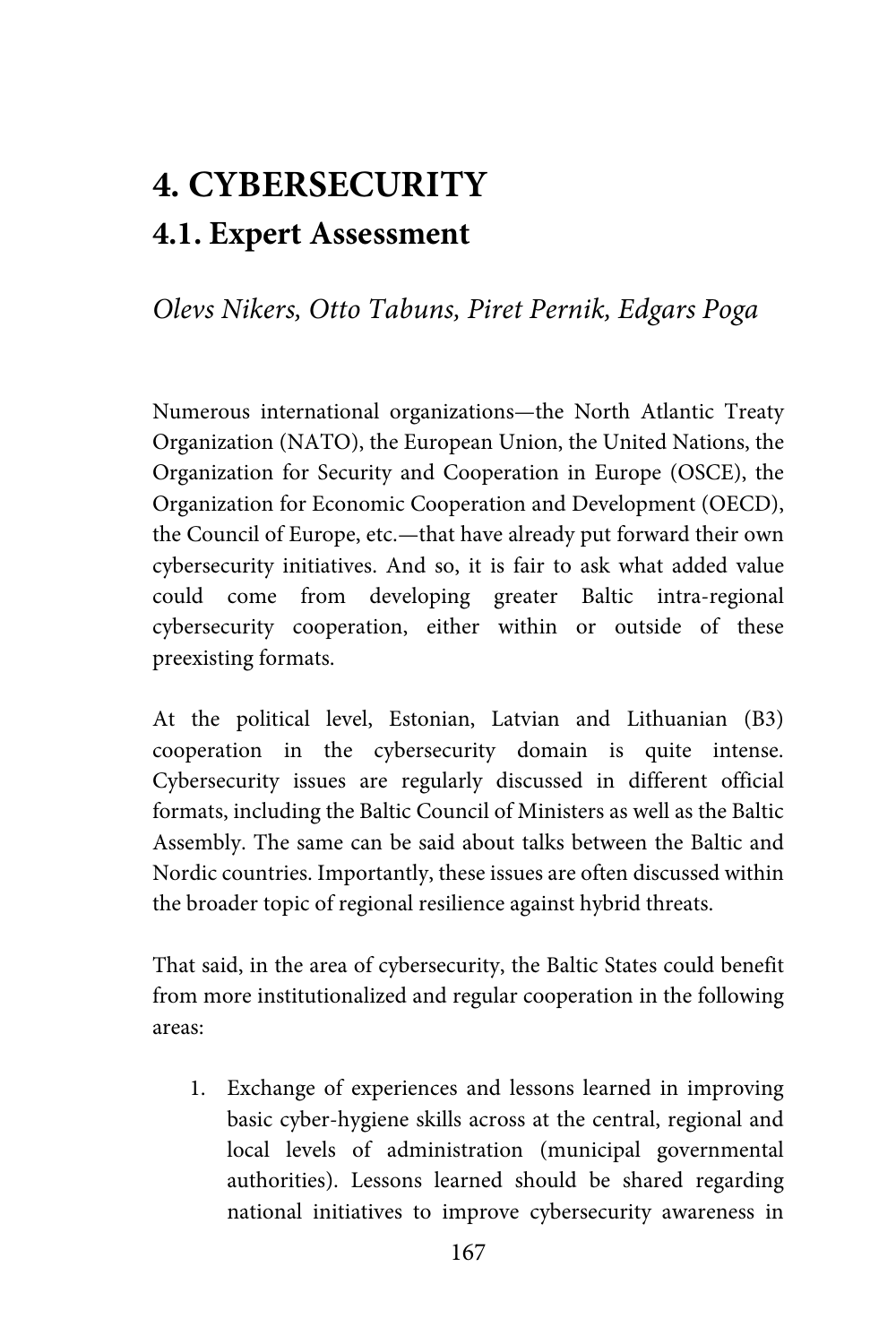society because cybersecurity threats and vulnerabilities are quite similar across the B3.

- 2. In the telecommunications, financial, energy and transport sectors, there are B3 joint ventures that operate in all three countries, and there are interdependencies related to crossborder vital services and infrastructure. A need exists to map these interdependencies and vulnerabilities, as well as coordinate various state-level prevention and resilience approaches and measures. Cybersecurity baseline requirements for vital services are not harmonized across the Baltic States. Added value could come from developing joint approaches in some sectors or sub-segments, but this needs further research. Based on expert interviews with B3 government officials and critical infrastructure owners and operators, researchers should look into specific areas and measures to support cross-border resilience of critical information infrastructure. Once a final agreement on the synchronization of the B3 electricity networks with continental Europe is achieved, there will be further need to cooperate on enhancing the cybersecurity aspects of regional and European electricity networks.
- 3. Research is needed on further ways to foster B3 crisisresponse cooperation in the even to of a large-scale cyber incident that affects more than one country. One example could be to establish cooperation between the Cyber Defense Units of the Estonian, Latvian and Lithuanian national guards with regard to penetration testing (pentesting) of critical infrastructure and incident response.
- 4. Despite the existence of national initiatives to curb disinformation in social media, there is little B3 cooperation in this field. Possibilities to exchange best practices and to develop common approaches should be explored.
- 5. Lithuania has proposed to develop a Rapid Reaction Team (RRT) within the EU's Permanent Structured Cooperation (PESCO) format; but Latvia and Estonia have not joined the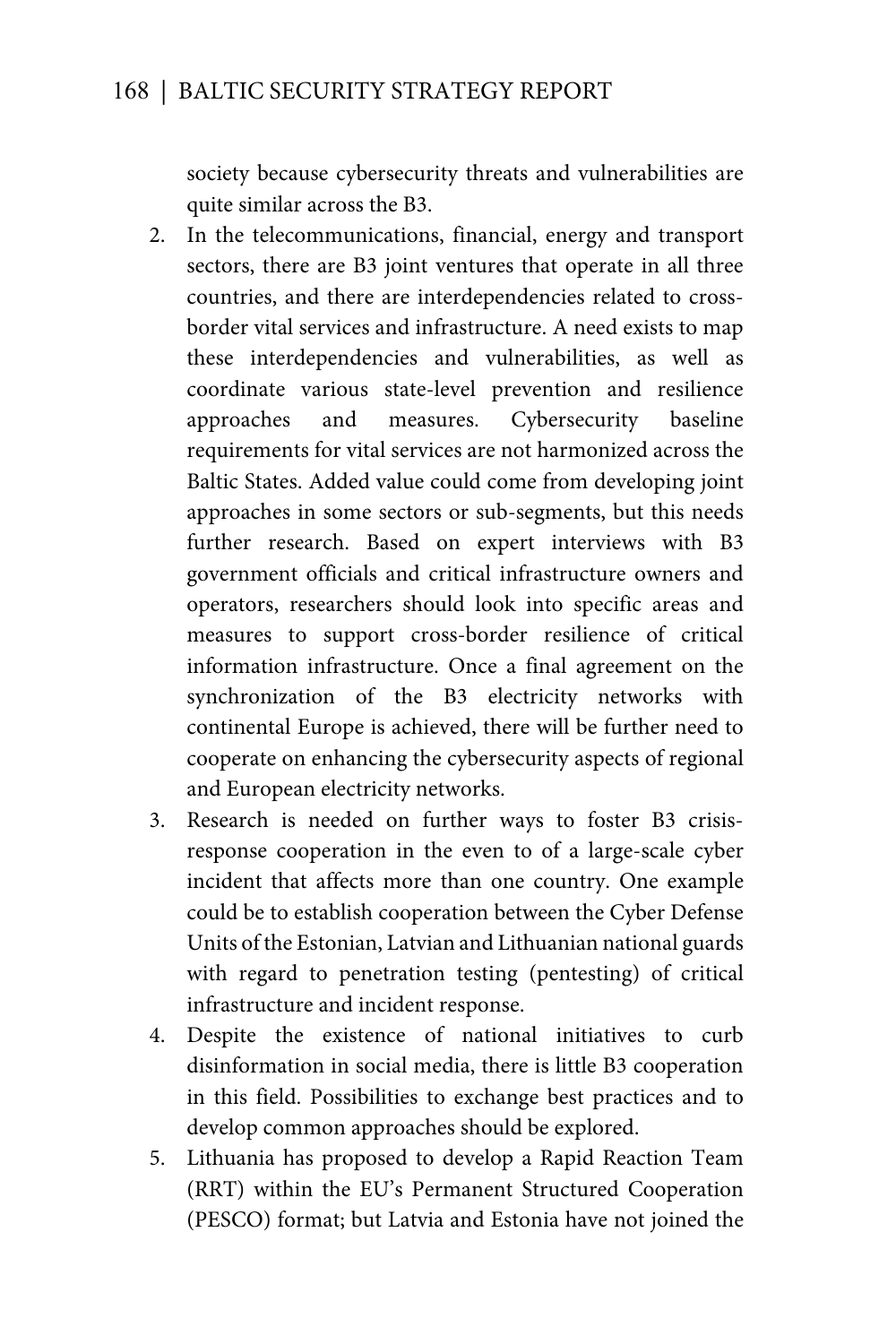project. It should be analyzed if a Baltic regional RRT would add value.

- 6. More institutionalized and regular coordination of national positions is needed regarding the application of international law, development of norms of responsible state behavior and confidence-building measures (CBM) ahead of multilateral meetings of the UN, the OSCE and the Council of Europe. A designated Point of Contact in each country could facilitate this process.
- 7. Education, training, and exercises should be developed with an eye toward a strong cybersecurity curriculum at the Baltic Defense College.
- 8. Regional defense academies, universities and think tanks should consider jointly applying for funding to undertake cybersecurity research projects. An EU initiative already exists to create a European Cybersecurity Research and Competence Centre and network that would, among other objectives, fund new research. B3 educational institutions should consider proposing joint research projects to this body.

Ahead of its Baltic neighbors, Estonia already takes part in several biand multilateral cybersecurity and defense cooperation formats. Since B3 have different capacities and levels of cyber security maturity it might not be feasible to include all of them in all of the same formats especially since the basis for such cooperation is, first of all, national interest, existing resources (human, technical, financial) and relative capacity.

Additional interviews with subject-matter experts in all three countries are needed to determine where deeper cooperation is needed to improve the Baltics' levels of cybersecurity. A preliminary assessment by the Tallinn-based International Center for Defense and Security (ICDS) found that current cooperation and information exchange between B3 state authorities on cybersecurity issues is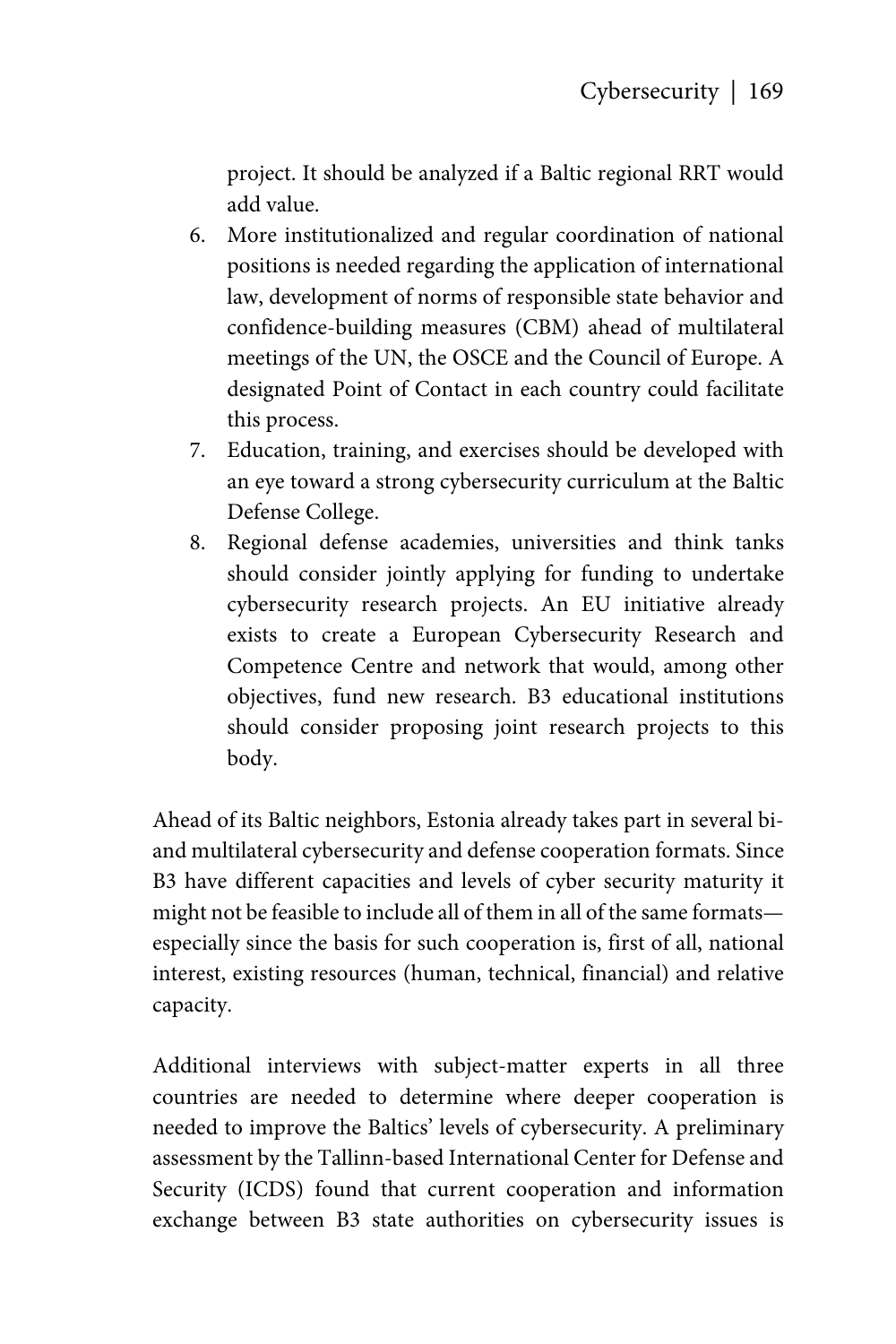optimal, effective and efficient. And yet, this cooperation could be greatly improved at the operational level. Potential approaches include:

- 1. Closer cooperation between national Computer Emergency Response/Readiness Teams (CERT) regarding the exchange of information on threat assessments and best practices.
- 2. More intense cooperation between B3 CERT on pentesting of critical infrastructure and incident response, including building a cyber toolbox for rapid reactions teams.
- 3. Exchange of information between cyber security institutions on cyber awareness, cyber hygiene projects, exchange of national best practices should be intensified.
- 4. Better cooperation and coordination on cybersecurity exercises.
- 5. A coordinated approach among the Baltic States on mapping/assessing the interdependencies existing between essential services, including communications, energy, and transportation. This should involve exchange of information, discussions on methodologies, common assessment tools, etc.
- 6. Cooperation through the framework of NATO Centers of Excellence (COE). The NATO Energy Security (ENSEC) COE, for example, should be better utilized to work on certain cross-sectoral issues.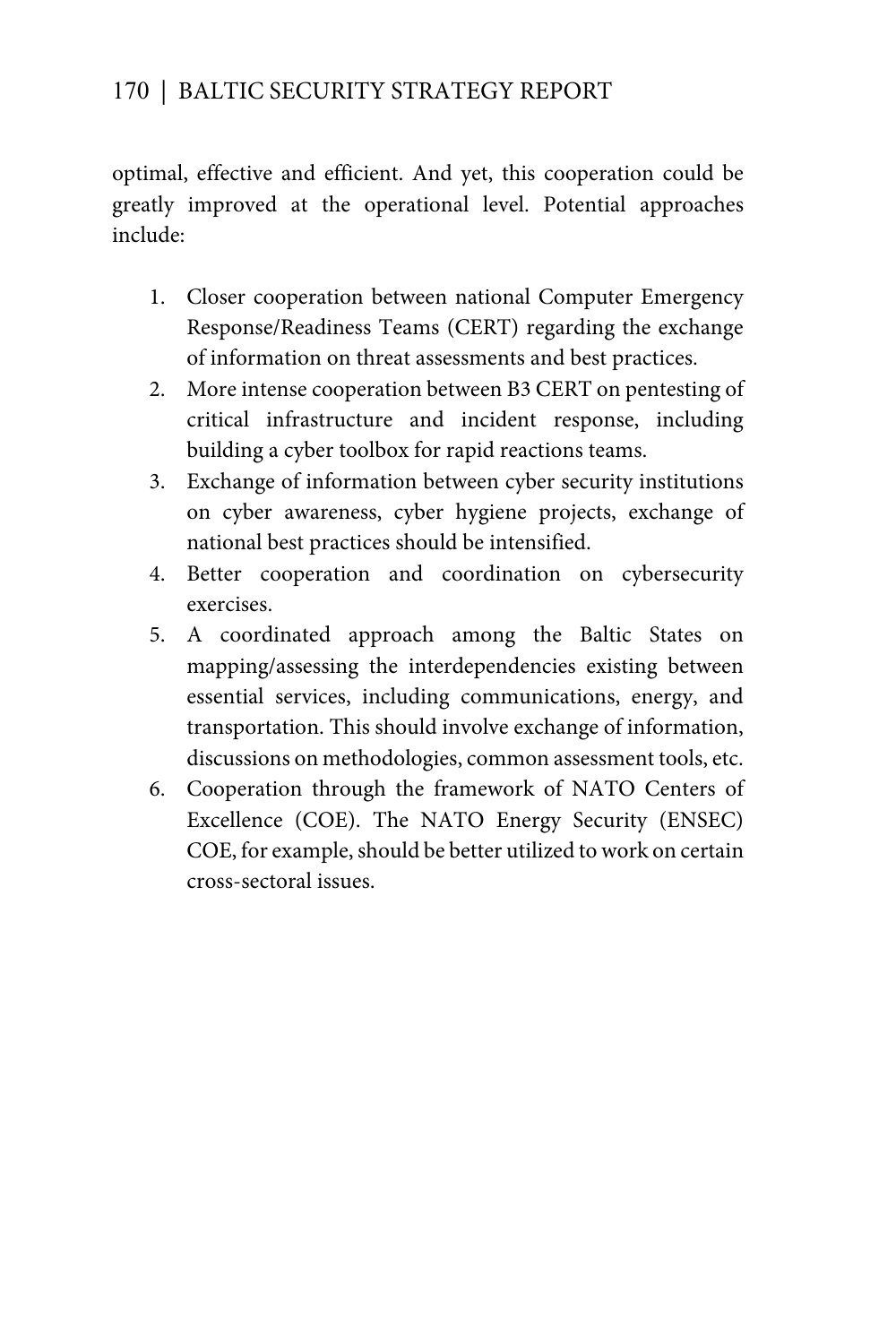## **4.2. Addressing Cooperation Challenges**

## *Edgars Poga*

#### **Introduction**

1

The following analysis looks at five aspects of cybersecurity activities that would be more efficient if executed together by all three Baltic States—Estonia, Latvia and Lithuania (B3). These are national measures to promote education in regard to cybersecurity, the coordination of various cybersecurity efforts between the three countries, deepening the understanding in society of cyber threats to the electoral process, cybersecurity as a key to modern energy resilience, as well as the reform of legal frameworks to enable a wholesome cybersecurity effort by the Baltic States.

### **Development of Cybersecurity Capacity Through Education in Both Public and Private Sectors**

Cybersecurity is still a relatively modern topic, dating back only to the  $1980s^{125}$ ; but in regard to the B3 states, it became a national priority even more recently, motivated by the cyberattacks against Estonia in 2007.126 Yet, despite its novelty, so to speak, cybersecurity is an immensely complicated subject that—as noted by professionals of the B3 national Cyber Emergency Response Teams (CERT) and academics in the field—requires attention to training and education in both the private and public sectors. Indeed, this point is made in all

<sup>125</sup> Vin McLellan, "CASE OF THE PURLOINED PASSWORD," *The New York Times*, July 26, 1981, https://www.nytimes.com/1981/07/26/business/case-of-thepurloined-password.html.

<sup>&</sup>lt;sup>126</sup> A Fierce Domain: Conflict in Cyberspace, 1986 to 2012 (Cyber Conflict Studies Association, 2013).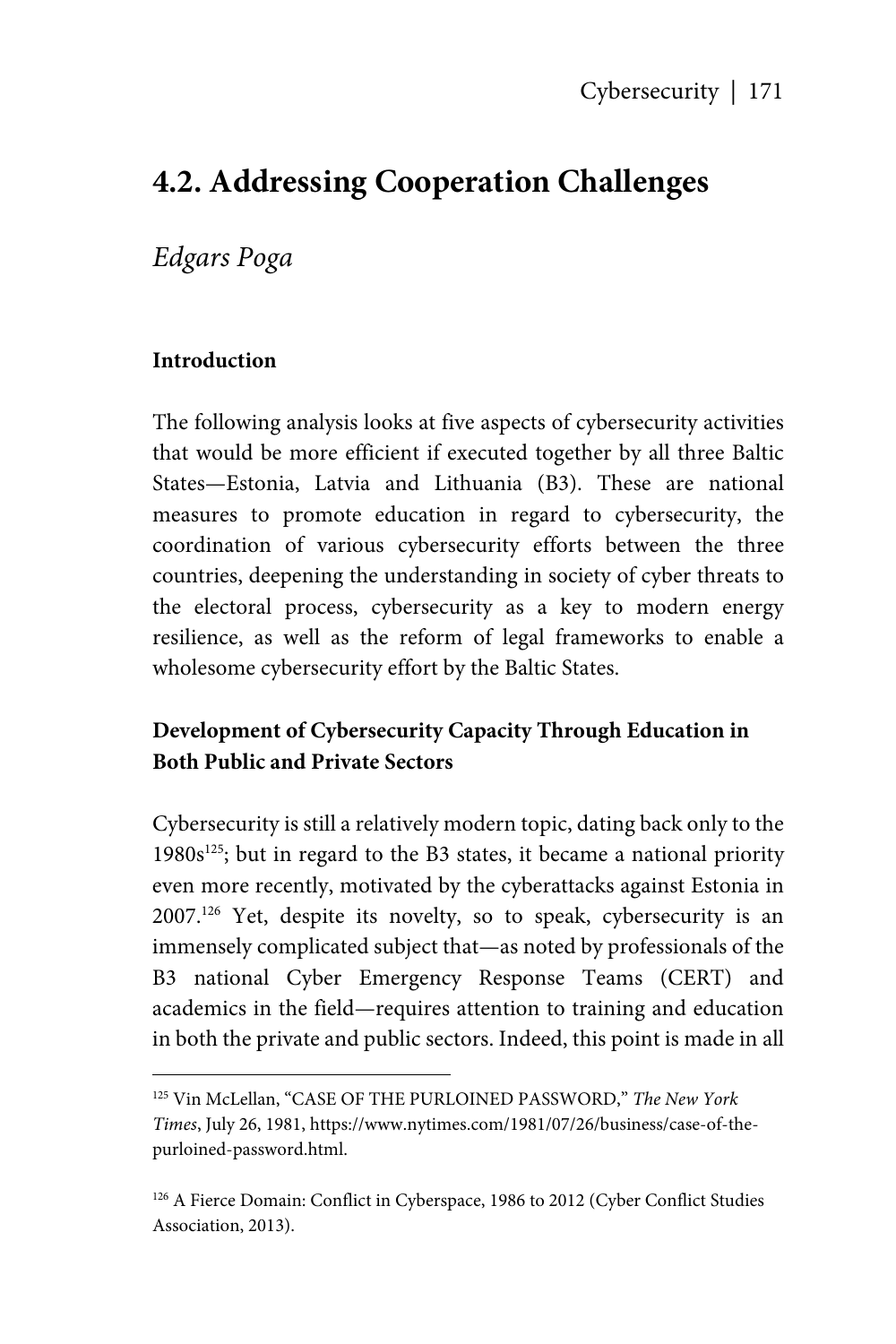of the B3 cybersecurity strategies.127 A recent survey carried out by the international professional association focused on information technology (IT) governance, ISACA, cybersecurity "[d]emand is greatest for skilled technical resources at the individual-contributor level, rather than the management or executive level."128

The demand for cybersecurity professionals and general capacity building can be approached from the perspective of two levels of educational incentives. First, the education of new cybersecurity professionals can be provided, for example, through the programs of Vidzeme University of Applied Sciences,<sup>129</sup> the Riga Graduate School of Law<sup>130</sup> and the cyber-defense unit of the National Guard<sup>131</sup> in Latvia; the Vilnius University<sup>132</sup> in Lithuania; and Tallinn University of

 $\overline{a}$ 

- https://ccdcoe.org/sites/default/files/multimedia/pdf/CS\_organisation\_LITHUANI A\_092015.pdf; National Cyber Security Organisation: Estonia -
- https://ccdcoe.org/multimedia/national-cybersecurity-organisation-estonia.html; Cyber Security Strategy Of Latvia 2014–2018 -

<sup>128</sup> "State of Cybersecurity 2018: Workforce Development," ISACA, http://www.isaca.org/Knowledge-Center/Research/Documents/cyber/state-ofcybersecurity-2018-part-1\_res\_eng\_0418.PDF?regnum=455415.

<sup>129</sup> "Cyber Engineering Master's Degree," Vidzemes Augstskola, http://va.lv/en/study-here/masters-degree/cybersecurity-engineering.

<sup>130</sup> "The Law and Technology Masters Programme," Riga Graduate School of Law, https://www.rgsl.edu.lv/programmes/law-and-technology.

<sup>&</sup>lt;sup>127</sup> National Cyber Security Organisation: Lithuania -

https://www.enisa.europa.eu/topics/national-cyber-security-strategies/ncss-map/lvncss.

<sup>&</sup>lt;sup>131</sup> "Cyberdefence unit of the National Guard of Latvia," National Guard of Republic of Latvia,

http://www.zs.mil.lv/lv/Zemessardzes%20vienibas/kiberaizsardzibas\_vieniba.aspx.

<sup>&</sup>lt;sup>132</sup> "Information Systems and Cyber Security Undergraduate studies," Vilnius University, https://www.vu.lt/en/studies/undergraduate-studies/56 studies/studies/3829-infor-system-cyber-security.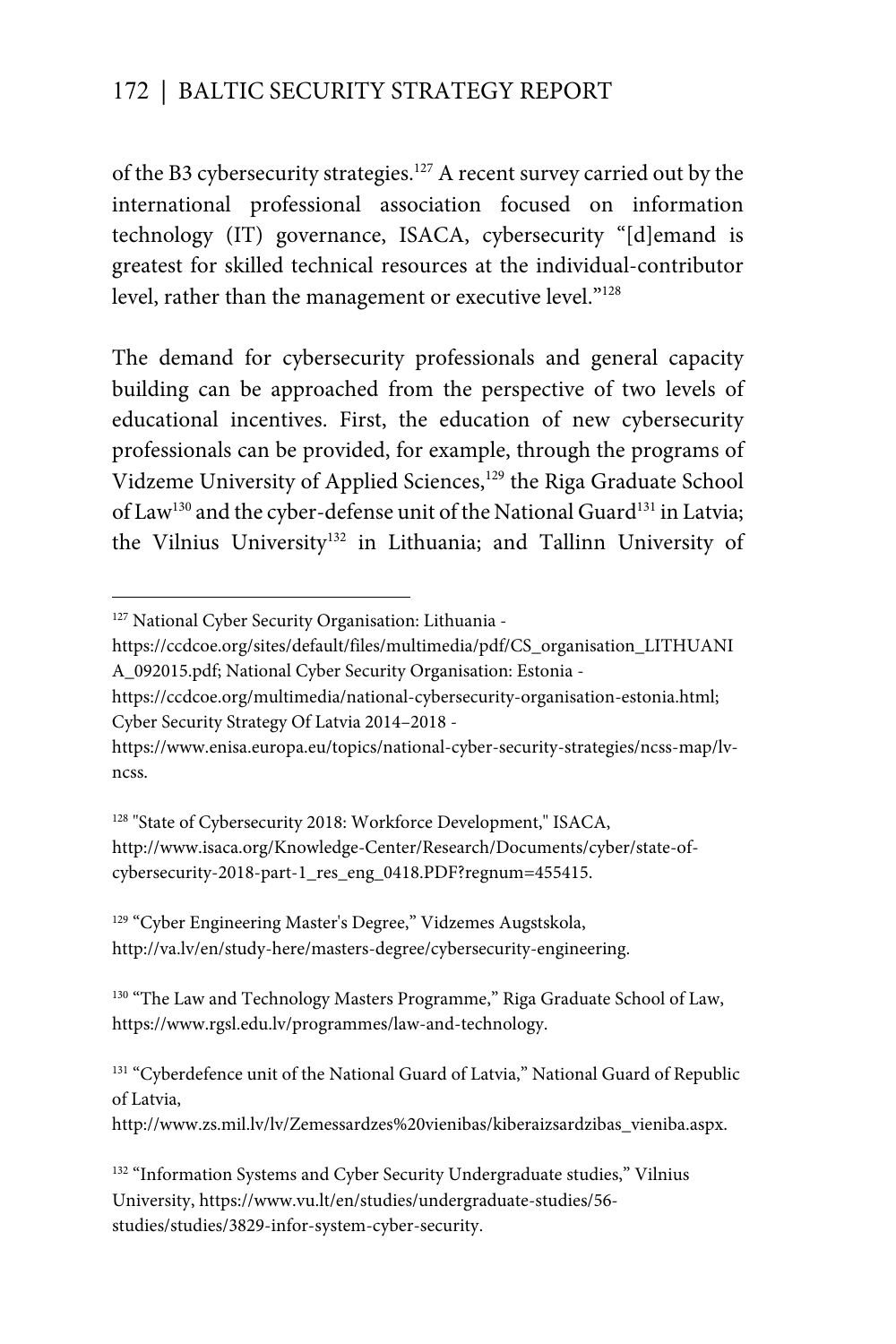Technology<sup>133</sup> in Estonia. In other words, each of the B3 states is moving forward with the overall building of educated professionals in the field of cybersecurity. While this may be effective for each individual state's domestic goals, there is clearly a possibility here for better information exchange among them at the academic level, which could be realized through the development of a joint Baltic Cybersecurity program on the basis of Baltic university cooperation. This idea has, in fact, already been articulated in the current Latvian Cybersecurity strategy: "Create a common Baltic university study program to combine regional educational resources for preparing strong and qualified experts."134 Second, the development of a common educational program specifically targeting policymakers and other professionals could help resolve the problem of institutional policies being adopted that are incoherent with cyber defense and expanding the capacity of CERTs and national cyber-defense structures. This will allow B3 domestic authorities to shift more of their focus to regional/international cybersecurity threats.

Taken together, the aforementioned approaches facilitate the establishment of a single point of contact—a step that will be more deeply analyzed within the next sub-section (**Dedicated B3 Point of Contact on Cybersecurity Matters**). Moreover, as established, the lack of general capacity to reach the aims of effective cybersecurity cooperation between the B3 states provides for the necessity to remove the burden from the national CERTs and national cyberdefense structures. The said goal is accomplished by educating both cybersecurity professionals and policymakers. This, then, can provide the national institutions with the required amount of professionals

<u>.</u>

<sup>&</sup>lt;sup>133</sup> "Cyber Security Masters Programme," Tallinn University of Technology, https://ttu.ee/cyber-security/.

<sup>&</sup>lt;sup>134</sup> "Cyber security strategy of Latvia 2014–2018," Ministry of Defense of the Republic of Latvia, https://www.enisa.europa.eu/topics/national-cyber-securitystrategies/ncss-map/lv-ncss.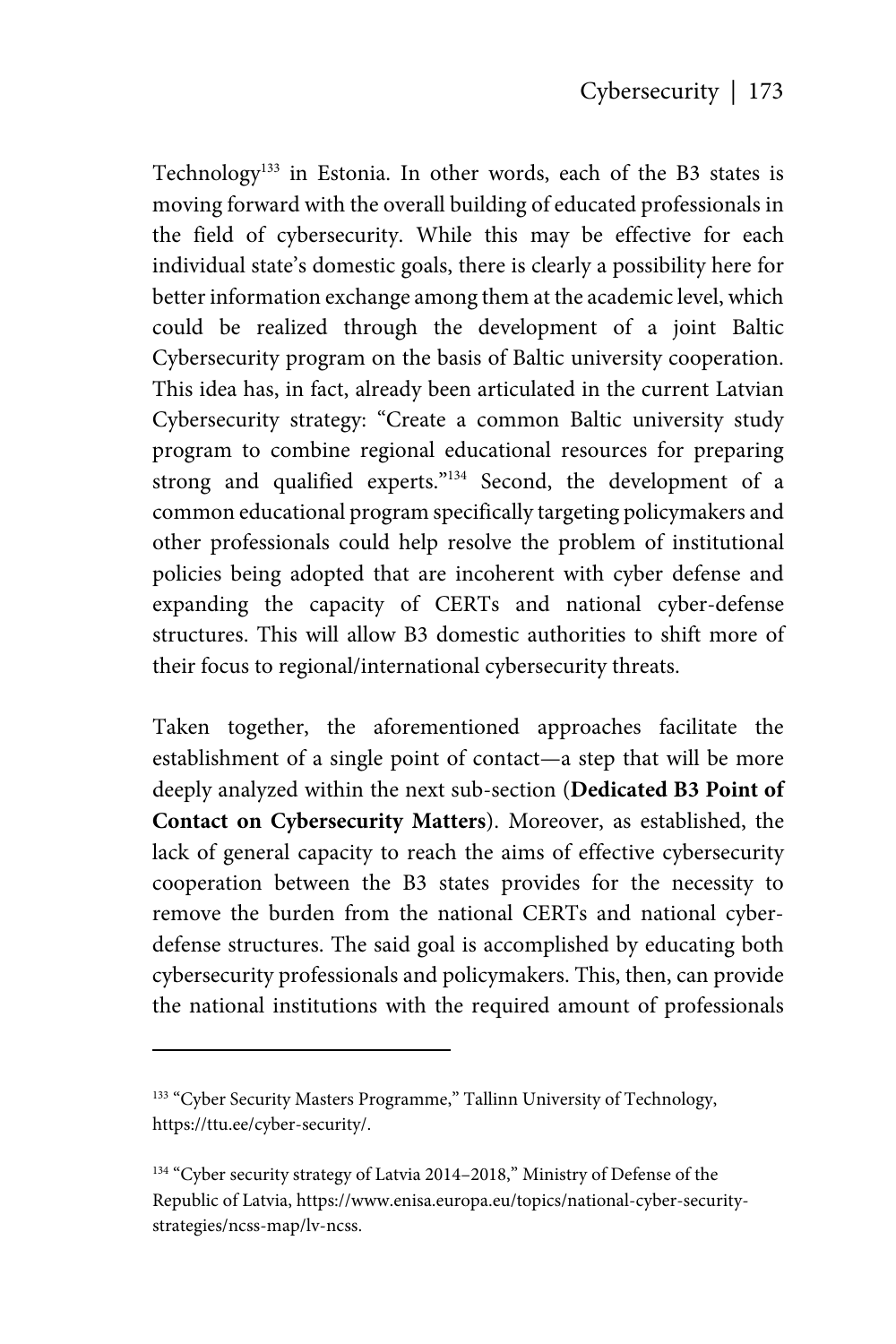educated both in the technical field of cybersecurity and cyber politics when tackling the harmonization of policies, strategies or law. It will provide the possibility of creating a permanent position of cyber affairs official in charge of national cybersecurity. Hence, the educational system that prepares both dedicated experts in the field of cybersecurity and educated policymakers effectively would expand the reaction speed to threats at the regional level while still contributing to the aims set forth by the North Atlantic Treaty Organization (NATO) to develop a "partnership with industry and academia from all Allies to keep pace with technological advances through innovation."135

Solely identifying the seriousness of cybersecurity is not enough to ensure growth of capabilities and capacities in this field. The requirement is to educate new experts using a bottom–up approach and intra-regional sharing of expertise. The policies, which move toward the establishment of a common educational atmosphere, have to be built upon a basis of understanding the crucial interdependencies between the B3. Thus, it will evade the possible overlap with projects established by NATO, the European Union, the Organization for Security and Cooperation in Europe (OSCE), the Organization for Economic Cooperation and Development (OECD) and other organizations in which the B3 states are active participants. That said, the common educational atmosphere can be further advanced by having its policies and aims coordinated with the abovementioned organizations via a dedicated point of contact.

#### **Dedicated B3 Point of Contact on Cybersecurity Matters**

 $\overline{a}$ 

The Locked Shields 2018 exercise took place on April 23–27 of that year, at the NATO CCD COE, in Tallinn.136 But at the same time,

<sup>&</sup>lt;sup>135</sup> Declaration Issued by the Heads of State and Government participating in the meeting of the North Atlantic Council in Brussels, NATO, 12 July 2018.

<sup>136 &</sup>quot;*The Largest International Live-Fire Cyber Defence Exercise in the World to be*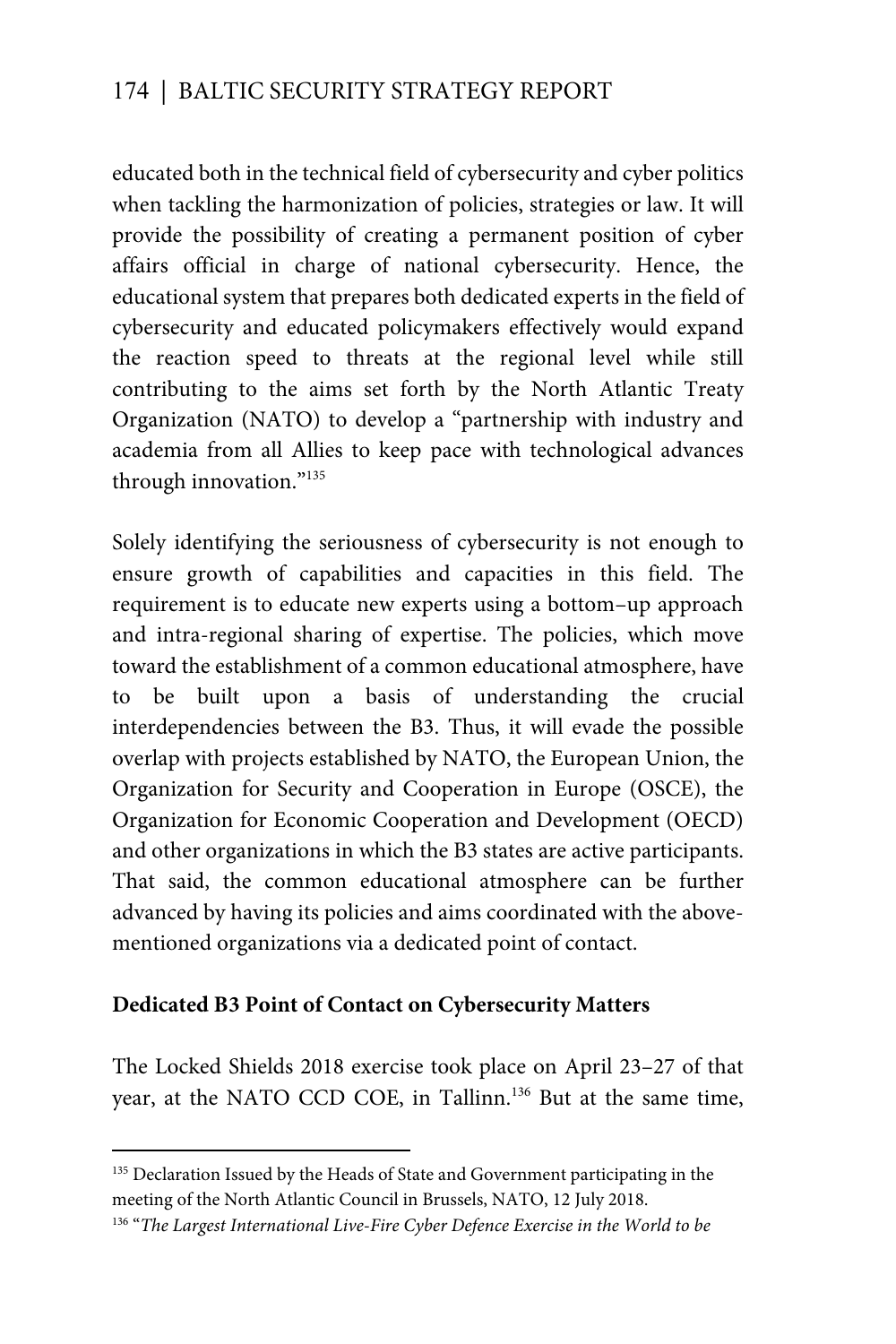Lithuania hosted the multinational Amber Mist exercise, thus proving the necessity for more efficient coordination of exercises, operations and different cyberspace-related activities not only between the B3 governments but also with international organizations active in the Baltic region.

The main obstacle to closer B3 cooperation is the excessive concentration on national issues, leading to frequent disregard for common regional interests of strategic importance. Therefore, it is crucial that the Baltic States establish a joint single point of contact to avert such problems in coordination as the previously mentioned example of overlapping Locked Shields and Amber Mist exercises in 2018. Namely, coordination is needed in exercises, operations and different incentives. Guided by the examples of BALTBAT, BALTRON and BALTNET,<sup>137</sup> the Baltic States already have significant experience of developing cooperation in different operational domains. The creation of a single point of contact in cyberspace has to be highlighted even more after the NATO Warsaw Summit, in 2016, which declared cyberspace as an operational domain.138

A single point of contact can be achieved in many institutional forms, but one of the most recently developed initiatives is the position of a "cyber affairs official." Two poignant examples are the new NATO Communications and Information (NCI) Agency's chief of

<u>.</u>

<sup>137</sup> "Baltic Defense Cooperation," Ministry of Foreign Affairs of the Republic of Latvia, http://www.mfa.gov.lv/data/file/e/Books/Latvia%20in%20Facts/Bdc.PDF.

<sup>138</sup> "Warsaw Summit Key Decisions", North Atlantic Treaty Organization. https://www.nato.int/nato\_static\_fl2014/assets/pdf/pdf\_2017\_02/20170206\_1702 factsheet-warsaw-summit-key-en.pdf.

*Launched Next Week*," The NATO Cooperative Cyber Defence Centre of Excellence, https://ccdcoe.org/largest-international-live-fire-cyber-defence-exerciseworld-be-launched-next-week.html.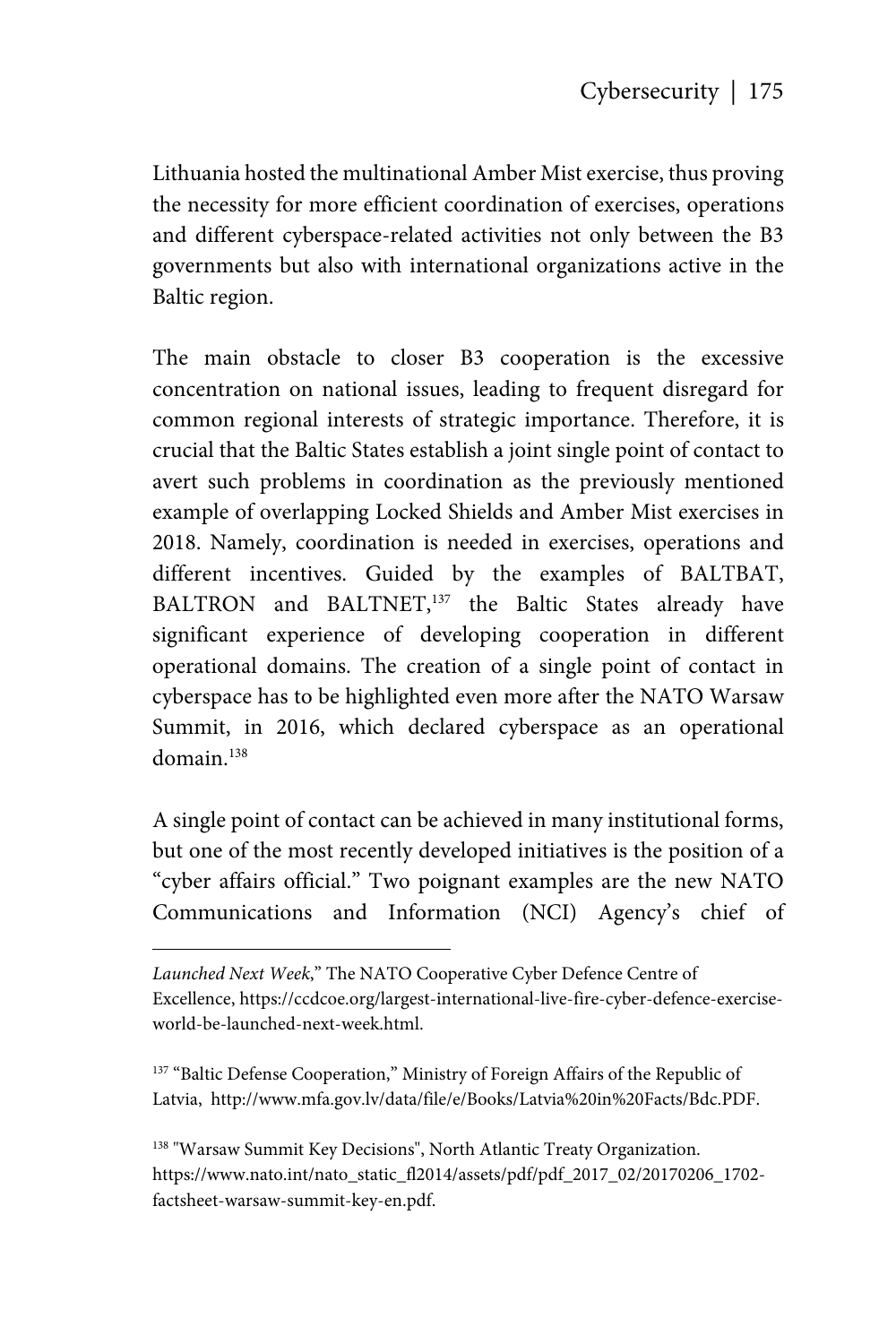cybersecurity<sup>139</sup> as well as Australia's dedicated cyber affairs official.<sup>140</sup>

Even though the Tallinn-based International Center for Defense and Security (ICDS) recently evaluated the degree of cybersecurity cooperation between the B3 state governments as very good,<sup>141</sup> with cyber issues persistently appearing as a regular agenda item at all levels of trilateral meetings, this cooperation could nonetheless be improved by developing a "cyber affairs official" position. With representation and coordination work delegated to a joint Baltic cyber affairs official, the national-level cybersecurity institutions such as CERTs could devote all of their attention to building up technical expertise. Moreover, with coordination help from the Baltic cyber affairs official, dedicated cybersecurity departments of the Baltics' various state institutions could simultaneously develop new legal and policy initiatives urged by both state and international organizations.

A bottom-up approach is needed to achieve the above recommendations because, first, a sufficiently large pool of experts has to be created with active communication between them and the state. This will enable an academic basis upon which the position of a Cyber affairs official can then be developed. Indeed, this point is made clearly in a 2018 report by the Latvian Institute of International Affairs (LIIA), entitled "Security in the Baltic Sea Region: Realities and

 $\overline{a}$ 

<sup>139 &</sup>quot;Cyber Security", NATO Communications and Information Agency. https://www.ncia.nato.int/Our-Work/Pages/Cyber-Security.aspx.

<sup>140 &</sup>quot;Australian Ambassador for Cyber Affairs.", Australian Government Department of Foreign Affairs and Trade, https://dfat.gov.au/about-us/ourpeople/homs/Pages/ambassador-for-cyber-affairs.aspx.

<sup>141</sup> Hayretdin Bahşi, Anna Bulakh, Nolan Theisen, Tomas Jermalavičius, Artūras Petkus, and Emmet Tuohy. *The Geopolitics of Power Grids – Political and Security Aspects of Baltic Electricity Synchronization*, (Tallinn: International Centre for Defence and Security, 2018),

https://uploads.icds.ee/ICDS\_Report\_The\_Geopolitics\_of\_Power\_Grids\_Tuohy\_Jer malavicius\_Bulakh\_March\_2018.pdf.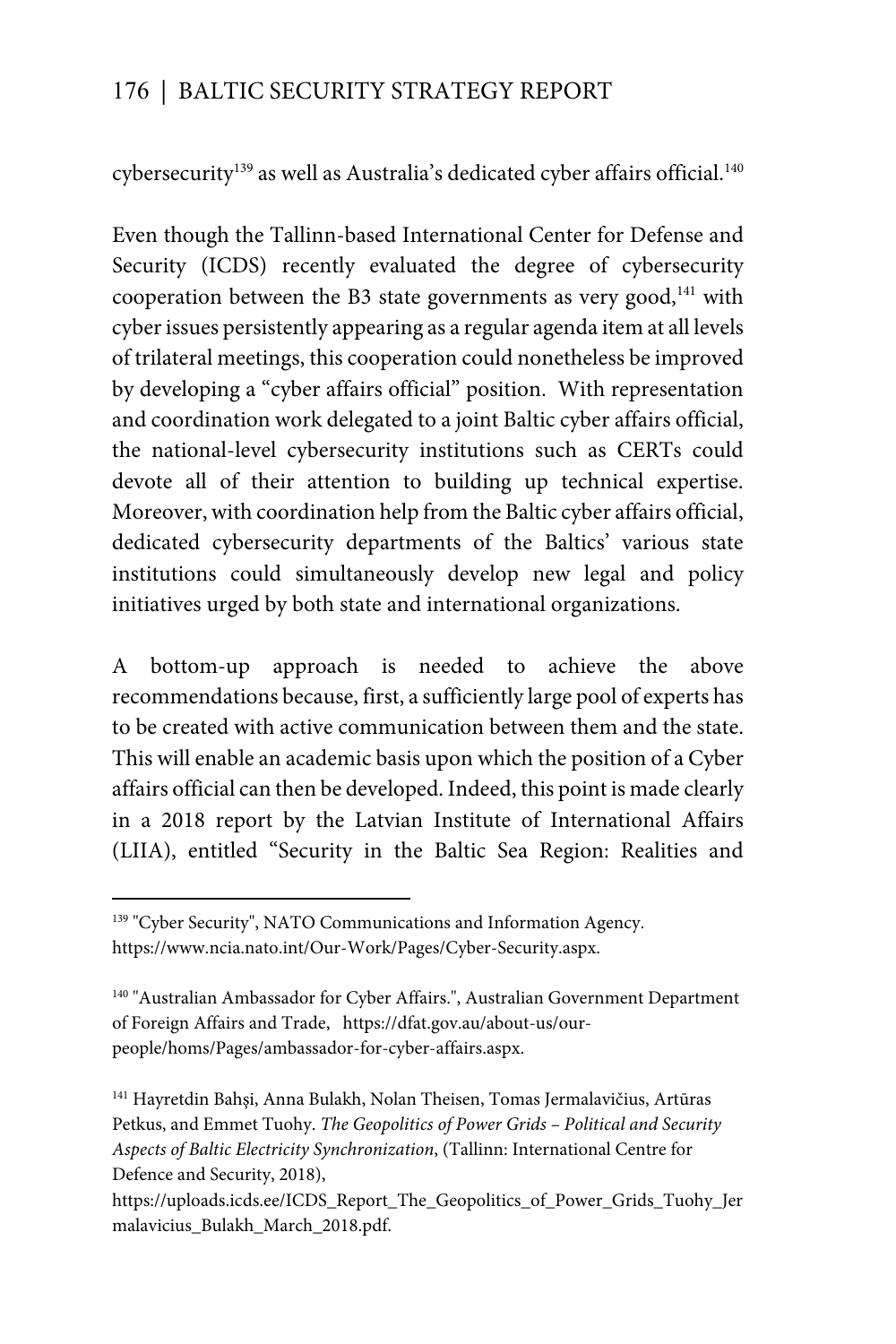Prospects."142

1

The single B3 point of contact, whether in the form of a cyber affairs official or a chief representative, will provide the Baltic national ministries with a structured approach to policy and exercise planning. Furthermore, the existing operations within the framework of the NATO COEs will be utilized in a more standard manner and developed more fully with the help of cybersecurity assessment reports.

#### **Enhancing Societal Security Through More Secure Elections**

Russia notoriously succeeded in interfering in the 2016 US presidential elections, despite widespread understanding that extra precautions are advisable when it comes to protecting elections—both due to the need to maintain societal security as well as trust in government officials, information, and communications systems (ICT). In contrast, positive lessons in how to successfully counter Russian electoral interference can be drawn from the French elections of 2017. 143

Thus, by having effective communication between national CERTs and cybersecurity professionals, it is possible for the B3 to, first, deal with malicious occurrences ahead of time. Second, by ensuring the digital aspects of electoral systems are actively monitored, tested and in, case of any findings, patched, the B3 can guarantee their elections

<sup>142</sup> Andris Sprūds, Māris Andžāns. *Security in the Baltic Sea Region: Realities and Prospects,* The Rīga Conference Papers 2017. Accessed on December 5, 2018, http://liia.lv/en/publications/security-in-the-Baltic-sea-region-realities-andprospects-the-Riga-conference-papers-2017-643?get\_file=1.

<sup>143</sup> Jean-Baptiste Jeangène Vilmer, "Successfully Countering Russian Electoral Interference 15 Lessons Learned from the Macron Leaks," *Center for Security and International Studies*, (June 2018), https://csis-prod.s3.amazonaws.com/s3fspublic/publication/180621\_Vilmer\_Countering\_russiam\_electoral\_influence.pdf?q FOz5qjpEuTzu5cvUa.UgOj0Dg3FklQP.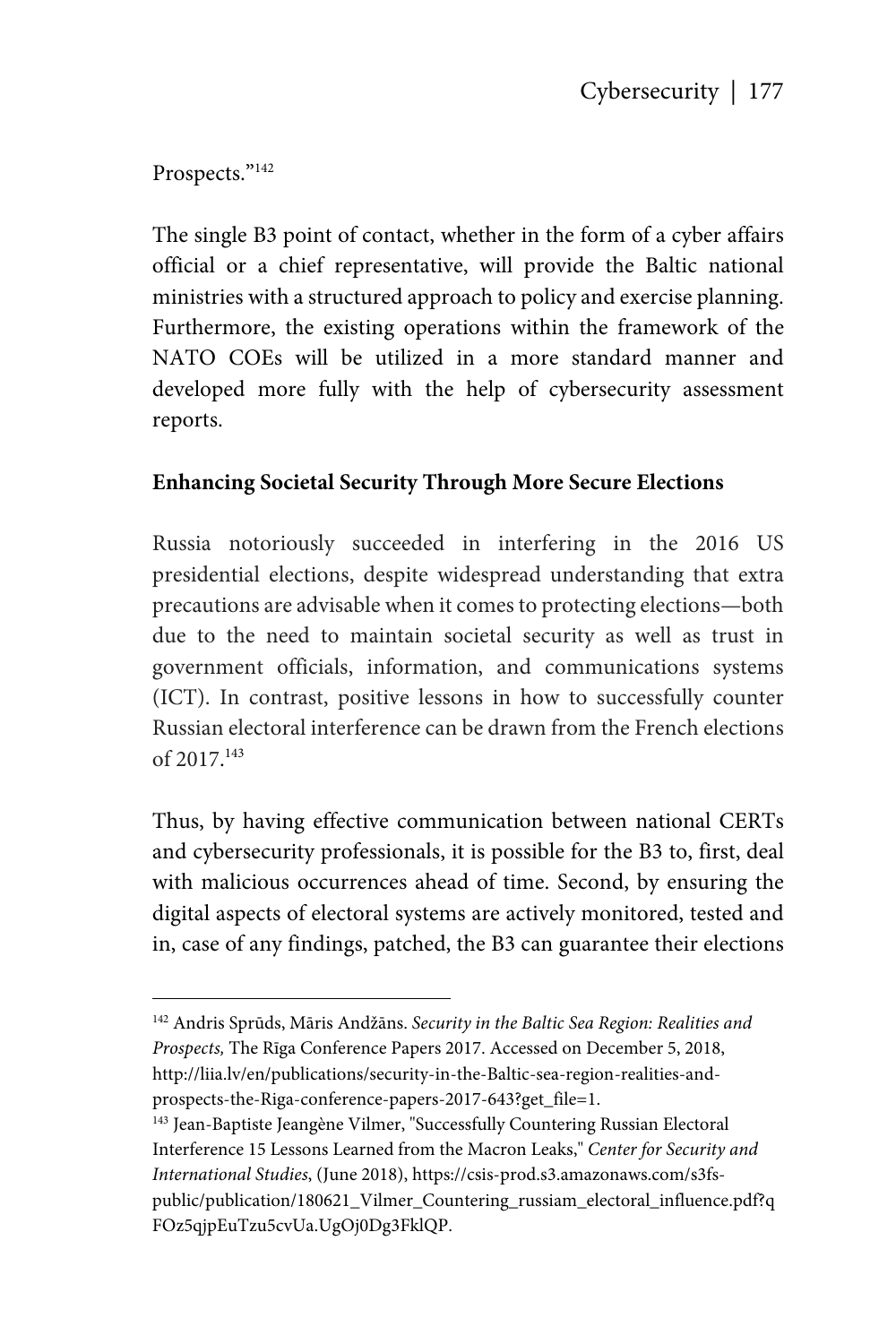based on the rule of law as well as societal security. Finally, by educating individuals participating in elections (either as candidates or voters) of proper election-related cyber hygiene, public awareness and trust in democratic elections can actually be further heightened.

## **Resilience of the Energy Sector Through Greater Public-Private Cooperation**

When it comes to boosting B3 energy sector resiliency in the cyber sphere, recommendations can be divided into three examples of cooperation:

- 1. Cooperation within the already-existing framework of energy security;
- 2. Incentives at the EU level; and
- 3. Existing regional frameworks such as the Nordic-Baltic (NB8—Denmark, Estonia, Finland, Iceland, Latvia, Lithuania, Norway and Sweden) and Nordic Defense Cooperation (NORDEFCO).

First, transmission system operators (TSO) are currently the primary mechanisms of operation security with regard to energy security cooperation. The current version of information exchange among TSOs provides for quick identification and mitigation of security disturbances and challenges in the online environment, thus, creating both a problem and an opportunity. The problem lies in the fact that the current structure is prone to cyber threats. But on the other hand, the TSOs are adaptive and capable of efficiently transmitting information. Therefore, building up more flexible communication by giving national CERTs access to these TSO mechanisms can be expected to strengthen the cross-sectorial interdependencies of the B3 within the already-existing framework.

Second, the current state of cooperation is mostly within the frameworks of leading international organizations (NATO, EU,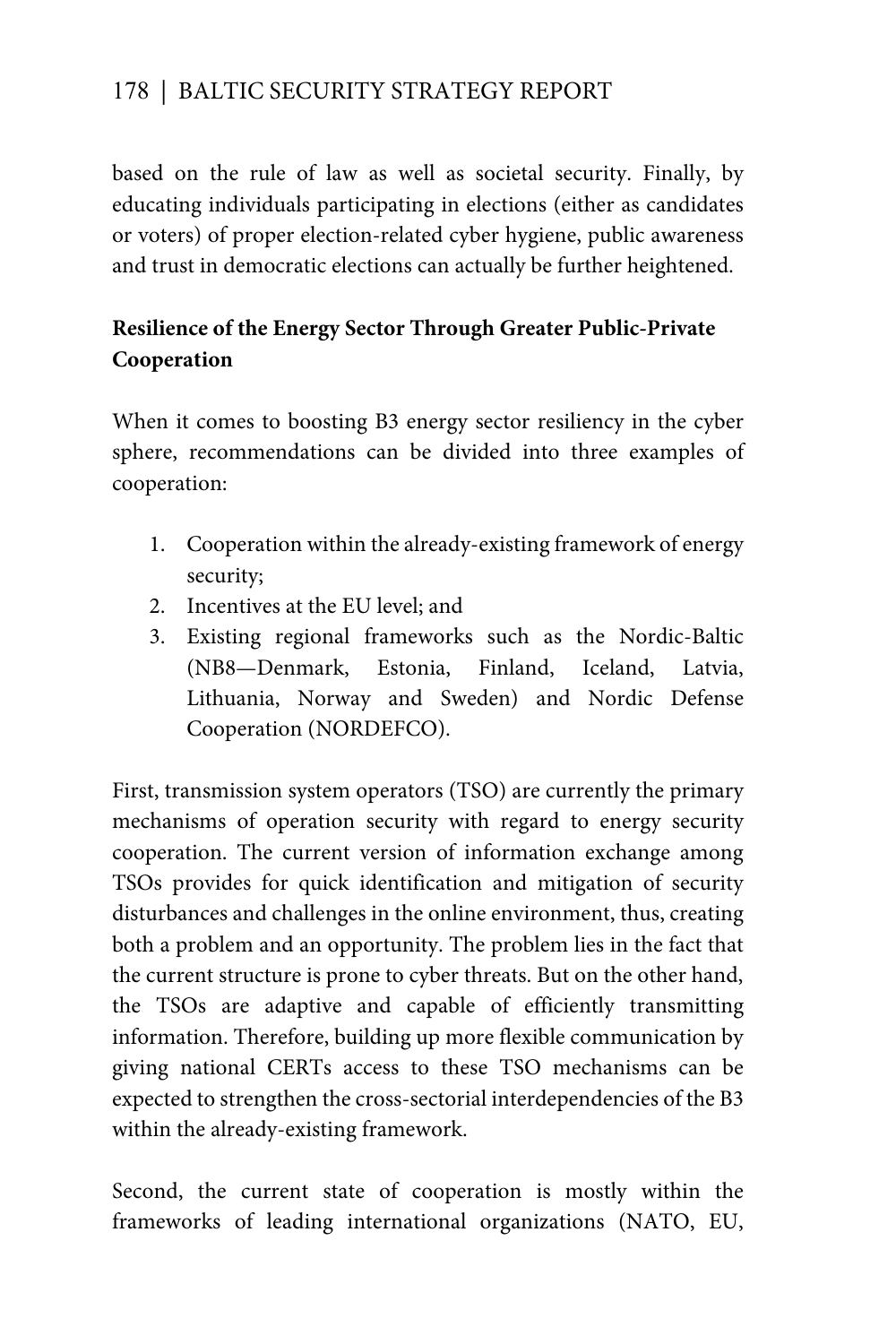OSCE, OECD); whereas, at intra-regional level, cooperation between national CERTs is limited mainly to such exercises/events as Locked Shields<sup>144</sup> and Crossed Swords.<sup>145</sup> Therefore, it is necessary to put emphasis on B3 information-sharing within the scope of the European Union Agency for Cybersecurity (ENISA), to which they all belong. This EU body, importantly, helps to proactively facilitate long-term operational relationships between experienced and newly founded CERTs with the involvement of multiple pertinent stakeholders. Such mechanisms provide for successful intra-regional cooperation while still incorporating the benefits of broader collaboration with outside actors for intra-regional capability development initiatives.

Third, it is important to advance the contributions of NORDEFCO and the NB8 due to the geopolitical closeness of the Nordic countries to the B3. According to the aforementioned ICDS energy geopolitics assessment study, "Nordic countries rank higher than the Continental area members in the Global Cybersecurity Index; this is also due to the prevailing culture of public-private, whole-of-society, and wholeof-government collaboration."146 On the basis of this assessment study, a number of specific achievements of NORDEFCO and the NB8 can be recommended for improving the intra-regional cyber cooperation of the B3 states.

For example, within the memorandum of understanding of

146 Hayretdin Bahşi, [..] op. cit.

1

<sup>&</sup>lt;sup>144</sup> "The Largest International Live-Fire Cyber Defence Exercise in the World to be Launched Next Week*,*" The NATO Cooperative Cyber Defence Centre of Excellence. Accessed on December 1, 2018, https://ccdcoe.org/largest-internationallive-fire-cyber-defence-exercise-world-be-launched-next-week.html.

<sup>145</sup> "Crossed Swords Exercise*,*" The NATO Cooperative Cyber Defence Centre of Excellence. Accessed on December 1, 2018, https://ccdcoe.org/crossed-swordsexercise.html.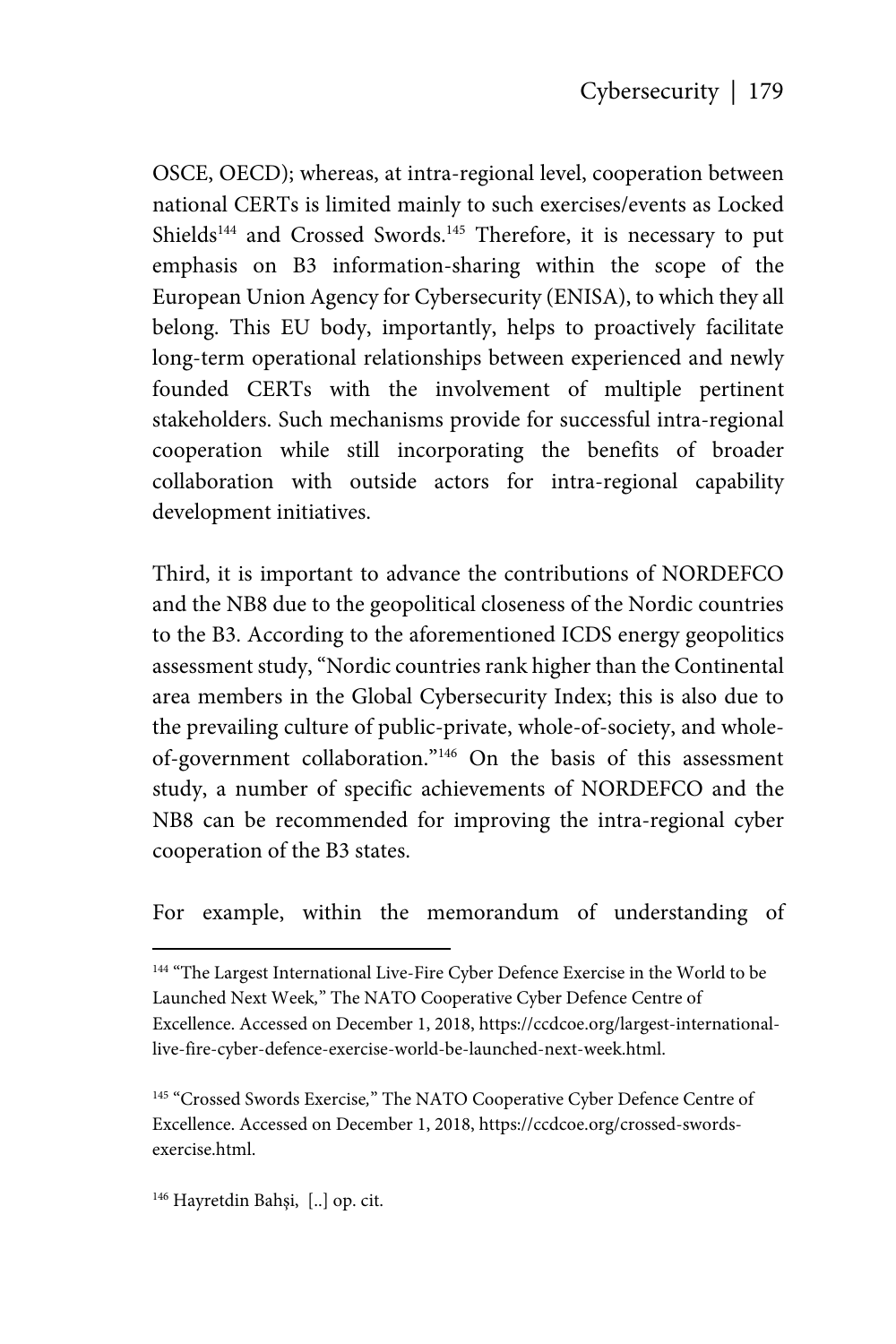NORDEFCO, the stated aim is "To strengthen the Participants' national defense, explore common synergies and facilitate efficient common solutions."147 In such voluntary cooperation, there is more added value and less negative consequences of being tied to the other two states. The opt-out position fosters communication. This factor has to be emphasized due to previously mentioned problems of focusing too intensely on national goals and, thus, sacrificing strategic flexibility not only when it comes to procurement but also in regard to joint projects and exercises.

As indicated, for efficient cooperation, there is a necessity to have added value when enhancing the aimed robustness of regional security. The current examples have to be put into perspective in association with recommendations. Concerning the existing frameworks and organization, it has to be emphasized that although organizations are focused on international cooperation on a broader scale, they are also umbrellas for intra-regional cooperation.

#### **Legal and Technical Structures for Crisis Management**

In order to achieve common ground for crisis management, the three Baltic States must first develop common legal norms as the basis for action in times of peace and emergency. First, the necessary preconditions and steps for active communication of activities within the cyber domain need to be highlighted. Second, the legal norms to enforce cooperation and set up a common legal framework and necessary assessments for effective deterrence should be examined.

A logical cooperation framework and legal basis requires uniformity and active communication of activities carried out at the intra-

 $\overline{a}$ 

<sup>&</sup>lt;sup>147</sup> Memorandum of Understanding between the Ministry of Defence of the Kingdom of Denmark and the Ministry of Defence of the Republic of Finland and the Ministry for Foreign Affairs of Iceland and the Ministry of Defence of the Kingdom of Norway and the Government of the Kingdom of Sweden on Nordic Defence Cooperation (NORDEFCO), (Helsinki, 4 November, 2009).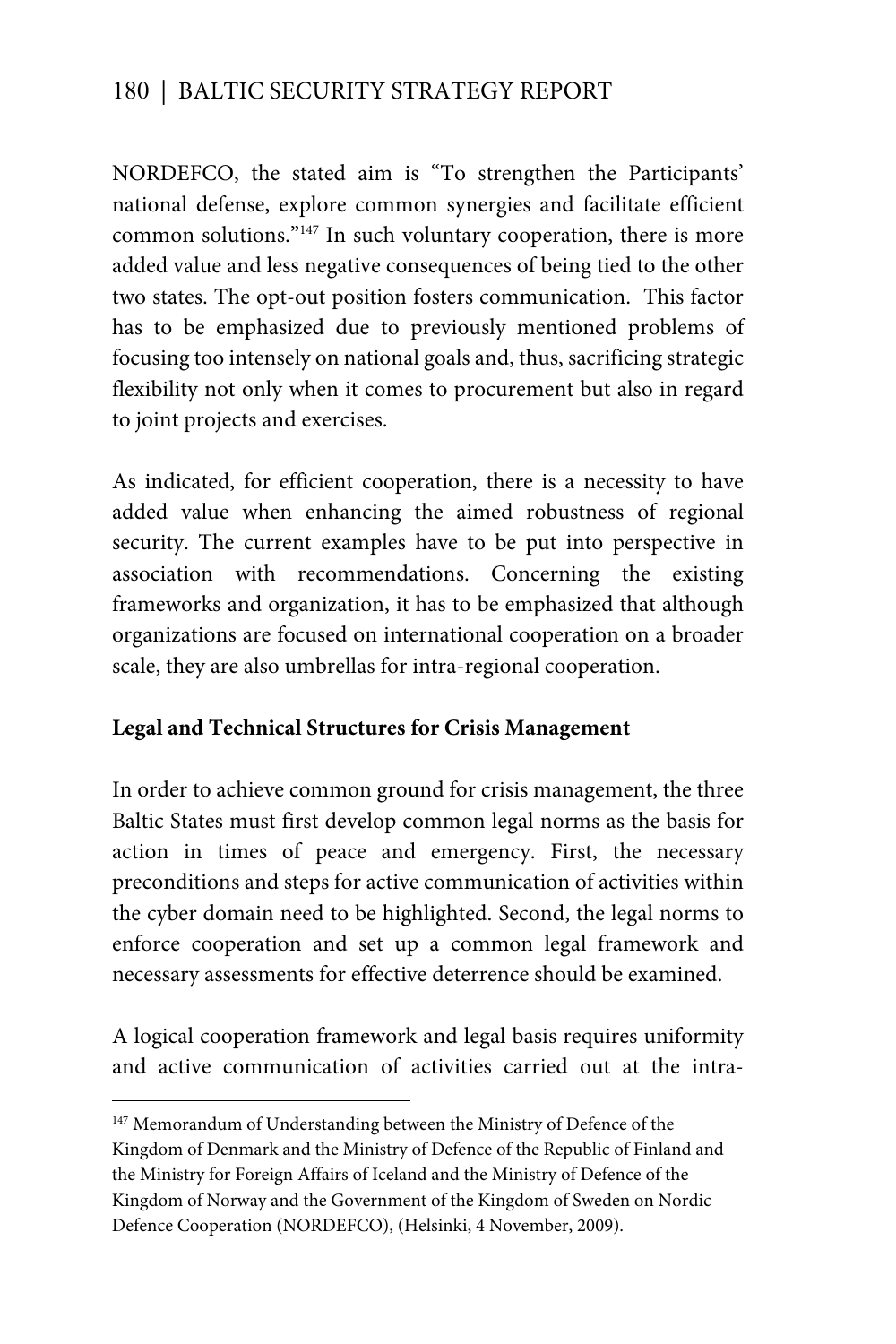regional level. The recommendations aim to establish active coordination of regional legal procedures in the domain of cybersecurity while recognizing the necessity to provide actively tested end-to-end communication. Furthermore, the development of legal norms allows both the private and public sectors to have adaptive measures put in place on the basis of communication, therefore, setting up a legal framework during peacetime and crisis enhancing deterrence by denial.<sup>148</sup>

<u>.</u>

<sup>148</sup> Jeff Kossef, Jeff. "Developing Collaborative and Cohesive Cybersecurity Legal Principles." NATO CCD COE Publications, Tallinn. Accessed November 4, 2018, https://ccdcoe.org/sites/default/files/multimedia/pdf/Art%2015%20Developing%20 Collaborative%20and%20Cohesive%20Cybersecurity%20Legal%20Principles.pdf.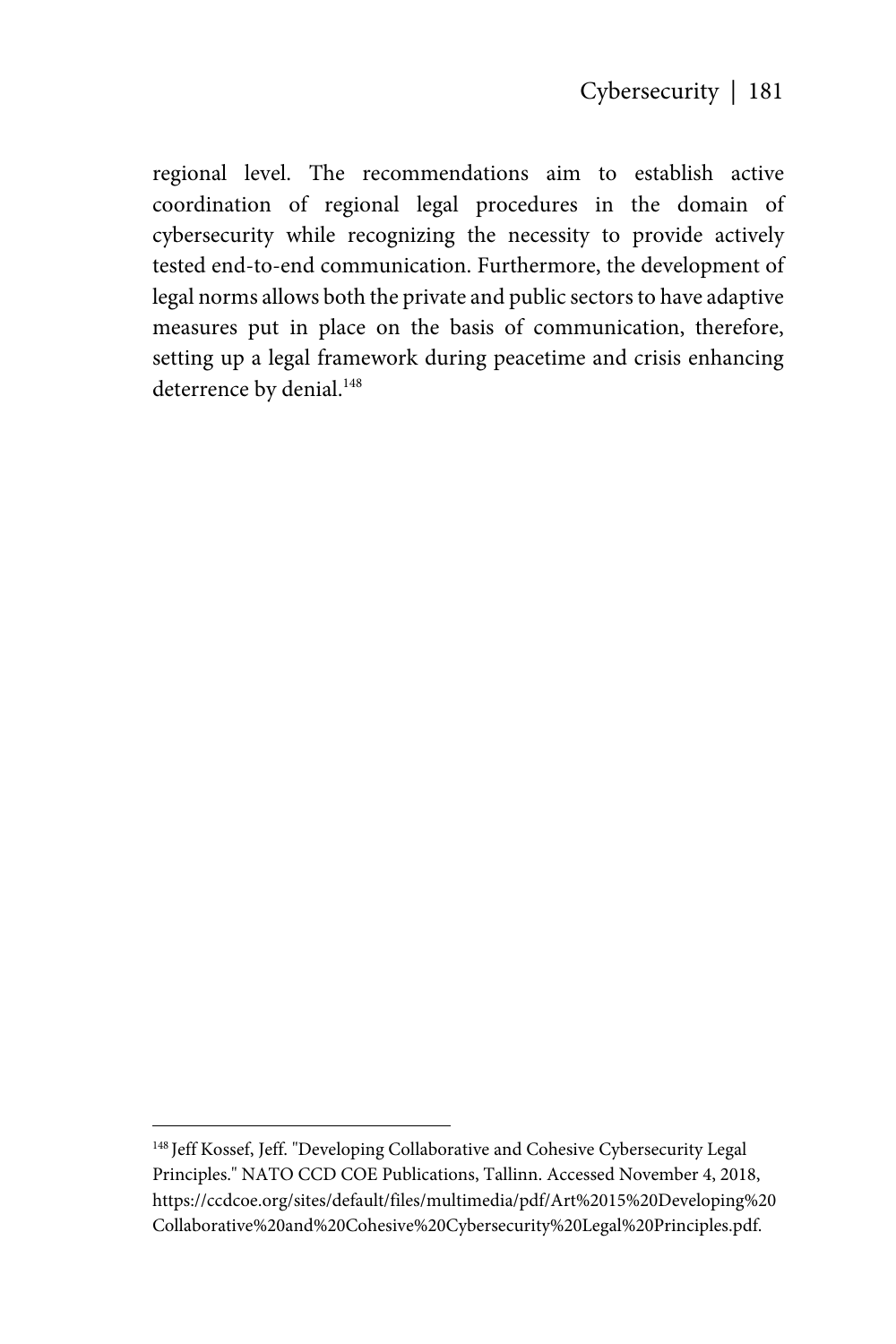## **4.3. Expert Recommendations**

- 1. Consider working on a common annual Baltics Cyber Security Threat Assessment report. That would allow more intense cooperation in terms of the exchange of information on the main threats, best practices, and pentesting.
- 2. Consider the creation of a regional task force for assessing service interdependence, which would include exchange of information, discussions on methodologies, common assessment tools, etc.
- 3. Develop more intensive cooperation on cyber security awareness and training as well as exercise initiatives. Different initiatives on cyber security hygiene exist in the public sectors across the Baltic States. This could also be a good topic to exchange information and share best practices on what works and what does not.
- 4. Coordinate exercise activities more effectively. It is suboptimal for two important cyber security exercises to happen at the same time. For example, Locked Shields 2018 occurred at the same time as the main planning conference of the Lithuanian-led multinational Amber Mist Exercise.
- 5. Establish cooperation through the framework of NATO COEs on cross-sectoral issues. For instance, the NATO ENSEC COE is running a project assessing cyber security risks and vulnerabilities of CEPS. However, CCD COE is not involved.
- 6. Achieve cooperation on cross-sectoral issues via the framework of NATO COEs, combined with regional cybersecurity forums such as Lithuania's PESCO project, as a mechanism for creating a standard approach to cybersecurity issues.
- 7. Create a Baltic University curriculum to train a dedicated regional cadre of cyber professionals.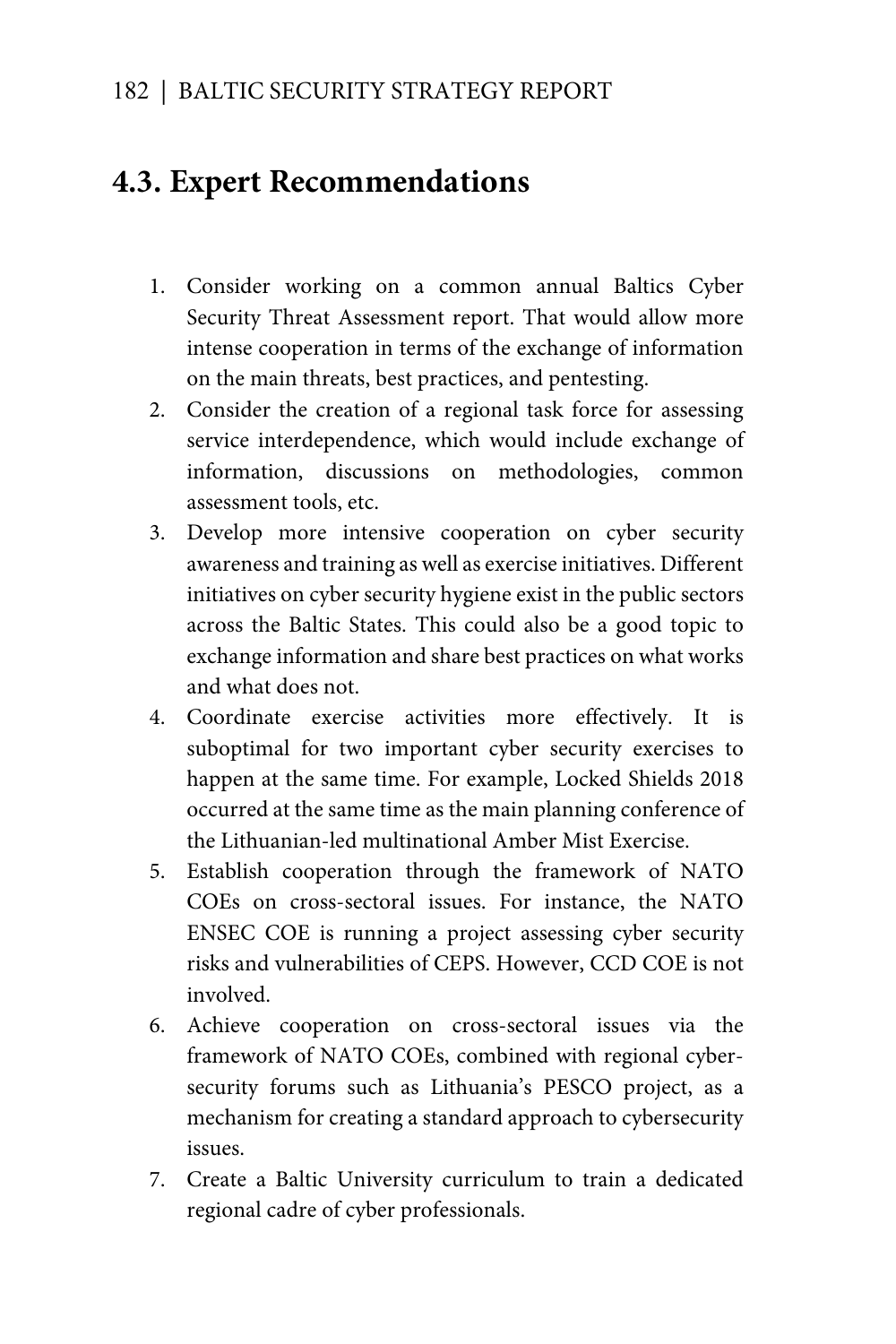- 8. Develop a joint education platform that consists of both technical and policy academics to educate the current stakeholders in the B3.
- 9. Improve cyber defense training for military personnel by creating a common cyber command study curriculum for army commanders in BALTDEFCOL.
- 10. Emphasize the necessity for cyber crisis management structures to be clearly understood by state officials by presenting and establishing the regional security aspect in such exercises as Cyber Europe, organized by ENISA.
- 11. Address the gender inequalities within the field of cybersecurity by considering implementing diversity programsthat can bring both competition and variety to the public and private sectors.
- 12. Utilize non-governmental actors such as think thanks, businesses and universities with clear aims at the intraregional level of cooperation. This is necessary to contribute to regional security and aims established by NATO.
- 13. Establish a point of contact that could help coordinate and develop B3 cross-border communication autonomously from the national parties.
- 14. Utilize said point of contact to coordinate exercises and operations, not only within the B3 region but also with international organizations. The position can help prevent a situation of redundantly overlapping major cybersecurity exercises in the future. Moreover, established cyber domain technicalities vary in their form: for example, the three Baltic COEs separately tackle CCD, STRATCOM and ENSEC. Thus, a single point of contact would be necessary to achieve the goal of a structured approach in this sector.
- 15. Harmonize cyber security baseline requirements for vital services across the Baltic States.
- 16. Develop a common annual Baltic Cybersecurity Threat Assessment Report to increase contact and information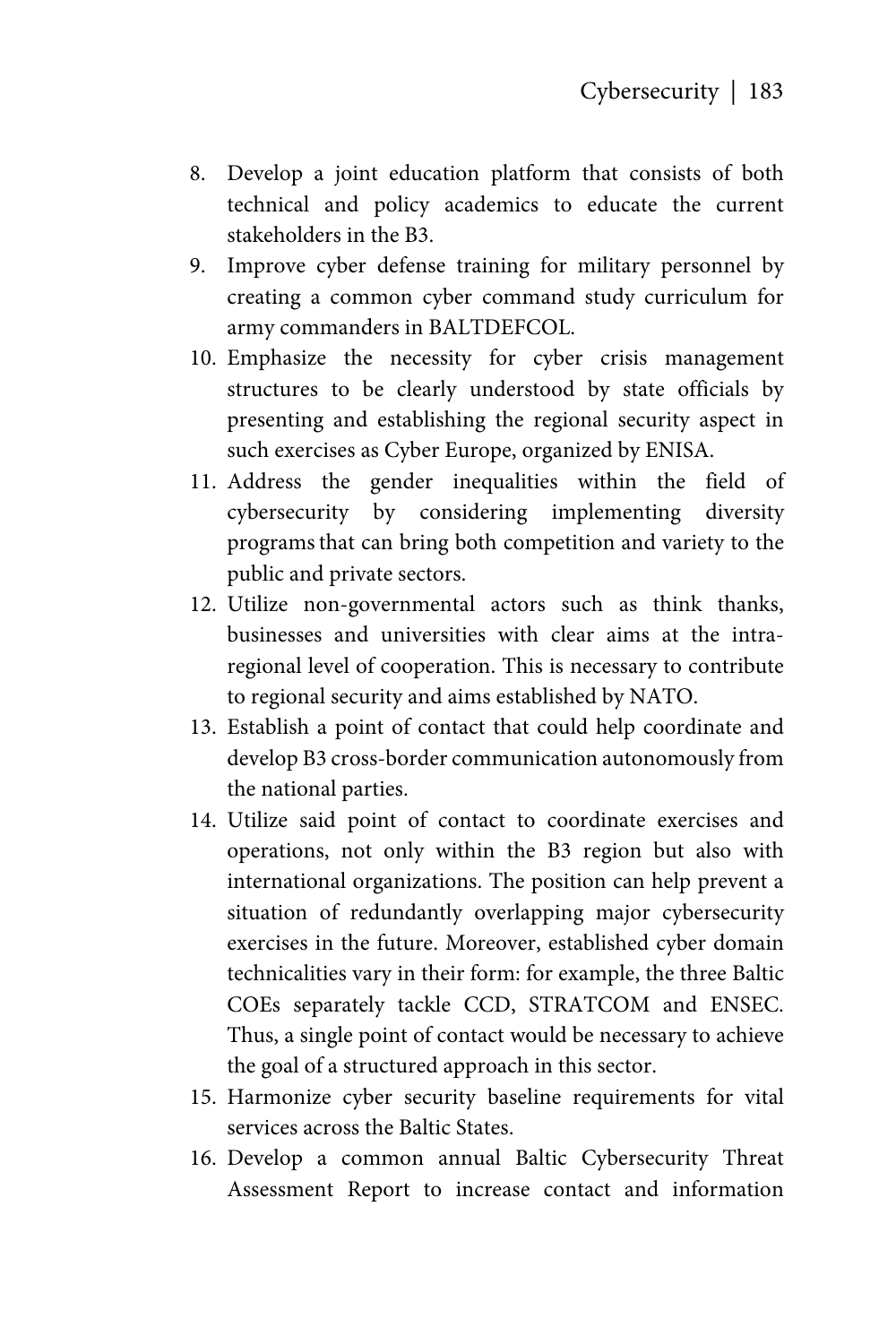exchange as well as provide an assessment of cybersecurity professionals in the vital services fields.

- 17. Develop a proper forum to expand common understanding of intra-regional norms regarding cyberspace.
- 18. Ensure public sector officials actively participate in an academically oriented atmosphere, thus enhancing their understanding of the importance of cybersecurity and different threat vectors that can be used to pose a cyber threat during elections.
- 19. Actively document the communication of parties during elections across all domains, thus protecting them from the possibility of malicious threats to interfaces and leaks of confidential information.
- 20. Correspond with the private sector via end-to-end communication to conduct pentesting activities and continue monitoring election processes ahead of time, thus preparing and securing information systems before the election process has begun.
- 21. Have both private and public sectors communicate actively and utilize end-to-end communication with CERT professionals.
- 22. Educate society ahead of time, exposing the problem and possible consequences of a cyberattack, in order for any such potential incident to have less impact on public trust as to the legitimacy of elections.
- 23. Regarding the energy sector, continually focus on enhancing the security around TSO transmission. The aim can be achieved on the basis of CERTs having access to the communications between TSOs, thus giving the national emergency response team the capability to firstly, carry out gap filling and secondly, to direct online access to the energy sector in case of emergencies.
- 24. Develop the tradition of information and experience sharing by contributing to a joint end-to-end information platform capable of sharing best practices and opinions, thus fostering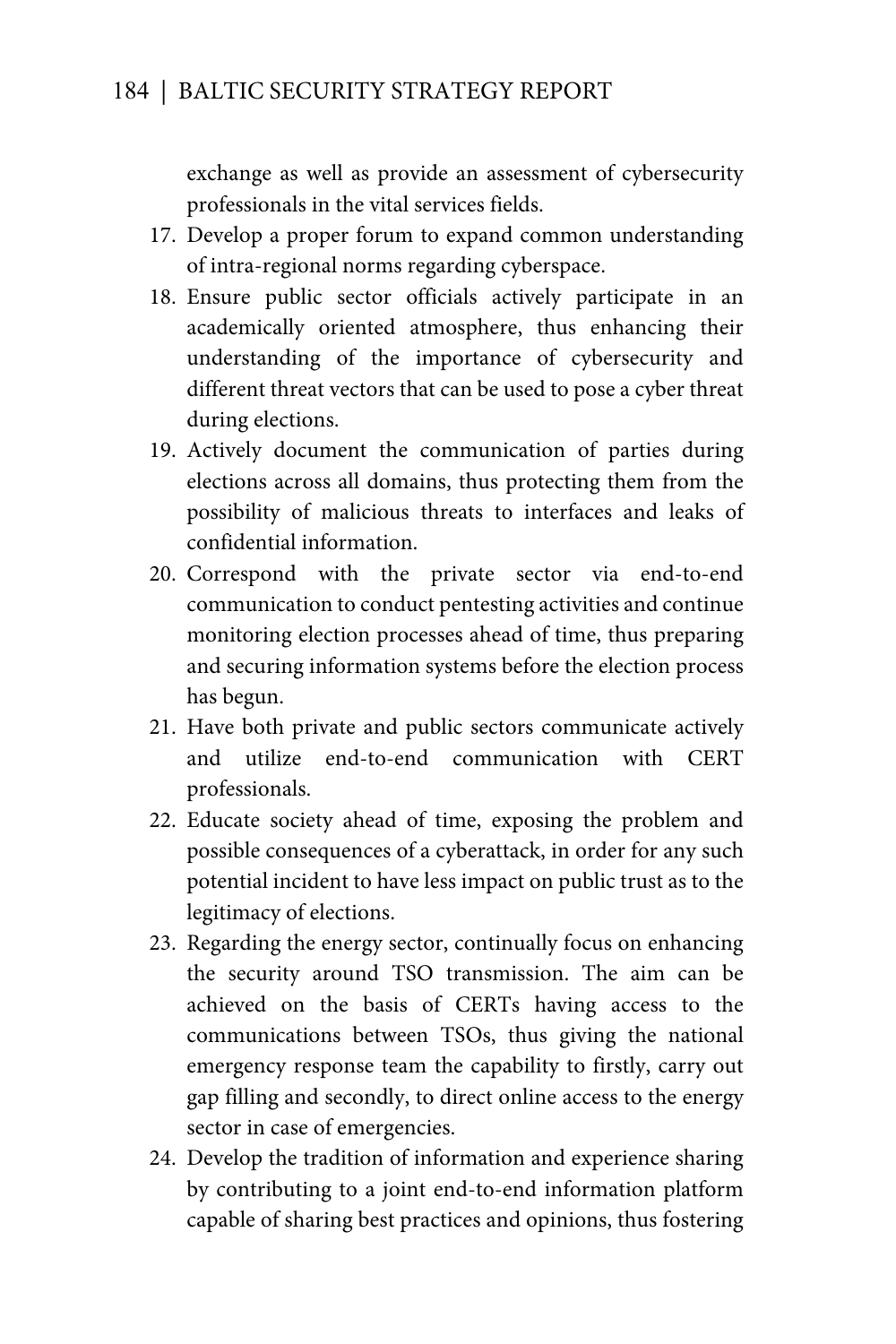CERT cooperation, best exemplified by ENISA recommendations of prioritizing mentoring activities.

- 25. Use EU-level incentives in regional energy security and focus on the regionality aspect of cooperation in order to achieve the most added value. As there are multiple EU-level projects and grants opening possibilities (such as the PESCO initiative), there are possibilities for cooperation and reimbursements both within the international and regional development of capabilities.
- 26. Emphasize the voluntary aspect of collaboration that has to be put into force with regard to cooperation within the domain of cybersecurity. Said cooperation has to be based on prioritizing the already-established obligations and understanding that there is an added value to intra-regional cooperation from cooperative projects and incentives. This approach could be guided by the example of the NORDEFCO model of regional cooperation.
- 27. On the basis of the takeaways from the NORDEFCO model, develop a communication base that is flexible and tailored to each country's priorities. The process of cooperation can be made more cost effective by encouraging voluntary collaboration and by treating it a basis for further bilateral and multilateral incentives.
- 28. Emphasize the exchange of information and best practices of both practitioners and academics regarding strategic communication via such projects as NB8.
- 29. Understand that establishing similar procedures in a time of crisis management as the first step toward crisis management in the cyber domain.
- 30. Continuously "red team" communication processes on an international scale. Moreover, ongoing pentesting directly contributes to intra-regional security. For example, cyberdefense units of the Estonian, Latvian and Lithuanian National Guards should continuously cooperate on pentesting critical infrastructure and incident response.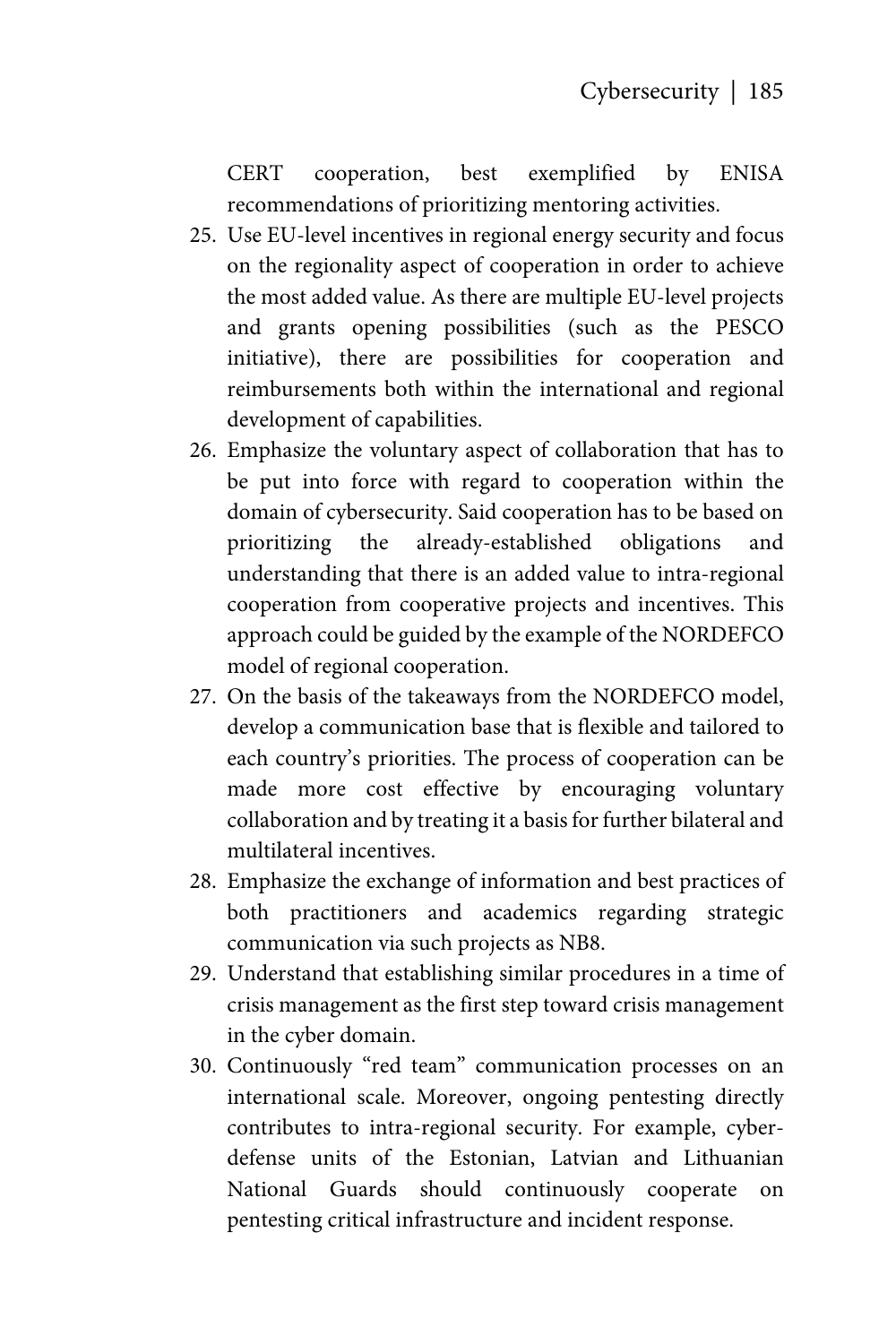- 31. Use "cyber ranges" in coordination with the CCD COE as an incentive to carry out incident response exercises.
- 32. Actively contribute to cyber hygiene usage and exercises, including public presentations for state officials and active tabletop exercises like EU CYBRID 2017, organized by the European Defense Agency.
- 33. Rather than defining one particular cybersecurity law, work on defining broader legal norms and a basis for intra-regional threat assessments and crisis management reactions.
- 34. Assess areas of cybersecurity law on an empirical basis rather than case-law or different doctrines provided by international legal scholars. It is necessary to set up consultative intraregional dialogue, between private and public stakeholders, on regulatory approaches.
- 35. Understand the value of lessons learned from both the Councils of Europe's Convention on Cybercrime (Budapest Convention on Cybercrime) and the CCD COE's developed Tallinn manual.
- 36. Base the development of regional cybersecurity norms on preconditions set out by private actors, consciously adhering to uniformity among regulations of the state, provincial and local governments."
- 37. When it comes to cross-sectoral issues, aim toward establishing cooperative cybersecurity laws that strengthen intra-regional cohesiveness.
- 38. Create a common cyber strategy with a central operations point. Widen the cyber warfare domain, technical support should include strategic communications and intelligence operations. Link cyber issues more closely to international expertise and to internal military structures.
- 39. Create a cyber warfare/information warfare course at BDCOL for all officer and senior non-commissioned officer ranks.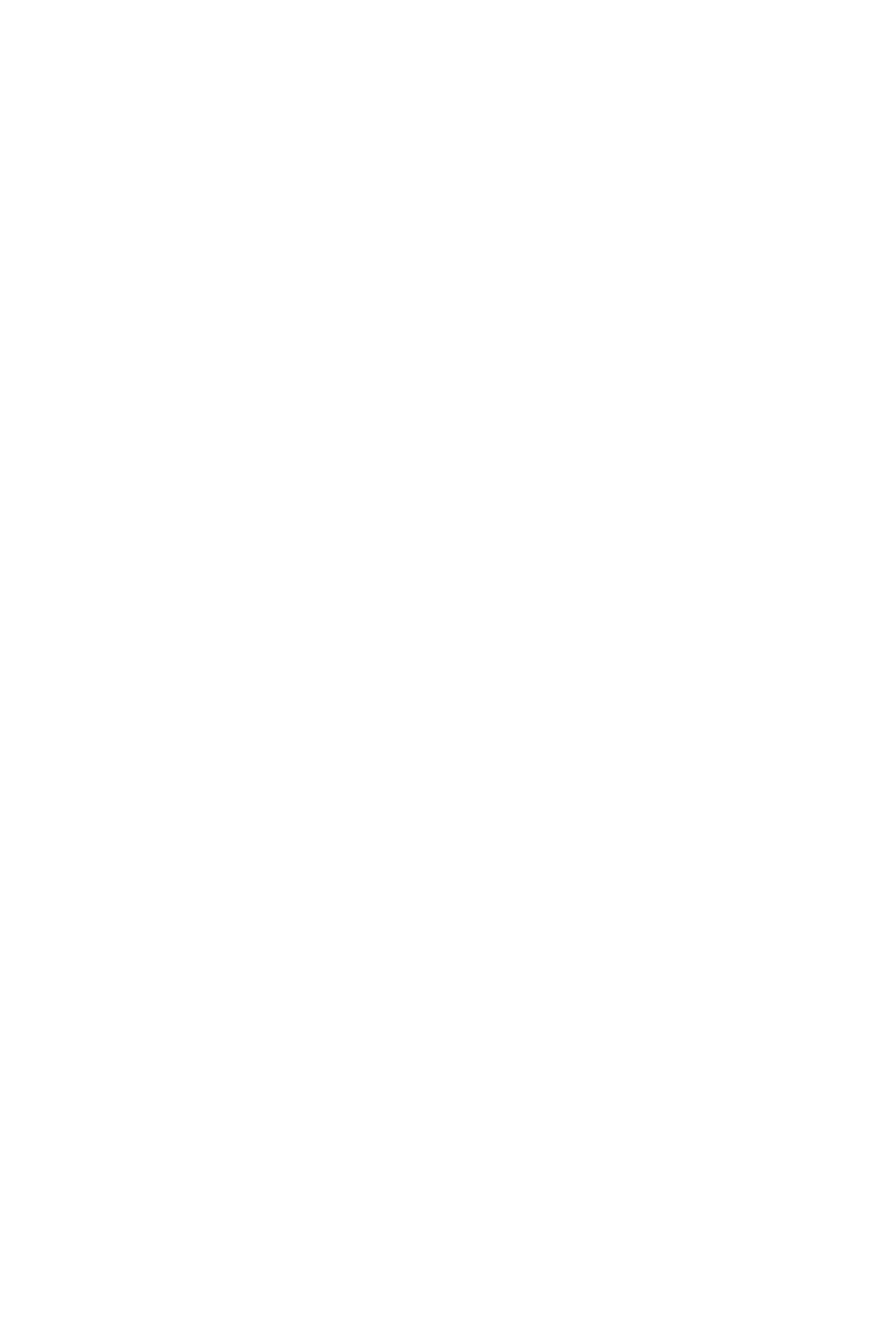# **ANNEX I – Tables**

Taking into account seven transportation sectors and five security risks (military, political/governmental, terrorism, cyber and economic) we developed and populated the following comparison matrix:

|                      | <b>Military Status and Risks</b> | Political/Governmental          |
|----------------------|----------------------------------|---------------------------------|
|                      |                                  | <b>Status and Risks</b>         |
| Aviation:            | The main risk for aviation       | Despite NATO and EU             |
| including            | comes from the fact that the     | membership, there is no         |
| aircraft, air        | Baltic States do not control     | common regional perspective     |
| traffic control      | their airspace militarily, they  | in the Baltics for how to       |
| systems, and         | can only observe. Some           | develop the aviation            |
| airports,            | control is provided by the       | transportation area.            |
| heliports and        | NATO Air Policing mission,       |                                 |
| landing strips       | but military means to defend     |                                 |
|                      | the Baltic airspace is limited.  |                                 |
|                      | No military criteria has been    |                                 |
|                      | applied to civilian aviation     |                                 |
|                      | structures since the collapse    |                                 |
|                      | of the Soviet Union. The only    |                                 |
|                      | successful military              |                                 |
|                      | cooperation project is the       |                                 |
|                      | <b>BALTNET</b> air surveillance  |                                 |
|                      | network.                         |                                 |
| <b>Highway</b> and   | There is no or very limited      | Despite NATO and EU             |
| <b>Motor Vehicle</b> | military criteria applied to     | membership, there is no         |
| Carriers:            | roads, bridges and tunnels       | common regional perspective     |
| encompassing         | following the collapse of        | in the Baltics on how to        |
| roadways,            | Soviet Union.                    | develop the road                |
| bridges and          |                                  | transportation area. All        |
| tunnels              |                                  | countries are acting            |
|                      |                                  | independently. Their only       |
|                      |                                  | common project is Via           |
|                      |                                  | Baltica, but this is also being |
|                      |                                  | developed separately in each    |
|                      |                                  | country.                        |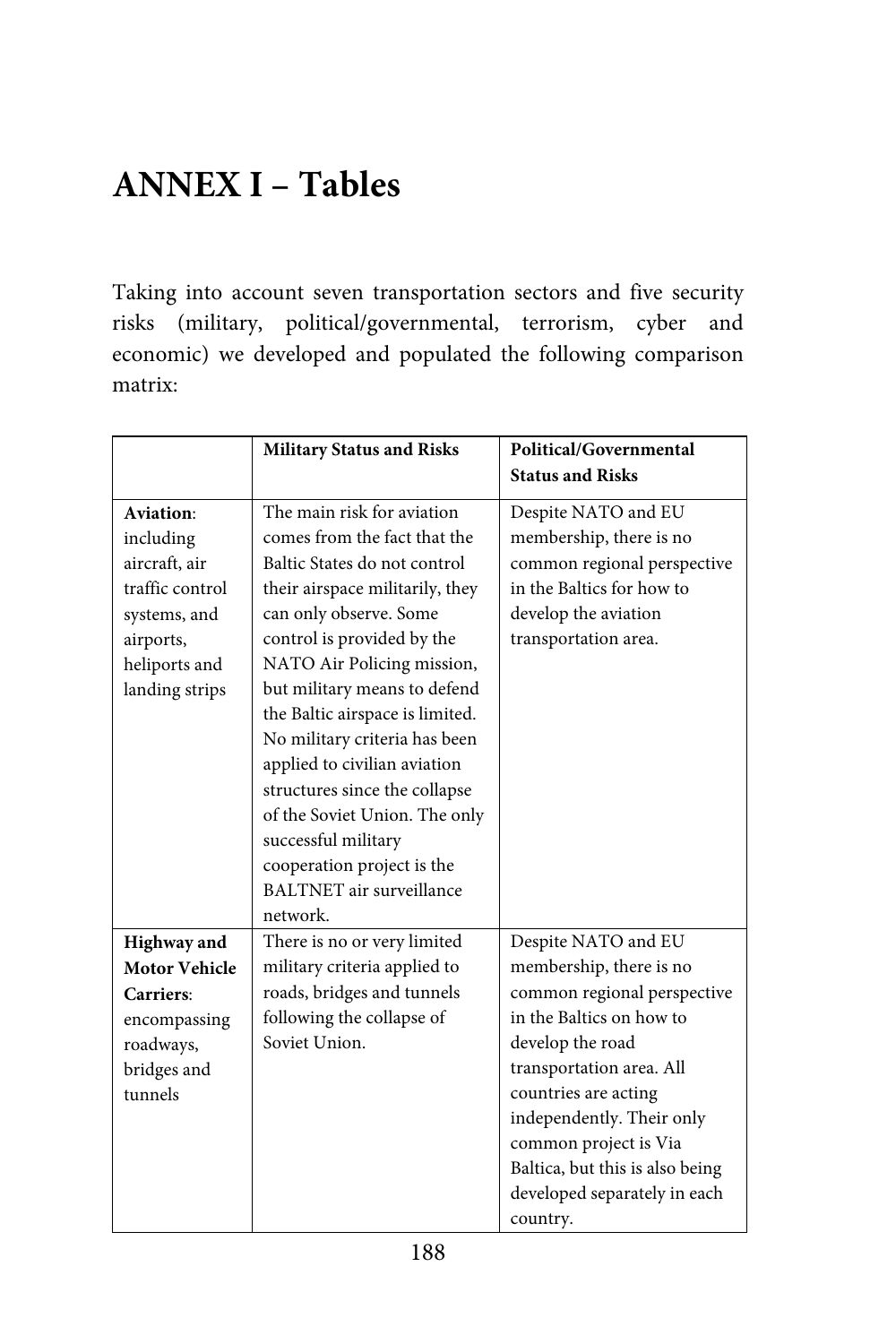| <b>Cyber Threats</b>                                                                                                                                                                                                                                     | <b>Terrorism Threats</b>                                                                                                                                                                                                                                           | <b>Economic Status and</b>                                                                                                                                                                                                                                              |
|----------------------------------------------------------------------------------------------------------------------------------------------------------------------------------------------------------------------------------------------------------|--------------------------------------------------------------------------------------------------------------------------------------------------------------------------------------------------------------------------------------------------------------------|-------------------------------------------------------------------------------------------------------------------------------------------------------------------------------------------------------------------------------------------------------------------------|
|                                                                                                                                                                                                                                                          |                                                                                                                                                                                                                                                                    | <b>Risks</b>                                                                                                                                                                                                                                                            |
| No common regional<br>perspective exists in the<br>Baltics on how to<br>develop joint resilience<br>against cyber threats in<br>the transport and<br>infrastructure areas.<br>NATO and EU policies<br>are generic and have no<br>regional implementation | No common regional<br>perspective exists in the<br>Baltics on how to<br>develop joint resilience<br>against terrorist threats<br>in the transport and<br>infrastructure area.<br>NATO and EU policies<br>are generic and lack<br>regional implementation<br>plans. | Aviation transport is a<br>costly, but rapidly<br>developing business. The<br>unilateral<br>implementation of<br>aviation transportation<br>policies in each country<br>brought about<br>bankruptcies involving<br>several Estonian and<br>Lithuanian air<br>companies. |
| plans. NATO's Cyber<br>Cooperation Center of<br>Excellence is one place<br>where military<br>cooperation in global<br>terms is exercised.                                                                                                                |                                                                                                                                                                                                                                                                    | The best situation with<br>highways exists in<br>Lithuania. But again,<br>since the Soviet collapse,<br>no military criteria is<br>applied to roads, bridges<br>and tunnels throughout<br>the region.                                                                   |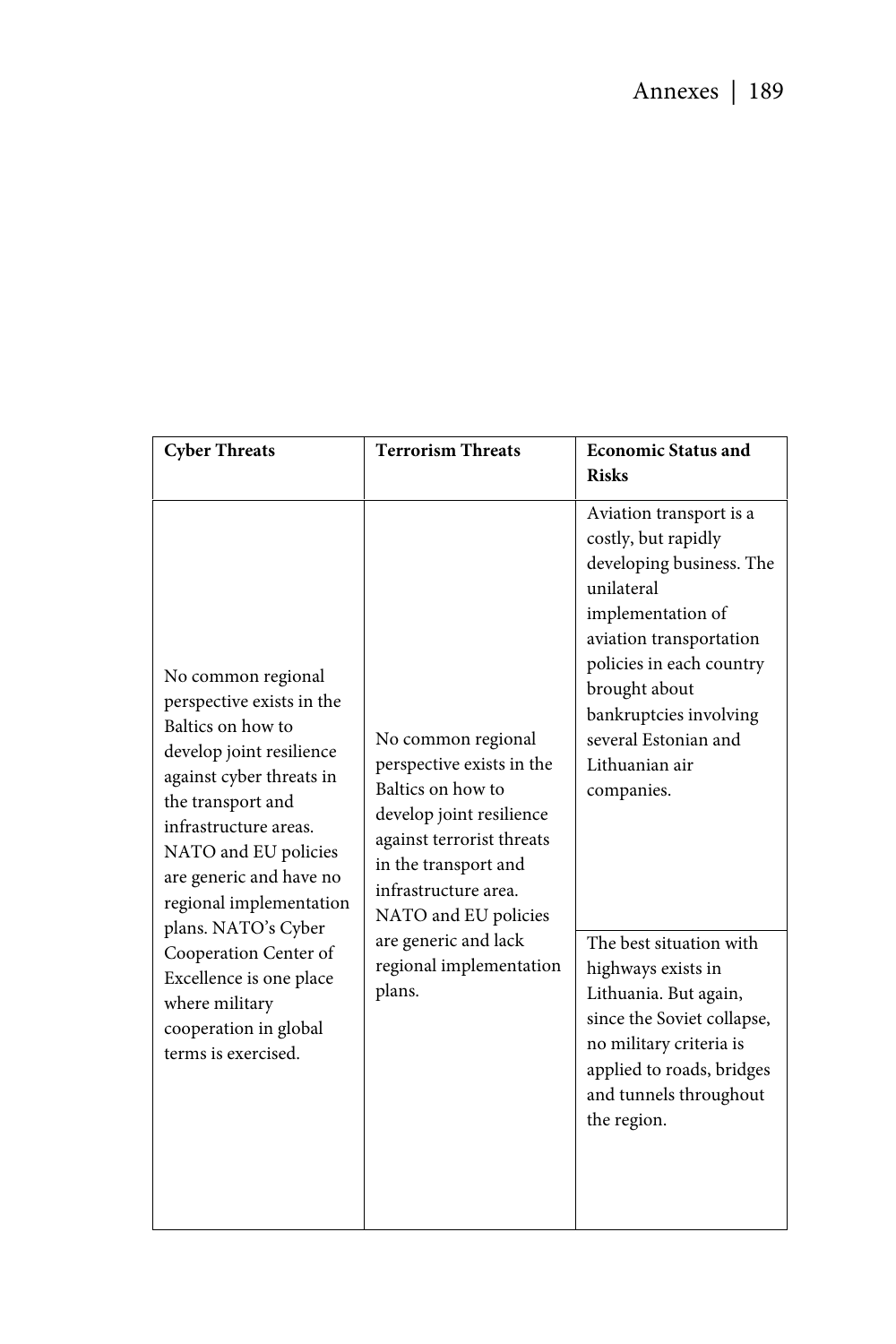|                                | <b>Military Status and Risks</b>                         | Political/Governmental            |
|--------------------------------|----------------------------------------------------------|-----------------------------------|
|                                |                                                          | <b>Status and Risks</b>           |
| Maritime                       | No military criteria were                                | No common regional                |
| Transportation                 | applied to ports after the                               | perspective exists in the         |
| System:                        | Soviet collapse. The Baltics                             | Baltics on how to develop the     |
| consisting of                  | have limited ability to                                  | maritime transportation           |
| coastline, ports               | militarily defend sea borders.                           | area.                             |
| and waterways                  | Military sea surveillance has                            |                                   |
|                                | to rely on civilian sources.                             |                                   |
|                                | The only success story of                                |                                   |
|                                | maritime cooperation is the                              |                                   |
|                                | BALTRON joint de-mining                                  |                                   |
|                                | squadron.                                                |                                   |
| <b>Mass Transit</b>            | No military criteria have                                | The construction of Rail          |
| and Passenger                  | been applied to                                          | Baltica, the Baltic States' first |
| Rail:                          | infrastructure. The Russian                              | joint passenger railway           |
| including                      | gauge for railways defines                               | infrastructure, enjoys            |
| terminals.                     | the influence area.                                      | political support today. But      |
| operational                    |                                                          | the project could face danger     |
| systems, and                   |                                                          | if financing or a political       |
| supporting                     |                                                          | agreement fail in any one of      |
| infrastructure                 |                                                          | the participating countries.      |
| for passenger                  |                                                          |                                   |
| services by                    |                                                          |                                   |
| transit buses,                 |                                                          |                                   |
| trolleybuses, etc.             |                                                          | The construction of Rail          |
| Freight Rail:<br>consisting of | No military criteria have<br>been established or applied | Baltica, the Baltic States' first |
| carriers,                      | for railways. The Russian                                | joint freight transportation      |
| railroads.                     | gauge defines the Baltics'                               | railway infrastructure, enjoys    |
| smaller                        | area of influence.                                       | political support today. But      |
| railroads, freight             |                                                          | the project could face danger     |
| cars, and                      |                                                          | if financing or a political       |
| locomotives                    |                                                          | agreement fail in any one of      |
|                                |                                                          | the participating countries.      |
|                                |                                                          |                                   |
|                                |                                                          |                                   |
|                                |                                                          |                                   |
|                                |                                                          |                                   |
|                                |                                                          |                                   |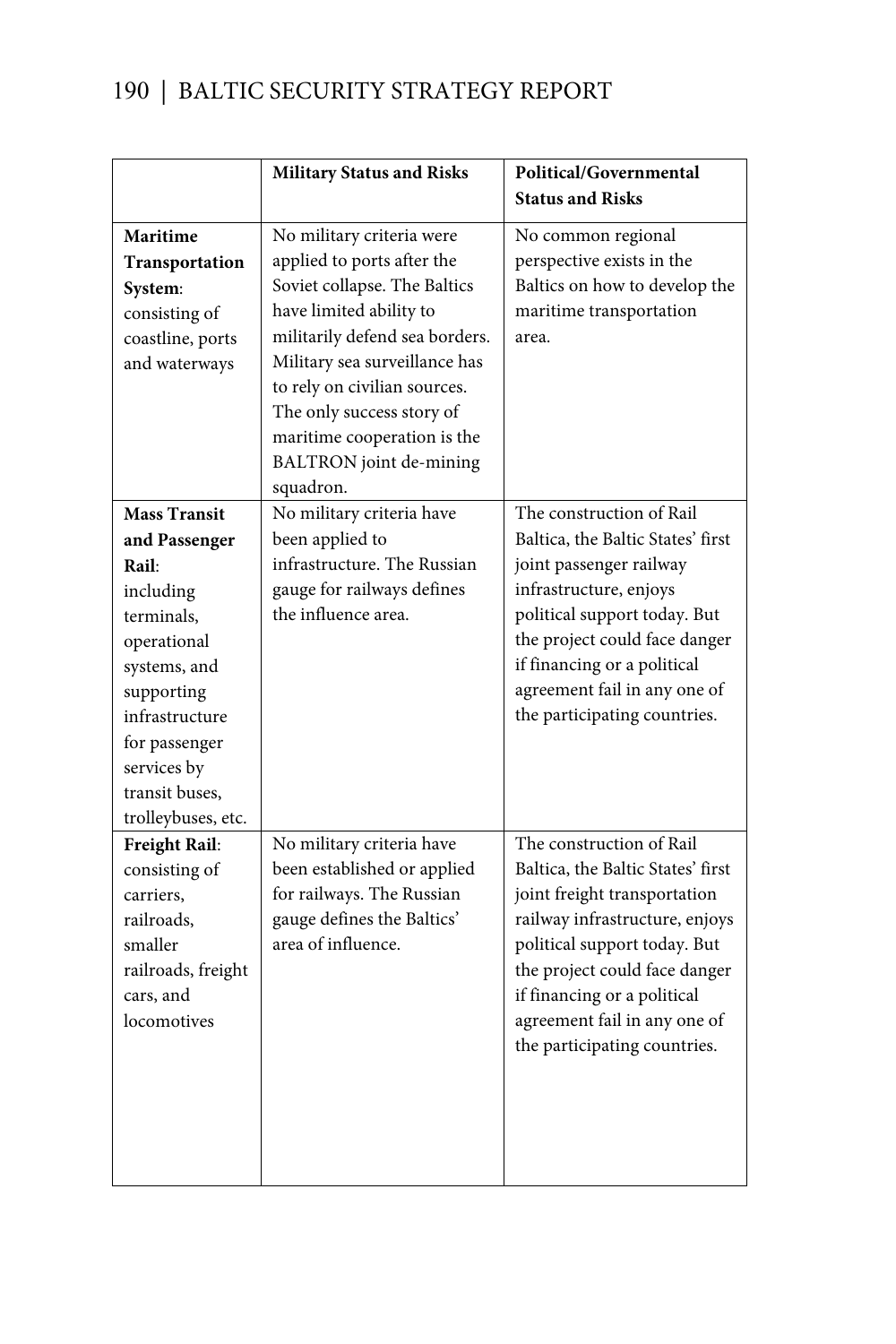| <b>Cyber Threats</b>                                                                                                                                                                                                                                                                                                                                                                                  | <b>Terrorism Threats</b>                                                                                                                                                                                                                                           | <b>Economic Status and</b><br><b>Risks</b>                                                                                                                                                                                                                                                                                     |
|-------------------------------------------------------------------------------------------------------------------------------------------------------------------------------------------------------------------------------------------------------------------------------------------------------------------------------------------------------------------------------------------------------|--------------------------------------------------------------------------------------------------------------------------------------------------------------------------------------------------------------------------------------------------------------------|--------------------------------------------------------------------------------------------------------------------------------------------------------------------------------------------------------------------------------------------------------------------------------------------------------------------------------|
|                                                                                                                                                                                                                                                                                                                                                                                                       |                                                                                                                                                                                                                                                                    | No common regional<br>perspective exists in the<br>Baltics on how to<br>develop the maritime<br>transportation area.                                                                                                                                                                                                           |
| No common regional<br>perspective exists in the<br>Baltics on how to<br>develop joint resilience<br>against cyber threats in<br>the transport and<br>infrastructure areas.<br>NATO and EU policies<br>are generic and have no<br>regional implementation<br>plans. NATO's Cyber<br>Cooperation Center of<br>Excellence is one place<br>where military<br>cooperation in global<br>terms is exercised. | No common regional<br>perspective exists in the<br>Baltics on how to<br>develop joint resilience<br>against terrorist threats<br>in the transport and<br>infrastructure area.<br>NATO and EU policies<br>are generic and lack<br>regional implementation<br>plans. | Rail Baltica is the first<br>attempt at developing a<br>common, cross-border,<br>joint transportation-<br>sector enterprise.                                                                                                                                                                                                   |
|                                                                                                                                                                                                                                                                                                                                                                                                       |                                                                                                                                                                                                                                                                    | Railway transport<br>infrastructure is<br>expensive, but is strongly<br>emphasized by the EU as<br>necessary for economic<br>development. The<br>unilateral<br>implementation of<br>railway transportation<br>policy in each country<br>makes the Baltic<br>countries more<br>vulnerable than if they<br>developed it jointly. |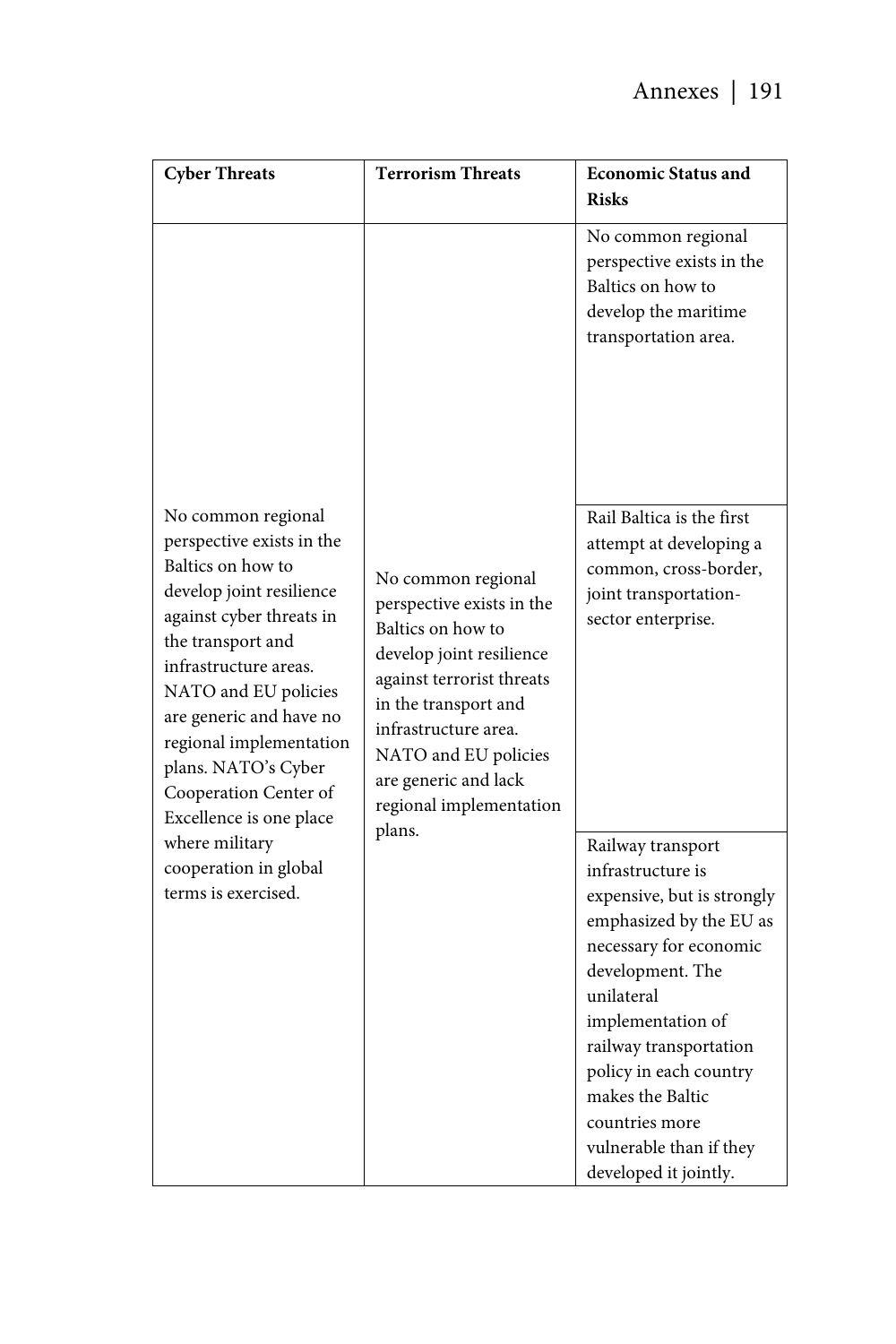|          | <b>Military Status and Risks</b>                                          | Political/Governmental                                                                                                                                                                                                      |
|----------|---------------------------------------------------------------------------|-----------------------------------------------------------------------------------------------------------------------------------------------------------------------------------------------------------------------------|
|          |                                                                           | <b>Status and Risks</b>                                                                                                                                                                                                     |
| Pipeline | The Baltics only have limited                                             | Only Lithuania has rejected                                                                                                                                                                                                 |
| Systems  | sized gas pipeline systems<br>that are not applicable to the<br>military. | Russian gas. Latvia and<br>Estonia remain dependent<br>on Russia's political good<br>will for their gas supply. No<br>common perspective exists<br>in the Baltics on how to<br>develop intra-regional<br>pipeline networks. |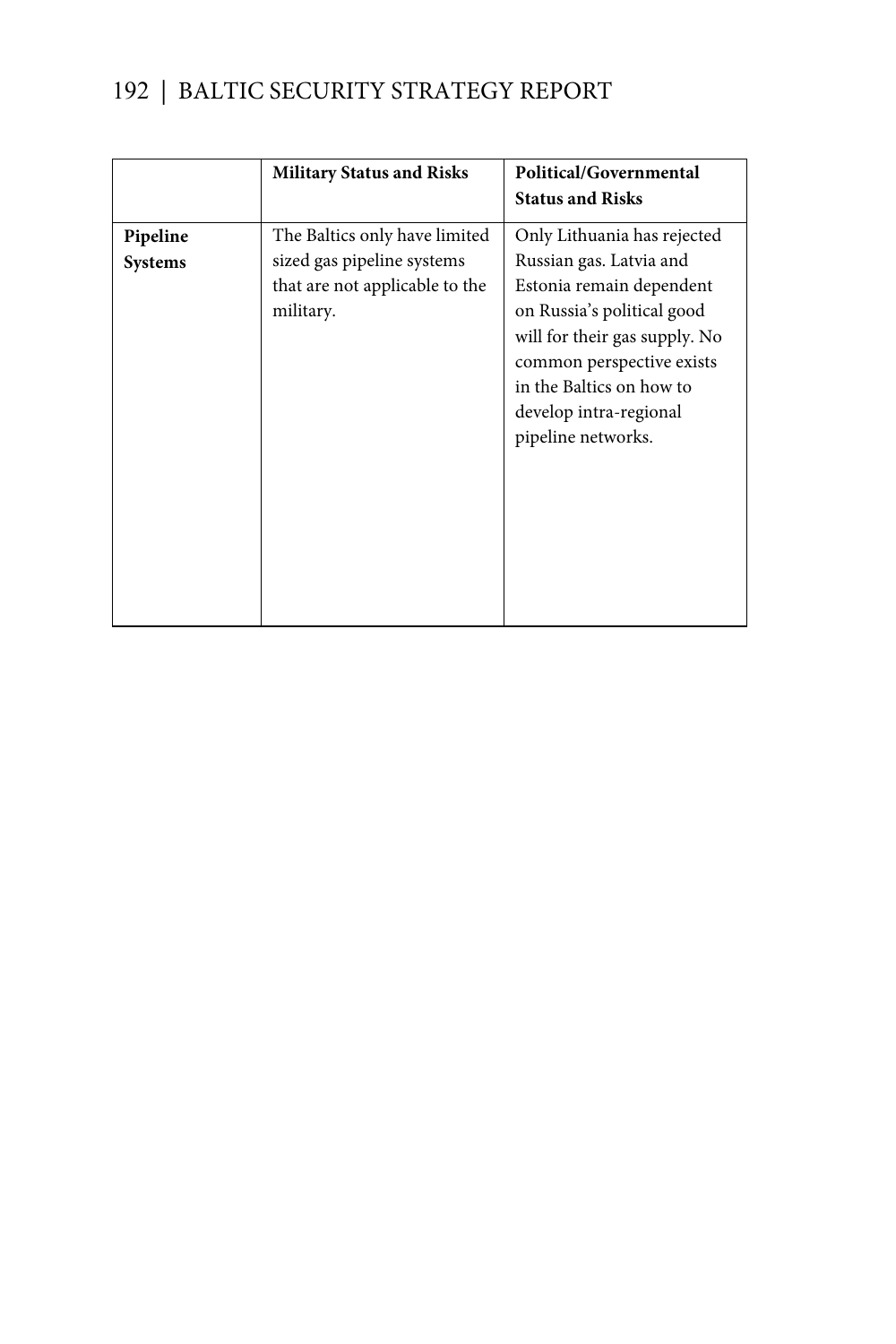| <b>Cyber Threats</b>                                                                                                                                                                                                                                                                                                                                                                                  | <b>Terrorism Threats</b>                                                                                                                                                                                                                                           | <b>Economic Status and</b>                                                                                                               |
|-------------------------------------------------------------------------------------------------------------------------------------------------------------------------------------------------------------------------------------------------------------------------------------------------------------------------------------------------------------------------------------------------------|--------------------------------------------------------------------------------------------------------------------------------------------------------------------------------------------------------------------------------------------------------------------|------------------------------------------------------------------------------------------------------------------------------------------|
|                                                                                                                                                                                                                                                                                                                                                                                                       |                                                                                                                                                                                                                                                                    | <b>Risks</b>                                                                                                                             |
| No common regional<br>perspective exists in the<br>Baltics on how to<br>develop joint resilience<br>against cyber threats in<br>the transport and<br>infrastructure areas.<br>NATO and EU policies<br>are generic and have no<br>regional implementation<br>plans. NATO's Cyber<br>Cooperation Center of<br>Excellence is one place<br>where military<br>cooperation in global<br>terms is exercised. | No common regional<br>perspective exists in the<br>Baltics on how to<br>develop joint resilience<br>against terrorist threats<br>in the transport and<br>infrastructure area.<br>NATO and EU policies<br>are generic and lack<br>regional implementation<br>plans. | A joint energy security<br>policy, especially<br>addressing the gas<br>supply, would improve<br>the security situation in<br>the region. |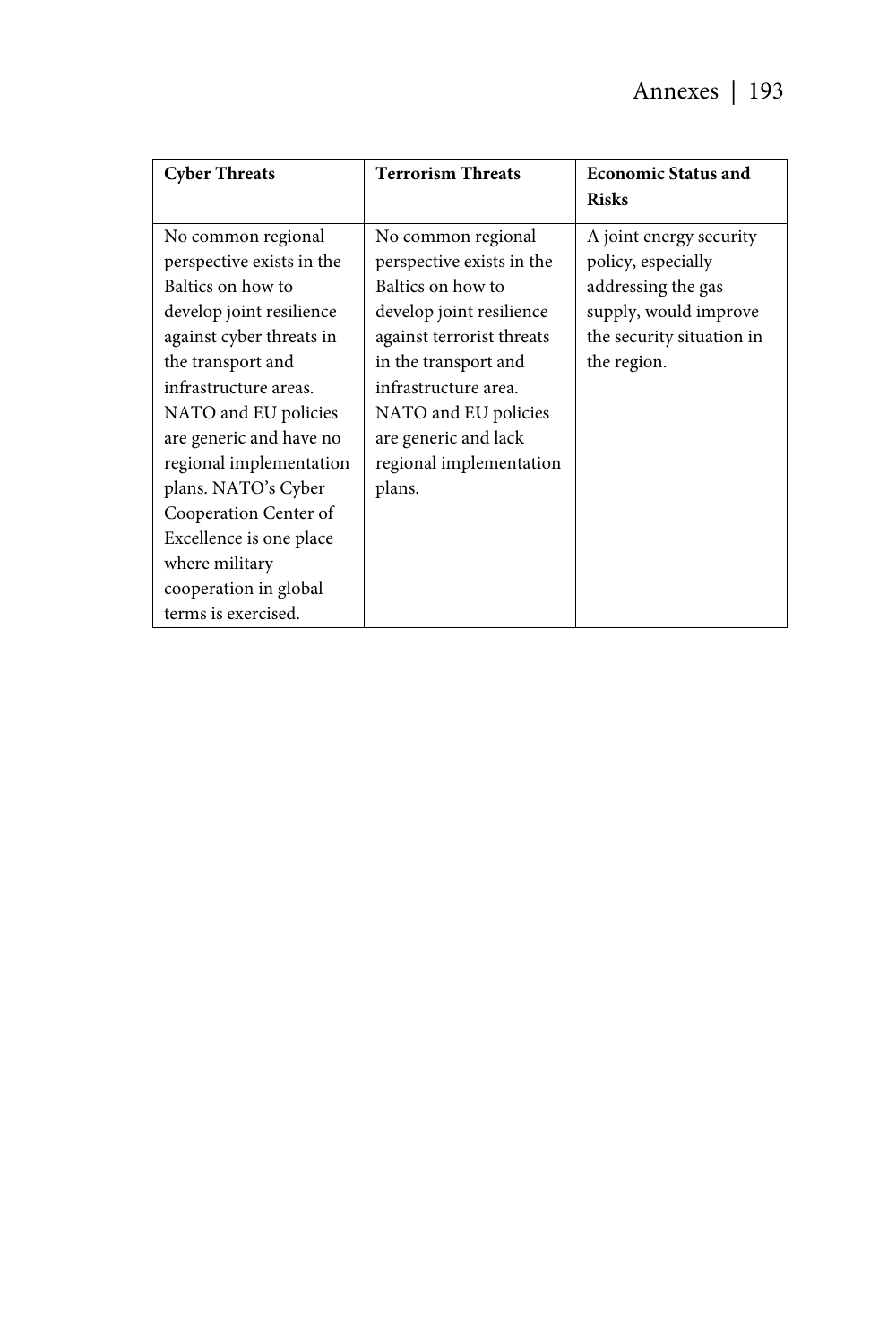# **ANNEX II – Key Project Dates**

| Year 2017        |                                                  |
|------------------|--------------------------------------------------|
| October 15       | Seminar in Tallinn                               |
| October 17       | Seminar in Tartu                                 |
| October 19       | Seminar in Vilnius                               |
| December 6       | Seminar in Riga                                  |
|                  |                                                  |
| <u>Year 2018</u> |                                                  |
| March 27         | Workshop on defense and deterrence in Tartu      |
| April 11         | Workshop on societal security in Riga            |
| April 18         | Workshop on economic security in Vilnius         |
| May 2            | Workshop on defense and deterrence in Tartu      |
| May 10           | Workshop on economic security in Vilnius         |
| May 25           | Workshop on societal security in Riga            |
| June 2           | Panel at the AABS Conference at Stanford         |
|                  | University                                       |
| June 18          | Participation at the IV Congress of Latvian      |
|                  | Scientists                                       |
| September 29     | Panel at Riga Conference                         |
| November 14      | Presentation at the Jamestown Foundation         |
| November 23      | Panel at Riga Readings in Social Sciences        |
| December 3       | Presentation at Hudson Institute                 |
| December 4       | Presentation at US Congress                      |
| December 5       | Presentation at the Jamestown Foundation         |
| December 6       | Presentation at New York University              |
| December 11      | Presentation at Latvian Representation at the EU |
|                  |                                                  |
| <u>Year 2019</u> |                                                  |

### January 25 Presentation at the Baltic Assembly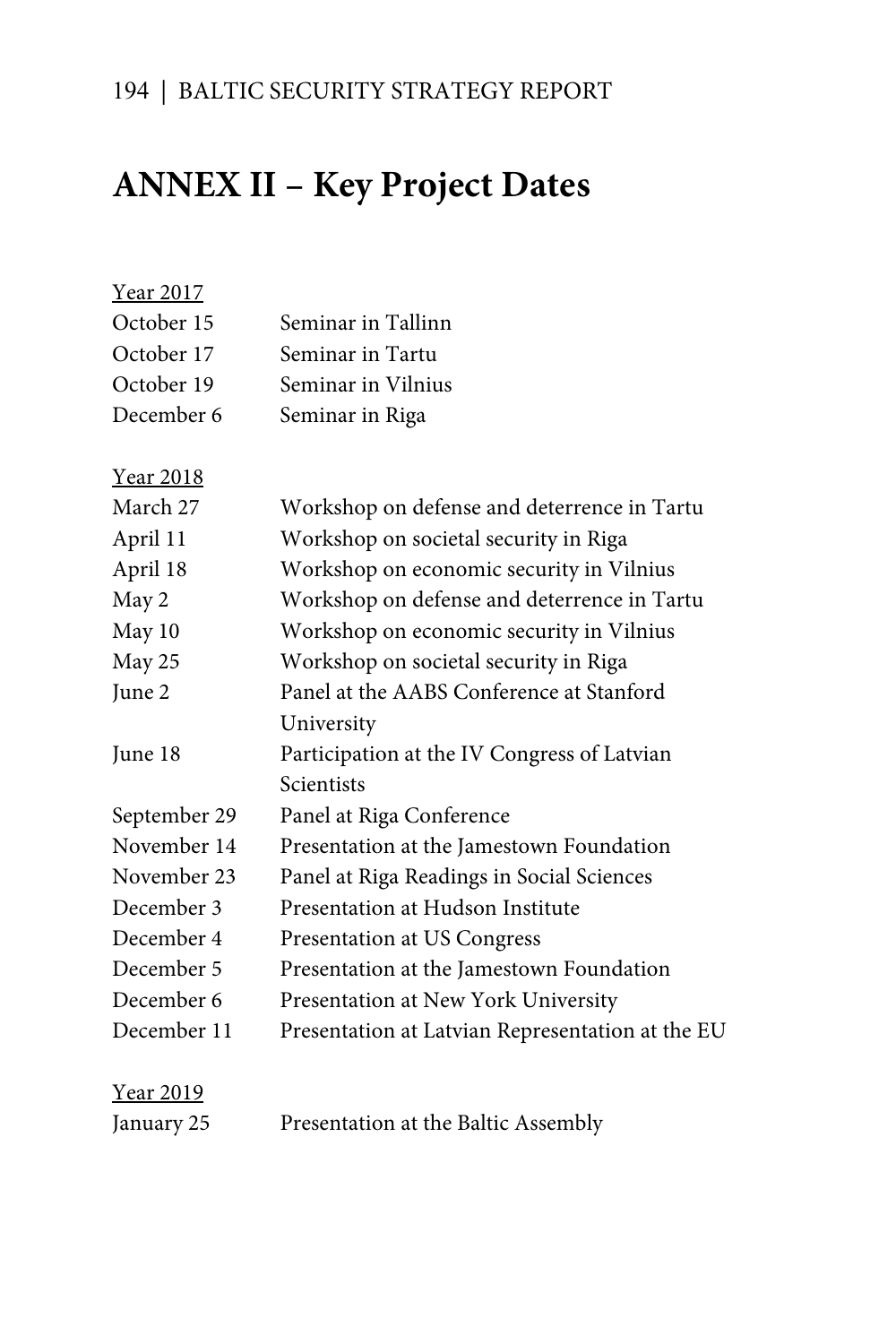### **Author Biographies**

**Mr. Edmunds Āķītis** works as an independent consultant and advisor on multinational Disaster Risk Reduction projects since 2008 and supports the European Commission and national governments in addressing Risk Management and Resilience issues. Mr. Āķītis was a Seconded National Expert for four years at the European Commission, DG ECHO, Emergency Response and later at the Disaster Risk Reduction Unit and has performed Policy Officer's and Liaison Officer's roles. He has organized and taken part in a dozen international response and advisory missions, mostly in Ukraine and Bhutan. Mr. Āķītis is a Fulbright scholar and earned an MSc in Homeland Security at San Diego State University, USA. He has researched resilience issues in Ukraine and internationally (EU). Mr. Āķītis has been in Crisis Management for more than 18 years and has worked in the Government of Latvia and held a leadership role as the Acting and Deputy Director of the Emergency Medical Center. Mr. Āķītis has two decorations: State Award—Chevaliers Order (Knight) and the Order of the Ministry of Defense of Latvia.

**Ms. Dalia Bankauskaitė** is an Adjunct Fellow at the Center for European Policy Analysis (CEPA), Washington, DC, and an associated professor at Vilnius University. Her research focus includes strategic communication, societal resilience and trust building, as well as societal mobilization and motivations. She has extensive professional experience dealing with the public and private sectors in strategic and integrated communication, and with project management in Lithuania, Ukraine, Bosnia-Herzegovina and Georgia in the field of European integration. In addition, she has diplomatic experience with the Lithuanian Embassy in Moscow. Ms. Bankauskaitė holds a Master's degree from the London School of Economics (LSE), in the UK, and an EMBA from the Baltic Management Institute (BMI), in Lithuania.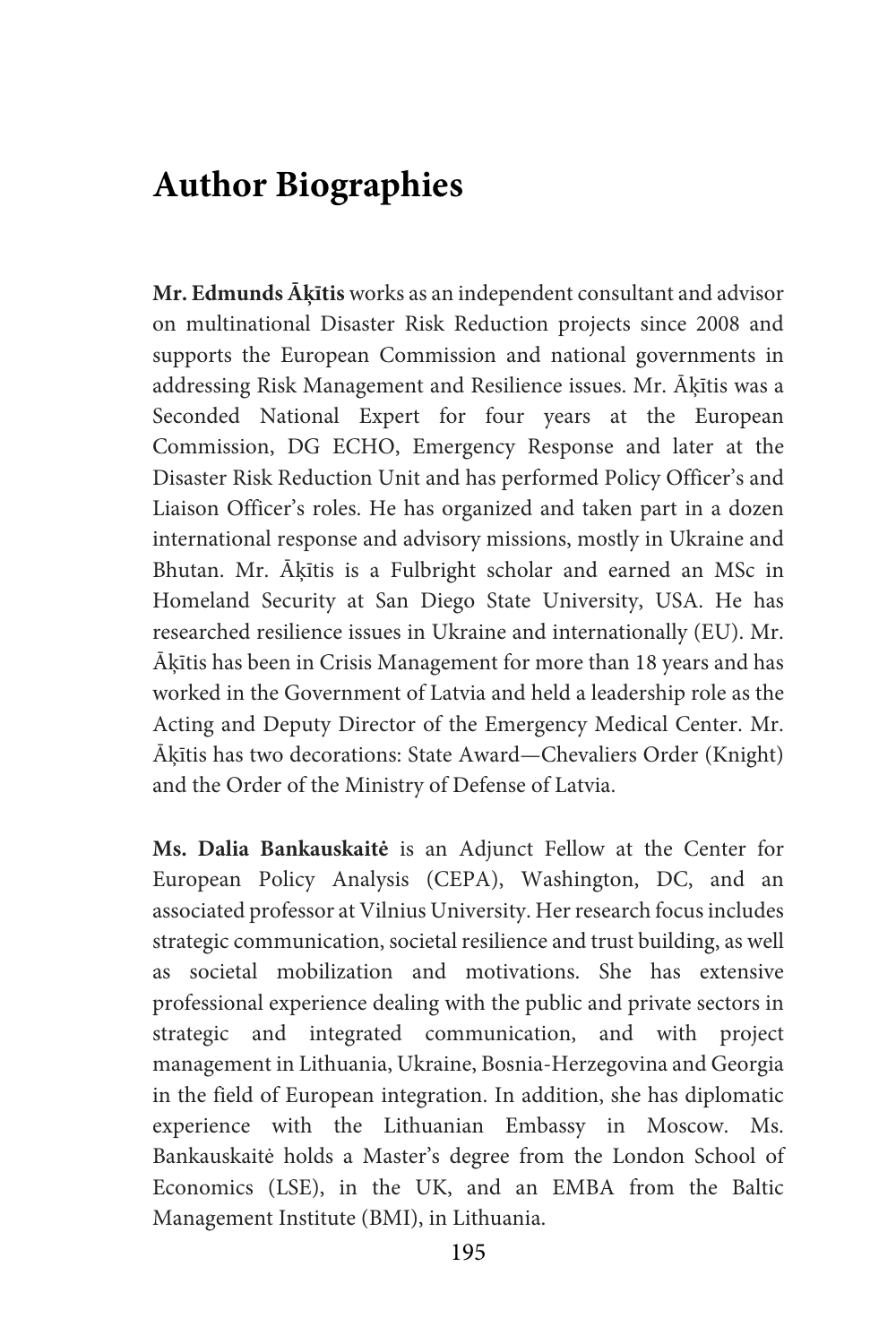**Ms. Alina Clay** is currently pursuing a Master's of Science in Foreign Service at the Edmund A. Walsh School of Foreign Service at Georgetown University with the support of the Pickering Foreign Affairs Fellowship. She was a 2017–2018 Fulbright Student Researcher affiliated with the Latvian Institute of International Affairs and also taught media literacy classes across Latvia. She holds a BA from the University of Tennessee. Her research interests include Baltic security, disinformation, and societal resilience, as well as theoretical approaches to power and knowledge. She has previous work experience in non-profits, academic institutes, policy centers, and the government.

**Dr. Giedrius Česnakas** is an associate professor and the Director of Political Science Studies at the General Jonas Žemaitis Military Academy of Lithuania. He received his PhD in Political Science from the Vytautas Magnus University. His dissertation, "Energy Resources in Russia's Foreign Policy towards Belarus and Ukraine (2000–2012)," was awarded by the Lithuanian Research Council for the best research in the fields of social and humanitarian sciences in 2014. Dr. Česnakas initiated a yearly collection of articles, "Lithuanian Energy Security: Annual Review." His current research interests cover military security of small states and the changing contemporary international order.

**Capt. (ret.) William "Bill" Combes** is a Lecturer at the Baltic Defense College in Tartu, Estonia. Before moving to Estonia, Capt. Combs completed a 27-year career in the US Navy as a submariner and strategist. In addition to commanding a ballistic missile submarine, serving as Chief of Staff of a carrier strike group deployed to the Persian Gulf, and his last position as the branch head for US Navy strategy in the Pentagon, he was the US Navy's Fellow to Oxford University and the Changing Character of War Program.

**Mr. Glen Grant** is a defense and reform expert in Ukraine, working for the Ukrainian Institute for the Future. He is also a Senior Fellow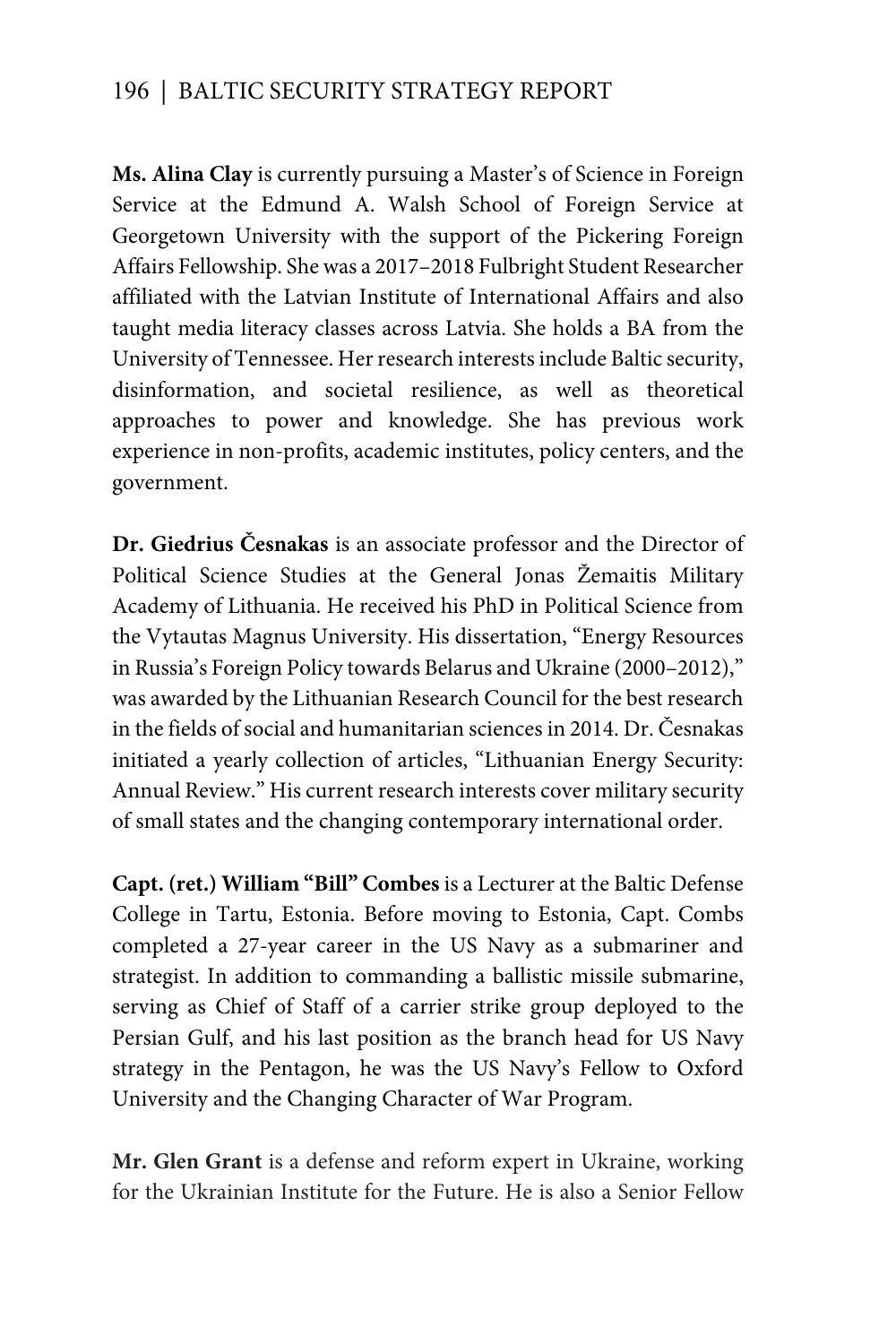in the UK Institute for Statecraft on their Building Integrity Initiative countering Russian influence. Glen graduated from the Royal Military Academy Sandhurst, the Junior Staff Course Warminster and the Joint Staff Defense College at the Royal Naval College Greenwich. His key work in the last 20 years has been delivering reform and change for defense and security organizations in Europe. He has worked in the defense ministries of Ukraine, Latvia, Estonia, Bulgaria, Macedonia, Montenegro, Moldova, Poland, Albania, Kosovo, Slovenia, Serbia and Chile. As a business consultant, he has worked with telecoms, agriculture, publishing and manufacturing. During his 37-year military career, Mr. Grant commanded the UK Military Prison and an Artillery battery of eight tracked guns. He worked on the operational and policy staffs in many different British and NATO Headquarters and MOD UK. This work involved him supporting many operations, including both Gulf wars, Bosnia and Kosovo. He was Defense Attaché in Finland, Estonia and Latvia. In 2016, Glen was Project Manager in MOD Ukraine running a one-year UK-funded project "Reform of Defense Housing" and, in January 2018, published a groundbreaking paper on reform of the Ukraine military in the *Kyiv Post*. He is a skilled change manager with a Master's degree in Leadership of Innovation and Change from York St. John University, in the UK. Mr. Grant lives in Latvia and is a faculty member of the Riga Business School, lecturing on the Bachelor of Business Administration course in Strategy, HRM, Crisis Management and Entrepreneurship.

**Mr. Aivar Jaeski** is RB Rail A.S. Estonian branch director, and Finland-Estonia Country manager. The fast-speed, European-gauge, greenfield railway Rail Baltica is the main goal for the three Baltic countries' (Estonia, Latvia and Lithuania) joint venture RB Rail A.S. Mr. Jaeski joined the team 1.5 year ago. Previously, he served 25 years in the Estonian Defense Forces, finishing his career at the rank of colonel. His last position was as deputy director of the NATO Strategic Communication Center of Excellence. He has experience building up the Estonian Military Delegation to NATO in Brussels,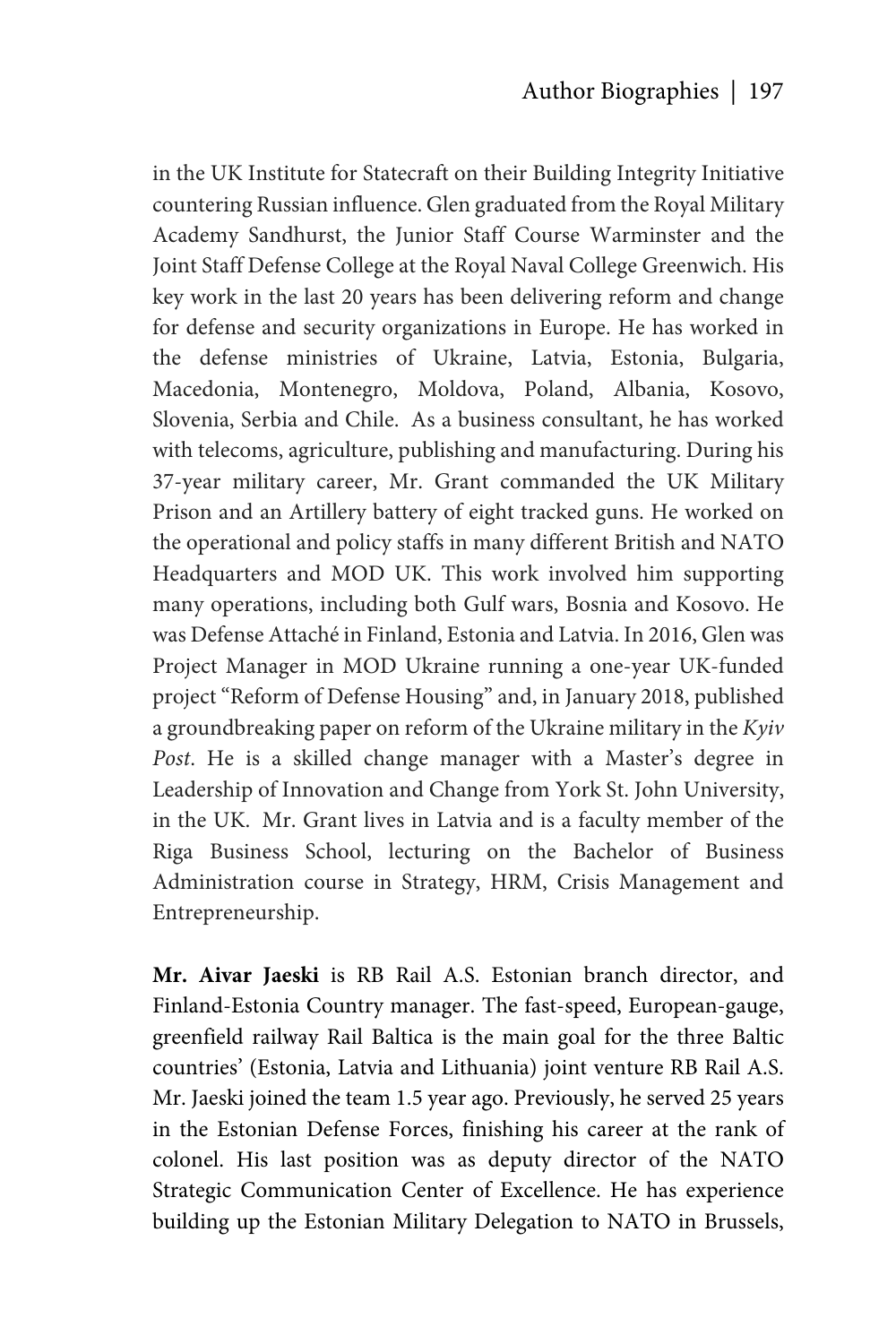being its first deputy military representative (DEPMILREP). He also has expertise reforming NATO Joint Force Command in Brunssum. Mr. Jaeski served as a defense planner at the Estonian Defense Forces General Staff and has command experience with the Estonian Peace Operation Center (EPOC). He was a builder and first commanding officer of a logistics battalion in the Estonian Defense Forces. Aivar Jaeski has mission experience from ISAF Afghanistan and Iraq, where he worked at the NATO Training Mission in Iraq as Deputy Chief of Staff on Support Matters. Besides his military education, Aivar earned a civilian degree in logistical engineering.

**Dr. Tadas Jakštas** is an Energy Security Expert at the NATO Energy Security Center of Excellence (NATO ENSEC COE). He was appointed NATO Civilian Expert on energy security in the Baltic Sea Region. His main expertise is on kinetic and non-kinetic threats to energy supplies, the protection of critical energy infrastructure, and resilience. Before joining NATO ENSEC COE, Dr. Jakštas worked at NATO Allied Command Transformation and the Council of the European Union, where he focused on cyber security and defense policy issues. He holds a PhD in Government from the University of Essex and two postgraduate degrees in International Relations and Security Studies from Leiden University and the University of Southampton.

**Dr. Ivo Juurvee** as part of the ICDS team, focuses on security and resilience—i.e., the countermeasures applicable to the wide variety of threats to Estonia and more widely to NATO and the EU. These include: intelligence/counterintelligence, terrorism/counterterrorism, information warfare/psychological defense, and other means of non-conventional foreign pressure as well as the national resilience required to cope with them. Prior to joining ICDS, he worked as the head of the Internal Security Institute of the Estonian Academy of Security Sciences (EASS). Ivo has also taught securityrelated topics at the University of Tartu, the NATO School at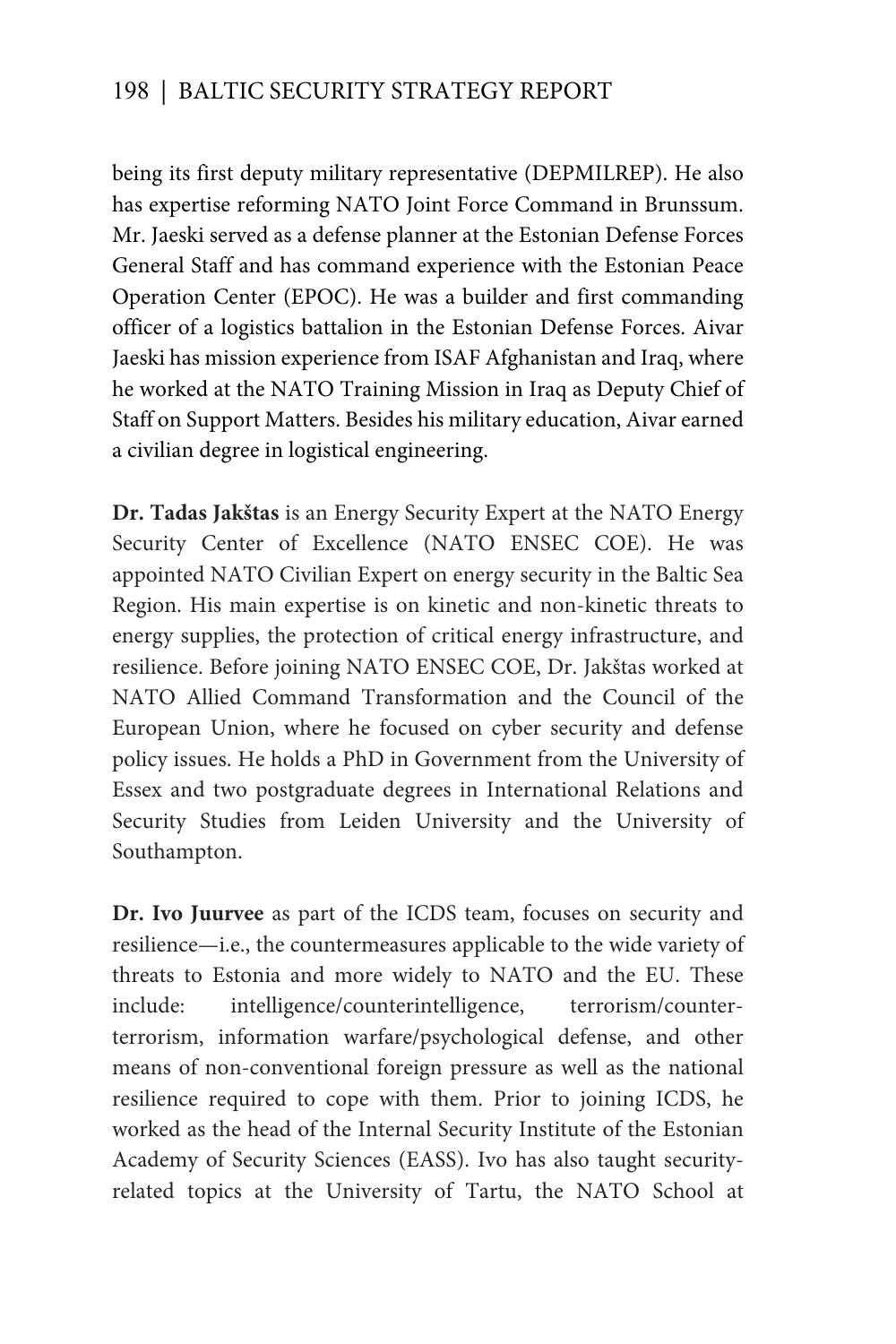Oberammergau and in the FRONTEX Master's program on border management.

**Mr. Vytautas Keršanskas** is the Deputy Director of the Eastern European Studies Center (EESC). Mr. Keršanskas has worked at EESC since 2013, he is also an associate of Lithuanian national radio *LRT*. Prior to EESC, Mr. Keršanskas worked at the Ministry of Foreign Affairs of Lithuania, he was also a foreign policy observer at the weekly journal *Veidas*. Mr. Keršanskas holds a BA and an MA from IIRPS VU. His scholarly interests include foreign and security policy of Lithuania and Eastern Europe, information wars and propaganda, the development and European integration of the Eastern Partnership countries, as well as domestic and foreign policy of Russia.

**Dr. Didzis Kļaviņš** is a Senior Researcher at the University of Latvia, Faculty of Social Sciences and Advanced Social and Political Research Institute. Dr. Kļaviņš obtained a PhD in International Politics at the University of Latvia (thesis title: "Transformation of the Foreign Ministries in the Baltic and Scandinavian Countries, 2004–2012"). He holds the Europaeum's MA in European History and Civilization, jointly offered by Leiden University, Université Paris I–Panthéon– Sorbonne, and the University of Oxford. Dr. Kļaviņš also holds an MA in Political Science from the University of Latvia. He has also studied at Uppsala University, the University of Oslo, and the University of Wisconsin–Eau Claire. For several years, Dr. Kļaviņš worked at the Ministry of Foreign Affairs of the Republic of Latvia.

**Mr. Anthony Lawrence** is Head of the Defense Policy and Strategy Program at the International Center for Defense and Security, in Tallinn. His major projects have included chairing a multidisciplinary study of options for the future of NATO's Baltic Air Policing mission, supporting Estonia's EU Presidency with a study of military capability development for the EU's Global Strategy, and managing a study on air-defense requirements for the Baltic States. Between 2005 and 2013,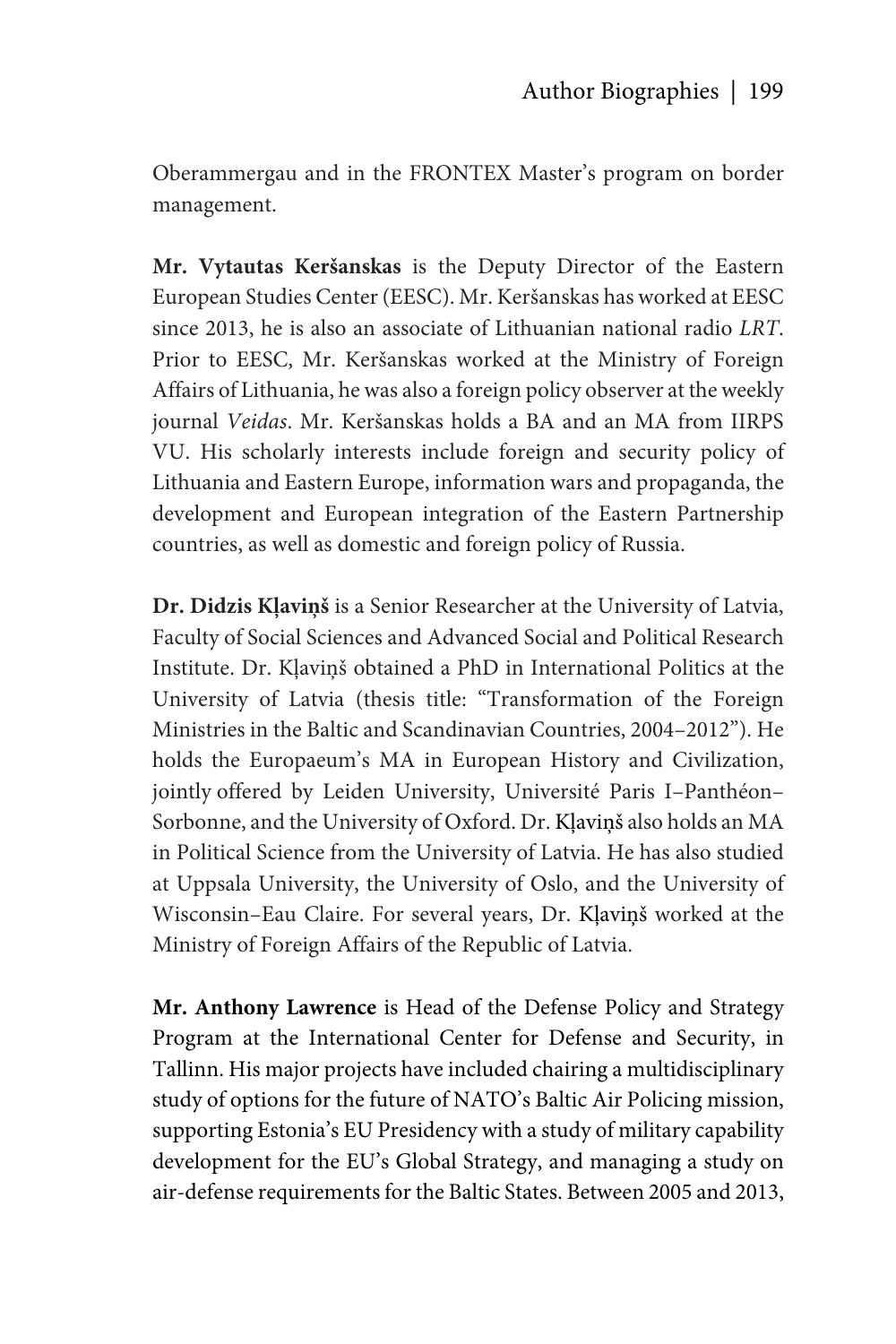Mr. Lawrence was also an Assistant Professor at the Baltic Defense College, responsible for the design and delivery of around 50 percent of the annual Higher Command Studies Course. He spent the first half of his career as a civil servant in the UK Ministry of Defense, including appointments in scientific research and procurement, and policy positions dealing with NATO issues, operational policy in the Balkans, the CSDP, and ballistic missile defense.

**Col. (ret.) Vaidotas Malinionis** is the director of the National Defence Foundation (NDF), a non-profit organization dealing with processes and projects that contribute to the security of the Baltic Region. Col. Malinionis specializes in defense and security affairs in the Baltic Region, and he provides expertise on defense and security matters for local media, politicians and other organizations. Col. Malinionis has written extensively on security and defense issues and published articles in local media outlets *Delfi*, *Alfa* and other publishers. He served in the Lithuanian Armed Forces from 1991 to 2014, and retired with a rank of Colonel. He is fluent in English, Russian and proficient in Polish; his native language is Lithuanian. Col. Malinionis received a Master's degree from the Lithuanian University of Agriculture (1995), graduated from the Lithuanian Military Academy (1997), and participated in the Command and General Staff College's (USA) Command and General Staff Course (2003) as well as the Naval War College (USA)'s Naval Command Course (2012).

**Ms. Ieva Miļūna** is a Lecturer in International Law at the Riga Graduate School of Law. She also serves as a Government Advisor to the Latvian Ministry of Foreign Affairs. Her main fields of expertise are international and European law, peace and security, rule of law, and law of armed conflict. Ms. Miļūna's professional activity has been related to the Fordham Law School and the University of Amsterdam. She has chaired the EU Council Working Group on the International Criminal Court (COJUR-ICC) during the Latvian Presidency in the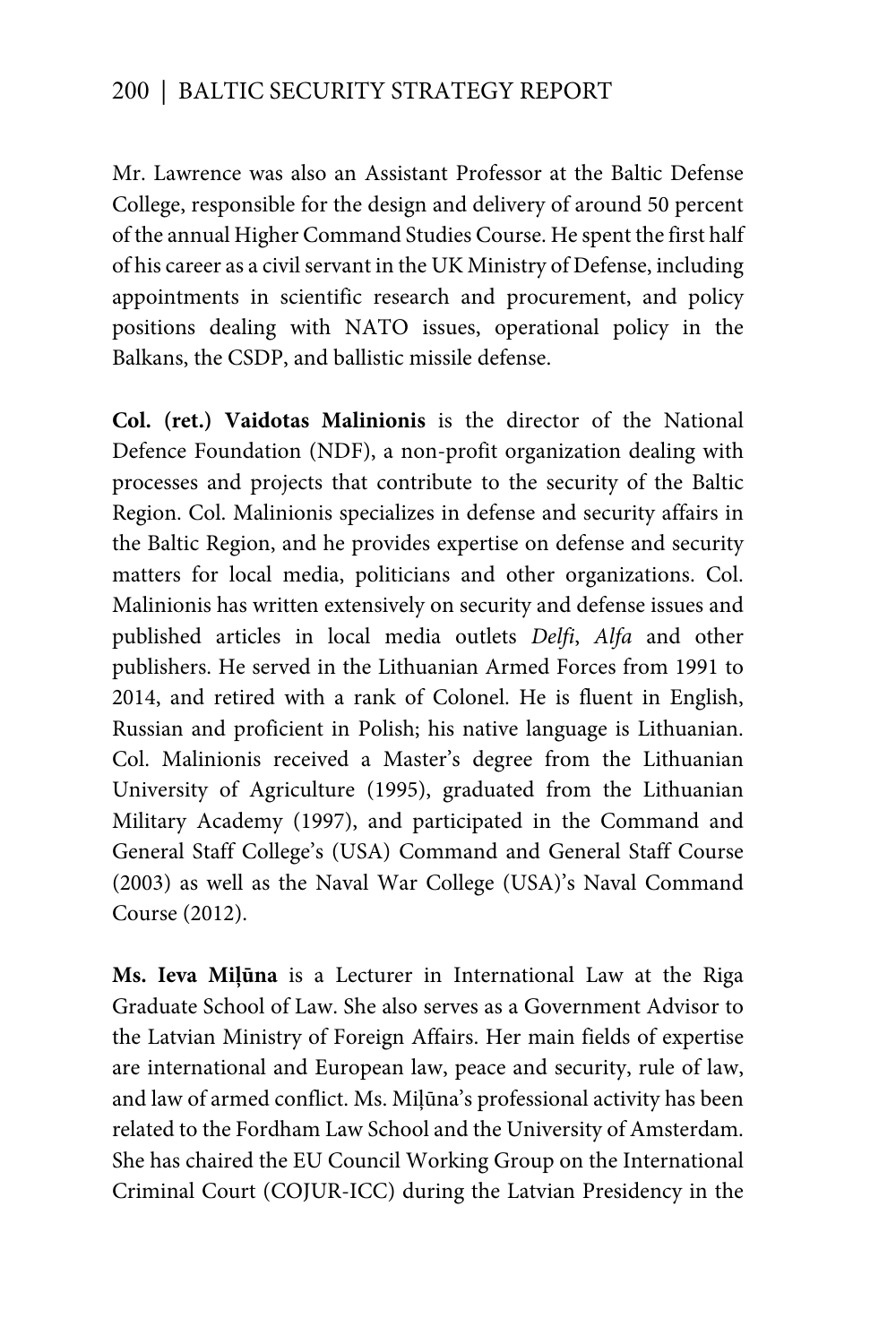EU. Recently, she joined the European Centre of Excellence on Countering Hybrid Threats as a Legal Expert.

**Dr. Arunas Molis** works as a professor at the Vytautas Magnus (Kaunas, Lithuania) and Bologna (Italy) universities, where he teaches courses on security and international relations. He is also Klaipeda LNG Terminal director at "Klaipedos nafta," a company that operates the only LNG terminal in the Baltic States. Since 2014, Dr. Molis worked for four years as an advisor to the President of the Republic of Lithuania at the economic and social affairs group, where he was responsible for energy and communication affairs. Dr. Molis joined the team of advisors after successful work at the NATO Energy Security Center of Excellence, where he managed research projects aimed at raising energy awareness among military personnel. He completed his international relations and business law studies at Vilnius, Vytautas Magnus (Kaunas) and Bremen universities, and he has been working on various projects in Estonia, Germany, the Czech Republic, France and South Korea.

**Mr. Olevs Nikers** is a senior analyst at The Jamestown Foundation and a member of the Association for Advancement of Baltic Studies. A Fulbright alumnus, Mr. Nikes earned his Master's degree in International Affairs at the Bush School of Government and Public Service, Texas A&M University, in 2016. He graduated from the Baltic Defense College Civil Servants Course, in 2003, as well as the University of Latvia in Political Science, in 2001. He is an army and defense professional since 2001. From 2009 to 2010, he was the chairman of the international affairs and security policy think tank for the political party "Jaunais Laiks" (New Era). Mr. Nikers was a recipient of the Transatlantic Fellowship Program of The World Affairs Institute, in 2018. He is Director of the Baltic Security Strategy Project and a PhD student at the Riga Stradins University.

**Dr. Žaneta Ozoliņa** is a Professor of International Relations in the Department of Political Science, University of Latvia. Her research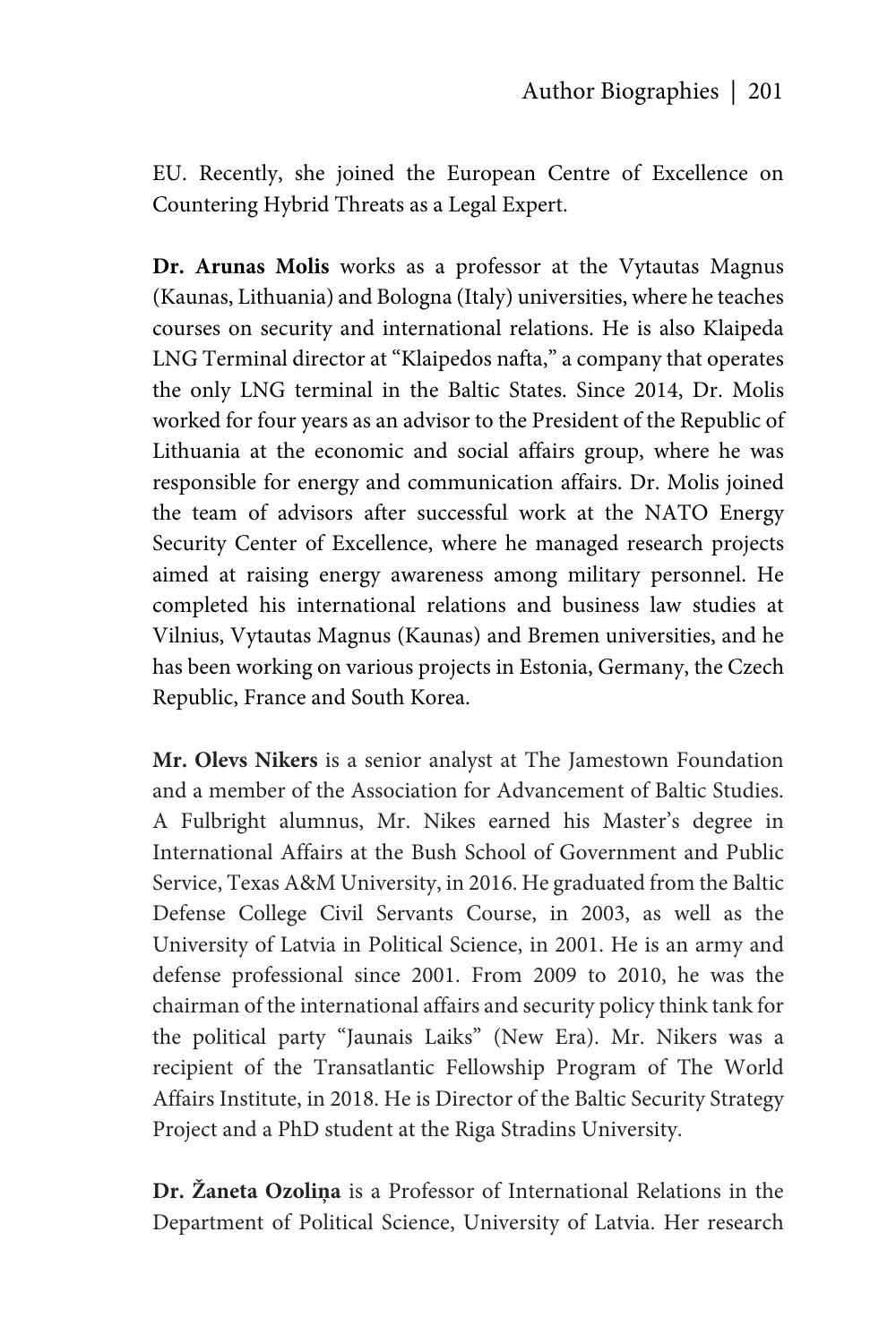interests focus on European integration, Transatlantic security, regional cooperation in the Baltic Sea Region, as well as foreign and security policy of the Baltic States. Dr. Ozoliņa is the author of more than 90 scholarly articles and editor of several books, including *Latvia-Russia-X* (2007), *Rethinking Security* (2010), *Gender and Human Security: A View from the Baltic Sea Region* (2015), and *Societal Security: Inclusion-Exclusion Dilemma. A portrait of the Russian-Speaking Community in Latvia* (2016). She is a member of the editorial boards of several journals, such as the *Journal of Baltic Studies*, *Defense Strategic Communications*, and the *Lithuanian Annual Strategic Review*, and is editor-in-chief of the journal *Latvijas Intereses Eiropas Savienībā* (*Latvian Interests in the European Union*). She was a chairwoman of the Strategic Analysis Commission under the Auspices of the President of Latvia (2004–2008) and a member of the European Research Area Board (European Commission) (2008– 2012). She was engaged in different international projects commissioned by the European Parliament, the European Commission, NATO and other international bodies. She chairs the Foreign Affairs Council of the Latvian Ministry of Foreign Affairs and is a member of the European Council of Foreign Affairs (ECFR) and the Baltic Development Forum.

**Ms. Piret Pernik** is a Researcher in Cyber Security at the Estonian Academy of Security Sciences, Tallinn, Estonia. Between 2013 and 2018, she worked at the International Centre for Defence and Security (ICDS), Tallinn, as a Research Fellow in Cyber Security. During that time, she published extensively on cybersecurity, and comprehensive security and defense issues. Before joining ICDS, she was an advisor to the National Defense Committee of the Estonian Parliament. Before that, she worked from 2003 at the Ministry of Defense on defense policy planning issues.

**Mr. Edgars Poga** studied Law and Diplomacy at the Riga Graduate School of Law and is a specialist in cybersecurity. His experience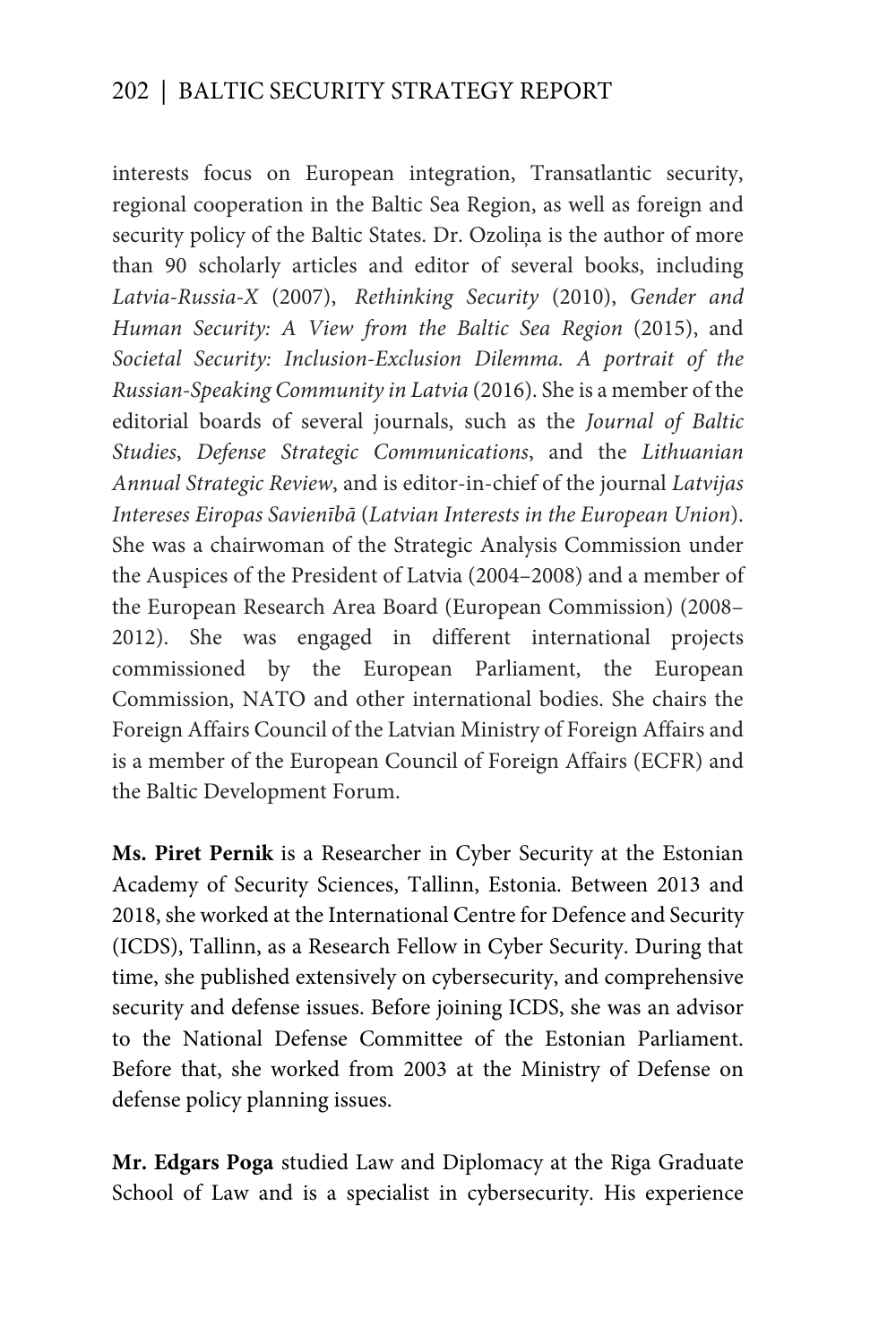includes Research Lecturer at the National Defense Academy of Latvia, participation in the European Youth Parliament, as well as traineeships at the Ministry of Defense of Latvia and the Permanent Delegation of Latvia to NATO. His research covers Latvian cyber resiliency and Baltic challenges in developing a common cyber defense.

**Ms. Anne-Ly Reimaa** is Head of International Relations on Integration Issues at the Cultural Diversity Department of the Ministry of Culture of Estonia. She has been engaged in societal security issues since 2007 and has been the leading official (Undersecretary) in the sphere of Estonia's Integration Policy between 2007 and 2016. She conducted a compilation of the current Integration Strategy "Integrating Estonia 2020," which formulates the forthcoming seven-year objectives of the integration policy of the Republic of Estonia and the activities needed to achieve them. The general objective of the country's integration policy is to increase social cohesion and ensure the social inclusion of people with different linguistic and cultural backgrounds. Ms. Reimaa is also responsible for creating conditions for the development of cultures of minority and Finno-Ugric kindred populations living in Estonia. Moreover, she coordinates the cultural life and activities of compatriots living outside Estonia. Ms. Reimaa holds a Master's degree from the University of Tartu. She has been engaged in different international projects, including in Moldova.

**Mr. Jako Reinaste** serves as Manager of Energy Markets in the Energy Market Division, at the Estonian Ministry of Economic Affairs and Communications.

**Mr. Ēriks Kristiāns Selga** is a PhD candidate in the University of Hong Kong, where he is studying the interaction between legal frameworks and innovation. Among his interests are foreign policy,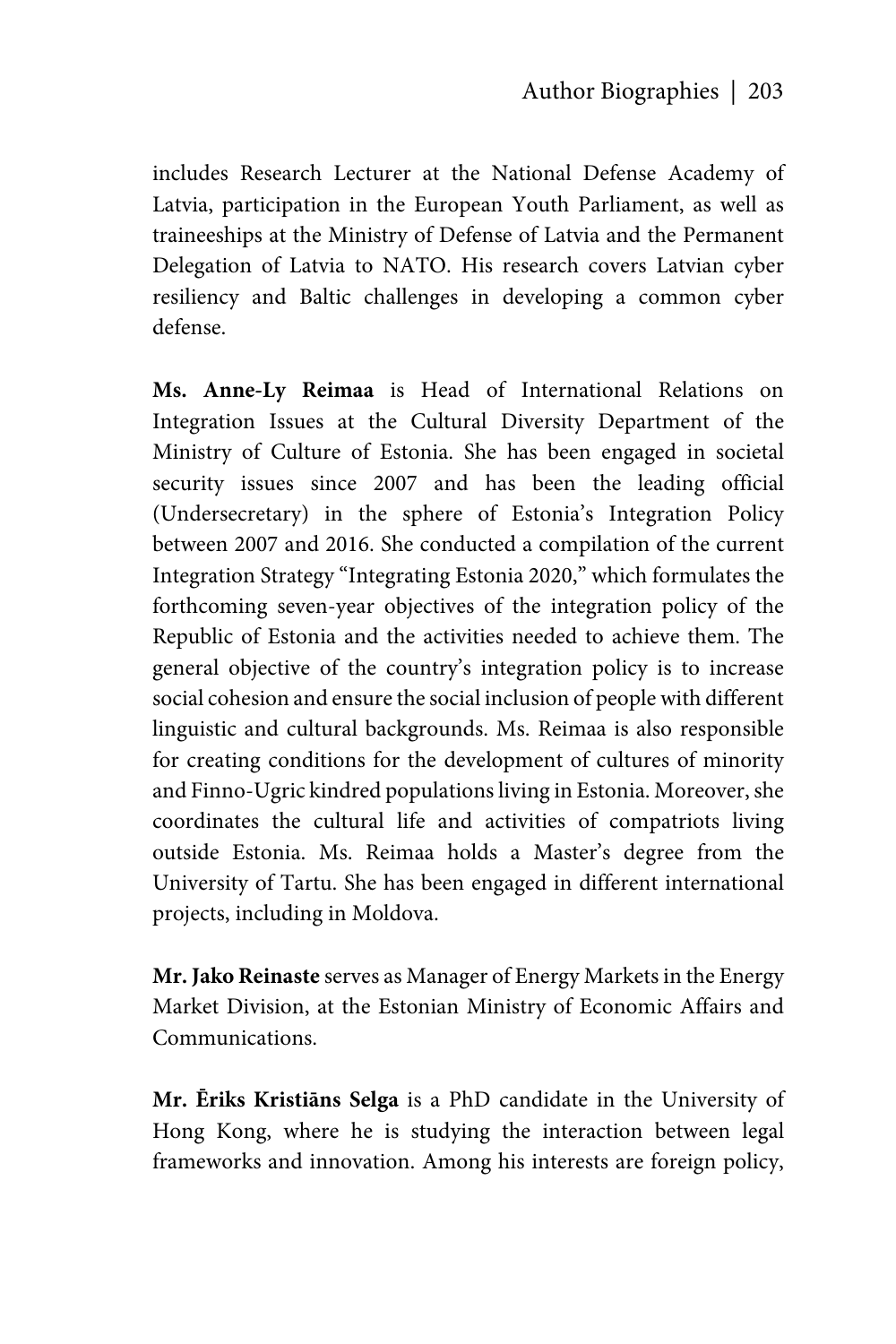in particular, issues of defense and state collaboration, and human rights.

**Col. (ret.) Dr. hab. Zdzisław Śliwa** is the Dean of the Baltic Defense College in Tartu, Estonia, as well as a visiting professor at the Latvian Defense Academy in Riga. He completed his education at, among others the Polish National Defense University, in Warsaw; the US Army Command and General Staff College, in Fort Leavenworth, Kansas, USA; and also in the Center of Strategic Studies of the People's Liberation Army National Defense University, Beijing, China. During his military service, he served as the Chief of the Operational Branch J-3 in KFOR Headquarter, in Kosovo, and also as the Chief of Operational Planning Branch J-5, at the Polish Armed Forces Operational Command in Warsaw. When working for Polish military educational institutions, he was the Chief of Combat Service Support Chair, Mechanized Forces Military Academy in Wrocław and also the Head of the Military Studies Branch, at the National Defense University, in Warsaw. He has published books and papers related to current developments in Asia and Europe, especially in relation to the security dimension.

**Mr. Romas Švedas** worked for 20 years as a civil servant, and from 2011 he has been an Independent Expert, Professional Board Member and Lecturer at the Institute of International Relations and Political Science at Vilnius University. He is a former Vice-Minister of Energy of the Republic of Lithuania (2009–2011), Director of the Economic Security Policy Department (2007–2009) and Economic Relations Department (1999–2003) at the Ministry of Foreign Affairs, former Deputy Permanent Representative of Lithuania in the European Union in Brussels (2003–2007) and Counselor at Lithuania's Permanent Mission to the United Nations Office and other International Organizations in Geneva (1995–1999).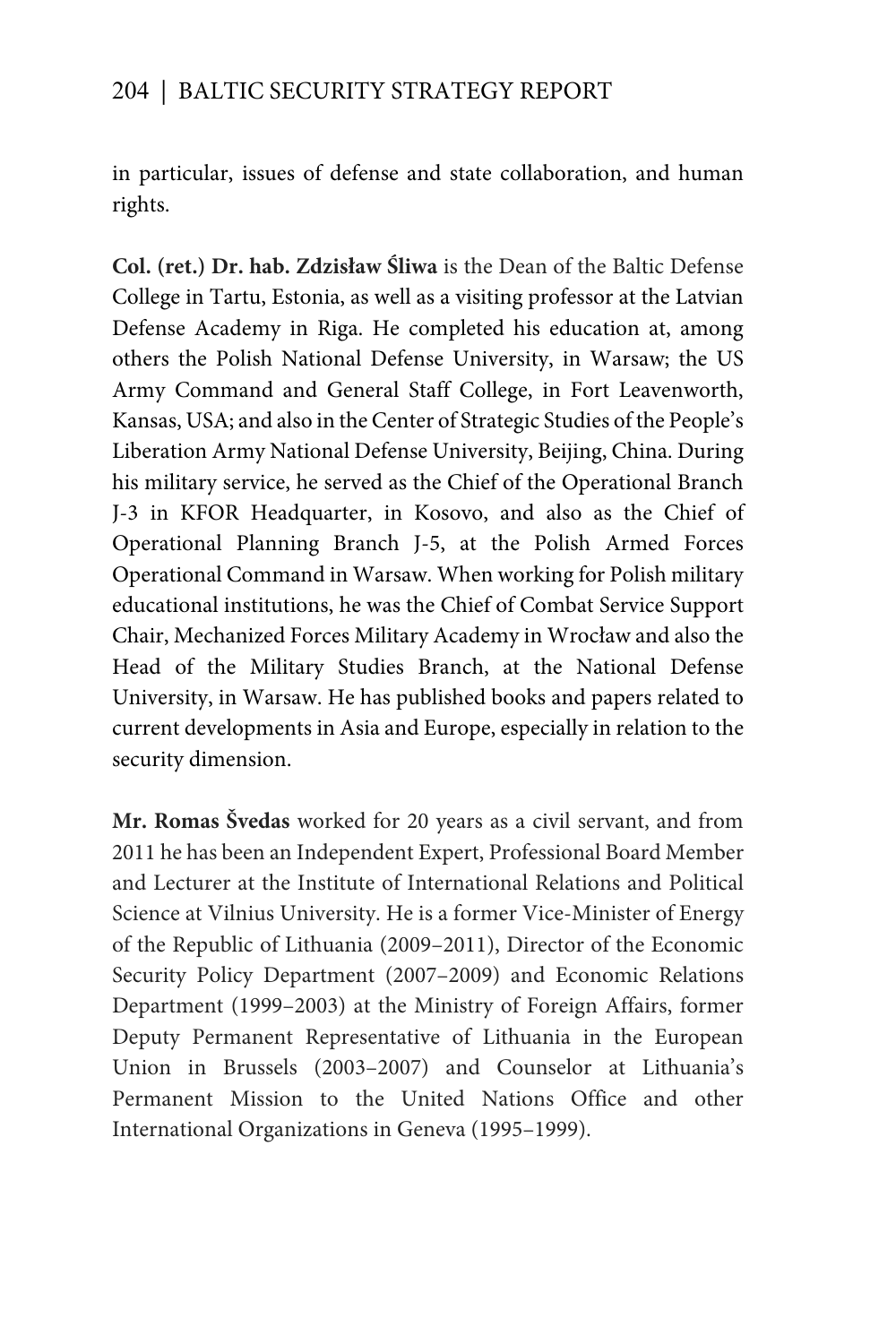**Mr. Otto Tabuns** is a visiting lecturer at the Riga Graduate School of Law and co-host of the *Latvia Weekly* current affairs podcast. He has previous experience in strategic communication and defense planning. Mr. Tabuns is an author of articles on Latvian and European security in fields such as regional military cooperation and societal security. He is the Executive Director of the Baltic Security Strategy Project, a member of the Latvian Association of Political Scientists, Latvian Japan Alumni Association, and the Association for Advancement of Baltic Studies.

**Mr. Gunārs Valdmanis** is an executive director of the Latvian Association of Power Engineers and Energy Constructors, a nongovernmental organization representing the largest companies in the Latvian power sector, with total turnover annual exceeding 1.5 billion euros and including the transmission grid operator JSC Augstsprieguma Tīkls, the distribution system operator JSC, as well as the largest power producer of the Baltic region, JSC Latvenergo. Previously, Mr. Valdmanis worked as the Deputy Director of the Department of Energy Markets and Infrastructure in the Ministry of Economy of Latvia. His earlier professional experience also involves several years of journalism work, as well as in management in the information service and transport sectors. Mr. Valdmanis earned a Master's degree in Political Science at the University of Latvia, as well as a Master's degree in environmental science and energy at the Riga Technical University and the Vilnius Gediminas Technical University. Currently, he is pursuing doctoral studies in energy and the environment at Riga Technical University.

**Dr. Viljar Veebel** is researcher in the Department of Political and Strategic Studies, at the Baltic Defence College. He holds a BA in International Relations from the University of Tartu, an MA in International relations from the University of Tartu ("Spill-over barrier in European integration process") and a PhD in political science from the University of Tartu. He has worked as an academic